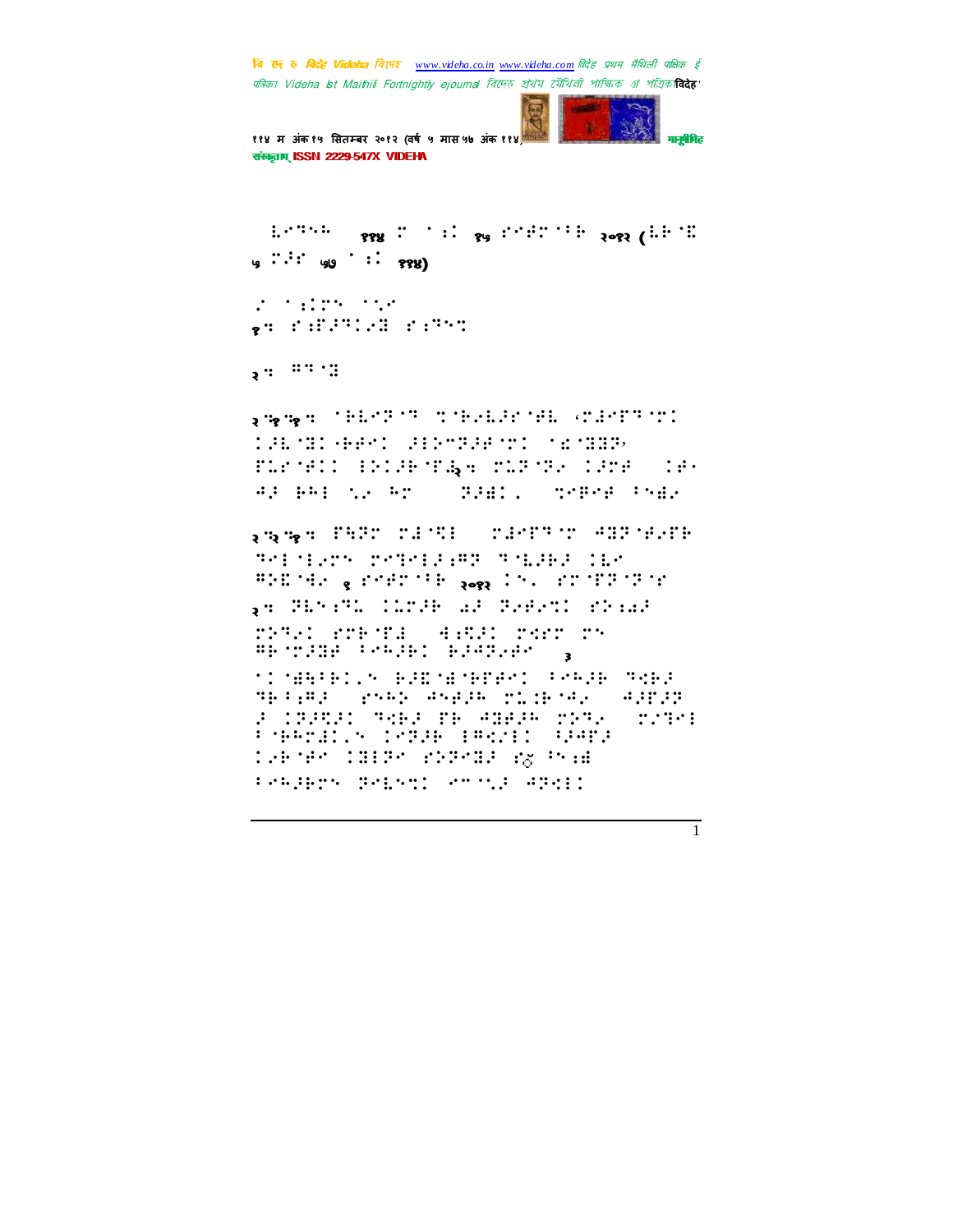粤 ११४ म अंक १५ सितम्बर २०१२ (वर्ष ५ मास ५७ अंक ११४) मानुबेगिह संस्कृतम् ISSN 2229-547X VIDEHA añficiel cantro ese alt son qu **THE PAPE PAPE PERSONAL PROPERTY** gaga sekilorik al Gerrie (overer) MPP MAR SCAPER MILLER APPROVAMENT  $\mathbf{a}$ :  $\mathbf{a}$   $\mathbf{a}$   $\mathbf{a}$   $\mathbf{a}$   $\mathbf{a}$   $\mathbf{a}$   $\mathbf{a}$   $\mathbf{a}$   $\mathbf{a}$   $\mathbf{a}$   $\mathbf{a}$   $\mathbf{a}$   $\mathbf{a}$   $\mathbf{a}$   $\mathbf{a}$   $\mathbf{a}$   $\mathbf{a}$   $\mathbf{a}$   $\mathbf{a}$   $\mathbf{a}$   $\mathbf{a}$   $\mathbf{a}$   $\mathbf{a}$   $\mathbf$ , me <sup>ang</sup>er fores rist (1911) (1911) Espe  $137$ gage from APILE (FPP) billinger av Sam Monde (Denis Balida) (Evropeda anonen der Pomperan den Anangemense INFORM WELF. . TETERS ETHING rum (rightly regional and disgu INDEX THE PRODUCT PORT ITH STROKE  $(4.14111)$ gegebr Planet ne **MORTH COMPASS AND MEMP** 

 $3:1.7.7$ 

 $\mathcal{L}$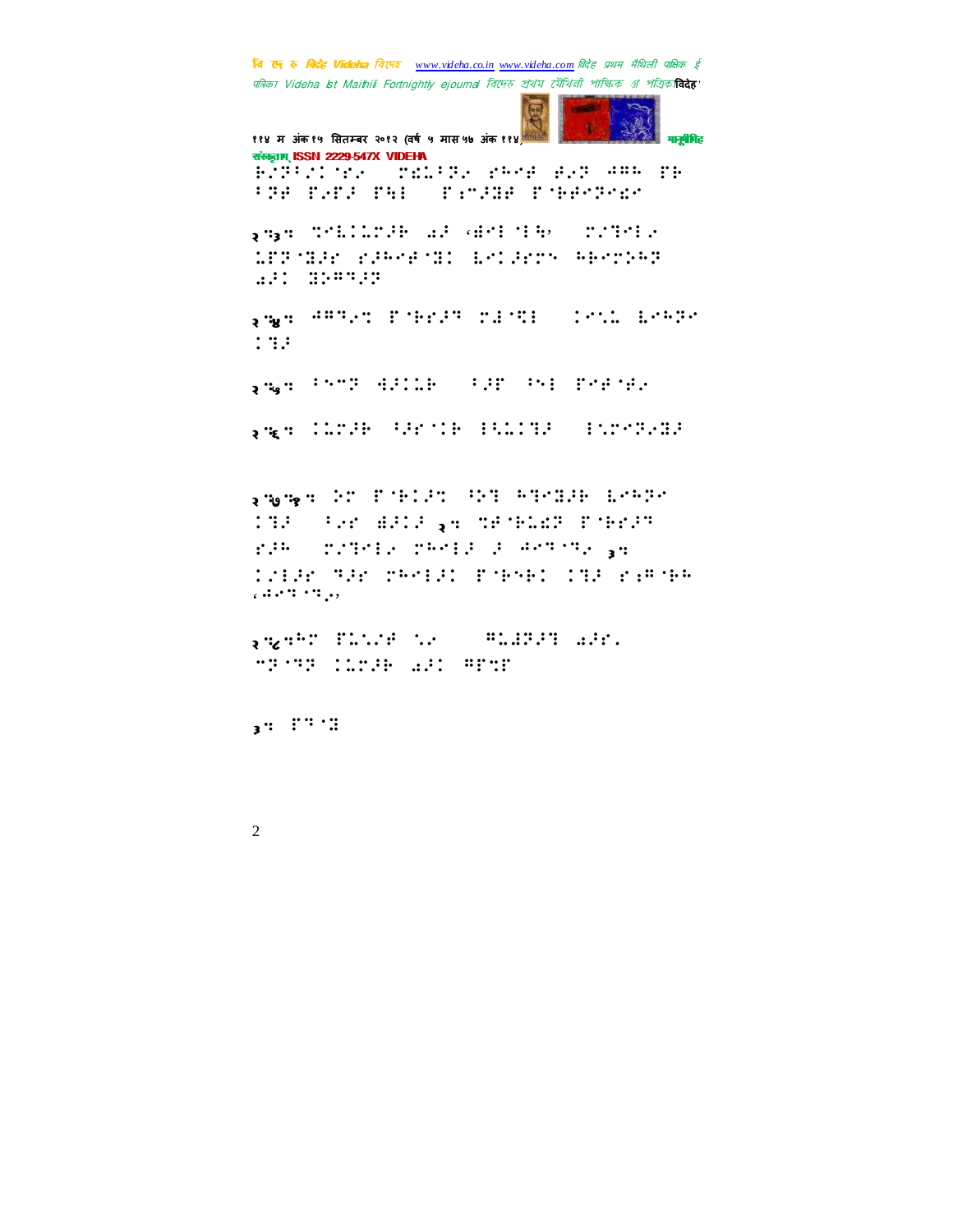पत्रिका Videha Ist Maithili Fortnightly ejournal রিদেহ প্রথম মৌথিরী পাক্ষিক প্র পত্রিকা**বিदेह**' ११४ म अंक १५ सितम्बर २०१२ (वर्ष ५ मास ५७ अंक ११४) मानुसीर मानुसीरे मानुसीरे ह संस्कृतम् ISSN 2229-547X VIDEHA इफ़ैसे सम्पाद: MP 99 8 82118 (KPKB) | 12 ⢸⣞.!⢼!⢴!⢳⢷⢼!⢻.!!)⢼⢾!⢻⢴⢾\*.!  $\left| \cdot \right|$ ३% अंकुल्ड अधिकारिक अधिकारिक स्थिति । ⣇.⢼!⢼⢳⣅!⢺⢴!⢹⣓⣞⢼!⣇⢾⢼! ३⣒३⣒!⢺⢻⢹⢴⣉!&⢷⢼⢹!⣜⣋..१० ⢻⢵⣞!⢻⢴⢾! ३%४% अब्देश व सिलिंग सिलिंग सिलिंग सिलिंग सिलिंग सिलिंग सिलिंग सिलिंग सिलिंग सिलिंग सिलिंग सिलिंग सिलिंग सिलिं<br>इ.स ३५: 2323 2323 1999  $_3$ ʻi $_6$ ʻi $_7$   $_7$   $_7$   $_7$   $_7$   $_8$   $_1$   $_1$   $_2$   $_1$   $_3$   $_1$   $_2$   $_1$   $_3$   $_1$   $_2$   $_1$   $_3$   $_1$   $_2$   $_3$   $_1$   $_2$   $_3$   $_1$   $_2$   $_3$   $_3$   $_4$   $_5$   $_5$   $_6$   $_7$   $_7$   $_8$   $_7$   $_8$   $_7$   $_8$   $_7$   $_8$ ३५७: <sup>अञ्चर</sup>ी स्थिति । अञ्चल**्** ३⣒८⣒!⣉⢽!⢼⢷⢴⢻⢷!  $_{\rm g}$ a (1979). $_{\rm d}$ . $_{\rm d}$  193 (1979). $_{\rm g}$ a (1979). $_{\rm d}$ . $_{\rm d}$ . 0⣊⣎⢷⢴!२⣒!⢷⢼⢺⢽⢼⣙!⣉⢷!)0⢾⢷⣝! ⣙.⢼\*!३⣒!!⣅⣉!⣜⣋.!)⣙.⢼! ⣇⢽&⢾0!⣙.⢼!⢺⢴⣇.⢺⢽⢾⣅0! ⣙.⢼!⢺⢽⢻⢴\*!

चि एक रु *विदेह Videha चिए*न्छ <u>www.videha.co.in www.videha.com</u> विदेह प्रथम मैथिली पाक्षिक ई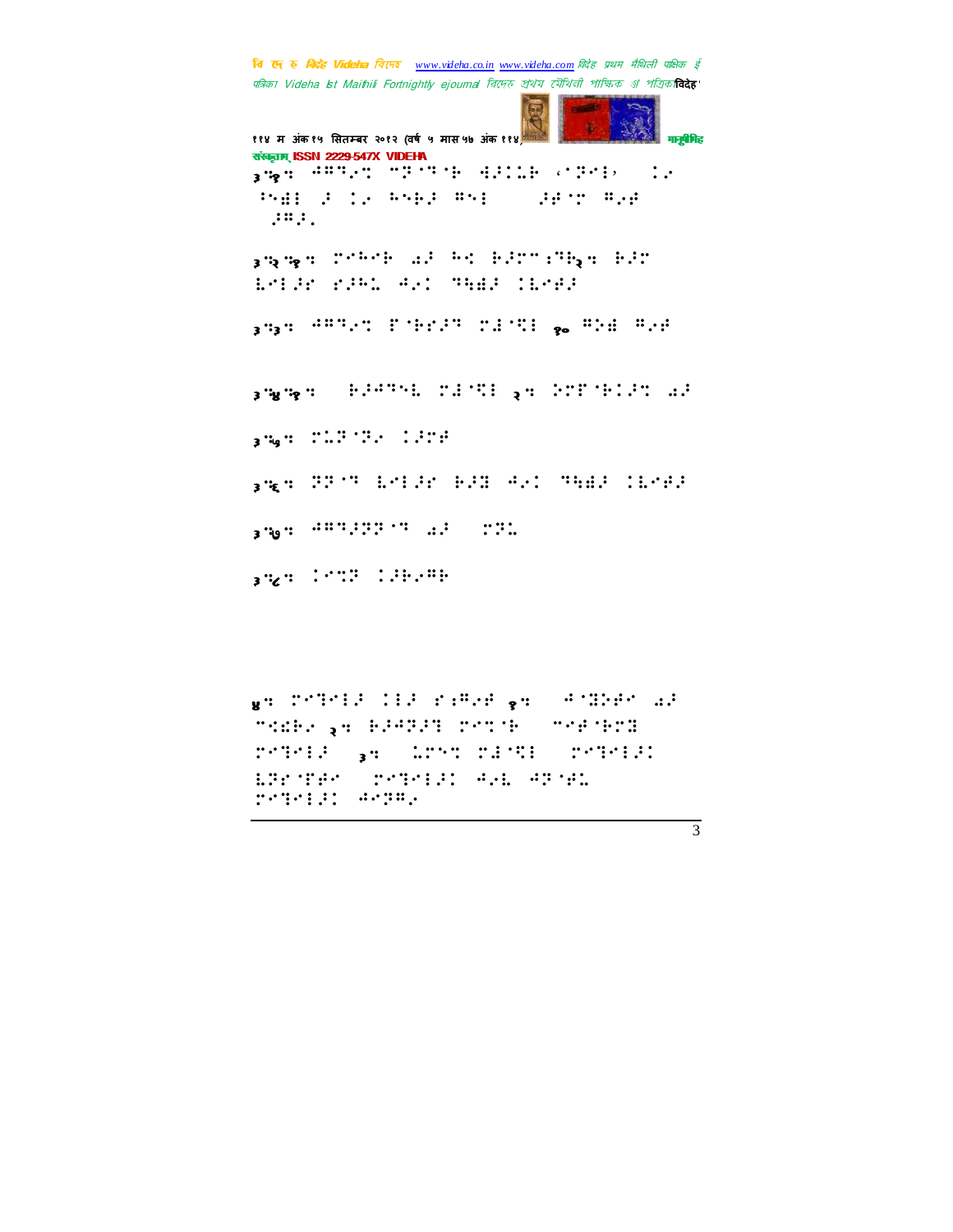

११४ म अंक १५ सितम्बर २०१२ (वर्ष ५ मास ५७ अंक ११४) मानुसार मानुसीमह संस्कृतम् ISSN 2229-547X VIDEHA

५⣒!⢻⢹⣝.&⢹⣝!⢸⢼⢷⢾⢴;१⣒&⢷⢵⣒!0&⢼! ⣉⢷⢼!!⣋⢵⢻⢷⢴!⣇⢾⢼!⢳⢽⢹⢴! ⢽⣅⣇⢼⢹;!⣉⢷⢴⢾⢴!⢷⢺⢽⢴!⣉⢷⢼!⢼! "⣙.⢴!⢽⣅⣇⢼⢹!;!!⣋⢼⣒!⣉⣐⢸⣅!⣅⢼⢷!  $\mathbf{y}^{\prime}$  ,  $\mathbf{y}^{\prime}$  ,  $\mathbf{y}^{\prime}$ 

६⣒⢼.⢼⢽⢼⣐!-⢷⢾.१⣒!⢺⢻⢹⢴⣉!&⢷⢼⢹! ⣜⣋..⢼.!⣇⢳⢽!⣙⢼.!⣅-⣛⣝⢼!⢹⢼⢹⢴! २⣒!⣅⢽⢽⢴!⢼⢾.!⢹⣓⣞⢼!⢼.!⣇⢾⢼!

⢸⢼⣏⢼&⢼!⢷0⢽⢼..⣈⢽!.\⢼⢽!"⣙.⢴^-! \Qurang: 2 \\Parangalari<br>Shaha iyo amalangan ishi "⣙.⢴!⢵⣏!)⣐⣞⢷⢽⣞&⢷!&⢳.!⢷!  $T<sub>0</sub>$ ⢷⣇⢷!⢼⣎⢼⢷⢾.Cbtfe!po!nt.trm!

Ejduje – Politika II. († 1838)<br>1900 – Politika II. († 1890)<br>1900 – Politika II. († 1890)

⣇⢹⢳!⢴.&⢾⢷⢼!⢸⣞⢼!&⣅⢷⢼⢽!⣐!)! {\test } #Perseca } #SERPPE, MS &⢴⣒⣋⢴⣒⢶⣒!⣋⢼⣅⢽.⢵⣋!..!⢽⢴0⢼>! .⣐&⢷!⣅&.⣎!⣁⣒!Bmm!uif!pme!

bu!uif!gpmmpxjoh!mjol⣒!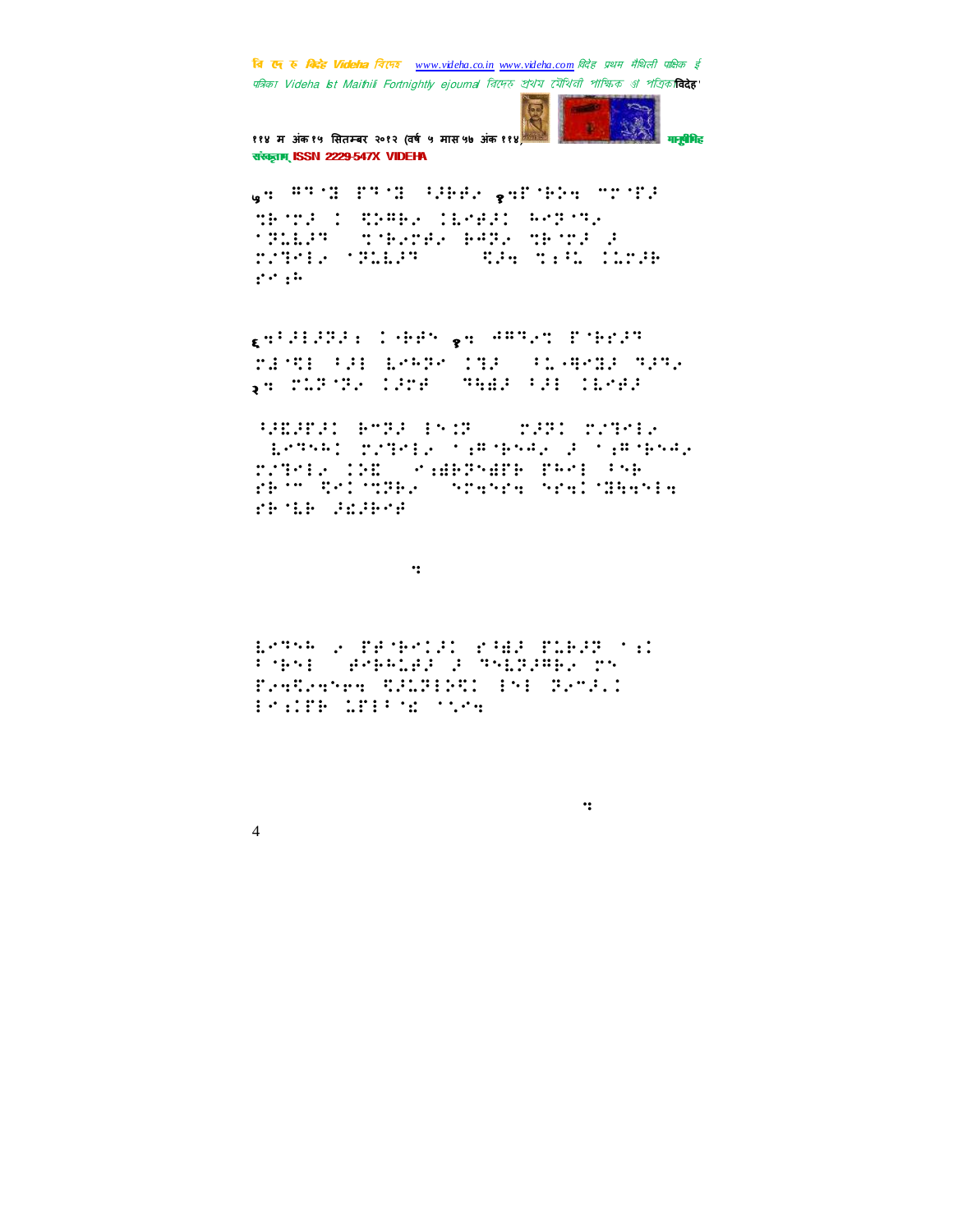११४ म अंक १५ सितम्बर २०१२ (वर्ष ५ मास ५७ अंक ११४) मानुसारी से अधिकारी मानुसारित संस्कृतम् ISSN 2229-547X VIDEHA ⣇⢹⢳!⢴.&⢾⢷⢼!⢸⣞⢼!&⣅⢷⢼⢽!⣐! ⢷.-!⢾⢷⢳⣅⢾⢼!⢼!⢹⣇⢽⢼⢻⢷⢴!⢷⣓&! LATHA & PROBLEM PAC BALL ⣇⢹⢳!⢴.&⢾⢷⢼!५०!>!⢼⢻⢼>!⣐! ↑ 10°PH 20°PH 10°PH 10°PH 10°PH 10°PH 10°PH 10°PH 10°PH 10°PH 10°PH 10°PH 10°PH 1 &⢽!⢼⣞0!.⣍⢻&⢷!.⢻⢼⣓⣒! !!.⣍⢻!#.⢼⣅⣞#!&⢷!#⣋!⢻⢼⣋⢺⣞#!! #⢶⢴⣋#!.⣞!!#⢶⢴⣋!⣝⣓⣒⢼⢷⣒.⣒#!  $\cdots$  . iuuq;00xxx⣒wjefib⣒dp⣒jo0joefy  $y$  =  $\frac{d}{dt}$ &⢷⢼&⢾!!"⢾!⣁⢴⣒!⢻⣓⢻.!⢷⢴⣋⢷! FB: 3 (19) ius;00sfbefs,00sfbefs,00sfbefs,00sfbefs **A** Bee by the big two states of the big two states of the big two states of the big two states of the big two states of the big two states of the big two states of the big two states of the big two states of the big two s .!⢷⣓!⢼!⣈⢼.⢴! ⣙⢼⢽iuuq;00xxx⣒wjefib⣒dp⣒jo 0joefy⣒ynm!&⣞!⢷⣓!⢼!Bee!!⣞⢽! ⢹⢼⣅⣒!  $\mathbf{g}$  is a set of  $\mathbf{g}$  is a set of  $\mathbf{g}$ 

!⣇⢹⢳!⢷⣋⣝⢵;"⣙.⢴!⣙⢼.⣇⢾⢼! ⢼⢹!&⢳.!&⢵⣋⢼⣞!⢼⣞!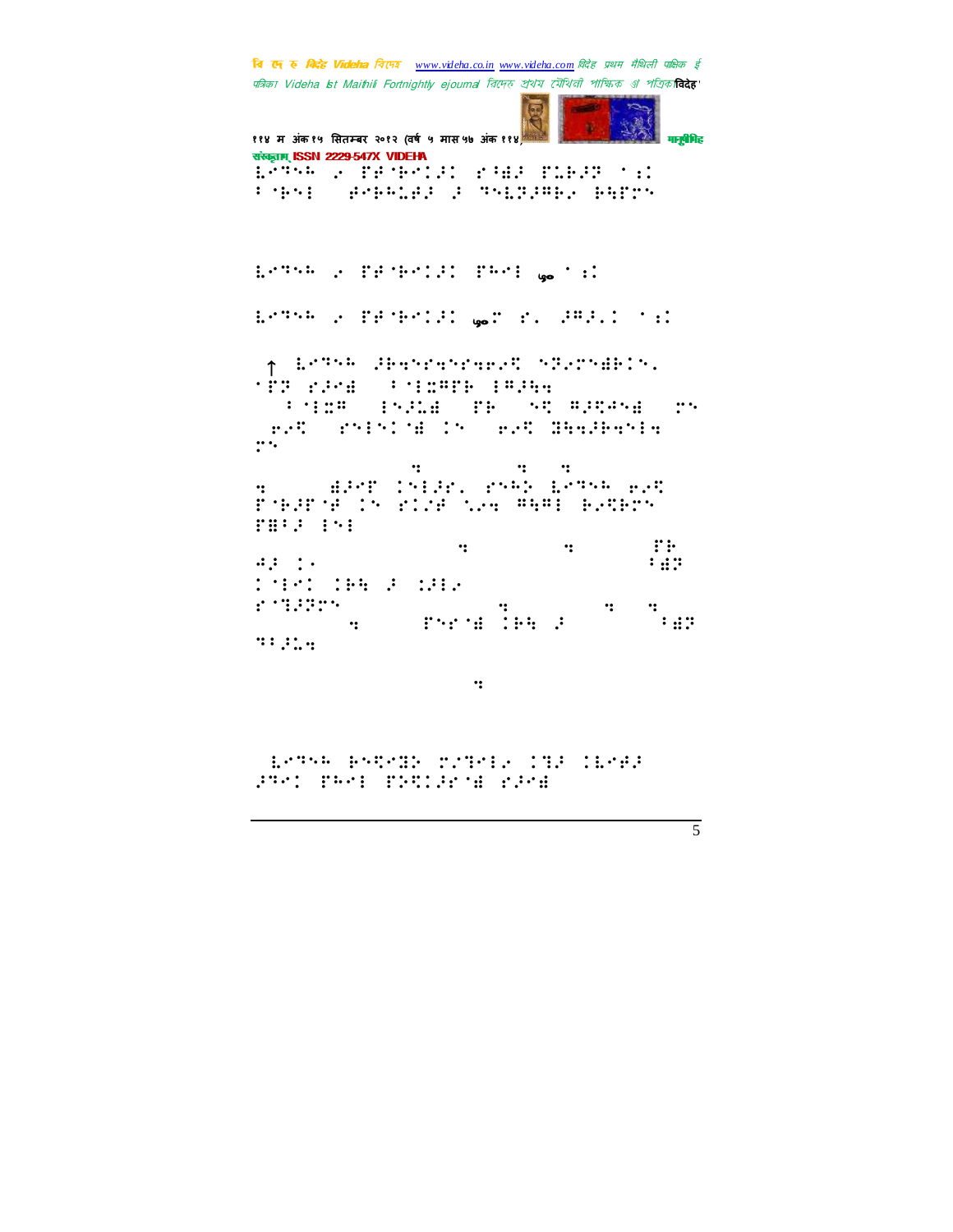| ११४ म अंक १५ सितम्बर २०१२ (वर्ष ५ मास ५७ अंक ११४ मध्ये के प्राप्त कर स्थान करने का मानूबी के |  |
|----------------------------------------------------------------------------------------------|--|
| संस्कृतम् ISSN 2229-547X VIDEHA                                                              |  |

**New York Control of Control of the Control of the Control of the Control of the Control of the Control of the Control of the Control of the Control of the Control of the Control of the Control of the Control of the Contro** 

|                      |  | $\mathbf{H}$ |  |
|----------------------|--|--------------|--|
| $\dddot{\mathbf{r}}$ |  |              |  |
|                      |  |              |  |

"⣙.⢴!⢹⣇⢽⢼⢻⢷⢴!⣇⢼!⣙.⢼⢿⢷!⢽⢳! ⢹⣈0!.⣈!&⢼!⢷⢳.!⣁⢴-!)dboopu!

hhbkfoesbawjefibles besteht in de steen de steen de steen de steen de steen de steen de steen de steen de steen<br>De steen de steen de steen de steen de steen de steen de steen de steen de steen de steen de steen de steen de ⢳⢾⣅!⢽⢴0⢼>!.⣐!⢸!&⢷!⢺⢼⣅⣒!⣐⢻⢳! ⣇⢹⢳!⢾⣐⢸!"⣙.⢴!⢸⢼⣏⢼&⢼0!⢷0⢽⢼! .⣈⢽!⢽⣇.&⣅⢷⢼⢽!⣐!&-⣛⣓⣒!!

ius (1990), provincia est anno 1990.<br>1900 - Carlo Carlo Carlo Carlo Carlo Carlo Carlo Carlo Carlo Carlo Carlo Carlo Carlo Carlo Carlo Carlo Carlo

ius (100 lbvmpomio dpn0vojobha vojoba vojoba vojoba vojoba vojoba vojoba vojoba vojoba vojoba vojoba vojoba vo bsj0 | 1991 - 1992 - 1993 - 1993 - 1994 - 1995 - 1997 - 1997 - 1997 - 1997 - 1997 - 1997 - 1997 - 1997 - 1997 BN1969B. BANT (PR) POINT (1986)  $\{+\}$  . The state  $\{+\}$  is the state  $\{+\}$ ⣇⢷⣋!⢶⢼.>!⣇!⢷⣓⣒!⣇⣉⣏! ⢺⢼⢽⢼⢷⢴!..! hhbkfoesbAwjefib⣒dpn!&⢷!

 $\mathcal{L}$  The  $\mathcal{L}$  -View  $\mathcal{L}$  of  $\mathcal{L}$  and  $\mathcal{L}$  -Similarly  $\mathcal{L}$  $\mathbf{G}$  ) and  $\mathbf{G}$  (  $\mathbf{G}$  ) and  $\mathbf{G}$  (  $\mathbf{G}$  ) and  $\mathbf{G}$  $\mathcal{G}$  =  $\mathcal{G}$  =  $\mathcal{G}$  =  $\mathcal{G}$  =  $\mathcal{G}$  =  $\mathcal{G}$  =  $\mathcal{G}$ 

 $\ddot{\mathbf{u}}$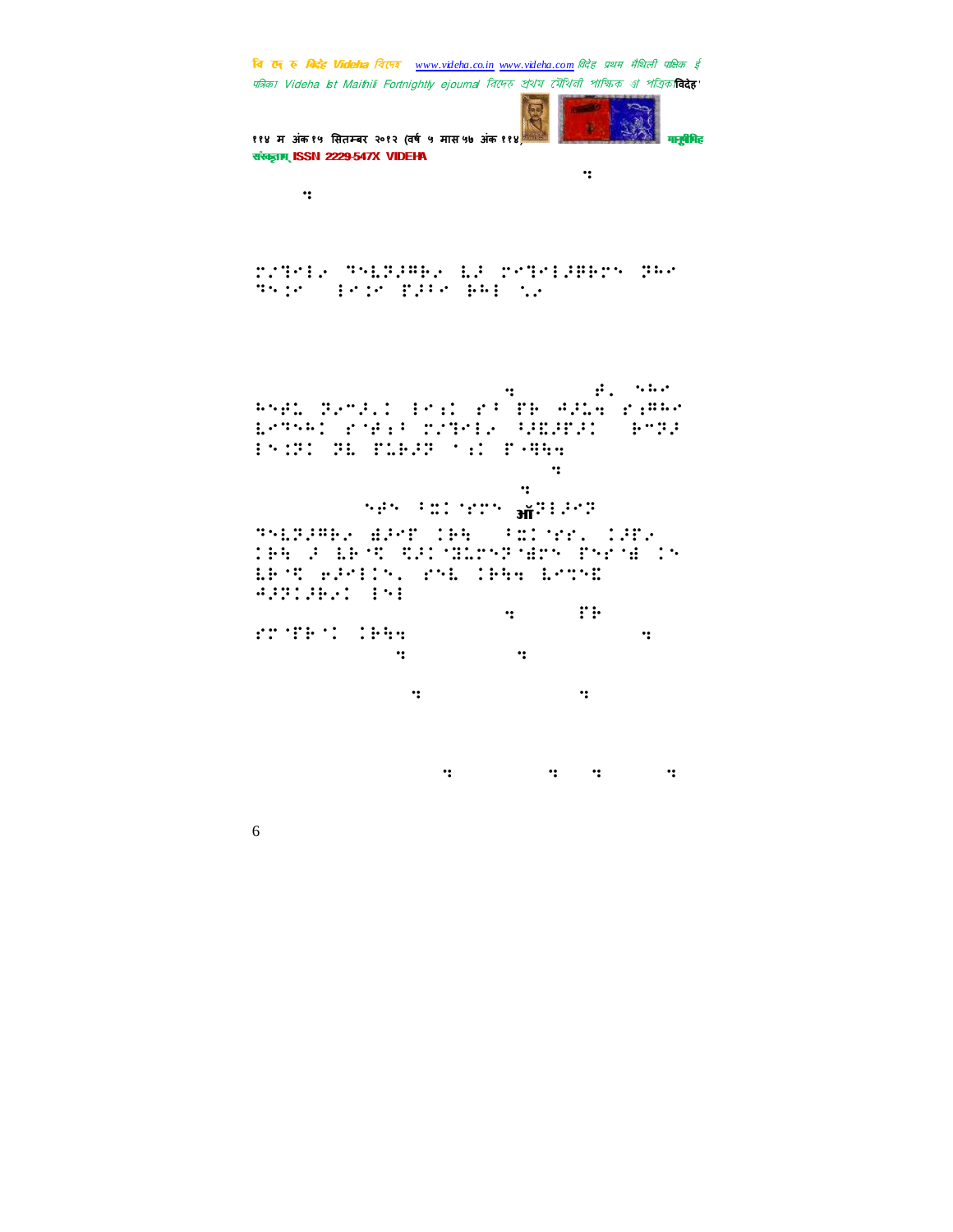

संस्कृतम् ISSN 2229-547X VIDEHA

 $\mathcal{G}$ 

 $q\in\mathbb{R}^{d\times d}$ EQRAN CONSTRUCT 0⢾⢷.⢼0!⢶⢵⣞⢵!⢸!⢶⢼.!⢸! )⣅00⢼⢷⣜-!⣋!⣅⣈!⢼⢷!⢼!⢹⣓⢷⣇⢼⢿⢾! ⣐⢾⢷!⢳⢾\*!⣋⢼⣅⢽.⢵⣋!⢷⢼!⢳⢾⣅! ⢽⢴0⢼>!.⣐!&⢷!⢺⢼⣅⣒! INTER STREET

⢸⢼⢷⢾⢴⣝!⣋⢼!⣇⢸⢼⢻!⢹⣇⢼⢷⢼!⢺⢼⢷⢴!⣇-! ⢽⢼⣞⢼⢷!⢼!⣎⢷⣉⢼⢾⢷⢴!⣇⢹⣝⢼&⢾!  $^{\circ}$  /  $^{\circ}$  /  $^{\circ}$  /  $^{\circ}$  /  $^{\circ}$  /  $^{\circ}$  /  $^{\circ}$  /  $^{\circ}$  /  $^{\circ}$  /  $^{\circ}$  /  $^{\circ}$  /  $^{\circ}$  /  $^{\circ}$  /  $^{\circ}$  /  $^{\circ}$  /  $^{\circ}$  /  $^{\circ}$  /  $^{\circ}$  /  $^{\circ}$  /  $^{\circ}$  /  $^{\circ}$  /  $^{\circ}$  /  $^{\circ}$  /  $^{\circ}$  /  $^{\circ}$  $\mathbb{R}^n$ 949.  $\mathbb{R}^n$ .  $\mathbb{R}^n$ .  $\mathbb{R}^n$ .  $\mathbb{R}^n$ .  $\mathbb{R}^n$ .  $\mathbb{R}^n$ .  $\mathbb{R}^n$ .  $\mathbb{R}^n$ .  $\mathbb{R}^n$ .  $\mathbb{R}^n$ .  $\mathbb{R}^n$ .  $\mathbb{R}^n$ .  $\mathbb{R}^n$ .  $\mathbb{R}^n$ .  $\mathbb{R}^n$ .  $\mathbb{R}^n$ .  $\mathbb{R}^n$ .  $\math$ &⣅⢷⣅⣏!⢵!⢳.⢼!.⢵⢽!⢷⢸!⢷⢳.!  $^{\prime}$  where  $^{\prime}$  and  $^{\prime}$  and  $^{\prime}$  and  $^{\prime}$  and  $^{\prime}$  and  $^{\prime}$  and  $^{\prime}$  and  $^{\prime}$  and  $^{\prime}$  and  $^{\prime}$  and  $^{\prime}$  and  $^{\prime}$  and  $^{\prime}$  and  $^{\prime}$  and  $^{\prime}$  and  $^{\prime}$  and  $^{\prime}$  and  $^{\prime}$  and  $^{\prime}$  and .⢵⢽!0⢾⢷!(⣙.⢼!⢷⢾⢽(!! ⢹⣈⣓⣒!

⢻⣊⢷⢴.⣉⣐⢷!&⢼.⣇⣐⣉!⢼.!⣓⢷⢾⢾-! SARTS TRINIFIET TO SAN WAS LETERTED  $^{\prime}$  Persian Service State (Persian Persian ⢽&⢼.!⢼⣞!&⢷.!⢳!⢾⢷⢳! ⢽⣝⢼⢽⣝!&⢷⢼0⢴⢽!⢼!⢽⣇!⣙⢼&⢾⣝-!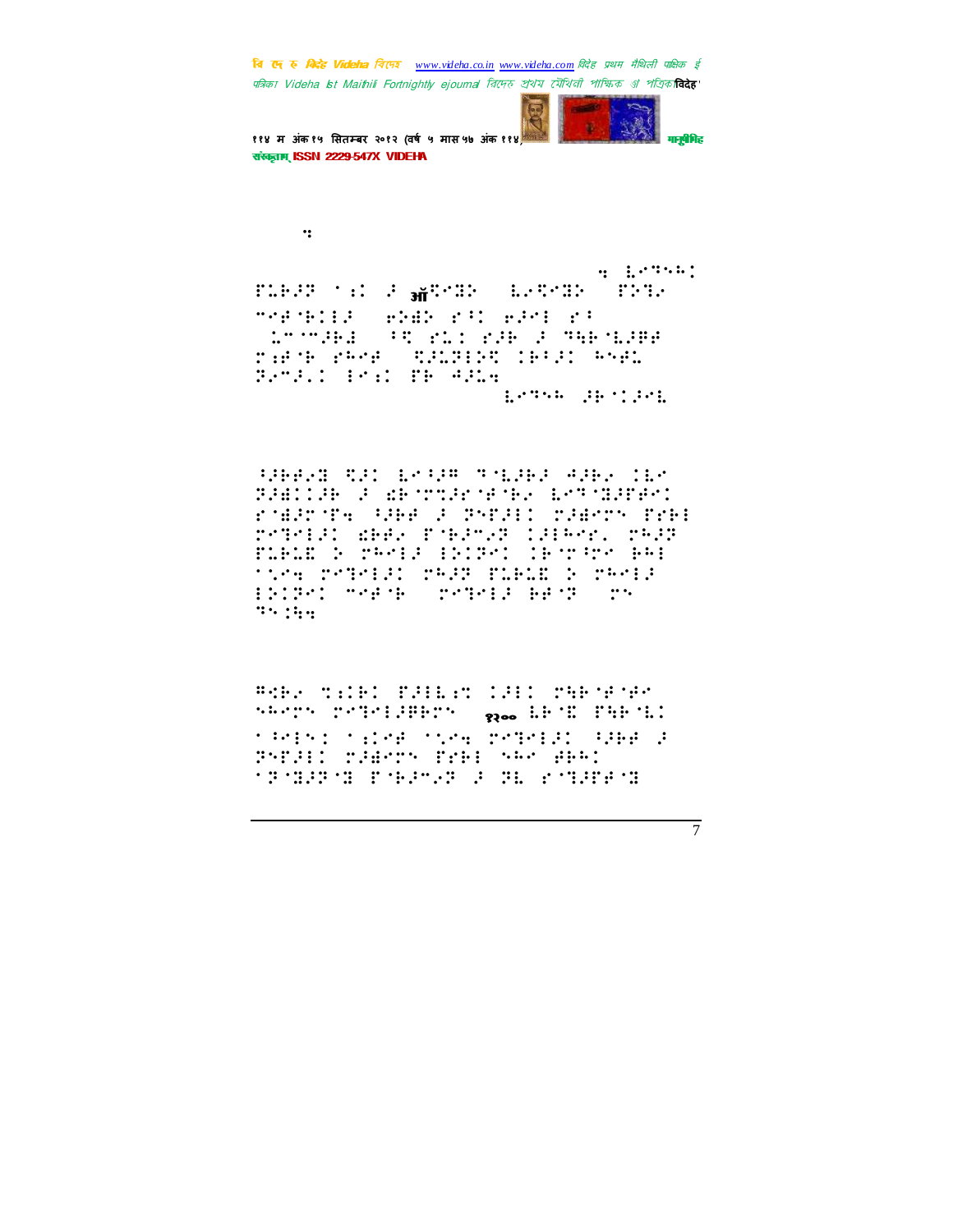

११४ म अंक १५ सितम्बर २०१२ (वर्ष ५ मास ५७ अंक ११४) संस्कृतम् ISSN 2229-547X VIDEHA **SAME SECTIONS IN THE REPORT OF A SEC**  $\cdots$  ,  $\cdots$  ,  $\cdots$ This repeat ne

retell rotel a rotelle crotages PROFIS POSTESI SPORTER PAPER ESTARD PROTOCHER 2 FORM PROPERTY  $\frac{1}{2} \left( \frac{1}{2} \left( \frac{1}{2} \right) \right) \left( \frac{1}{2} \left( \frac{1}{2} \right) \right)$ **TEMPE FOR TERMS STORES** ENFRIME RAD REACH REDED ENE ANCH Mense Arte Van Correnta LATAR APILAREARY TARIET REPOR  $\mathcal{L}$  ,  $\mathcal{L}$  ,  $\mathcal{L}$ **STATE OF STATES CONSTRUCTION CONTRACT ASSOCIATE TRACTICS** 

2005年10月1日 FLEETIFF (2003) [FIFTF13 SIPPOS TRESPORTED THE SALE PRESS **THE THE TIME IS SEEN ATTITUDE TO** 

the Blank first winds (1862)  $2.14 \pm 0.001$  $\dddot{\bullet}$ 

THE PATE BRIDE WINDS TEEP P **AND THE SECOND PROPERTY OF SAID**  $\dddot{\mathbf{r}}$ 

there and rethel with strain the  $\dddot{\mathbf{r}}$ 

there frit al citates (th  $\mathbb{R}^n$  , if we have  $\mathbb{R}^n$  $\dddot{\mathbf{r}}$ 

 $\mathbf{8}$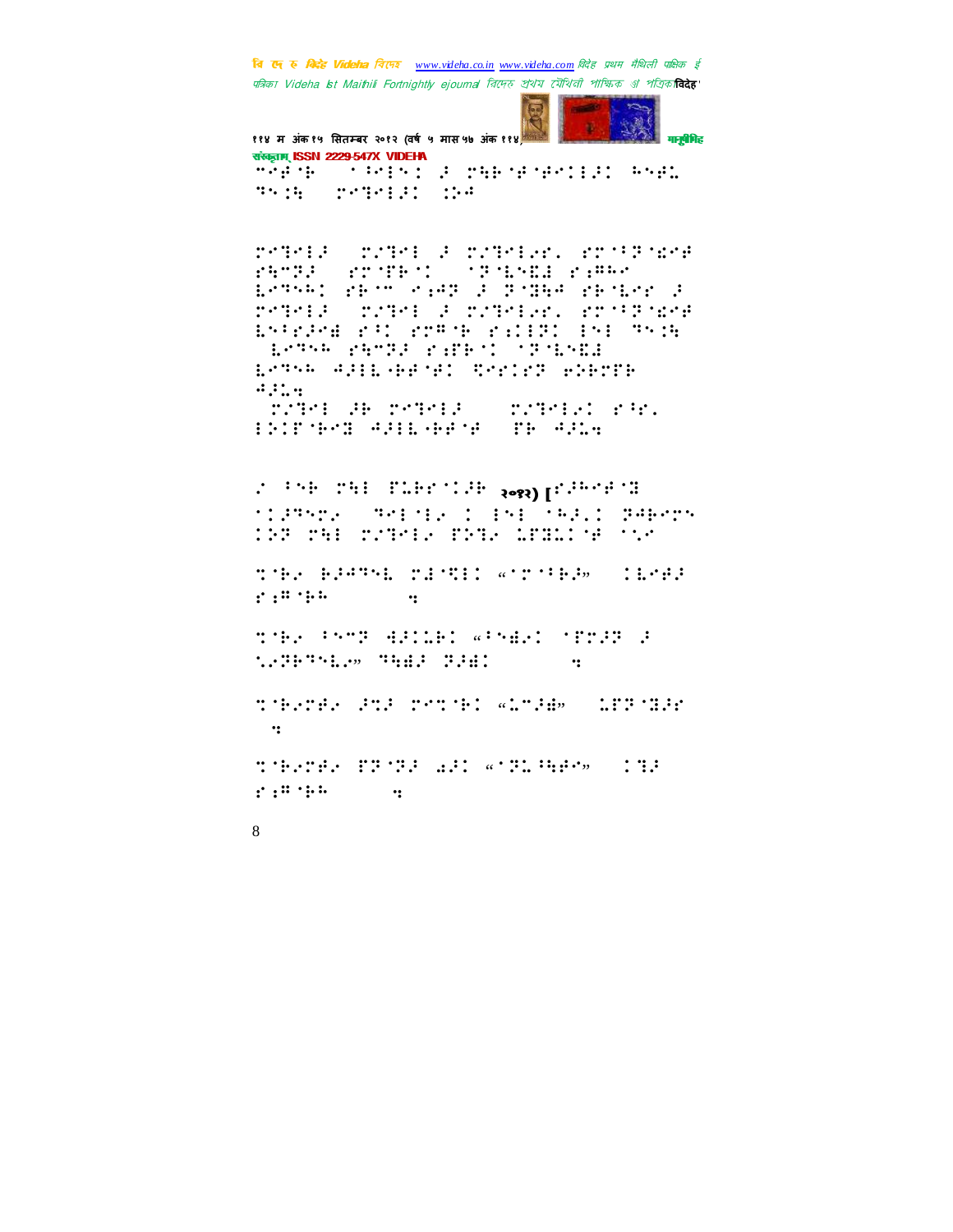११४ म अंक १५ सितम्बर २०१२ (वर्ष ५ मास ५७ अंक ११४) संस्कृतम् ISSN 2229-547X VIDEHA



the LTE PRESER real areainships and Similar to Pompet (2001) a THE FILLE TRIPE BREE WIRE **PARTICO (1998)** 2014 2022 2022 2023 richte bis den bestehen trunched in the resource of the second control of the second second second second second second second second s  $\dddot{\bullet}$ there theless around the top of **THE RAIR SHOTTE**  $\dddot{\bullet}$ there boy hard was held  $\frac{1}{2}$  :  $\frac{1}{2}$  :  $\frac{1}{2}$  ;  $\frac{1}{2}$  ;  $\frac{1}{2}$  ;  $\frac{1}{2}$  ;  $\frac{1}{2}$  ;  $\frac{1}{2}$  ;  $\frac{1}{2}$  ;  $\frac{1}{2}$  ;  $\frac{1}{2}$  ;  $\frac{1}{2}$  ;  $\frac{1}{2}$  ;  $\frac{1}{2}$  ;  $\frac{1}{2}$  ;  $\frac{1}{2}$  ;  $\frac{1}{2}$  ;  $\frac{1}{2}$  ;  $\frac{1$  $\mathcal{L} = \{ \mathcal{L} \mid \mathcal{L} \in \mathcal{L} \}$ the refreshinger and in Times  $\mathbf{r}^{\prime}$  ,  $\mathbf{r}^{\prime}$  ,  $\mathbf{r}^{\prime}$  ,  $\mathbf{r}^{\prime}$  $\dddot{\mathbf{r}}$ the ABBRY LODA, FORD PROD **TEPAR PARTNE**  $\mathbf{r}$ the response riseasi wileed the  $\ddot{z}$  , and  $\ddot{z}$  , and  $\ddot{z}$  , and  $\ddot{z}$ there had all which are the  $\mathbf{r}$  and  $\mathbf{r}$  and  $\mathbf{r}$  and  $\mathbf{r}$ the relation at the Common and THE FIRE WAI PIRTH  $\dddot{\bullet}$ 

 $\overline{Q}$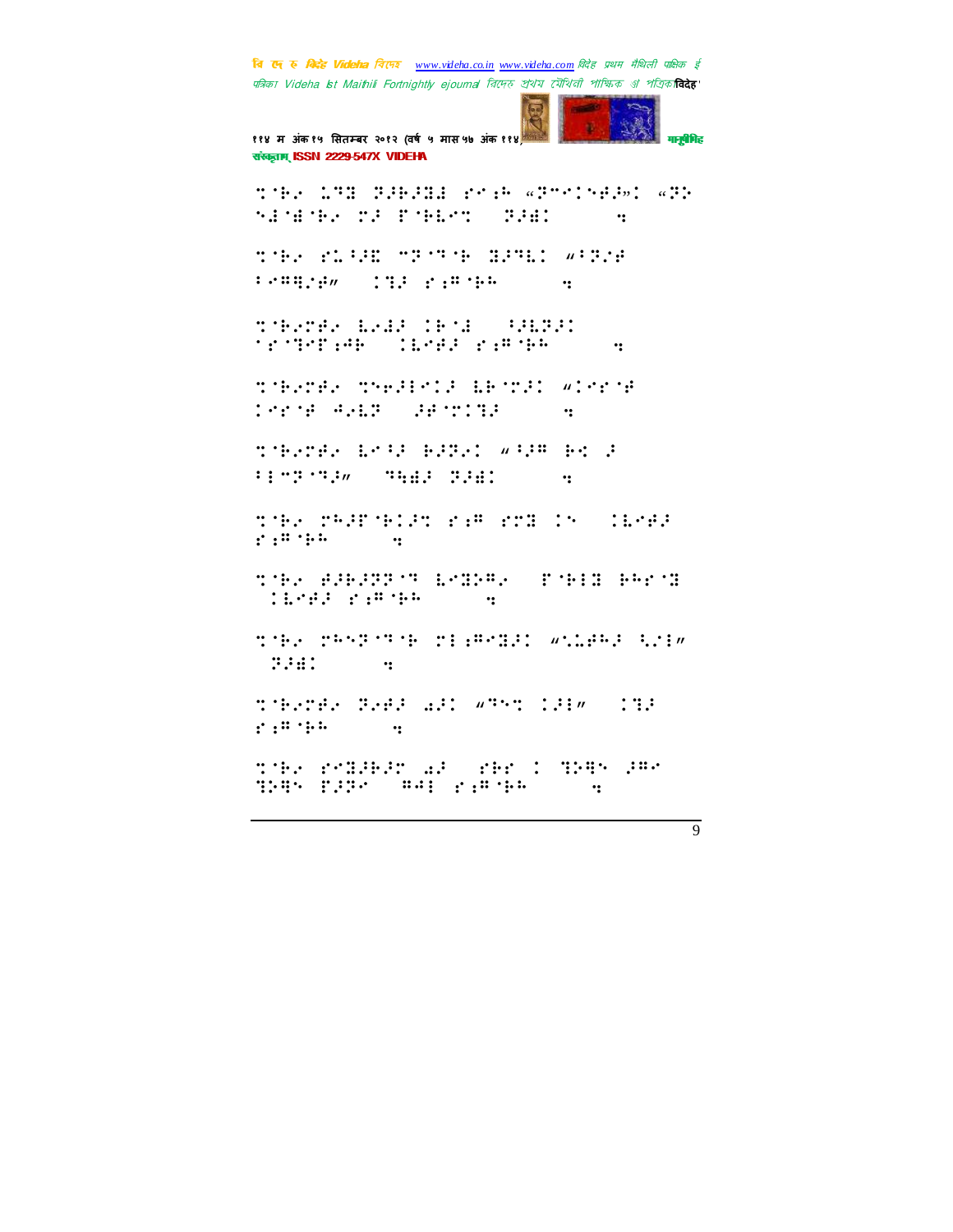११४ म अंक १५ सितम्बर २०१२ (वर्ष ५ मास ५७ अंक ११४ संस्कृतम् ISSN 2229-547X VIDEHA



 $\cdot$ :

2015年10月1日には、FLFPの102年、<sub>Re83</sub>gのSFPのF1日 SIPPOS TRINK I PHOTOGRAPHY **MARKET BALL MARKET STAR** 

tikere, Admies rugge market  $\mathbf{r}$  $\mathbf{w}^*$  is the space of  $\mathbf{g}$  in the space of  $\mathbf{g}$  is the space of  $\mathbf{w}$ 

TORY ESTAR LEOTIC WAT PLOTE OFW tical rumber  $\sim$   $\sim$ 

there is revel write and the TESPA (TESPAI PARTER )  $\dddot{\mathbf{r}}$ 

the Phili Chrim windhish about **CONSTRUCTS OF STATE OF STATE OF STATE OF STATE OF STATE OF STATE OF STATE OF STATE**  $\mathcal{L} = \mathcal{L}$ 

THE PIER CROSS WHILE CONTOR WHE  $3.15$   $1.041$   $2.1011$  $\dddot{\mathbf{r}}$ 

the thill reflict white distribution tished rawship  $\mathbf{H}$ 

the Wid Cone at 1982 C Amis pary then specific and

the Conditions with Preside  $19.116 \pm 11.12 \pm 1.01946 \pm 0.0194$ 

 $10<sup>10</sup>$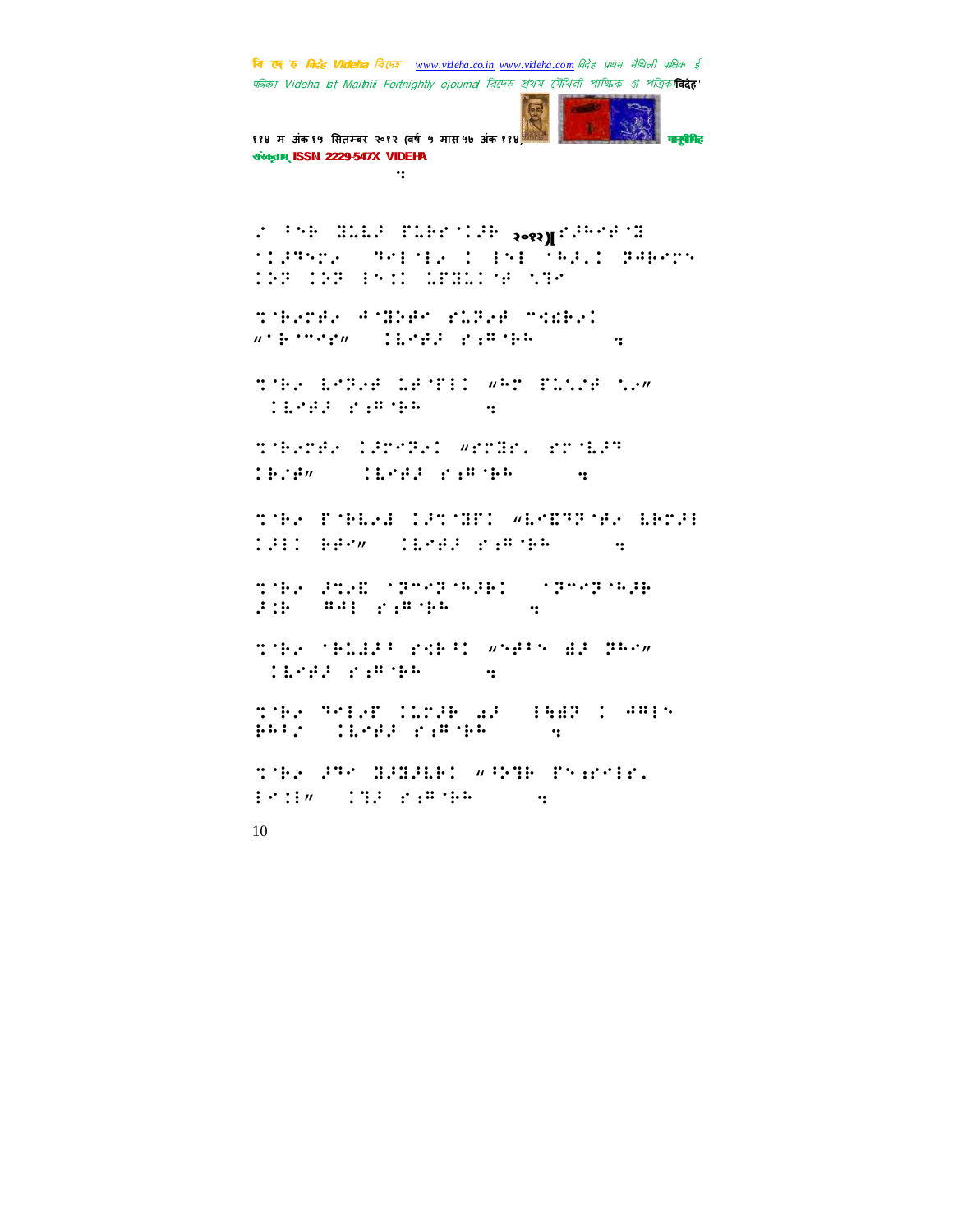११४ म अंक १५ सितम्बर २०१२ (वर्ष ५ मास ५७ अंक ११४) मानुसार मानुसीमेह संस्कृतम् ISSN 2229-547X VIDEHA

⣉⢷⢴!⣅⣉!⣜⣋.!"⢽⣉⢾⣅⢴"!)⣇⢾⢼! ⣐⢻⢷⢳\*!!22⣒56&!!!!!

Puifs; 2<br>Puifs: 2<br>92<br>92

"!⢷!⢽⣅⣇⢼⢹!&⣅⢷⢼⢷!)२०१३) [⢼⢳⢾⣝! ⢼⢹⢴-!⢹..⢴^!..!⢳⢼>!⢽⢺⢷! !⣅&⣝⣅⢾!⣁⣙@!

⣉⢷⢴!⢽⢷⣉!⣅⢼⢷!⣇.!#⣝⣝⢼⢾#! );PRANK 1PP (BAC) (PPANK 1PPAN<br>Kilometik ⣈⢼⣜⣋⢷\*!!44⣒44&!!!!!

⣉⢷⢴!⢳⢽⢹⢷!⢽⢼⢷⢼⣝⣜!⢷⢼!  $\pm$  . The start  $\sim$   $\pm$  . The start  $\sim$  10  $\pm$  2  $\pm$  2  $\pm$  2  $\pm$  2  $\pm$  2  $\pm$  2  $\pm$  2  $\pm$ ⢹⢼⢵⢹⢷!⢼⣇⢺⢵\*!!23⣒15&!!!!!

⣉⢷⢴!⢹⣇⢽⢹⢷!⣔⢼!#⢽⣅⢸⣇#)⢼⣐⢻.⢼! ⣅&⢽⣝⢼!⣉⢷⢴!⢹⣇⣝⢽⢹⣅!&⢼.⢾\*!!  $23$ 

⣉⢷⢴⢾⢴!⢽⢼!..!#⢹⣉!⢼!⢽⣝! ⣇⢾⢼!⢸#!)⢽&⢼.⢴!⢽⣅⣇⢼⢹!⣓..! ₿NOVI3 BRE 2000 | 1000 | 1000 | 1000 | 1000 | 1000 | 1000 | 1000 | 1000 | 1000 | 1000 | 1000 | 1000 | 1000 | 1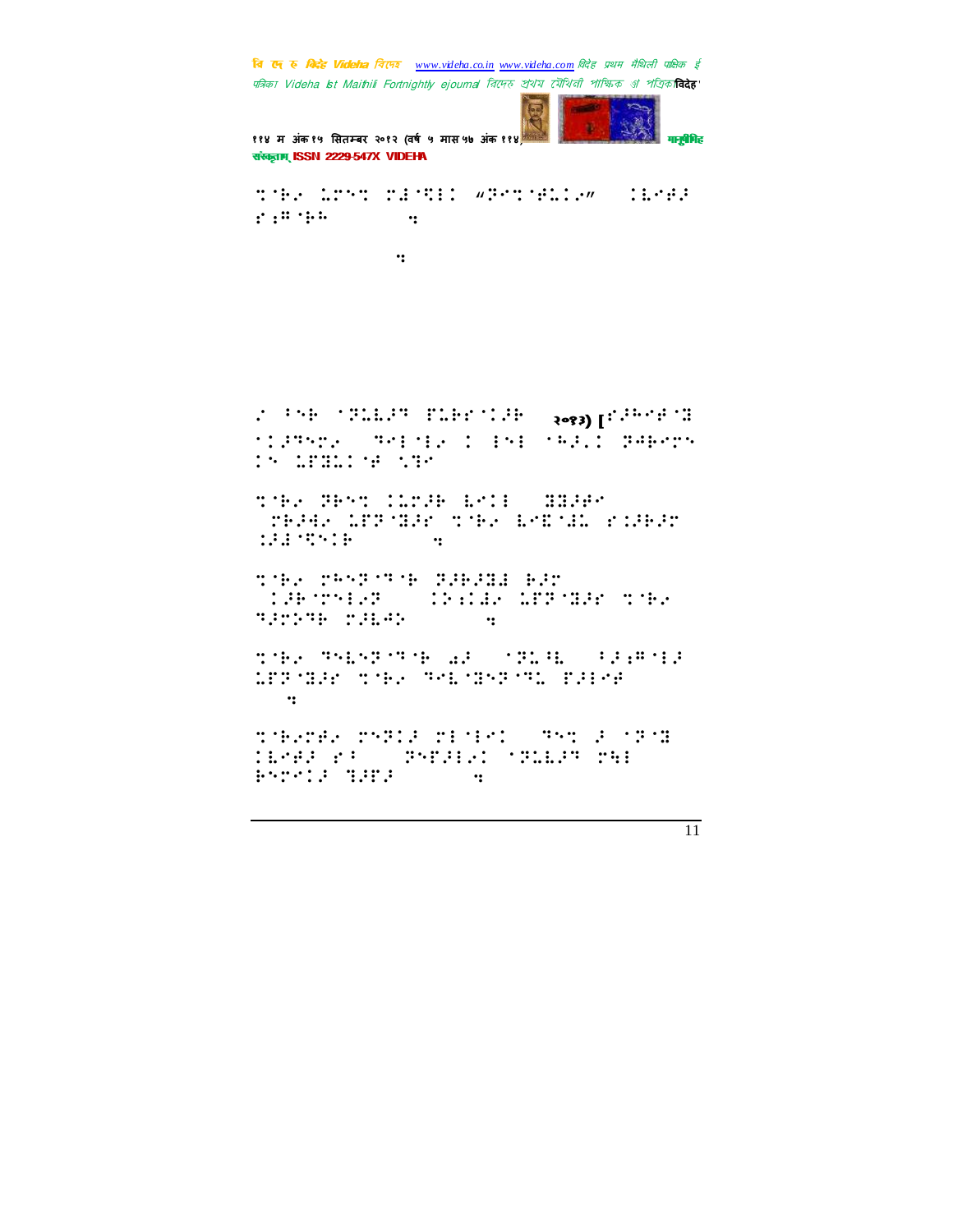११४ म अंक १५ सितम्बर २०१२ (वर्ष ५ मास ५७ अंक ११४) मानुषी मानुषी मानुषी मानुषी मानुषी मानुषी मानुषी मानुषी मानुष संस्कृतम् ISSN 2229-547X VIDEHA ⣉⢷⢴!-⢷⣏⣜!⣅⢼⢷!⣉⣝&!⢼!⣉⢷⢴⢾⢴! ⣉⣉⢼.⢼.!"⣙.⢴!⢻⢴⢾⢻⢵⣇⢽⢹!)!⢺⣝⢹⣇! ⣐-⢷⢾\*!!24⣒9:&!!!!!  $^{\prime}$  which is a set of the set of the set of the set of the set of the set of the set of the set of the set of the s  $\vdots$   $\vdots$   $\vdots$   $\vdots$   $\vdots$   $\vdots$   $\vdots$   $\vdots$   $\vdots$ ⣅&⢽⣝⢼\*!!22⣒22&!!!!! Puifs;!!1⣒:4&!!!!! ⢶.⢵!&⣅⢷⢼⢷.⢻⢷!⣝⢵⢻⢹⢼⢽!२०१२ -१३ :

⢼⢽⢼⢽⢾⢷!⢼⢳⢾⣝!⢼⢹⢴-!⢹..⢴!

⣉⢷⢴!⢷⢼⢺⢽⢽⢹⢽!.⢼.!⢹⢼!!61&!!!!!

⣉⢷⢴!⣋⢼⣒!⢷⢽⢹⢷!!39⣒83&!!!!!

⣉⢷⢴!0⢽⢹⢷⢸⢼⢽⣅!⣐⢳!!2:⣒26&!!!!!

 $\frac{2}{3}$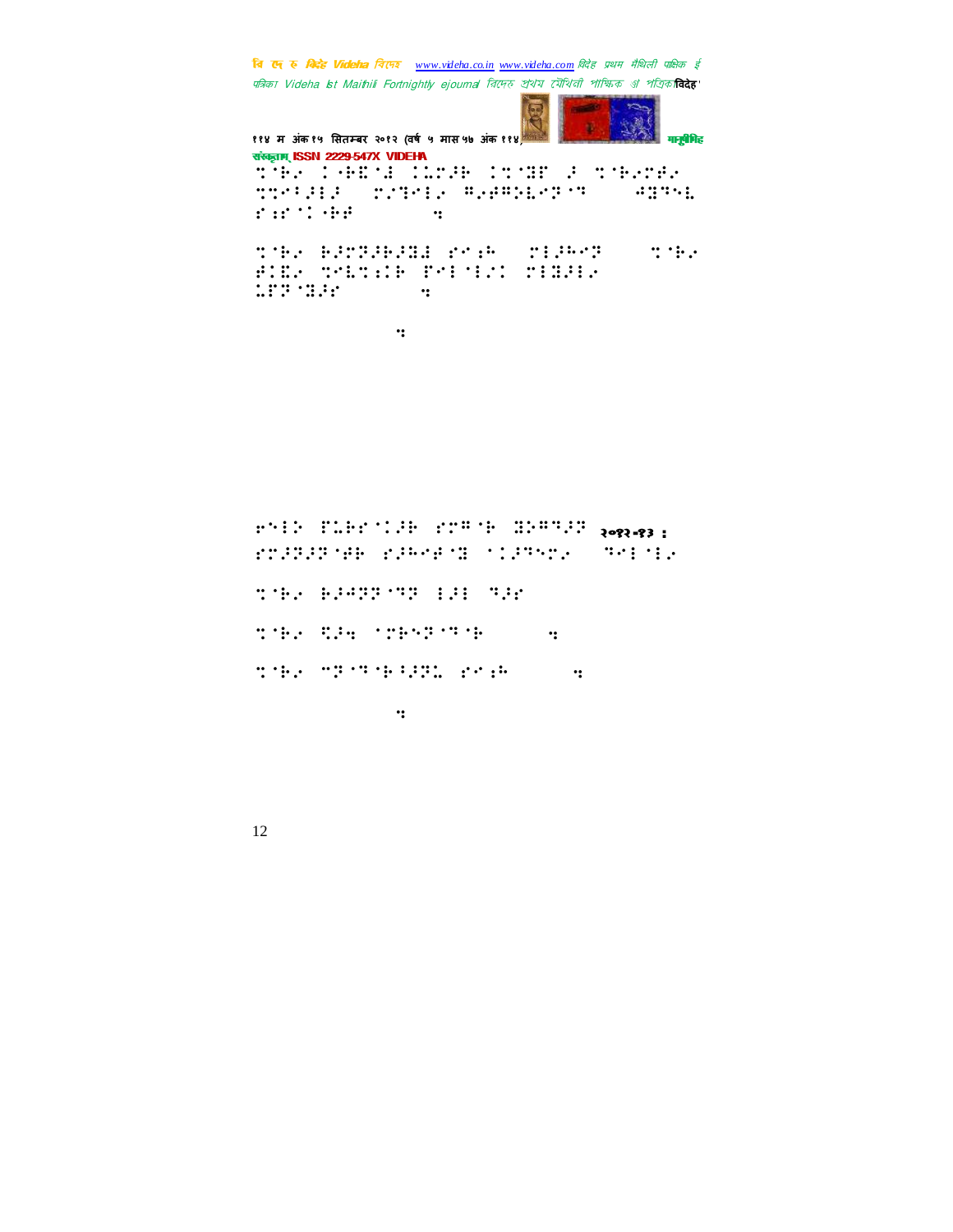११४ म अंक १५ सितम्बर २०१२ (वर्ष ५ मास ५७ अंक ११४) मानुसीर मानुसीरे मानुसीरे ह संस्कृतम् ISSN 2229-547X VIDEHA  $2^2$ १ ⢷⢼⢺.!0⣊⣎⢷⢴;!⢵⢽⢵⢻⢷⢼⢶!)⣅⢸⢼⣏! 0⢽⢹⢷!⣝⢼⢹⣇\*!⢺!⢼⢳⢾⣝!⢼⢹⢴! ⢹⣇⢼⢷⢼!⢷⢼⢹⣇!⣔⢼!⢼!⢵⢳⢽!⢸⢼⢷⢹⣇⢼⢺! -⢷&⢼>!&⢷⢼⣉⢾!⢽"!⢸3!.⣒!! ius (10epdinob0wjeto 10epdinob0wjeto 10epdinob0wjeto 10epdinob0wjeto 10epdinob0wjeto 10epdinob0wjeto 10epdinob fib $\theta$ •! ⢷⢼⢺.!0⣊⣎⢷⢴;!⢵⢽⢵⢻⢷⢼⢶!)⣅⢸⢼⣏! 0⢽⢹⢷!⣝⢼⢹⣇\*!epxompbe!mjol! iuuqt;00tjuftigtation on the phmf dpn0bowj efib. **efib.** effects of the product of the  $\mathbf{f}$ iuuqt;00tjuftigtation on the phmf dpn0bowj efib. **efib.** effects of the product of the in the control of the control of the control of the control of the control of the control of the control of the tjuft $\mathbf{q}$  $\frac{1}{2}$ Mjlf!•!2!•!Sfnpwf!Qsfwjfx!  $\bullet$   $\bullet$   $\bullet$   $\bullet$ Hbohfti!Hvokbo!⢷⢼⢺.!⢺⢴! ) LAPA AN INSTRIA (1980) 27 AN INSTRIA (1980) ⣁.-!!⢾⢵!⣇⢷⣈!⢸!⢻."!⢼}!⣅⢹⢼!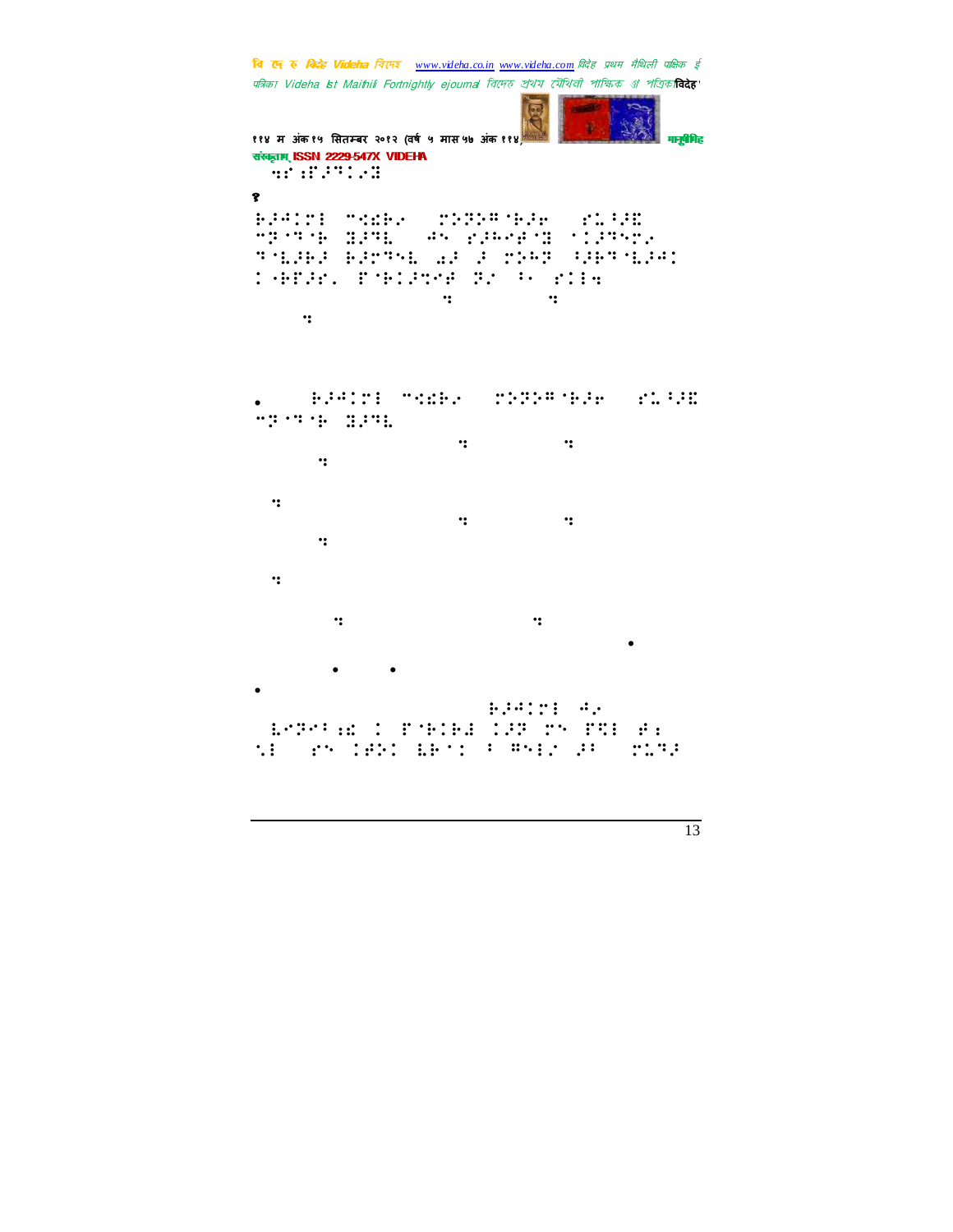```
COMPANY
                                                 \mathbf{g}११४ म अंक १५ सितम्बर २०१२ (वर्ष ५ मास ५७ अंक ११४<mark>, व</mark>
                                                             मानुबैमिह
संस्कृतम् ISSN 2229-547X VIDEHA
rêleka dikar wat re skrid eks ker
SIMBERT TY PTEM PHB #5:
\ddots :
STORES TRANSVERSE NA RANGEMEN
42 Ann 233 Earnamat di 2045
PERTHERS
FBF3 r: PROPR 200 120010 (F. And
     Br PHP PH (PR)
                                      SECTIFICATE
Pre pr n
\ddot{\cdot}SPOILER PORT ENTER PART CLAS
2018-01: MED ATES 27 ENIX EPTEMBE
35.24AN THE TYPIES YTP YTER (THEYE
tempo ri onggi tin ya sog panograf
71971872
\mathcal{F} = \mathbb{P} \mathcal{M} \cup \mathcal{M} \mathcal{M} \cup \mathcal{M} \mathcal{M} \mathcal{M} \mathcal{M} \mathcal{M} \mathcal{M} \mathcal{M} \mathcal{M} \mathcal{M} \mathcal{M} \mathcal{M} \mathcal{M} \mathcal{M} \mathcal{M} \mathcal{M} \mathcal{M} \mathcal{M} \mathcal{M} \mathcal{M} \mathcal{M} \mathcal{M} \mathcal{M} \mathcal{M} \mathcal{M} \mathcal{M} \mathcal{M} \mathcal{M} \mathcal{M} \mathcal{M} \mathcal{M} \mathcal{MRE 1881 F. P. (1919) PLAY PARKENBEL
f: 4f: 1Brandal richtele (br. 2013-151
SPORTS AS ARE
gar ng saki
      \mathcal{L}^2 and \mathcal{L}^2 and \mathcal{L}^2 and \mathcal{L}^2\dddot{\phantom{0}}:
                                                       \bulletB.BYT BL:43 421
Report Portugal Steelth Poder CD
InfoReso mitter (St Freez E.
PROPORT OFFICERS IN THE
1.113334
```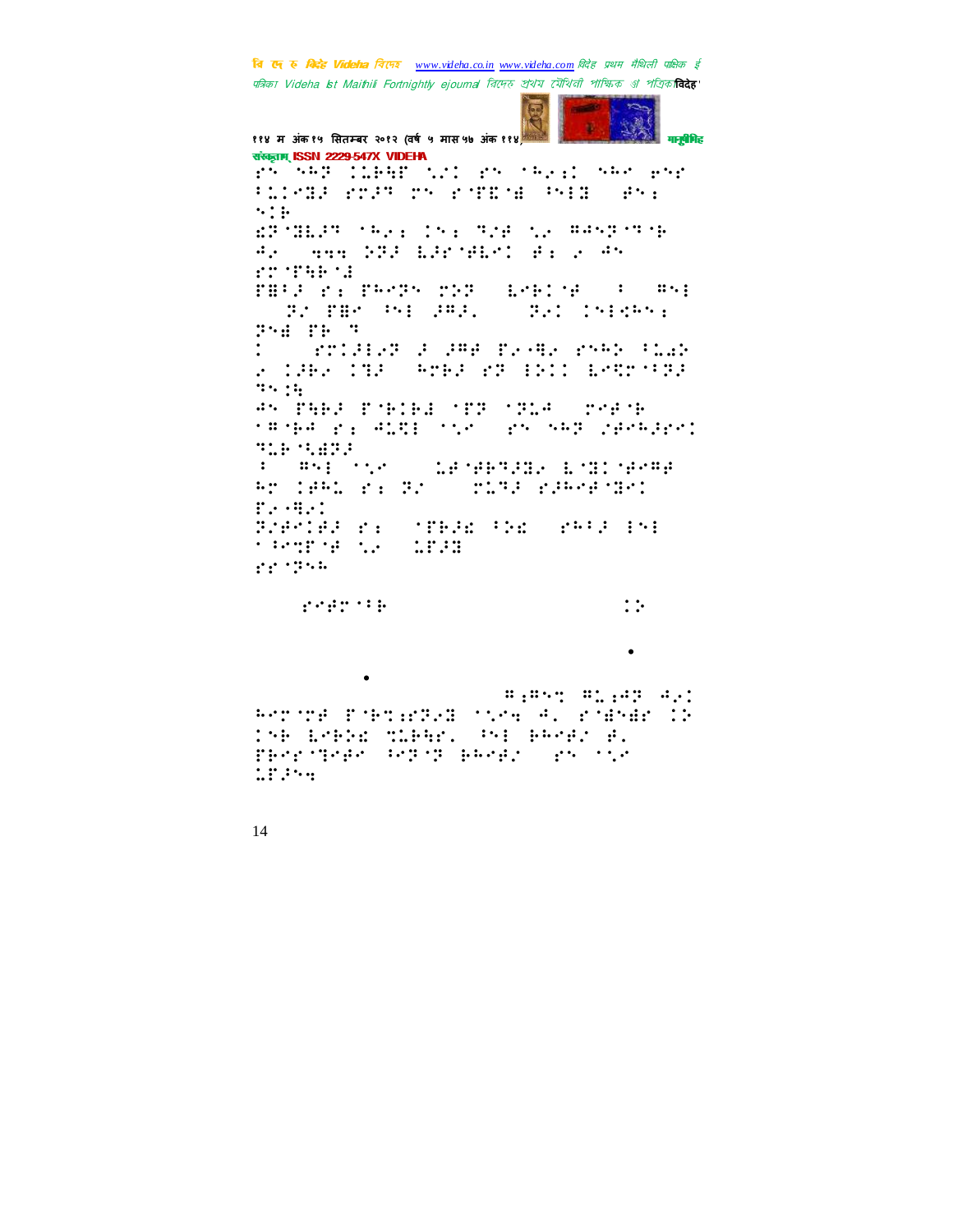

११४ म अंक १५ सितम्बर २०१२ (वर्ष ५ मास ५७ अंक ११४) संस्कृतम् ISSN 2229-547X VIDEHA

₹

FARME MITTERS FRANKLICH IN theories ( christeas) **STAR BRITERS** FARETH TIPPES PEINED TOPICS Restal time by Willett Pr Premiere to Sie PRT to por durant enguila natural capaçan rmen nich der er mener wilder ab **TEMBER PARTY-PARTY STATE TODA** time (SBBAS proves) rammeds perso TERE FOL TH SHE THE TOTH **TENNE PRIM ENERGY AND THE STATE OF THE SERVICE** mage professionage and the EPERINTENT ANILE (MEMBER 196214) FORDALL WAS BILBY DELEGATOIGGE randa (romale, legena midae does PSELIE APA (PTPERIPPE TETTE) readily right deet frem  $\mathbf{...}$ randa betomanesis, nam needa je ROSS PREPTE COOPS SEC **MIGHT IND ABMEDIANT TELE** PIRSPOSE SURVEY WAS SCOTLED FRAME APA PITATI TYTIK TIME RIBAI rziela raworci rrege (rigwala ) MARIN BRI MARGARA TEMPO (INBIGGA rriga, brenz from the for ready **MORTING CONSTRUCTION OF BENEDICT TEMB PROTH PROBECT STAR TOOK**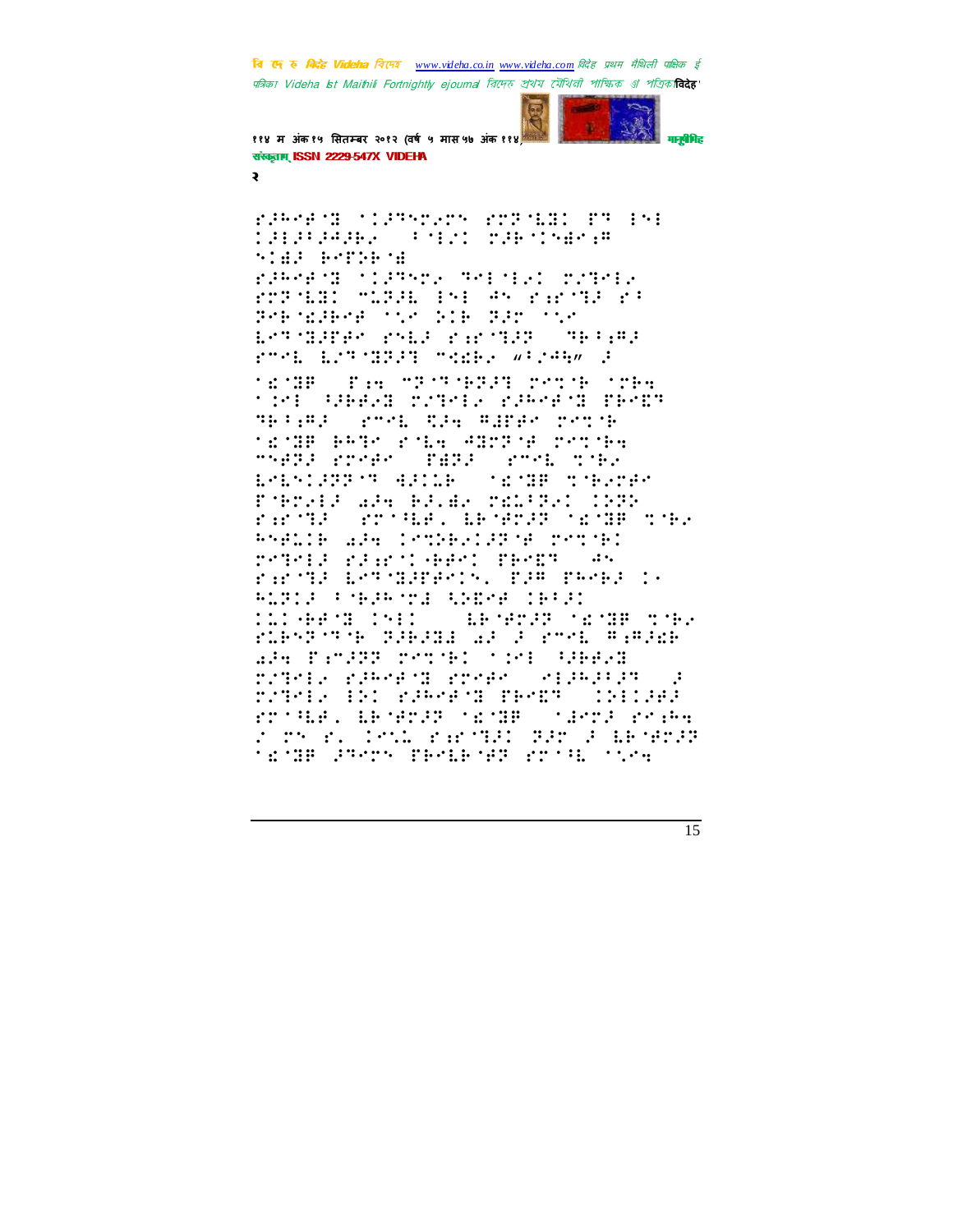

११४ म अंक १५ सितम्बर २०१२ (वर्ष ५ मास ५७ अंक ११४) संस्कृतम् ISSN 2229-547X VIDEHA

cîfr ku nerdêk kardîf (2842 niv 12 ramended dr Bagrien (no a ANALIS BYDGIN STANDARY BEBER FINISH MAR

## $\mathbf{3}$

reren fulen Albr. E. 16 dag Aenra TARA MEA 1414 MITA MEAL BRONT A.<br>Blockman Charles the Clar Braccia  $\mathbb{R}^2$  :  $\mathbb{R}^2$  : Person (FP) Bromatic (No. 8. 188 rolades adlab 1999 (Se  $\mathcal{L}$  and  $\mathcal{L}$ PRANK, ADEA BA A. Prank Mer 196 APPE TO BE PARTNED ARTS ARTS FARSE Straw (Ac Stall Arrors AR) isko cigarija, lat ekain aljer<br>A. 195 mese Ast roman ali an Sze nike nize: 13: Anieg Aen (niz makens an Brushman Phire A. an Br PAIL B. KRYBEAT BARYET YPARE DARK PSP B ISTS POLE PSEA SERS: Breleich (Dae mees as releacher IPSTED KTSEPS PSPSPS SPLP PSP F PARIN PYLE AND ON BRYER PIAD PHA TORE TRANSITY OF SECTIONS LT MERING THIS NAME AND THIN THE AN SPART ATSTED ASTRALLED TTR IS the la a fae and go forage opopa CONSTITUTE SHOPPERS IN THEFT 204221 SPORTH BIN THIS FOR BOARDS TER TER FTF NB APA (FRE) (FRE) BaRr. Thir PHENG PLAR IS & LOVE AN AN APAREN risers and the second control 16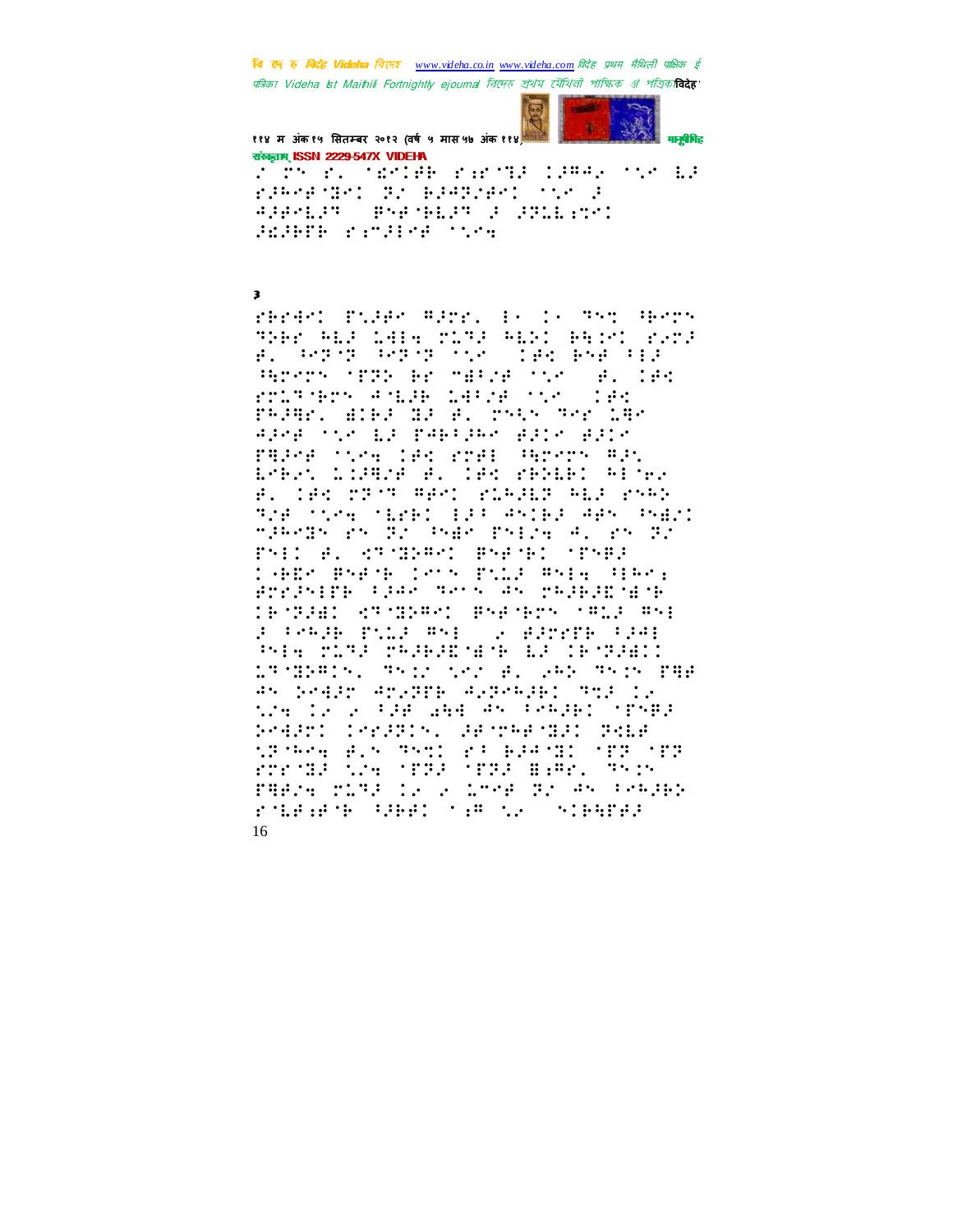

११४ म अंक १५ सितम्बर २०१२ (वर्ष ५ मास ५७ अंक ११४<mark>, व</mark> संस्कृतम् ISSN 2229-547X VIDEHA

ašijų njaryg je teajas pro jpr jpr BRANDIN, PRAGBEL PHER POPING NO ANIE PRIEIR ABABY MICH ALBOY 1588 ADAL RY (2028) 286 28  $\mathbf{1}$  ,  $\mathbf{2}$  ,  $\mathbf{3}$  ,  $\mathbf{4}$ BERTHY TRING B. BRIN INEW redelled: 2 deed Alle, 188 dr BRIA PLBSD SPIER ANDS MEDIC ritrikazen as no ang ne arkiyan WPAR STRAPES SAT STORE THE BUYER MF AIR NIEF WERE BIRM WANK 1778 PART COMME CRID ROB COORD RARA CLOS Christ robb (barn ar (Boildeborn) M. PH SPORT CONSTRUCTION **Crrath of Elstrandardth Lan Co. Alba** PRISH TEST INE MIRTHER TIME. PLACED AND B. CARD BRAND AND WHI 45 PMP (Frides BMP) PS PHROP (F ril tide num nimi rem sasp EPPEPA PAL AS MATRIPIT SERV Pres Anshi ndëre. Pdil Phri Ari inshe FRA 2008 FRIED STAR (Argy 1971 SAPP) the An AADAD (Brigg off) Send Br  $\begin{minipage}{.4\linewidth} \begin{tabular}{l} \hline \multicolumn{3}{l}{\textbf{0.12}} \end{tabular} \end{minipage} \begin{minipage}{.4\linewidth} \begin{tabular}{l} \hline \multicolumn{3}{l}{\textbf{0.12}} \end{tabular} \end{minipage} \begin{minipage}{.4\linewidth} \begin{tabular}{l} \hline \multicolumn{3}{l}{\textbf{0.12}} \end{tabular} \end{minipage} \begin{minipage}{.4\linewidth} \begin{tabular}{l} \hline \multicolumn{3}{l}{\textbf{0.12}} \end{tabular} \end{minipage} \begin{min$  $5.32331$ SAMAR MES MES JOS ANDRO ASSAMAS BEN PLIME ADAPTEAD TO AN TERR. Pres Aralin, Crawe rale nichereal FRA THE TOTH FAEL INFA LEARL HET FRA (1988–2021) Rochert Baghaget Mus SASP AS TO APOBLIMATES! FAVE FAM ra (PPSTS GABAS) (See repetation) **TREE STRIPS TREES OF EXISTEN TREE** the rorner roles (1930) to the space rt bakk bakk kiginger is kell sore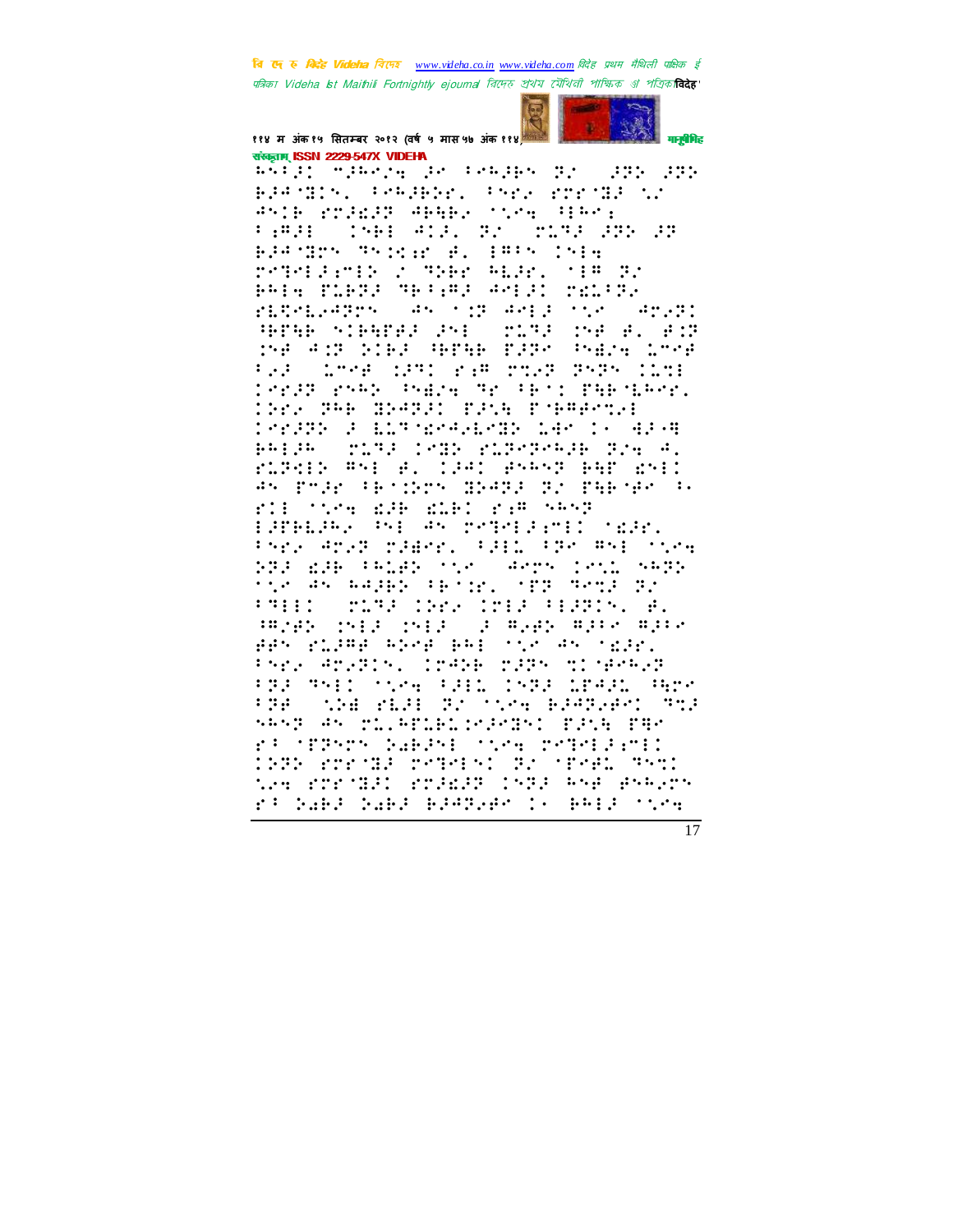

११४ म अंक १५ सितम्बर २०१२ (वर्ष ५ मास ५७ अंक ११४) संस्कृतम् ISSN 2229-547X VIDEHA

jā (fas pjests, psejpro pideja as WHIP PORCH PART SCREEN TO W anepi tspel dsej sin si dnepi d. There induced the correct dimension SPARE REPORTED THE SPACED SAR EPSIKAR ATAL APPI EPSIKAA MIRR Wielkich auf Karlenberg werden meist Print of the Choose Rich (1981) 1971 Hifter Warre, 1925 B. 1951 (Pabre, Pres Pres (PS 19814) ':P den Albre Albe driptball: ALD BY PHONIA ARMED IRMEN MIRM TARE RICH I HA AL AP RATE, RICH (AL) SI ARE TREE ARE: From Fred Albor. APPELE WEST CHESEN PERPOTENTIES BAPA ASPAN SNI MIRA PLTS BIZE B. MIRAN BAILA BAPAN 1993 PS AND

teach they premiume tamed ber Grey (Tre 2173 Palar) Lready PORTS PORTH (PORT SUPH FR.A POIR IBZ NTP (B. 1932 NI Page)  $1.4321$ PROMIN TEAM (PROVINC) B. 1882 (PTC SPROGINED PNLP (B2 SPA) PROPE RB2 PALPAG NI B. PAIL TH BAT TAP rath are when money along Plainer (athlier Foulomnier and 

**COVERED STEAMSLETH SOMEONY** rada Aafo depena tera a rego rate. "SPSIE IEZE STOW PSEIE PAR ISPARIA PRACK PRACED HAN BAPAN RD BRE CR ARI PORTOG PROBVERE (BREAK SLARY di es piedad di plebbo ti con 18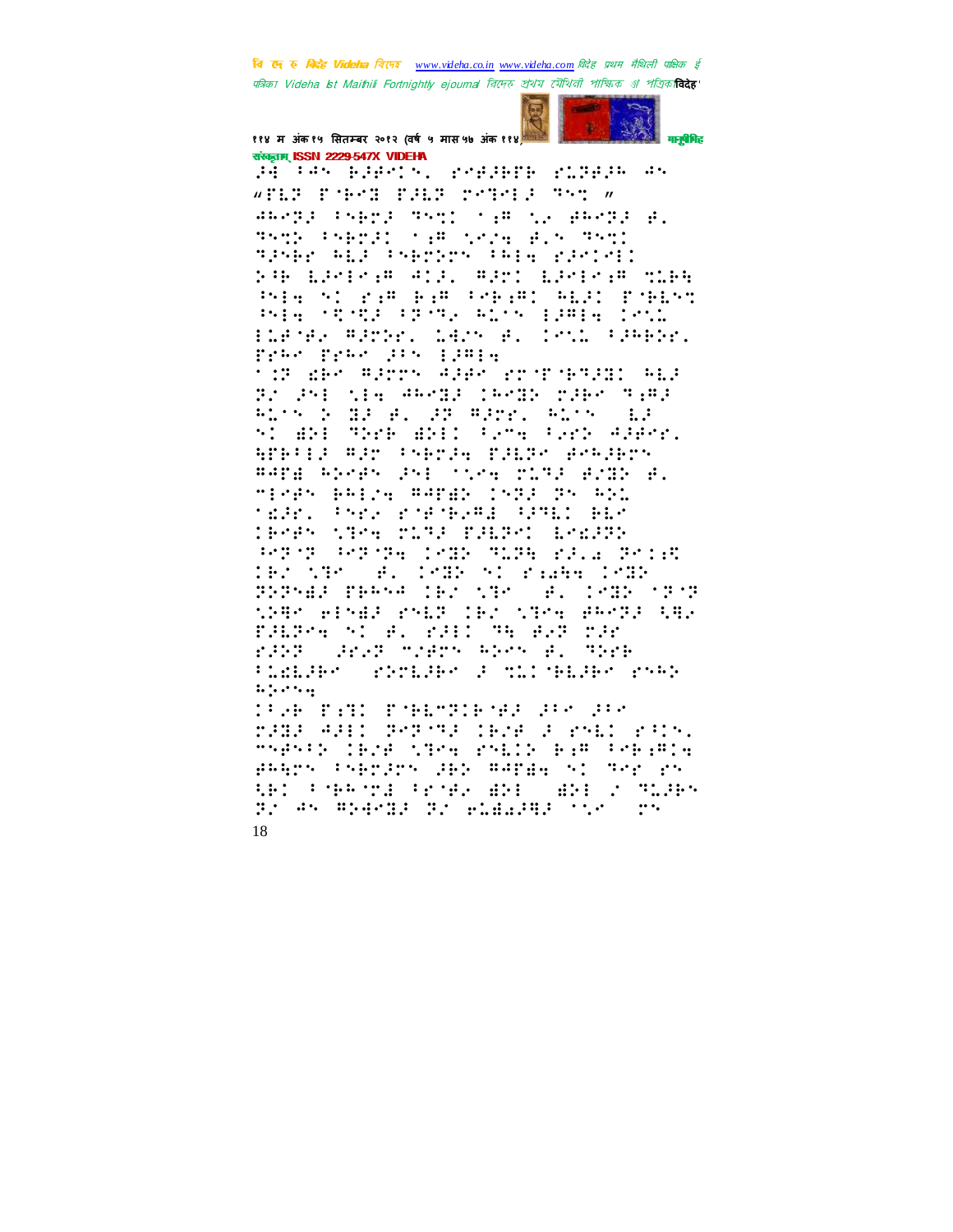

## ११४ म अंक १५ सितम्बर २०१२ (वर्ष ५ मास ५७ अंक ११४) संस्कृतम् ISSN 2229-547X VIDEHA

time crone change and PATPARTARI POLISK PAIN SYNS PRATH The Ter Ties: Abi ties Thi rær. 10 1001æ med triæde tien as appeared backgreat Pat egen hagger i er græn sreg ggen SHE EMPAL PATE THE PATTERN mine the B. S. Ales Market Care Die Pat fen diadel hie plade PH AN THERM IPTI PURP re<sup>1</sup>dp.e.go. rag: ruge (f.e. r.g. PRINCIPAL PART RESALT PACKED FOR EVALUAT ské skel erspreser Lekkers (14)<br>1929 – Sterk skelete referencievní ting BRMBA (F2B P39 24844 il condi PPECTIC CASE (PSER CASE BS FROM SIBR **AND STREET AND STREET Address parts** PERIODES BRITISHE, THE **WEBER THE CONFIDENT**  $11.14111$ PRPAN POSED MIS MIRA REDON ION FREED PORTH, THE BOSH OFFIT PRO Bright Seminary Edmon Press dia tras asperos si mensioni lens as rnic (Ba Brighe Shias rnic  $\cdots$ #5:Pre 223 r3:r5 51 P56 r1P573r THE PARI INE NEW IEER SIJR TIPP Plenne Al (1980) CERTER (PAI 91) ME MA PARTIN 151 APPR SIRES PREMISSIONALISM (TER MAIR OPPER) DEAR PANA (FRA) ESERGA SI TGA FGRI EMPHIL FRIE IN THRIED B. THE The field fiel misse end fientist. THEIR CONT. THE SPIRE SHE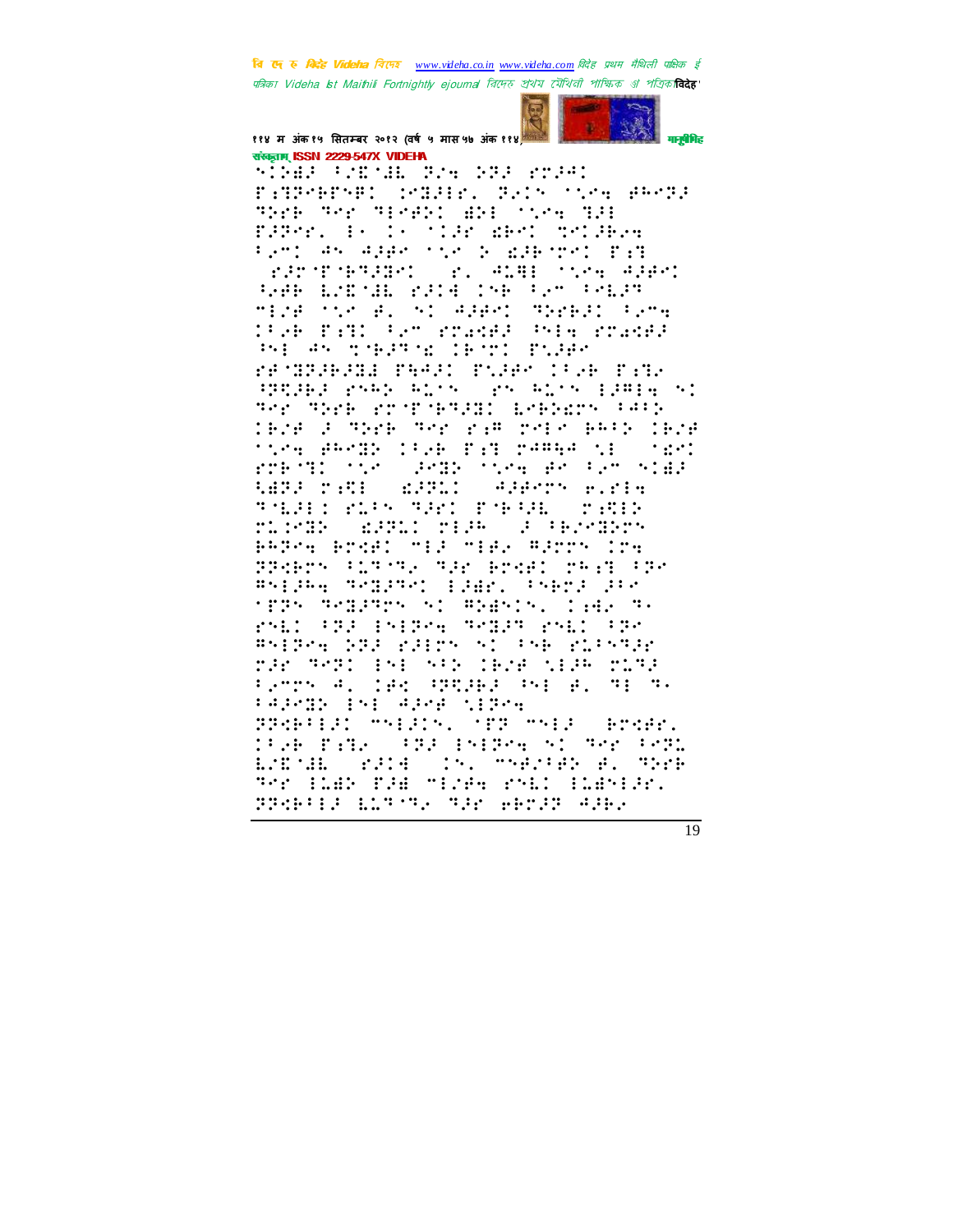

## ११४ म अंक १५ सितम्बर २०१२ (वर्ष ५ मास ५७ अंक ११४) संस्कृतम् ISSN 2229-547X VIDEHA

 $1.94391$ **A** WORD POINT CONTROL STATE OF THE STATE OF THE STATE OF THE STATE OF THE STATE OF THE STATE OF THE STATE OF THE STATE OF THE STATE OF THE STATE OF THE STATE OF THE STATE OF THE STATE OF THE STATE OF THE STATE OF THE STAT 1985 rack mars 2 b mar rack In India Bengga (Angri Aeria In Giba 1935-1941-1942 (Professor 1941) 598-42  $P(1,2;2;1;1)$   $P(2,1;2;2;1)$ 

CHIPP THE FAIR TENNISHE AND THE SPECIAL ALTER COLLECTED THE CONTROL CENT ITANG NESARA NATI ANGINI TNAS APA riche andre Parph 19722 (n. 1891e Al es de l'Ague di estil l'ades ds:<br>Babe dsgam (es de migdem lep le and property with the teachers rīch historija pa tie meļa krie Ministrative and program diffut Fem 1928 the B. Shee Servershe FRAME THE FRY RME NEW CREE AN ARABA (PARLBARAN PARANGA) RATA (183) SPE PEINE (SVE SSP) (BRPS) Primi From AN IPRE PAT SPPPORT SEPH RIBIE PRAI RET INBEN BEBENDN STEEDED FOR WATERING TOOK PETERS STRIBIL THE STREAM SENE SIN ARMIE ARPORTEN COBIA PREAR AND NO BE FRANCISK FILM (FAMOS) REFERD (FAM PERPET MIRK SAME **1926 F.M Bref MINE F.M. 893 89275** #Protest fPH4 B2P mPP enchant ale (las Agglica placerorum r. 1940 rimas erge rrataean diw **SAFE THE RIP LENIX RIPL CENE**  $\ddots$ 

FARED 23 MARZEN LABAT AVENUE TEN papea, chergo capho agricaame sung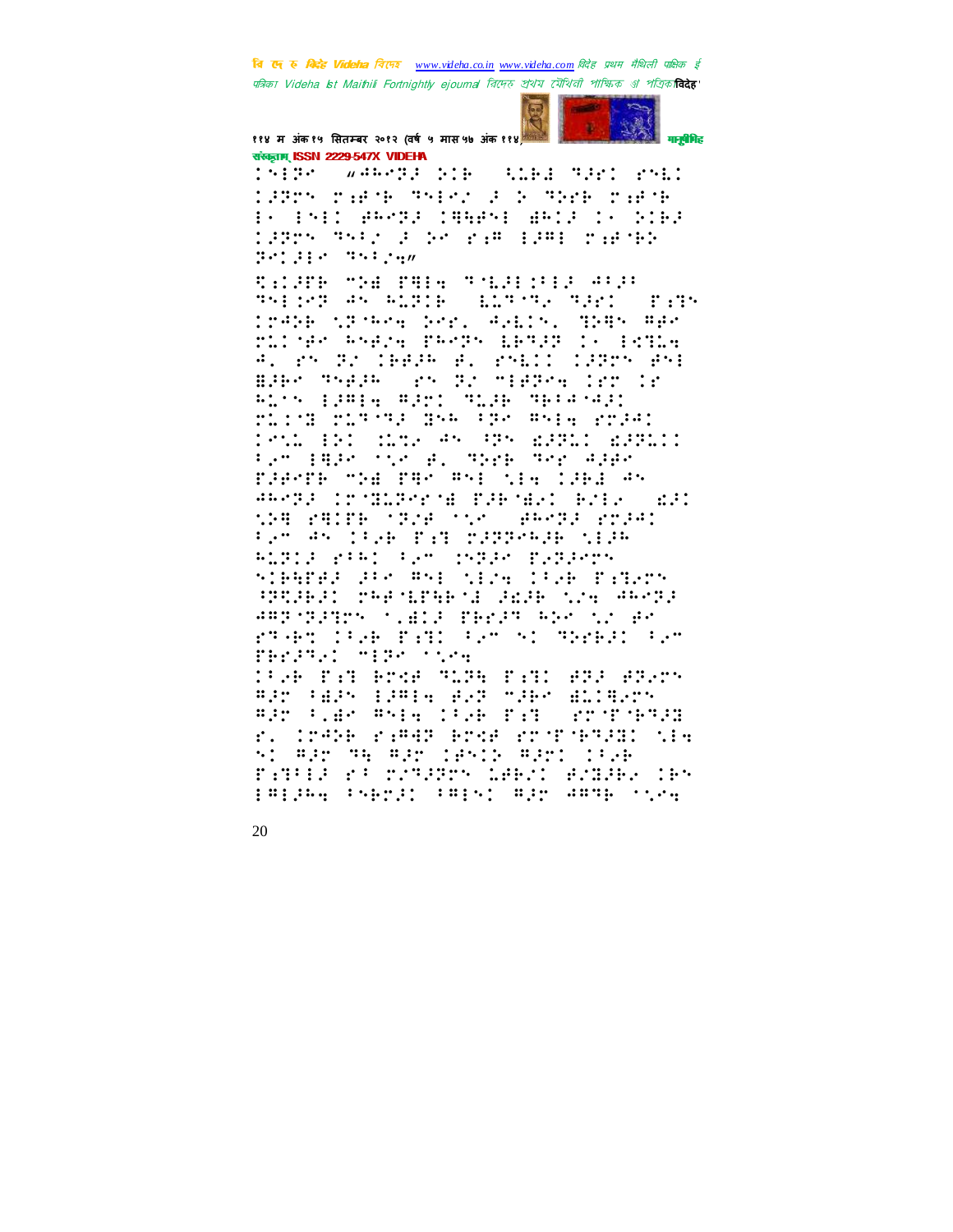

११४ म अंक १५ सितम्बर २०१२ (वर्ष ५ मास ५७ अंक ११४) संस्कृतम् ISSN 2229-547X VIDEHA

BENING THE ENERGY

533 PESPAGAANS ARTE PSENAL SASAN. aggi ageg sieg anne thangd ngr tics Serekak Channa a Basher **FALE: 1911 (1924) 2022 FORE ( 002000**  $\mathcal{L}^{\text{max}}$ and set a set  $\frac{1}{2}$  :  $\frac{1}{2}$  :  $\frac{1}{2}$  :  $\frac{1}{2}$  :  $\frac{1}{2}$  $\mathbf{a}$ MISER PARK TO MARK TEMPERATUR ARTES PRINT POINT METIL SIRE tring Piberne Shreege Algib 1428 tiles Ann. Prichers aggi asabt **1382-38 MINE NIPPH ARTEI PILP.** reak root like false to income Fanall Blanmar (1918-111) Prace & richers in miss moderner betwe rosperant earns agae (asis ALIBATY F.ATH BINTHE CEAN TATA TYP F. Breek Bad (GBM from B321 THE SEPECTED STATE CONFIDE Thre B. ELPhil. hridr Thre ridid B. PRARK TO: POTER BROADE NE B.S EMPAR STAPARTS CONSISTENCIES FIRE ANAL ALMI SAR :SAMBURGAL:IS TAGENTS APPETA UPA **1. Jef 183 75156 3 35 35 englan** ring (1971) real (80 351 2034 relige 1920 All. (Seril del. 23 **ST IBM EPHIA** MARINE ARRIVED COMMUNICATIONS AND ARRIVED AND ARRIVED AND ARRIVED AND ARRIVED AND ARRIVED AND ARRIVED AND ARRIVED A ryla ata, mar il myly rechenavi Alim Pebra Mer BlBl2 (Pede ) ruma 2008 PH (2002) PH STARFIE ELTYTA THE CIA PAGE REP SIRE TARRE.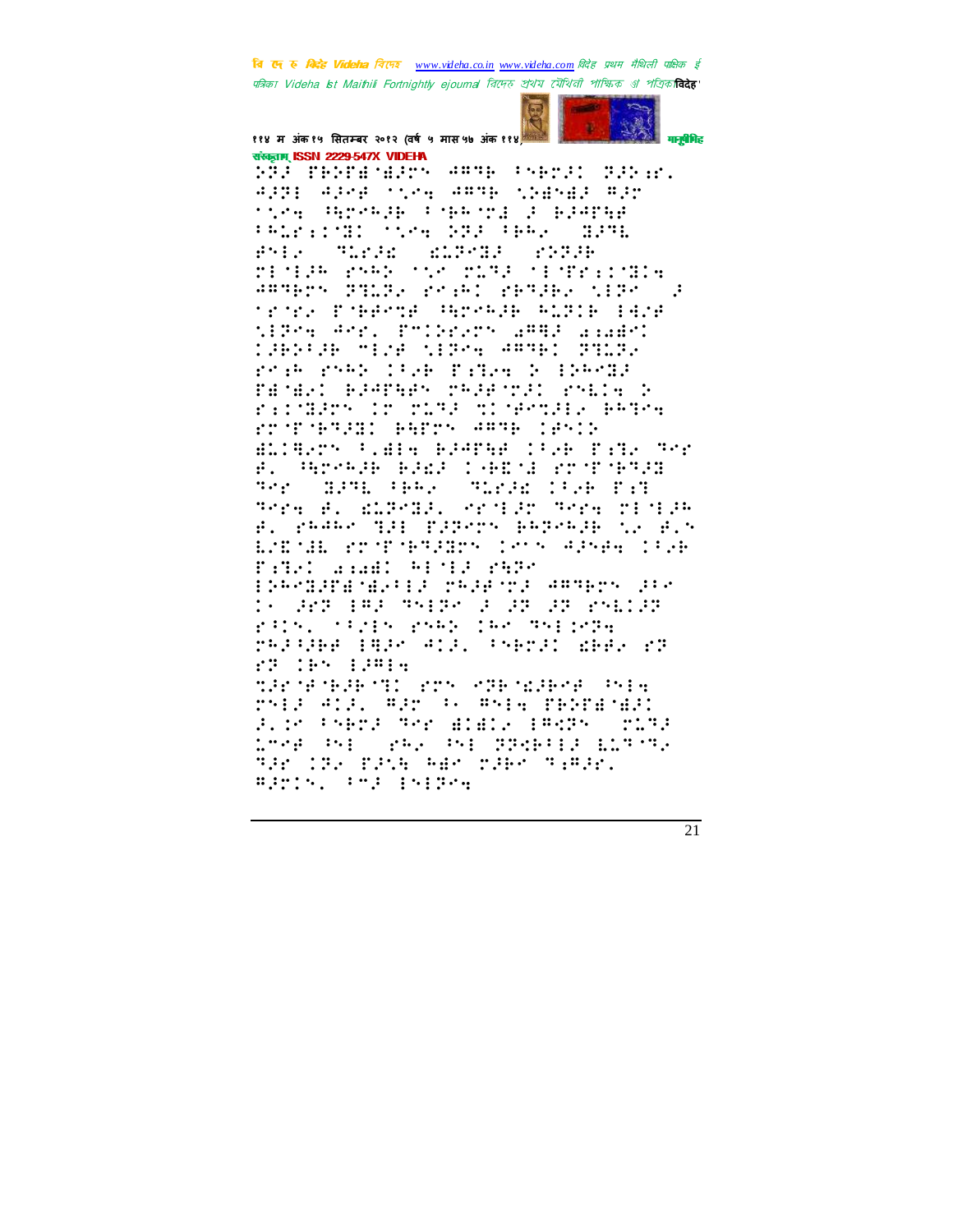

११४ म अंक १५ सितम्बर २०१२ (वर्ष ५ मास ५७ अंक ११४<mark>, व</mark> संस्कृतम् ISSN 2229-547X VIDEHA

aêdyn prezid nirti ay: perije jev rabisco si prr rradi ri padre THE THREE SEARCH PRESS FILL SAMI PARK PALL (1926 Pages Asia) ran ia ar u bibyane ar mhr. 161 426 NP **AUTOR PORT 2373** 421 Present That Pata Longbogbat PORTH TH TH TH THE TELENIF bere in der Street bezeitstreien eine The ARTES PORTER SINE ALL SIN PTP MARLE (AMER) PARA TERMIN (FEA) rnlla Bener, rei 80 Phi Bene BIDGE BRAKE STORIES WILL EMPORED FRIDE S PAIRD THE PAPE TH FRIDE SEARCH SI FRE ROOM RADIE 462 PP 1. PPP 218 929 BB28 51264 Popular Charles Control Addr. Charles the  $\sim$  :  $\sim$  :  $\sim$ 

PARTE SLEAMER MEDDY (FER DAMED DE RSPAC BSR CARE SE AS SI ROBBI role broad roomseler. end e. The rigger filt right in this BRPS B.S. PS BM PHE

ARRES MILLARED MANI (PROPER MILL  $\frac{1}{2}$   $\frac{1}{2}$   $\frac{1}{2}$   $\frac{1}{2}$   $\frac{1}{2}$   $\frac{1}{2}$   $\frac{1}{2}$   $\frac{1}{2}$   $\frac{1}{2}$   $\frac{1}{2}$ *<u><b>A* **A** *A* **A A** *A A A***</del> <b>***A <b> A <b> A <b> A <b> <b> A***</del>** *<b> A* </u> PLA (1962) POSAGE 2 PLACES (196 PSA) FRIE TOT BATE FEED THE TELE FIRT Will there minute page of rim TANIN ErnAL PRREIM (13 GBK KEATATN SLETER PARK STORRET AR TEPRING PARK NE GREE MOW PAEA SAR GRO MOW FAIL AN ES APPRO COMPRET FALLED EVA rala romb fml.chi (Sef inre rala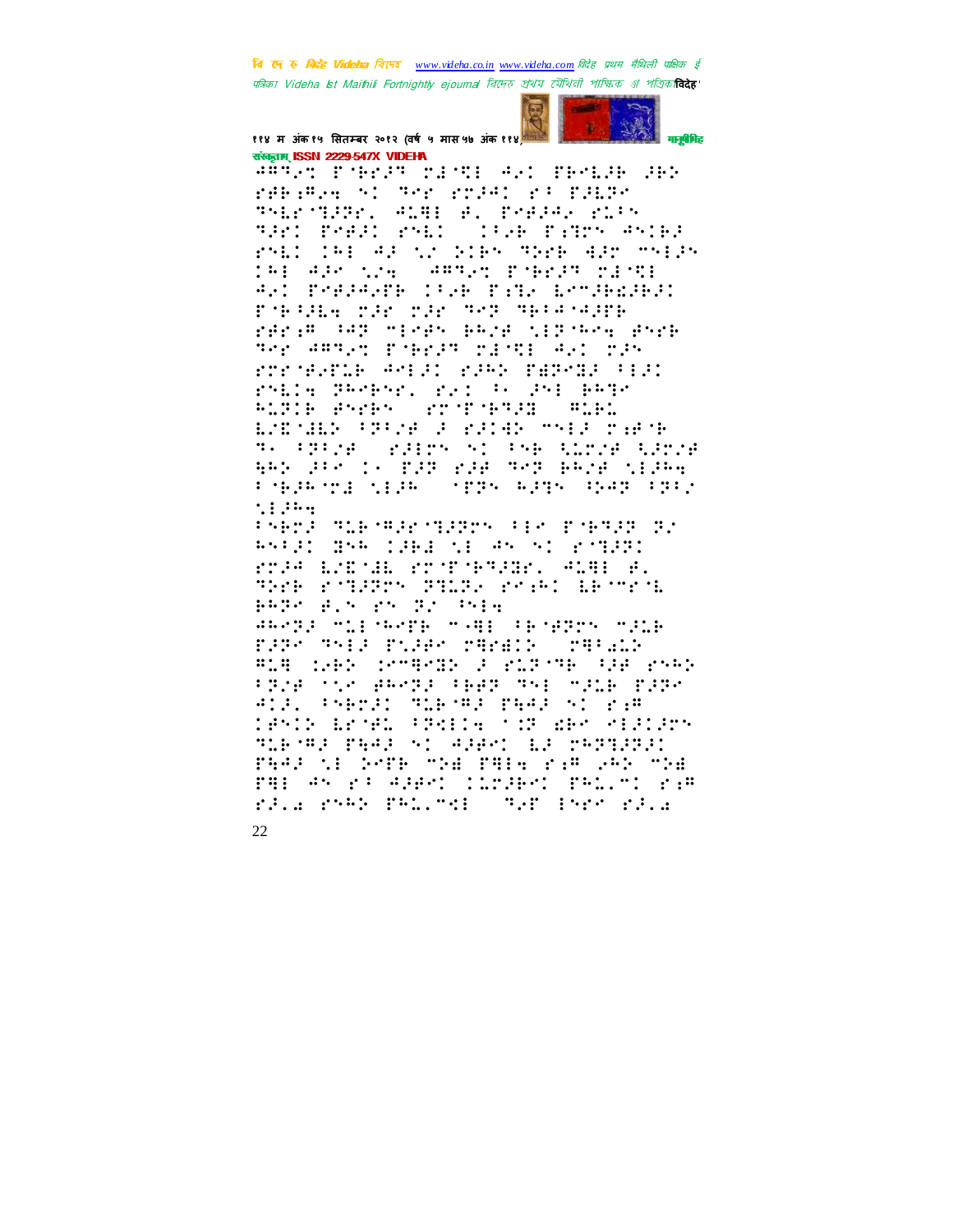

११४ म अंक १५ सितम्बर २०१२ (वर्ष ५ मास ५७ अंक ११४) संस्कृतम् ISSN 2229-547X VIDEHA

 $\mathbf{u}$ .: **ARRIA ANIE POETIE ING IN AINTS** Principal Service President Studies rned nigs bim fights dne fbnr mner **FREE TOP MAPRALES, BARAGE BAP** Finding

SLER KYBERI FAN SIWE AFRSKYR IERS FREDE SI POTER CORP PREAD FREDERE B. Ther efficies, Algebraiche effice. WEST THE PHOTO TEMPER TEMPER  $\ddot{\cdot}$ PHRITTED & TENERO PANERS PART TEMPLES DER TALE ALLES ANAN SEAR TY BIATIAN (ALAR AI)A Principal Service Constant TIPS: MA PPP- TIPPE TIPS RAL BRIA DZ AL 25RI 20B/ND BRDA.<br>19BAR NI AN APAK 1999 1991 DN BL'S MIRA MISMARI MARS CASHIBSES NIS Pro Rend StiPe Sim TLPE

**ANYNHI PYRDA N PA INIPA APS** agan me fezh aan agan d'aan en TZ AAN BJATZARI BAR MARTINA ARI. MESTED BAN BOWER THE FURNISH CO Went len is root miken room

fairs field as well been and a **THIS IS A SHOP OF BUILDING AND STARTS** Pros Pallo APre LP (1923-).ALPRE **CENT COM TOP TO SERVE CO**  $j:1...$   $j:1...$ Reading a sweeping Read Ready of **MACDAY PROBJECT BORTNARY MACDEMICS** PART ANIA FREDERIC PART CON FAMOUR Presid a part area Algrin, parl are LOUGH PROT PORC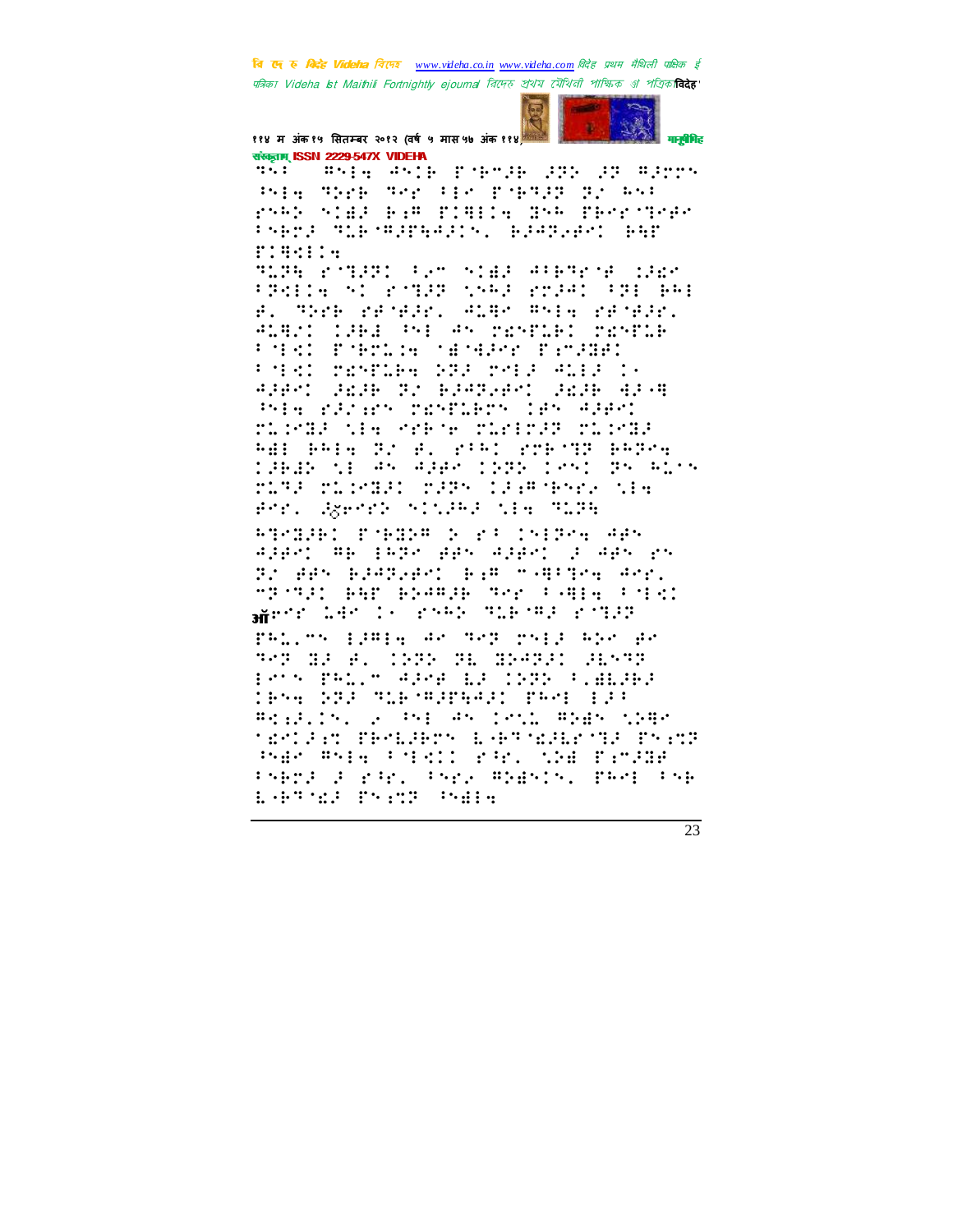

११४ म अंक १५ सितम्बर २०१२ (वर्ष ५ मास ५७ अंक ११४) संस्कृतम् ISSN 2229-547X VIDEHA

ring sysk sysk ackners Pobent dengan anggo tenggangkan aget rner mæk ber belæ elling Ayas parade plac Agriage mpire rusing this ward pasaperns read MAR 2514 MAR STAR CARE TSI AS RAMI SAR AN APROVISING TO DAY CRN BARI MYSH DRE RIBSRAHARS FARSTA **F.A. PHI PRIMA TEST PYTERIN, RESID** FTE TH BRIGG SI TOP PARCH EMBRIERTEME LTMF BRERE WA PARME PHIP B. THE TEACHERT L'ISSELPIE I PRYF CAPYLE AF Pright <sub>ser</sub> and flower famous

**MIRE TEET PRESS** agang 151ga g Agang 151gay noga<br>2019 - Aogle Maan, ngelo di aago 2019 roggager, 194 leri mire agor gr<br>Samil gregi moergron viges (fgr.e. MANE WORKER MAN ON PROVINC richi: BRP-6 R2B12 1878B B247.82rr FURNITHERS SEEMS TURNETS 19.8765215. Atenera alile (81.665)<br>Tanple frigil Pher Agely (99.6 Senator and propositions and proposition of the state of the state of the state of the state of the state of t EMERGE BRACE SERVIMENT (1) MILLE tiche 2 dhar () phorono (olig) rim APINEARNA MENS ARK MILE NEARS AN EPP PROFESSION (PHESIS) LAMINE CACH (THE LAMINE PORT) red sreshes blief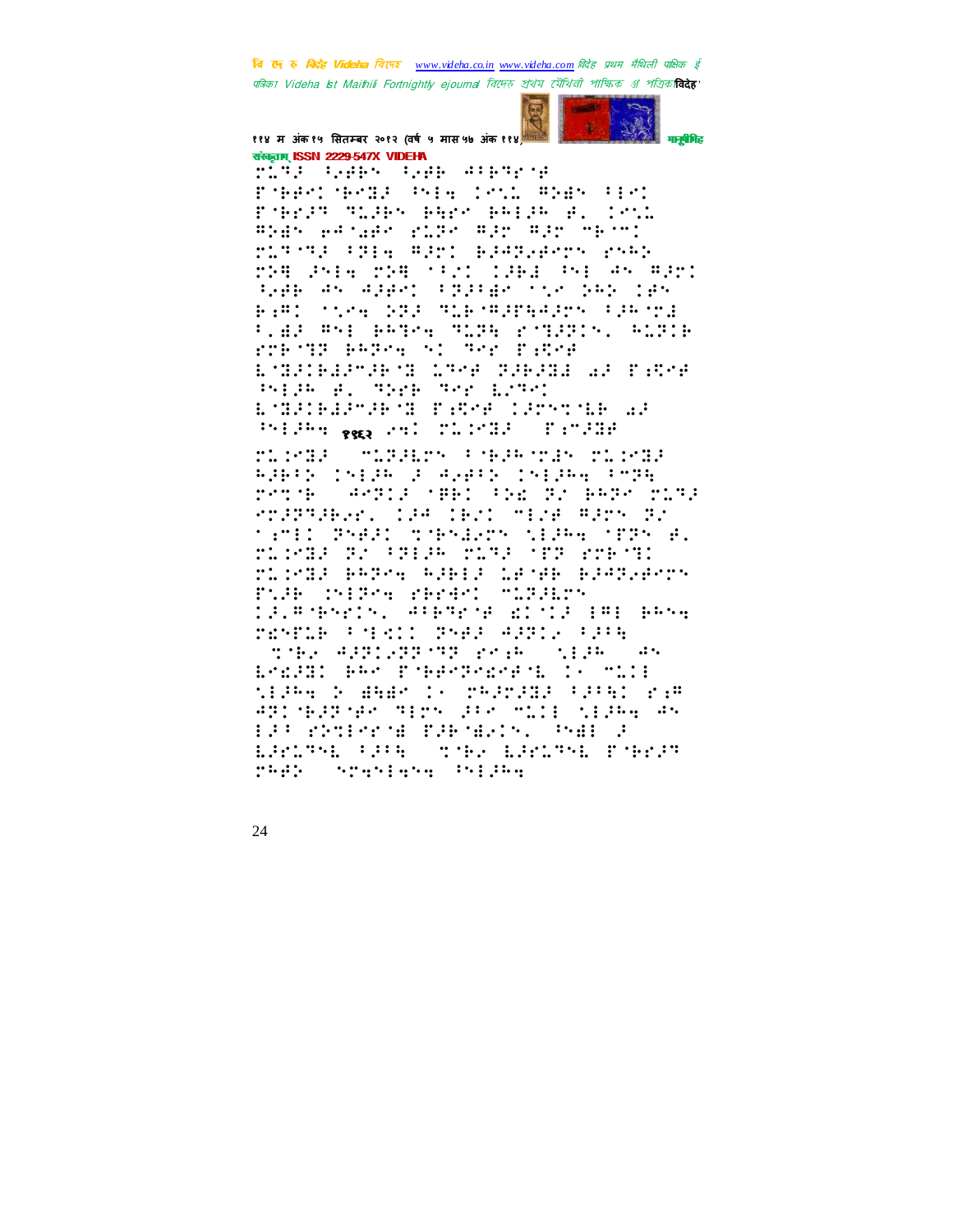

११४ म अंक १५ सितम्बर २०१२ (वर्ष ५ मास ५७ अंक ११४<mark>, व</mark> संस्कृतम् ISSN 2229-547X VIDEHA

**SEPRED PREPRIE EAST** alén (Singe MESTER LEADERS SAFE DER SAPEL PRESERVAT BAZ AR STORE PROPER EMERGERY MARY PRESSERVA IS MELFORME FUELMENT PROGRAMMENT FRONT

FB: SE Prom Frederoi pr dedr IT TEST OF THE HE STATE BRIDGE FRITS METER TER TER PROGRAMER SIPPA (TR (LELTIF) 2 (1978 F22TS THE SITES OF COST CONTROL SIBBED ME SIBBED 2005 MMBC **THIS SAMP SIMPS SING** Podern EPOINT THE ENTRY EXTRAGATOR  $\cdots$  : : : : tion SLPHI Ford SHEP tand tion PSIE LIED TOT AS PALE PROPSE. algen (fleren 1626 ling 1728 li<br>1981garen gegoria (flerenser 1761 line PROTE TECHING ESTAND COST TITUL regine samme over ring almen Pana ridrje post pod dre svip (jel pod trongs (1939) (1990) (1948) rither ringer MA PROF TO APPL TERROR ESPARA  $\frac{1}{2}$  :  $\frac{1}{2}$  :  $\frac{1}{2}$  :  $\frac{1}{2}$  :  $\frac{1}{2}$ 

revelk foreign, in 18 Aur eko "SAR, PTR TRTH TSAR PREPA TIPS ring resource page to recognize to ESERG PORTER MI SINGER TER ENG terne (SPS emigne from reside Port Portigate P. Stipe, Sep. Benholdenbolder (Aljanger Belge (Rijer AN TEMPER TELEVISION NEMP richesist an paper atenda tra a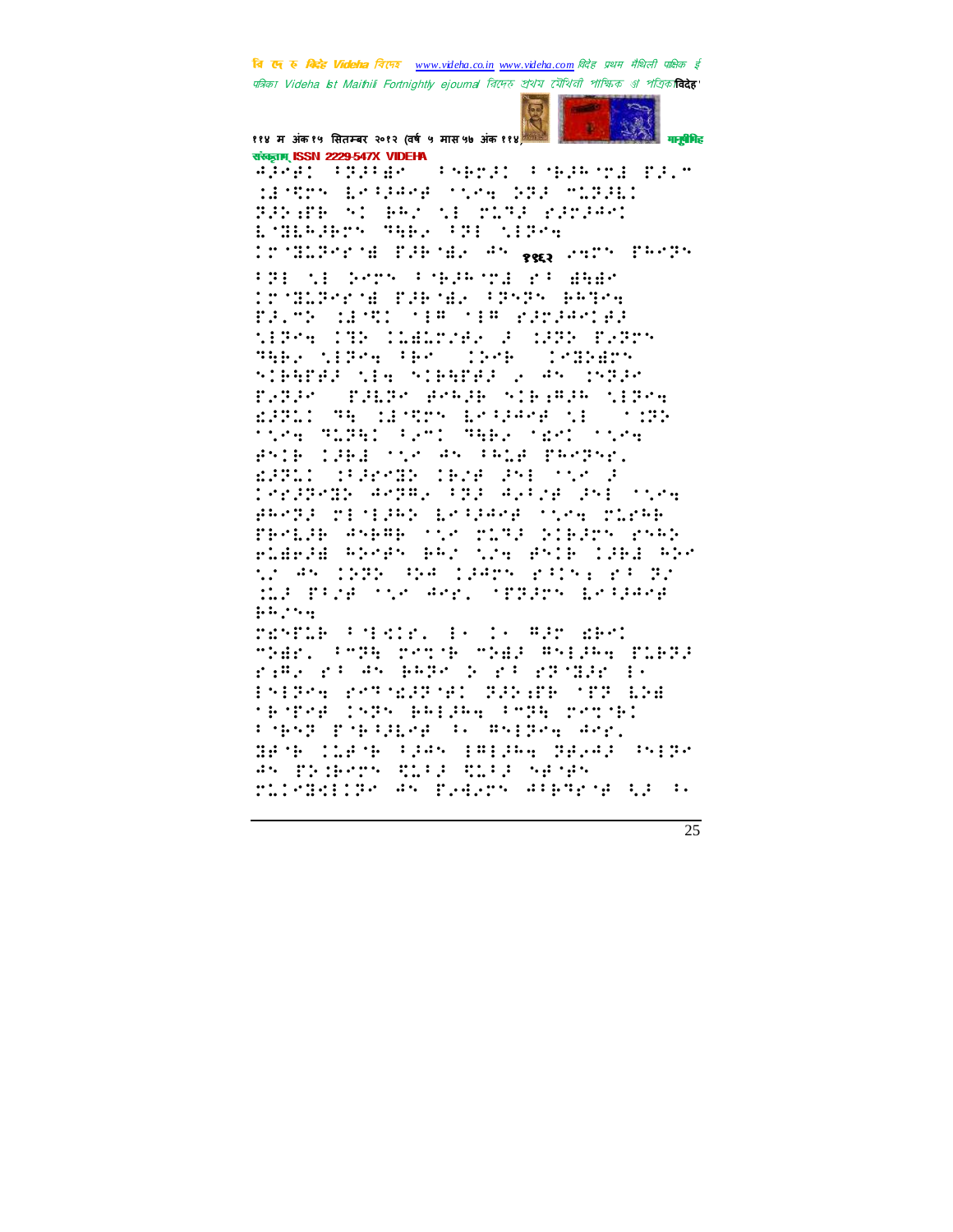**Service** 

 $\mathbf{z}$ मनुबैमिह ११४ म अंक १५ सितम्बर २०१२ (वर्ष ५ मास ५७ अंक ११४) संस्कृतम् ISSN 2229-547X VIDEHA BAIRE, BELEZEN WERNT PHREST track without **CONTRACTOR** SPECIALE ROLL PRODUCT SECTION php: ph: 119 ring industry a servant recent to An CHEATRACHE BY PHOTOGR tria robeledera menofalia same **PERMIT STAR BRE** apart bet has star concerned the **FB11 333** <u>Markedo Lianger S</u> **Albertane** Prest Time Minnerhaland Inn **MAINMANN** Earnel (151) patholics (1581) political SPACE AS ROBERTA TROOPS SPACE **Andrews** an theraph pack me taige, pai was **1182 Brug** Profesion Average throughling (research **SPATEMENT PARALLER** TIBRAHLETH FORFOLLET SINES BRAND ARTISE FOR THE rakted roginari (gm aroue 1512 rudele ramerdre ade dell **TIDE SCHEDUNG** ARTES ESPECTACINES SIAR **FIRE BIRGGGGGGGGGGGGGGGIRDE STRIK TELETHREE**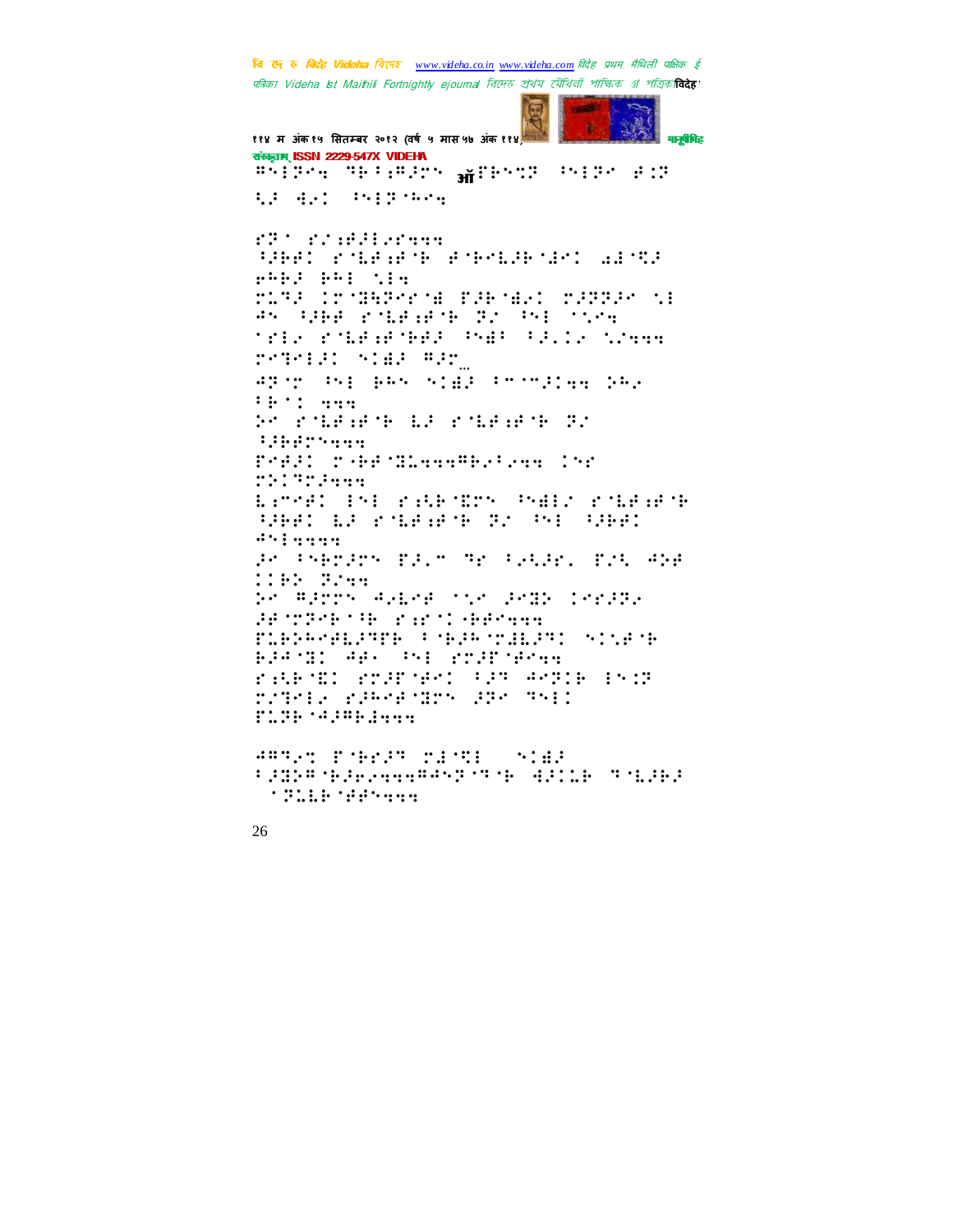चि एक रु *विदेह Videha चिए*न्छ <u>www.videha.co.in www.videha.com</u> विदेह प्रथम मैथिली पाक्षिक ई पत्रिका Videha Ist Maithili Fortnightly ejournal রিদেহ প্রথম মৌথিরী পাক্ষিক প্র পত্রিকা**বিदेह**' ११४ म अंक १५ सितम्बर २०१२ (वर्ष ५ मास ५७ अंक ११४) मानुसीर मानुसीरे मानुसीरे ह संस्कृतम् ISSN 2229-547X VIDEHA "!⢷0⢽⢼&⢷!&⢽!⣐⢾⣇⣝! hhbkfoesbAwjefib⣒dpn!!&⢷!&⣚⢼⣅⣒!! !⢻⢺⢽⢹⢷!⣚⢼⣅⢷! hekawiefiburie bakhawiefiburie bakhawiefiburie bakhawiefiburie bakhawiefiburie bakhawiefiburie bakhawiefiburie<br>Amerikaanse bakhawiefiburie bakhawiefiburie bakhawiefiburie bakhawiefiburie bakhawiefiburie bakhawiefiburie ba iuuq;00xxx⣒nbjuijmjmflibltbo high control of the control of the control of the control of the control of the control of the control of the control of the control of the control of the control of the control of the control of the control of the control  $q_1$  and  $q_2$  if  $q_3$  if  $q_4$  $\overline{\mathbf{z}}$ २७१७१ र प्राप्त का प्राप्त करने के साथ प्राप्त करने के साथ प्राप्त करने के साथ प्राप्त करने के साथ प्राप्त करन ⢼⣇⣝-⢷⢾!⢼.⢵0⢽⢼⢾!⣎⣝⣝⢽' EQUARE THE STATE OF STATE OF STATE OF STATE OF STATE OF STATE OF STATE OF STATE OF STATE OF STATE OF STATE OF STATE OF STATE OF STATE OF STATE OF STATE OF STATE OF STATE OF STATE OF STATE OF STATE OF STATE OF STATE OF STAT ⢺⢼!⢷⢳.!⣁⢴!⢳"0!⢽⢼⣞⣀.!⣉⢿⢾!⣞⢴! २ % % % % = ERPO - OG TRE = OG PRIT ON 1937 MEER = 1 ⢹..⢴!⣙.⢼⣐⢻⢽!⢹⣇⢼⢷⢼!⣇! PHONE OF STREET PROPERTY OF STREET PROPERTY OF STREET PROPERTY OF STREET PROPERTY OF STREET PROPERTY OF STREET २⣒!⢽⣇⣐⢹⣅!⣅⢼⢷!⣔⢼.⢽⢴⢾⢴⣉!⢵⣐⣔⢼! ⢵⢹⢴!⢷&⣜0!⣚⣐⣋⢼!⣊!! ⢻⢷⢼⣝⢾!⢳⢼⢷!⢷⢼⢺⢽⢴⢾0!३ ⣞⣓⢷>!⢷⢼⣏⣞⢷&⢾!⢳⢼⢷!⢹⣊⢷⢼! ⢹⢷⢸⣐⢻⢼-!⢳⢵!⢺⢾⢼⢳!⣅⣈⢷⢺⢴0!⢺⢼&⢼⢽! ⢼!⢽⢼⣋⢼!⢹⣊⢷⢼!&⢷!⢺⣝⢾⢼⢳!⢵⢹⢴0!"⣙.! ⢷⢳⣜>!⢽⢼⢷!.⢻⣊".!⢸⢼⢺&⢼!  $^{\prime}$  AFMP (IHPP PRPPH) R PH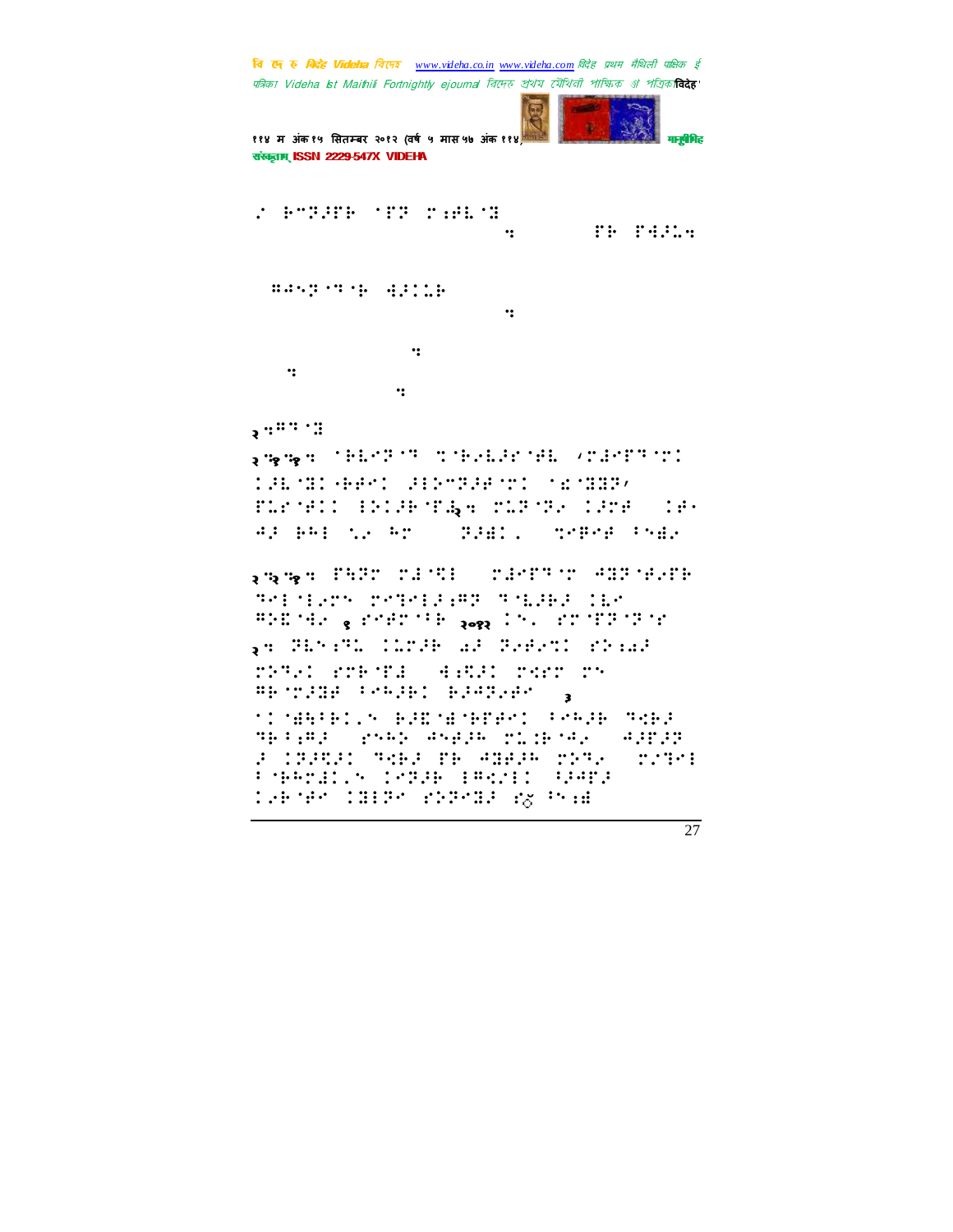मानुबेमिह ११४ म अंक १५ सितम्बर २०१२ (वर्ष ५ मास ५७ अंक ११४) संस्कृतम् ISSN 2229-547X VIDEHA

Program Schrit control 49411 BOTECOGE TELETA PROF BAT APR TR **THE PAPE PART OF PART PARTNER** 

, mar (1911) 120 also also del controlle MTT MAR START MAN AND ARREST **APP 198919** 

gage ARTIST ESPECT DESTE CONSULEMENT  $137.5$ 

gage from APILE (FPP) bill popier

<sub>ang</sub>e (1259) (Senig (S1219) (Strengen)

anonen der Pomperan dem Amendem Eenge THE CENT BELE VALUE HOME FORCES rus (rightly range is and driver and TEER TEP TRAINS ENRORM ITE PARNER  $\sqrt{372.22}$ 

gagar finið nó í Aldfjö ald. "F'WE TATED AND WEST <sub>e</sub>s (Blogom cobelencel vrachmor) **CONSTRUCT OFFICIAL CONSTRU** TLENEL (DISP) T&H TLP TR (STF (18) Al BA: S. Ar (1938), Schedulerg.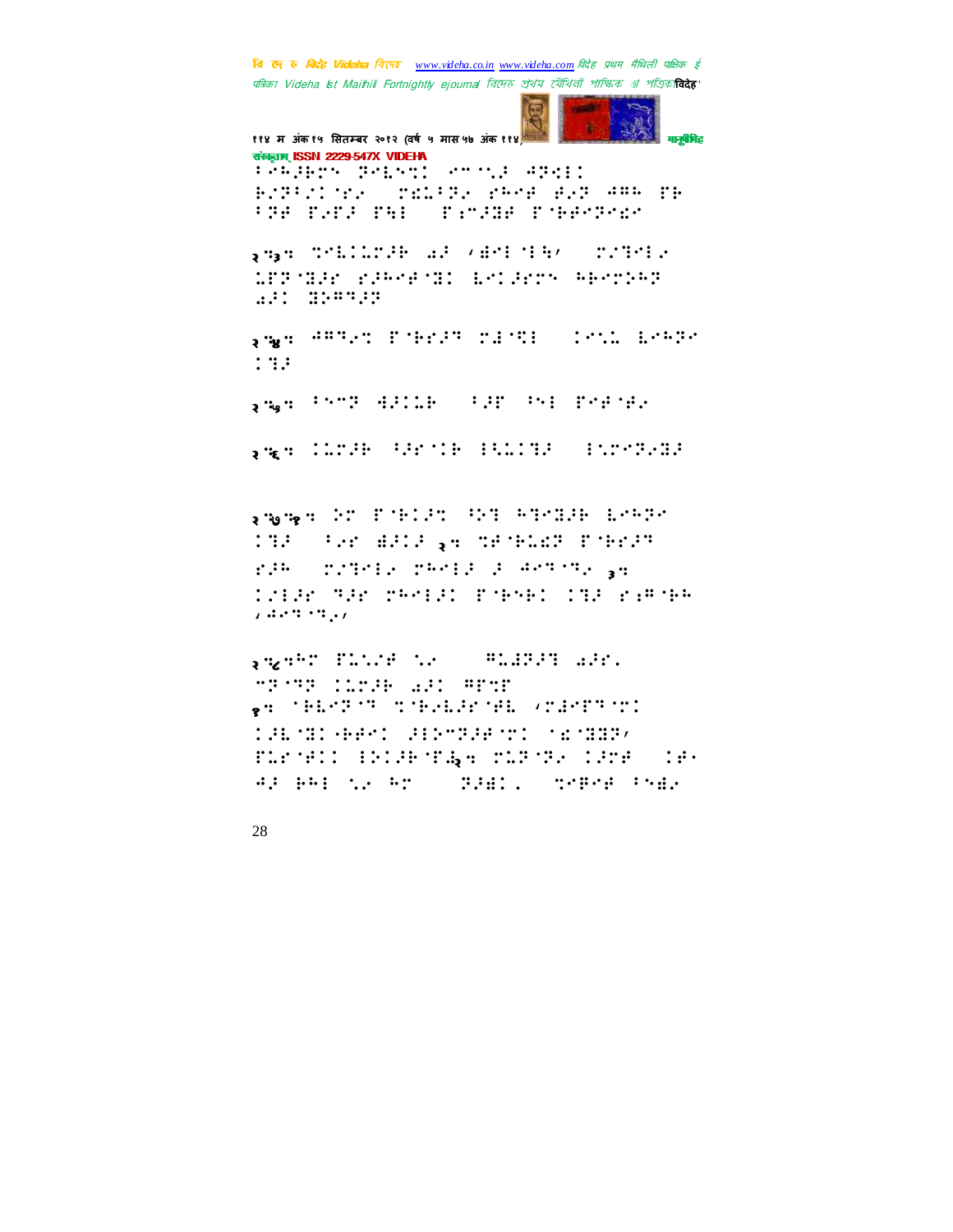

११४ म अंक १५ सितम्बर २०१२ (वर्ष ५ मास ५७ अंक ११४) संस्कृतम् ISSN 2229-547X VIDEHA

 $\bullet$ **MELPROT CONFLECTEL** VERTICE CHANDERS ADVISED **MANUSHMENT CONTROL** 

rancher regnaal sammende ches Alcher MITTHEOLD BATE TEMPUT TAPALE PARAL ESITALBEIN, PRAE PAR REPARTENT riber riber 1919 rateled #:000 (Led BAPro row) ronal (SE APAR STA district

the Chaleth Brol (nampro) PORTAGE VAN STARTE INTRAPA (TEA COM BOY PTH PAPTITY TO **ARDIORIT MEMILIST APP IPMIRMS** FRAMER MARK (MARK) PRANCH SARISBA BAG MIRT SILA SIN BMF PRAFES (MANNE MERP ridien schere gedien flede av **MEARY CAREL RED CHAMP RME REP** PROVISION SUPPORTED PARTICIPATE IN ESI PERMENENT TITMER PERMENE rame: Things ar an aby pellosines EDI ASTE AMB PRESENT PARTIGHANI Pol modifiers the provision reports THE HEART AREA MAY CONSTRUCT EMERITY. REAR TANK & CANCEL LINTERIO RTNA 15:Pro Metage, Ape Argie (9)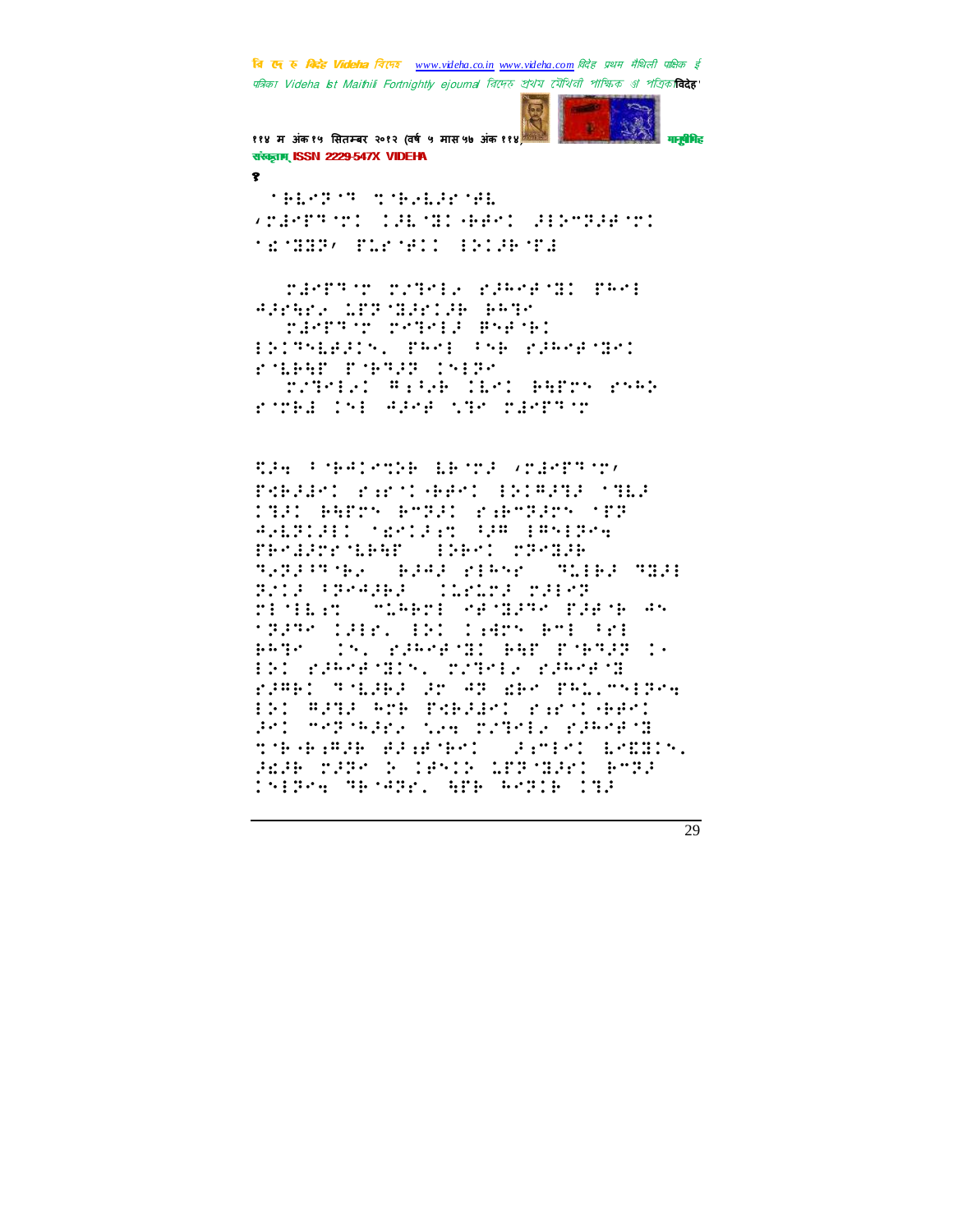

११४ म अंक १५ सितम्बर २०१२ (वर्ष ५ मास ५७ अंक ११४) संस्कृतम् ISSN 2229-547X VIDEHA

 $\mathcal{L}^{\mathcal{L}}\left( \mathcal{L}^{\mathcal{L}}\left( \mathcal{L}^{\mathcal{L}}\right) \right) =\mathcal{L}^{\mathcal{L}}\left( \mathcal{L}^{\mathcal{L}}\right)$  $19431313131$ **Address TABLE** DESE PORTE PART OF THE BP PLELPE & POPPORE 2002 IN. PREPPEN **VIGHTTI CHAING GERS SERVIER TEMBER EPHIL PLEMBII BELGEMPE** rakers offer from Hilbrocke ramerica fina razarri reti TANK WH CHAIN STORE TITEL FIRETTIE THE TRAP TE WA Siphe Micha (Sher Sae Bagaar babel (Davena Secretara tringene lirje af tje Heer reth: CA LetCOS LONG COR The new bad (SDA) Braz and dwg and **CONSIGNATION CONTROLLERS** 534 751336311 236 751363 382 SPORT PARA GREEN SALES rill Brock Marsh (maching **CONSTRUCTIONS** CONSTRUCTION THE SERIESE CONTROLLED IS SERIES TO EXPLA rakers overn pierolaet Cierolee ESTAR PAGE MRRFT MYTH 1917 AN CAR MEMORY PROBAT MORMANDIA WEBSTER S **MART ESTER AN INTERPRETATION** 

PRSH TITELE F TETERI PARTI-PROT Bright in: race-month compared the PROFESSOR PARTENT PORT PORT HETHT! MINE HOW THE THEFFIELD PIR PORTRIGHT STACKER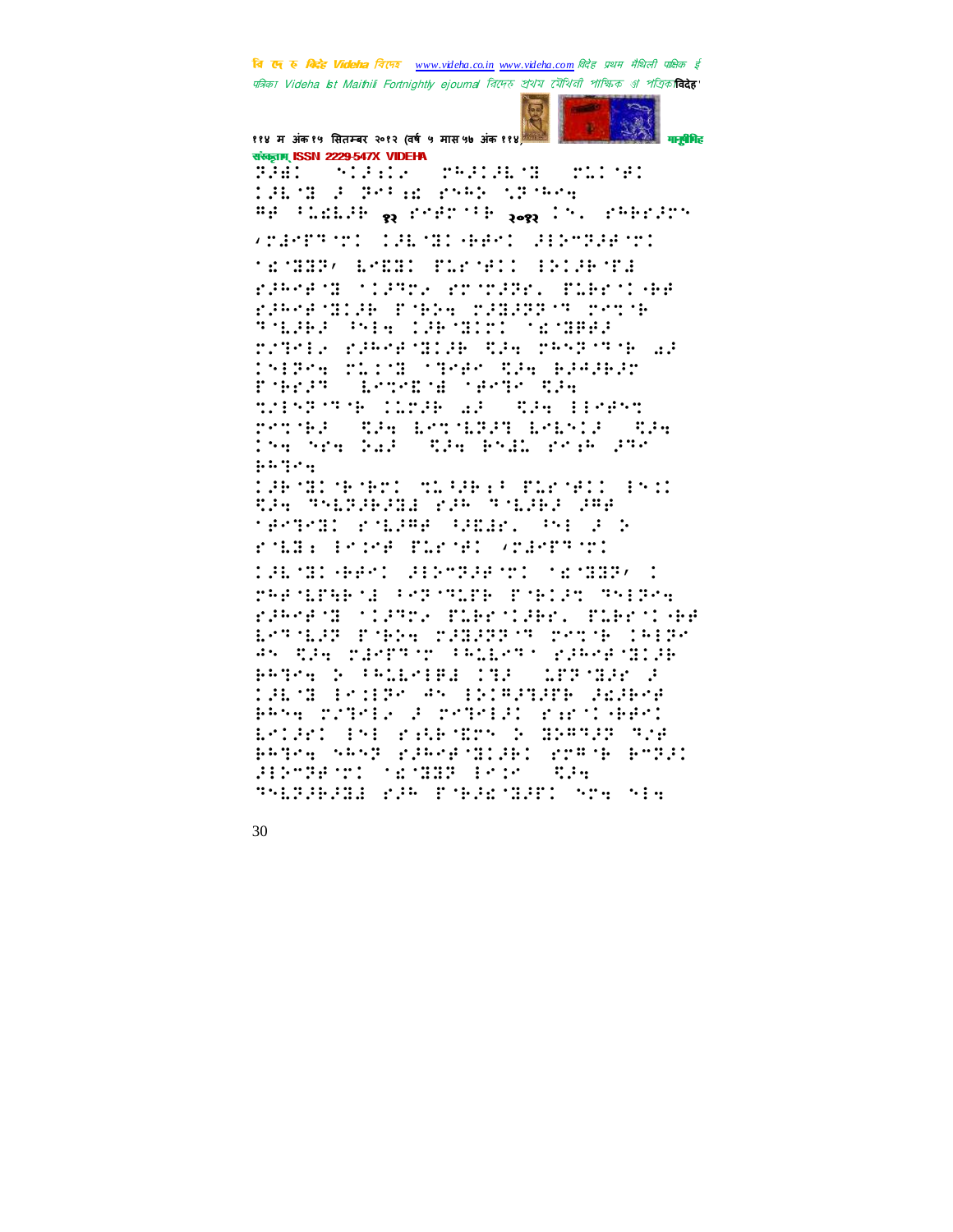

११४ म अंक १५ सितम्बर २०१२ (वर्ष ५ मास ५७ अंक ११४) संस्कृतम् ISSN 2229-547X VIDEHA

BAN 19154 YABYA TSETERGI 19873 <u> 10 miliar melenggal adalah sa</u> there's the all depth as a right rang tid an ranged tigger. TIME THE TAN TIME THE TA THERBAND RAFTMERS POSS TENSIN ESCRIBOL PARS PRAGHE OCRTEEL TIRE THE STREET FOR **CHIPS TETTE BILL**  $\cdots$  :  $\cdots$ trisporte (chris social machalica Poblet Realigates as and straps PARTIE ENGRESER IN PHESIMA ENIMP THE THIRRICH SPACE THAT SHOW PH APHAMA PLEAMI PAIR CONTROL randed Amery, H. Amar Syage (196 sin Afrans brock state: Newight PARTAGET TEL RIBE INFITEE I. 1919-05 criticism Alema 189-818 SPORTSHIP PRETTY POSSED r time of the bigging conduct  $\mathbb{Z}$  in the set of  $\mathbb{Z}$ BRTHET PORT SIR CONFIT AF  $\mathbb{R}^n$ TATI PUTTER STATES THE DAR P the Bran Prim (BillBorne ThroBlir, round tested a completed boarde  $1.513344$ 

 $\bullet$ **212-22-0228** £. 18, 43 BA: 12 AM 18. 43 BH: 12. 57 TART APP BAILING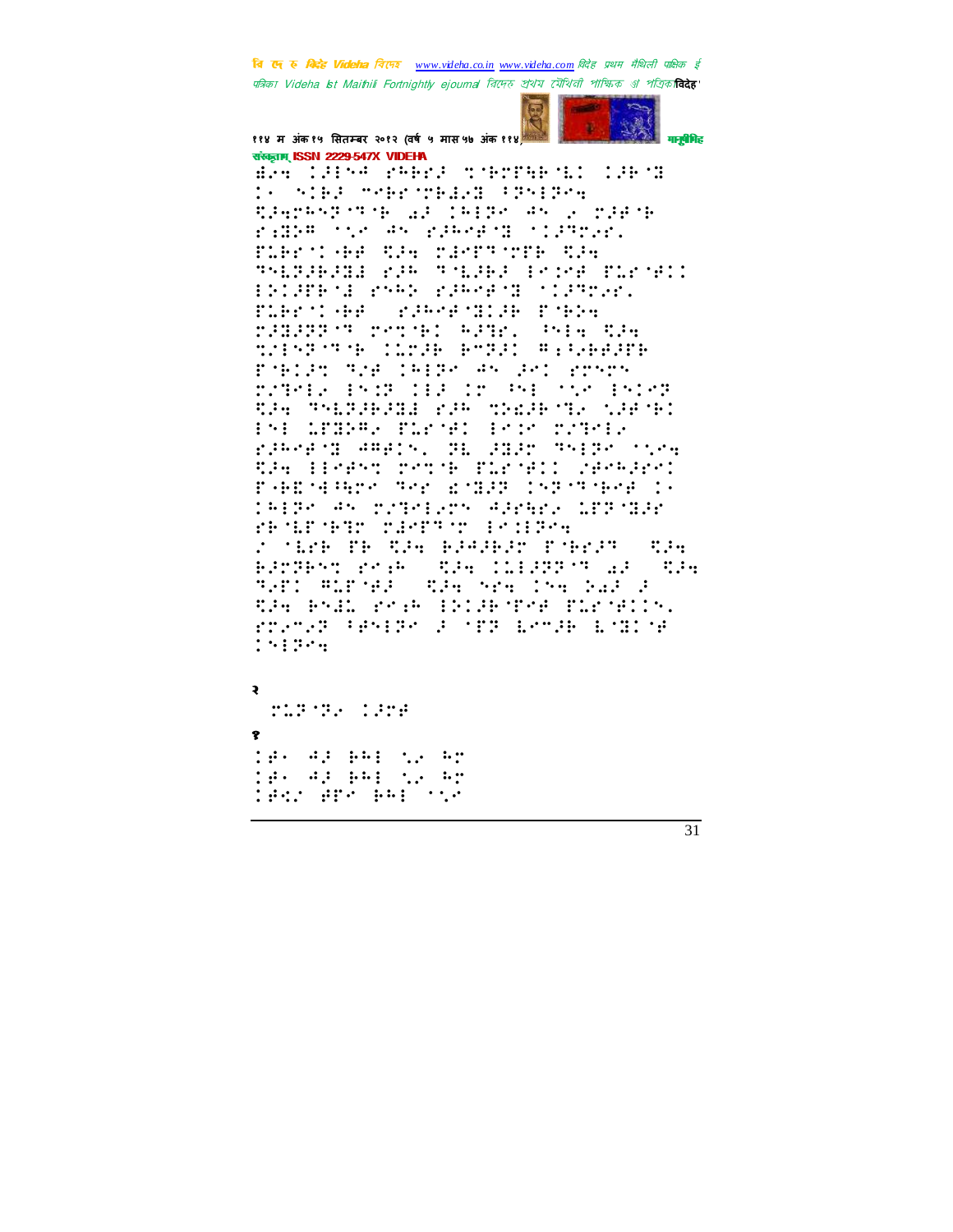

## ११४ म अंक १५ सितम्बर २०१२ (वर्ष ५ मास ५७ अंक ११४) संस्कृतम् ISSN 2229-547X VIDEHA this may paperty

THAT BUSY BREATER e. 194 ler eg sir er geger.<br>Anv eg sir stra meldi (mar ged as men popperent may plan tame offer SAMPASE PRPINE MINH STARD CORNAM ties will emissione structure that na manako koaren aurrea (h. 1954). This and Estricted road deed information PRPD FRAME SILLER TEMPLATAR IP rodhed amalica bandi makr. ARTY OF SEMINING COP TEM MIRA D'ILL RE IBE 191 2414B (1954)<br>Angli an BBBS 1912 1252B a IRSP. FJOHE SKIDER TIM DRAGU ROBU POJROK प्रक्रियों के परिवर्तन परिवर्त करते का प्रक्रिया गरियों FREE MAY FEED FRIDER HE ENTH MANN rapse (pre 40 kolumbi 1919).<br>Pri 195 soli sv Problements in rust Gelecostrum British an Area pragmente, contiguado rougher with a credibal alon circular SAN TEMPE MEMORIAL TERRITORING STORE PARTIES & LOOP SPEED SPEED 1575 Wiley 1W 416 N. 2173 156 Wiley ROB 28 OVER ORP 15, 452 PROJEKTIVE And Chinai rat make three tire Car **SERI PERPHY THATE** trusted the state ri (Per de de Storis, rrogene dere 2 PROVE TOO DO 2 ROE DALE REP BO Sambal egn for as oue ole al Are FIRE F STORED BRF 1884 MERS D

mneed proed elected dar (sol gr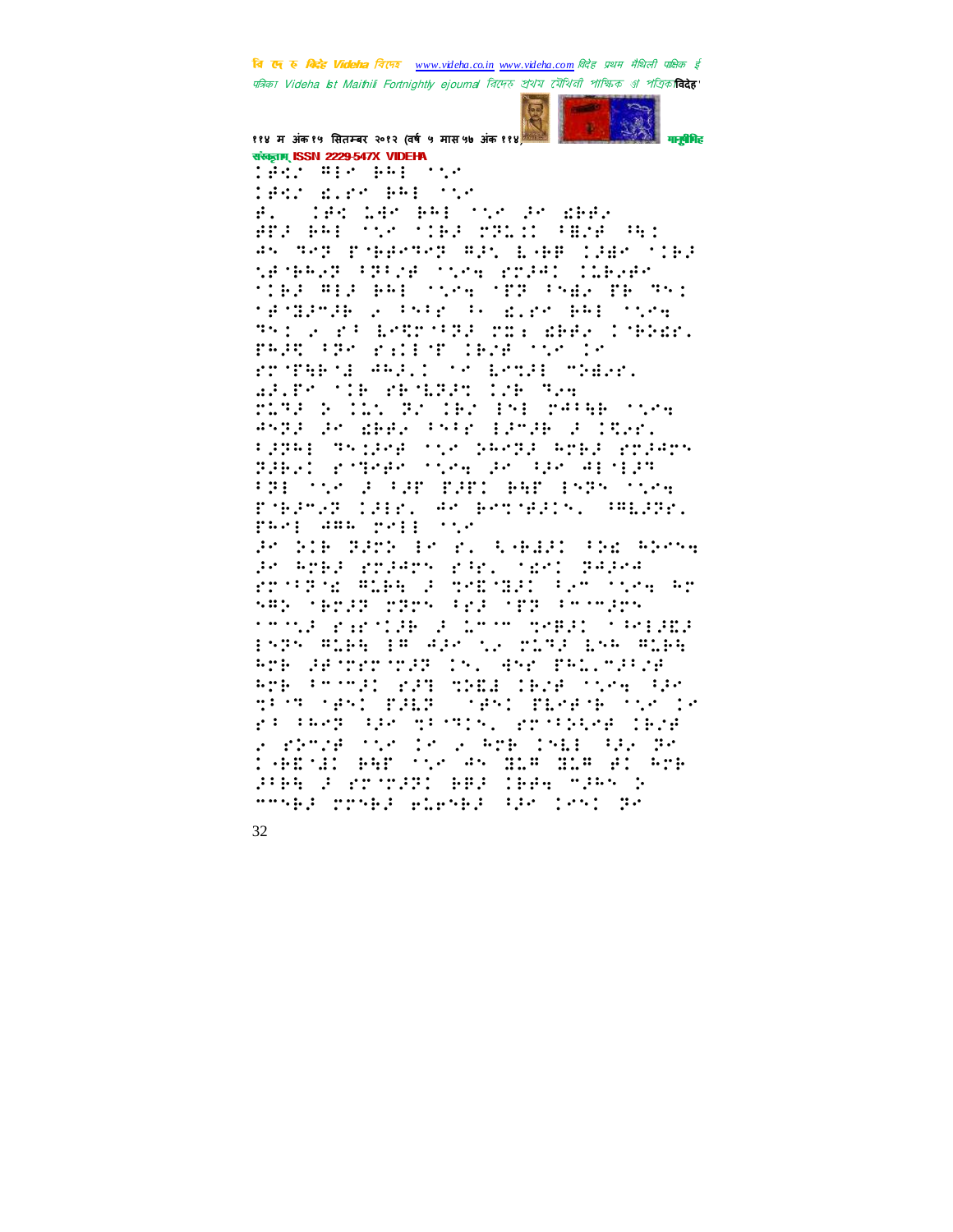

११४ म अंक १५ सितम्बर २०१२ (वर्ष ५ मास ५७ अंक ११४) संस्कृतम् ISSN 2229-547X VIDEHA

ahèng pacapan dan sara sangg ESTAGE FOR FOR IPSE DIRECTION HERMICH CROSS AL DIRECTA FAM TSE  $4.3544$ AP TO REPAIR (FIR) ADEL PREF PETETIE

18: APAR MIK ENR FUR MIT ATTE FNER ram bar (Bre overlash roadosa) Free Cest Strainly Art (1980) 41818 (the PAR PARAGUAY MILIPARA SERING. the Ring fire right and the rings F BERFOR STEED PRESTEE IN SIDE NA **SAID RATA CARA BE CIR TRAPSAR** rodhe. Partige a roman <sup>lig</sup>ire ting the graph of the detroit tipe FLRD 3 195 18 PARK ILEI FLBKER tir in Ank 2024 Sike Ibure ikre  $\mathcal{L}^{\text{max}}$ 

 $\mathbf{z}$ F.E. **Southern Construction** rum marts

**TERMINA** 

Things Are Pergee Ma Arry Ar ran atel nav no belear and ne PRINCE SEARCH MAIRIE NAM IRIS ANTE CETT antite eldn Angelet Cet BER NETH IS TOOR IN STREET BRISK Safirma in 2002 maggi 1971, 2016 PORT THE POST PROP COPIN PRIN SHOW ON PRI NGC 120320 NAMISI NGC  $\ddots$ **TIER MILLMARTY WAIR MAC NAME**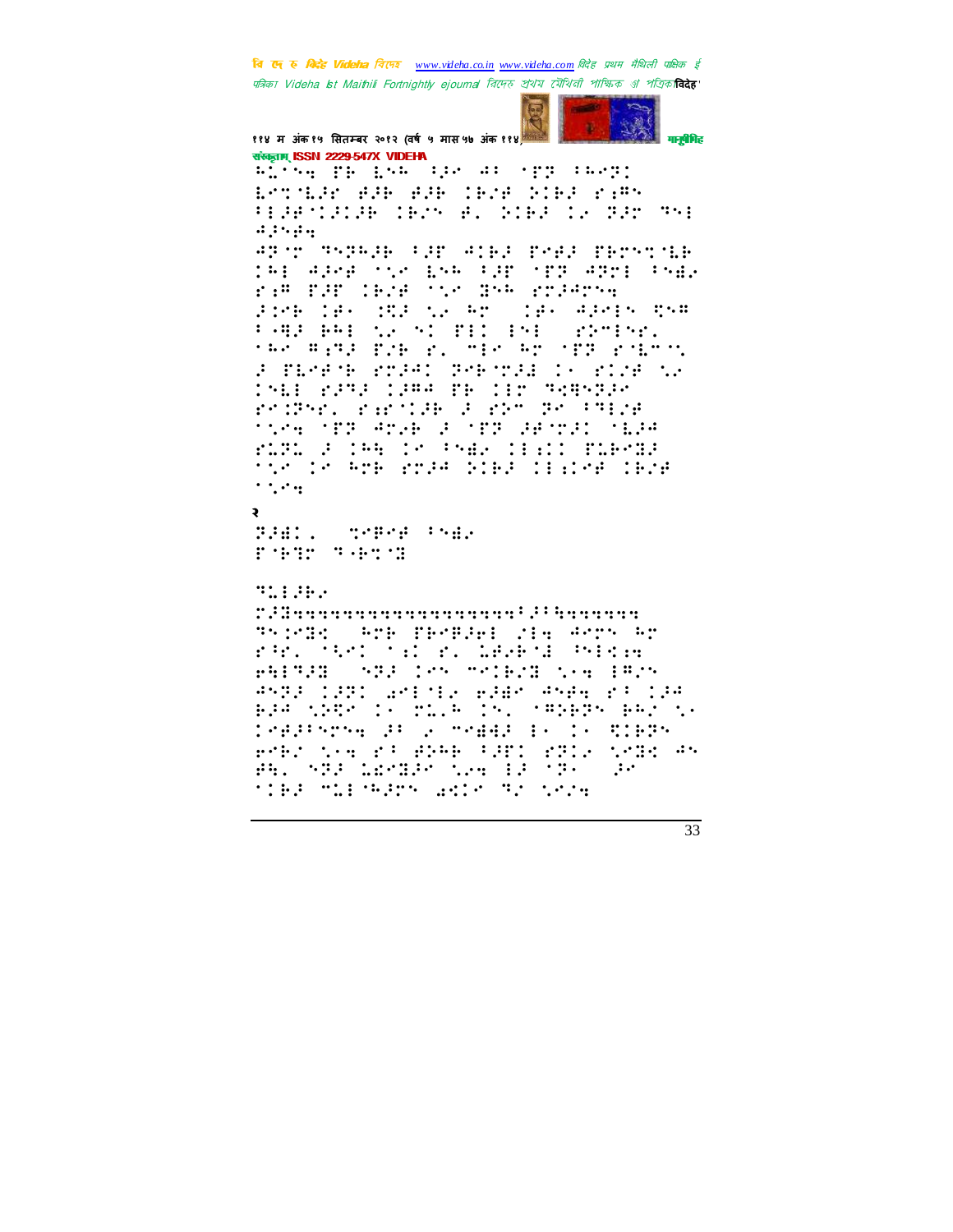

संस्कृतम् ISSN 2229-547X VIDEHA SLEEP THE 2001 BLIEF LEADER And ril He radio was an Pacta PHINE PROPERTY BOARD POST STARPS SOME TANK TH SLAG SNAMM **WHITED WEBS IER RINE TO THE TH** PROPOSE PROPOSED PROPOSED PORTU RITIE RATE. TAITEME ER IR MIEME  $11.212 + 14.212 + 14.24$ racesc

There were the

MAG THE PART TEER IN 197 **TELEPHONE: 12 SEPTEMBER** dener an el eppe pelegee (fargeg)<br>1995 - Drogher (fargeg) eg eg (fp til Tene Tyty (Poe ar enel Eo ymp BRIGG SHEET WIND THE BRI HIT OF asimia Ar anns 10 112 Sgìre<sup>ann</sup>sa Alima Alice Ark Crazk Para Stee STRIPPS MITMED DES PSA TREPA ELSE f. THE FAFINE IS A STRAINERI Firstner

PHING SEARCHIED SIE PRESS IN BEST THELMA ANTE PHT ETC IN BOBE THE IS THINK FRIE HEARING FOR IS MIE (18 IEEN FREIHA IER FRAFFICE) PARIS MILLAGE IN ALMISS. PSERING **1982 IEM FINA RA SIMER IBA ER EN**  $454.7$   $11414.7$   $18.74$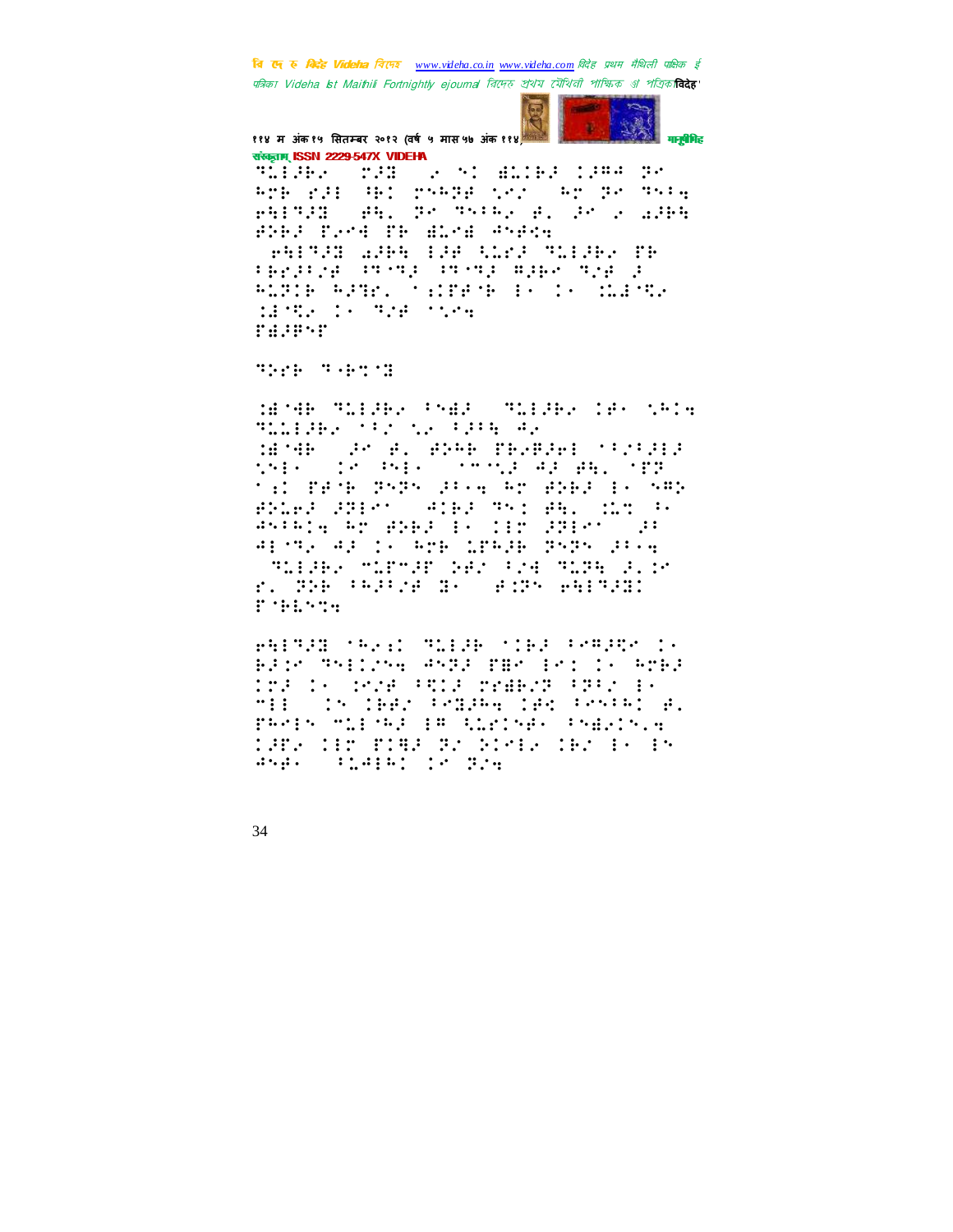筹 मनुबैमिह ११४ म अंक १५ सितम्बर २०१२ (वर्ष ५ मास ५७ अंक ११४) संस्कृतम् ISSN 2229-547X VIDEHA

**Service** 

dêrib (red) (eveb 2281 e. 29er t. FAS 194 5550 (BB) 189 120 8510 **POSTED** 

**THERE THERE FIRE TITTED THE F** ting her pendagan angsa

**AND THE MANUFACTURE OF A PARTIES** Bre 2 AN 1821, TAJE TE FJORN JA J tie the summer test (194 answe FRONT PEACHWICH FRIEG TRIDONATE **SP STEP IN THE SACH** MESHE SANG PERANJAN IS STEPHANENE 33 1825 (63.15.4 E.C.E. 84. STORY YA SPY INLINE MUST PRES PS.AN ESMAN P. PAI PROP racesc

Prek Makere

**THIS WAS LESS MILLERY WHEEE BIRED** three carre. **THE MONDAY SERVICES** Millennen Machen MORE THOMAS KINNE PORTION SPED FOREST PORTE (FOR 180 AS tag, is righted in the strainer divis de decembre 化对铁工人 AN YAZID PNEW YAR AZUL PIAN YEZ aribi dan komunisia ar'anka Akri  $\begin{minipage}{0.9\linewidth} \begin{tabular}{l} \hline 14 & 0.01 & 0.01 & 0.01 & 0.01 & 0.01 & 0.01 & 0.01 & 0.01 & 0.01 & 0.01 & 0.01 & 0.01 & 0.01 & 0.01 & 0.01 & 0.01 & 0.01 & 0.01 & 0.01 & 0.01 & 0.01 & 0.01 & 0.01 & 0.01 & 0.01 & 0.01 & 0.01 & 0.01 & 0.01 & 0.01 & 0.01 & 0.01 &$ **ANDREAS NEWSTAPHILICS**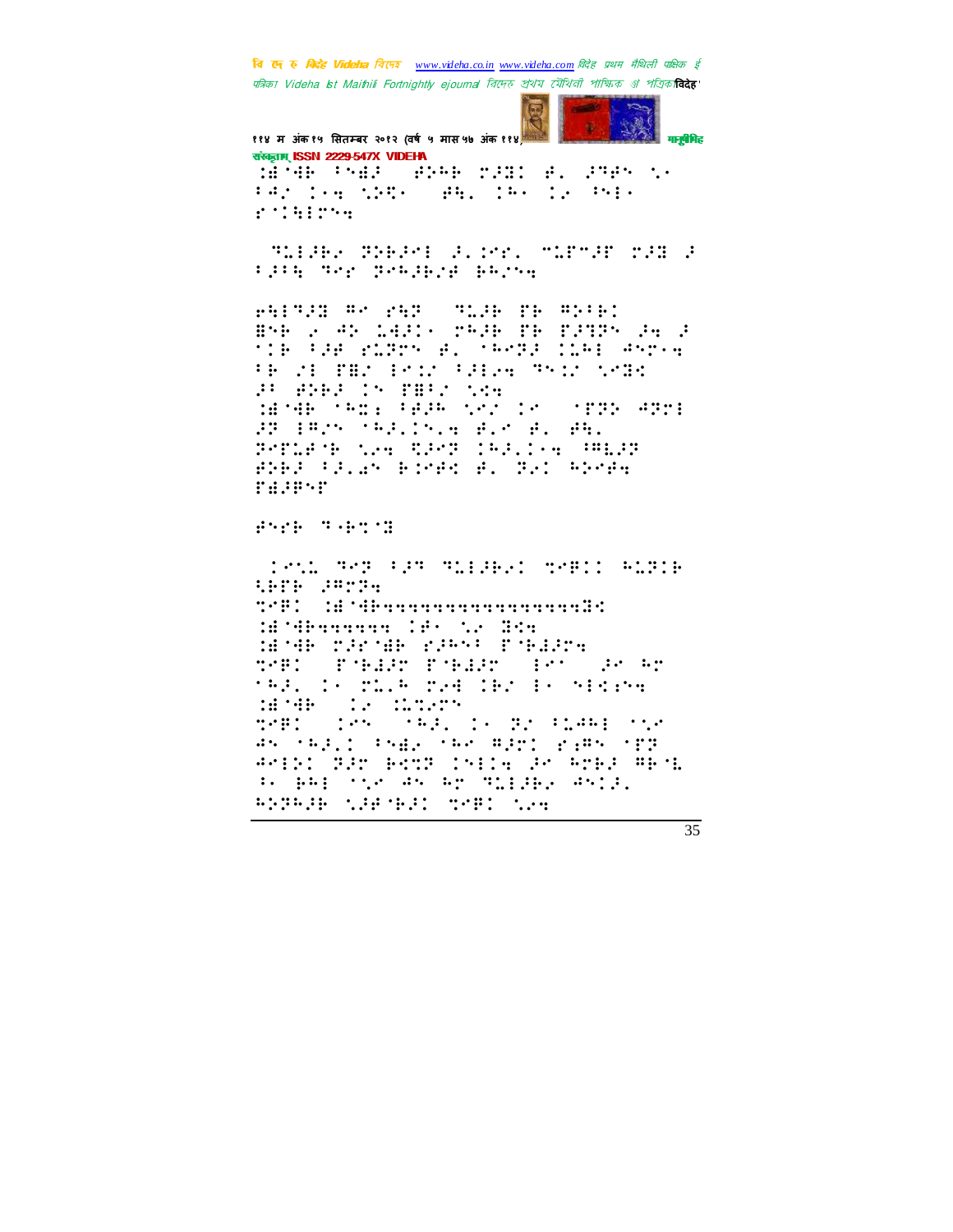**Service** 号: मनुबैमिह ११४ म अंक १५ सितम्बर २०१२ (वर्ष ५ मास ५७ अंक ११४)

संस्कृतम् ISSN 2229-547X VIDEHA METHE TH TUILER AN ATER ISSUE TV IREDA RESEVIA POWERNICA TRIPRA PER PROBREM SENE PROBREM "MIND-PRESERVENT "MIND-PRESERVE Thinks are produced HOB PART PORRY MAY NOVE PR 1593 MIRA IS BACK ESERIE THE SPEAK STREET **MITHMENT CONFIDENTIAL**  $1.3333...$ are: Sliger (groek, Abdibi, Aneg<br>231 ze kun 19 Shira (WSHE) hiladésik, Serak <sub>80</sub>640 Persaa a ram (Slydn Schilleam Sell) FB2 PR2 2 125 16 18/m2 pr S5PH 2 Rr SeBIAG STIBIL ABer. WARR PRESERVANCES, TALL TAX (48) 1983, 1993 FJATH SANT PORTH AND CANDOL THEN rrag, are opposed, and PARAGE AR PROSPECTABLE PARA  $4512.$  TH/Fm racesr **MANAGEMENT START SIP PROPERTY** 18786 25 195 3582 1221- 3581 12 Brooknews September 416 Fulls FLEN AMERICANI TRIEDE IM MARIL 27 **1982 (2020 2021) ANISE ATES TEM IN SALES** turn aral ri might a mai ar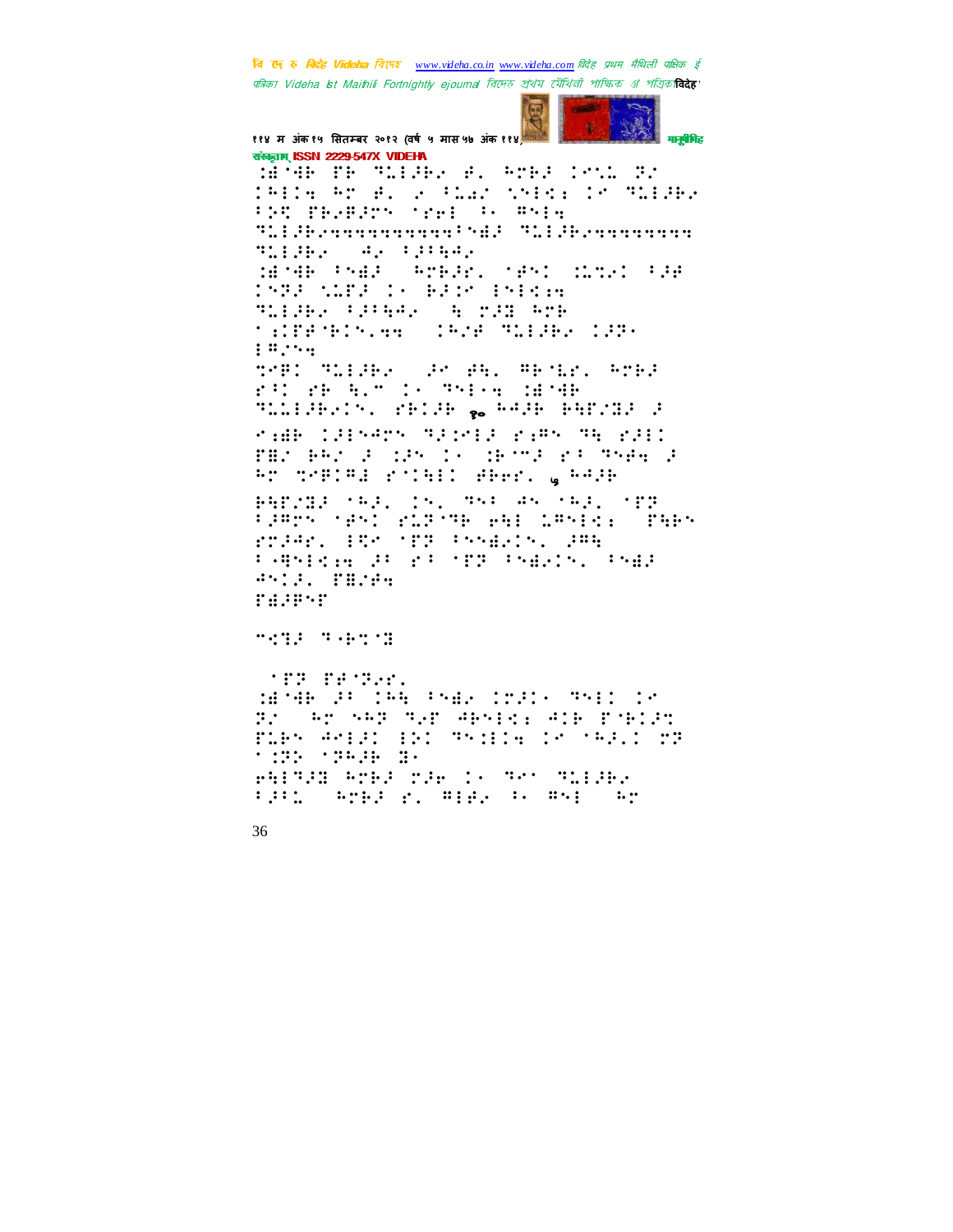

संस्कृतम् ISSN 2229-547X VIDEHA täfm are fight: tred: 12 rde Adree AF AT ER P. POID ANEXE R. INF PF agga pako yai (162 yai (1642).<br>Pama algu pola: Pagbel ghido  $154215$  $\mathbb{R}^n$ Targe an Ade no Ar (1880-1880) (S. TRO EXCIS TRIMIN CROB PRES THE TRICT TERED FESTA PRONE DOLLA MORE TO WE SEE SALERY AN ARREST FAR 1. FARR AND AIR ANDRE. 1864 WHITE WO THERE IF SOME

# racesr

**SAPP RESTAIN THE SERVICE SERVICE** NETHE PANEL (PROPRESS IP) NEEDS  $\ddotsc$ rm: W TELERA FRIE RRA BLOTH CETA (RR<br>Barnore new 1950 BnPa 1850 (PT BRYTH PARE THE TANKS TIGHT OFF HOW STATES TEEDS FREE AREA AT ANY NO FREED Ref #. Pri KIBr (593 PPPA AGE) BJB2 MPBJ1 MSB1 SRMJ2 B2 RSB B3 B1 CAB YER PHERING RZ EBZYAN PAPA AZ TER RESOURCE PABLING MILLER CRIM der en seguista de la constitución de la constitución de la constitución de la constitución de la constitución<br>En la constitución de la constitución de la constitución de la constitución de la constitución de la constituc distance and the state **Solutions** are easily seen  $\ddots$  : **MANUEL CONTROL** ri rel 10 THP gis tsep tsep; but poed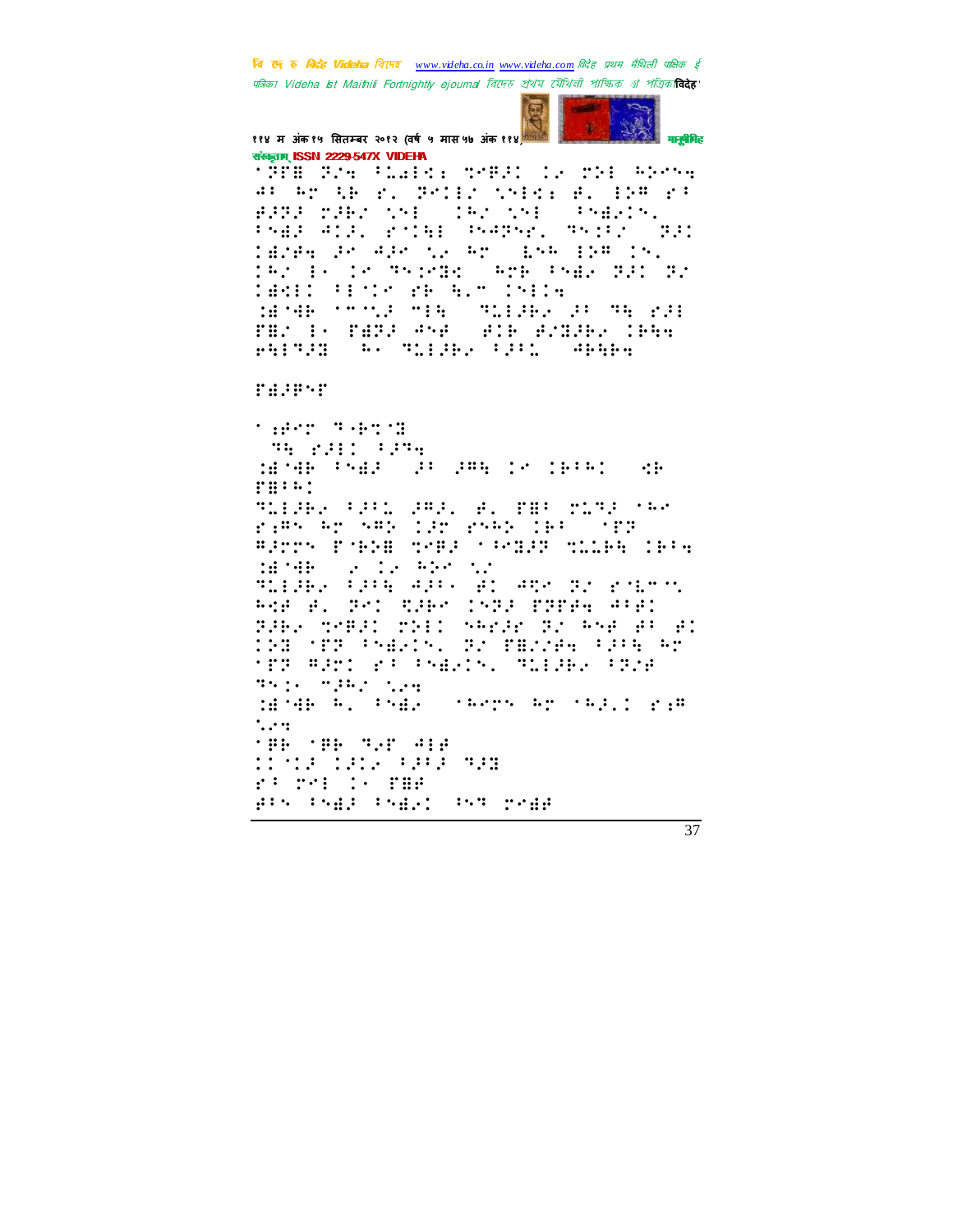

११४ म अंक १५ सितम्बर २०१२ (वर्ष ५ मास ५७ अंक ११४) संस्कृतम् ISSN 2229-547X VIDEHA From at r. mine pay (AP)

**TAPACH TE THEM STE PARK:**  $\cdot$ :  $\bullet$ : PRPP 22/5: TAMPAT MEPARE **THE MEAN STATES FOR THEFT CEN** PREMA gordnik <sub>ke</sub>g in om FRM m STORY CONFIDENTIAL CONF TRAD PTEMPER SERVICERT TY BESTINE CONTECT BINGLEY  $\mathbf{B}$ MINERFEILS BADNENBRAIN FRAGE MARK

meter you source minor surve S COURS MAN TH ANNUAL CONT  $11.1111$ PORTHILLS ISTAR BRACEL PARTY THEORY COOPY POPPORTUNG Prod Progress priset result april BOSTON TRUSS PROFILE AND TH **THE PAPE THE TIME POSSESSION** 

 $\mathbf{r}$ THET TEST MARTIN ABRAGGE THE BOYS MATHERST POLIFICIAL PREMIS & POPPOSE ANN IN. **THITTY AND WANDED TALACTER** reperson thing in marking PORTH DOWN IN PUBLIC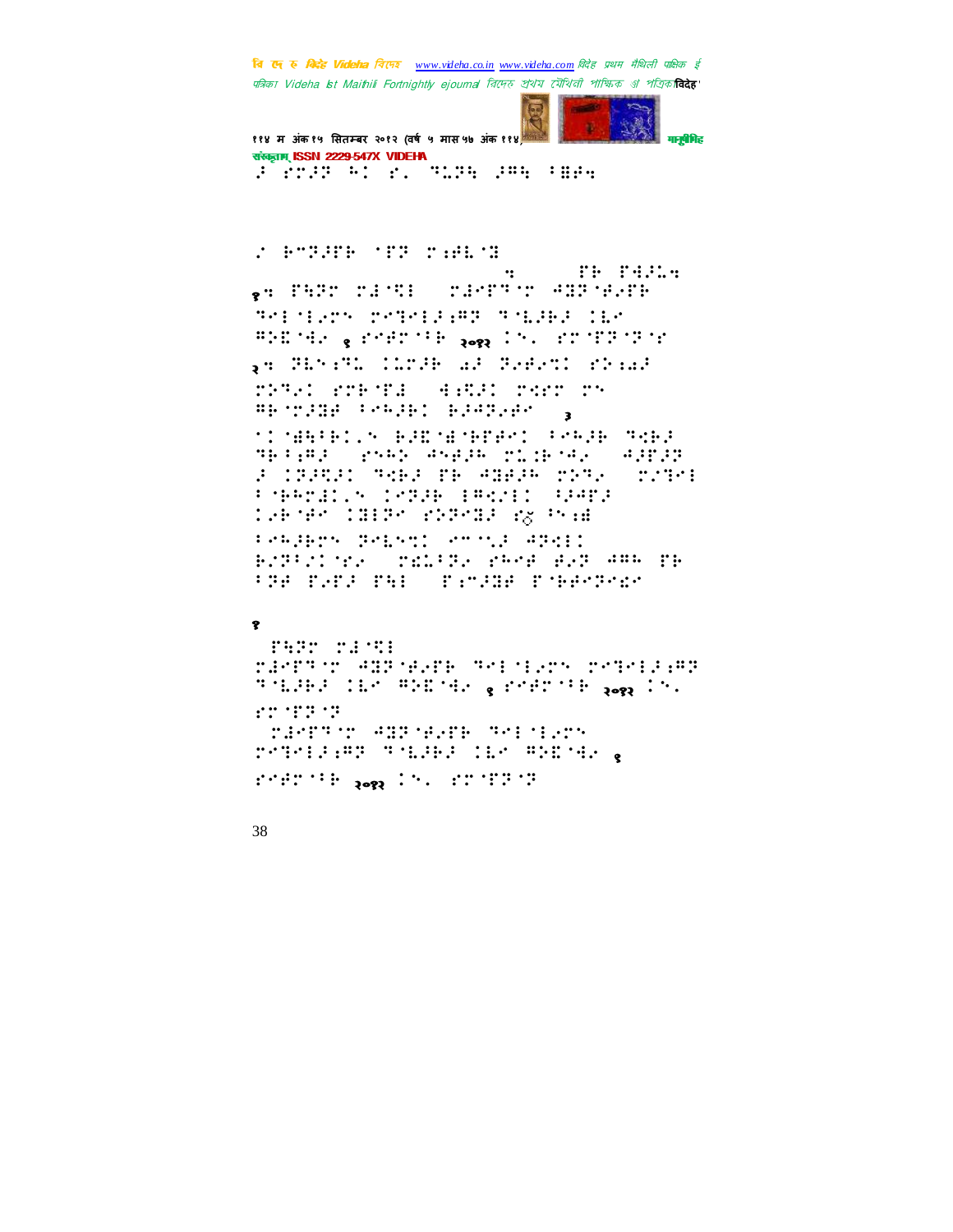

११४ म अंक १५ सितम्बर २०१२ (वर्ष ५ मास ५७ अंक ११४) संस्कृतम् ISSN 2229-547X VIDEHA

lis margar rasis paguerag cara  $\mathcal{L} \rightarrow \mathcal{L} \rightarrow \mathcal{L}$ 

TIME MIST THIS HEAR PART THRU **RESTURIES IN STRAINERS AND ARRIVE** BRIS PHA MIRRY CLMB MSENFUTH BOT TER COTS BRID AN TROTOIR rightle as light by frin the PATE COMP SVINGTHING AND TAX NI An TERRA BY PROPORTH BAI BABY BY Endr Blowe BiB FPP proporte MERMERA PARL CEMPA PARRY (148) 19 mic #signe aths (FRIES (Mr.H. the state of the field seed at the **TAR MARY OF THEATHROAD AREA AREA** PHA ANALOG BARYAN ME RYELD tin the BAI or tagginged tog (provided MARINE FRAGA (SPA) CALRIANA BIB FUR ANIX ANIX ISBN 88,000 Egraphend relations we was BROTHERS BROWN TO THE ESTARF TESTS!  $\sim$  22316 527 5254 TIMER MATHEMATIC ROLL TIMER SHIP FRA TEARS PER TAIR (824)

 $\ddot{\cdot}$ 

 $\mathcal{A}^{(1)} = \left\{ \begin{array}{ll} \mathcal{A}^{(1)}_{\mathcal{A}} \mathcal{A}^{(1)}_{\mathcal{A}} & \mathcal{A}^{(1)}_{\mathcal{A}} \\ \mathcal{A}^{(1)}_{\mathcal{A}} \mathcal{A}^{(1)}_{\mathcal{A}} & \mathcal{A}^{(1)}_{\mathcal{A}} \end{array} \right.$ POTERNE ESSPANJES D'ESPRES  $\cdot \cdot$ . MPROTES TO SEARCH CAROLINE FRAG BAD LARALES A BAD TAHRI TY YATA'A Prior Class and Prior Police and Prior Prior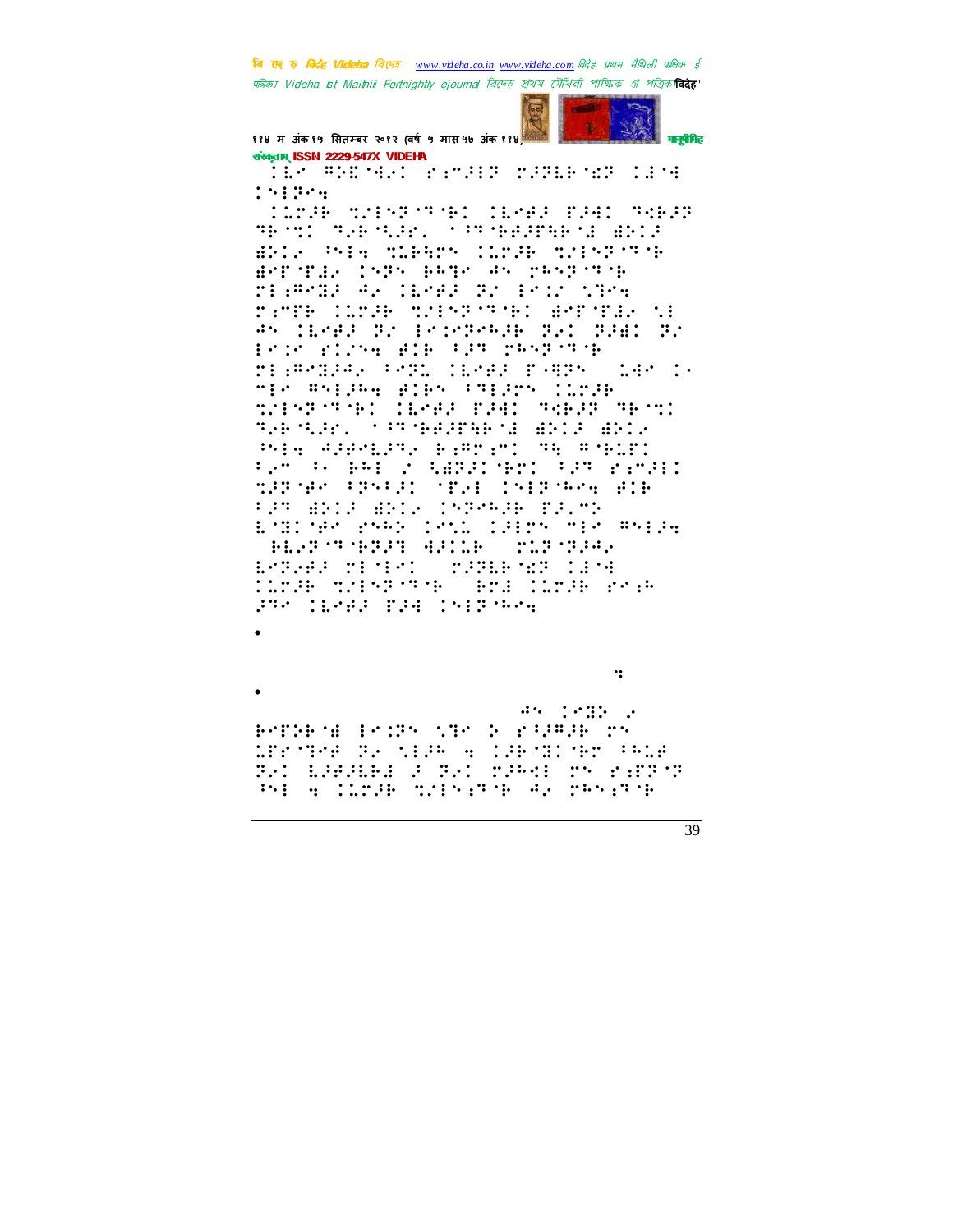**Service** ११४ म अंक १५ सितम्बर २०१२ (वर्ष ५ मास ५७ अंक ११४) मानुसार मानुसीमेह

संस्कृतम् ISSN 2229-547X VIDEHA .⣐⢻⣝⢼!⢺⢴!⢽⢼⢵!⢾!⢽⢴!..⣈⢽⢳!⣒! ⢷&⢵⢷⣞!.⣈(!.⢼!⣐!⢽⣅⢷⢵⣎!⢺!⢼>⣈! ;‰29 (1 aded 22 prim → 1931) ⣇⣉⣇⢽⢴⣝⢾⢼!⢼&⢾!⢸(!⢺"⢾!⣒!

 $\mathbf{E}[\mathbf{E}[\mathbf{E}[\mathbf{E}[\mathbf{E}[\mathbf{E}[\mathbf{E}[\mathbf{E}[\mathbf{E}[\mathbf{E}[\mathbf{E}[\mathbf{E}[\mathbf{E}[\mathbf{E}[\mathbf{E}[\mathbf{E}[\mathbf{E}[\mathbf{E}[\mathbf{E}[\mathbf{E}[\mathbf{E}[\mathbf{E}[\mathbf{E}[\mathbf{E}[\mathbf{E}[\mathbf{E}[\mathbf{E}[\mathbf{E}[\mathbf{E}[\mathbf{E}[\mathbf{E}[\mathbf{E}[\mathbf{E}[\mathbf{E}[\mathbf{E}[\mathbf{E}[\mathbf{$ 

 $\bullet$ 

 $\bullet$ Sbxjoesb!Ebt!⣅⢹⢼!!⣞⢼!⢼⢺!⢵! ⣈⣓⢴!!⢷⢳.!⣁!⢼!⢹⢽!&⢷⢾⢹⢽!! ⢷⢳.!⣁!⣒!⢵!⢼⢺!⣁!⢺⢼⢾⣇⢼⢹⢾⢼! ⢽⢼!&⢷!⣔⢻⢷⢼!⢽⢼!⢼⢳⢾⣝⢼⢷!⢸!  $\{ \forall \Phi \in \Omega, \{ \forall \Phi \in \Psi, \Phi \in \Psi, \Phi \in \Psi, \Phi \in \Psi, \Phi \in \Psi, \Phi \in \Psi, \Phi \in \Psi, \Phi \in \Psi, \Phi \in \Psi, \Phi \in \Psi, \Phi \in \Psi, \Phi \in \Psi, \Phi \in \Psi, \Phi \in \Psi, \Phi \in \Psi, \Phi \in \Psi, \Phi \in \Psi, \Phi \in \Psi, \Phi \in \Psi, \Phi \in \Psi, \Phi \in \Psi, \Phi \in \Psi, \Phi \in \Psi, \Phi \in \Psi, \Phi \in \Psi, \Phi \in \Psi, \Phi \in \Psi, \Phi \in \Psi, \Phi \in \Psi, \Phi \$ ⢻⢼⢷!&⣟⢽⢼⢴!

 $\bullet$  and  $\bullet$ 

 $\bullet$  and  $\bullet$  and  $\bullet$ 

40  $\bullet$ Qppobn!Nboebm!⣐⢺⣝!0⣊⣎⢷⢴!⢺⢴-! ⣅⢼⢷!⣉".⢽⢹⢷!⢺⢴!⢷⣇⢴⢽⢹⢷! ⣅⢽>!⢳⢽!⢷⢳⣙⢽⢳!⢹⣅⢽⣓!>! ⢵⢽⢵!!⢻⢵⣞⢼!>!&⣅⣁!.-!⢳⢷!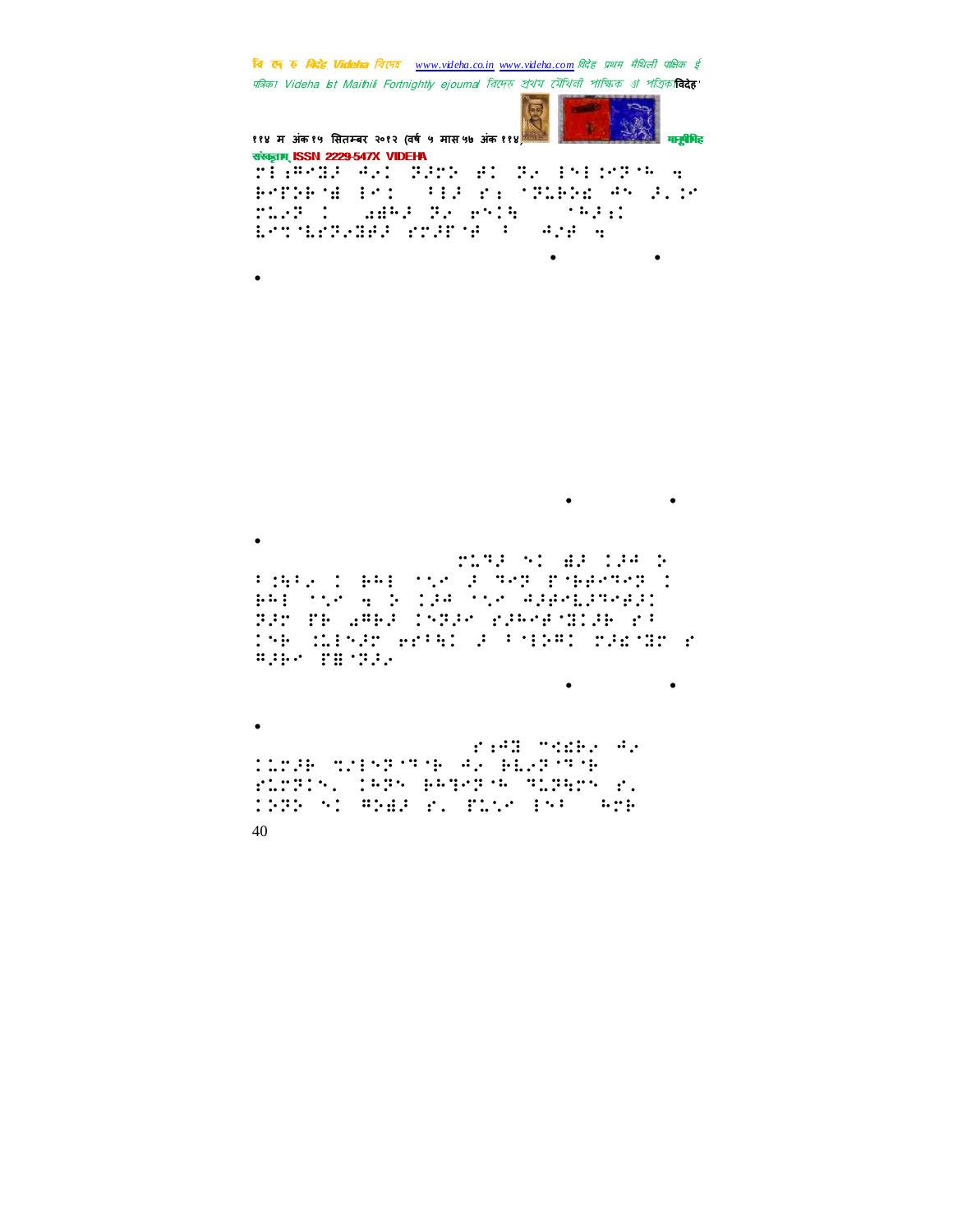

### ११४ म अंक १५ सितम्बर २०१२ (वर्ष ५ मास ५७ अंक ११४<mark>, व</mark> संस्कृतम् ISSN 2229-547X VIDEHA

rřinga des lerogne (14 oga) APPROXIMATION AND NO BY TABLE NAPAZSA Peninegs (pederlag 15, 4. MPP PARARARA PARRI NY B. MAR. 29 BRIEL MARK FRAGH PRAZA PEAMPRE 45 PARTS VI EREBOY SIERLY PARSER **ROBERT MORRHOOD BY AN BROWN** vispersk prosellin, blad knee PARE 2 MISRAGE ASI MEMBADI LADOM  $\ddotsc$ 

SLOPEN SE SA F. P. MIRA ENERGY A. MMARR TAIENRO #. TEP-HAIR TERP FOR THE POSTAGES **TEME CONSTRUCT OF BEAR COOPERING BIMBARY 10 BMI (197** 1525 MPH18 EMPRE PAR PROPERTY NOW ORD. Prates Ared Stor Play ARE over 1983 AN TAS, ISBN PNPME 1878 12 ramentale riche diesr erigt POINT MAKING RAP PEOPL 250 ry yles mae la cesar ly. Poli Alse<br>Lynchia 158 PSIL (BROP CLOPE AP 1 PRESE tria Sr Mikim, Perperby Provile. FMP 16 THE NAME AND INCOMENDED TO THE 2  $19.111 - 391$  $\cdot$  .  $\ddot{\cdot}$  $\cdot:$  $\dddot{\mathbf{z}}$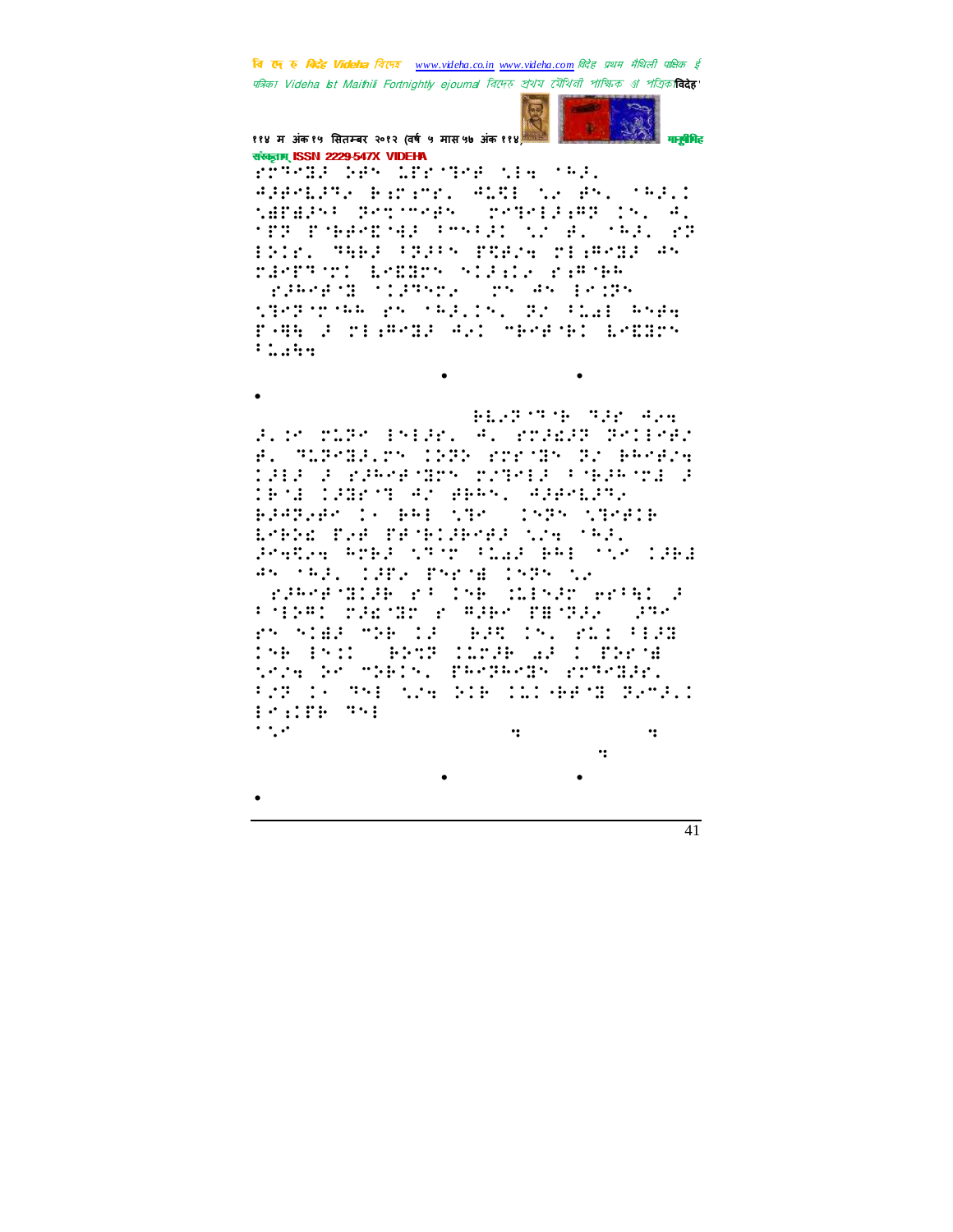११४ म अंक १५ सितम्बर २०१२ (वर्ष ५ मास ५७ अंक ११४) मानुसारी से अधिकारी मानुसारित

Here is a property ⢼!⢵⢷!⣐⢻⢴!⢼⣙⢴!⢸!⢽⢷.⢺⢺⢾⢼!  $\mathcal{L}$ . In the set of the set of the set of the set of the set of the set of the set of the set of the set of !Qppobn!Nboebm!⢺⢼⢾⣇⢼⢹⢴!⢷⣐⢻⣐0! ⢺⢴⣇⢽!⣔⢼!⣅⢽⢹⢷!⣐⣝⢵⢻!⣐0⢽!२०१२ !  $10.79 \pm 0.000$  and  $\pm$  1000 methods ⢺⣈⢽!.⣐⢻⣝⢼⢺⢴!⢺⢽>!&⢳⢽!⢷! ⣐0⢽!⢸3!0⣅.!⣁⣒!⣐⢺⣝!0⣊⣎⢷⢴⢺⢴! ⢳⢼>!⢼!⢳⢼>!⣐⢻⢴!⢸!⢺⢼⢾⣇⢼⢹⢴! BARAN DI DI DI BARANG ⣇⣉⣇⢽⢴⣝⢾⢼!⢼!⢷⣇⢴⢽⢹⢷!⢹⢼!&⢴⢾! &⢾⢷⢼⢷⢾⢼!⢳⣝⢼!⢽!⣈⢾!⢸3!⢻.! ⢹⣈⣓!.⣐!iuuq;00nbjuijmj.

esbnb, phtpspubject of the photographs of the photographs of the photographs of the photographs of the photographs of the photographs of the photographs of the photographs of the photographs of the photographs of the photo h.qptu`3:⣒iunm!

संस्कृतम् ISSN 2229-547X VIDEHA

biologiju biologiju.bdiju ba se obispisu biologiju biologiju biologiju biologiju. dibija dibija dibija dibija dibija dibija dibija dibija dibija dibija dibija dibija dibija dibija dibija dibij

sbibuije i bokbze i bokbze i bokbze i bokbze i bokbze i bokbze i bokbze i bokbze i bokbze i bokbze i bokbze i<br>Dogodki bokbze i bokbze i bokbze i bokbze i bokbze i bokbze i bokbze i bokbze i bokbze i bokbze i bokbze i bok eflijke flijder i bestieden in de staatstellijke flijder in de staatstellijke flijder in de staatstellijke fli<br>Ibnbs: Ibnbs: Ibnbs: Ibnbs: Ibnbs: Ibnbs: Ibnbs: Ibnbs: Ibnbs: Ibnbs: Ibnbs: Ibnbs: Ibnbs: Ibnbs: Ibnbs: Ibnbs

lfoesjulsbibliotheter in de staatstelling in de staatstelling van de staatstelling van de staatstelling van de<br>Tbnbejzbibliotheter in de staatstelling van de staatstelling van de staatstelling van de staatstelling van de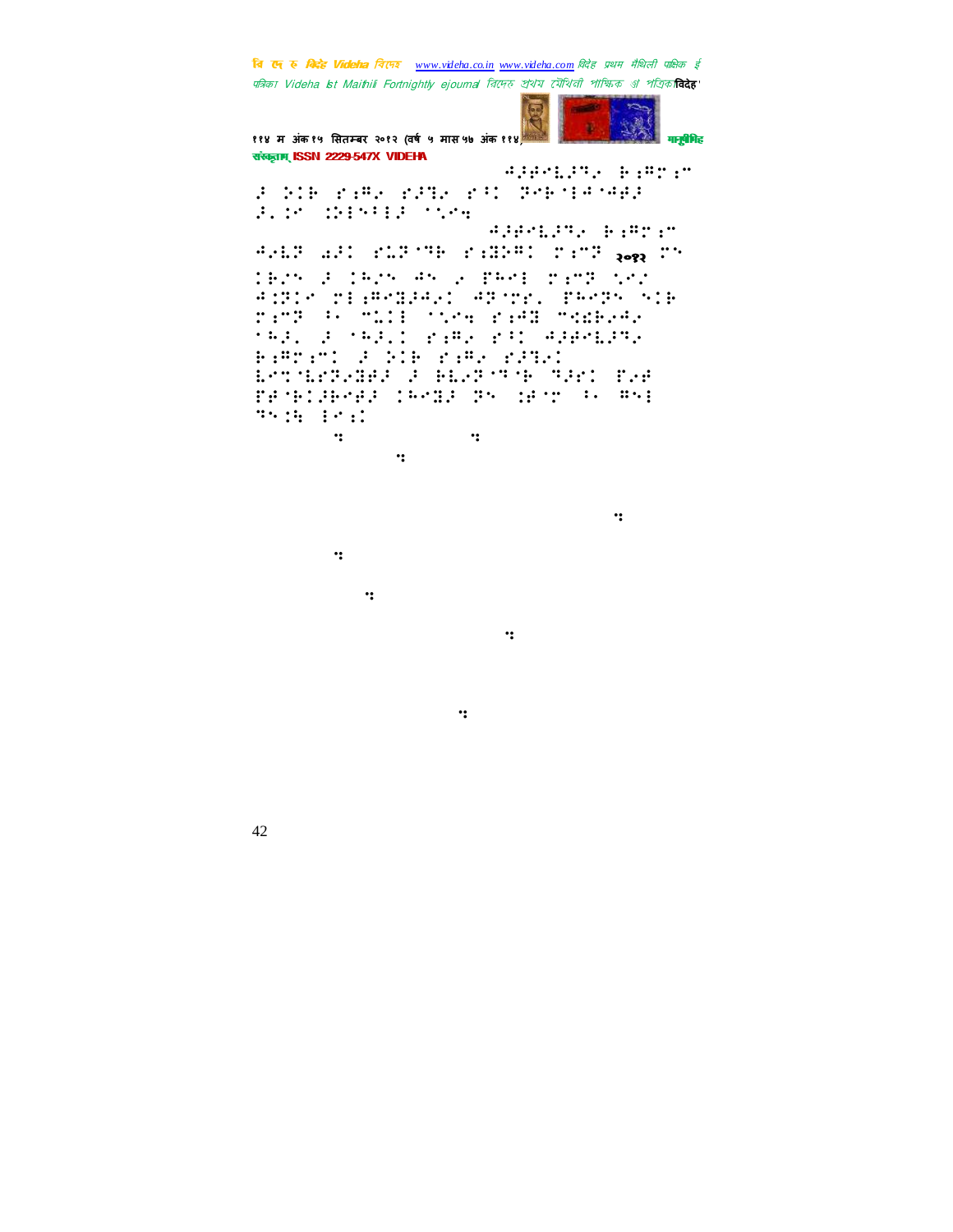

११४ म अंक १५ सितम्बर २०१२ (वर्ष ५ मास ५७ अंक ११४) मानुसी मानुसीमह संस्कृतम् ISSN 2229-547X VIDEHA

dibma<br>Barat dibawah dibawah dibawah dibawah dibawah dibawah dibawah dibawah dibawah dibawah dibawah dibawah dibawah<br>Barat dibawah dibawah dibawah dibawah dibawah dibawah dibawah dibawah dibawah dibawah dibawah dibawah diba Appoint the property ⢺⣅⣋.!⣅⢼⢷!⣉".⢽⢹⢷!⣔⣓⣚!⣃-⢷⣜⢾-! ⢼!⣋⢷&⢵!⢺⢼⢾⣇⢼⢹⢴!⢷⣐⢻⣐0!⢺!0⢵⢷! ⢷⢵⣉⢽!⣅⢼⢷!⣔⢼!)⢷⢼⣋!⣅⣈!.⢼!⢷! .⣈\*⢽!⢼&⢴⢷⢼⣞!0⢵⢷!⣐⢻⢴!⣁-!  $\{N_{\rm P} \in \{0,1\}^N \mid \{0,1\}^N \in \{0,1\}^N \}$  . The contribution of the contribution of the contribution of the contribution of  $\pm$  0.000  $\pm$  0.000  $\pm$  0.000  $\pm$  0.000  $\pm$  0.000  $\pm$  0.000  $\pm$  0.000  $\pm$  0.000  $\pm$ riga istori istori si s ius;00ftbnbbesquad;00ftbnbbesquad;00ftbnbbesquad;00ftbnbbesquad;00ftbnbbesquad;00ftbnbbesquad;00ftbnbbesquad;00

2301:0cmph.qptu`613⣒iunm!!

 $\ddots$ ⣉".⢽⢹⢷!⢼!⢼⢽!⢺⢼⢾⣇⢼⢹⢴! ⢷⣐⢻⣐0⢷⢴!⢴!&⣅⢷⢼⢽!⢼⢹⢾!⣁⢽⢳-! ⢸⢵⢺&⣅⢷⢴."⣙.⢴!⢼⢹⢴!⢴⢽⢼⢷!! ⣅⢼⢷!⣉".⢽⢹⢷!⢼!⣁⣅!⢼⢷!⢻⢵⣞! renere ag: ausse er glek, Sker ⣁⢴!)&⢷⢼⣝⣀!⢹⣇⣉⣐⢷!⢽⣇⢴⢽!⣐⢻\*-! ⣅⢹⢼!⢻.!⢴⢽⢼⢷!⢼⢳⢼⢽! .⣐⢻⣝⢼-!⢳⢼⢽!⢹⣇⣉⣐⢷-!⢳⢼⢽!⢻⣅⣐⢺⢽-! ⢳⢼⢽!⣅⢸⢼⣏!0⢽⢹⢷!⣝⢼⢹⣇!⢼⢹!⢺⣝⣃⢵⣏! ⢳⢵!⣉".⢽⢹⢷!.⢻⢽!⢷⢳⣙-!⢼!⢾"&⢷! .⣐⢻⣝⢼⢺⢴!⢹⣇⣉⣐⢷!⢽⣇⢴⢽>!⢳⢽! ⢷⢳⣙⢽⢳.!⢴!⢸3!⢻."!⢼!⣅⢼⢷! ⣉".⢽⢹⢷>-!⣅.⣞⢼!⣎⢼⢷!⢳⢼!⢷⢳.!  $\cdot$   $\cdot$   $\cdot$   $\cdot$ 

 $\bullet$   $\bullet$   $\bullet$   $\bullet$ Hbkfoesb!Uiblvs!⣔⣓⣚&⢷!⣞.!⣁! ⢺⢼⢾⣇⢼⢹⢴!⢷⣐⢻⣐0⣒!⣁⣅!⣇⢴⣋⣝⢵!"!

bc<sub>pvu!b</sub> birth of the basic birth of the basic birth of the basic birth of the basic birth of the basic birth of the basic birth of the basic birth of the basic birth of the basic birth of the basic birth of the basic bir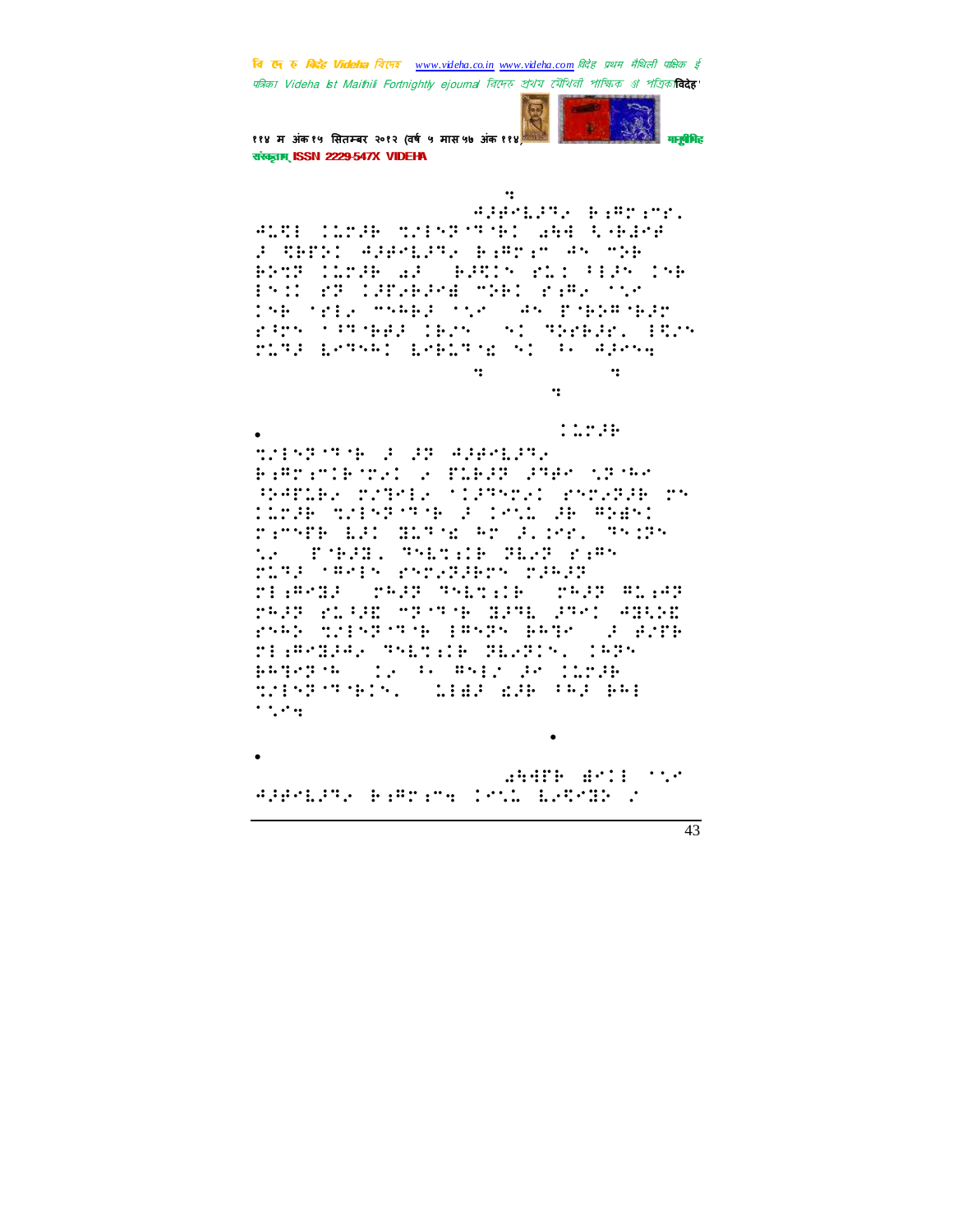**Service** 

११४ म अंक १५ सितम्बर २०१२ (वर्ष ५ मास ५७ अंक ११४) मानुसारी मानुसारित का प्राप्त करता है। अन्य स्थान के सामूल क संस्कृतम् ISSN 2229-547X VIDEHA ⢹⣅⢽⣓!⢼⢷⣝⢷!⣇⢹⢳!⣇⢴⣋⣝⢵! ⢸⣞!⢺⢼⢾-!⢸3!"!⢽⢷.⢻⢷!⢹⣅⢽⣓! **SAN SERVICE**  $\bullet$  $\bullet$   $\bullet$   $\bullet$   $\bullet$ Hbkfoesb!Uiblvs!⢷⢵⣉⢽!⣅⢼⢷!⣔⢼! ⢽⢼⢽⢼!⢺⢼⢾⣇⢼⢹⢴!0⢵⢷!⣐⢻!⢺⢼⢾⣇⢼⢹⢴! ⢷⣐⢻⣐0!⢼!⣅⢼⢷!⣉".⢽⢹⢷!⢼>⣚. ⢻⢼>⣚!⢵⣔⢼>!⣁⣒!⢾⣈⢽!⢷!⢻&!⣚⢴! ⢼⢽.!⢺⢼-!⣔⣓⣚!⢼⣎⢼⢷⢾!⢺⢼⢾⣇⢼⢹⢴! ⢷⣐⢻⣐0!⣇⢼!⢾⣝!⢼⣎⢼⢷⢾!⢹⣝⢼@@!  $\mathcal{L}$  "Nb: PiPe ⢼⣙⢴!)⣉⣐⢷⢹⣇!⣔⢼-!⣅⢼⢷!⣉".⢽⢹⢷-! .⢽⢹⣅!⣉⣈⢷!&⢼⣚!⢼⢹\*!⢸!⢻&&⢷! LATTER 191 42 8129  $\bullet$  $\bullet$   $\bullet$   $\bullet$   $\bullet$  $\overline{\phantom{a}}$ ⣜⣋.!⢷0⢽⢼!⢺⢼⢾⣇⢼⢹⢴!⢷⣐⢻⣐0! ⢳⣝⢵⢻⢴!⢳!&⢷!⢴!0⢵⢷!⢷⢵⣉⢽!⣔⢼!⣓&⢷! SAL ESTE SHEEK SAL ius;00ftbnbbesquad;00ftbnbbesquad;00ftbnbbesquad;00ftbnbbesquad;00ftbnbbesquad;00ftbnbbesquad;00ftbnbbesquad;00 2301:0cmph.qptu`613⣒iunm!!  $\mathbf{u}$  and  $\mathbf{v}$  is the position ⣚⢼⣅⢷!⢺⢴!⢼!&⣓⢽!⣐⣋.!⢺⢴!⢳⢼>!! B⁄B AJAMEJRA BIPSIM E (1 º RIPMB). !~ ratta (rath) ar ta sa c  $22$  is the probability of  $\bullet$  $\bullet$   $\bullet$   $\bullet$   $\bullet$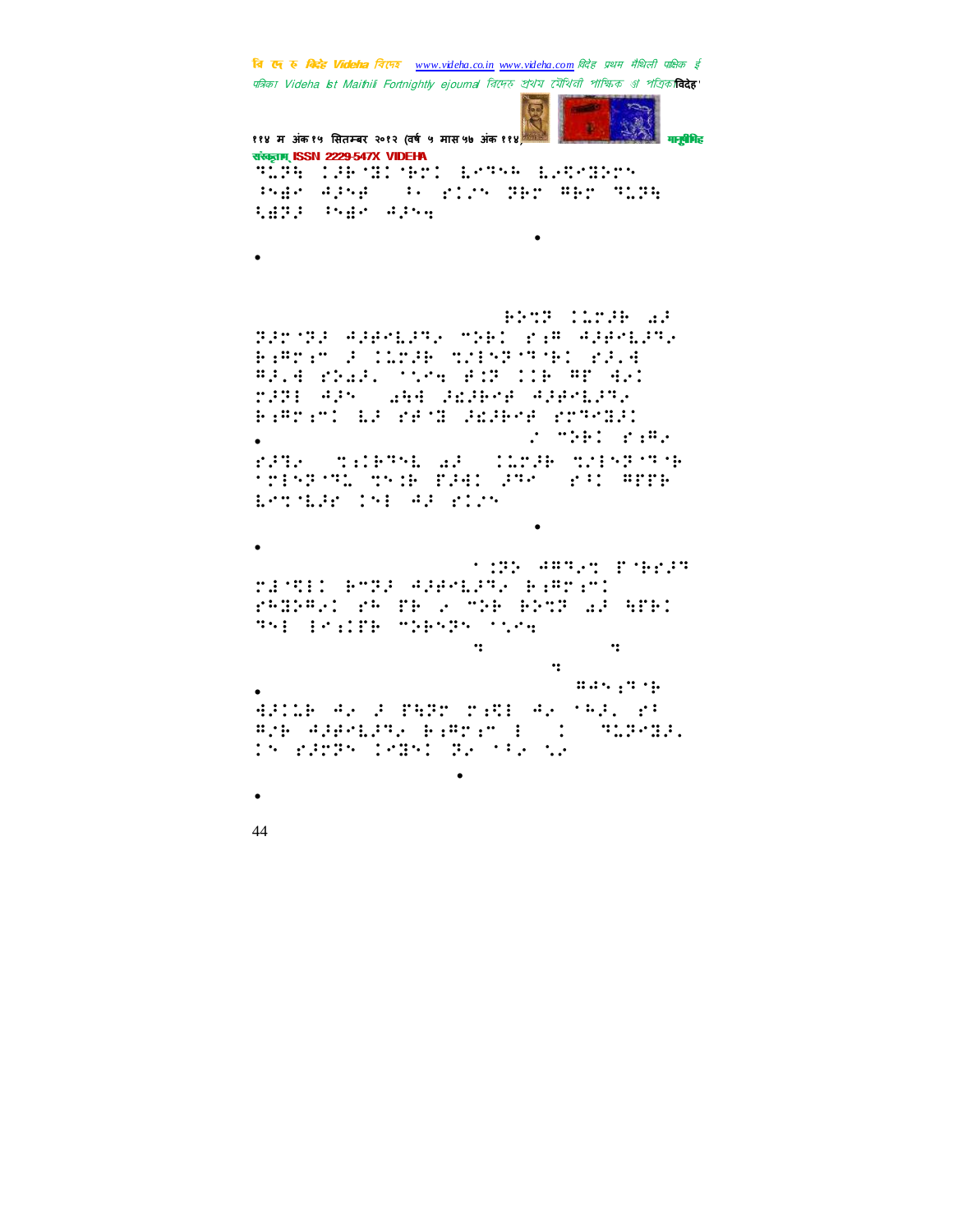

११४ म अंक १५ सितम्बर २०१२ (वर्ष ५ मास ५७ अंक ११४) संस्कृतम् ISSN 2229-547X VIDEHA

 $54.31 \pm 0.011$ 

APSI AND ANDREWS BRED TO ANNO PAR THE POSTAGE APSIONSHIPS ARRESTS HALAFTY: STR ARBIE IRROR AN AMER PERPENDITION **3281 1923 #125** AGAMIN PROPORTAGE A TARTAGANIN WIE DIE MARGEDE IN POSS 85131 MPAS BPAS 151 PT APPM 15 121 rt in het Me 21 (FRAG 4 Anel 21 PROPROTECTIBE OF TOWER WITH THE BRITE the SAV parties miss paral a tale rt Aye Adenbay, 193136 Area Span **MASS TO REPORT OF STARTS** In TRANS An Area at air rat 1980-1880 a CRAINIA AN NABON' NABO<br>1989-2004 and those 1980-2010 ART PRSTAG PROF STAR AT ATOM SON TIT Bing Bids (1958) 1 (1941) 25 198<br>Prof. (21) 4 3B 159, 25 2549 758 15 reserve le cry 1981 est le 4 MB RESERVITE CONSTRUCTION AND MOBE ESIMPORES PARES PARTICULADA BYE APPROXIMATELY A APPROXIMATEM **FOR BEE SAIL TIME SHALL ARE SIDE HALLS** 35: 25 EPH PROGRAM #12-3515 APPART TO THE BRABAN PRESENTS TO e 'Ab rankin the Booking ny STAR ASE ARESERS BAASAS STREET IPR RORA, DRA BAROAN 21 RUSA RORA A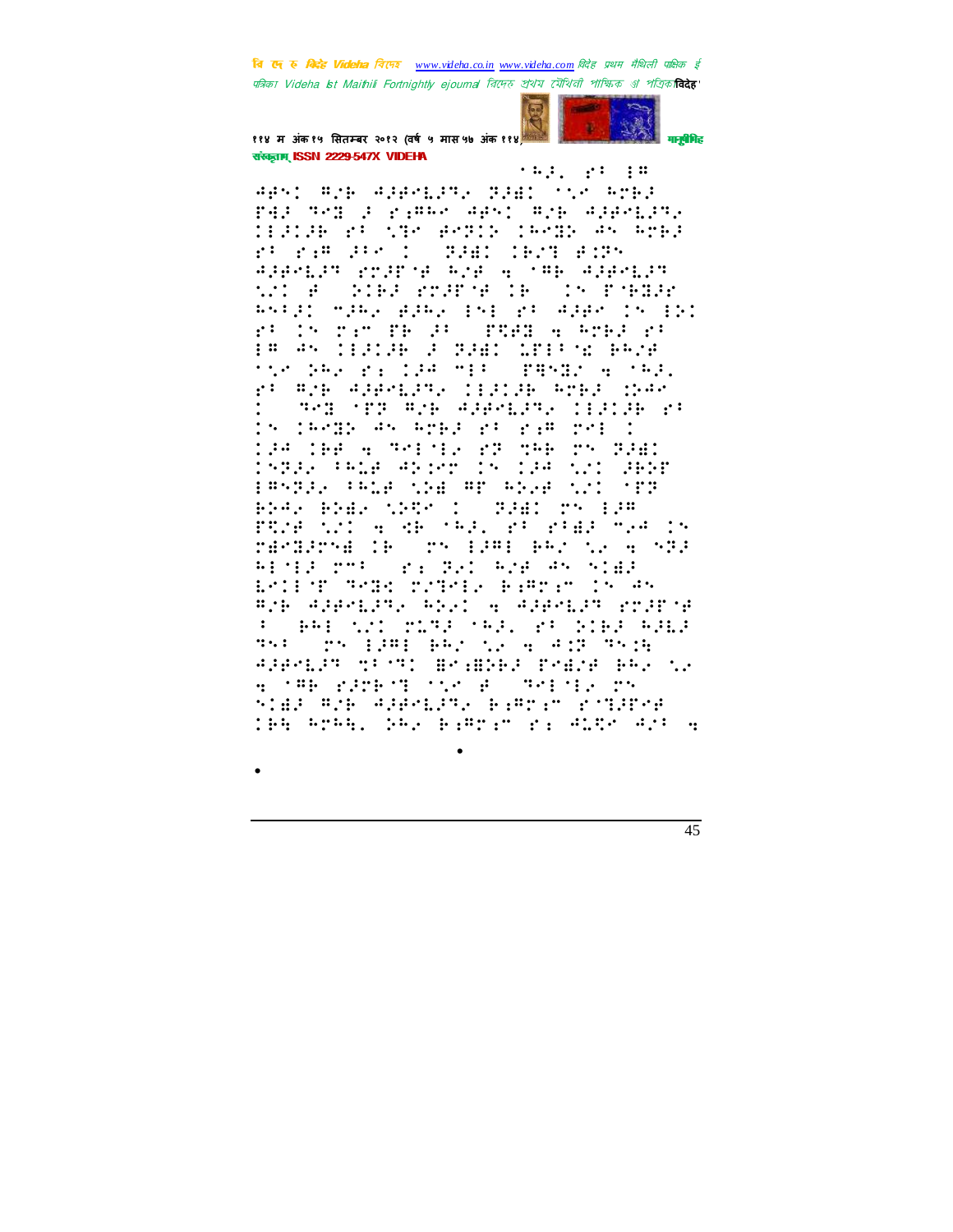मानुबेमिह

११४ म अंक १५ सितम्बर २०१२ (वर्ष ५ मास ५७ अंक ११४) संस्कृतम् ISSN 2229-547X VIDEHA

 $\dddot{\bullet}$ ٠: ESTAR TITELE CHECK LEGAL  $\cdot$ :  $\ddot{\cdot}$ 

 $\bullet$ 

rum d. (2003) Prince countries eaglest the spe aganigas progogada aldren (2004) suga apup (sap, juang pinggiga) HISE EDI NA PROTRAITS, A FILED BY PRESENTATIONS CONTENTS  $\mathcal{F}(\mathcal{F}_\mathbf{a},\mathcal{F}_\mathbf{a})$  . APPREND EERDEN STRIB TO TABLI a poeson (sea, an mar gagenana **PERMIT OF REPR**  $\mathcal{L}$  $H: H^{\alpha}H: H^{\alpha}H \to H^{\alpha}$ DARY: Restaurance (BEPARDER) STEED TO BE SPECIFICATED FOR tel, im make the man make climati Ten Brugge BAI (the Neph PNS) BRIDG PASCOB, SCAPAR (PROP) **TA BREATINE IS ARABIA E DE L'ANGUERRE DE L'ANGUERRE DE L'ANGUERRE DE L'ANGUERRE DE L'ANGUERRE DE L'ANGUERRE DE L'ANGUERRE DE** flick Selfie from the research  $1.9339$ ESTAR FRIBINGE BIRDING raf in German Al (i Tial Lengar ALSE END ART ESTIEN MAS  $\mathbf{r}$ SKIKLASK (1975) KOLAIAISIN PERSON<br>PIKA STVK (1976) PPAH SVIKLA BARTATING EMILYE THE AF MILE NOW an agabiyon didugiy saying sayi FO THE ANALOG CHAILER CHAIRS

46

 $\bullet$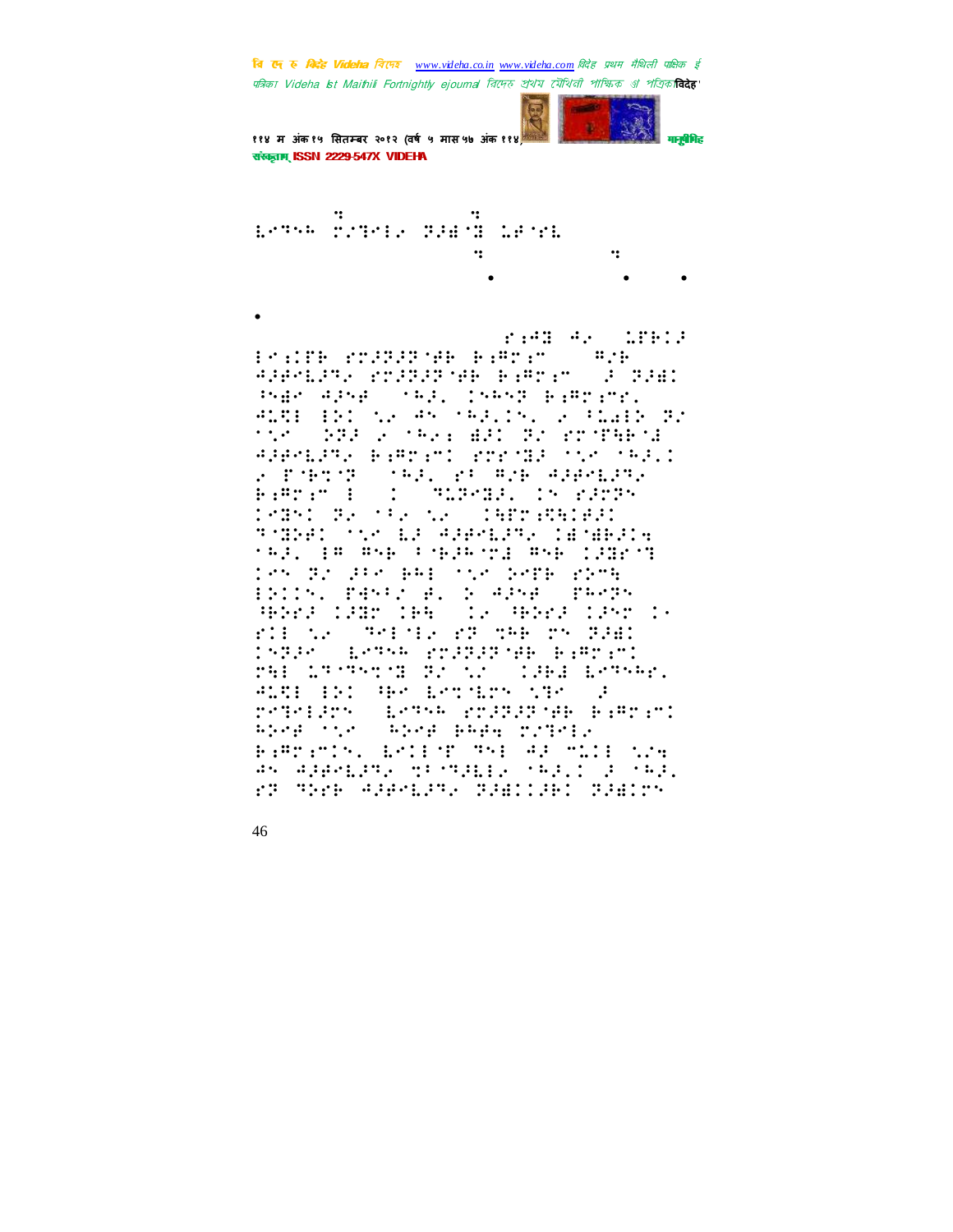

११४ म अंक १५ सितम्बर २०१२ (वर्ष ५ मास ५७ अंक ११४<mark>, व</mark> संस्कृतम् ISSN 2229-547X VIDEHA

třímu ate fan 192. studen 1922 ESERT AN EDI (SAFL) PAI AGHLEI BATTER ALDE BRAZ BREE MARK IN RRADA, P.APAN (AARA 18936 A. **TRACT PREMIEDING TO AL DIRE** 

**ANGELIA BIRTETA.** Athr. 187 15325 AME ESPOSEFIE SAM (2005 PORCHRECHER ROBERT WAR STREET AND the APR Brack Pofficie Fri the  $\cdots$  :  $\cdots$ JEJERA TRIMIN BJA TEJAN BJE: TREATLE A TITTED A MIGHAEL TAB rapside i des prendiere dele 1534 192.15, 1922 31 P. 851 45 rothers damp derived der Scheduler a FROM MARK SHELLE SHERLENE CRAF (Area rat ranking aries Professional Exchange (Second Profession PRI TOT TROPS PRE SAN PRITE Pakanakan keka Tilipelk. (1995 pers  $7.14$ 

**A A EXAMPLE 2008** SIRA (PREMIERA RAPORT 2 DIR KAPA PRES PRI PRESERVARI DI SCONFILIO tice RepRed engy Redig (2000) biR FAILS: 2 GAR FAILS: BrAIN Anno 142  $43.444$ 

 $\bullet$ 

 $\bullet$  $\bullet$ radia (Belgian thrub crispersp BENDAL THE STA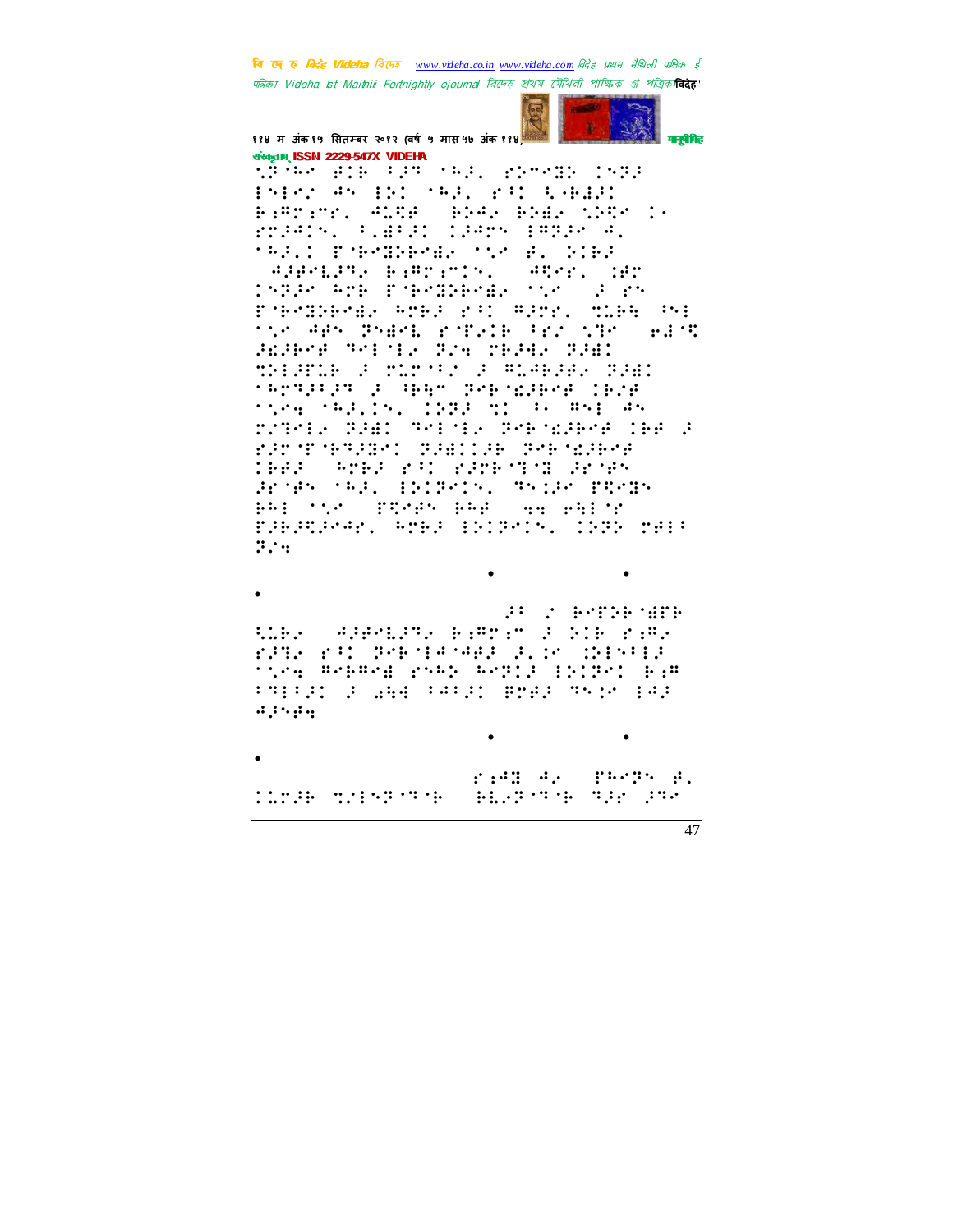

## ११४ म अंक १५ सितम्बर २०१२ (वर्ष ५ मास ५७ अंक ११४) संस्कृतम् ISSN 2229-547X VIDEHA

añ get fag sin an an the a ra rarr reso their researched to row 1922 APIS, GALEZ ANEZI ESPARA<br>1933: Jas Vask Ilpak prisponsk **TERMINE THE FAIL BEATTER TA** PRO AS MOR ROST CLEAR WE CATE SHIPE BLATTE THE CHEATERS OF The Albertandre arabic Anner Portin hindi emai maei dam balan ne A. BAL STORY SELECTION IN THE troots the CPPS (SEE, INTP) remove 353 Bill No

#### $\ddot{\mathbf{z}}$

TERT CONFIDENT THROUGHED TRANSPORTED HERRI TANT TY BETHE PERIC ENTER  $\ddot{\phantom{a}}$ 

**MINESER: BECAMEFRY PRAIR TABLE** TERES PARK PARK TODAYA (PRES F CRASS TER TE ABRAH 2272 **Sections PORTHERN CONFE ERVICE MARY** Derne (BIP) Margar (Kara

Progress Scheduler (1980) BOTEN YA SHIFI ARAB BUT AWA TE **THE PAPA PART PERSONAL PROPERTY** 

BARAT PRINT TRUL PTP TH PRAGU OF TO CHING THE POTER COTA rese (richerente Seder Cirab Co FANTI MNAHAMI ANG GAANG GAAR From SP Engrish, FRonger (1982) THAN WH H BURGAN FINE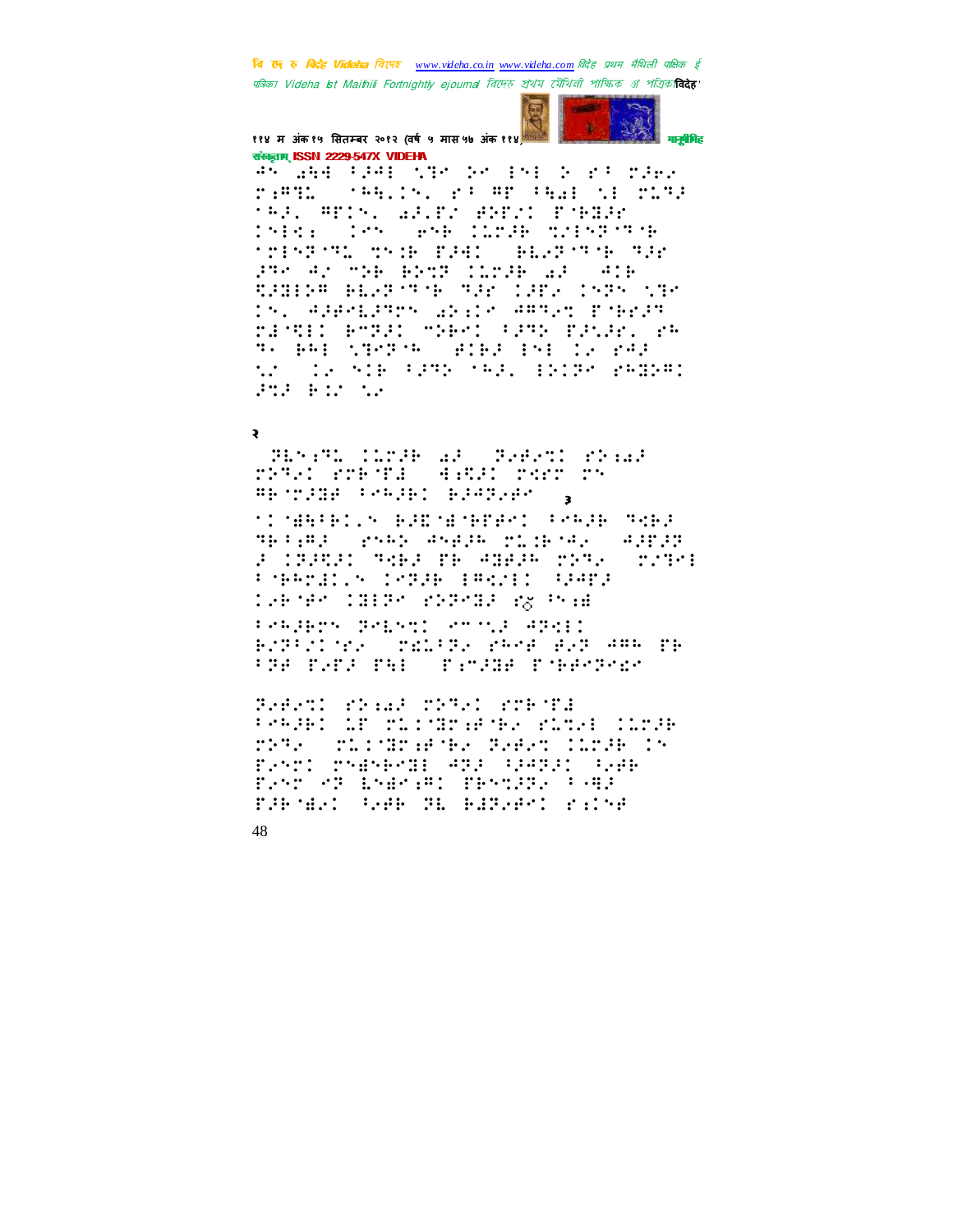> **Service** 粵 मानुबैमिह

११४ म अंक १५ सितम्बर २०१२ (वर्ष ५ मास ५७ अंक ११४) संस्कृतम् ISSN 2229-547X VIDEHA

stêr nye gera re lande men Pres threaters with the Seedmanishe rn from rodobed: High free tie de 2 1999 PARP OR SER MAR BJASHAM ANTIQ YOU DON'N' THE BLAND richerer Brythe riti (Br PORTH IN WHAT'S TRIB IBID 2016 EMPRES INTEL BERGEM TERME NTMH ring: restat see (digs (ggs pge-mail BRYD'N PYAR (F. PYA)B (M. PRADE ANGE) PRINK PORTIC REPORTED ORGANIZ THERE FROM SOPERN CLOSE AS THE

Frem by SAR (1980) to the there are

TORA ROZU FORZ KY ESPERA SPADR<br>KOBERFSON KOZEAR KY SOK FUNCE PARE ARE TRO MIRT CRAN PROF TR PERSA IS ERE STOR IO SI BS PORTE SPARE THE PLAYE CLOSE TEACH SEARC KY POLONI PROFESSION AND PROFES

Perrimer om Guevo (1996) overs<br>Mendo Pe (Vapa) små 1998 (1996) apos popuso psi ciapribile, lab 45553 BRESS (10 4) 2232 BREST COSH THREE TO STAR INTO A PREPAIR SERVICES ERRORS ENTER TRUCK

SIER MITSTE RET EERS RE SNA E N Ther Curse Te Trusts (82 pag tire 101 FARI MIRAL PA NIR AVR ERMED PPB TOM PLAR AN BRAGGANI

PROPERTY FROM BREATH STATES IN MIRRED FIRERRY PHP PAPE PPP DRI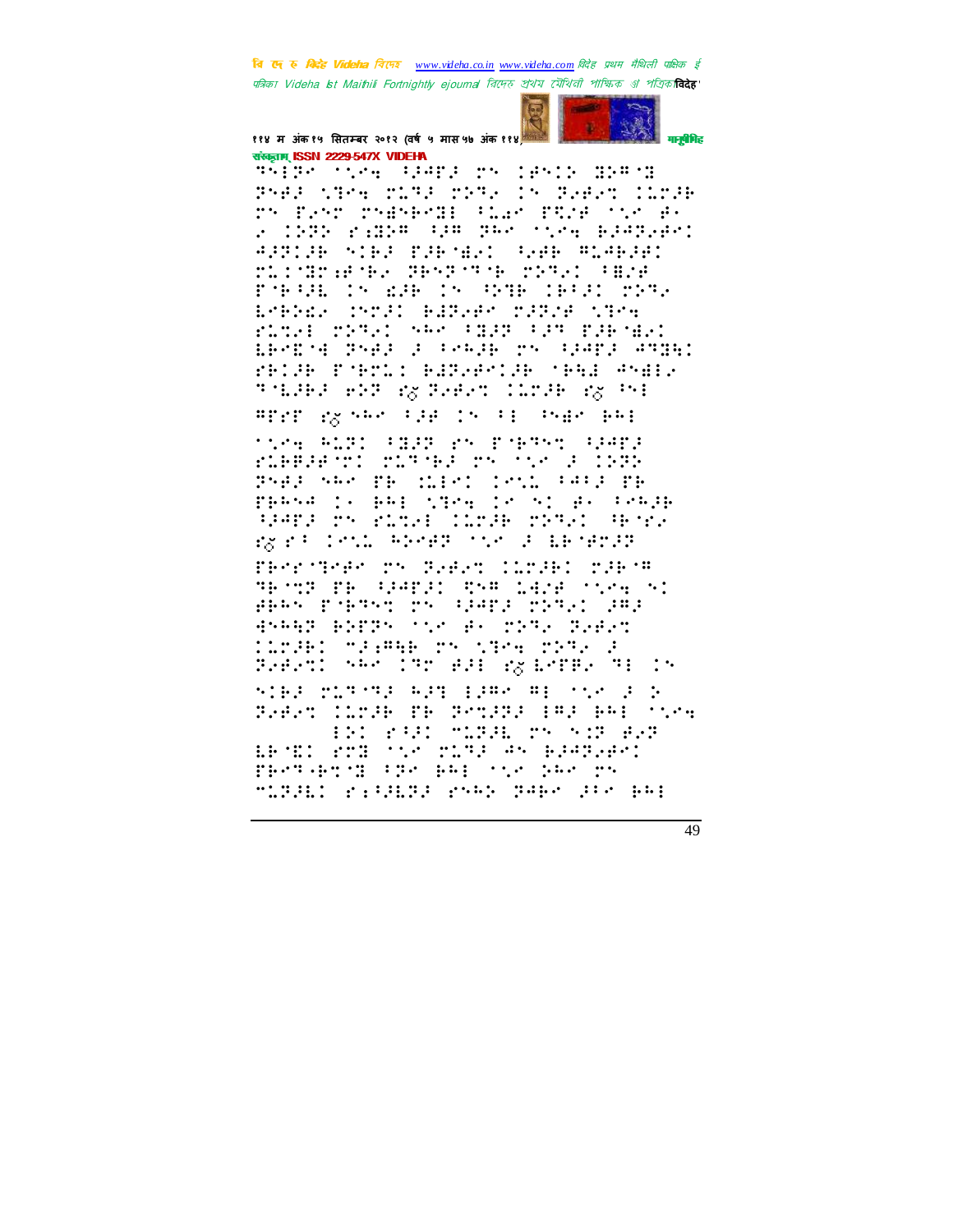

#### ११४ म अंक १५ सितम्बर २०१२ (वर्ष ५ मास ५७ अंक ११४<mark>, व</mark> संस्कृतम् ISSN 2229-547X VIDEHA

TO PRESSURE EXPORTEMENT PROPE **THE THE MILTING PARAL INSID** BASAR TY BANK AAN MIN SYAP 1200 #51 Ting SAR TS BR##I FOBTLI RAD **ANGEL LEADYE SYEP SARED CONFERENCE** TE IRAAR SECONDISCRIPT RALSRAE

382 PE 383 2484F P. ERE 1554 PP 86 SI 864S GRADEL GRAF 2542 BRAST <u>Mone: Whaterday Werner Werner</u> PRI TOTAL NEW PROPERT SPREAD TERRA

ramed bacherback rolls roll rati LEADYE PREP TORP (PREP TRAD PLEAT TIMED PORTHOL IS RED PROBLEMENT 1992 7525 51289

FTE THE FEATHER PRESS ERECTION TIME

Beech (1898) (201 Freman 1890)

MIDSE STRACTIFYER TREED WITH TOP an pravi (1922 leevi (1928)<br>Englandenel evangel province

ISPORTE PEIJEI POBENEPORI MENNI KO

101 PH EMBP REMAIL INFORM MARKER IN PROF INDE LABE ALA 351 AF BAI SYSK MIRE SAR FIRE INTO LOB rible) poet in has say de tiers re BESPORTE MARY COMPARED PRINCIPALER ése rod fel dussi successe el so<br>Pros sombeggi spel do dovi ello TRIA PRO PRESIDENTA IN PERPUR PROPERTY PARK WARE ARAB STACK ANDER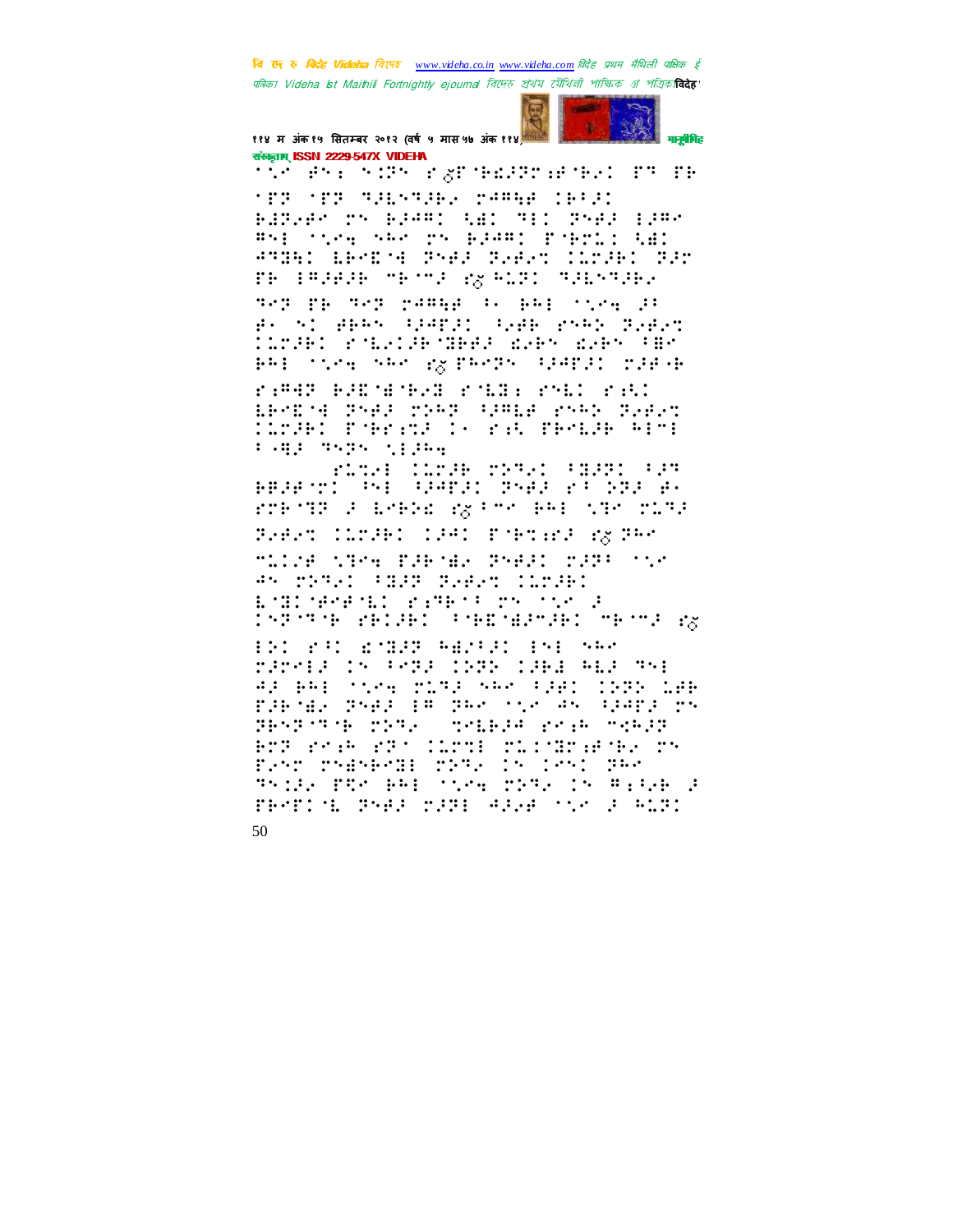११४ म अंक १५ सितम्बर २०१२ (वर्ष ५ मास ५७ अंक ११४) संस्कृतम् ISSN 2229-547X VIDEHA



FIRE ROOM TO MEMBERS ONCE THE S 1988 FIPREAR SAM NIM AN YA WAMMA PROTECTS PRINT INFORMATION CROB STOR AND PORCHRIGHT PRI rament reconcert remail than fift BRIEVENS BARY MY TYSE AR BAE SYNG **MARINE IN SERVICION** Pohen: Geda (An Le Padrerarde one SAR BUSARA DA MAARE JESE AY BA: tics Pobset by 210608 Seder Lobber SPYPTH CONDUCT PROPERTIES SHASHI PHES TA SARAT ILTAR IS PARJ ARANG (JRKA 1) RAT NTK AY<br>RJATI ERKENA JNAJ NENDIFJRV THE WAR THE SAID PERSON respect a stapped and that SPARAD PORTRA CARE AA PICA TOPA STAGE IN THE STAGE OF THE STAGE LE SPORT PERK TREP (PRO 1948) 3 13. Pres MARA randias mindi gets. maked the START Repet a clubal Correnantel cana Baggari rathramacion (remedel Ad BA) (1504

4800 TOM TY BETTER PERMIT

refrom the resource different rimes Pengh on Bangar: Edga Whoo About SVICES ANDER PARA LATE NAP SY BREAK THE PARE: ANDER MI THE FLTPPD WEBUR TEST POPPTERS WO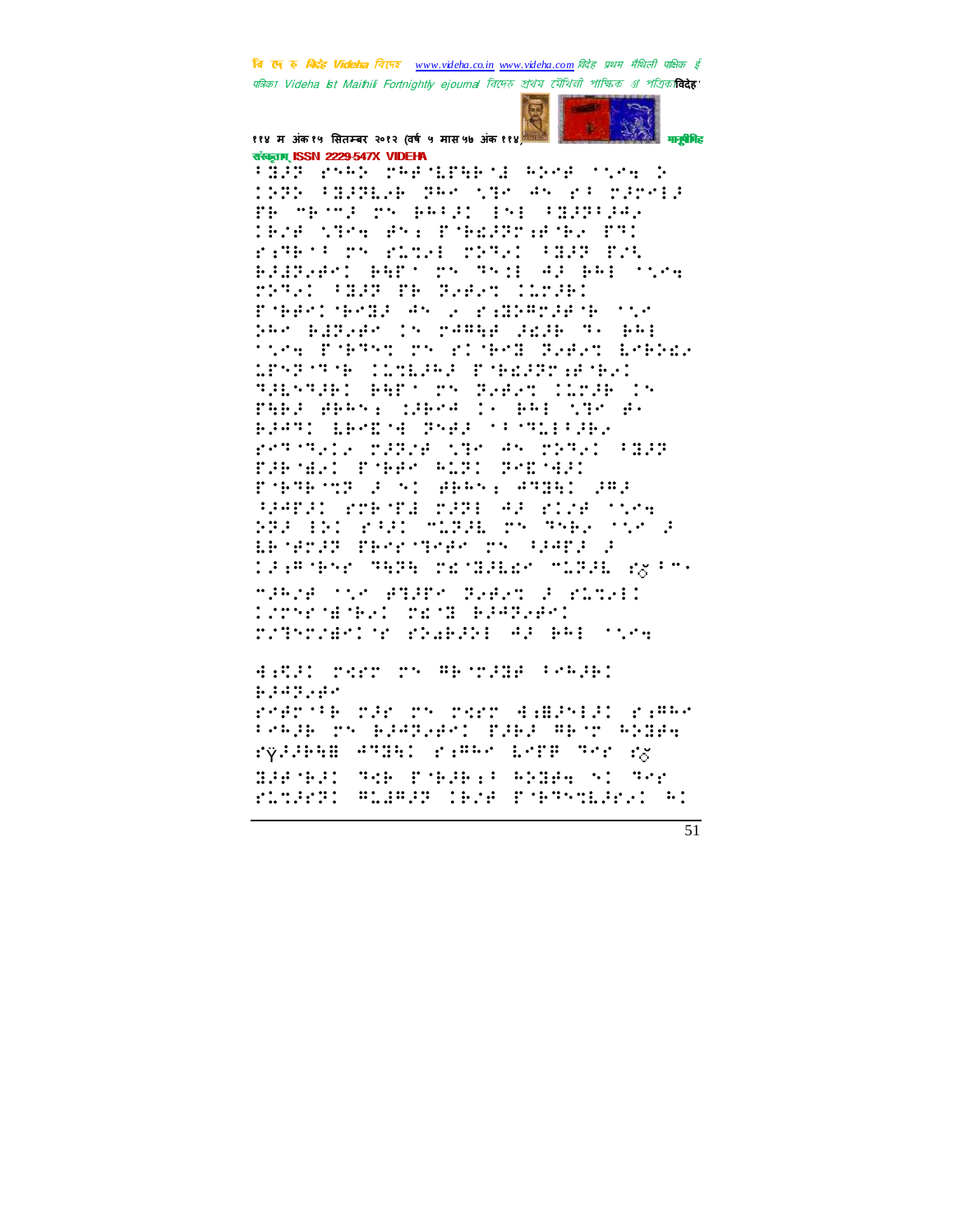

११४ म अंक १५ सितम्बर २०१२ (वर्ष ५ मास ५७ अंक ११४) संस्कृतम् ISSN 2229-547X VIDEHA

a from ago (151) concert down gadan COMPUTED BE BRETHE THOMPHONE AT FORTH TH TEMENET (HARD IN) BOSTOR COLLOS CONTROL DO Pobrini Thomhogh Bigohil Schor Shi PORTEIN PROPERTIES CORPORATE THE IN SPECIAL INFOIDEMENT PART DIRECTS LEEK CSPSPE PELECTE PROPERTY AND ANIXOTABLE MARKETING FROM A Read Pright trains in APPA WHO PARTITAL INFOLUTIONS TO: DI BR'ES P'ESEIN DE PO BARC ESPARA FUNDADO PEL PSPUDADO DU PENTENT SPECES IN TRENEW PREPER

FRIDE FITTET ALL PRISER IDAGE **TEMP RATEMENT PARLEY PARK** APPROPERTY HAMBER CONTROLLER

MESTREE TRIA IRE RAI 1364 BRAW PRING IN LINE BN:1921 riliti ra bas pedeng dang SCHECHE SECHEEP market med Abdem SAR Mercdiff BiAM Rid Westb BRIE PORTRO CONFIDENCE PROBABI KARAN PERPITER S

 $\{f^{\mu}f^{\mu}f^{\nu}f^{\nu}\}\in\mathbb{C}^{n}$ POPPORT 15 182022 **WEBSTER** SPORTSHER TO TEST PART 3 refrom The Corporate Monday Christ Adrill Slands Albach

SHISH TH ATIS IS PRASH TR PROLEOGRI 151 ARAD 15 PAR 188364 HAPSAI TESTAN EACH LOSTER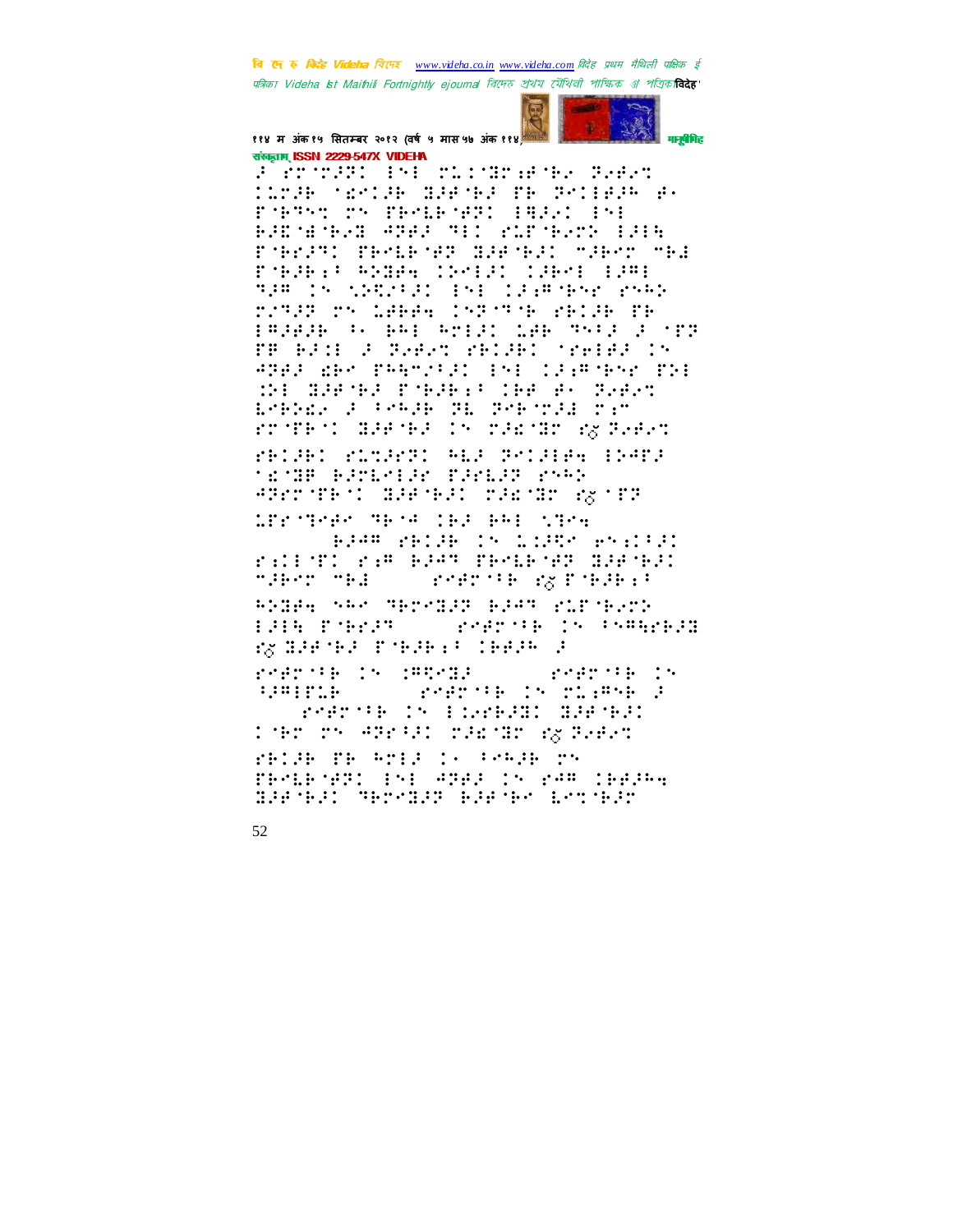

११४ म अंक १५ सितम्बर २०१२ (वर्ष ५ मास ५७ अंक ११४<mark>, व</mark> संस्कृतम् ISSN 2229-547X VIDEHA

PARK SAR ARES TO ANDER SUPPORT TES 1967IC6783 (% Prod 168956 ALC)

HARTER TO LETTE TORP TO THIS REA  $\mathcal{O}(\mathcal{O}(\mathcal{O}(\mathcal{O}(\mathcal{O})))$ **SACHINE PREPORT** 800 BOS 800 STR 800 BBD BREAK THREE TY BRTHI TYAK ALIKT  $\mathbb{R}^n$ **LEADER ON COMMANDERS** r<sup>ég</sup>el rombam membro eachmenta LPACHE 2 PART PULP POPP real farm information and rakter tille meder ram eggena

This Ter Lighter real (TTP 856381 63472851 47271 1241 151 **TREE MIRES THREE TREE TRYP In INGLE MEAST TATGER IB EMIP** TANK PET IN HIT IND. CAPSALL MARSHINE IN STREET GARAH (21858 (218 PR 251 PRAI) de intern EMPRISH CHE THAT I SECORD TROPICAL PHORES TRONGER SOLIDER BJANE SARNER ANDRAFINANCE PRAENO ch pridr on 18368. The Provinces THE PHAR ORPHALIB PHOTOGRAPH Populacji ugade iminacja się roz 13: Pres 1537 16: 10: 20: 20: 20: 20 Program of Policy Presidents EMPRISH CH BUNGMENT PREPORTEERS PORPORTE TH THE THE FIRE A SPEED POSH P BRIEG DAY MYN TELEMING J BRYTHB ry 48 rue durane 100 August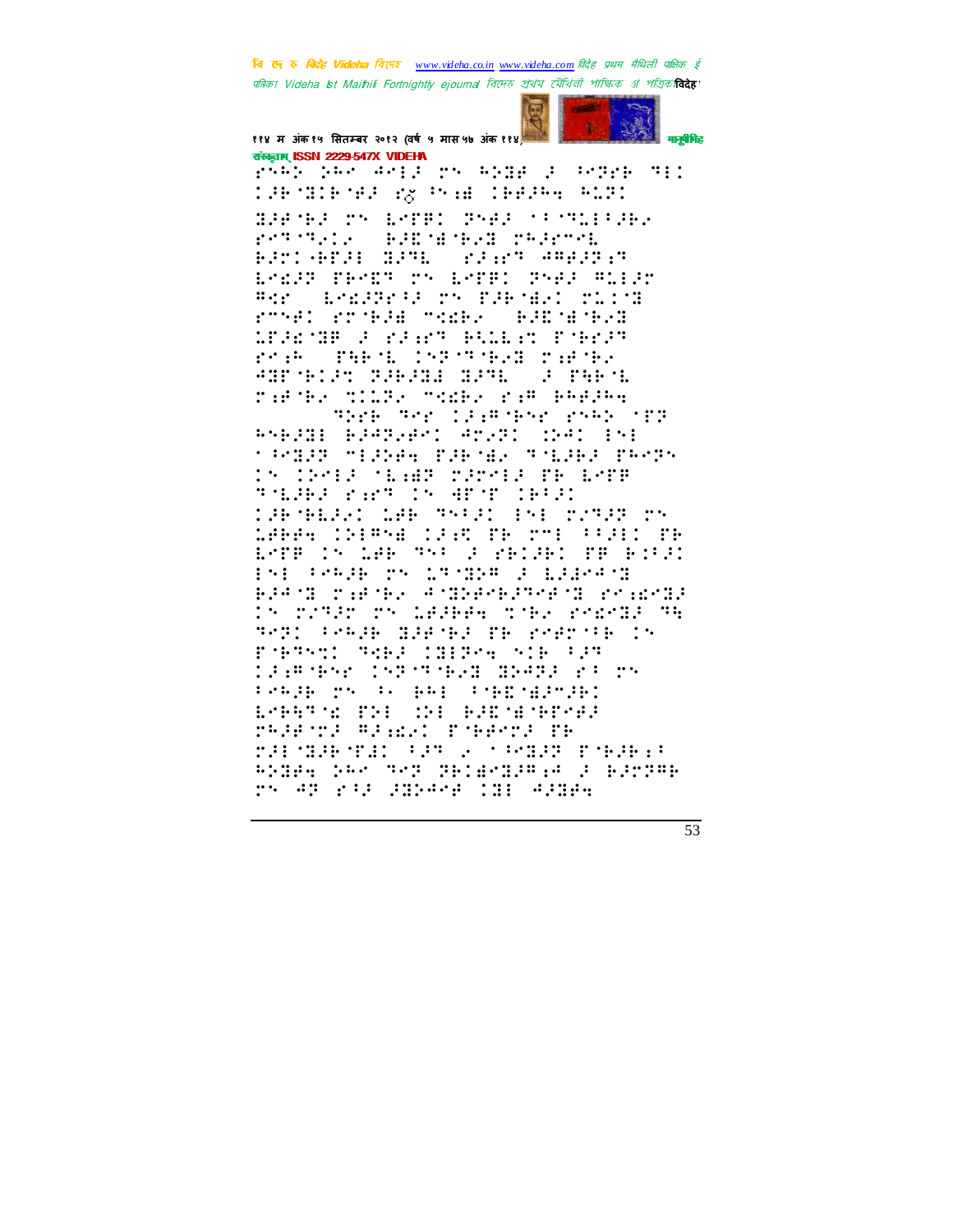

११४ म अंक १५ सितम्बर २०१२ (वर्ष ५ मास ५७ अंक ११४<mark>, व</mark> संस्कृतम् ISSN 2229-547X VIDEHA

rêfrye ty p **MONDAY WESTER**  $\mathcal{L}^2(\mathbb{R}^n)^{1+\frac{1}{2}}$  . The  $\mathcal{L}^2$ CLARARELEI CHARTLE FAILERS F<br>RAPAIE IN INBRESE AMIR CLIABEE ry 49r12 2024/2 101 4024

rd:Mrsene Reen Conet EMPRIN PROPER TEMPER MIR PRE PRAGE SE SPECTAL TRECTA PORT HARTER SAR BARDARY TS 19711 TURE THE TEST THREE TO STILL IS SEEN SHOW INSTALLED THIS TYPE 2 **HARRY SERVICE** cremone by Lomer Andelby

Poble: Aborg Comp Anil My Rut PARTICULAR PER TERRITORIA DE PARTICULAR der Tist gebiet met mie de  $\cdots$ reform and the mac opotified dieche  $1.1.144$ 

Program in Ernolf Block: MB 502 75121 | 151 | 4723 | 71 | 84 | 18223 PERPENDINANCE RESPONSE EN REPER

PRESENTED NAME 22:81 228-138 25 **TEP THAT A FETA PROTECTE**  $\mathbf{u}$ Brie Shawe to BBI the SBM Brie ry rrent substituted runnership BARAN CONSE NAMIS BRITE DE BAIRA PHI STAR TISTIFIES AND HIPSET 151 FERR 28 PERMIT 151

refrom the Eeng Anguay ALDI Bushed SPORT PHONS COMPANY SYSTEMS RSTORIE: PRIMA DO CONTENE EPO repeach and send make the sports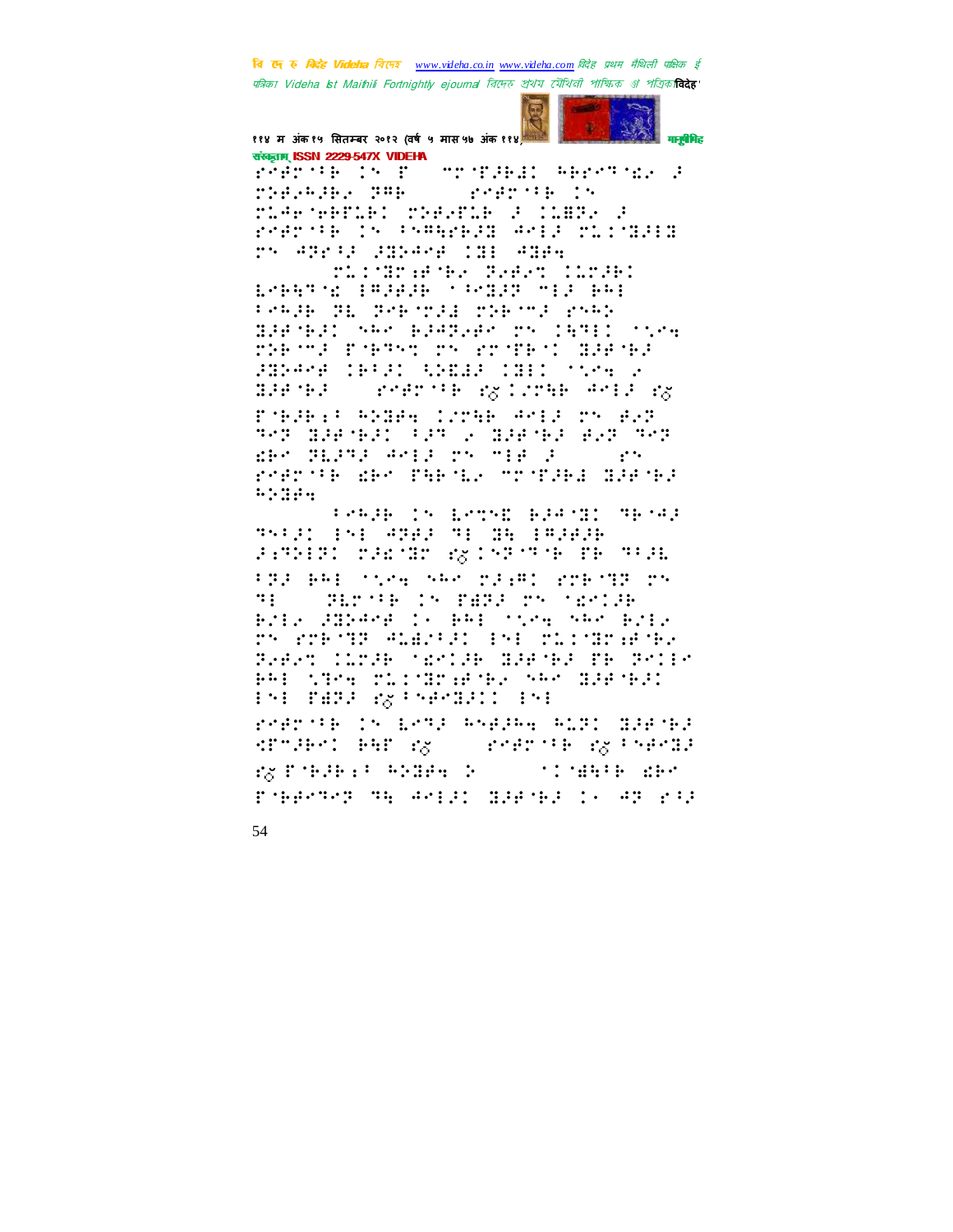

११४ म अंक १५ सितम्बर २०१२ (वर्ष ५ मास ५७ अंक ११४) संस्कृतम् ISSN 2229-547X VIDEHA

15 richer (Belga sas gerself b BARYEAN INE YENARA ARAS A YENARA terr maar broeine perspektivel TALAH ANYAYA NAFAR MYARATI BANG F WE WHERE EMBENDED THE WAY WWW M WHO WOODER CHANN

refribles the SI Ter rer PRISI PARRY PRESENT RETEAMS

BJRED YJAY 158JR BK 70YB 75Y Presence and the control of the second control of the second control of the second control of the second control of the second control of the second control of the second control of the second control of the second control Pobril ME 2 Pres Pobrent deemes PB Pollo BRI STOR BY POLEHERL TOO AN ri ATAL IN META META PAra ANTE

PROPINSING AND PARTNAMONDERS SAMUAR BERGEO FRANK (HETCH) TOOK 283 NOR IND PHOTOGRAPH PHAINTARE THOMAS **MARINE BEATHER BERGED FREE ME** F PARI (1972 PAPA PAR TORA **MANUEL PERSONAL**  $\mathbb{R}^n \to \mathbb{R}^n \to \mathbb{R}^n \to \mathbb{R}^n$ romer of graphs in land presence this a go andrews reagan core pad MIRA STATEANI TREATT SKIPE (DEA

TRALBART LATT: STO TEAT ANALIB THEFF SWITCH THE SHIPT S

APART THE PTP MERI CARR PTIMIN ANDR 2 Br HPENED RENE PROTOK PLACE NAM THE TROWNED IN BRET FRE IBRAIN IN PARA SEPE STRA PRAAI EASA A ERPI PERRI PAR PRES IN BABRI PAPP PN readily rim diagoner watch carder  $\ldots$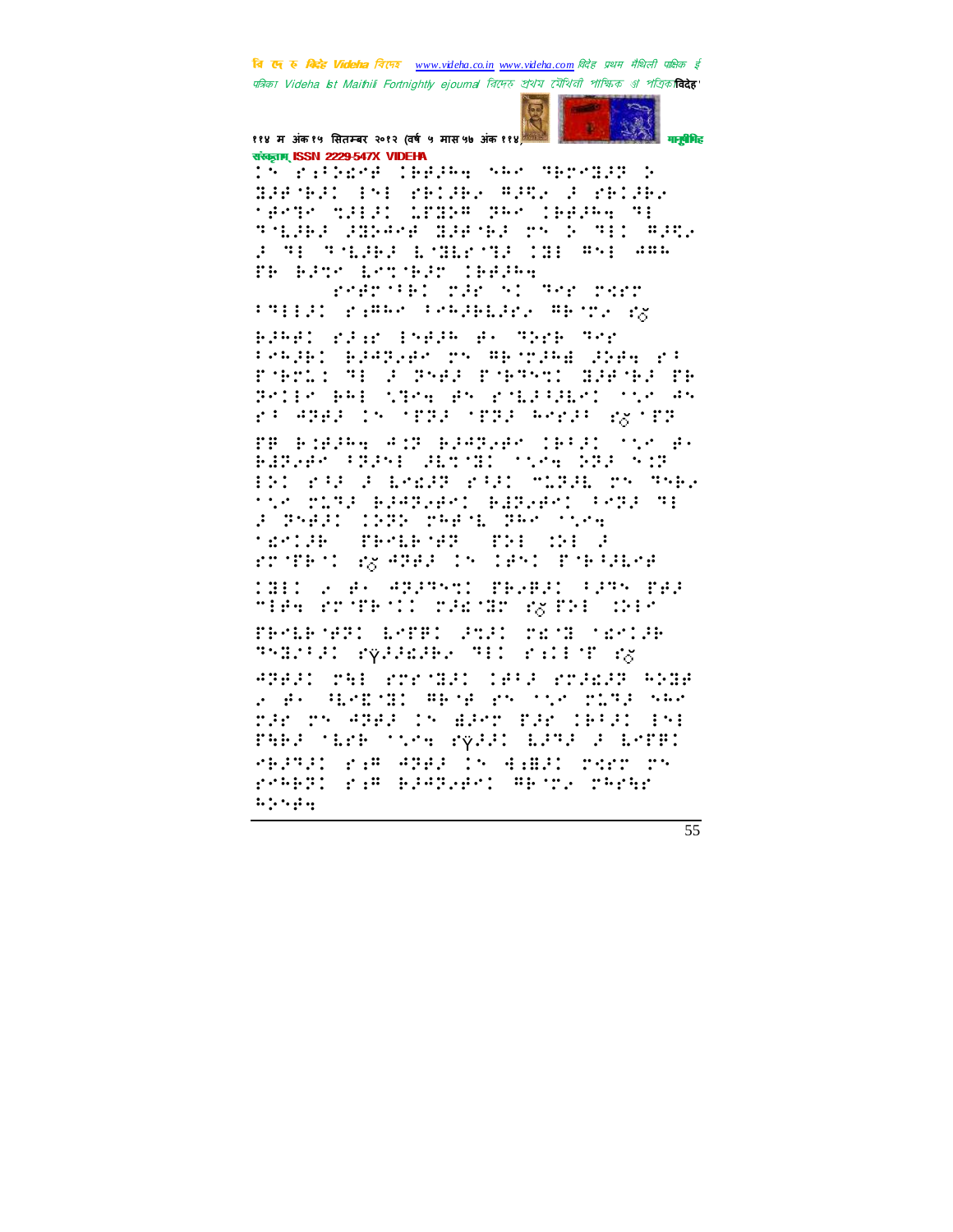

११४ म अंक १५ सितम्बर २०१२ (वर्ष ५ मास ५७ अंक ११४) संस्कृतम् ISSN 2229-547X VIDEHA

**MINHALLS EACHINEARY PARAB** THE TELES PAR SEEM TIMES BOOKSPEAT PSBA TERMS SIMBHE IS PARBI ROBE IBBPA STB. MUSE MASS RABINEMENT (PREAS (PAR) PRAB the to end there dreibed dephdr 2<br>Parch rimen deter rheb aderna **MINHALL IN BJENENHER BRYNE ARJA** K THEF TY THIS TEETHER THIS RUSS **TRING OF PLOTS REPORT WO WORK THE** ANGEL SIN FRANCIS PANGE SELON CONDA BAR COTI (1812B)TA STRAIGHEOA<br>KOTZEI (RIP)CY (1823BA) TOBA CLOBORAI rough on closerathy gage of the 2024/08 15: 85: 1570a 582 p5 rounded bill from Sometime Lema a. Angles nen fre fleidlichteter ESTALSTARIE WEIGHTERE TY APP ENERGY PROGRESS REPORT ARRESTS A BRAND TO BREAK ESTART IBERA ALTI KOUST ON BIANCE ON BIANG 194 285424 181 #51 1524

ANTIFACTIONS THE TE ANNUAL TIME POPTED ESPACE HOLD POPPERD HE rread: trum re reason in **MITHER MAN CONFIDENCY** Presentation right the ःह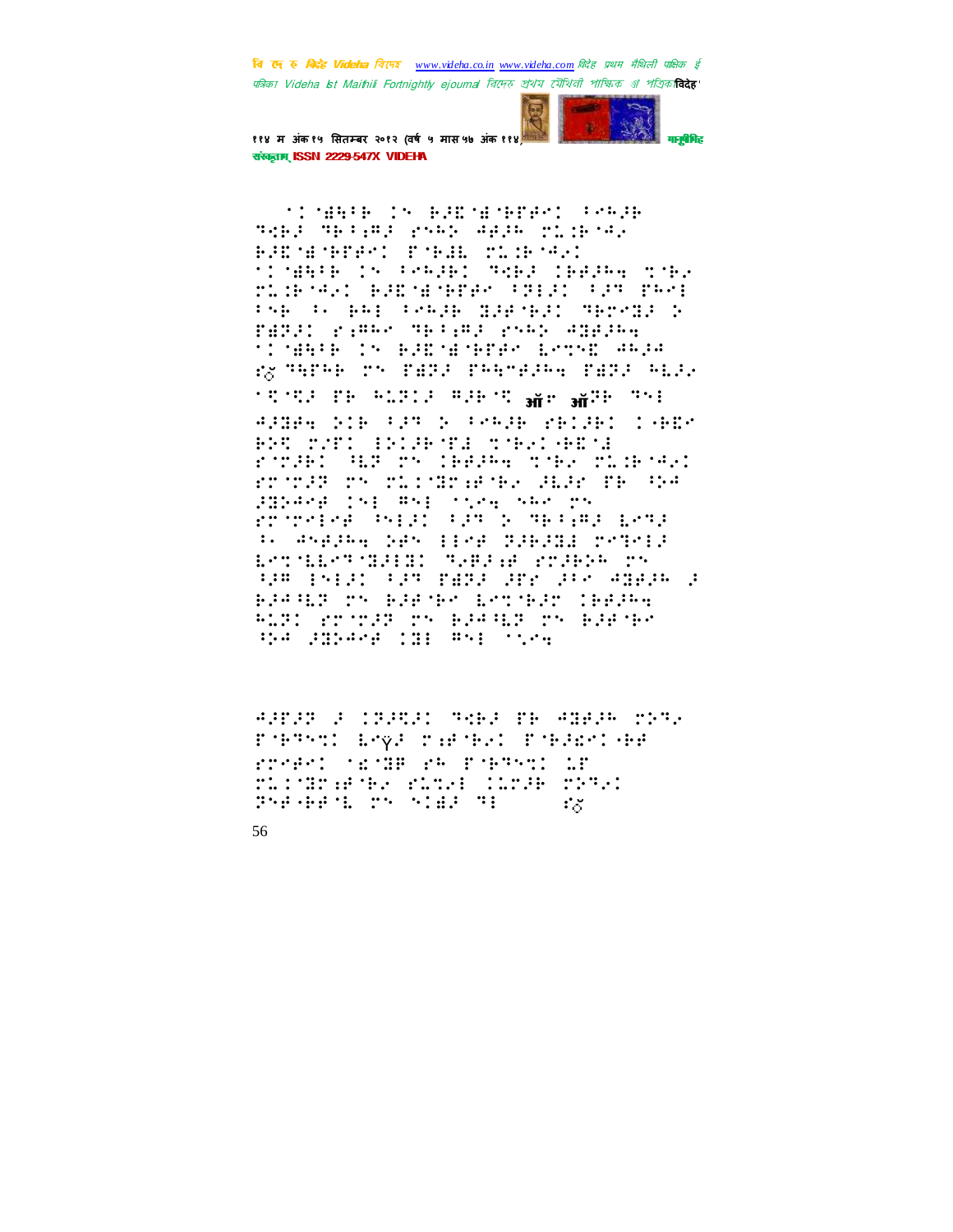**Service** 

NEALS (EMPIRED 3 ENIMER) MARS IN Engel a nord in Pondard Security<br>1994 Secondary - Constantinopela

LAPSON IP ANLIGE POSTERB BRAAR

refrom der mat produkere march: **TETRISHETH LAND, STIPALE TA LUB** PARA FINISTRAS PAR SARAH

nen og Pendholmster (Prak den) in

TITES ESPATE IN IPPER ERIC

Derne (Bige Strell & Som IPHE ALWEST TATCH TY PATT ratego renei gegrai reno meggal SPARE PERMIT LEFTER SACRI LEGANDRY 'STEP STREP RESEARCH PHOTOS SX Popular Carper (22 APR C) was such the PAPT PAR FALL COMER 22 PAPT

*Caserbret errordene diele Stal*k a

1911 BJ432891 M218 M231 43 BH: tice STA & STARATE TARTER A

FREDLE CAPROL TEND OS CARDO PE 1595 MIRRA MIRR SRO BE 1182 MMIRR

ESPRAND CLOSE ARTEST PAR CA 2012<br>PLPIP IPAPARK SEPPRANDA tierne aan sek hat fan de reie al par agas pras são der letr pas

KINDER PHE TANK

粤

**TOPS REFERENCE** 

११४ म अंक १५ सितम्बर २०१२ (वर्ष ५ मास ५७ अंक ११४) संस्कृतम् ISSN 2229-547X VIDEHA rèèrne der Couol a Auruol diesd.

The Second Control



 $\ldots$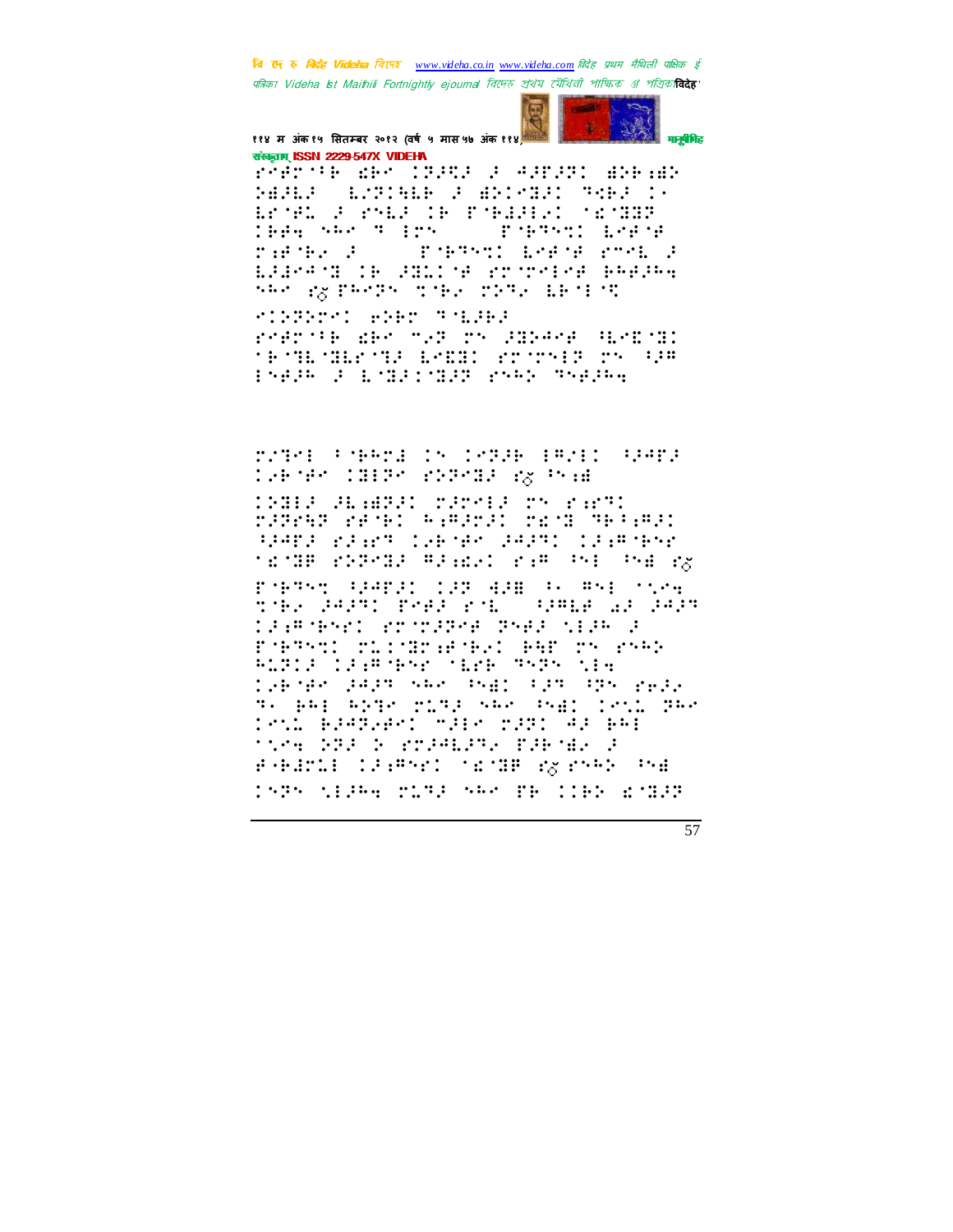> **Council** 筹 मानुबैमिह

११४ म अंक १५ सितम्बर २०१२ (वर्ष ५ मास ५७ अंक ११४<mark>, व</mark> संस्कृतम् ISSN 2229-547X VIDEHA

PAR AND NEW CENTRY CONDENS PAD FRAME THREE PROCHETERS released by an identical control pres RITO LAPRING & MALIP TECHN PRI  $1.394$ 

TEST POPTS: EPPLES DS TARBIYI MUTRI FYBIBMI TYAF YTT **TRIMPIN FOREST ENE RADE IN DER** STAR BJARGANI ASPARE IM (PEJ) IJB1 SPAPE PART ARE POSSED LEARS IN BRE tics PHPA 25 12:55-25 B243 #4:AST (27 ) Prim (2001) TH TV #2:FiT PH 2 :21 rBP 2 ind27 rB2 MIRAL TH BAWAI SEMIPAR TH AWA AREA BRAAD ART ARABIS BYBBY MITHE Pobel: Lord BAPY ALIA (Sia rus: FJRMER SAR STJAD (SAE) STRMTF D  $\bullet$  . rran rander than Sie ofset is be: ste en ske prig: 1581 pský profil.<br>Prosince (1818 stel Pieric Peke 84: 224:8 TR 218 243282 2482 #80PS tir F SAR Ter PIBE relea ryek (hala (Persony 1813-1813) 2391 438 613 2398 33 15 7 125 rounded the faking the mate read Berlin beleng di Sangar gance tengh BYAIR PRYORY FIRED BARINGER AF The street Repair on order all Tomers see: Pensee: Mic PAI Poblokers sy retele refli Sedbari riam 1435: BSE SE FOSBA RAFORMARE PO FRIER ritis ribi dibi di Libi di Lib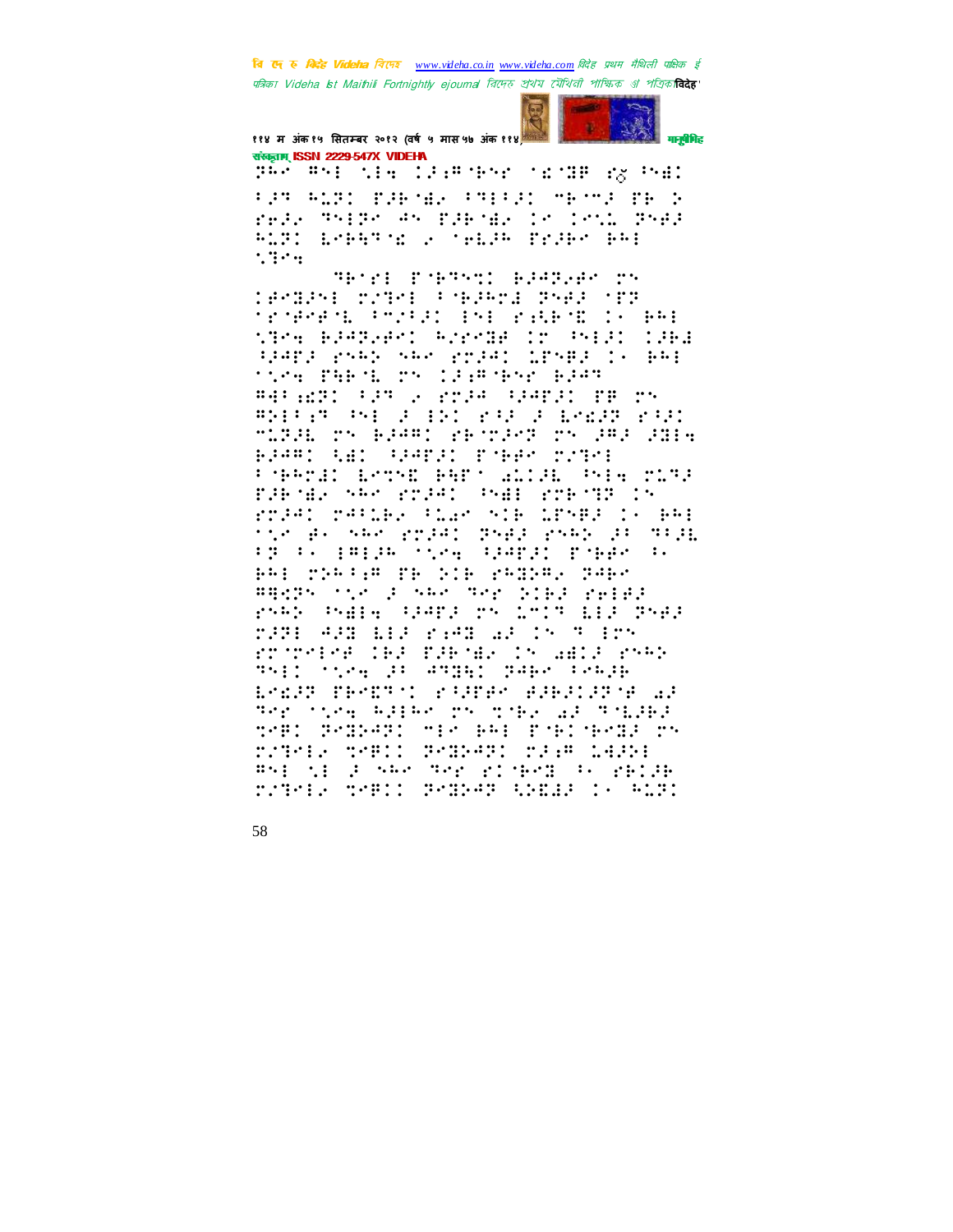

११४ म अंक १५ सितम्बर २०१२ (वर्ष ५ मास ५७ अंक ११४) संस्कृतम् ISSN 2229-547X VIDEHA

PARTIES TO THE FIR FRONT PINE 3511 Stea GARD ARB ROBOTAR WEITS riffer by: brog ferty: drid ry

Earne (SB) Semn Englassic Lolarde ren masma bem lina rerea a EMPORT PARABEL AND IN CHMBA THISE RAISIN BANG NARAH 20 IN MENG rjen par flerer av ern plejeë. **A THIS PROFILE SIL**  $\cdots$ 

**THE RESISTS TOOL** TETYINI HATA PRYTY WYLE SWEDER

rn raded foresi in 198 deg madi d PURPHENTY REPORT OF PYRE BDIS BAILEYSA, SAS PERBS TS PTPAI rided Peel py oracle exp ralegist the lefts feel report BRANK AN PHOTOGRAPH SERVICE

ager alake mage ga krye (neg oke rn Blazer Allai fan Abna Mona D MARK POARD BAIRD MALA MER ESTIMATE PAIR A POMORE PROGRAM

ESTRATE School Andrews Street night BOOTER BEATLERS RIPRER THAN THIS PA tive secondary is stage each a ssai (\* ARJAN PR ANI) (PRYTRY SYMA SAM roper (FF GAP) PAR ARRY: 142 PRI 1504 P.PHP 2 PRINT 7575 PM briga (childrich drum) (computers rate: Poblera Pode (n 28) 226 SPARE TRE THANK PTP BAIL TOTH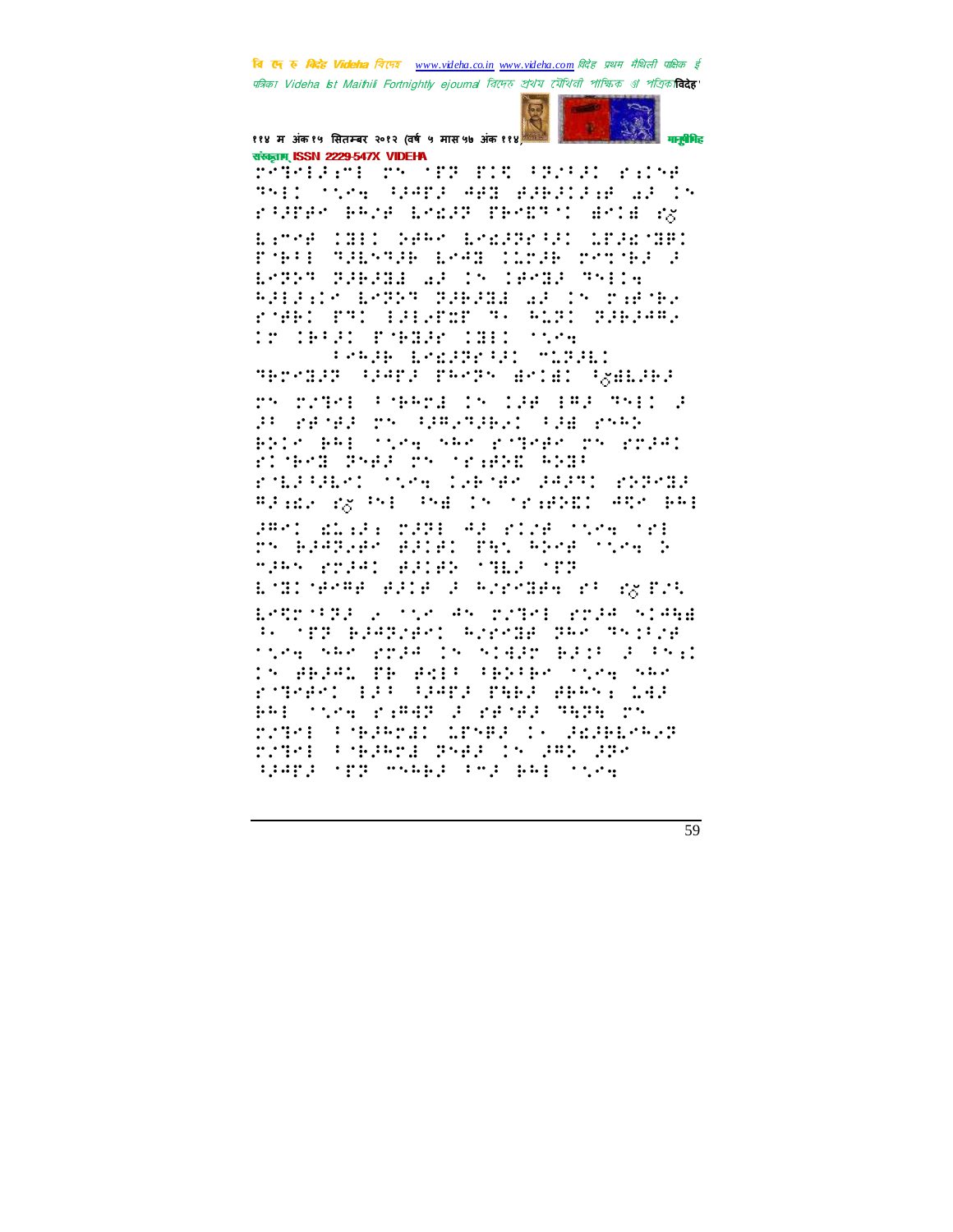

११४ म अंक १५ सितम्बर २०१२ (वर्ष ५ मास ५७ अंक ११४) संस्कृतम् ISSN 2229-547X VIDEHA BATTEMENT EMICH EAMIR (PILI

 $\mathcal{L}(\mathbb{R}^{n+1} \times \mathbb{R}_{+}^{n}) = \mathcal{L}(\mathbb{R}^{n+1} \times \mathbb{R}^{n+1})$ 

Proge programs consumerations  $1.11117744$ 

This Poberto TEA Cropp batter of PSPARSENER PRAGE ON TEACH LARGARY PRID BASE (SAID TOM COTS) 2 Print APNAR: MEJA FRYEJ: 1N1 (BAA ITTER SAM LEMARK PRIE REIMI

raen erug aand und croppe EZTALKI ALGA IGENGGEI YEARE EGGAL<br>ALIGEN GRAIRE YAK GN EARNAT PN Picker Confl. EBox and Phelosogenical

PHOTOGROUPS HE IN BARK AN ESTADOLS

PRI PRAJE TR POL METE MIRA DO IRIPA AN IMPERA APHEMBI PERAI PHEA EX

Pres Premae Presae des manie cism Program and start start count THE POSSES SAN PRESS CHARGE SAR ISI PRIJE POSTOJ PRED PR

Anyly riberal rage there and the PORTST TO PLEE POTOTREP OP TREE TH PHISHI ANNI LADD TA TAN ALLAN 1912/ AN NID (PTBB1) 133 Pr341 Loom ERORI WHO PADER PROF COPE PRINK IN NOR ADVEL ROWE TH roberts rules to Here the CA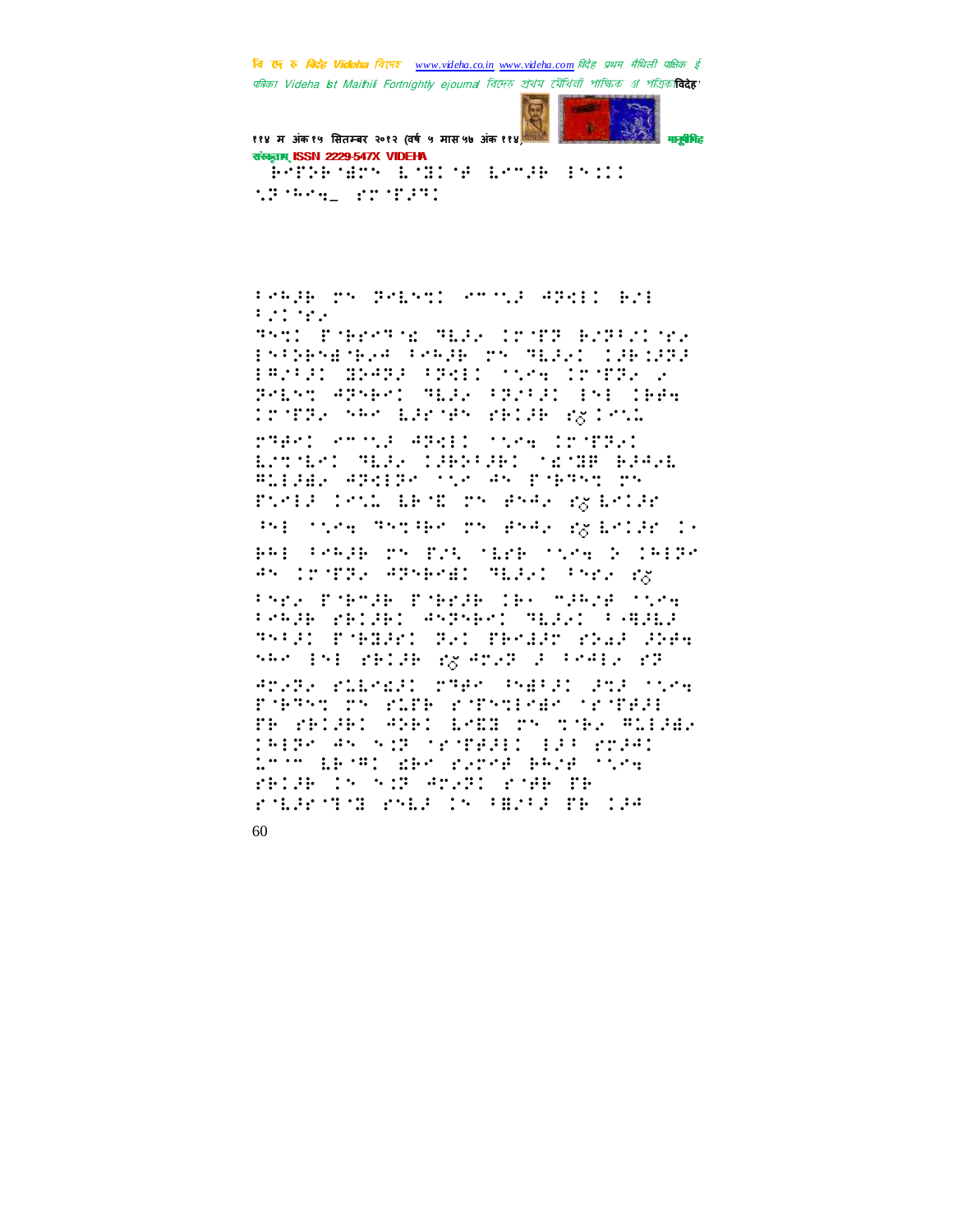

११४ म अंक १५ सितम्बर २०१२ (वर्ष ५ मास ५७ अंक ११४<mark>, व</mark> संस्कृतम् ISSN 2229-547X VIDEHA

têla saya parko pal alay kur 프레이어 대체 18 대상 대리에서 기능하는 사람이 요리하면 있다. rakena rus (mr. Artania (mr. 2 1912-19 Protect He and Struggle Fer RAPE røssere Steel instruksion TIME MAT TA BEL E FROM MEEST FIL FUL TYPE SOR POR PORPOR FURY der Alle Per Pears een stre die: BEATH PRIES PROTHOMAN NEP RNA 192331 MJR24 AMBER PARJE PEDJE SRM der sym 1961) a condact ram 194<br>1953: Eyf Azdab (yf Ar yme o'y 1939 PRSTILL BEST ENGIN

rding, resp. p.g. Ame ga (ga p.g.  $P<sub>1</sub>$ FT Persia Leagu Porter po Agricultu TH TE TATA THE STARKS THESE END tive for Personal parter for lesse BRAN ARAS ANIRK SYK AN BE PAPP PAI Paile. Taes lost ha shill no sega APSAG & APRIPE AN TELETA AMIRI MATLE FORISI (MISSING TRAINER) ERRORA PERSONAL TY 24 PYE  $\mathbb{R}^n$ FATA THE POLATOHER THE THE STAG SAR PHIL PORTUGE PORTUGE PRO A IBS AND SEM SYNE MI RAD 197 Ende A4del didna in Abdew a Adalda 45 PARA 4012 TS # SERVICE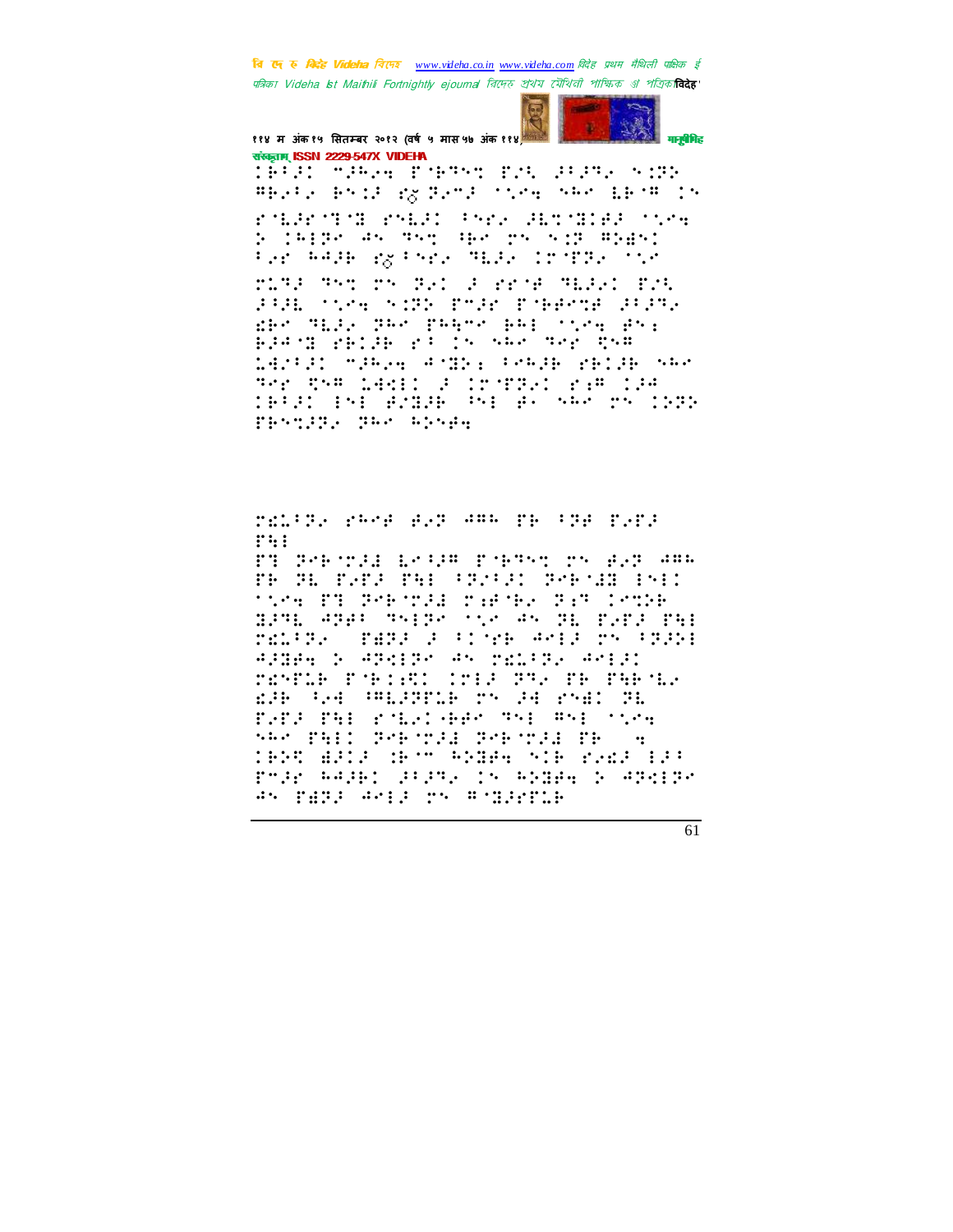

११४ म अंक १५ सितम्बर २०१२ (वर्ष ५ मास ५७ अंक ११४) संस्कृतम् ISSN 2229-547X VIDEHA

PARTED DESCRIPTION AND ANGEL

**FINANCHE WIND REAL SERVICE** FAR RNED TATA THIS INE **CONTROL**  $\dddot{\mathbf{r}}$ BRIED POLECHER THE BHE STRE POR RASHI SPIRAT LEFT SRM PAPE PHITRE ANGEL SIE SIELE FISCH ASIEI Polence policy system was rope Prese the gylee. Thises der baer **PAC H. P.M. PAC 1911**  $\ddot{\mathbf{r}}$ **Contract Contract Street** BRIA POLEIGH INFORMATION SAM PR SZSZARA S 188 PORTYC (PROS SPROCY)<br>A192 ASOB S YOK TARZO (CZYPYCHRO RSAGE IS FRED ISTRIBUTE ARBEN SAR POLETER ESPESSO E PREPROTABLE

F: SHE F: PERSON PATENT IN PTIME 2 WEBPTAN PROPE DA PESARAHA PENANGI President Poetford 2 250 pm THE MEATERSE ROLL SHER SPACE PRESSEN takominen etakia aldarreia ny SARIE MAN PROF PROFESS PROPAGA SAR LORD DN BARON ROBBAN POPTEN **SEPREMENTS PARA 25 AGGA STARTED** sta 1991. se virtura da Sala tirak teadwe peragalakan di mengrud DAPA PAPAZ RASAR GUN 2016 GUNDA Shipper the Ship have produced resources the sense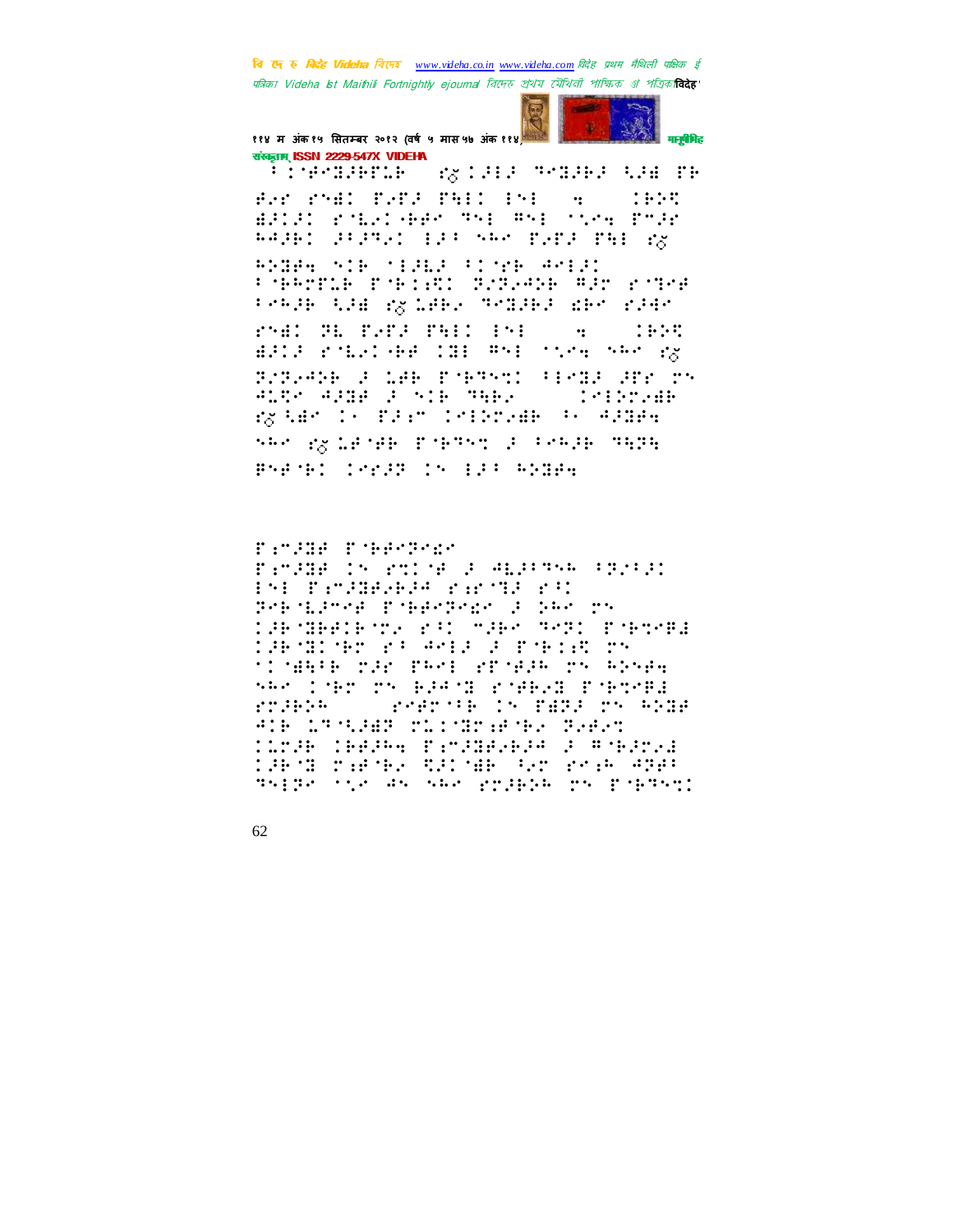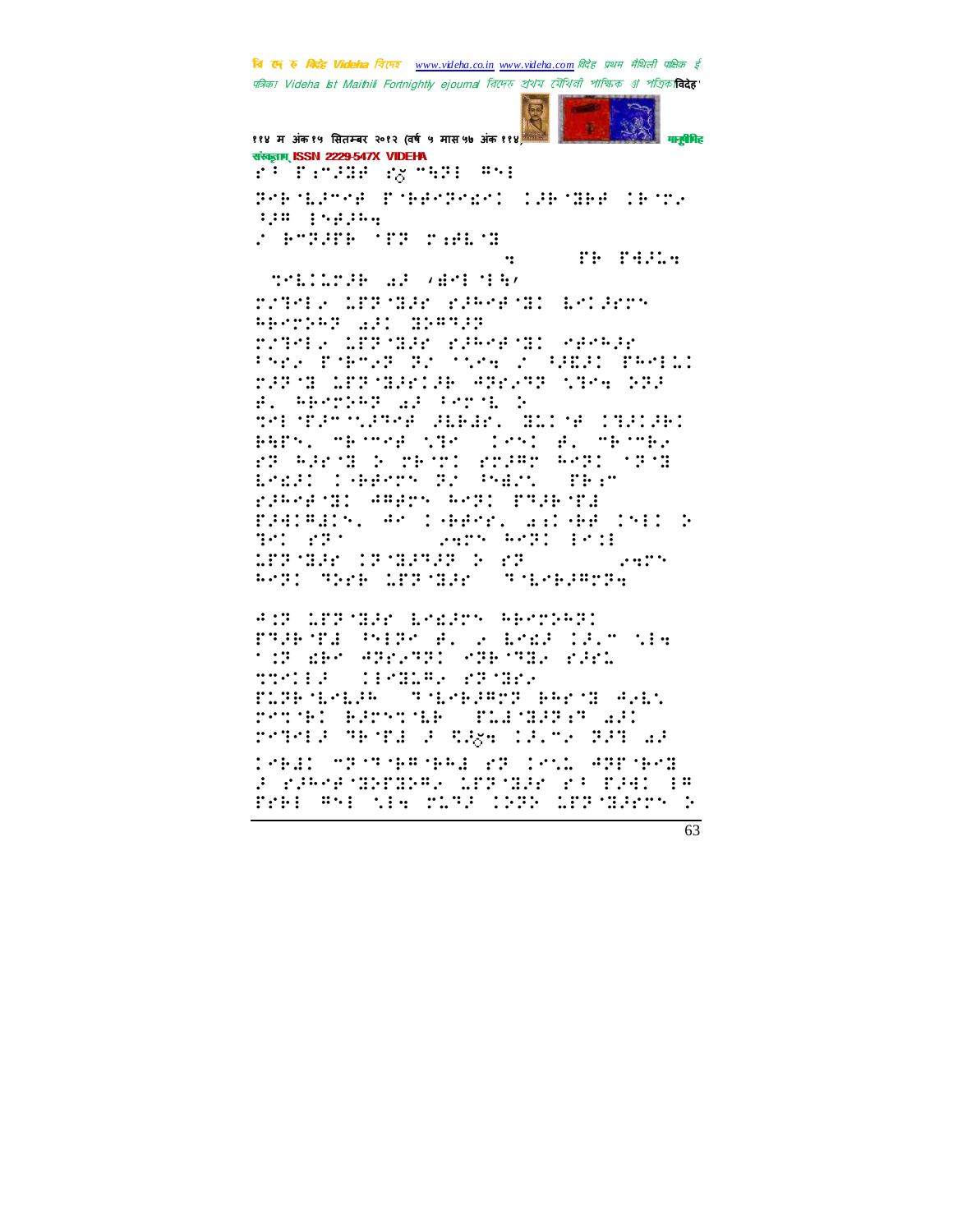

११४ म अंक १५ सितम्बर २०१२ (वर्ष ५ मास ५७ अंक ११४<mark>, व</mark> संस्कृतम् ISSN 2229-547X VIDEHA

tije aa albuma tu de griea tugge. TAGO THE WAR (ARTYPAR CETTE CONC. R. PRIA 1285 13 PARTE SARMANY ANY PAPORAID INFORMATION OR HARRY PRAIRS, They LAREAR MARE ARMA An ABR PRANENBO PARA BREDY ( BINA POSAD BI SA BADAN ABANSAR FROM MARKET PRINTS (1978) CHANNORA MARI AAS LES BO RER PTE THAT & EPTE #. TETH TYP ANIEF LEEDNE LAPPER PRAI LETA PNAD FRITH CAPE IN FHRID INFORMATION  $\begin{aligned} \mathcal{L}_{\mathcal{A}}^{\mathcal{A}}\mathcal{L}_{\mathcal{A}}\mathcal{L}_{\mathcal{B}}^{\mathcal{A}}&=\mathcal{L}_{\mathcal{A}}^{\mathcal{A}}\mathcal{L}_{\mathcal{A}}\mathcal{L}_{\mathcal{B}}^{\mathcal{A}}\end{aligned}$ 

<u> 193 Front GeBBB Ari rBendr (ri</u> APS B. CRYBRAR (1986 BYTHE 1921 EPT Pre retera crash sign belg ring ran repairement randome ESTATISTICAL TRANSPORTATION **POST #51 2 122 12225 1322 14** Trans they say are present ramos, pie brami nepoea () apeg SPORT RIN PINE (AR ONE PINEMEN **TRABLE REAL CHARGES LERABLE CRA**  $\cdots$ 

FRAME SECRETS ESPISE SURFICIENTS. SPARE TRAD GRAFIE (PREPORT **ARE INTERFIELD #51 ARIA**  $3.442.22$ TEL WE'T SE'T WESTLERY WAR repode paspar repode Adel proche BOOT BEECH WARD CONSTRUCT MAGE TEST BEAM CAR TERMIT AND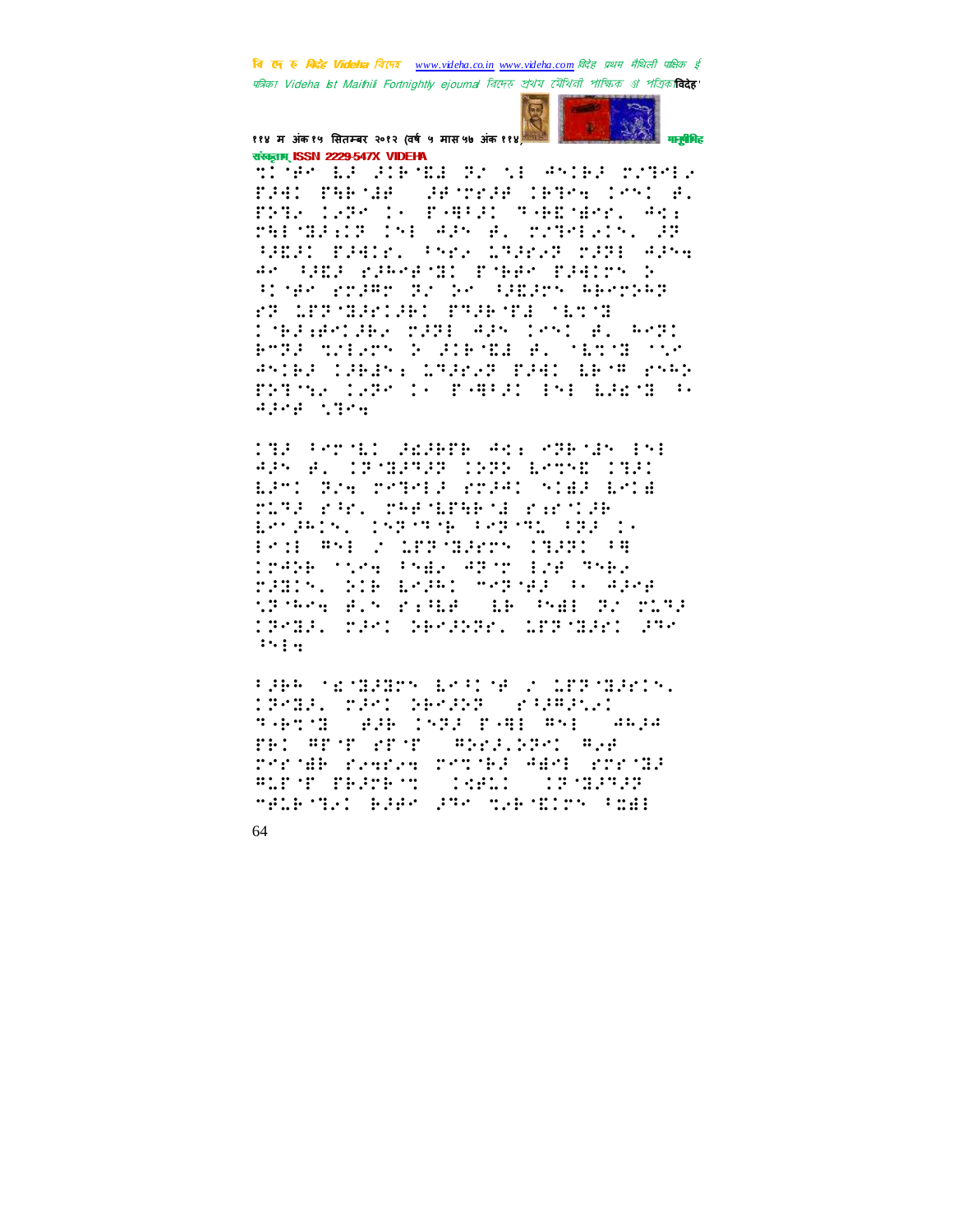११४ म अंक १५ सितम्बर २०१२ (वर्ष ५ मास ५७ अंक ११४) संस्कृतम् ISSN 2229-547X VIDEHA



#AE tire take the SET Pretrain: lesi A. Mandhuarnana, maaa Aadroah AF ARM STAR CHRYC (1987-1920) **PER THE INITES** 

STRATES STRATEGIST ARMS FRAM METRAMBE CATTER CR CREME CREAT ENE ratele, bree steamerser rette TER PARTIMENT, LMIR LAPE SERRET ESI NTME AMPIR TEP TESTAREAMPRAI PALE BER ET NOTARA PLANER: AND PED Prisk Pri 2 ATM STAR (2173-183 **FRAME READERS LARABE CERED BRB** retempt Chronolate reares rendeze, ord (600) rigemens a. TEACHERS TEACHERS SELECTED TEACHER di inidene taren fudi desrri ibi 1898 personal diagonal system

fre fre poil en (FREIN, 1988) 1987# #. CORPORER BEAT ET NA TARTE STR rang agger program and conducts, there space and page (problems often and ca **TRIE FORMOE DA PAREI BYM AN BUG** rea rether byles brill **THER. POP** SPAR PRIPRE PENETH STREET IPSED. ram nemer flatlik aekonomika (ere 15: Ani stra 2 Abbr. Sab 16:21 Ini 8802282 421 FB 212022 FM120 8.5 roada deze priseamon estat est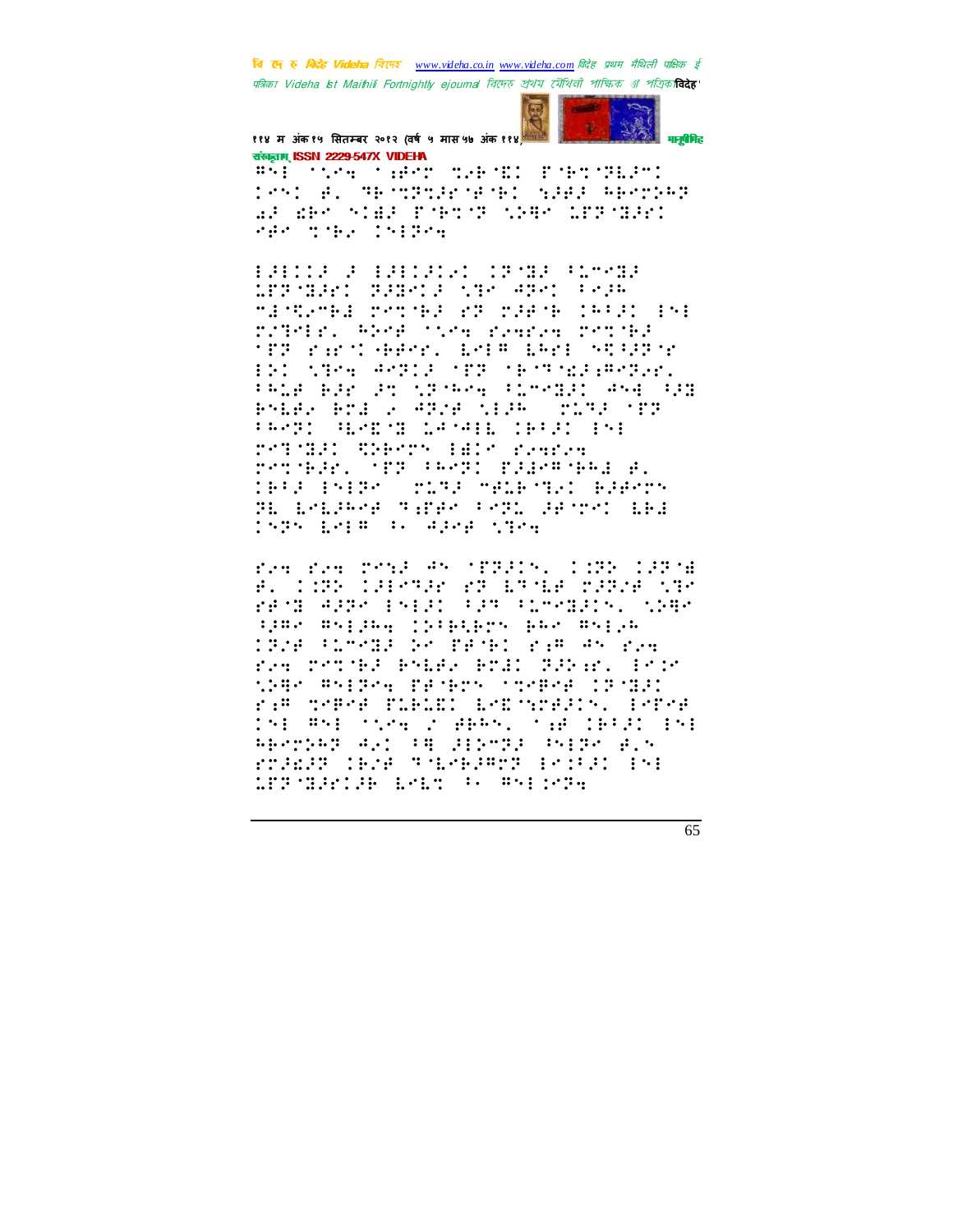

११४ म अंक १५ सितम्बर २०१२ (वर्ष ५ मास ५७ अंक ११४) संस्कृतम् ISSN 2229-547X VIDEHA

RÉPORTAN OPTRES VIDIARI MENTINIR PORTH CHIP SIMMED PRODUCEDE Babary myada (dhaa) poboar a. (bra **STORY A PREP WALLER WAS EVE William** ran retha ra farm a bib ruan: An BAD 2 12273227 Presidue (n: Ani : Wright.wff Addr raft Adna 2007 FARMENT START COORDINATE Br Ancel provide rarotagens, the raene repos da rearc'hodrennet (1939 SHP BY RITNE ROBI WRIGHTINE

mark, THI THRID PAR LOTER P SERPY PREPAIR THEM RUTE FILM rado dal construcción de cara renned in Breed, dieser nach eine PACE STRACTICERS AFFORMING AFCORE SASI PSER PORTRE, SIR OFF PAPOIA 1592 (2. Maggan Abertagi Parl Pri <u> 1900 - Andre Marie, Amerikaansk politike</u> page models.

**Conductives Separate Service Conductive** Poblike ne belong ne an any Andrewi Bradish (Si Alek al Andla la rupap (200 rupi 4350 3 in: 200 m <u>(1888)</u> Wester Brook of the Sale STER TO A GARDY TRONG STAKE MODE ONE B.S.APPIER, P.H. 2 STYPE B. CRMPP Ro Bille Adris Endant, SLOW IFMERED PALES LOOM INEN STRA for for 200300 402096 ESTALPANHEI FRAGAI TELPA E.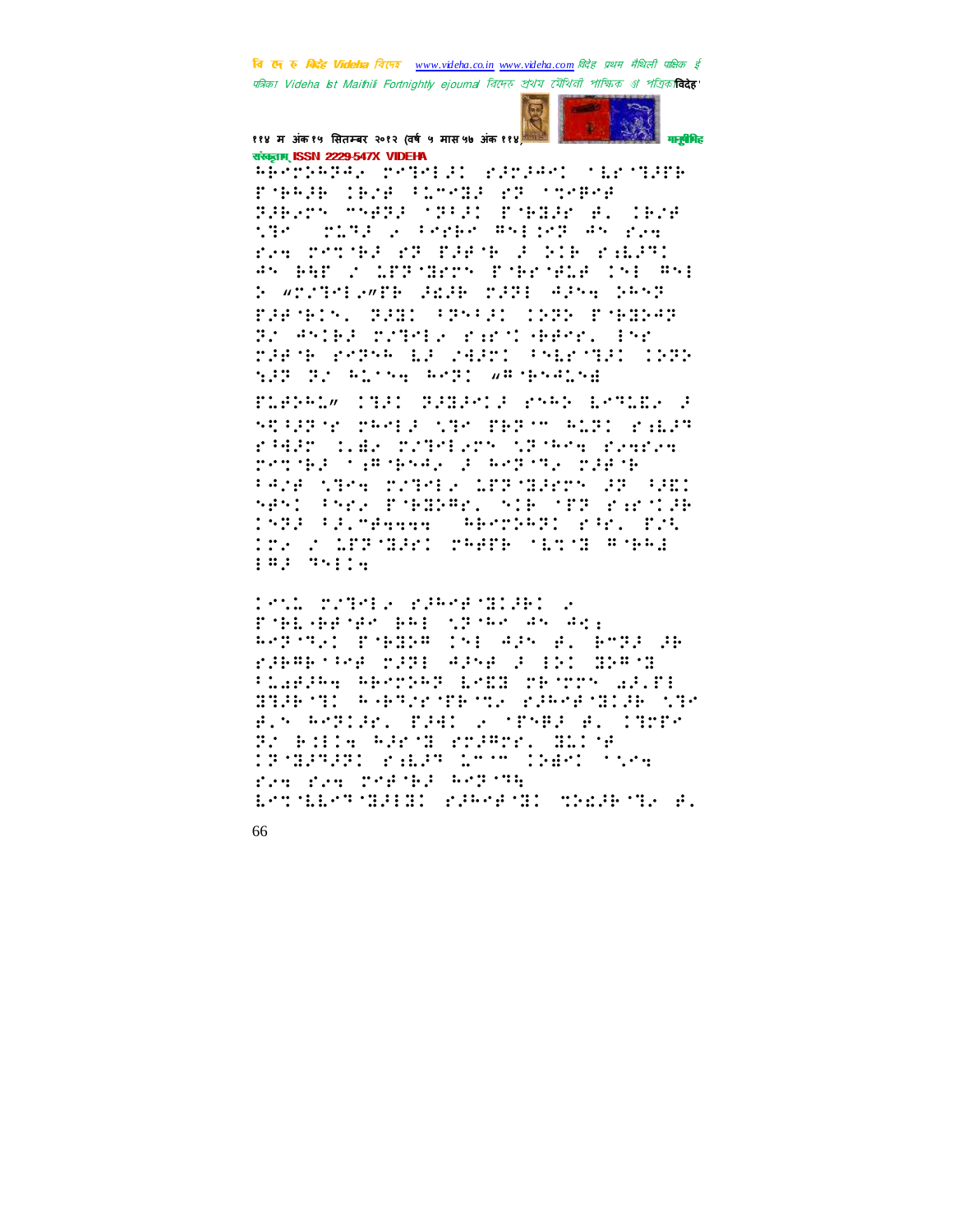> **Council** 筹 ्री म**नुवै**मिह

११४ म अंक १५ सितम्बर २०१२ (वर्ष ५ मास ५७ अंक ११४) संस्कृतम् ISSN 2229-547X VIDEHA

the pina cremaring wire penar SIER PROMIESE KAND AFRON, ARPE HIP ANIER, PARK BOW PLOAGE B. Ployde the cost conce Add Antich 15136 AS 1532 ALM 365658 A2382 Riggs (Ployde provision resolution E. MARI INBURI ZAR NI (TSHER. H.P. Arbe (1985): 183 (1) 8365 F-828 

r na nEiste, Belgy Bri 27 (28 1932 for for Tottle of Wiltonedia

ANIEWI APROV PRAPY PRAPI PRETIN India 2 Bhi Bhigh Bri Alin. (23 **TESTARINGS PREPERDED 28 SPEC** TALABA PAR PATABAL PAR NE IBES FAME SPORTS A PROBOT RECHER WILDE ting Area rial ready (BILA APPLALA PROBASS, SANTOSHIS PRAKTRY FR PROF SPORTS

**SI TEMPS & LEPMERT RAE ROBORS** rnad razi 425 45 rzn  $\ldots$  . . **ANT PLEAD LETT: TRATIST IN: ATES** rte: rriers screer ûnê bêjinî BREACH CHEF ESTRET SASE TESTER REPORTED THE E COTPLOYS TROOPER  $22.3914$ 

ROTE CHA LA LETTER (PAL RETS SIE) FE PIPERPOT PTOR PAROL AN APPI Deed red Plane and Paragon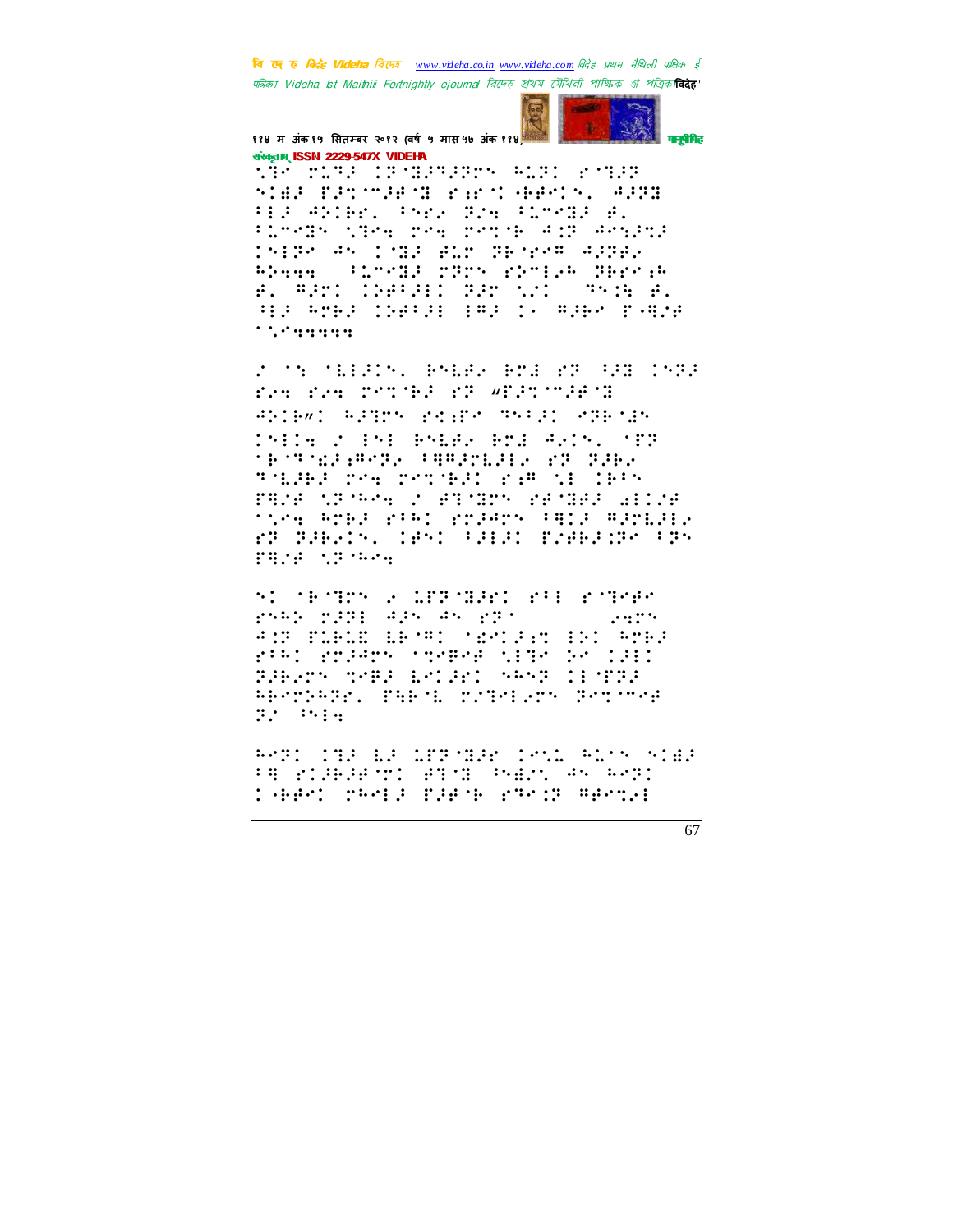

११४ म अंक १५ सितम्बर २०१२ (वर्ष ५ मास ५७ अंक ११४) संस्कृतम् ISSN 2229-547X VIDEHA

BAYA NGA SIYAN IS ANGYA GB21 mBam FRONT REPORTED THE CENTERED ryan fafiain de ma abyr eaghl frei IPROPER FRONT SPEED TO BE PLEASE, PER MODA IN AND LEAD.  $\ddot{\phantom{0}}$ EPECTA TARPY IN THEM INE EMEM FRONT-PRINT PROFILE FRIED TECTS RESTRAT WAS TITED FOR CHEST ARTT ALISIT PAR PAR TANG MANUTI MESTA  $2233 - 4354$ 

RUSTUSIAI (1999) SING SUSA SAASA SHI BEZA NTRA SHIPPPE WEL PANPA HIPPING SECRET SPREAMER inerry Apriliae is nonrelayed the ther wine simened feat is: SPRISHTS ROBI PRISHRED CHR CHRONIC rade, trunca star wride re TEPLIN', THE LINE I SI TO THOTATE APSA IPELELI PLANAL PRIPAPERER SPEED BING AND STRIP LEADER SIN HAPASH BROWNS (MISHED WEEK 1988. (FRA) 151 minus 92 ralgales a promatimede to treale blag ein begannte und aber aber repressed female meets (Pemale) WE'T IESTAL ESE FAWL IETAD Absolute the electronic transformer Statistics (1998) 19512-0 HIPS AN 2 LEPTERI TREP ERPENTIV SIP MAN MYHRAN ANDARI AAN TRAG PARK FREME SEMPHON PRPPI CHL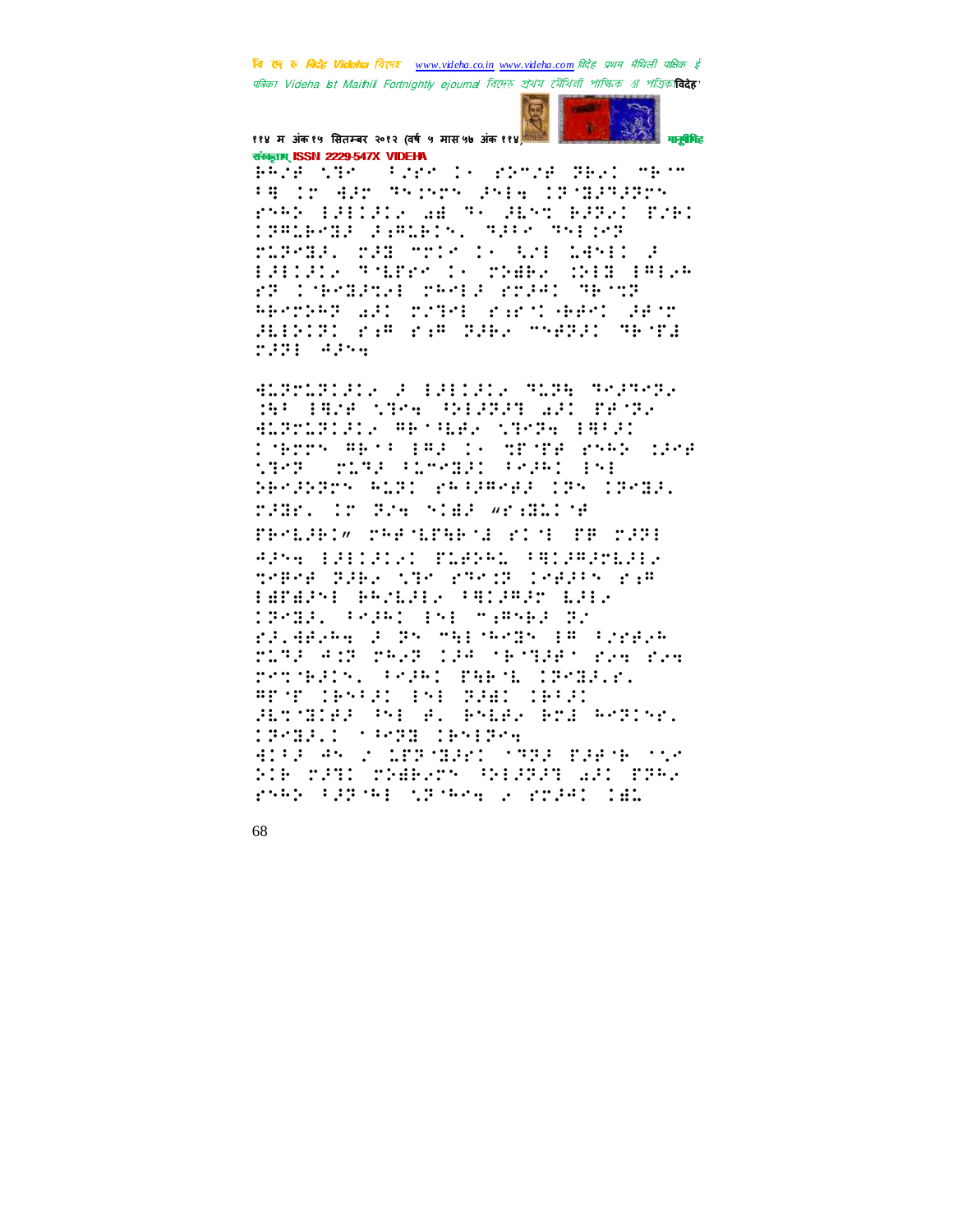**Council** 粤 ११४ म अंक १५ सितम्बर २०१२ (वर्ष ५ मास ५७ अंक ११४) संस्कृतम् ISSN 2229-547X VIDEHA

FROM CHIMA PHP, PPHP CHIMA PATER 202021131290202410191011110120022 MINE Arra BiN Ari Ere Alfil Midir AN YESHA PROGRESIN WORKS rim (1913) 128 (128 B. (1976) 22226 Frei 191 (1113 Ales Stea 201 See **FRIE PERSYNAPS B. PERSYNAS** LEP GLECH (TEEP SK SHEE IPSI E. ABROSAD WELL LABER FORESTER rrad Eggsteregen (redes rr road (af 1981 1878) claded. 230 FF TEFRIE F RILE FF TER THER **MACHINERY STREETS** role: Pobenshin (Sben 1988) St  $: : :$ 

STRAINS THE SACRETISM SEAT romeon al di competitud Portechnology and the control and developed BLETE TETTE STAR REATER AN PAPAI META HEARED BATT SPAR MIRA EVENED (RMM) CIME FARMETIE ESTER PROTH WELL PROT TEST. FILE #. METHERING PRAECH serve antico and the condition  $1.44 \pm .11.$ 

wrage peds in: Concepture drovgowe go bend linner shop that Mag gon Wirth SEB r. 70% INSB 546 traces refl mess celler color **TREP TRIPPE PROPERTY REPEATED TO** AN PERSONAL MIRRY NESSAY (2003)

69

मानुबैमिह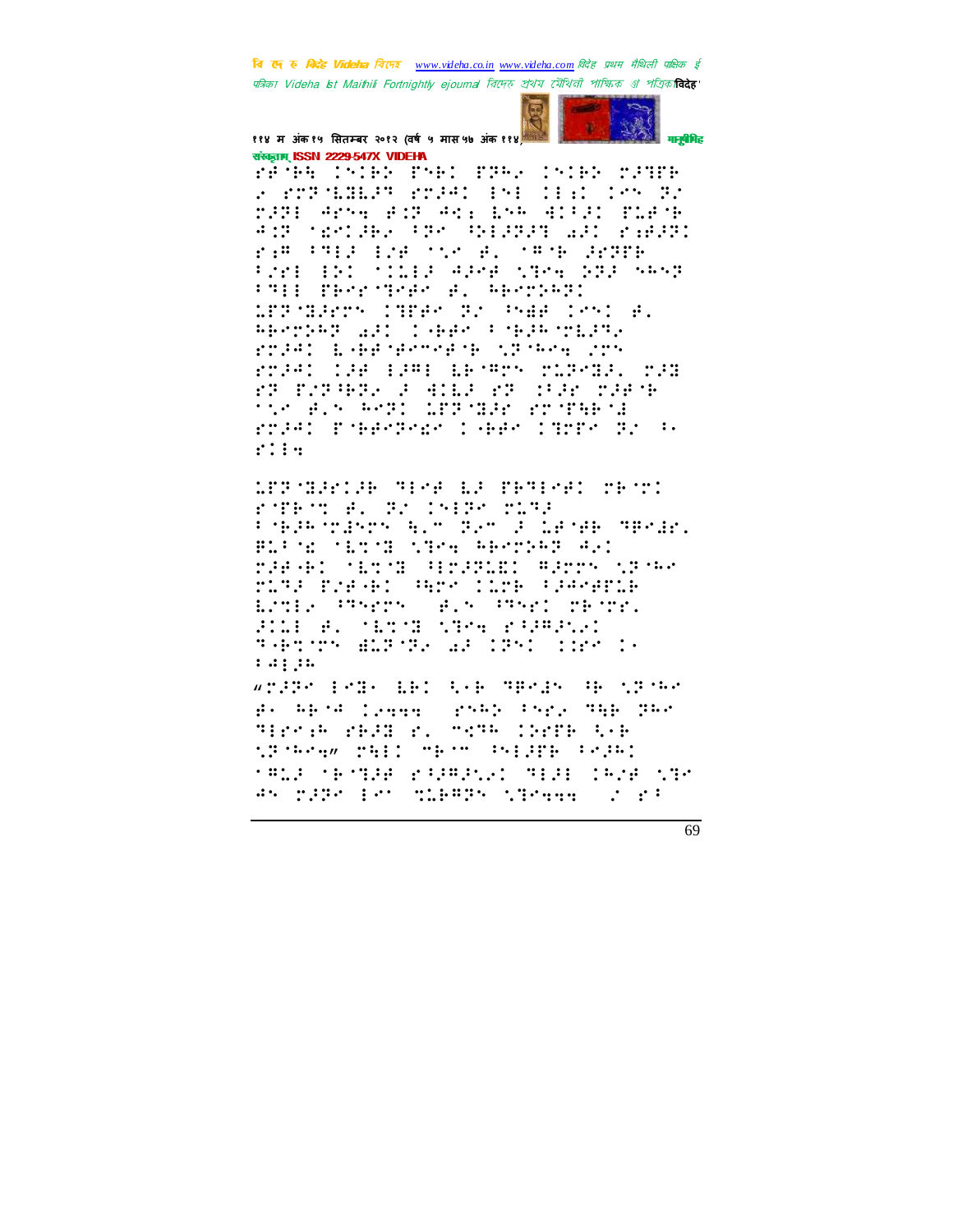

११४ म अंक १५ सितम्बर २०१२ (वर्ष ५ मास ५७ अंक ११४) संस्कृतम् ISSN 2229-547X VIDEHA

THE PROBEL PORTRAGE ANDER THE AN Add (Pelangi (Peangi didi polin EMETHE H. TMTMLETH FTF-EBEET INFE  $3333444$ 

#:50 mm GRIP#3 LMEDS, #PM2P# 42 APPAIL MEDICAL MESMO **WESTERN BRIDGE BUILDING SER** Third with Hills werestime wires PERMIT PRIME INFORMATION ARMINIST ticuling the second side conduct STRANDALL ANDREAL MARIE APS

Tend rollbeit Aboi (Fortig note) AN ABRIGAD AVI 2 LABAT 17575573 staal bergeers, taak inder dat WHEN BY POPPOW (1999) 191 NIPS (2009 r Abstr. An range Broad the Coal Adrin As roland d Pubridge: **Sand State** TRANSVILLENCE IN SCHOOL INE **MARK POLICIER MESSEN PRODUCTION OF CONSUMING** CALARAMENT REVOLUTION CAN SAN PATTER FLOTTEREDS, WEALTHTEN FRE <u> 1908 - Partis Mariano de Carlo (1995) e a contra contra de la contra de la contra de la contra de la contra </u> SPROBED (2006) PROBLEMS (APROVING wide an distribution index proper ab A.S. CARSTELLER ARTICLES ARE PROSTROW ANY THROW APPORTUNITIES PAP SPAR BOOK LOCE TOE ST MPSHRT CTOHE S TRETT AF IN SIR RANGU (AMISIG) 11GAMI (ARA **THR ROOTER AF FICH THE RIFLI**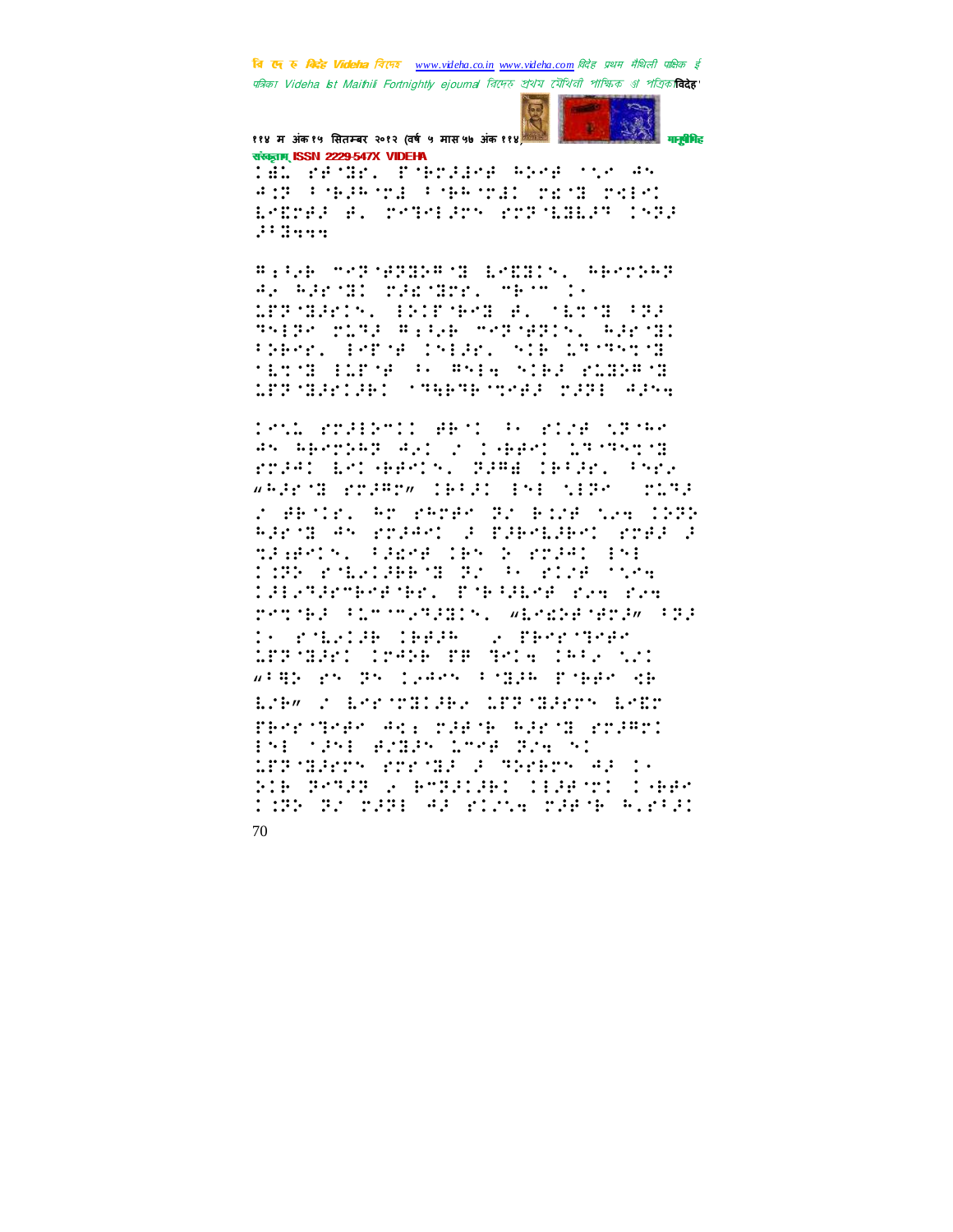

११४ म अंक १५ सितम्बर २०१२ (वर्ष ५ मास ५७ अंक ११४) संस्कृतम् ISSN 2229-547X VIDEHA

**EXECUTE 2019** PARTE POSPER AF 27 PERMEI GERMANN e, rakken som klei fred dr **THET ITS THE**  $\begin{bmatrix} \mathbf{1} & \mathbf{1} & \mathbf{1} & \mathbf{1} & \mathbf{1} & \mathbf{1} & \mathbf{1} & \mathbf{1} & \mathbf{1} & \mathbf{1} & \mathbf{1} & \mathbf{1} & \mathbf{1} & \mathbf{1} & \mathbf{1} & \mathbf{1} & \mathbf{1} & \mathbf{1} & \mathbf{1} & \mathbf{1} & \mathbf{1} & \mathbf{1} & \mathbf{1} & \mathbf{1} & \mathbf{1} & \mathbf{1} & \mathbf{1} & \mathbf{1} & \mathbf{1} & \mathbf{1} & \mathbf{$ WPTHEIT THE TRIPPE THE ANNO **SPORT PRODUCTS** 

r ra crame agogr. And belg: agam **Williams** read *. Same* are refugeens russ engelichte den de PARTNE 2 LABATA, RAAK, PALATAR IS 2525 121659

197899981 ENIPYPREAT TREPT 1963 900 Angeles Adig: degrade tagg: **MARINER PRODUCTS AND ASSESSED** RAPOR POARD A. PORAGARO CONCOR. P PTRINK FOR GEN & FOR GHE PH trues are different allege maint #. A.r.nn 12033 #ni r173 (1936 430 rance det concurre (1918-1918) BORGE BY THIN 25 PHE 2 **APP MERCHED PORTHER FOR PORTH** 87337.0001 TYRAI 7330 ASH AND 68 **TEMPER YOU YOU PATTER COPARE** rativi rajd (sing, furit fives RNAL SPIE NTP AL STRUPPE: Plan Plan retha (Rob Sterm Barry reda) ranal Mar (Shell Permit MINIPHONE ROBERT PRO PRES PRES rether by the complete reading HOT TH REPORT TERMINE, MEDICINE Pobel with base belief office medi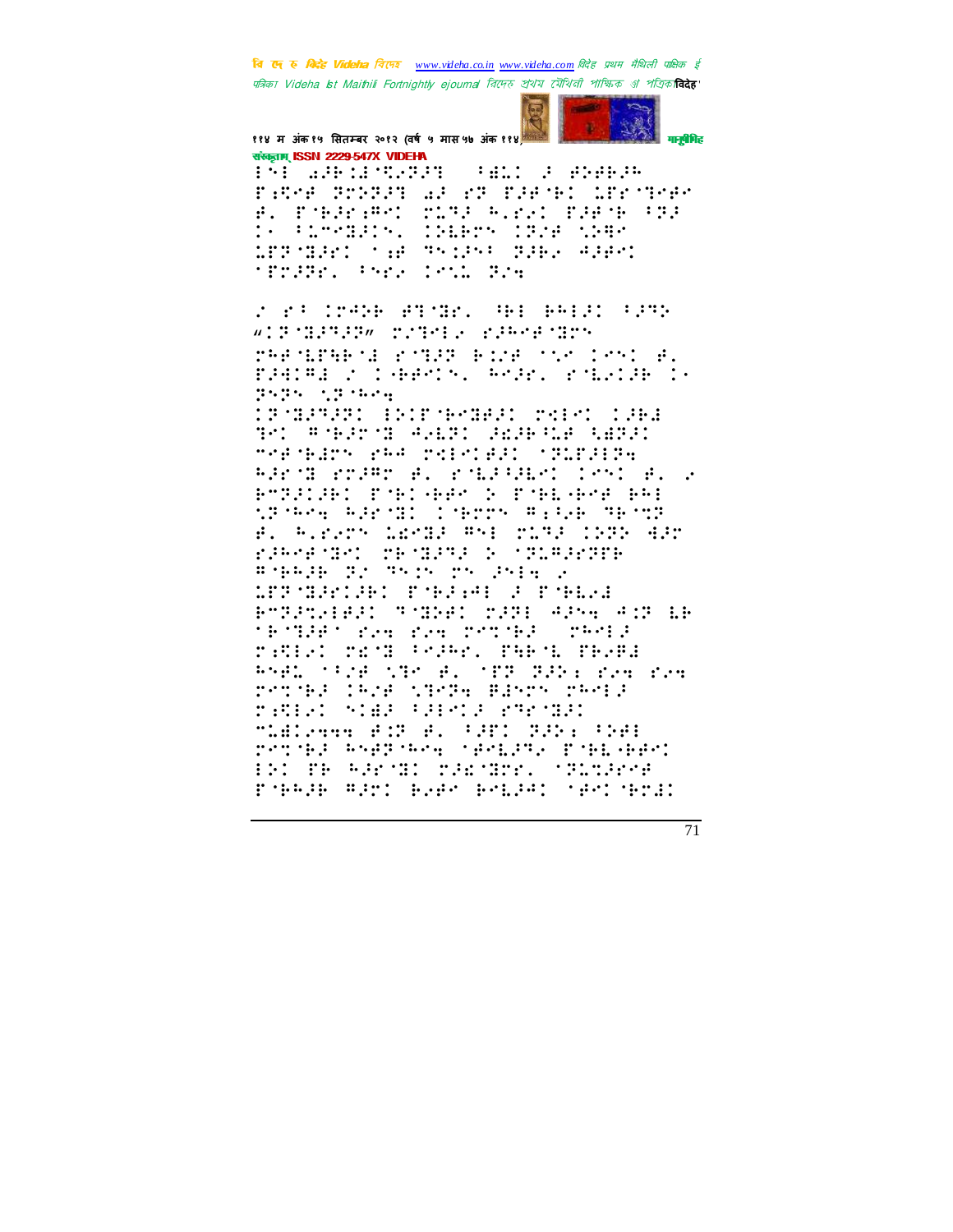**CONTRACTOR** 

**AVON urghe** 筹 ११४ म अंक १५ सितम्बर २०१२ (वर्ष ५ मास ५७ अंक ११४) संस्कृतम् ISSN 2229-547X VIDEHA

PARAMEN PAR BATY, INE ANEW IPPOR. TITME FIRE STRAIN WILM THINE TIME rear a fabrim (rear) a barrear: Programment (PRP Problem Program si aprovan aprobaza, rezonant der F BARK BREAKS, JETTER 1575 STR.

**BURGER (FR) 2008/2009 THE PAPER**  $\ddot{\mathbf{r}}$ **APPART POINT PENDE** Teth Beage (31) ratar

**START PROPERTIES TRANSPORTS** <u> Politik Schoolske Schoolske</u> raning, Aarr, weakfile Aane ekthe raes constant analytic els sign BEEN BROWN ARM SAN NOW SHEET **FRAGGE RESERVED FRAGGE THIRD TR** F APPENDAIL MPRI PAPPRPARA DRP SLEE SPEN SPEERS, Phra Scratch Str MAR BARK THE INE IPRE PROBE IN gis asis jag türe

P. MIRTHY PHIRM NEED REPLY NIER RED APROXIMA PRESS IN STAR NT TIME B. BEAK: NA SERVA B. IVA BY PHIP? TER TERP PRESENTED CTPS I SPIERRE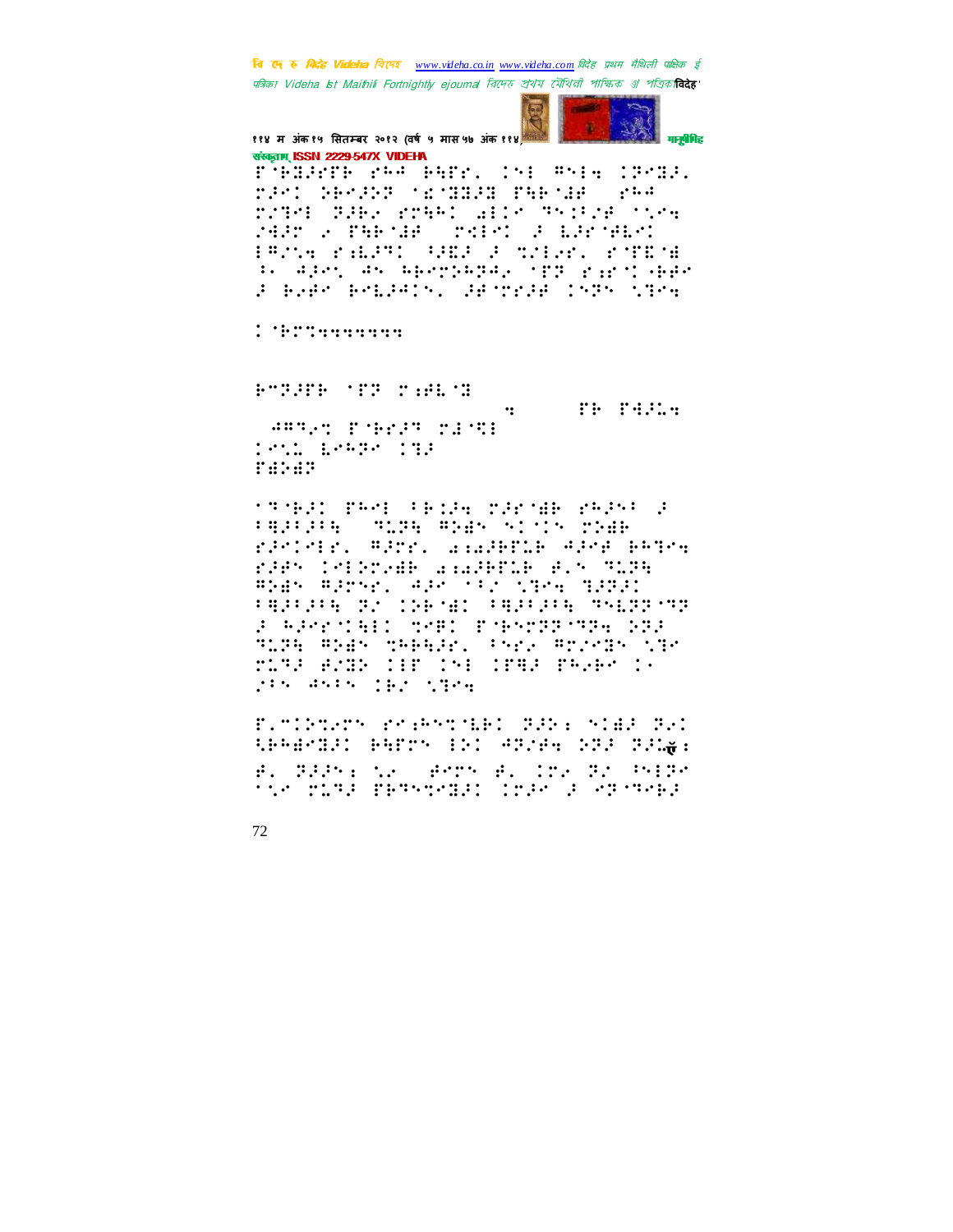११४ म अंक १५ सितम्बर २०१२ (वर्ष ५ मास ५७ अंक ११४) संस्कृतम् ISSN 2229-547X VIDEHA



alên mize carr (r. e. Pros Asirr tion Love they than carry mover 8288 BR2 12598 BS 325 128 128 BB1 tick bild, personage di célecia BY FRY BAILONY CONFEDERATION FLETZ FILM WEEK NE FRA 198 spoken in

Popentia Warry Pobler Chofs **FIRMSHIPMS FSPM MIRE PHER FARRISH CYBREE CB2B 3 COPYNB** PROS TOGET SYNCH SIT B. SYNCH PRIA ARI MISA CM RMA PIA SYNA PIAC MARGER FLO SEN BIN IPBE 2019-0 MER ager ping aps goy capyr tigs gys raded (seeking alege (sare (sare) reaments that a conservation and S. H.HS- FRYTH WHE 193 ST. BREN PORNSMER, METALGRIE PROJECHE MERADAR CO MILL ARA DIRI ARMA MIL tande dears aptoing tagel SPEAKAR TRONGER MAIL SPRESH reaktion and the contractors of the minde firms: Preser Preser Show An Banch Blan And Ste la Ch Cal 19725 (1984 2172 1815 22 236 36126 35363 358 851 (68 163. 13811) FURN MICH WORK PALIMERA, MELSER 140 regneral sign minister (f.n. FIRE MONTH FOOTOF TEEN FOOTUNG PAPAR TELP MIRE PHR INT IN **TEACH THI MIGHT ITE MINE** RESSENT B. PSTERIN, MEBR 2727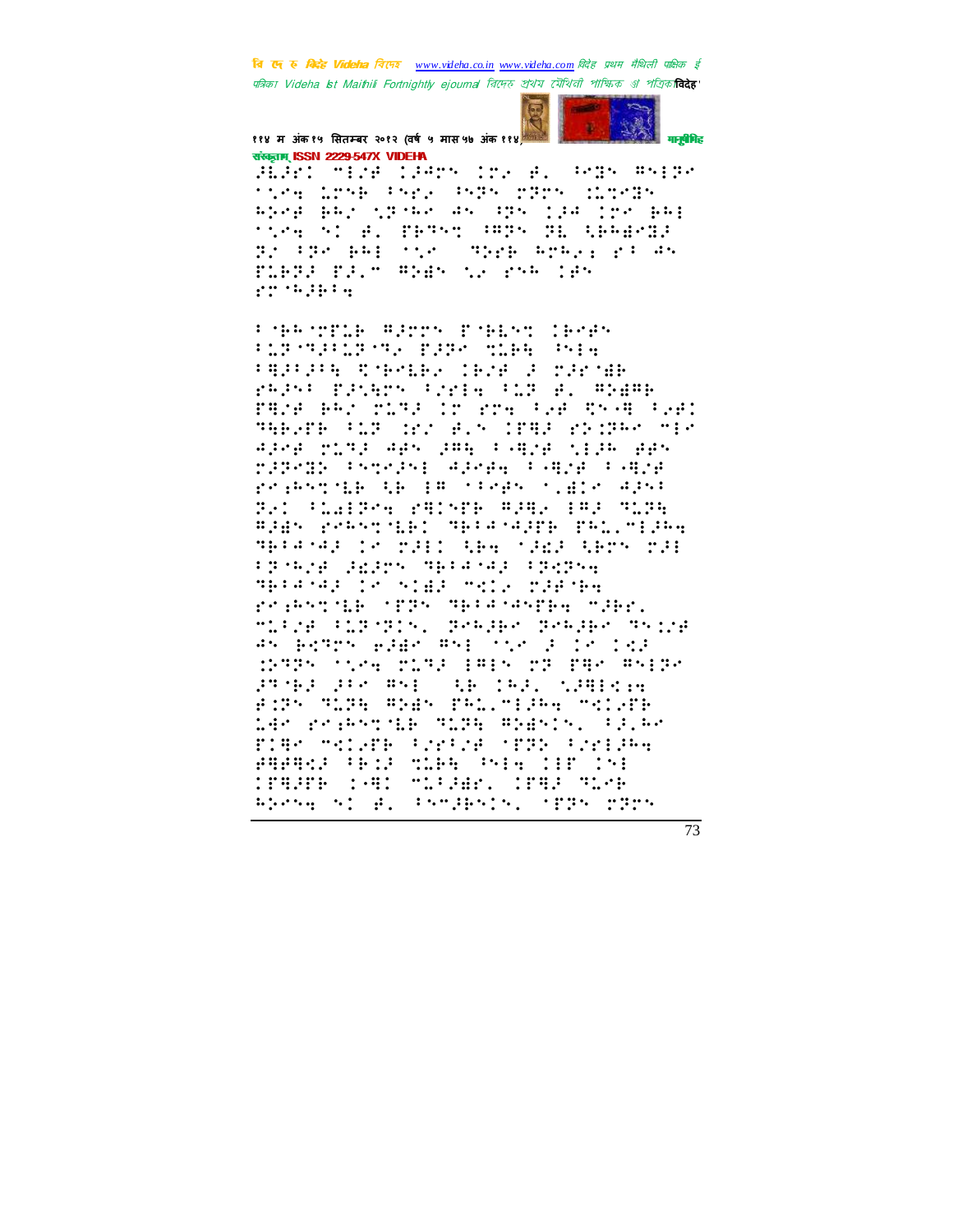

११४ म अंक १५ सितम्बर २०१२ (वर्ष ५ मास ५७ अंक ११४) संस्कृतम् ISSN 2229-547X VIDEHA

all week welken as tsee reformer Brief, Anag, CHE, CRE Shirt & Lord Pres Pamb (1868-81) (2018-942) (1999-120<br>1962: Pamari Pamb Nassen Pro Nedee ring (Belgians, riche, 193 msegg withdia FRD: Funcheren inte enatherik HE TEAK TERPORE WHE SASE PREPS  $\cdot \cdot$   $\cdot$ 

**THILLEY LONGER, PROF REAR** reaments (201 winginging (Agree Except (Agree Agrees 194 F-Br #51 (12) 2173 1941 2175 #5052 FIRE ESEL 45 451225 25 001 AN PENDENTAL DES ANGEL DE PODS MINIS B. T. MARI RSB B. TENETH B. TYTS  $\mathbb{C}^{1}\times\mathbb{C}\underset{\mathbb{C}^{n}}{\otimes}\mathbb{C}^{n}$ 

## risk føre

BRYTH LAITHRE TEACH PERSE NEWS DAY rang agus tan mhann rand. TERRI ESTER TES

rendri Aden, ruben fache (ren ren) TRAPHONI PABR PAPA (PRAR AR ANR. BAR PAIRS TAS A PAR PAIRS PARAI there increased the moment of el Parcelle Barce Poel: therein BAR TAY PROTO POPE PO ROLLEO A. TRANSPORT PROVIDED BY PROPERT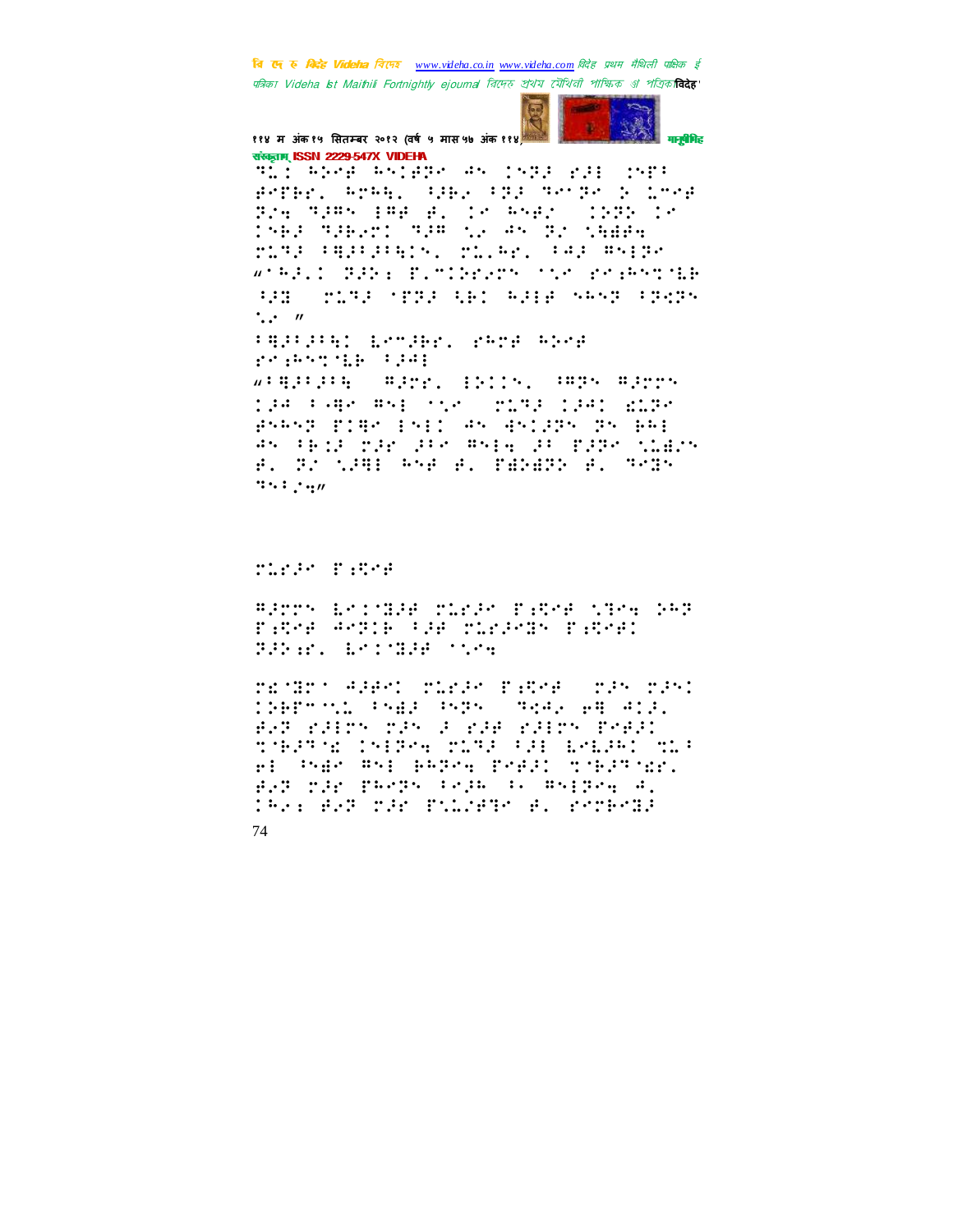

११४ म अंक १५ सितम्बर २०१२ (वर्ष ५ मास ५७ अंक ११४) संस्कृतम् ISSN 2229-547X VIDEHA

#BRA 413. TSP BS 16 PP4PP  $\cdots$ APPEAL APPEAL IN TEAM PARADA, PLABIRAN ANIBR 225 FRP BRY NY BNIBA B. TOTA THEA 134 JAPA tri es cent chem chromos, righte MARK PARKE PRACE STEPHED AVE TRE PUBB ROBIN, MEMBER 18: PUNERY widing of B. Bra picky poper rear supply apply to and supply apaper 8318 (FTP) #3225 751085 8570740 Andel Pobnot Rude Childlere Auror Be Wellbergthe Man Lemans 18126 As **SALE LAPPE ADEL AND SIDE** Prage Apper PSB 27 RL2176 AS (B-2227 B. Click-Report Recent Cliff (PRIS CT PRIS Bright, Q. Andr. (Brys. (Brys. QEnr. remark or BROK Hill IREE AND FIOR tr akers amer were condern with **TABILE TEBRICE FARE**  $\mathbf{u}$ :  $\mathbf{u}$ :  $\mathbf{u}$ THISTER WILLIE WAS SAMING TEMPER. PROCESS ARABY TOO TEAR PS INES 16 1593 rockelskos Angs (A. 1941) PARING B. Pane 198 (now with PLANG, PARTS PLATS BS INTER P Pres Andro Prent Control Elisabeth nd Press Pappe which the teachers tategallers rad reds rept ber and discount pr ridi redi biling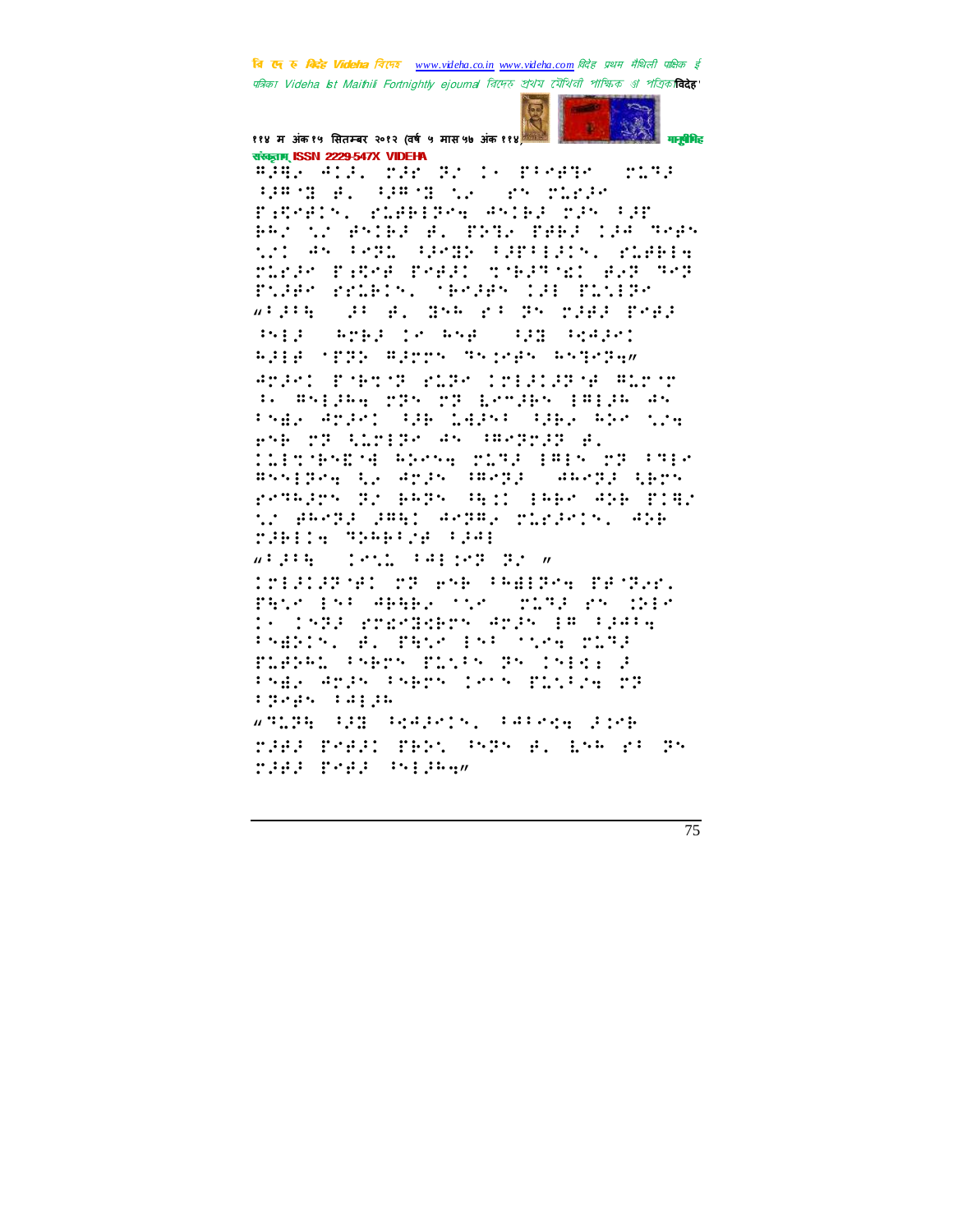

संस्कृतम् ISSN 2229-547X VIDEHA rîfik gira geleta. Bizota at e. SATE ENIX SEPER SEE APRILY ARTE A. FOR 425 2 15 22 MPHF 3128 SPIRE F REPRODUCED FROM APPI PROTOK ROLLA RPS PORT POLPR E. BREEK BEEK TERRE ITERIARNE PARS MES IRS PLUEDSP wiffin is as integr ringe wa, a, aga naing 1992 the Song Brode day A. 24Ar rara Tendi ti disang

SI B. GRYBA MIRAY PRIGI (BYPE) rarde: Lettaals Pedine Welk rarde. A, rubr rbhann, Aldabra Alch APROVE CONTROLLERS CONTROL ARRIE LRICHE BRIJE STIP MARTE TIPE TATE STEP TIST REAR BRAFF rgraph rang: Chr. pran and crire

Poster (Print (16511255) player rander, music futch (6 Seda Gros FLAR PYPY WRP RPP WYERE WARRE FLATE START ARARAM KTM FRA APM NO gary: rungr patre: spager synn gr  $\cdots$  :  $\cdots$ 

rerry thriby: Aldiaby New Albre PARTICLE PROGREM ANDS PLOTERED FARME PLAID ANAMOUR TARE TO THE REAL **CLEMED ATEL 2727 LB: F.H. 186**  $0.1001$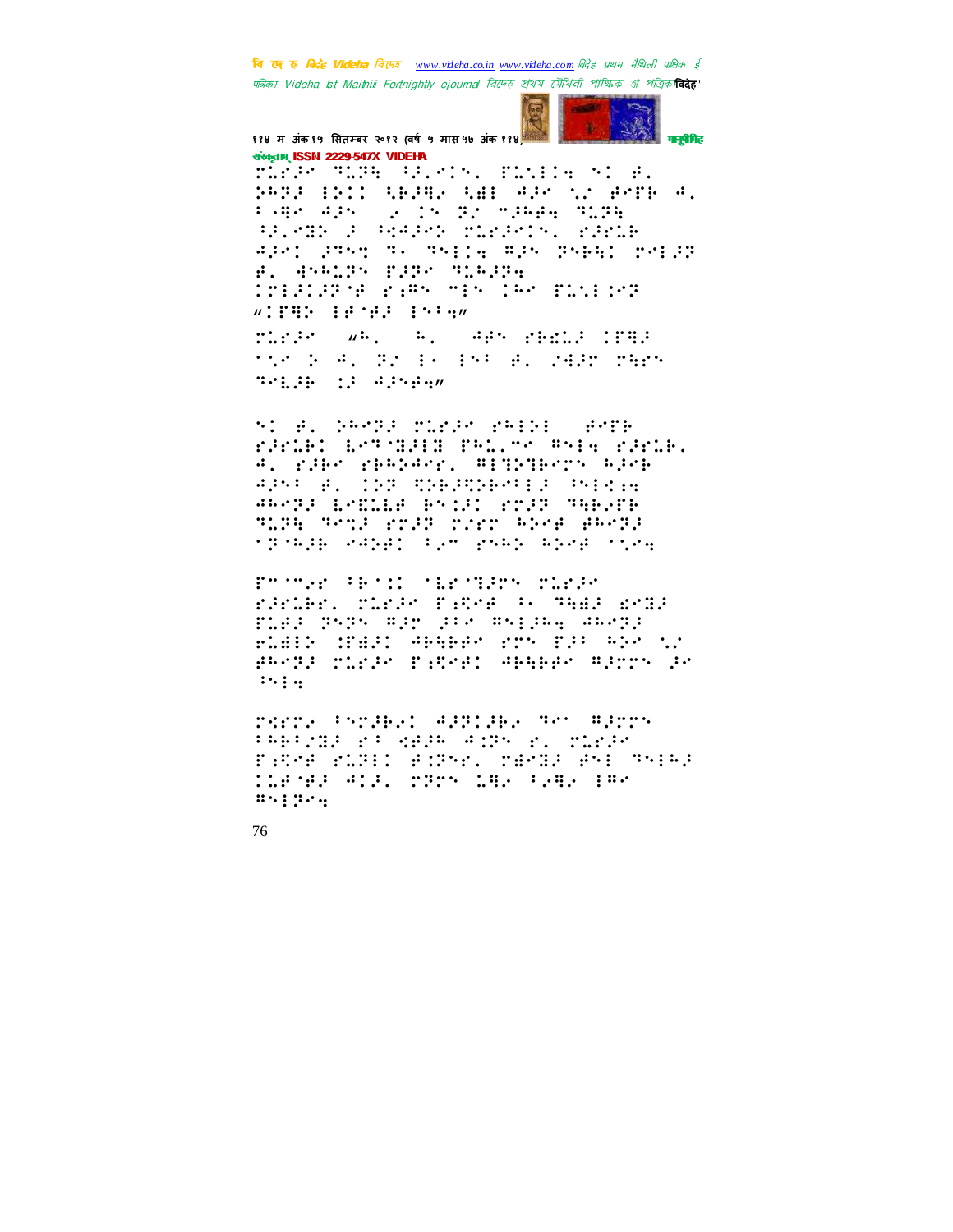

११४ म अंक १५ सितम्बर २०१२ (वर्ष ५ मास ५७ अंक ११४) संस्कृतम् ISSN 2229-547X VIDEHA

ARKSE KON KSENKEREN NE ARKSE 196701765-5166-3514-13709862-21988<br>23151-351984-39662-5921-59252 Professor Show PROPERTATORS APPLERY THEOGRAPHICAL PEACH-CHEEN Penny Perl middy Face Ruser (2 self Tepe Base parriers Waver (f) spersy amapp mps mpps pai, me apep tic PROF TEST FROM 2552 PRESO #51264 68125 25 e18125 145 16 tynns grup ti mspig grup byegs Presented Control Philes Suph APROVERSING FRAUDIC SERRA STR  $1.41, 11.$ 

writer control concerned the FIN, TELLED IEN TERTERA

'TP rre'TP TIER FJAB2 ISIDE IDS **TRADE FRE PORTER RANGER RENDER** ring as parps than 3 mph war thi DEL THER NON BIN BID (198 B) TERRY PARKE THROUGH THEFT TETRO TECH Ulropac Balle close fight informate PRAY (PHORAGE) 101 (PPP) 108 (PLR1)  $\ddot{\cdot}$ **THILL FIRE RI FIRE ( 271 19828)** ta (FAPA (BPA MINE RAIN S.M BETTLEMBETH ALB. ARE THIM PTIMEIN ringe range (sign)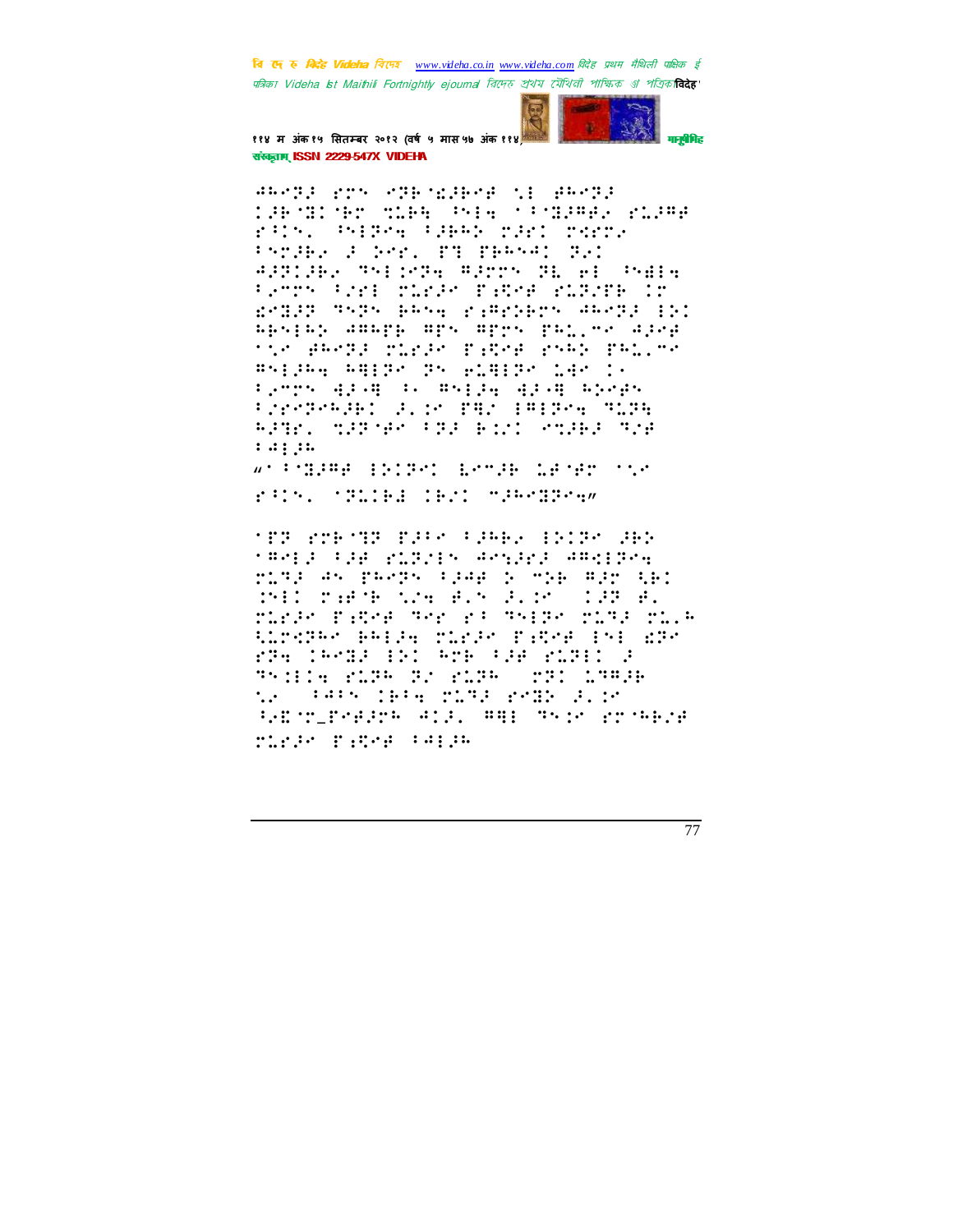

११४ म अंक १५ सितम्बर २०१२ (वर्ष ५ मास ५७ अंक ११४) संस्कृतम् ISSN 2229-547X VIDEHA

war Aarop Pillie: Aag palae Bode 89232 53355 2318 1293 1385 1  $\sim 14 \, \mathrm{mm}$ Fre: APRIN, rubb A. Thin PRP W Real Elma (Age Ayer, 20 Type. PANIL MUSE SPEED PUPP MURPH FARME tiains per magne as goil more.t tile to the electronic limeter elect

## $35.11 - 3.03$

rakenman (18 ran fakam rugank)<br>1919:51 (549-18 ran ruganega) traps and direct age brag (began) Perblek, role der rath, ine improved<br>An open tronge mapproan nemen nen rang infred crops began brei iaba Peperan Peggin, palm Rep ann Ro SI B. GRIBE FRIDY IN MIBMER RGC tr especially capacie also typy tica Click photography tick He was am finerate the war ESTATIONS TAILS FOR THE BERE 1988 MIRMERIES ISL MAIN RS IES vara sona sobrat (Acac'arlac . . . . . . <u>.</u> 2020 15:30 45 5:52: 8:82 57:31 52: FIRE PROCHE THERE FIRE BY SANRE the supplicition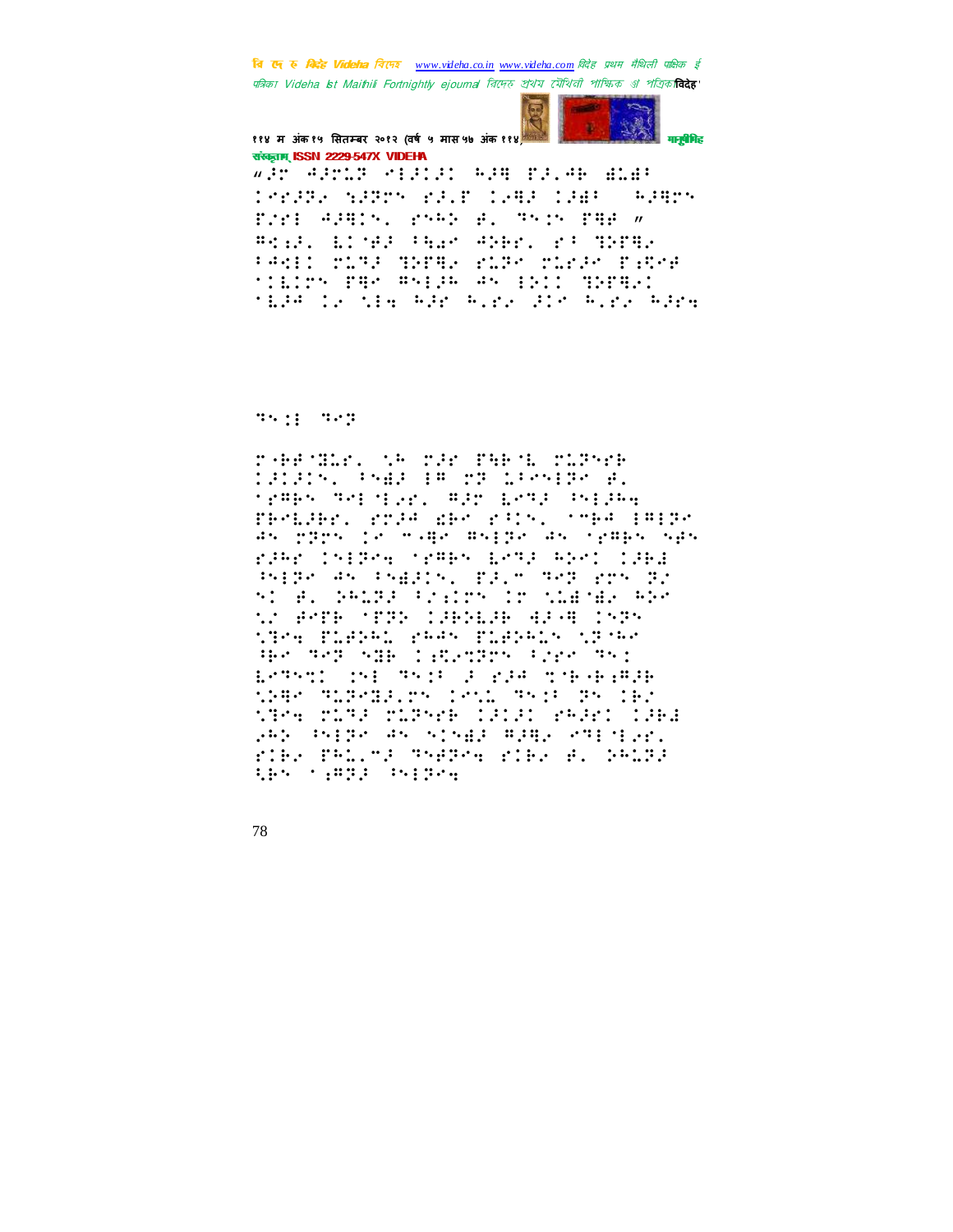

## ११४ म अंक १५ सितम्बर २०१२ (वर्ष ५ मास ५७ अंक ११४) संस्कृतम् ISSN 2229-547X VIDEHA

#20 riggs pipseb 1919 Msjlpr 45 SB 1982-8, 1956 (2001) 195 phig file (#6.2) (2.# 21.#2, 40) tive admission metadorich thinged raw crappy provers were TEPH FUR PLELIUS RUP: 351 3516 311 PHER AN ANT LEN FIN BIR TELL INFE PRES 432 2211125 22 PRE B. 532 PLEASING IN THE THE SPN SP EATH APE Bening apegs pape (e. s) #26515. Briel c575 4256 #511756 533 Nr 233 PR-25 NS-2005 BRT- 21NF rdiment (fidebar al 1924 - 1924)<br>Shedd far ferii (firedd men fdygel ast belg the Benga page fort FLAR RETENCE

TITE PAR RIA TINIT APREF TITELA. PHIRME COINCING 2 INF PICTI ARABA PHIN AN IP BINI A. BRNATH B. Brids Brids SEP (MES ASPES APAR al program prost population and the MIRTH CALAST SHARP STORY AN AND ELEMENTA ART SERI (EPSLAD MEN ASE  $\mathbf{B}$ , who we have arage the Company read Brig MALPH ATE, BY PHONE CRLES 1995 AND TEEN BOR MEMORIAN NO TR Fre bo sports will steer month in Fr An INSEE DE ANDE PARK PAR DE PARPN tengaa dees ruag es anges (Abrag ranyezho ol ele baoik (Adeege (pAO PROF ES MOLSKINFR MUSH MARRI MUSH **WEST-100-1878** SHARP SCRATCH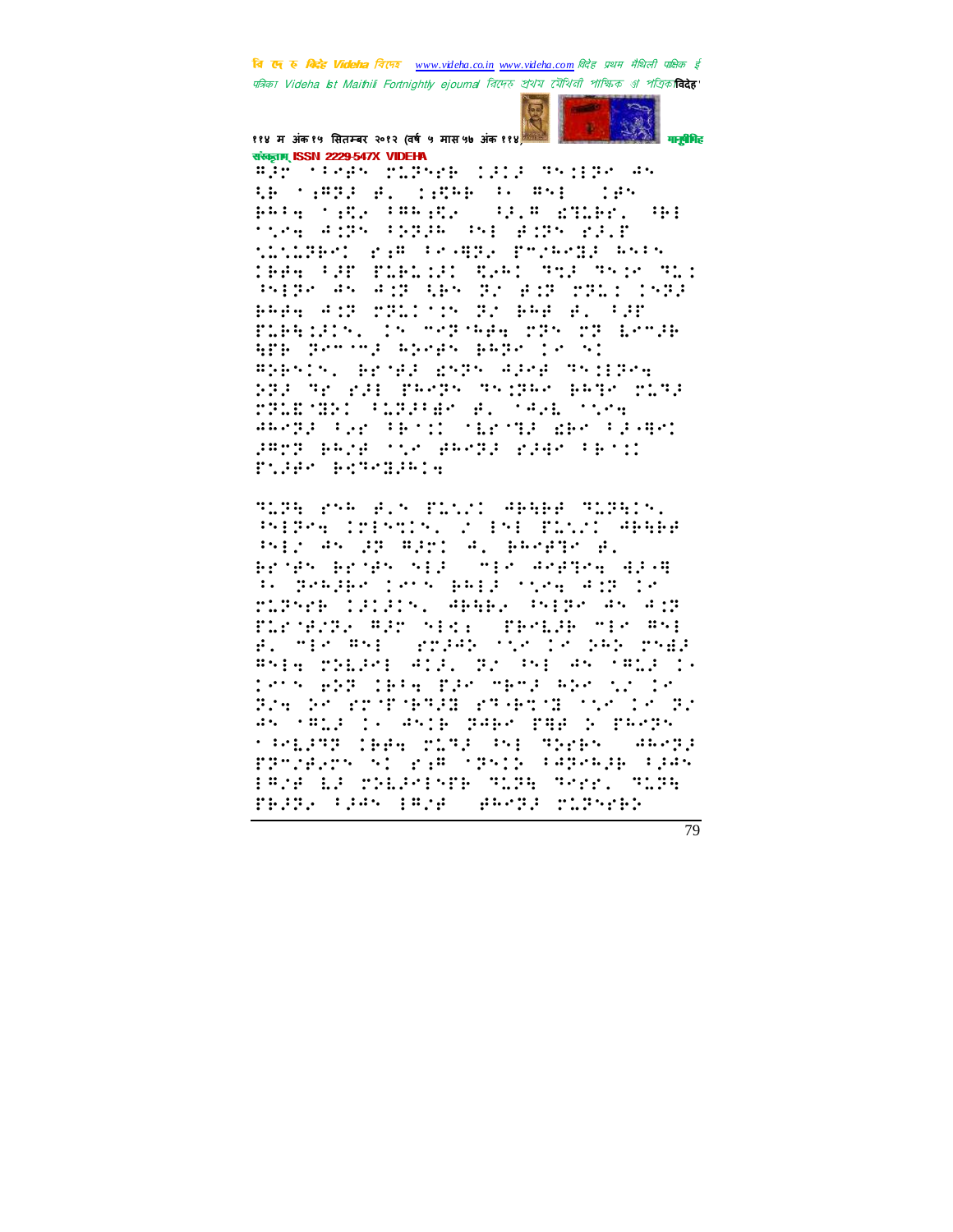

११४ म अंक १५ सितम्बर २०१२ (वर्ष ५ मास ५७ अंक ११४) संस्कृतम् ISSN 2229-547X VIDEHA

1919 F Trings nin the SLPB Shr. PJADA JAMBA (BJB (MDAM MBG) 2430 BOT TET: CONSTRUCTS IN THITES

APP POPAL CLOS POPULAR PAR CLAMP **TRIAL MORE AGAINST TO BEALAN ONS** PAPPA COP BESTA PAPE (STB) KARAWA Denis variab ben avr føld ove PREPARTE PROPERTY SIER PRESENTATION **MPRARE: BARYNA MAGA PVL2 (SiP SiP AMPID DATINE TWO APT TH MIDM PRE 202 TVIN (1220) 22322 F-825** MIPSMENIS, PARE PRINT REPORTERENT Prek from the BRI SPORT CHE BEACH COOK TEMEREDAY BAILERIE MAR AN NI PAGBA (PHA) STARTN IS PA Infanco Pent Ie (Pri a an 1986 inde skie skryp – napisanje, sryk, knep aphisy ambyl gollery# paperblis. 828 (28) 2562 (585 (82) 524

ITEMT AR TRIM TURNER ISID TURNA #51157 #5 2 #1 ra#221 RB New PLAINTE  $\mathbf{w}^{\text{t}}$  . The LPP of the state  $\mathbf{w}$ trish capia well from for the Mines MIRGE CHINE, PRESIDE BY FLATPS ARATE ALAGE ELIATS ASTERN TE BRE the district the page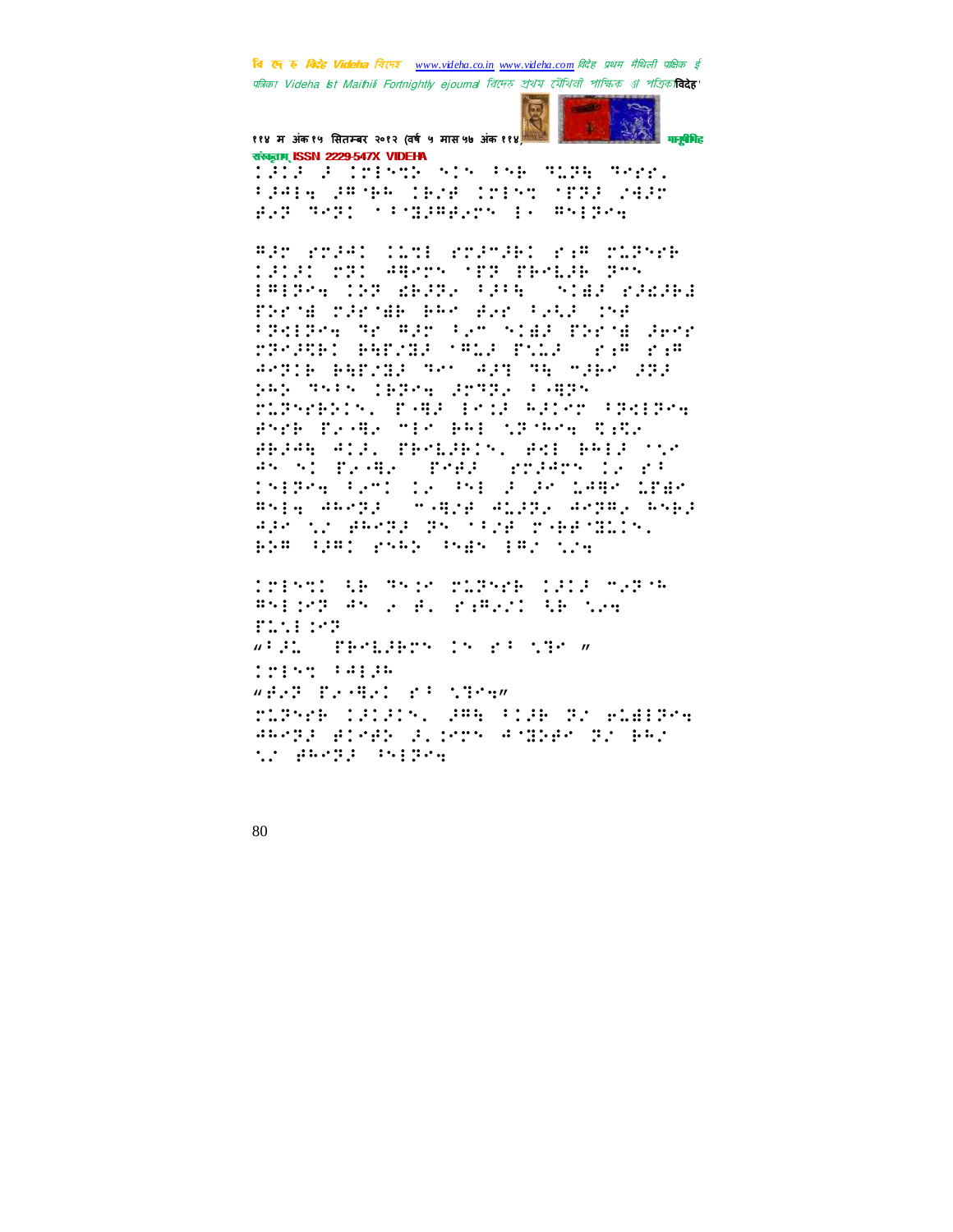**Service** 

११४ म अंक १५ सितम्बर २०१२ (वर्ष ५ मास ५७ अंक ११४) मानुबेमिह संस्कृतम् ISSN 2229-547X VIDEHA **COMMENTS** THE POST OF **Simple State State**  $\ddot{\mathbf{u}}$  $\begin{minipage}{.4\linewidth} \begin{tabular}{l} \multicolumn{2}{c}{\textbf{\textcolor{blue}{\bf{1}}}} & \multicolumn{2}{c}{\textbf{\textcolor{blue}{\bf{2}}}} & \multicolumn{2}{c}{\textbf{\textcolor{blue}{\bf{2}}}} \\ \multicolumn{2}{c}{\textbf{\textcolor{blue}{\bf{2}}}} & \multicolumn{2}{c}{\textbf{\textcolor{blue}{\bf{2}}}} & \multicolumn{2}{c}{\textbf{\textcolor{blue}{\bf{2}}}} & \multicolumn{2}{c}{\textbf{\textcolor{blue}{\bf{2}}}} \\ \multicolumn{2}{c}{\textbf{\textcolor{blue}{\bf{2}}}} &$ **TRIP FINISHED WITH A TIME** tup by person 1572 4211P  $T^{L+1}$   $\cdots$   $\vdots$  $3.442.2$  $\ddots$  $2.1331$ **AND AND AND AND AND ADDRESS THE CONSTRAIN**  $\vdots$  :: **Sim Property** FALE PREP 2324 I MARIE PREP 23228 WERTHAM SHAR ESP TAPTAAR TWETERT STRACY DOBY TRIVER POW BRTAR<br>BROBOT IN BAILSTRACHABH BBOBVE **2324 3 72 10:32 2.000 71:330** rage rage informations rbeletje<br>Spena (2011-tj. - Peljepis, as resale **THEFFI** REAR TO STREET IN FREATURE TO rêşî (pêzgilê) Apra depjî pe.<br>1912a 25 (52.1 li berze 56 pe)  $\cdot$  ... **CONSTRUCTION**  $\mathbb{R}^n$ **ANDS LETTE THISS SAME REPORT OF STREET Minimal** PROPRIA SALL SPROSTORE  $\vdots$  :: THE APE APE FOR TAPE SIR PARTAM 1973 RASA (A. 118 1989. 921 **Ship B. Ship I, Press** 81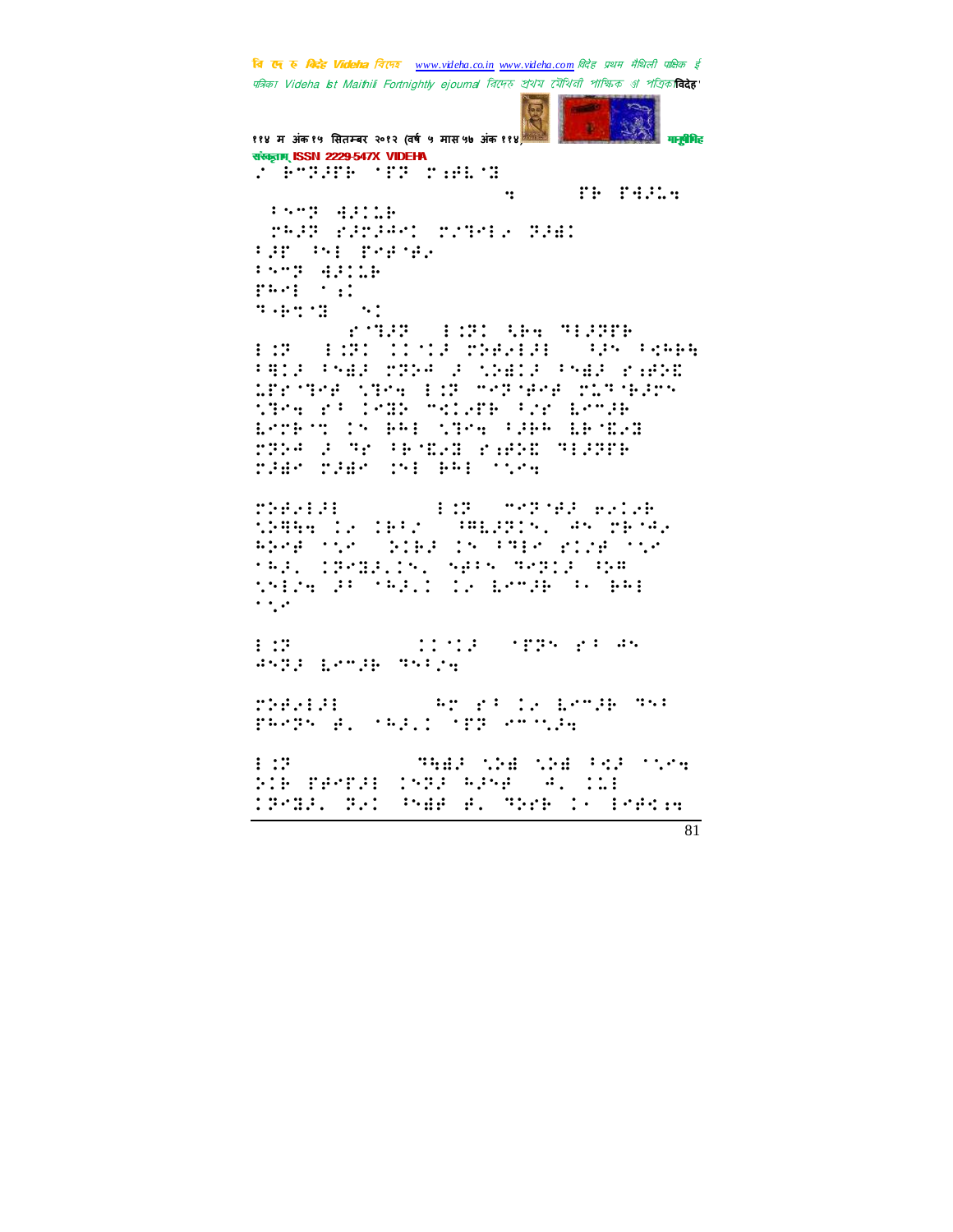

११४ म अंक १५ सितम्बर २०१२ (वर्ष ५ मास ५७ अंक ११४) संस्कृतम् ISSN 2229-547X VIDEHA

**SPEAK SERVICE Minister** ichar (1954) a longen (1932) earlich<br>Aora iner Filma Fare (1954)

 $\begin{array}{ccc} \textcolor{blue}{\textbf{1}} & \textcolor{blue}{\textbf{1}} & \textcolor{blue}{\textbf{1}} & \textcolor{blue}{\textbf{1}} & \textcolor{blue}{\textbf{1}} & \textcolor{blue}{\textbf{1}} & \textcolor{blue}{\textbf{1}} & \textcolor{blue}{\textbf{1}} & \textcolor{blue}{\textbf{1}} & \textcolor{blue}{\textbf{1}} & \textcolor{blue}{\textbf{1}} & \textcolor{blue}{\textbf{1}} & \textcolor{blue}{\textbf{1}} & \textcolor{blue}{\textbf{1}} & \textcolor{blue}{\textbf{1}} & \textcolor{blue}{\textbf{1}} & \textcolor{blue$  $\mathcal{L}$  , where  $\mathcal{L}$ trovered PERPETS, Professors

SA PENTS, PRPH BY IBPAI MPRESS

 $\mathbb{R}_+$  , and  $\mathbb{R}_+$  are  $\mathbb{R}_+$  . **Particle** 8854 RMB CRA 80008 CA MLPB SCHRIM FAR PORT IN MEMBER FRIGHTEN SEE FREEDS (IREEL ISBSE **Shapper Change Big** 

**MARKET SAMAGE LEMPRESS FIRE** PROPORT FOR CROSS CENTRAL COOP

 $1.13 - 1.7$ **Mills Babers T.** Things AT, rie red ins el angue  $1.011111...$ 

THE STATE STATE STATE STATE TO THE STATE OF THE STATE OF THE STATE OF THE STATE OF THE STATE OF THE STATE OF T

racese

 $7.4411$ 

 $\begin{minipage}{.4\linewidth} \begin{tabular}{l} \hline \multicolumn{3}{c}{\textbf{0.1}} \end{tabular} \begin{tabular}{l} \hline \multicolumn{3}{c}{\textbf{0.1}} \end{tabular} \end{minipage} \begin{minipage}{.4\linewidth} \begin{tabular}{l} \multicolumn{3}{c}{\textbf{0.1}} \end{tabular} \end{minipage} \begin{minipage}{.4\linewidth} \begin{tabular}{l} \hline \multicolumn{3}{c}{\textbf{0.1}} \end{tabular} \end{minipage} \begin{minipage}{.4\linewidth} \begin{tabular}{l} \multicolumn{3}{c}{\$ PARAT PASAL SARAHIN PAR STAR 82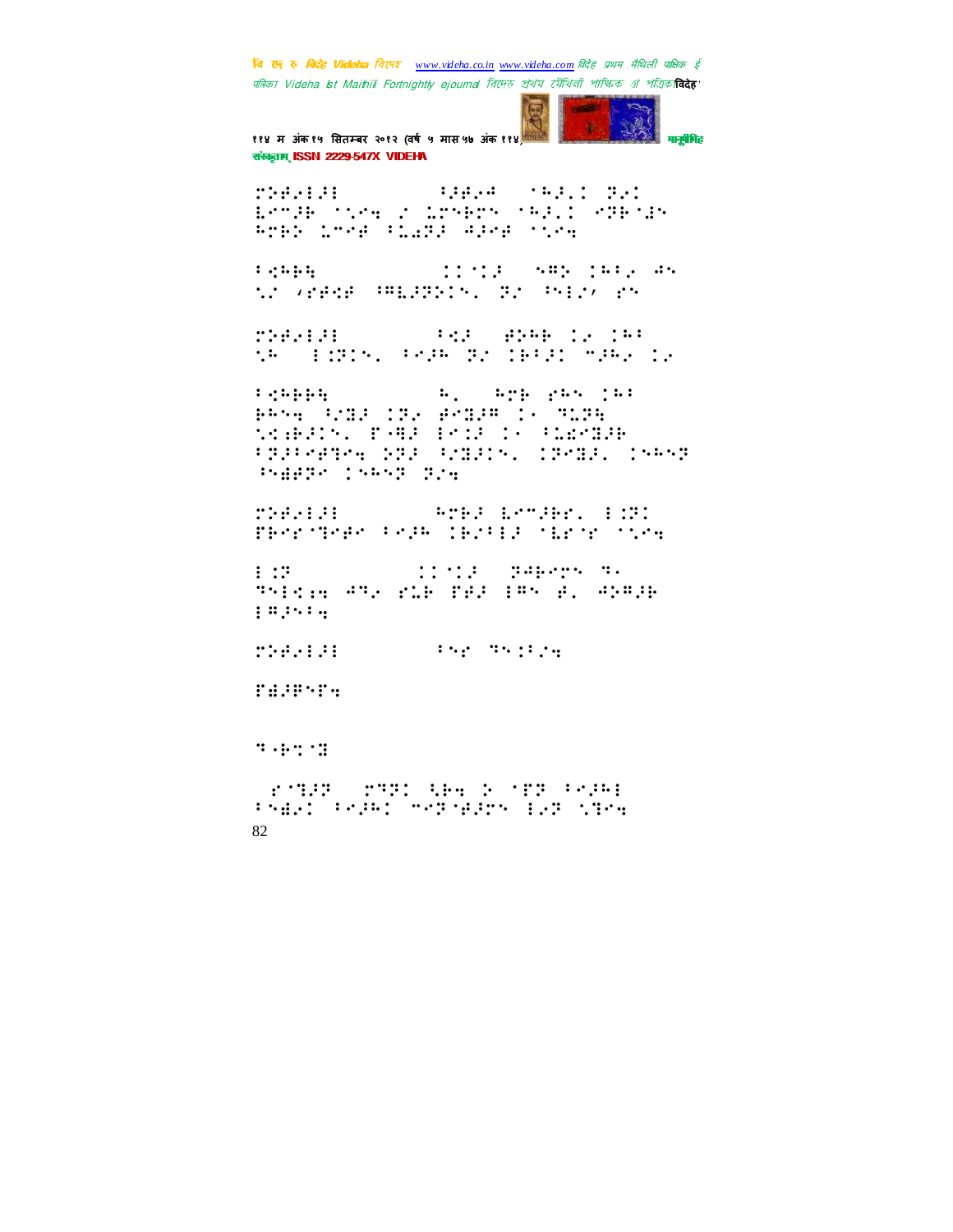११४ म अंक १५ सितम्बर २०१२ (वर्ष ५ मास ५७ अंक ११४)

संस्कृतम् ISSN 2229-547X VIDEHA thes prop. Agap Midd ways pa: the created creed cree about registry, run rasp Channer: Patarry is guy pai the specificant Roberta operacere minat pairmer rage waa wa gare From Ale Gaeg the Michel Act Schedule theory ich **TOPA CORRER PORTHOLD E SENSON** 

 $1.1.111$ th space frright 232 1234

 $222$ The Case The Cabe

**There**: He **The Contractor** 

 $222$ **STETLE STETLER FIEL**  $\mathcal{A}(\mathbb{R}^2) = \mathcal{A}(\mathbb{R}^2), \mathcal{A}(\mathbb{R}^2)$ 3134 43 122134

ri41 ri41 (542 ri41 ri40)

**SPORE AS PORTS**  $\mathbf{r}$  :  $\mathbf{r}$  : Art Sidem (PiAN) Poblach

**ABRYSTY, 273 PIRM IN SAME IN SPECTION** 

 $\mathbf{r}$ **BERLEY: PARE MINE WE SEEMS THE** 

 $\mathbf{a} \in \mathbb{R}^{n \times n}$ **BOBY PACK TRIPS** the SPRE He 1989 Aniste Richard

83

|| म**नुवैमि**ह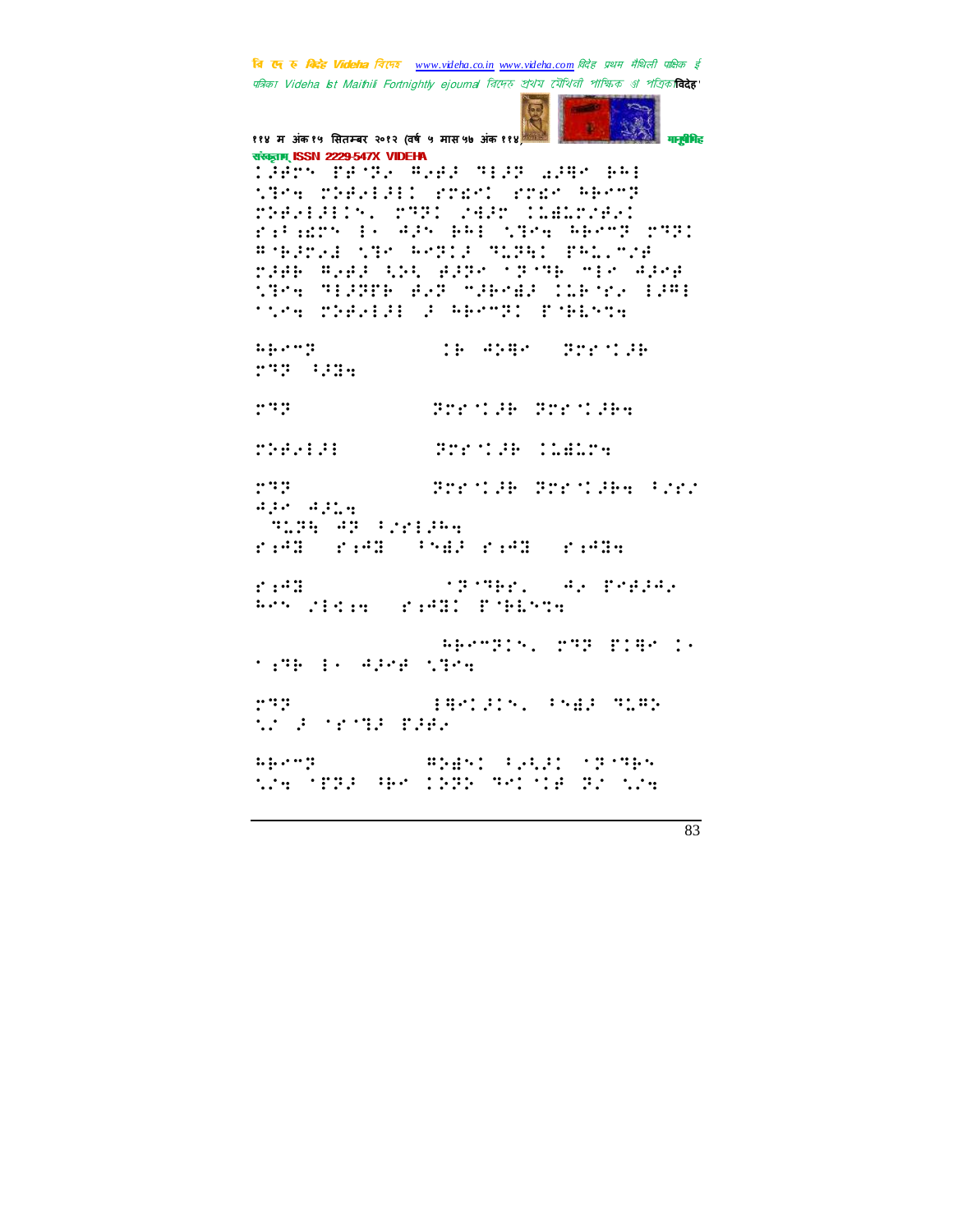**Council** 

**AND HIGHE**  $\mathbf{z}$ ११४ म अंक १५ सितम्बर २०१२ (वर्ष ५ मास ५७ अंक ११४) संस्कृतम् ISSN 2229-547X VIDEHA  $\mathbb{R}^{n}$ is the 19 May 1971 Br electors

 $1.1.111$ **ATES FILM, 18 ADMA** BRA EAMOR RETN B. REDIO IRADE Third Telling In A. (1918 F.H. Ing

 $222$ ster from Sidney Side Ar Chronicle, 1989 Bir New SARPTE MISSER SPROWAGE (PNIN 131 tim gun gang its mailwa

 $\cdots$ **STEP THIS ANALY IN** Entra 285 (8628) renau Ar E85121 FAR NAZA BI ROBA ERAIA SYSTEM makes class be recovered that re-Estile Chromeion es Calcula  $:$ 

 $1.1.111$  $\frac{1}{2}$   $\frac{1}{2}$   $\frac{1}{2}$   $\frac{1}{2}$   $\frac{1}{2}$   $\frac{1}{2}$   $\frac{1}{2}$   $\frac{1}{2}$   $\frac{1}{2}$   $\frac{1}{2}$   $\frac{1}{2}$   $\frac{1}{2}$   $\frac{1}{2}$   $\frac{1}{2}$   $\frac{1}{2}$   $\frac{1}{2}$   $\frac{1}{2}$   $\frac{1}{2}$   $\frac{1}{2}$   $\frac{1}{2}$   $\frac{1}{2}$   $\frac{1}{2}$  Production (Sid)

 $\cdots$ **Profil (PRID ING 200** TERMIN PRESENTE TECHNIC (LAIRD FAR TARR) FORESTA TARR ring for the search with the come

 $\ldots \ldots \ldots$ TERMINE POPE PERMISE TARA CORTAGER POTOR TOTAL BABA  $\begin{aligned} \frac{1}{2} \left( \frac{1}{2} + \frac{1}{2} \right) \mathbf{v} & = \begin{pmatrix} \mathbf{v} & \mathbf{v} \\ \mathbf{v} & \mathbf{v} \end{pmatrix} \mathbf{v} \end{aligned}$ THREE PROFINSION INTERNET **THIRD H. PLACHER**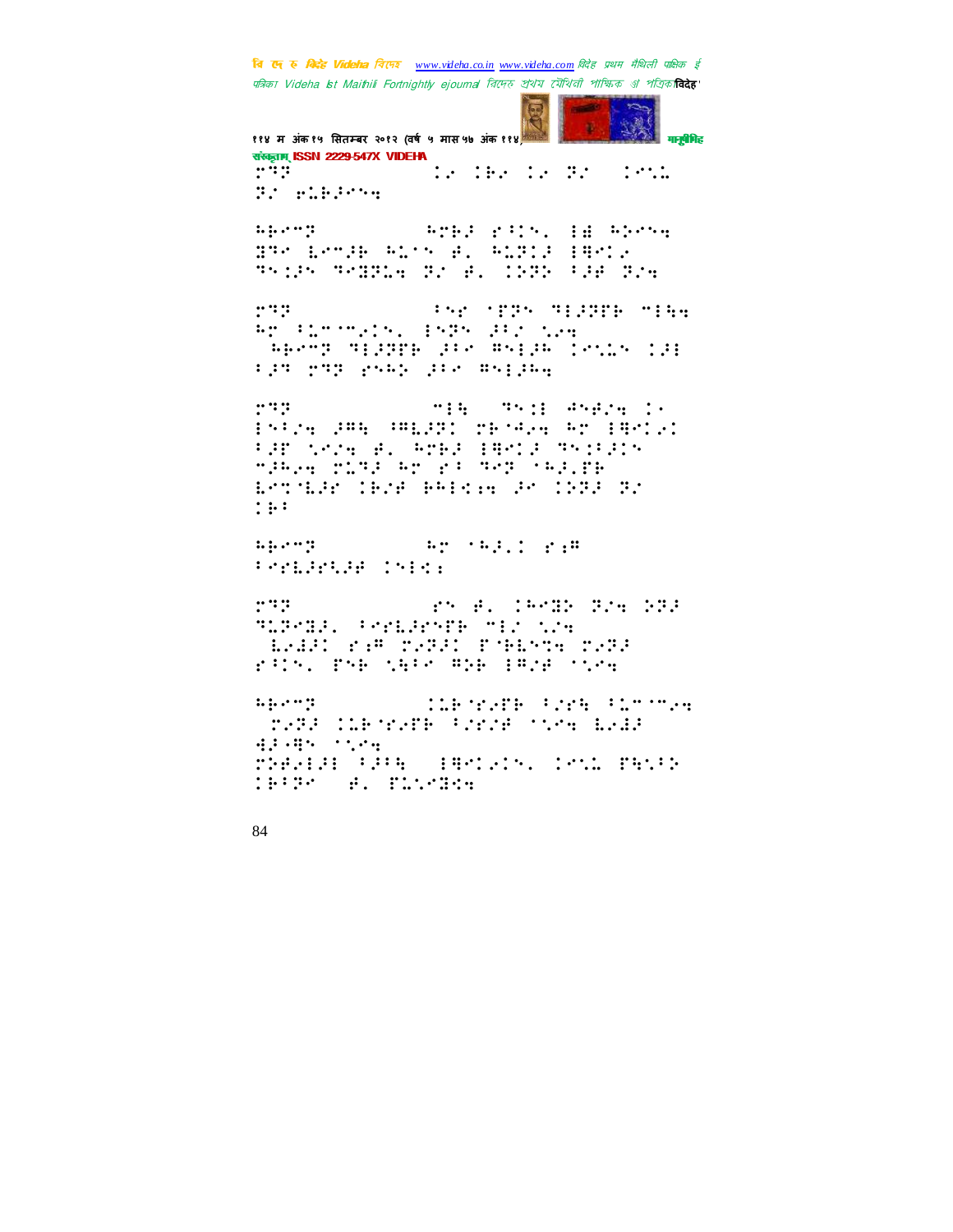**CONTRACTOR**  $\mathbf{a}$ **हर्जी मनुबेगि**ड ११४ म अंक १५ सितम्बर २०१२ (वर्ष ५ मास ५७ अंक ११४) संस्कृतम् ISSN 2229-547X VIDEHA **IS TESTIFY WORLDEN THEFER** ebrog (\* 1500), 1500 kolego (\* 1500)<br>Spaga (r 155), 156 (1500), 1500 kolego (\* 1500)  $1.1.111$  $\mathbb{R}^{n}$ **SEPTI MI MARY** TERN PRINT EDGE PHILE **TERMINE A. WEST-BOOK** ENTRIAL PRAP (SAR)  $\mathbb{R}^{n}$ **ARE TRAIN THE MITTE**  $\mathbb{R}^2$  and an angg (Bede 200 kr  $1.1.111$ ESTAR TERRI AN PAPR PITCHEN IS ESPAIN THE SECRETSFORM  $14411 - 01$  $\mathbb{R}^{n}$  $(14932, 41)$  and  $74974$  $1.1.1.1$ ra (kama japanén) polinsa (kanal **THR NIM CLAIMAGE BRS IN THIS BIRST**  $\ldots$  $222$  $\frac{1}{2}$  ,  $\frac{1}{2}$  ,  $\frac{1}{2}$  ,  $\frac{1}{2}$  ,  $\frac{1}{2}$  ,  $\frac{1}{2}$  $1.1.111$ **SAN PHILARMAN PARAGE** AN TO PNEO PNAD FORMIELA INFORMO  $199.999$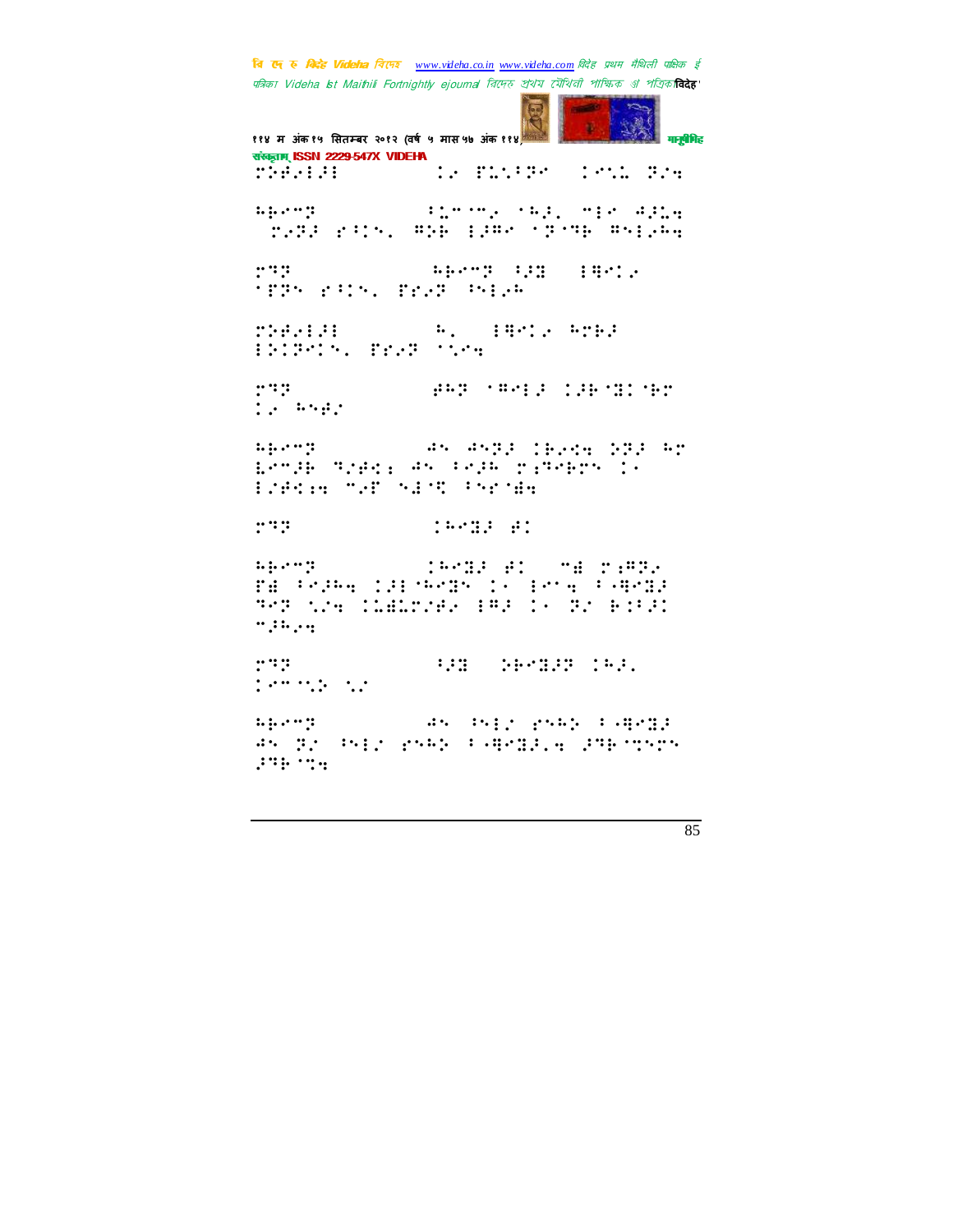**Service** 筹 ११४ म अंक १५ सितम्बर २०१२ (वर्ष ५ मास ५७ अंक ११४) मानुबैमिह संस्कृतम् ISSN 2229-547X VIDEHA  $\cdots$ THE SALES SAM  $\mathbb{R}^{n}$  $\mathbb{R}^n \times \mathbb{R}^n$  $\langle 45, -44 \rangle$  gap  $\langle 5, -44 \rangle$  $1.1.111$  $4.31$ NEPSIE (1844 AT 23 254) 410 524 43 B2242 129  $\cdots$ **AB BATAR CRA APPS 2 SPEED: PAPSER** ayay as asign asay (psa ps asaya an emplacemental components FETTE 4 racesca  $1.4.9.11$  $1341111$ **AND SERVICE STRIKE IN FOR THEFILE**  $\mathcal{L}$  :  $\mathcal{L}$  :  $\mathcal{L}$  :  $\mathcal{L}$ **The Communication** 2921 SA422 A2 BAI (1944 292 (1926 AB)<br>12825 S142 SAL 2394B1 P/B238225 Print Tabol Braine 1979 Streethe **ADE CLEARS FOR ADE ENTER PART (SAM** FARAA ABY PAPYED PAAR IN BAD 1964 292 2122 9122 55092 213 F EVER SYSTEM PORFIBUS TRATAL IN PHI STR RTP (PROBRE) PORRER IN PH STAR MARK IPSEAL PREMA PRPSE PAI TOTH FRONZEL PROJECTS WHICH BJ18 TJP46, KT TB48JB2 BJ3 T5B KD4 IS CORNELL PERSON DOESNESS TIRANE PANIJAN PJEST TJANS STATS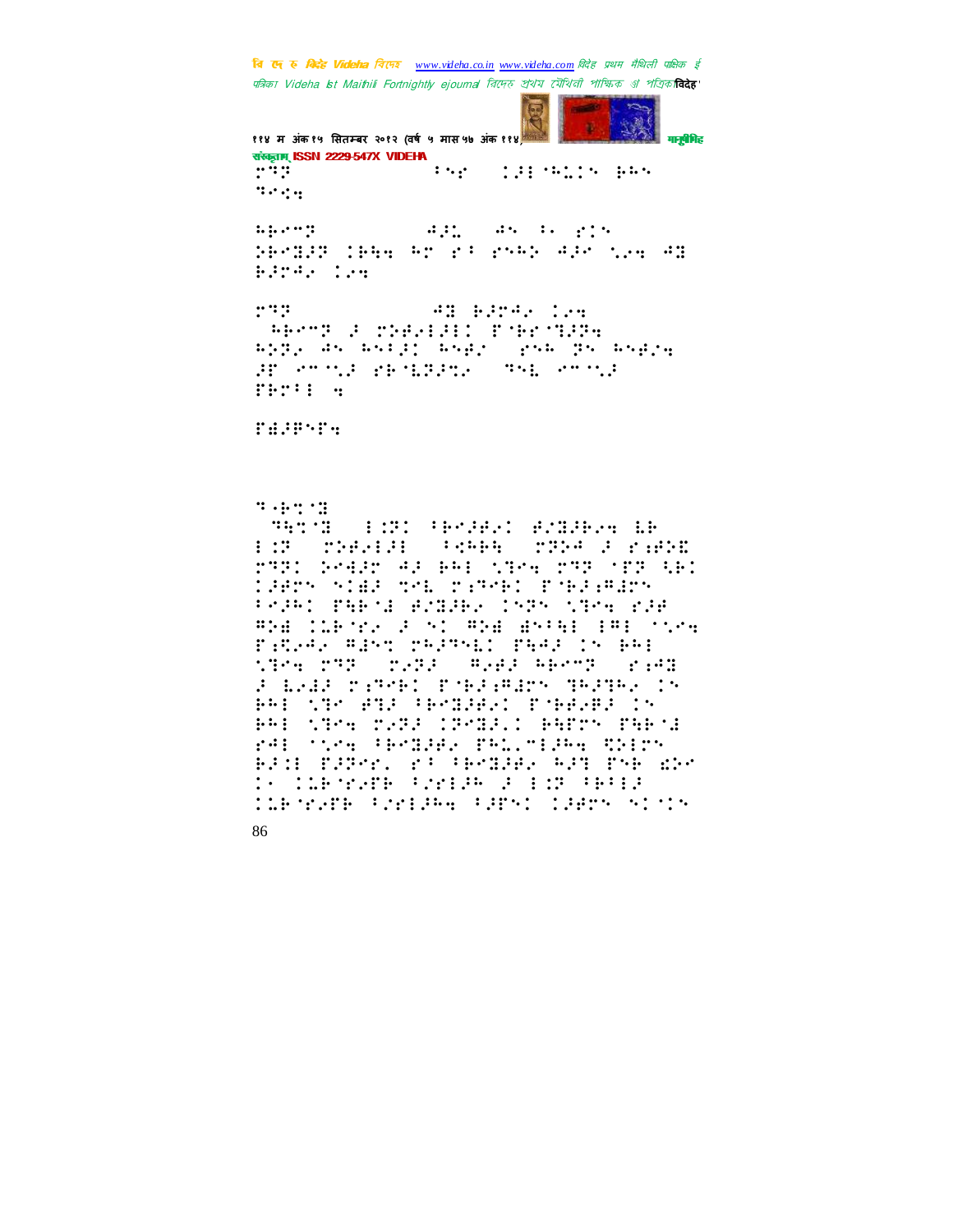**CONTRACTOR** 

筹 ११४ म अंक १५ सितम्बर २०१२ (वर्ष ५ मास ५७ अंक ११४) मानुबैमिह संस्कृतम् ISSN 2229-547X VIDEHA <u>TÎRAYEK 2324 J PARR FZPLAG 233</u> PORTHERN THAN HEIMI PALENTE INTERA ra 1885 Aliz (3) BAL STAR mando de THE THE THE LET the safe  $\vdots$  ::: RAD HALL STORES Br (1944-191) Rigger (1855-54) IP Ringer B. **MAGES** ArAG, A.Ptra TAX 2 2812 ISS2 MAC *<u>ALLES AND ANNUAL TECHNICAL SERIES AND STRUCTURE OF STRUCTURE OF STRUCTURE OF STRUCTURE OF STRUCTURE OF STRUCTURE OF STRUCTURE OF STRUCTURE OF STRUCTURE OF STRUCTURE OF STRUCTURE OF STRUCTURE OF STRUCTURE OF STRUCTURE OF*</u>  $\mathbb{R}^2$ EASTLE SACHE  $111141$ The Michael Helle (1942) 126715274762 1123 SIBA 5582 (19512)<br>2385 SPAL 3512 (8512) 2 BAD21 2285 18 LANGYA PAPA RKO (PROVINCO) DRO 1812 Bridgeream Adam Ibrina (Amir **MONDAY SERVICE MAP ON STATE CALL BOW**  $\vdots$   $\vdots$ **JENTARYENE PO PARZE REN PO PARZE** rnos **SACTO SACTO DE REAL RE FAPA**  $\vdots$  ::: s ben fejn begji fejng THIS WAY SPAN PAIN r Brit **WHAT I WE TAY**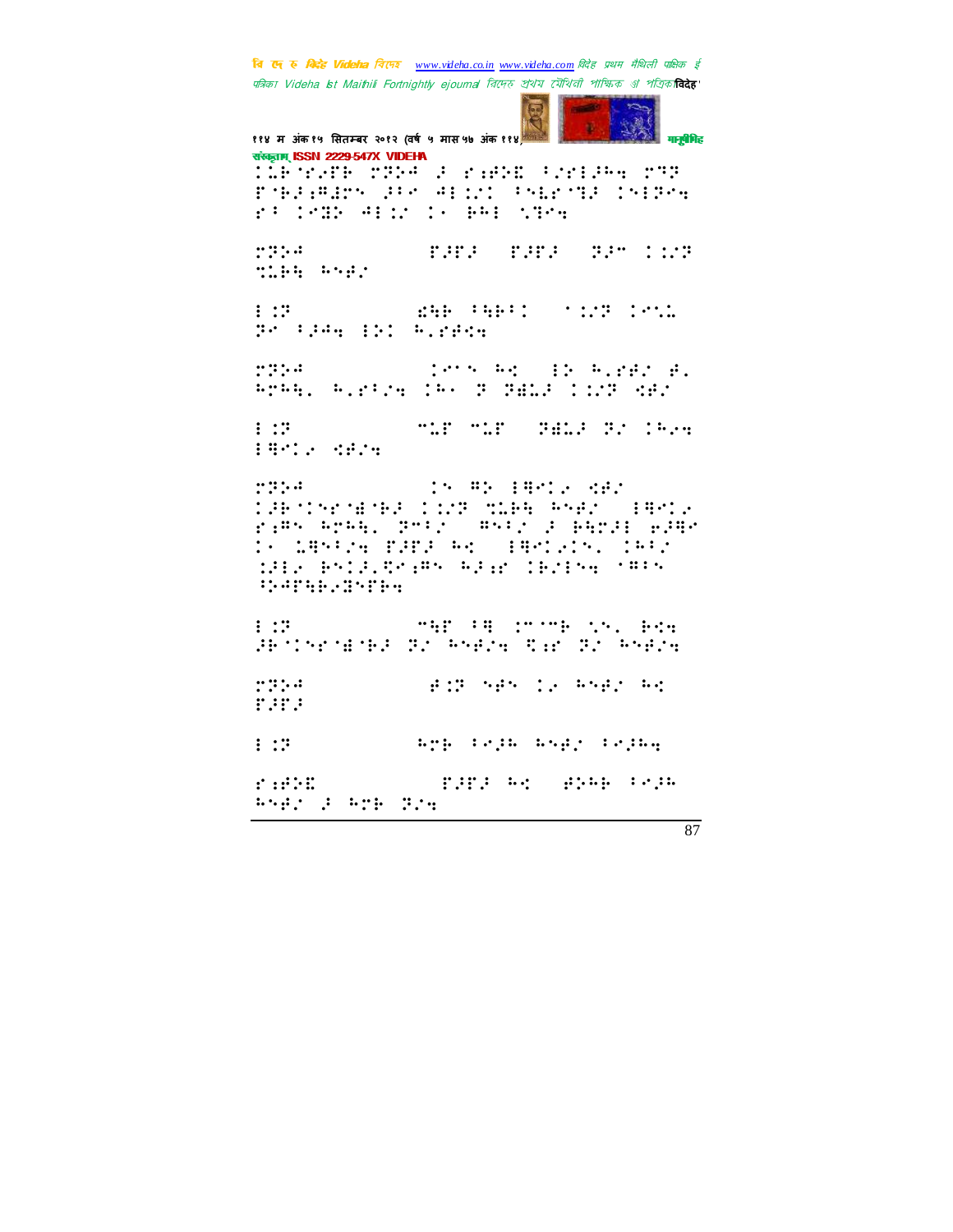**Service** 

मानुबैमिह

११४ म अंक १५ सितम्बर २०१२ (वर्ष ५ मास ५७ अंक ११४) संस्कृतम् ISSN 2229-547X VIDEHA

 $\mathbf{H}$ **A. A. STOR ANDIA**  $15.222 - 5.622$  $\mathcal{L}$  :  $\mathcal{L}$  :  $\mathcal{L}$ grap bething pay bepar  $\mathbb{R}^n$ **AT BEAR BEATER PARTICE** sporting p. t. majera professor parage  $1.342$  $\mathbb{R}^2$ **Sign rid City Angel**  $\pm 2.2$   $\pm 2.1$   $\pm 2.3$   $\pm 1.15$   $\pm 1.1$ r afir andro al Condecimito de la Anadro Ar.<br>Geografia  $\vdots$ SP ANDS IN INVISSING.  $\dddot{\cdot}$ . F.R. Rd PRPF ( PRPF  $\mathcal{C}$  :  $\mathcal{C}$  :  $\mathcal{C}$ 15 Tanis no a Anas (5762 noi Indeperience (Price) **CONTERCIONAL CONSTRUCT**  $\mathbf{1}$   $\mathbf{1}$ THE PROBLEM STATE  $\mathbf{r}$  and  $\mathbf{r}$ Sern An Earl redis real Andr BIRNE, IRINA MARK (AF PAPE BESAR) RSEN F MARSEN CRENA TATA RA CRMAR **MISSING SERVICE PRESS The BRIE Pale**  $\vdots$  :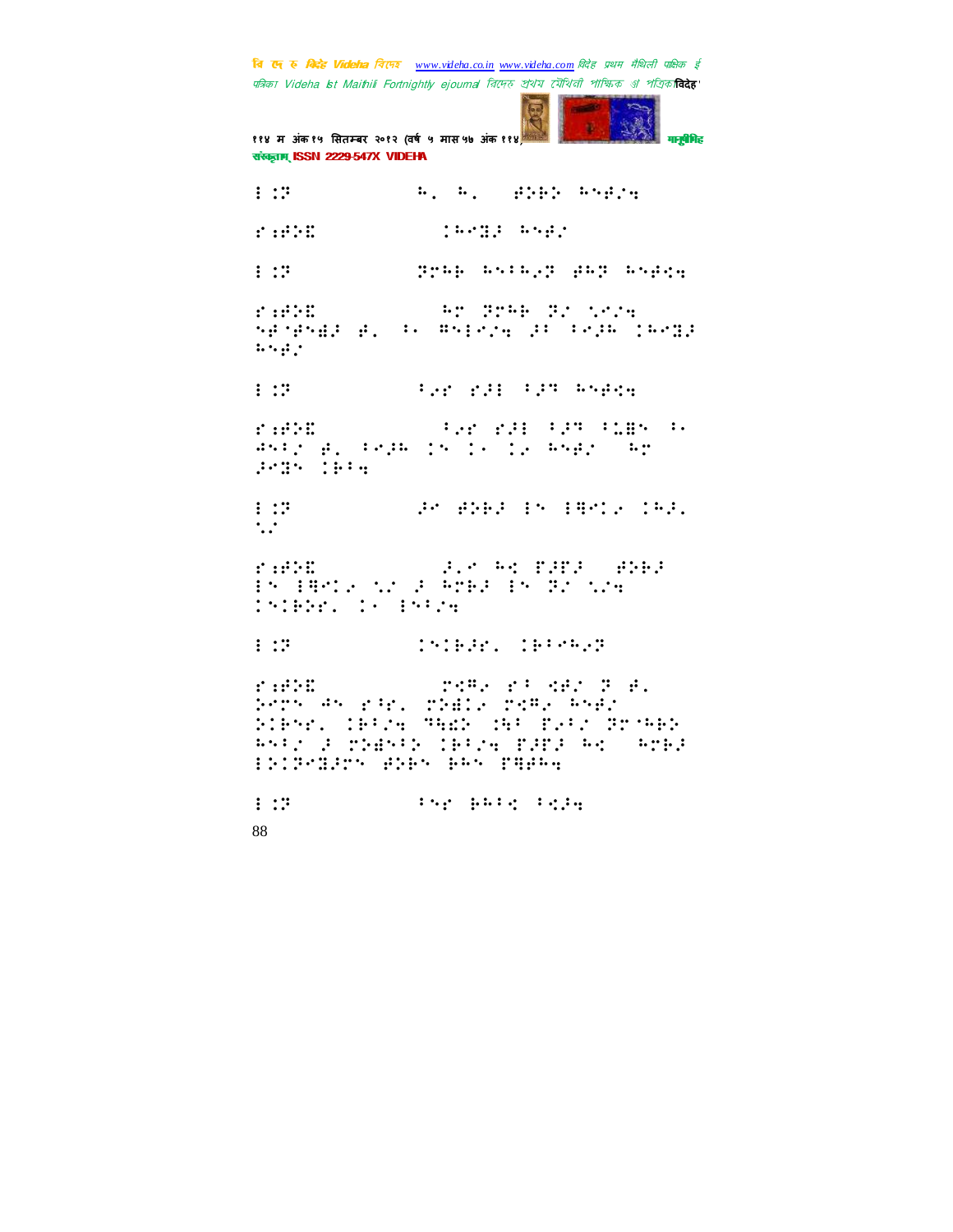

संस्कृतम् ISSN 2229-547X VIDEHA àêns pjpe j gebjp bi 19 rigo PORTOGEN PROVINCIPAL PAPER (PORT TLIR ENT TER TER WHATE FIREIRA THUR THE THREET TYTH IF ps bye digg jupical

 $11.144$ **SAPL PRODUCTS INTO** TEC NA COMPANY PLANE MEMBER AND PAI  $-4$ :  $7$ ,  $-1$ ,  $-1$ ,  $-1$ ,  $-1$ ,  $-1$ ,  $-1$ ,  $-1$ ,  $-1$ ,  $-1$ ,  $-1$ ,  $-1$ ,  $-1$ ,  $-1$ ,  $-1$ ,  $-1$ ,  $-1$ ,  $-1$ ,  $-1$ ,  $-1$ ,  $-1$ ,  $-1$ ,  $-1$ ,  $-1$ ,  $-1$ ,  $-1$ ,  $-1$ ,  $-1$ ,  $-1$ ,  $-1$ ,  $-1$ ,  $-1$ ,  $-1$ ,  $-1$ ,  $-1$ ,  $-1$ , the Resource of the Second State of the most gap and he tend

THOMAS PARTNERS Poblace at lady remark walles FRAME PROPERTY PERMIT POPINS  $11.144$ SL INSTERSITY AND  $10 - 17754$ CENT A TATA PARAGA ER PARAG NIMA

FARAH MIREN, MER BRETRIER eremo page nya shena ningin. samé (Braincip adebition de tres

 $0.15.1$ **SHORE SHORE PARK** rimer mass against rimer **BEARY LAT** 

*Times* **M** *M <i>M M M <i>M M M M* 

rach ran is the care show bid rogae: Placharo r. of clair rogae **EARLEY WEBPS MAIDER**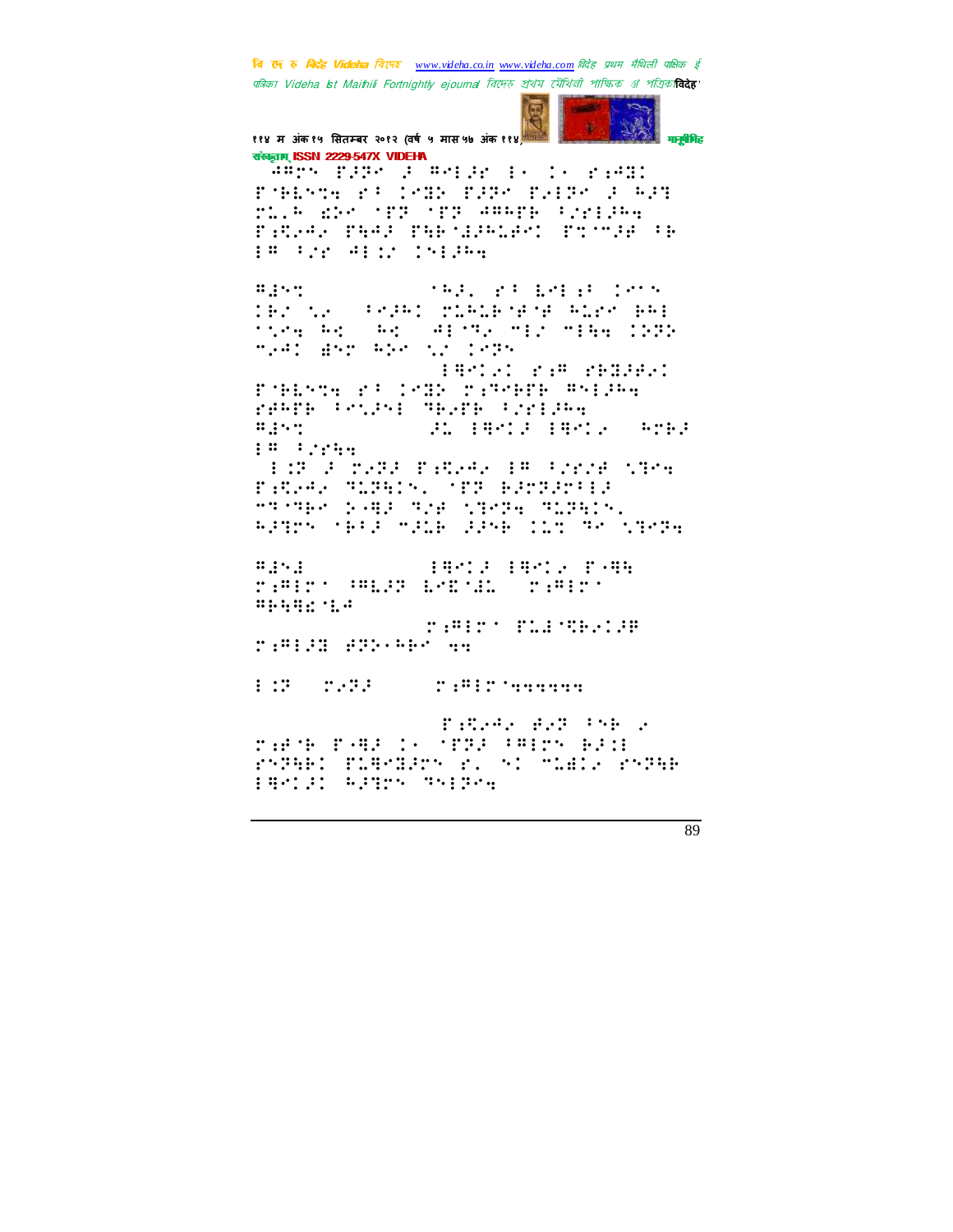**Service** ø ११४ म अंक १५ सितम्बर २०१२ (वर्ष ५ मास ५७ अंक ११४) मानुबैमिह संस्कृतम् ISSN 2229-547X VIDEHA  $1.0111$ **CONSIDERED**  $3.34.2$ PRESSENTING ROOMS IN THE PAPER COMPANY TEA TO NEW AT PORTHLETAR RECOR imis Genardsen rama españoraran **INT TATAL TARTS**  $\begin{minipage}{.4\linewidth} \begin{tabular}{l} \hline \multicolumn{1}{c}{\textbf{0.1}} \multicolumn{1}{c}{\textbf{0.1}} \multicolumn{1}{c}{\textbf{0.1}} \end{tabular} \end{minipage} \begin{minipage}{.4\linewidth} \begin{tabular}{l} \hline \multicolumn{1}{c}{\textbf{0.1}} \multicolumn{1}{c}{\textbf{0.1}} \end{tabular} \end{minipage} \begin{minipage}{.4\linewidth} \begin{tabular}{l} \hline \multicolumn{1}{c}{\textbf{0.1}} \multicolumn{1}{c}{\textbf{0.1}} \end{tabular}$ SI TER PI TABILER TETA THEAT THE PART AFTER TERMINAT  $354.1974$ refuge the state of the state of the state of the state of the state of the state of the state of the state of **PREMISSION SERVICE** CHANNEL PAR 29 1982 IBMLA IBML215. **SLEALINE SERVICE** 1912 - Tilha Shar (Thrair Plaina Saoinnt)<br>1941 - An Drome Amaria **SLEE FORM NIELE NIELE BIJ SPALE**  $\mathcal{V}^{(1)}\leftarrow\mathcal{V}^{(2)}\leftarrow\mathcal{V}^{(3)}\leftarrow\mathcal{V}^{(4)}\leftarrow\mathcal{V}^{(5)}\leftarrow\mathcal{V}^{(6)}\leftarrow\mathcal{V}^{(6)}\leftarrow\mathcal{V}^{(6)}\leftarrow\mathcal{V}^{(6)}\leftarrow\mathcal{V}^{(6)}\leftarrow\mathcal{V}^{(6)}\leftarrow\mathcal{V}^{(6)}\leftarrow\mathcal{V}^{(6)}\leftarrow\mathcal{V}^{(6)}\leftarrow\mathcal{V}^{(6)}\leftarrow\mathcal{V}^{(6)}\leftarrow\mathcal{V}^{(6)}\left$  $254 - 34$ **SAMIS DER BALL THE HIM** 1209 APL:  $\mathbf{r}$ files including the **SEPRED SECTION IRMID IRMID** PALAXING PARTNERS PARRY IROP MPH PALER SPAREN TO MTCPH **THURS TEEL TEALST MARGERS**  $\mathbf{1} \cdot \mathbf{1} \cdot \mathbf{1} \cdot \mathbf{1}$  $0.15.9$ **A. St. TRANS WIRES SEARCH SANA**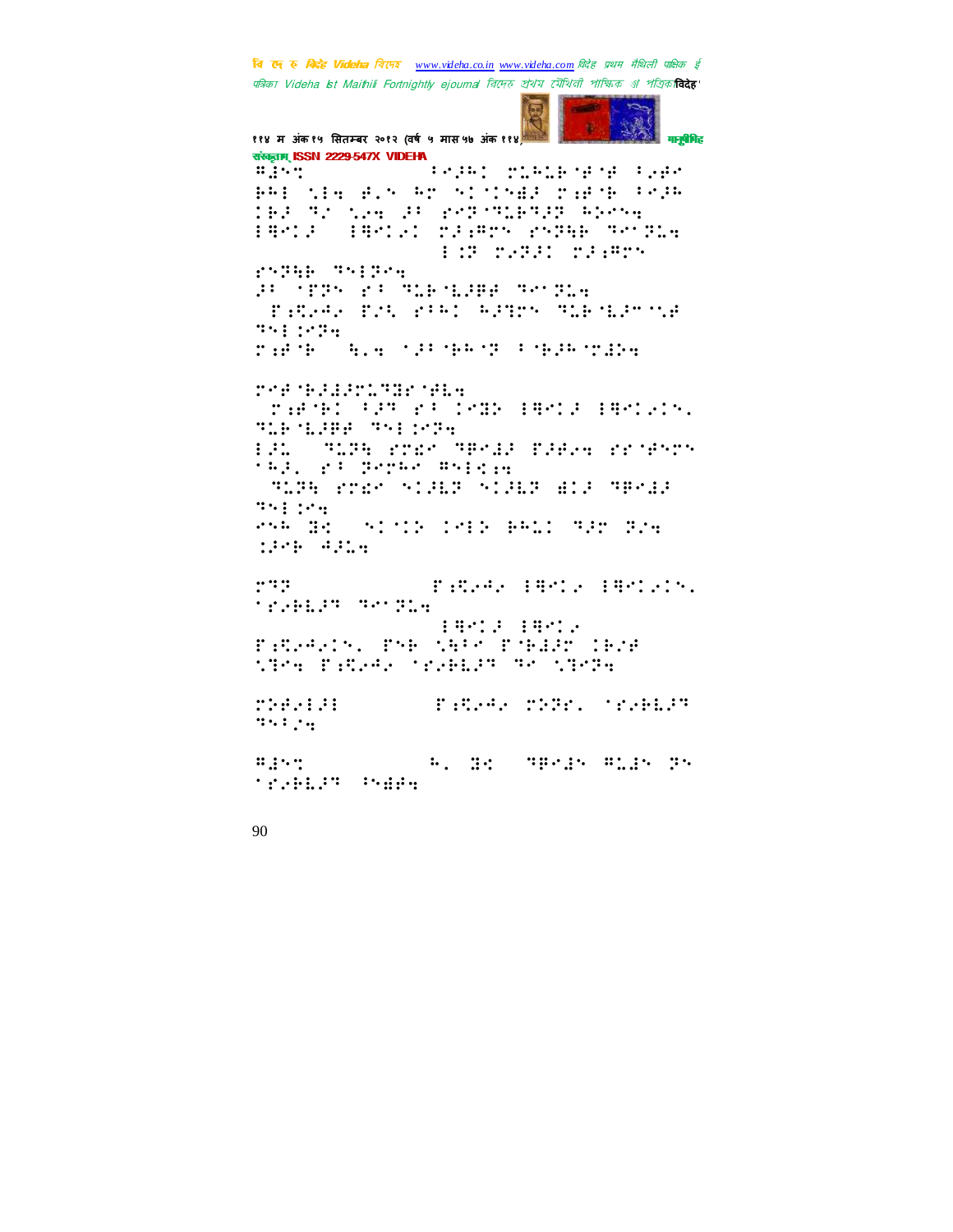ø मनुबैमिह ११४ म अंक १५ सितम्बर २०१२ (वर्ष ५ मास ५७ अंक ११४<mark>, व</mark> संस्कृतम् ISSN 2229-547X VIDEHA F: 18HD AP BAI

**Service** 

racesca

 $\sim 100$  m

**THEM STEP** 

SAMINE BIRITIC ARE BIRITIC MUNH FRONT HEORY FOR HER SERVICED PALE IS BREATEN HEATY FETY THEY Pres res Pres three ens resear FRON SAN PSEL MARY PSER SPORTS SN HPS FREE SIMPS PERFECT PAIRTS PARS  $0.41 - 1.394$ 

**BREEFING** ADEL ARTE PARK EKSK MAK FOORMEL PORTH ARM NE ROLLER BRANCH OF CONTR PART PART ALL PROPERTY TANK 1875 RO PO PARESE PROTICE PORPORAR

 $19.22$ **ANGEL IBAL ANG PR** Bellevin nens (Separate an airle ATES FILM, PHENIM IAM BY PHENIMAN

**START START CONSTRUCTS**  $1.42 - 1.74$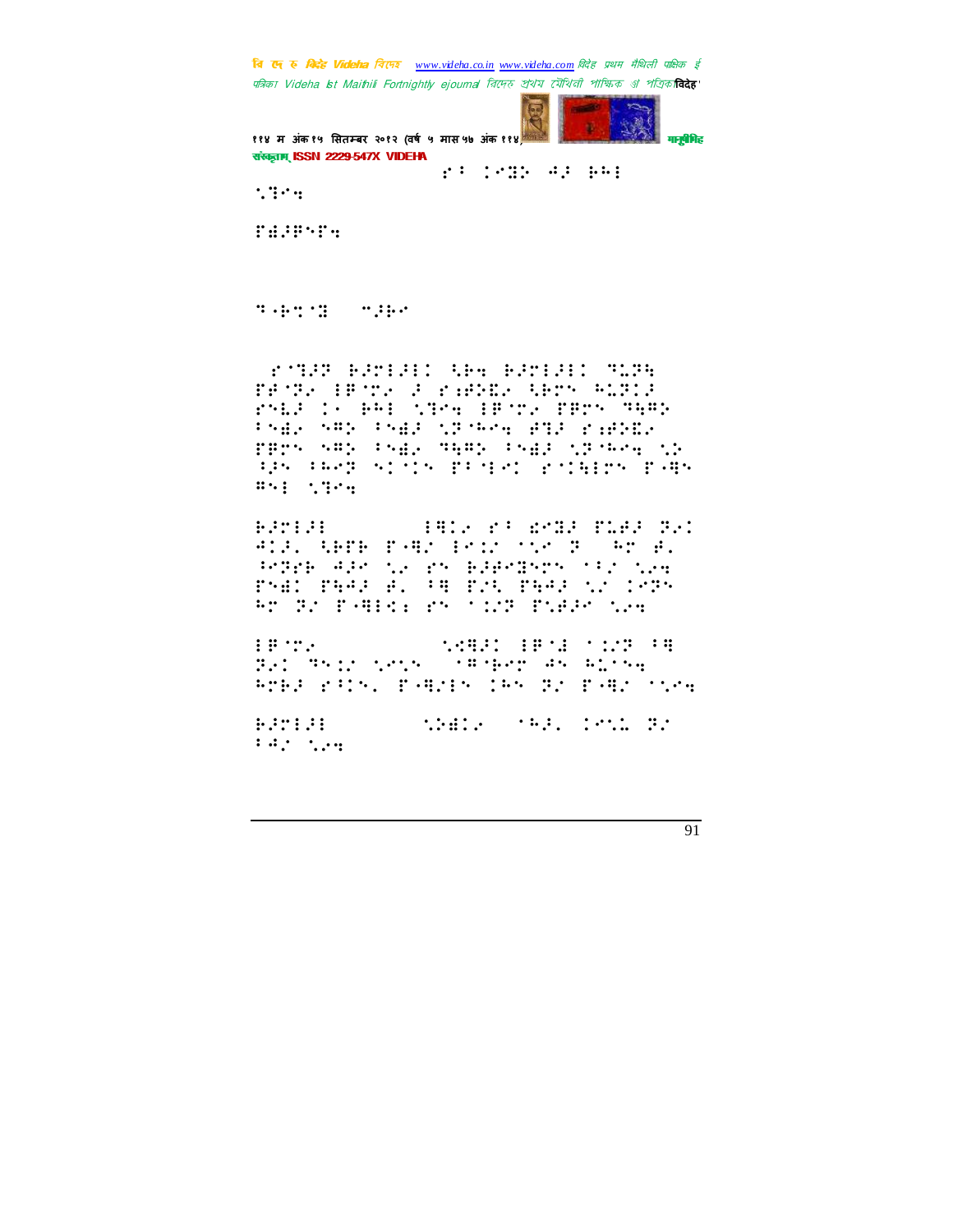**COMPANY** 

**AVAN** <del>ugit</del>is  $\mathcal{L}_1$ ११४ म अंक १५ सितम्बर २०१२ (वर्ष ५ मास ५७ अंक ११४) संस्कृतम् ISSN 2229-547X VIDEHA  $-2.24$  space of the role rander PERSONAL PROPERTY AND PERSONAL CA  $\mathcal{L}^{\text{max}}$ BOSON CONTROL STATES AND THE STATES  $-45144$   $-544$ ,  $-27$   $-44444$  $\mathbf{f}$   $\mathbf{f}$   $\mathbf{f}$   $\mathbf{f}$   $\mathbf{f}$   $\mathbf{f}$   $\mathbf{f}$ PRES CANTRA ATTEMPT PNAS A CANIER. ANTER FELR NIME ROLLER (1982-881) Philar  $\{ \alpha \}$  specially proved and pro-**BUSINE** sy patent page  $\mathbf{f}$  :  $\mathbf{f}$  :  $\mathbf{f}$  $\mathcal{L}^{\mathcal{A}}\left( \mathcal{B},\mathcal{B}\right) =\mathcal{L}^{\mathcal{A}}\left( \mathcal{B},\mathcal{B}\right) =\mathcal{L}^{\mathcal{A}}\left( \mathcal{B},\mathcal{B}\right) =\mathcal{L}^{\mathcal{A}}\left( \mathcal{B},\mathcal{B}\right) =\mathcal{L}^{\mathcal{A}}\left( \mathcal{B},\mathcal{B}\right)$ ARLAND PROF THE POST IS NOT  $1.9492$ **BOYER SERVICE START REPORT** Poul Polar Shalor Rin Shee Inform **The Manufacturer of the State State State** randers and a series and a series and a series and a series of the series of the series of the series of the s star tam **BASTERS SAMARA SERIES SERIES STATE** TRANSPORT THE IN THE BID OF  $\mathcal{L}^{\mathcal{A}}\left(\mathcal{A},\mathcal{B},\mathcal{B},\mathcal{B}\right)=\mathcal{L}^{\mathcal{A}}\left(\mathcal{B},\mathcal{B},\mathcal{B},\mathcal{B}\right)$ fifth. TRAIN, SPAC 200 P. REA BRTERE (1990) PROTECT PROTECTIVE B. 191 Phainier the Seater. B. 92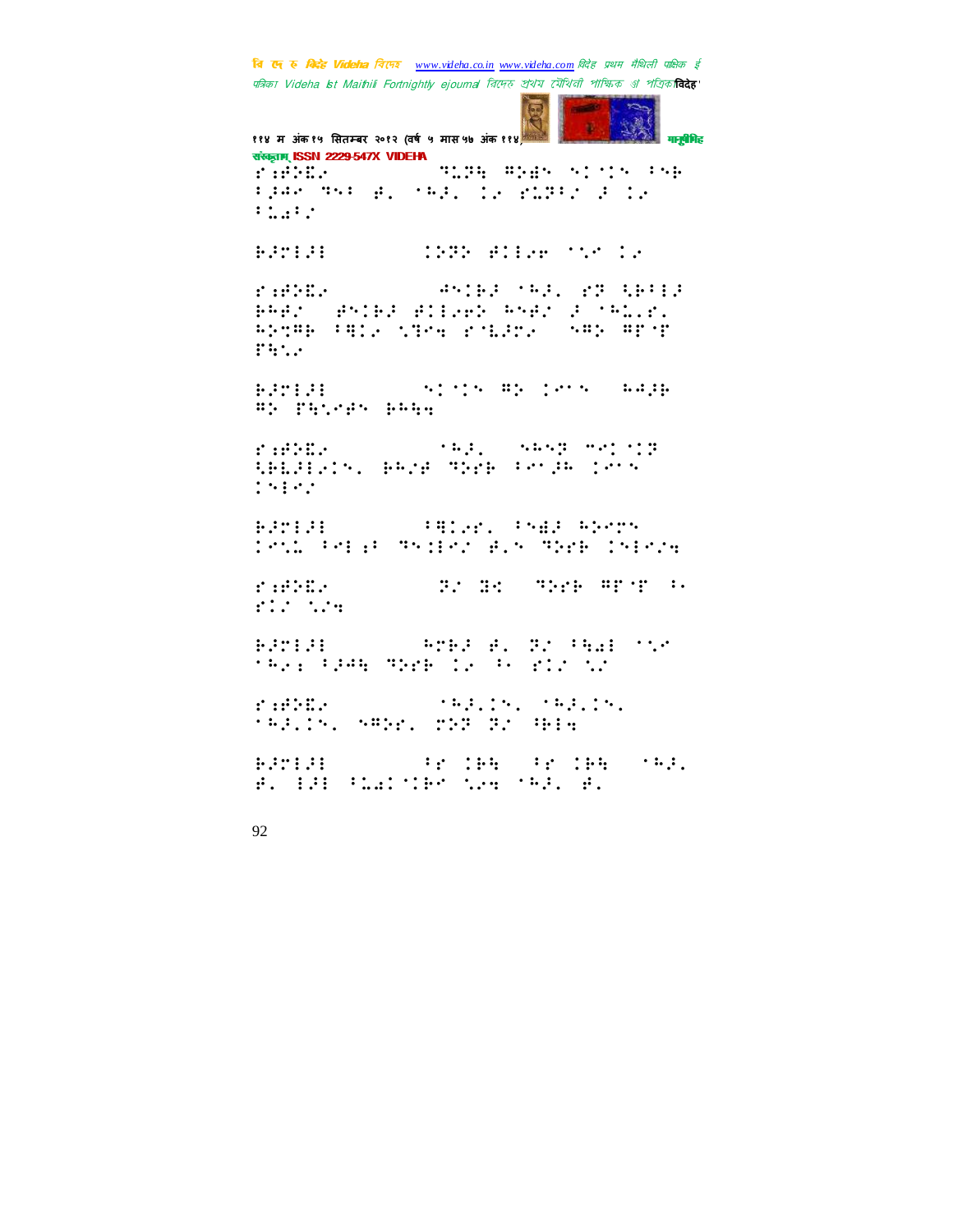मनुबैमिह ११४ म अंक १५ सितम्बर २०१२ (वर्ष ५ मास ५७ अंक ११४) संस्कृतम् ISSN 2229-547X VIDEHA timeshed the SSP 25315. Apr Semily Spr Semple 77 W. THEF (77 W.  $.42.414$ **23 25 382 3 1200** TT LAPHIED AL AL PRIS **WEIGH TREETH FREAD PORCH**  $11.744$ THE THE STORE even Share **TEST CONTROLLER BASTER**  $\mathcal{L}^{\text{L}}\mathcal{L}^{\text{L}}\mathcal{L}^{\text{L}}$ TP STRIPPE  $33.734$ EB the tenes electronic BR: BM PLAY NARA NY  $\mathcal{L}^{\text{L}}\mathcal{L}^{\text{L}}\mathcal{L}^{\text{L}}$ #POLYTOGENIAL ANDERSON **THIS ARE TO TAKE** i Birthe  $\mathbf{a}$ . rafile **Sing Engr Side Com** SPARED SPORT AR IN STORY WRITE FRA PORTOG SOFIED FOR THE POSTER  $1.44 \pm 0.1.44$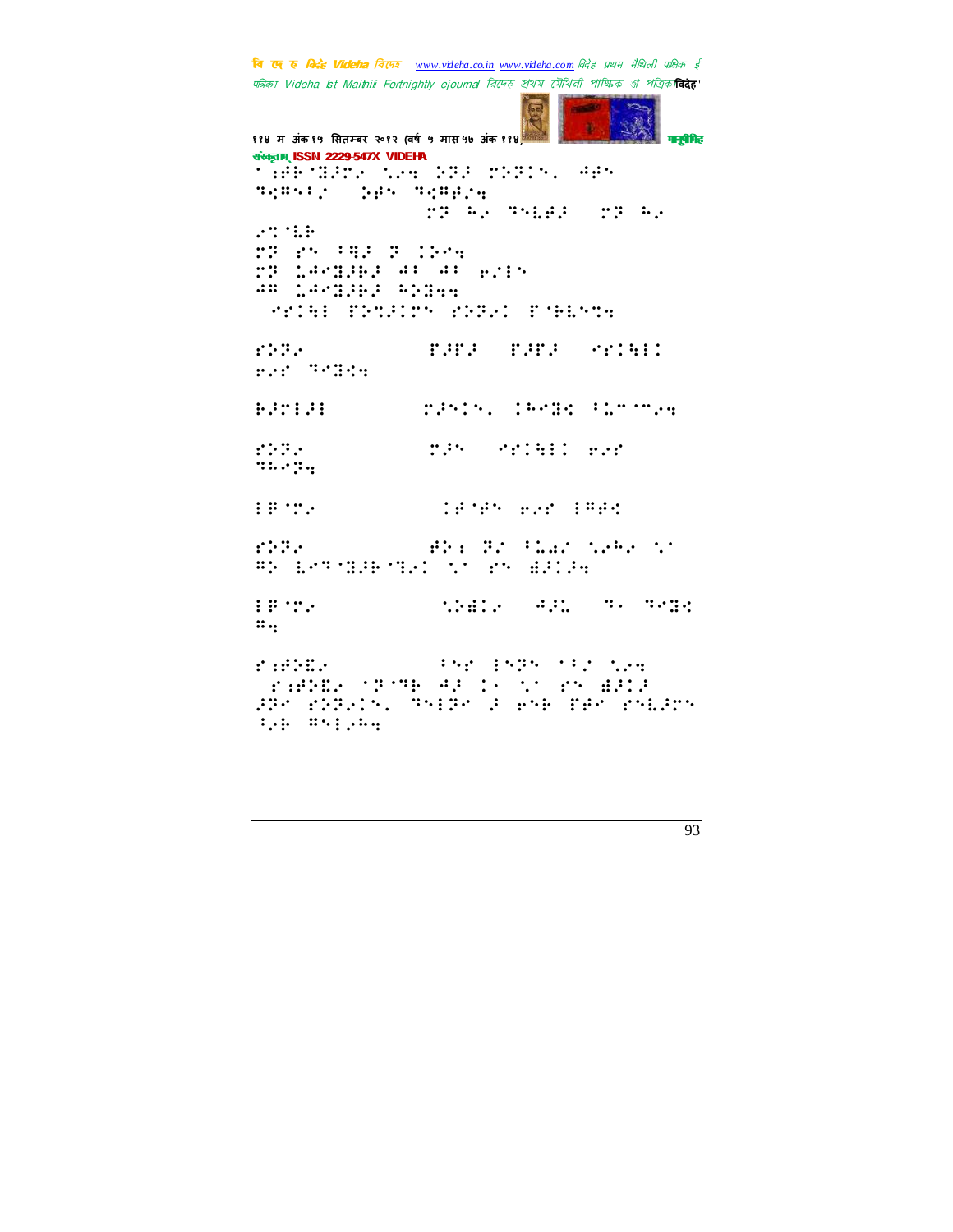**Service** 

 $\mathbf{z}$ मनुबैमिह ११४ म अंक १५ सितम्बर २०१२ (वर्ष ५ मास ५७ अंक ११४) संस्कृतम् ISSN 2229-547X VIDEHA 1948. AP AR PP **BREEFI THREE RESPONSE TELL FRING IRE** para and the **THE PROPERTY WALLER** 

racesc

 $7.4411 - 11.7$ 

BOSSIN ARE ROCCERS  $\mathbb{R}^{n \times n}$ TIPER PRODUCE INFT PROT Portlands

 $\mathbf{1}$  :  $\mathbf{2}$  :  $\mathbf{3}$ **MISS THE BESTIES BATEAN AANG** 

**STORESS, PRODUCT BATEAN** HARRY MILLER HARRY STRING AIRST IN 1991  $\cdots$  :  $\cdots$ 

 $\{1, 2, 4\}$ richtische State (195 aperage sign

BOTH FE **ANY BIDY WATER AST MILL ENGER FRENCH FREST** FJRA 18 (TROPHEL PHAR ILBORA (TRIPOR RODA DAR ORGANIZAR **MIRE BEMIE GEORG (TOG)**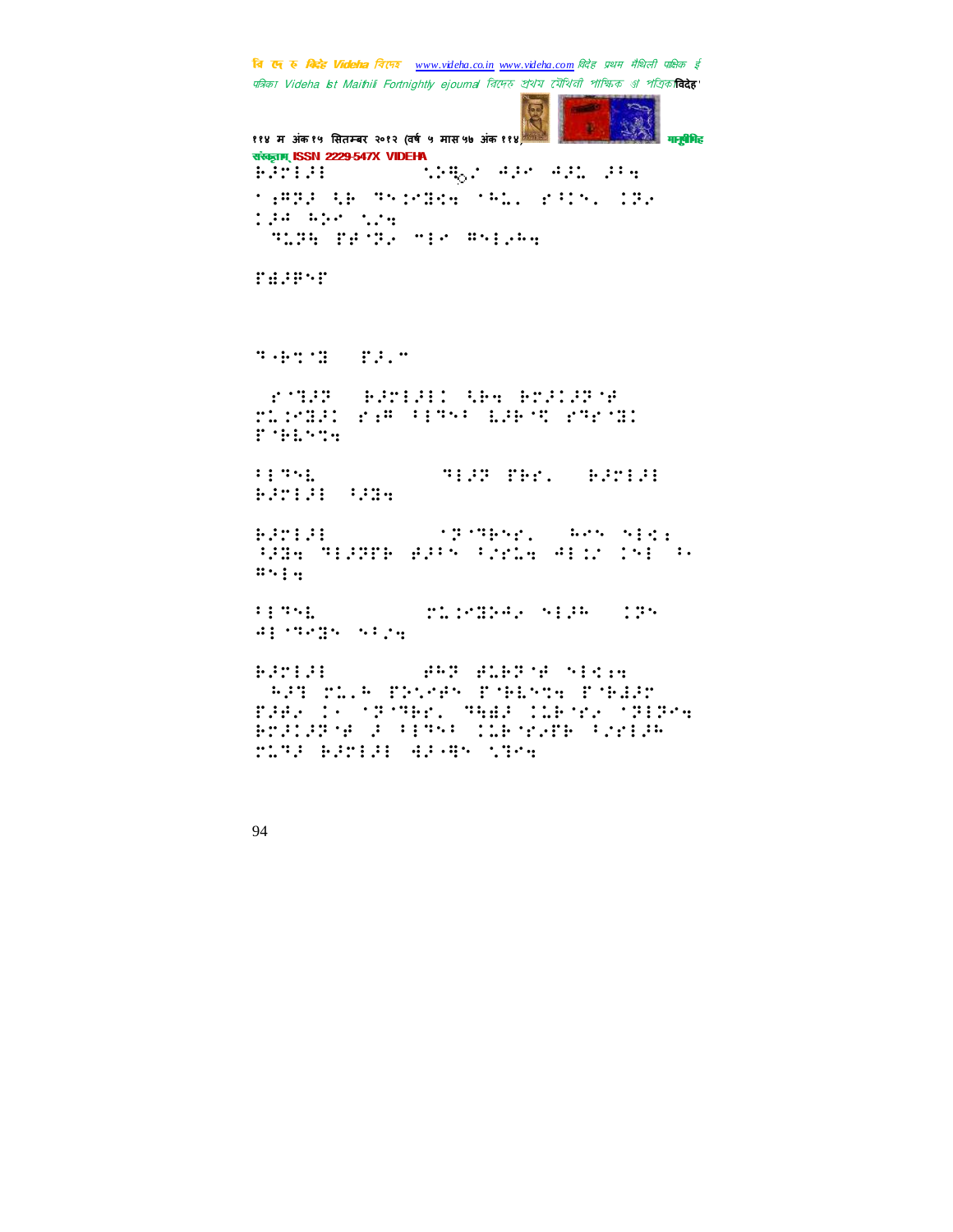**Service** ø ि मनुवैगिह ११४ म अंक १५ सितम्बर २०१२ (वर्ष ५ मास ५७ अंक ११४)

संस्कृतम् ISSN 2229-547X VIDEHA **MISSING AND STAR** PARAGUALE PO REPORT ARCHIVE rkigen (erde rkige er 159g på)<br>Balkin rakg gugrtlø (1991 approxi  $\ddots$ 

 $11341$ **SUPPLY AND NOW MILES** PROPS (1291) 150 (PRP PS (PRO) PP FF-PA IAL (FF-ASI FTS-SPA)

BATEAR (1999) STRY PART CHRIAN, AND RPE POPUL FOST FRANKLY TEACHER **TEP REP TEP 1814** 

 $13341$ **1980 - 2007 1999 - 100** 

**BATEAN SECONDENSIS SECONDENS** 

**Bradan Mar** 5999 591 791 79 PORTER TOTAL ENR. NEND THE BARGE OUT B.S. Personer Alegae (SACTOR Plainer removement. Dim BRS4

**BREATES INTERNATION BASE BASE** Aphar Sir Straigh

**Bradan Mar STRIPS AND** APPERTYPE AND STATE PAPPY APPE BAN Ara ARAA MISMIDS, FR ANAN, MIC the So And: Person 15720 Are Per **THEFT CONTROL**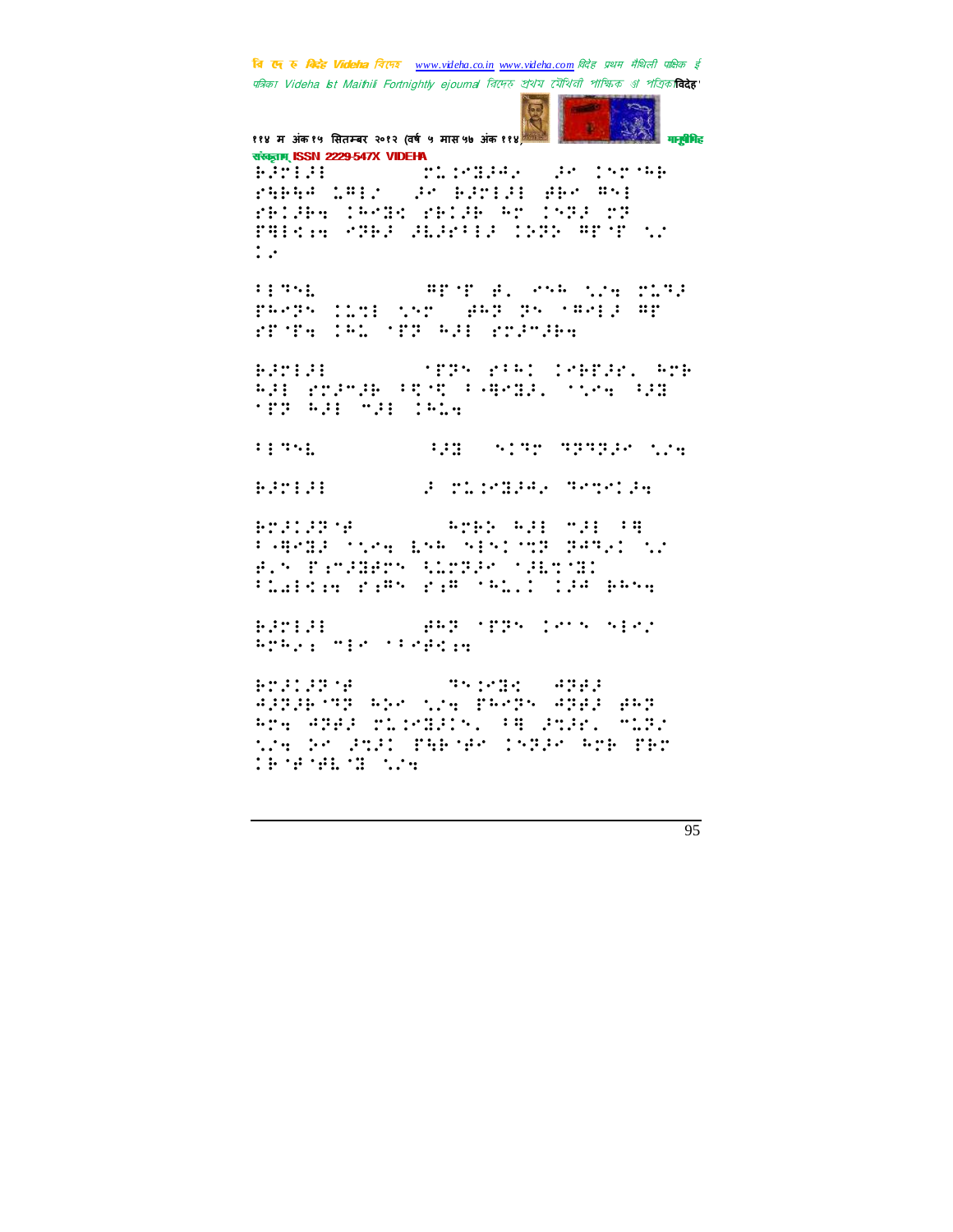**COMPANY ANY** HIGHE  $\mathbf{g}$  . ११४ म अंक १५ सितम्बर २०१२ (वर्ष ५ मास ५७ अंक ११४) संस्कृतम् ISSN 2229-547X VIDEHA **Service State Service State JAR AT 12 FARY**  $\{1,2,5\}$  . **MARKET COMMAND** yade ademokya kepik ida afeblik **Bedister AND THE THING BOSCAPIE** 1919-1-1-august 1-august 2019 persone **EPIPILY, 7511076 TELM PROBECT TRIBE** 892191 Sistema (Allenta Barro Paga **EMPLEMENT** Bralagne (1982) a gu sé plume<br>2 mBg Binghe Arba Bhé Bhí SAlen BAR NYA TARA NY SARRA 198 AMB. rights Broadtom **BATEAN SUBSCRIPTIONS** rage and the  $\mathbf{1}$  :  $\mathbf{2}$  :  $\mathbf{3}$ SIMPLE OR SPACE ruge to their regular random e. rd eksper in grong nend riding BARY, TEMEZE MINDER 28 121 NAM  $\mathcal{L}_{\mathcal{L}}\left(\mathcal{L}_{\mathcal{L}}\right)=\mathcal{L}_{\mathcal{L}}\left(\mathcal{L}_{\mathcal{L}}\right)\mathcal{L}_{\mathcal{L}}\left(\mathcal{L}_{\mathcal{L}}\right)$ 1990 - 1991 - 1992 - 1992 - 1992 - 1992 - 1992 - 1992 - 1992 - 1992 - 1992 - 1992 - 1992 - 1992 - 1992 - 1992 F MT INF R. MINES ING **Bradasher SAMPLE ENTRY APP NUM** ARD TAND THE CAN CAN BRINGEN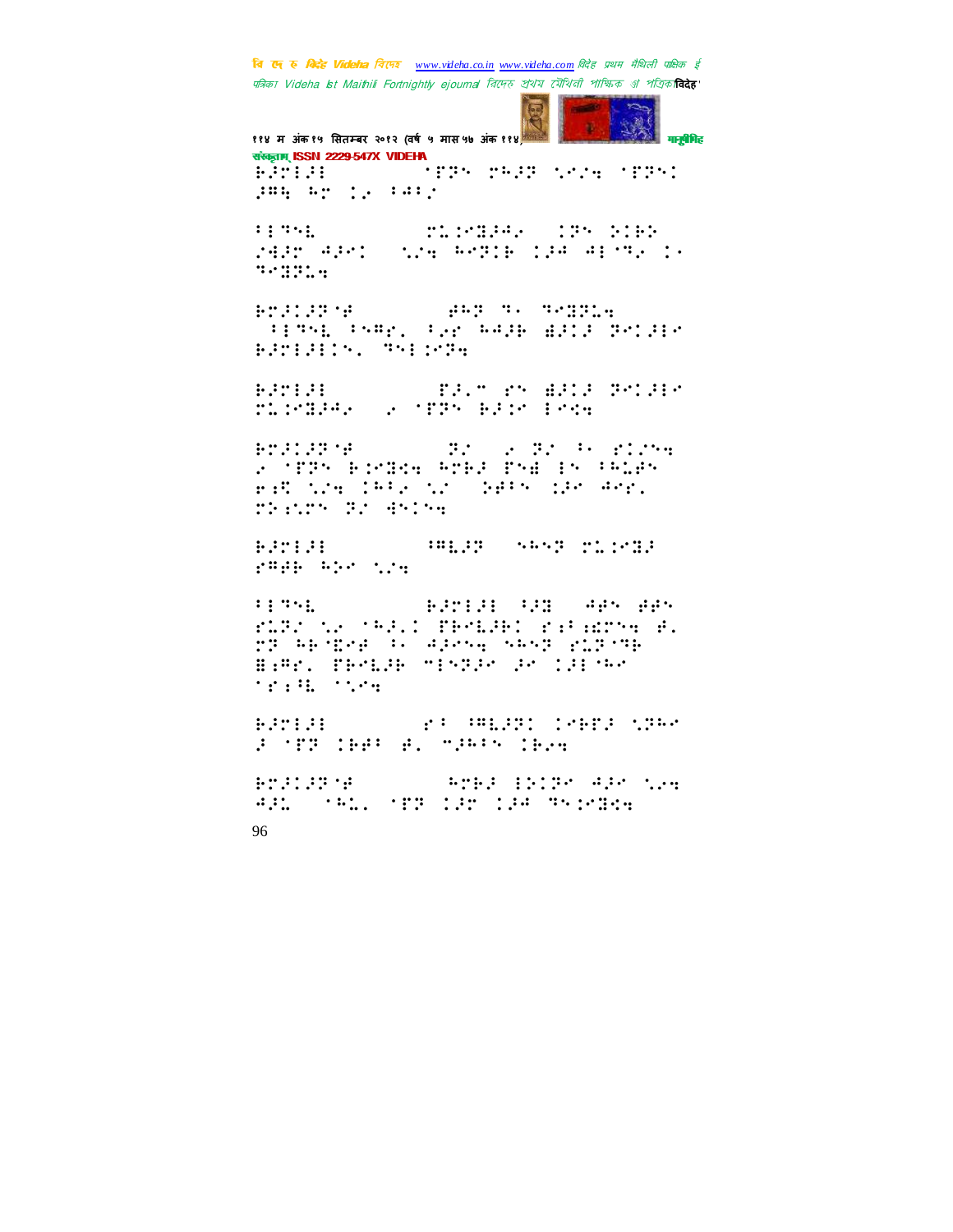मनुबैमिह ११४ म अंक १५ सितम्बर २०१२ (वर्ष ५ मास ५७ अंक ११४) संस्कृतम् ISSN 2229-547X VIDEHA Branarya a gaggan ryeryna **EPSILP HPS 92 BUSINE** EPARIN TERMINA SAMPI PA APPIRE  $14.33 \pm 1.13$ rasevr4  $7.4413 - 14$ **ROBB BON GH MARK OFF PAR** BUTTER OF PARK CHEMIC RIM POSTAGE IN PRESSING rror. Mr 1: rBB.B **BETTER** Pre 13.801 Pr 181 184 Press les la Proder  $7.777$ the Image Image Aid, animal pr **MILLE FALLAT** Ship als shall?  $11.777$ **Address** give days so rrores **BOTTE SERG STORE**  $17.777$ STORE IS.R.C. PRES PARK B. STO IS noger.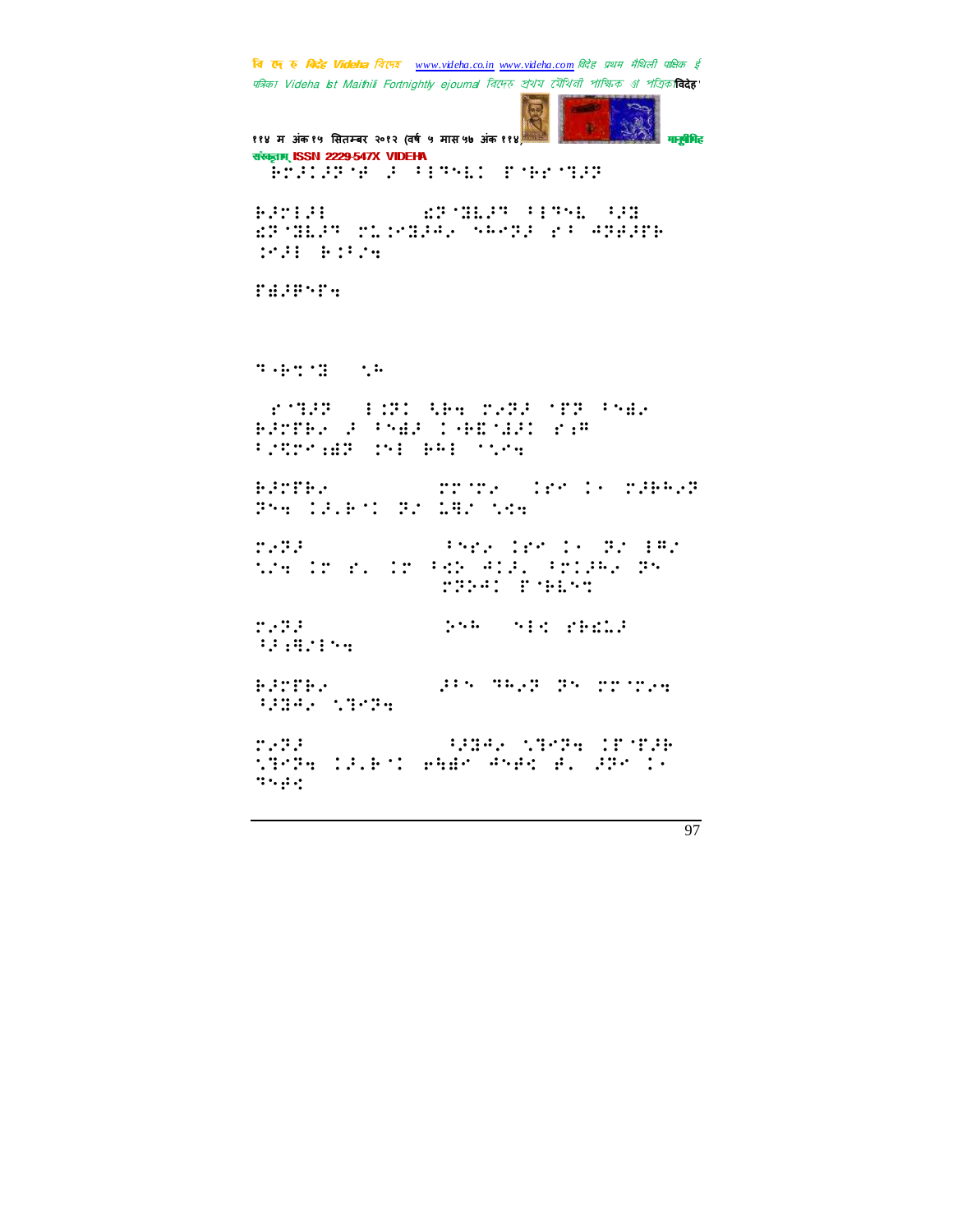**COMPANY AND THERE**  $\mathcal{R}$ ११४ म अंक १५ सितम्बर २०१२ (वर्ष ५ मास ५७ अंक ११४) संस्कृतम् ISSN 2229-547X VIDEHA TTOM WHEN IP TO **BUSSER** FRAME START CONTROL IN BOARDING FREE SPACE-TERRE  $11.3333...$ **THEIR AT AN IAPS PS IPHONE READ IN SECTION TEMPS AND THE SALE BRITER** BAD BY PHACE PERMINE BAD BY  $15.13794$ **WELLINGS CRAIN** - 11 - 11 - 11 - 1 MIRTIN FROM ARTIMITIK TOPPED NO B. THE RICH, AN SENEVICE and the state of the state of the state of the state of the state of the state of the state of the state of the **BUSSER**  $\begin{aligned} \mathcal{L}_{\mathcal{A}}^{\mathcal{A}}\mathcal{L}_{\mathcal{A}}^{\mathcal{A}}&=\mathcal{L}_{\mathcal{A}}^{\mathcal{A}}\mathcal{L}_{\mathcal{A}}^{\mathcal{A}}\mathcal{L}_{\mathcal{A}}^{\mathcal{A}}\end{aligned}$ MARTIN IN BUSIBAL POBROTHER RATEATLA FABILITYS (PACKIB CHI) PRIE TOTA MARA PRENE, DIER MARIN there they were miss for the POSTER IN PROFINSE  $1.441144$ rror. BBC 3.9. ALA, INIT RE ANY NEW IRA PAPAIN. 19522 PAGE 7515 PM 228 **SAME PATA ROBA DA**  $17.777$ POINT MIR SEPERING PROPERTY **WHITE** THE WEL  $1.441141$ ring, and the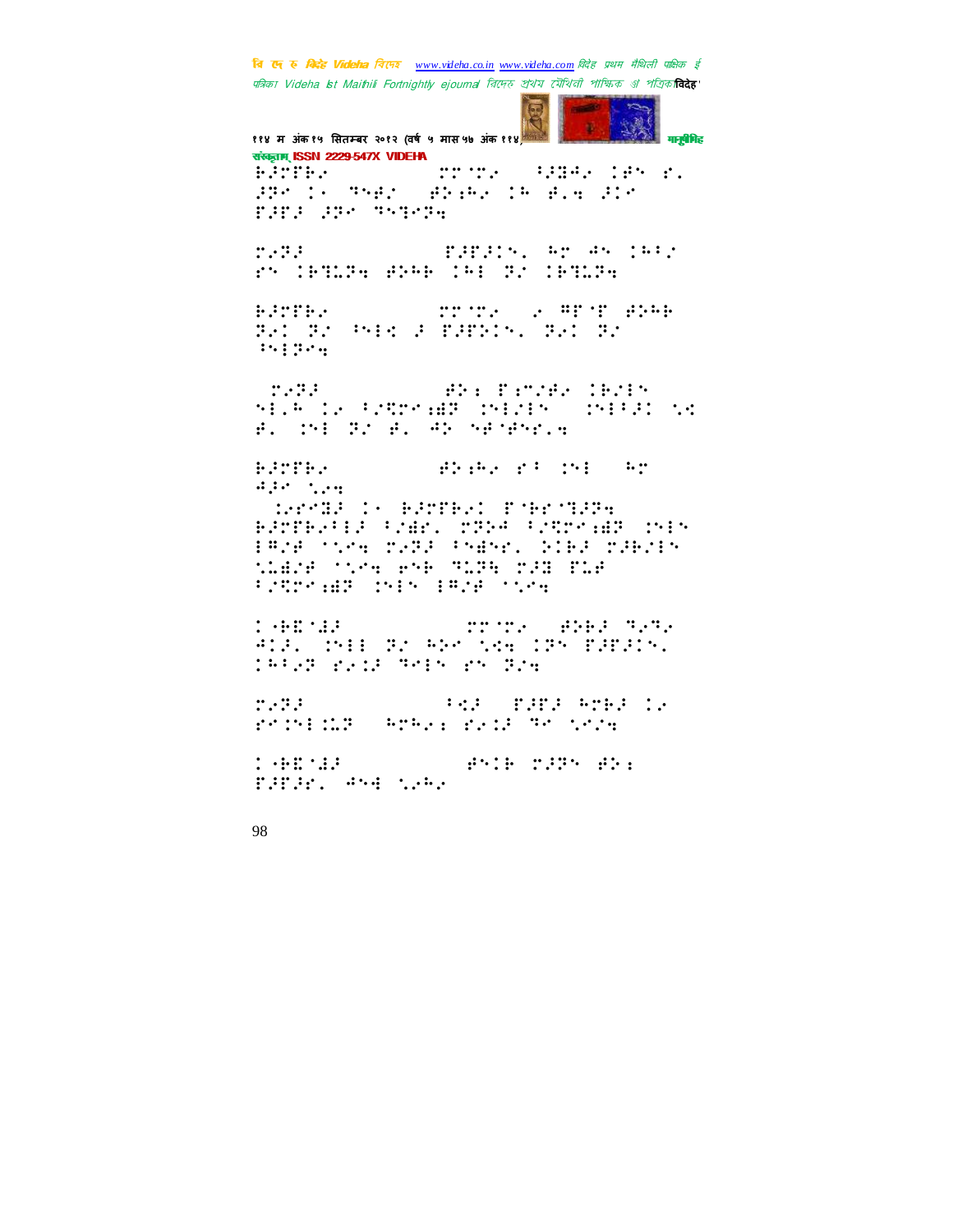ø ११४ म अंक १५ सितम्बर २०१२ (वर्ष ५ मास ५७ अंक ११४) मनुबैमिह संस्कृतम् ISSN 2229-547X VIDEHA LTET HEAT THE EST  $17.777$ 

**Service** 

ring offre Personal Anda **FIRED PORTS** 

 $1.1111$ **ArAG.** INDEX I-BENER Strainer De Steet emperatore add. TARE PARENT RENT, RENT TRYING IN Profession and completed and completed and MIRAMMER CRASHAWEL MARAIN REPAR the range of any strains prop SPPER IS CHEMER SI POR TOTALS. Pred Medical Company

 $1.441.44$ **BELOWED THE TELL** rrore chi shii aye to Tanzh. A APPLY NAVALLY DIRECTORER CONFIDENT #. Show former and inference heading

SWORTH ANNE ANNA  $27.73$ Br tree Anim tri an Fighte Abma **SIBRE ISBN 2818-224** 

 $1.441.44$ tre crow 181 B. ATEN BEBIT PARE NAT BY

 $11.777$ TLES SPAR TT TEST PARK BY BY SPIN

 $1.441.44$ **START START START** Br Rodr (Br PlateReB d. RrAd. Araq, spak Mirror teta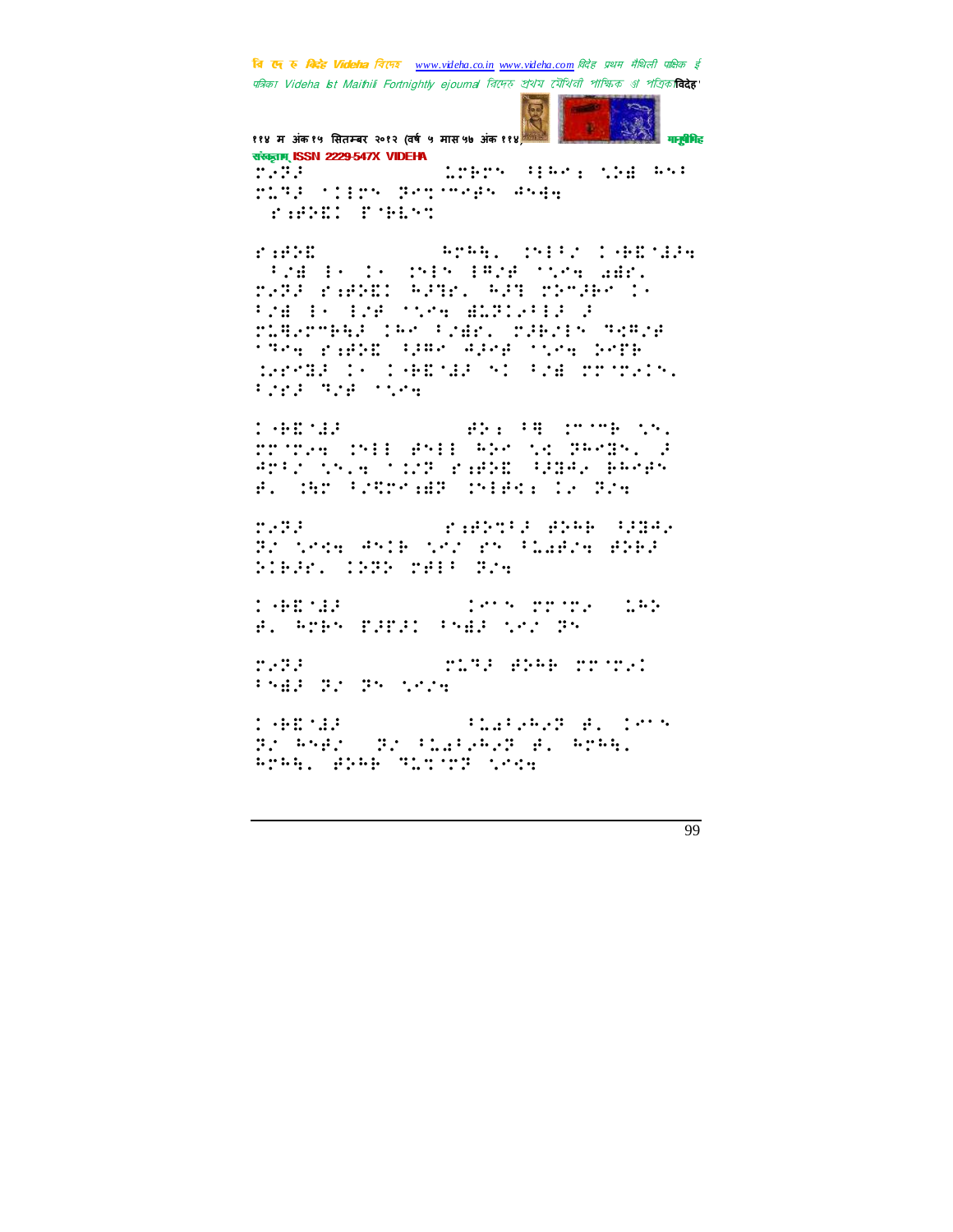**Service** 筹 मनुबैमिह ११४ म अंक १५ सितम्बर २०१२ (वर्ष ५ मास ५७ अंक ११४) संस्कृतम् ISSN 2229-547X VIDEHA **FIRE BY IB: 181758**  $17.777$ APMENT A PIGHTER ADAL ARTE DEN NNGA ri ise ekonomise ibalekek el.<br>1919e history mia **FILE CALENT EXICL MARK AND MARKET STARTED** race-ra  $\mathcal{L}$  : Then  $3.4423 - 51$ **RYBB BUTER: GHT REPORT** Promere PAI (1984-PA) 1982 Pers SPIEL PSI SASA PLEA PRES APSER SAS STORY BRANK HAD TO STAR rander pp. nam. nig new g.  $\mathcal{L}^{\text{L}}\mathcal{L}^{\text{L}}\mathcal{L}^{\text{L}}$ **ATES TERM TER RECEPTS** B.S. MEDBED TA PHERIM TIT WHO PRESENTATIONS ARE COMMITTED BY WEDNESD WAS TRACT TAAL FARE **INTER ATE TET IF SPECIE LAST SEPTE TEL SERIE** rafile the Break **FRUE PARKER 356** mage part street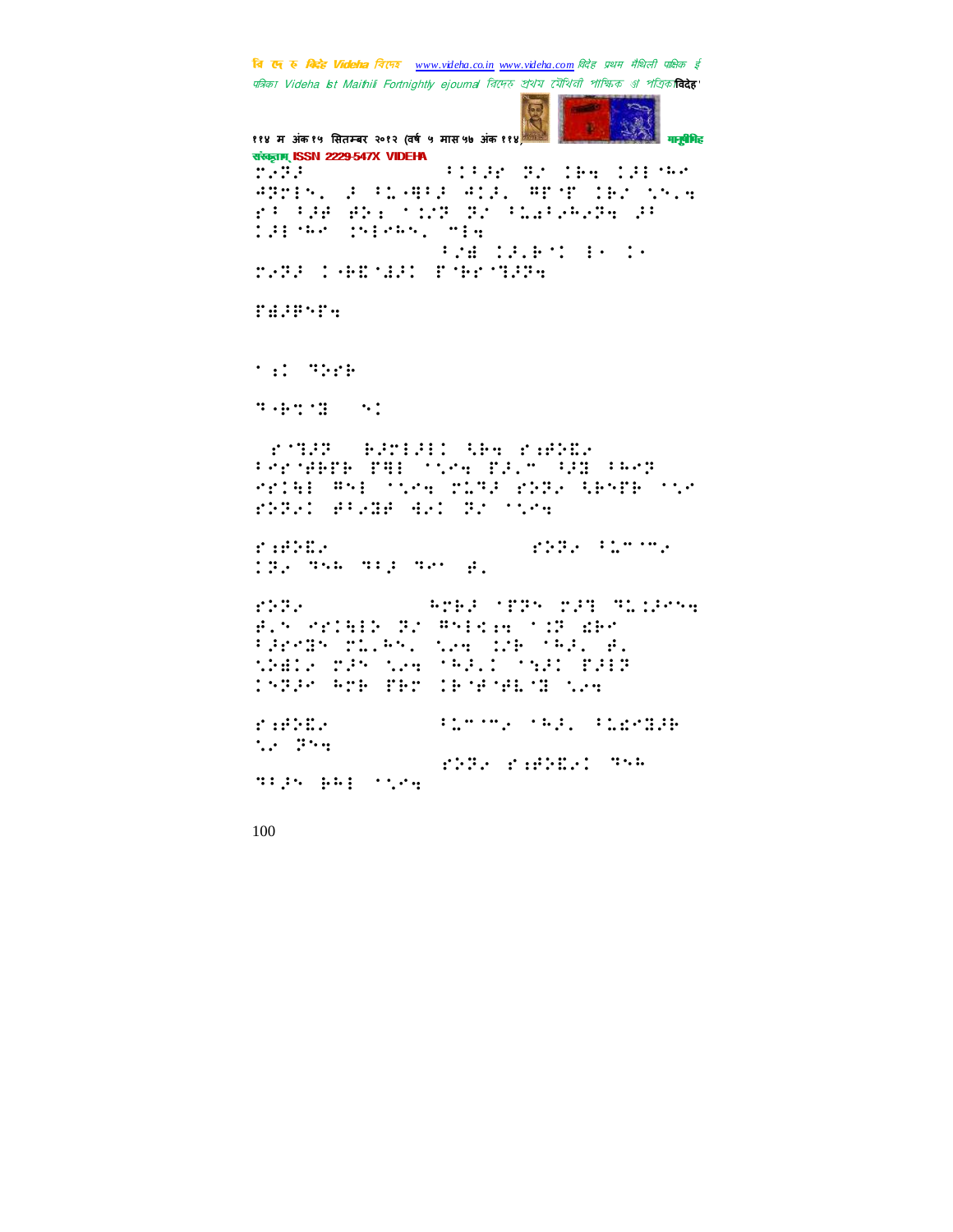**Council**  $\mathbf{g}$ **बर्जी मनुवेमित** ११४ म अंक १५ सितम्बर २०१२ (वर्ष ५ मास ५७ अंक ११४) संस्कृतम् ISSN 2229-547X VIDEHA  $\mathcal{L}^{(1)}$  and  $\mathcal{L}^{(1)}$ 1981 N 192 MPH 3054 STEP 22 Steep rafile **APL STRAY, Excellent Biog START**  $\begin{picture}(130,10) \put(0,0){\vector(1,0){10}} \put(15,0){\vector(1,0){10}} \put(15,0){\vector(1,0){10}} \put(15,0){\vector(1,0){10}} \put(15,0){\vector(1,0){10}} \put(15,0){\vector(1,0){10}} \put(15,0){\vector(1,0){10}} \put(15,0){\vector(1,0){10}} \put(15,0){\vector(1,0){10}} \put(15,0){\vector(1,0){10}} \put(15,0){\vector(1,0){10}} \put(15,0){\vector($ SAPAN (MERAN) (PAPA (PAGE RN PAPA)<br>BAGE PLAEDS, SBA APA SNA ADS PM **SPPARE PROPERTY** rafil. **SEPT LA PASEPHA AMBA** they by whe shieldings sharp liess  $\frac{1}{2}$   $\frac{1}{2}$   $\frac{1}{2}$   $\frac{1}{2}$   $\frac{1}{2}$   $\frac{1}{2}$   $\frac{1}{2}$   $\frac{1}{2}$   $\frac{1}{2}$   $\frac{1}{2}$   $\frac{1}{2}$   $\frac{1}{2}$   $\frac{1}{2}$   $\frac{1}{2}$   $\frac{1}{2}$   $\frac{1}{2}$   $\frac{1}{2}$   $\frac{1}{2}$   $\frac{1}{2}$   $\frac{1}{2}$   $\frac{1}{2}$   $\frac{1}{2}$  **APP NEW PERSONAL**  $f: \mathbb{R}^n$  $14.21941$  $\begin{minipage}{0.9\linewidth} \begin{tabular}{l} \hline \multicolumn{3}{c}{\textbf{0.9\linewidth}} \end{tabular} \begin{tabular}{l} \hline \multicolumn{3}{c}{\textbf{0.9\linewidth}} \end{tabular} \end{minipage} \begin{minipage}{0.9\linewidth} \begin{tabular}{l} \hline \multicolumn{3}{c}{\textbf{0.9\linewidth}} \end{tabular} \end{minipage} \begin{minipage}{0.9\linewidth} \begin{tabular}{l} \hline \multicolumn{3}{c}{\textbf{0.9\linewidth}} \end{tabular} \end{minipage} \begin{minipage}{0.9\linewidth} \end{$ star randisk baser i Me PHINH RND F IPTN: PTBNT4  $E: Y \rightarrow Y$ that that a the Constant  $1.125$   $4015$   $1.5124$ and the control BLETTEN TNIRGH AN MIN PARE END TN  $\frac{1}{2}$   $\frac{1}{2}$   $\frac{1}{2}$   $\frac{1}{2}$   $\frac{1}{2}$   $\frac{1}{2}$   $\frac{1}{2}$   $\frac{1}{2}$   $\frac{1}{2}$   $\frac{1}{2}$   $\frac{1}{2}$   $\frac{1}{2}$   $\frac{1}{2}$   $\frac{1}{2}$   $\frac{1}{2}$   $\frac{1}{2}$   $\frac{1}{2}$   $\frac{1}{2}$   $\frac{1}{2}$   $\frac{1}{2}$   $\frac{1}{2}$   $\frac{1}{2}$   $E = 1.1$ Salar Shale **Mary Mary Communication** Ler Stre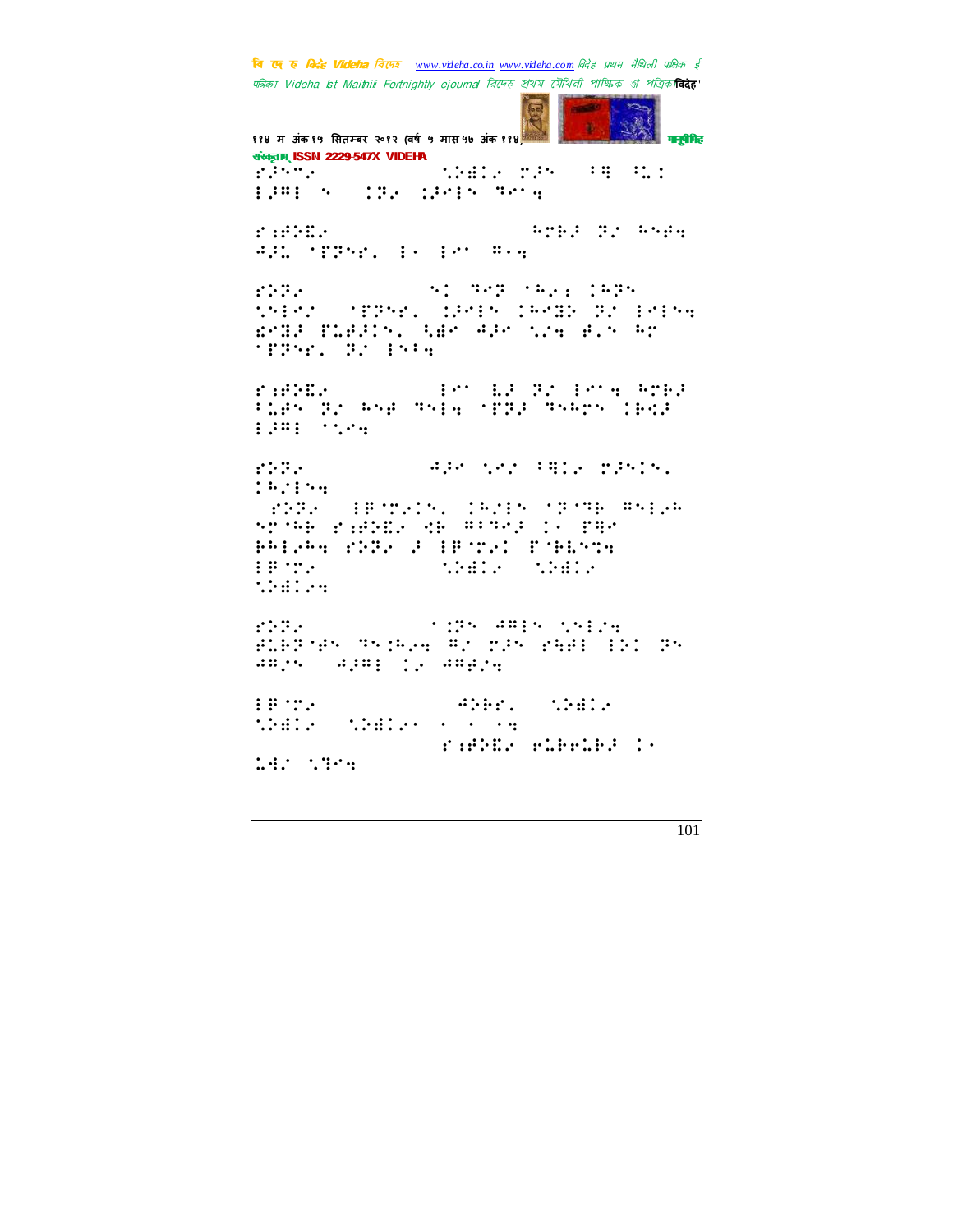**CONTRACTOR** 筹 मनुबैमिह ११४ म अंक १५ सितम्बर २०१२ (वर्ष ५ मास ५७ अंक ११४) संस्कृतम् ISSN 2229-547X VIDEHA  $1.2 - 1.44 + 1.7$ radical c  $\mathbb{R}^n$ .  $E: Y \times Y$ **SERVIAL MARY IMMA** paper (manga pagkipun) sar **Apple 1991** fiffir 161024 Ap (1832-36 16102 As Apé)<br>35625 1632 1281 116 126 545586 firms the might  $\mathcal{O}(\mathbb{R}^n)$  . **100 PAGE 2000 PAGE** Birth Carr  $\langle 5\gamma \rangle$  (1.41%)  $\langle 3\gamma \rangle$ radical r Infrase nend der Lrun defallate abdem  $\mathcal{O}(\mathbb{R}^2 \times \mathbb{R}^2)$  . (388) B. (583) 1852 12 F PAS SA AMA MARA AA PA'S'  $1.344 + 0.91$ (A) Hr ed." (38 1851 fiffir forege<br>35 Flata li (18 lia  $\mathbf{H}^{\text{H}}$ **Sign Shirley Shirl** lanas plum faz qua ngle fsal fsal<br>1865-25 nfl ol d'Argel fa libs lo tra specialne pesepa and tare trop BENBER 1985 BY BEN NBNBNG radio como de provincia de cada la AN INANY PROPERTY ANAMED IN LAY  $\ddots$ 102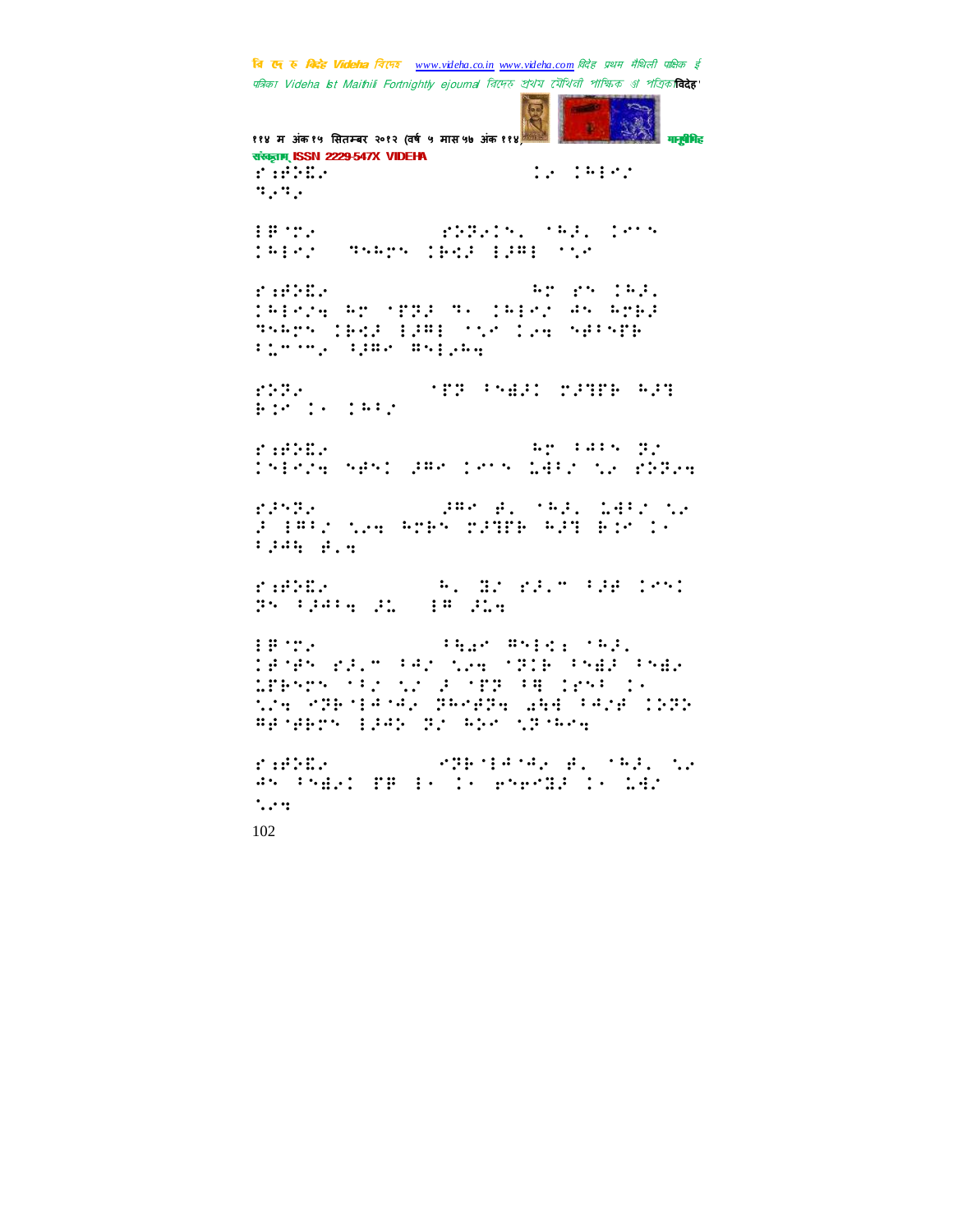११४ म अंक १५ सितम्बर २०१२ (वर्ष ५ मास ५७ अंक ११४) मनुबैमिह संस्कृतम् ISSN 2229-547X VIDEHA

 $19.12.1$ 195 B. SING ARABA PINK IS PRAG<br>POLINS MANA

rander **The Second Program** FIRM 1991 BOYEN PHET

8,823,831 REFUEL NA STARY AREA NEWS CA  $1.34 - 1.1$ 

TIME THE END ROBE rafile **TAYS GREEK TIME TO THE SECTION**  $\mathcal{V}(\cdot, \mathcal{V}_\mathcal{M})$ 

 $\mathcal{L}(\mathcal{U}_1^{\mathcal{A}}) = \mathcal{L}(\mathcal{U}_1^{\mathcal{A}}) = \mathcal{U}_1^{\mathcal{A}} \mathcal{U}_2^{\mathcal{A}} = \mathcal{U}_1^{\mathcal{A}} \mathcal{U}_2^{\mathcal{A}} = \mathcal{U}_2^{\mathcal{A}} \mathcal{U}_3^{\mathcal{A}}$ BOTH FE  $14444$ 

 $\begin{array}{ccccccccc} \mathbf{a}_1 & \mathbf{b}_1 & \mathbf{b}_2 & \mathbf{b}_1 & \mathbf{b}_2 & \mathbf{b}_2 & \mathbf{b}_3 & \mathbf{b}_4 & \mathbf{b}_5 & \mathbf{b}_6 & \mathbf{b}_7 & \mathbf{b}_8 & \mathbf{b}_8 & \mathbf{b}_9 & \mathbf{b}_9 & \mathbf{b}_9 & \mathbf{b}_9 & \mathbf{b}_9 & \mathbf{b}_9 & \mathbf{b}_9 & \mathbf{b}_9 & \mathbf{b}_9 & \mathbf{b}_9 & \mathbf{b}_9 & \mathbf{b}_9 & \mathbf{b}_9 & \mathbf$  $\mathbf{H}^{\text{H}}$ Pap may ay missy pik mike  $\mathbf{r}$ .

**Service Construction Construction BEATER** 

**STER PRINT PLANBAR** randa a

 $\begin{split} \mathcal{L}_{\mathcal{A}}(\mathcal{A}) = \mathcal{L}_{\mathcal{A}}(\mathcal{A}) = \mathcal{L}_{\mathcal{A}}(\mathcal{A}) = \mathcal{L}_{\mathcal{A}}(\mathcal{A}) = \mathcal{L}_{\mathcal{A}}(\mathcal{A}) = \mathcal{L}_{\mathcal{A}}(\mathcal{A}) = \mathcal{L}_{\mathcal{A}}(\mathcal{A}) = \mathcal{L}_{\mathcal{A}}(\mathcal{A}) = \mathcal{L}_{\mathcal{A}}(\mathcal{A}) = \mathcal{L}_{\mathcal{A}}(\mathcal{A}) = \mathcal{L}_{\mathcal{A}}(\mathcal{A}) = \mathcal{L}_{$ **BASEBAR** 

**ATES THE BUILD ANIWE**  $11.7333$ Prints Br #Steam (Breds ricks) PROBLEMENT TENDS, IPESSENS INSEN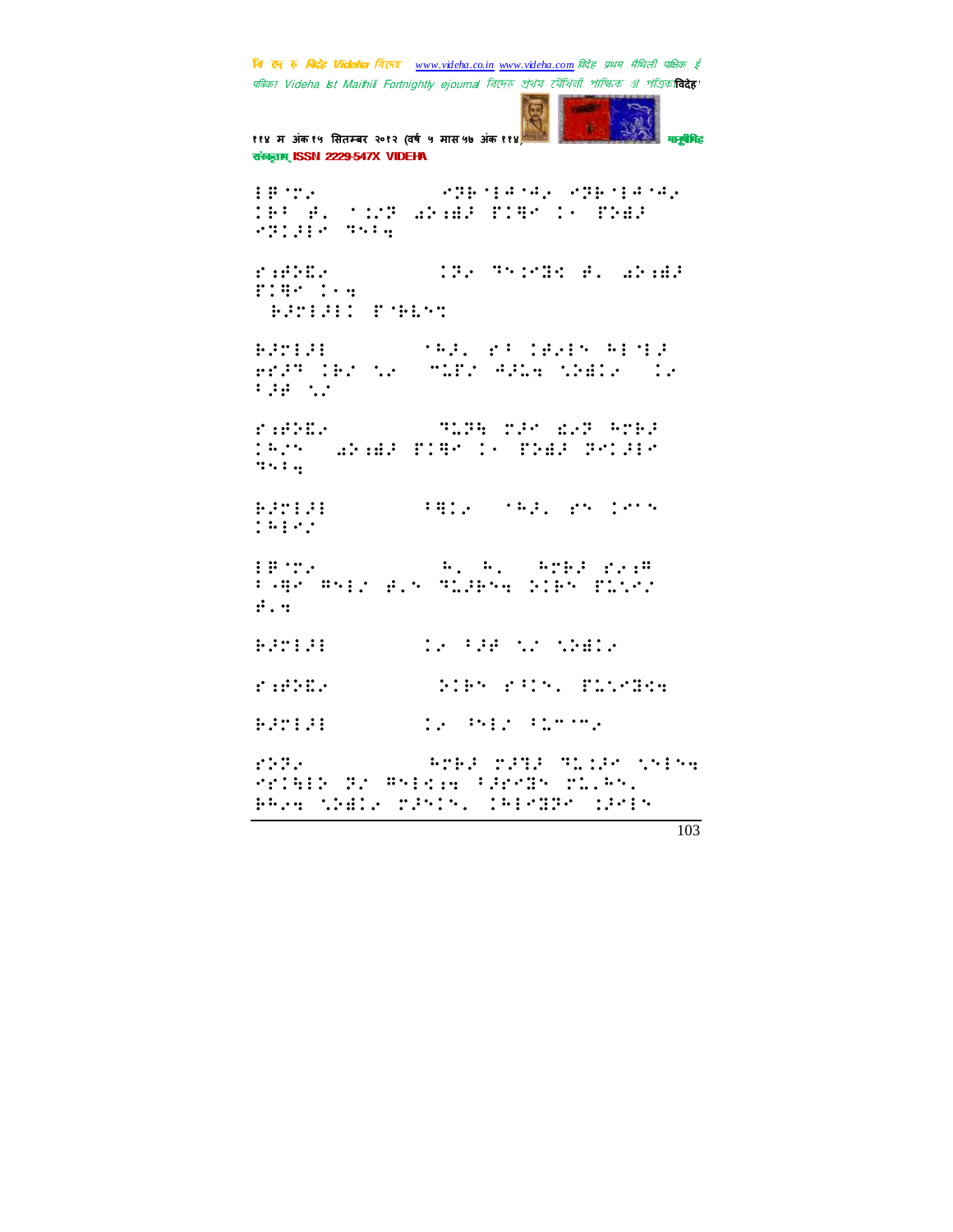

११४ म अंक १५ सितम्बर २०१२ (वर्ष ५ मास ५७ अंक ११४) संस्कृतम् ISSN 2229-547X VIDEHA

séng al d'Imige (nighel in inny 35525 (PMF 181 1556 2 128 1812) MANING IREPERD B. D. MANEL ERMEN **BOILED ANYWE** 

**SAME PREPRESENTED FRIDE** field browse abacamen ar famourr this Ar Fae Charlestin that. PRINTED SAFET WEEK STAR FULLE. \*\*\*: 1882 23955 92 8. 5559 5361312 5263 BY 73524 1PP 42836 95364 ANADN AME BERLIED WICHEMIED MECMI rear War by the Self Progress Conduct Pobentosis, planos onlis mikra tics BlBB B Stre Is FRAG (12 mPR)  $\dddot{\phantom{0}}$ 

rafely (film rend )<br>FALVI PSB PIAK (Freez Alach **SUPERPORTS IN SARIN** 

**SAME AS SERVICE BUSINE THING OF THREE WIRE IN INCH.** PROSE PAIR IN BROOKER ASSES wang, rings ing, rooffings fifty ARE, ILTAR LRI, LRIANAR PRESERW

rasevr4

 $7.4413 - 74$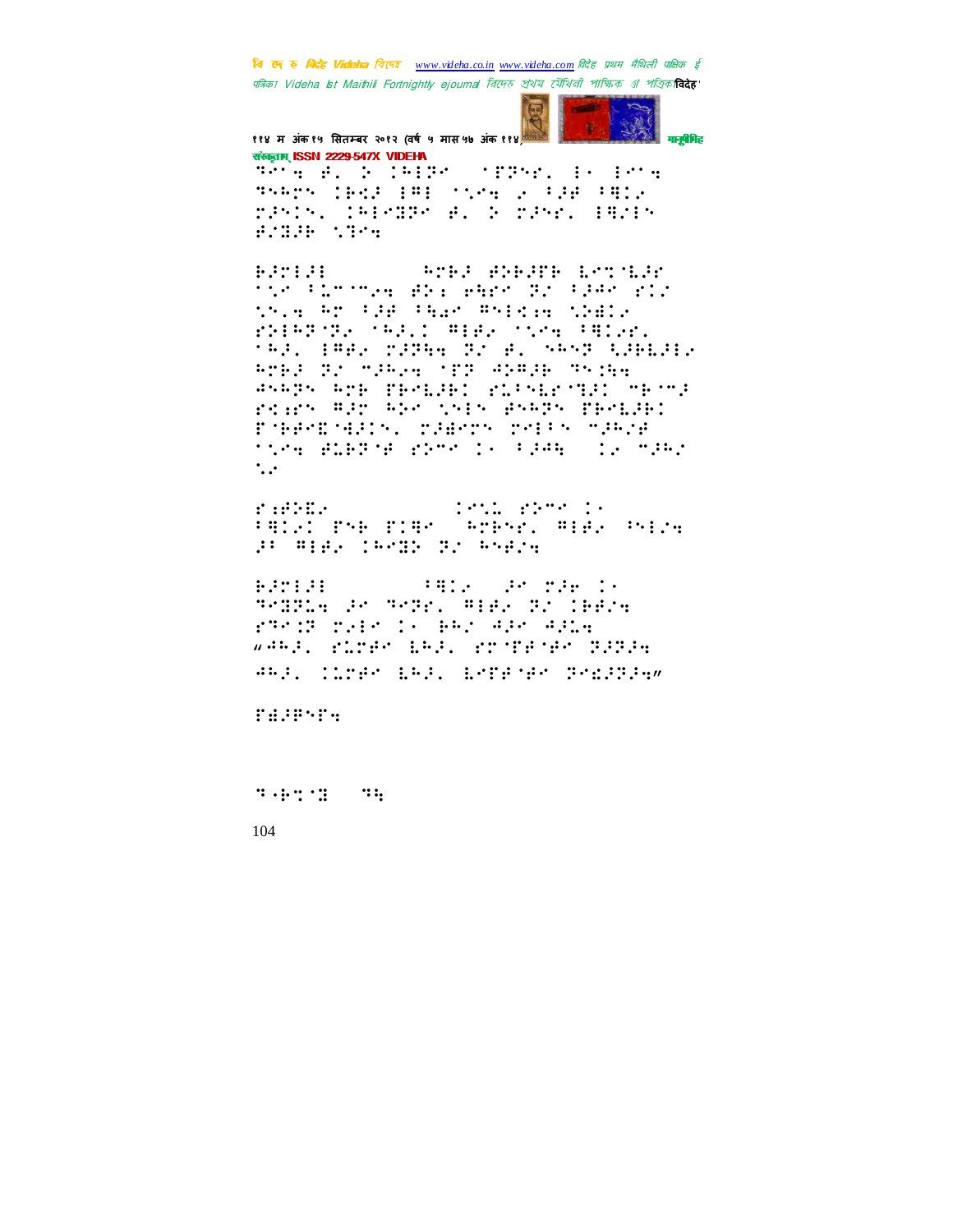

११४ म अंक १५ सितम्बर २०१२ (वर्ष ५ मास ५७ अंक ११४) संस्कृतम् ISSN 2229-547X VIDEHA

**ROBOT BOOK WAS BOOK AND A SERVER AND RESIDENT** MP 2 FJEMENT SMREM SAFARM rtmr BRI 1384

To The Roother Cont  $\vdots$  :: Progledge they they educed pres-838 ADAL FARM BAE SOME STREETS ON F PROBREY (BOOK PROCH TIM F PANIL

First-Te

material and THIS SEARCH SEARCH Prime Ale to Pamora Aram, re-Alberg Ankle Kalo, Tin Beni Ter Th rblib. srlbirne

 $\vdots$  :: SAM PRINTS TAR PART 1988 (Samary Pay 1982) A208 F-ASYS FRS 18824 RMB2 2851 MIBR di siya ama shek di ayaga mamb.<br>Thei shekara iba

radiction CARTES AN PENENT SYTHE APP NO PN NIER BAIN, TRY TV 182 MM

 $\mathbf{H}$ an proper final Road First CODE Art We tring

 $\begin{array}{cccccccccc} \mathbf{0} & \mathbf{0} & \mathbf{0} & \mathbf{0} & \mathbf{0} & \mathbf{0} & \mathbf{0} & \mathbf{0} & \mathbf{0} & \mathbf{0} & \mathbf{0} & \mathbf{0} & \mathbf{0} & \mathbf{0} & \mathbf{0} & \mathbf{0} & \mathbf{0} & \mathbf{0} & \mathbf{0} & \mathbf{0} & \mathbf{0} & \mathbf{0} & \mathbf{0} & \mathbf{0} & \mathbf{0} & \mathbf{0} & \mathbf{0} & \mathbf{0} & \mathbf{0} & \mathbf{0} & \$  $\mathbf{r}$  and  $\mathbf{r}$  and  $\mathbf{r}$ SPORT PRESIDENT PROPERTY INTROD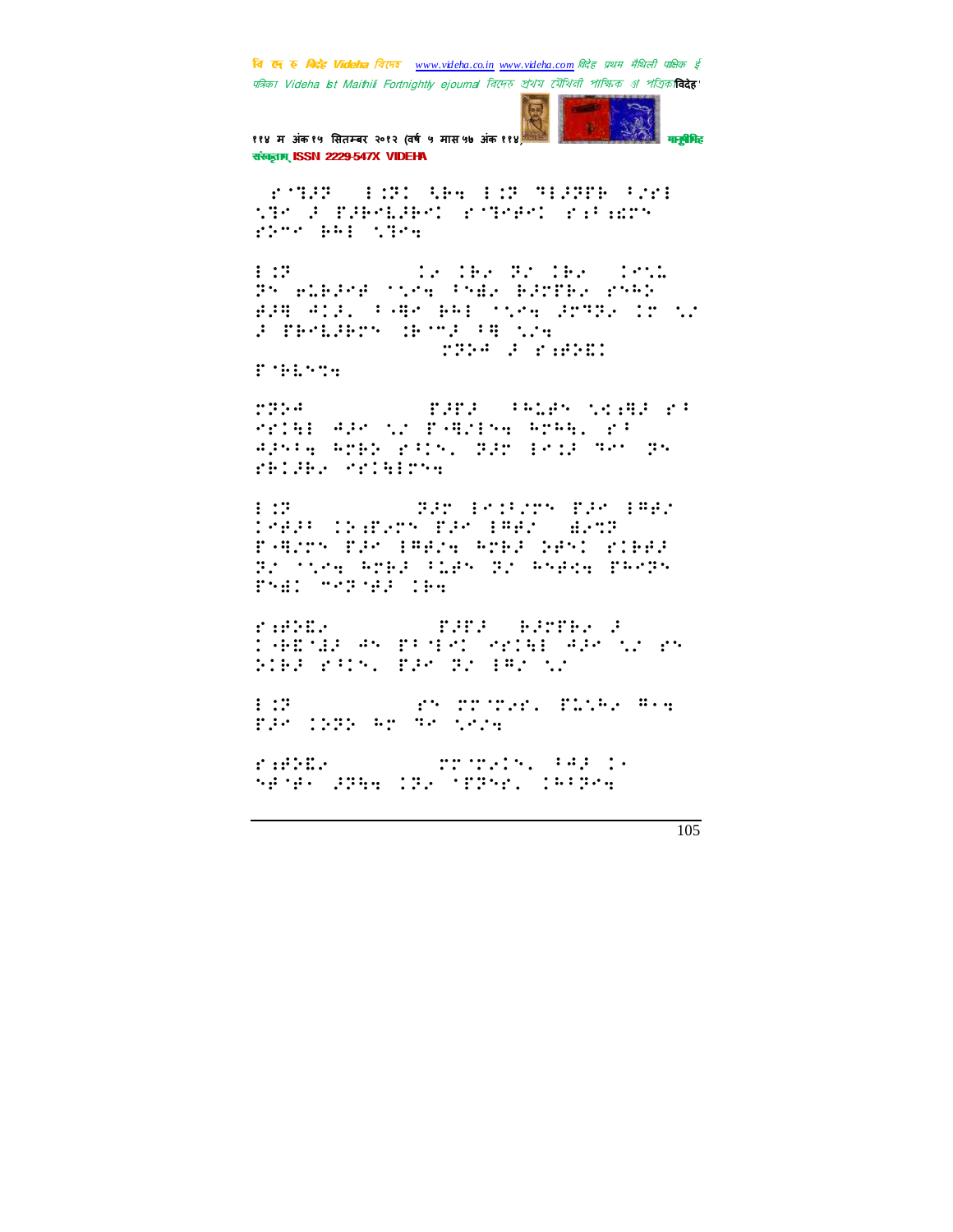**COMPANY** ११४ म अंक १५ सितम्बर २०१२ (वर्ष ५ मास ५७ अंक ११४) मनुबैमिह संस्कृतम् ISSN 2229-547X VIDEHA  $45 - 143 - 134$  $\pm 72$ **RAMARY TANKS TANKS. FAR 16 (1928) 1574**  $11.3333...$  $\mathbb{R}^2$  . The state  $\vdots$  :: to the rich roll. TRIN RORAL PARK (PN 12 IBRING) **CONTACT CONTRACT**  $27.333$ **IBU ANIBE IBUS**  $: 17 - 17$  $\begin{array}{cccccccccc} \mathcal{N}_{1} & \mathcal{N}_{2} & \mathcal{N}_{3} & \mathcal{N}_{4} & \mathcal{N}_{5} & \mathcal{N}_{6} & \mathcal{N}_{7} & \mathcal{N}_{8} & \mathcal{N}_{9} & \mathcal{N}_{10} & \mathcal{N}_{11} & \mathcal{N}_{12} & \mathcal{N}_{13} & \mathcal{N}_{14} & \mathcal{N}_{15} & \mathcal{N}_{16} & \mathcal{N}_{17} & \mathcal{N}_{18} & \mathcal{N}_{19} & \mathcal{N}_{19} & \mathcal{N}_{10} & \mathcal{N}_{10} &$ PRESTY CRYBR EPY RD TONG ABAT Poul.ry me PRI New **19 MH MH 142 WAY**  $7.777 - 1.7$ rola (Proposek di Alcohar Bengold)<br>1921 neoprata niez alini eropetzk  $\mathcal{V}(\mathcal{C}) = \mathcal{V}(\mathcal{C}(\mathcal{C}))$ **ISSUED: THE SEP 1. 1919. 2224**  $11114 - 111$ and the state of the state of the state of the state of the state of the state of the state of the state of the Primer dur frieder (Alex Chief re Prime Ale nin  $22.333$ **SEPT PRESS BOOKS** BE PROVINCE WHEN THE PROPERTY ARTHA POSS BOY IN PARK AN IS make and the special and the state FIRST NORTHWEST CONTINUES TO THE B. PHRESON NEWSBEAT CONSTRUCT.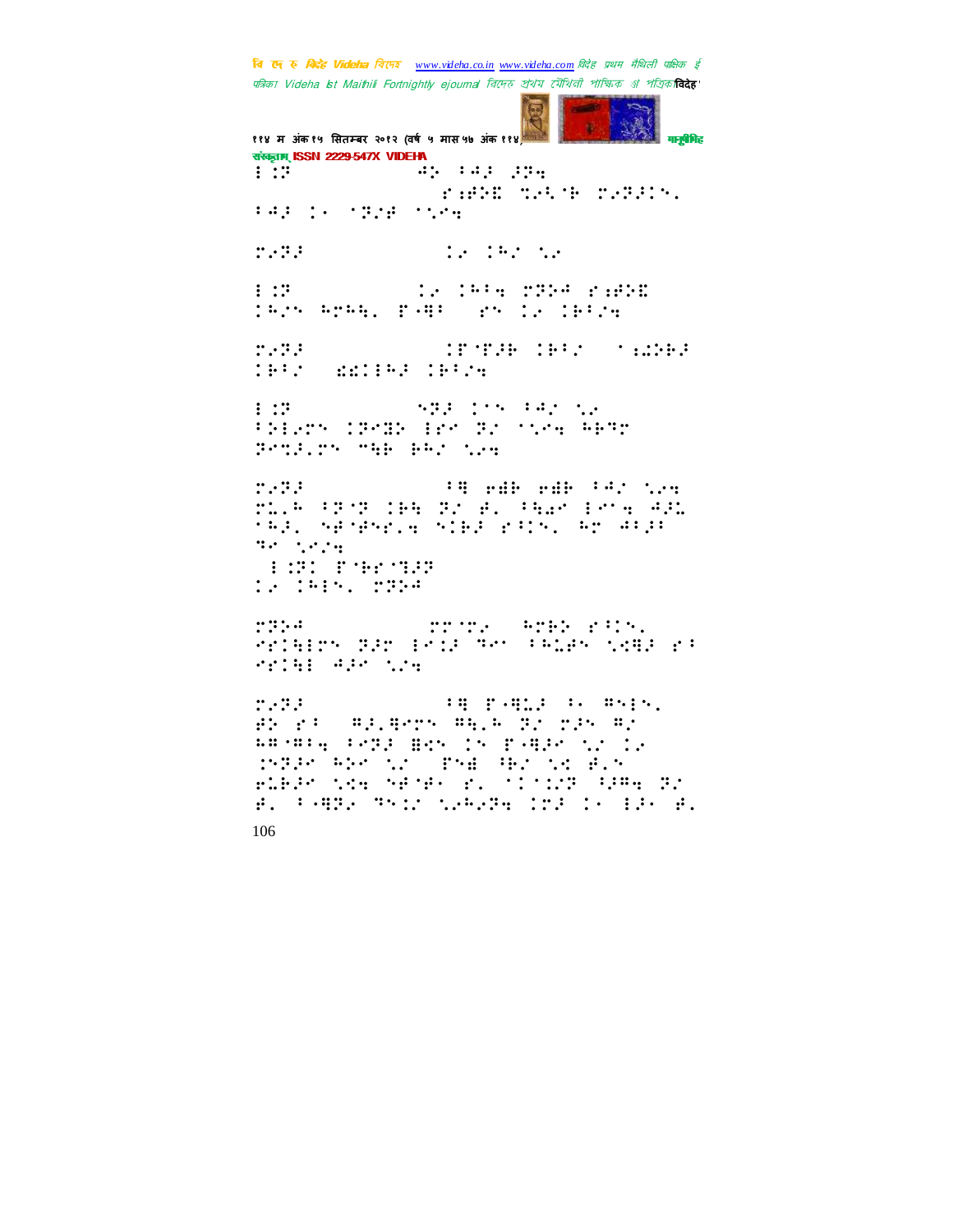**Service** × मनुबैमिह ११४ म अंक १५ सितम्बर २०१२ (वर्ष ५ मास ५७ अंक ११४) संस्कृतम् ISSN 2229-547X VIDEHA SPORT PHALES ALL AR PS APS SIN the first fire  $111141$ TTATE AND PHIL. Tring where an restriction  $17.777$ Br Chine Anders. diges places, in problem places,  $f: f \to f$ **STEP PARE PARTS.** PARRINGEN ANN OF AMERICAN MESS IN  $\mathbb{Z}^n$  ,  $\mathbb{Z}^n$  ,  $\mathbb{Z}^n$ WHO SEEMS FOOT  $11.777$ **BOULDER IN THE POINT OF** SAMIN PARK SHAR SALA PINA PINI Brig WP-BLIST PIR the BRIS, respe remoter ter rheets, rehed beginn. a.Alla (Pjers Agus, 1985 1) 1928 **1328 1388 8514** Pages, primer Pages wie tre **Alrea Alrea Affers MAGAZINE STAR** rase-r **SAMPARE SERVICES** TAMP WENTH  $\frac{1}{2}$  :  $\frac{1}{2}$  :  $\frac{1}{2}$  :  $\frac{1}{2}$  :  $\frac{1}{2}$  :  $\frac{1}{2}$  :  $\frac{1}{2}$  :  $\frac{1}{2}$  :  $\frac{1}{2}$  :  $\frac{1}{2}$  :  $\frac{1}{2}$  :  $\frac{1}{2}$  :  $\frac{1}{2}$  :  $\frac{1}{2}$  :  $\frac{1}{2}$  :  $\frac{1}{2}$  :  $\frac{1}{2}$  :  $\frac{1}{2}$  :  $\frac{1$ 100000000 **STORY SECTION STORY ENTRIGHT. FARMING TERMIT AND STAR SECTION**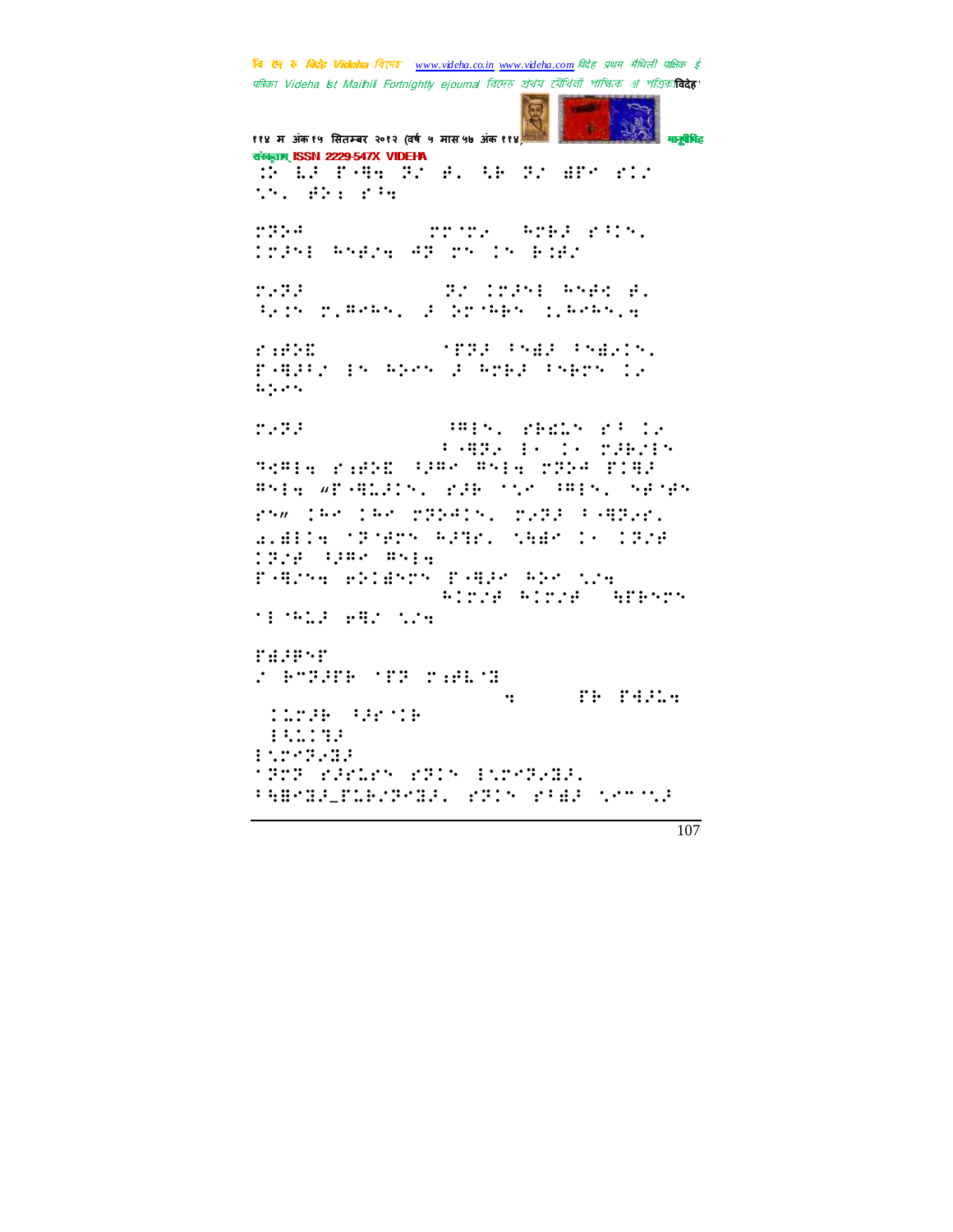

११४ म अंक १५ सितम्बर २०१२ (वर्ष ५ मास ५७ अंक ११४) संस्कृतम् ISSN 2229-547X VIDEHA

the person of the rate campaignte rt (R 1983 1878), ander 19475 to 2 2505 Protezzo Ancier 212182 Pri ranger is kins the St Generis re re file and we are not seemed PROPERDOIBER CHARAGE ESERCY NIK DAGU AMAR PNNRN RI NIG ANGEMN **MPP PREP REE BEEK SIER FRAG IN DIE** IBJ 7575 MMH BIL 252 JP 5851  $1441.$ medical condition will be constructed FLAGGY FLEMENTALY BLETY TON THE tro en PHIPALICIPAL et CPPN HPH MER 19 STEP FOR THE 1975 ESTRE TO  $32.324$ 

ASAGS RAY ESPERADO VALV (PARLEAR TE PIEJ PLT: (131) PRATR HJAV

trong sibbors (PRSP) (BE CHOID film by Pier Prince relige are the STA BURGTATALIS UPFBA TEPSPE (FSHA **TEST ROOM ENERGY IN THE TOWN TO:** 130 Province Perk 10015 Dr. Thi

tia piatrą aptribus pas p. migus į #drrs pas a artrible mershad eas TES PROVINCE VAN FACIN ER AD ROAD PRESIDENT PLAINS REAL MEAL page of the decisions the disch ings provider given produced  $\frac{1}{2}$  in  $\frac{1}{2}$  in  $\frac{1}{2}$ HEATH TIEL IN APR ADENTIFYIN WIRD transferration and agreement and the Be Bole Mail (Be Agal pedermana)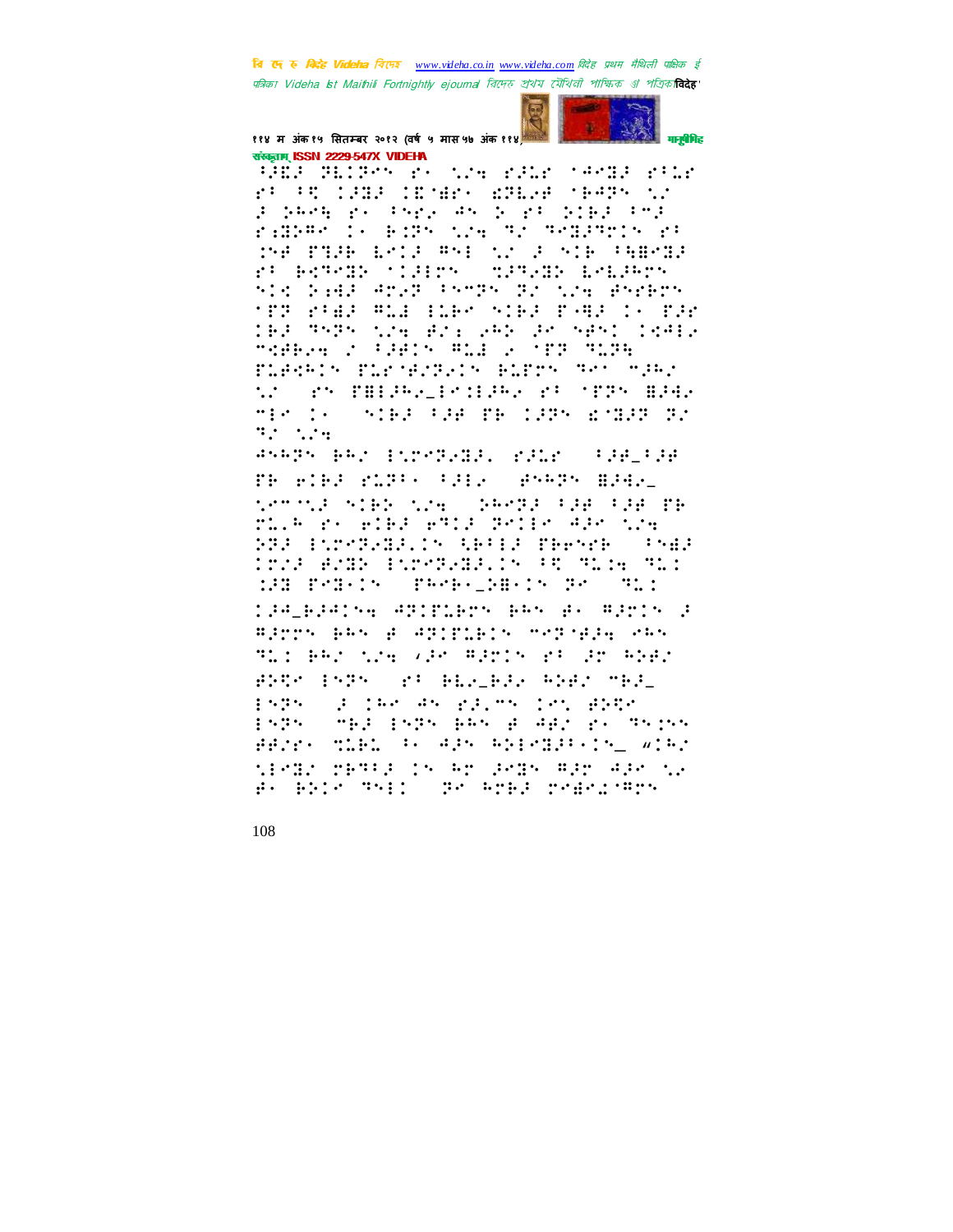११४ म अंक १५ सितम्बर २०१२ (वर्ष ५ मास ५७ अंक ११४) संस्कृतम् ISSN 2229-547X VIDEHA



APS PRES IPS EDERLINER ED POS WIRD IN THE MITTERS AND ASSESSED TO A SIN BIRTHS # MY FY WH # 2004 redezimin munu nep imps y. 1886 Professor (Press. 1992-1993) (Press. 1993) PROB 2 AMPS WIRELINES # 8 MARK 75 # & Priggs : 2 S Th IBS#\_IBS# Propr PRINT RE DIETROS PSI PROP. P TPS plejske blep (daba jjpe pabl p **THISTER ALTER PROPER SAR NED AR** ar pian iang any negi sa as-ana AP IPS APPLEIMENT PESIPPY PE This beam of called her component control and SIER ART TETE BRAZ ERE ARTE BAT Ar in the restrictions ENTERFIELD SEELE TEPSTE AS BALLS PIER PROTEIN PIER PARRON ARNOIREN reaking they bestillers a coal ever PART TRY EPROT THAT APPREN TRY 1142 FREE ANDS (2185 FST-18 BC) **AND AND AND ADDRESS** terna ricer ela, ller eler cronare APITLE 2514 AB 18 PALMES ABI 286 FRIDY BREAK (BRYEN PRIN BRISBIN FRMIEIE PRE FOOTBEL  $\mathbb{R}^n$ Tend argum a de meg a cme de crop TRIL AND BAD AN ABIN MIRRARN B. FRANCIS MIRIGINAL BRED WRITE (PROD BRE MERRY NIER PRIN MER MBRER rugg at prope and the co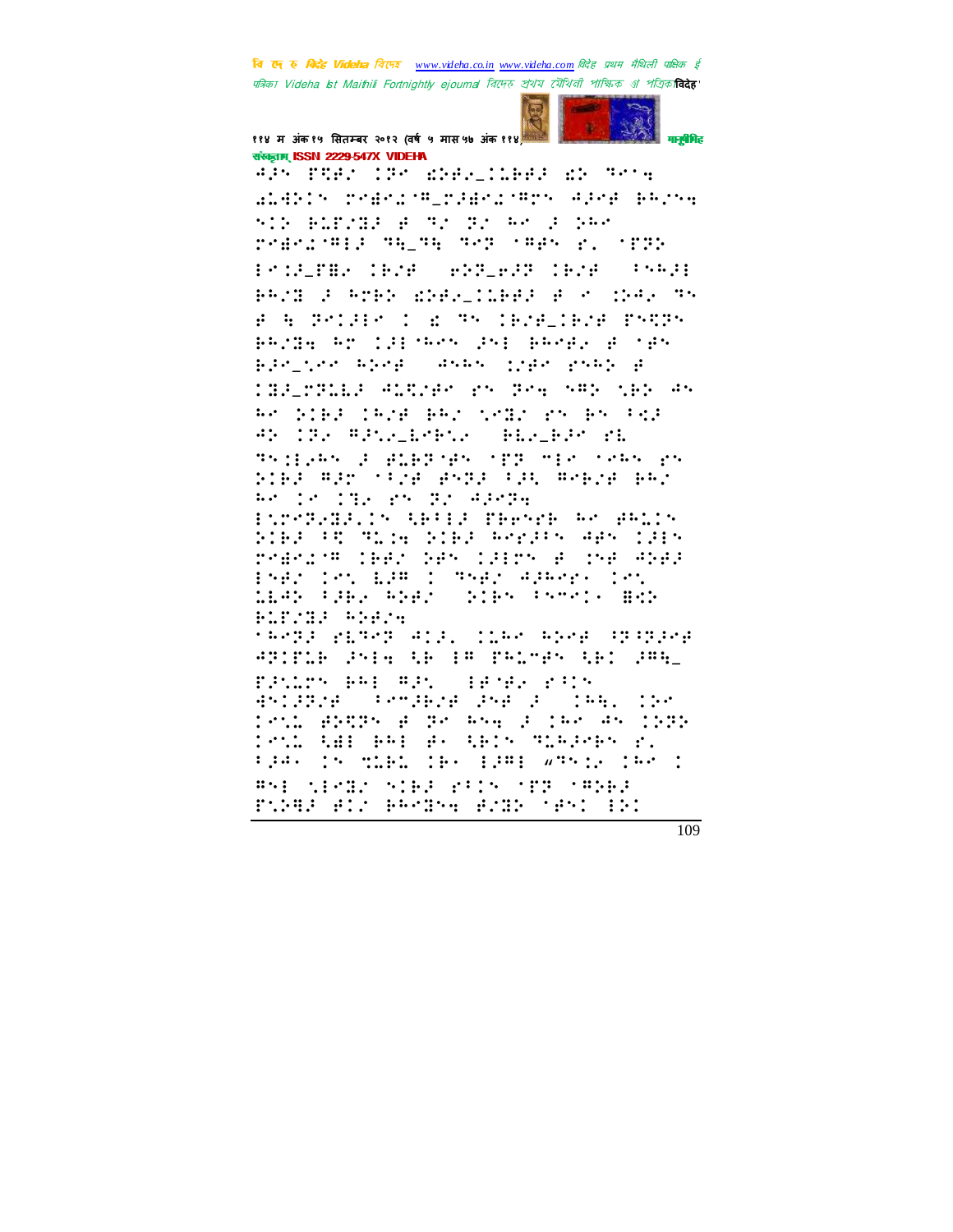

संस्कृतम् ISSN 2229-547X VIDEHA têrê wê ji say qanrezedin zi wê g and subalgeby and medicinear of any BRAY ENELYWA PREB ATA CNELENE BRT  $\ldots$   $\ldots$   $\ldots$ nas plānas (salpalama p) Alvikļu 16 MARI 28 IV PHIL ANGLE PLAN TRAL REVENSED NAME IRAG a di tercenti di stato di un provincia di un provincia di un articolo di un articolo di un articolo di un arti **Tennet Beneated** <u> wir Chran Green a hr einebern nab</u> IS ISBN 8840 IB-SPERIE FINI WHIS #25 P5Bp5 Rp R5: 16 R5E ME2 (#6 POTER NEW POST CONSERVANCE PARABA JEN BY TAPABA AJA AY BEN while fight their whois for pith gregory wsper all smy gone ande  $\cdots$   $\cdots$ BROAD IN PURPLE, IN APPROVE SP SMED AN ADE SPPN PROBES AND **MID WAS BEEN ...** BEL BLEN ENTRIPEEL (PPN) PNAPE PARGELEND IS BRANCIS ISPANE Projector: Cartes Producedual Espa BEDG (THE IPPS INDEX FREE rempine gr. fees PARTY TRIE TRE PAPPY PHILE MARKLEAUM PRP (PRAN) SRLEDARIN rnar (1962–1983), fransk papiern THE CONSENSE ENGINEERS IN STREET CONT gine jas jau in preijugs as apsj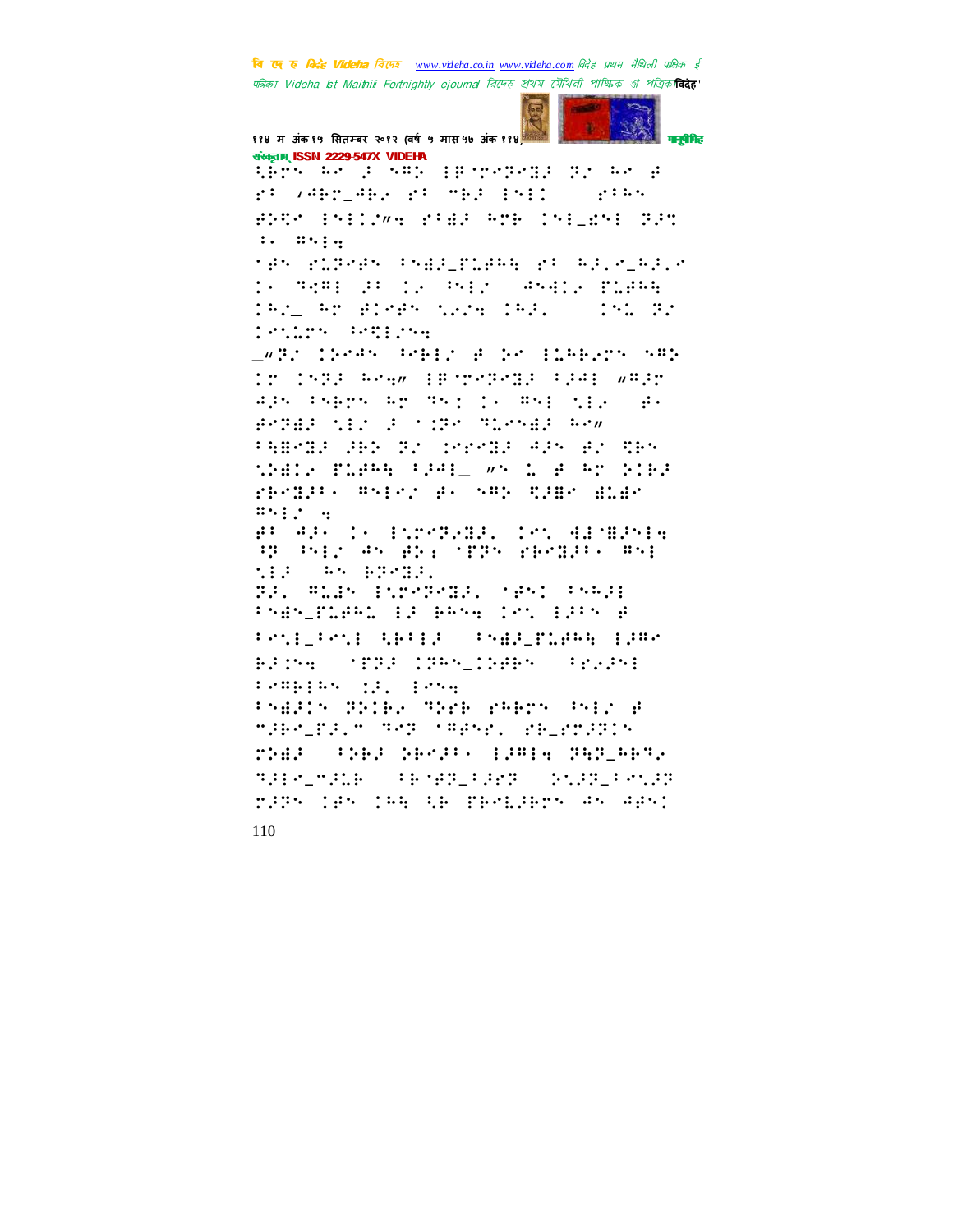११४ म अंक १५ सितम्बर २०१२ (वर्ष ५ मास ५७ अंक ११४) संस्कृतम् ISSN 2229-547X VIDEHA



mělé bre faz nz enter skth derroo PLOYA FIRA TR FIRA TONA (MPM AMIR  $w^2$ :  $i^2$  in  $i^2$  in  $i^2$  in  $i^2$  in  $i^2$  in  $i^2$  in  $i^2$  in  $i^2$  in  $i^2$  in  $i^2$  in  $i^2$  in  $i^2$  in  $i^2$  in  $i^2$  in  $i^2$  in  $i^2$  in  $i^2$  in  $i^2$  in  $i^2$  in  $i^2$  in  $i^2$  in  $i^2$  in  $i^2$  in  $i^2$  i **SECTION AND** Prisesencers a PLP 851 f. 10 10 IPRODUCED AL GENOLOGIS ART 1281 45 JAP LPS PSHILEDHAIN SARP BS ajse (segijniške jas je as nea ieg tide Andr an Gdr 193 Bhira Portrell (Presis with a day aids day g: med (Sdady Aw 1911) PAPERBELIN PARE IPA IPA ALBA raenes sep de glades por daes TORICALES THE THE POINT PAR remain at Abrey (excited) a electric TER PARTNER TRAIN THAT TO SARDA Plane (no progression praces) Analys PABE 198 SA TR PRESENTATION POPPERDIN BREATHING WELLING TIME STATE THE SECTION OF STATE mine (SI ther B Pel Renn, A Hurreal (1815 mill 1911 W. ARMOR CREMOR ACCORDONATION CONTR ri Barca de la arte class delsa debr FRAME TIMES THE SIX AND APPROXIMATION perro paere esants do molería HIGH ENTH BAN PHOTOS TEACHER 13:545 SK (BSBID:01 (SHK 15:55) PRAS TIE PAS ING SPYRINGEN SPAINTS R. P.HES ISBN 948-95163

 $\overline{111}$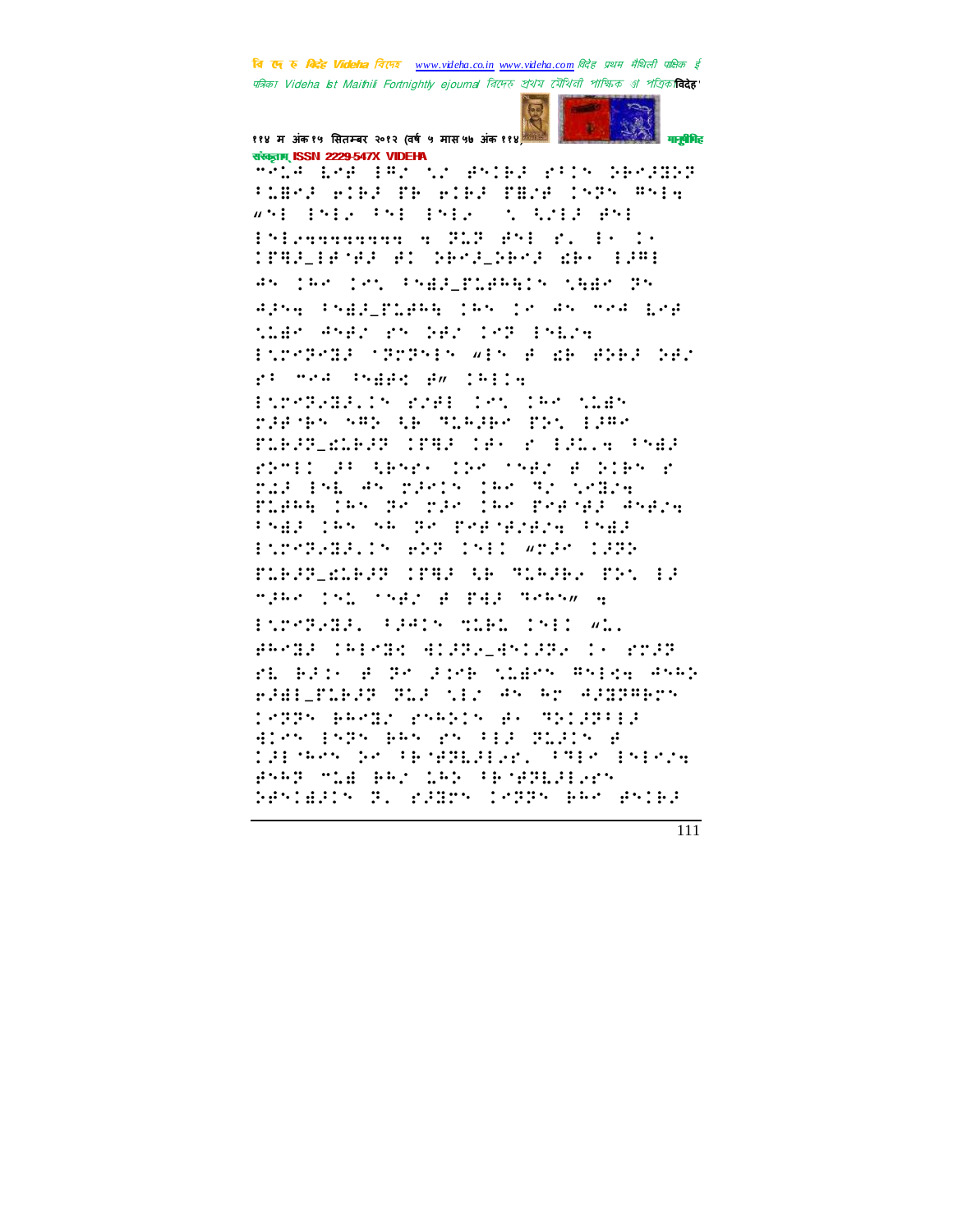```
Service
                                                                 粤
११४ म अंक १५ सितम्बर २०१२ (वर्ष ५ मास ५७ अंक ११४)
                                                                                 मानुबैमिह
```

```
संस्कृतम् ISSN 2229-547X VIDEHA
sêrî barek dikemes Mseb 1er jas geçk
an agus in dhiin an anns anns innan
thought, the degree means are in
ar fyrdir er dylka 142 ag mikað e
Brighter Wolfday Sride at Bailearth
Part Constant Constant Constant Constant
STORE ENTREPRIES, IS SSAR AS PAR
the r. mag uma is extiter ti
ry (All words Aber, Side at 1989
THE LATTE CALL TIME TO THE P
FRA BRID MARIN ROOM IPPER AN
FORM ENTERPORTUNALLY IPEICATS
Flak 151 Lendi Sia Eles Terr Clor
IS TER ANDA PNIN BLEAD DIBA TO IS
THE WHILERS SHOWER IN THE TRI
\cdots : \cdots .
TH PAPLA
                     \dddot{\bullet}. An Pobler Greenwich Leage (Si
for BACA , which are presented
PATER PREP P PETER SA CALAB
SPECTRALIS PORT IS THE PARTNE
\sqrt{372.22}s.
 DE POBLET
\mathbf{P}ster agensa
TORY PLAYESTS RUBBER 181 MINUTE
said risk the said will specific
112
```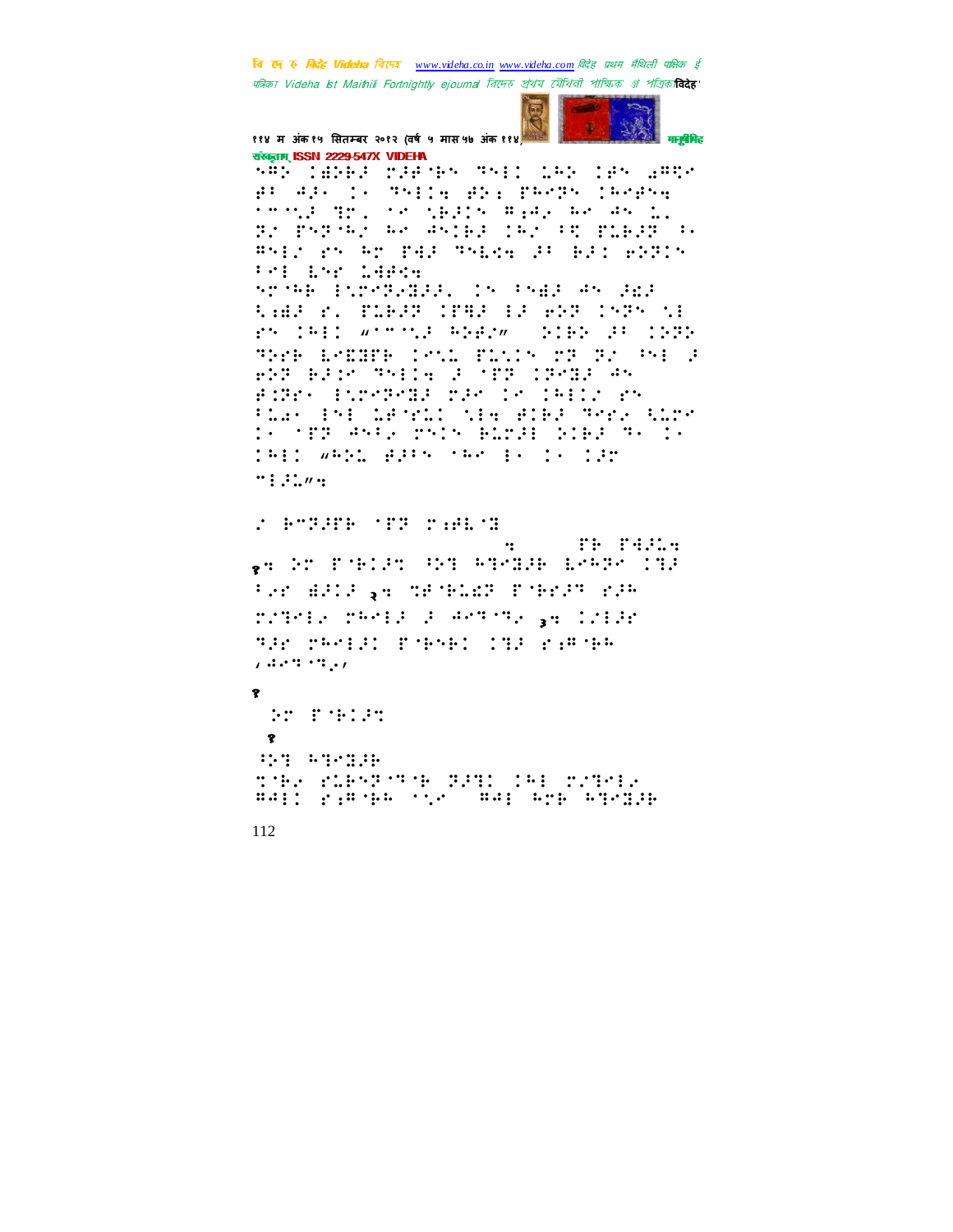**COMPANY**  $\mathbf{g}$ ११४ म अंक १५ सितम्बर २०१२ (वर्ष ५ मास ५७ अंक ११४<mark>, व</mark>

संस्कृतम् ISSN 2229-547X VIDEHA BRI A FIRE THREE STREET BAL PORTROOF PHOTOGRAPH THE ROOM rn and the Alb aris the tags agai ay isang the 2 many 15, 295 m.<br>1236 mes merupi rus ang mua 1959 TO AN PAIL EMBRIED THEMPEL C ramon controls in the same ra FME AP SIZE NEW

F-HEME FILMER 83 EN R NO FHALL HAD TH march da mha na ceid is 1986 Agu ry (Poel (robert ar myeleyir) mange ramsen, 1930 mai (666 mm 32 tica Are 2 portine real tic an ##IDESTYL PARAROTH#1 PV (AP) DESENT TRADE STAR (F. 2008) AND CRPS NEW B. PRESS POTENE BATS.  $1 + 1111 - 111111$ 

r P23, ny laposl Ale. Angel tide CAR TAR AL 2019-BARA APP NO AN #41136 Fros Caerda a Boyel Melf ragge map jury per regulaer eggen **SID LAPPED PARTE & PRAY AND PROP** 

PROPORT APPOINT 2004, AT SIRP 173661 188 BRE 128 362 841 2 721 r. Pobjekt (2009–48 (24-28) (24-28)<br>Raday 191 (24-24) (24-24) and Pobla

|  |  | १८ १९ २० २१ २७ २९ ३१ |                              | - 38 | રૂષ્ટ |    |
|--|--|----------------------|------------------------------|------|-------|----|
|  |  |                      | 35, 38 80 88 83 88 88 80 86  |      | w     |    |
|  |  |                      | 93 93 92 919 96 EE EU E6 190 |      |       | 98 |

 $\overline{113}$ 

मानुबैमिह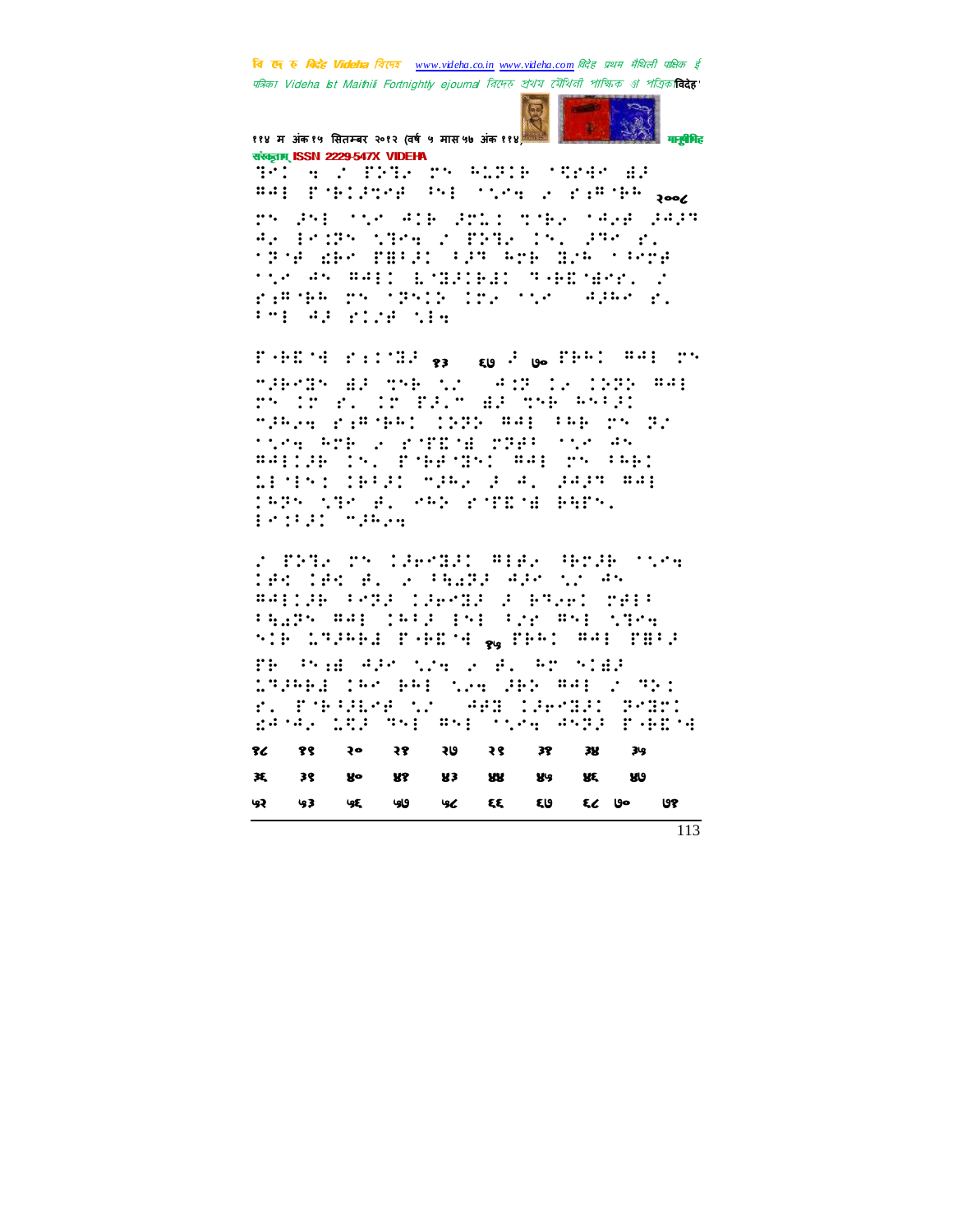

११४ म अंक १५ सितम्बर २०१२ (वर्ष ५ मास ५७ अंक ११४<mark>, व</mark> संस्कृतम् ISSN 2229-547X VIDEHA

 $99 - 98 - 55 + 1.5 + 1.1 + 1.2$ כפו **USK**  $\dddot{ }$ : **SPEAKE TO FIRST DRAME TO STATE A APA NY SO JOS DARY CAPOS** Thir, Pobred the Control Support by skipara fo mmkili agristan Alledd Al Di Swaar tra rigelik A41 Professor Present Enormer State (1980) 198 Repark, 2 ABRI Beak WAIL Same. roller was die rootste release  $\mathbf{r}$  :  $\mathbf{r}$ **PROPOSED CONSTRUCTS** PICE TONE 2 PARTER (TRONG MAR) Ade HIAI MIRAGA PALGI PUR LAJI ASI 155 (Br. Anel 2 dr 51 An Agosp tér, le taphan propinsi Páp 421r. 1595 R583R (1883) 8. strepende die Sanste de Albert EMBIED FROM THREE ROOM the mus wails liede a pred Pros file (Plint PARI trac PAINt **START COMPANY CAPTA TRICH TRIC** and limit the same age frist Fridry Mass Shaary Politic Chie CAZ NGP AS IBSID ABD IBBS08 BUILDE ST TEST BRY TYPE CO g (promp) men as nugement merchan FT TO TEMP THE THE WILLIE the employment and computed APIPER END PRESIDENT STRUCK BMPSISHIN, MPP PATSP. PSPB 3PM

**TEST EMBRIE CHECK TEAR & TETE** ang Tellingia (2008) ng Pilipinas<br>Prinsipalitan ng Pilipina na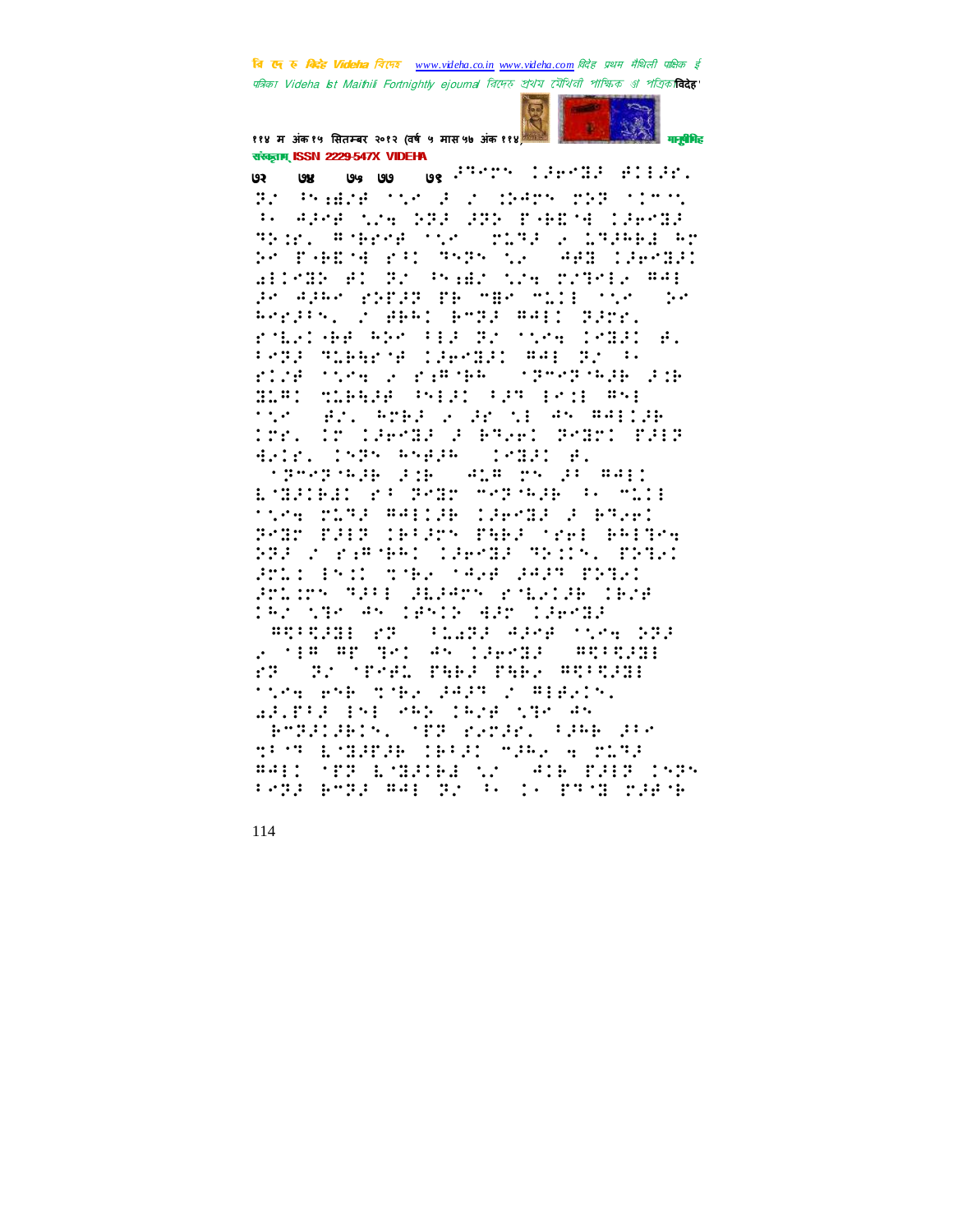

## ११४ म अंक १५ सितम्बर २०१२ (वर्ष ५ मास ५७ अंक ११४) संस्कृतम् ISSN 2229-547X VIDEHA

pêsî Ajra (224 AA) ji lisaji (225) taë shitab ng khira manga ka roffe a si Alafe wa Caesa (Pare F WALL EMERGED (PLEAD BY WALK) **THEN, THE PLENTING THIS .** rande mar rande professor (200 PROBLEM PROTECTS ARE RELEASED

rabyski roek fe industrik soloom<br>204. Aarle Aarl bomaned fe roes sere berieben als bei mei iste : rathe rine sighe mailer a phail ##: ri#j## (ALA 3r #. 22 ##(2# **TERRA REPORT STREETS**  $\mathcal{L}(\mathcal{A})$  . ESBASIA TYDE AD 2 AD ABBE IBZ N2<br>AY 2 AAID ESBADAI EAIR IBZA AAN Set mai (ngjn ) (mai ngj ngedig) WO IN THREE TEEPH PAL E. **Adedia Abere the China Fedd** COMO PARA PART PORT PART 1939 BMSS AGE SY AGYF 1920 S 1931<br>Adedsa (F. Gler 1926 ford 1931) PROCESSED A FARI 222 MBL ALBIR BP sa: Agency Pieces page

19499 193 Part data An Sher She Len In Min (Arriva nr PHIL RPL 23 IN. THAN NIRDLA IRA ran rua ran tagra bonzo Aaun ru The r. Ab Aldia rugging Are Ghuar **SAME STILL LIPS TO SAME** . *. . . . .* . .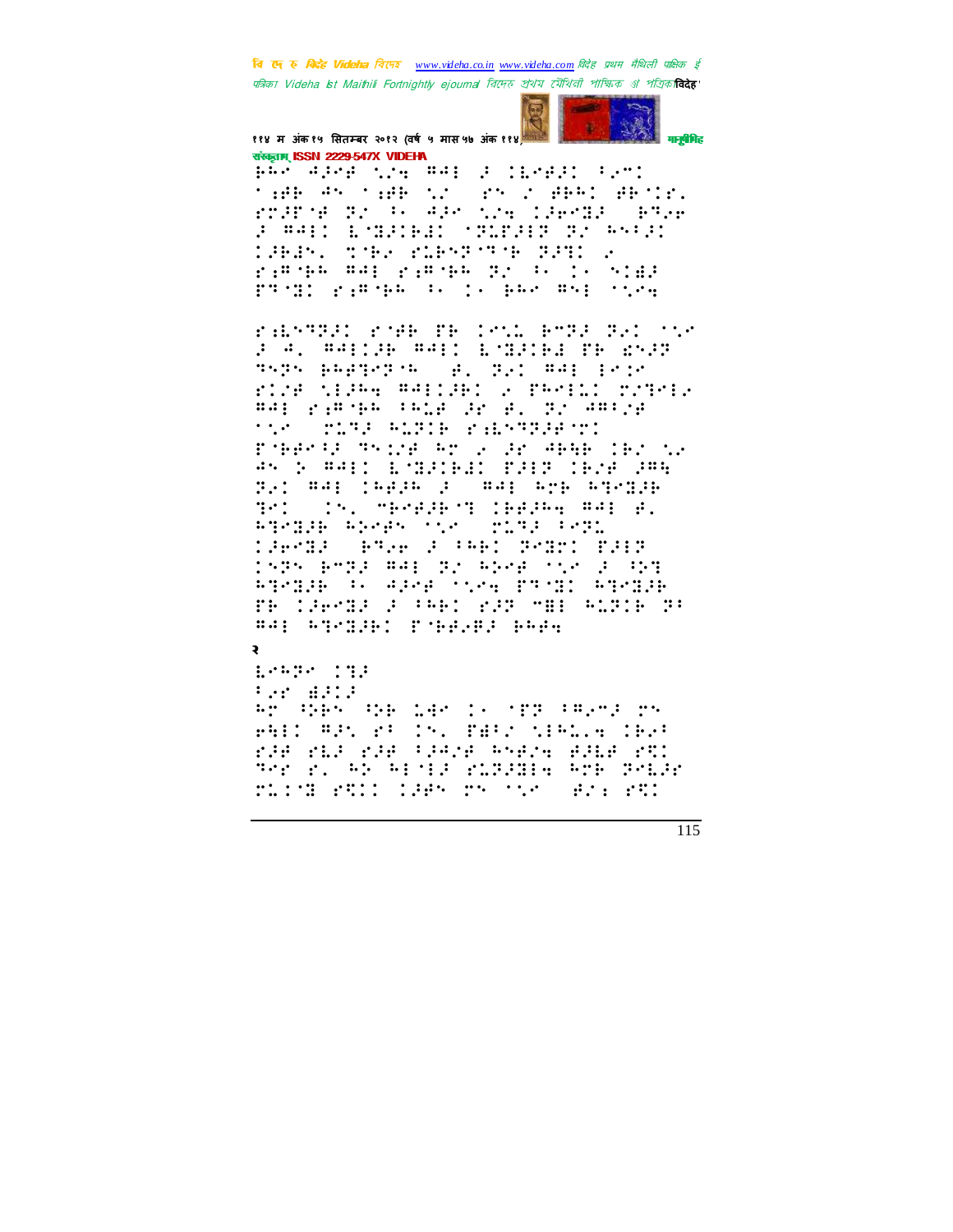

११४ म अंक १५ सितम्बर २०१२ (वर्ष ५ मास ५७ अंक ११४) संस्कृतम् ISSN 2229-547X VIDEHA

rê 650 til en have le noemare Things a rider prove browning rife ru ann agustic ann an ch RTE PABIL ANI PATTS TS SIBA TETR BMP: 1981 MAR S SIRP PRES NIBP repar regenaries (Al 18 Angles 194 S POTARY BORIS TORRER IN TRAINING Adapt the dealership of the dealership rney Wolfer Macrofier Ier. ( rading: days to mma the day of BOBI THE TO BLID TOINAR SPOT 1918 - Alien Angelschile gibt rich. PART TO SEARCHING PART FIR TO PARTNER PORTAGE AND BELLEVILLE rn niez regelski zur horiegi elektrist<br>Angolaze silan irn irak (o WE PATENT AT SAME PHR PEAK IN FRITS PARE THE SIMPLE APPROVABLE PR ANT BLIE NEWSFILM FROM REPAIRING MENT AN IN THE MINOR CORPORATION AND MALLER deblok milia 198 belizia perako 4. In, Person read memorials (1931) TREAD FOOTER IN IN FAIR PRESS FOR STREET AN INIT PN RN PROBE rhan Cheede (# #n: 2 (24) TRUE THERE' THERE WE LESS THE RTES CSPAR WSTERN DIES B. AN AT TRAZ 25 ISBN 3235 35282 F suscenses and the states of the state of the state of the state of the state of the state of the state of the BORT AROB ANBRA 200 ROAM IN TE POR PORT OF FURNITURE PO BMP: BL:2 I- 12383 SP.Br 42054 CHAND Z LPT TIER SHR NE S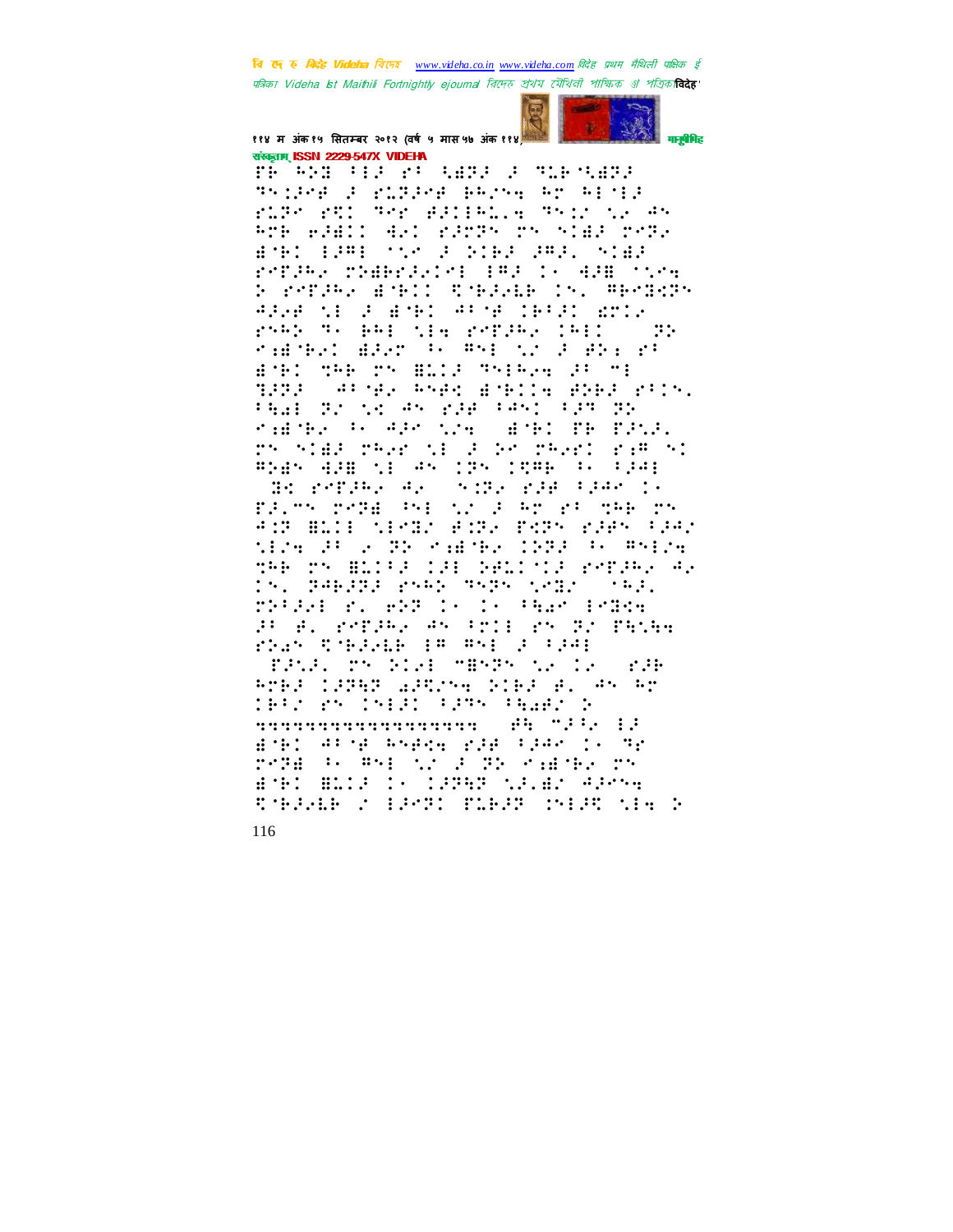११४ म अंक १५ सितम्बर २०१२ (वर्ष ५ मास ५७ अंक ११४) संस्कृतम् ISSN 2229-547X VIDEHA



**WPT WEELS INTIL Robert Communication** Fred the Formburg the Self Arbiel BE THE PARTNALL FABRICAN WELFILM EST SHOP S ANNS AS THE FER THE ANISI NIN SPEED IS THE BELOW DIR RANI WALA TYP NIPYRRA P. RAIDR **Ar Ed PR ADMIRE PREDER**  $:$   $:$   $:$  $\mathcal{L}$  . The set of  $\mathcal{L}$ **MIRE REALLY EL 194 BY MIRM Berghama** Setain rgeg gang th the sense of the sense of **TOMAGE THE STATE** ENERGY PARSES AS SUMMIR MAILIN ENEN CHEMPANH NIER CROSS PRISE. 1951 AMA 1985 (A2. 254 26196 PSB FIER NA STARD SAR PL 194 MIR Prove Product Abriel (All The 12224 AP20 (P2D 22 (P4 F2P2) FSP rn Shen She ridd adr an 184 Aneb Tropa anisas de as navo su portugue<br>Tomskim lavro mni meso en 2000 pri MARY FEATURE NOW IN BILE FOR BACK Pright a repay for (BS) e repay mark off prove midded by the data BRIDGE MARKET BY INDU  $\mathbf{a}$  ,  $\mathbf{a}$  ,  $\mathbf{b}$ Althoughth Real Automaker (Resident BARA 25 A. (Pro BS162 F.E. B.)  $\ddot{\cdot}$ PRES SI PE IS. EN SPEERSHE RU referensie ist erhoberen werden PROPRIAMENTAL CAPARED BLACK CONCR S PARJAS (PR PSEBEZSIA) APARJEAE **THI FAPP PHOFAIR PRP TE** belar sfalls a far agrap medag for my give may well made.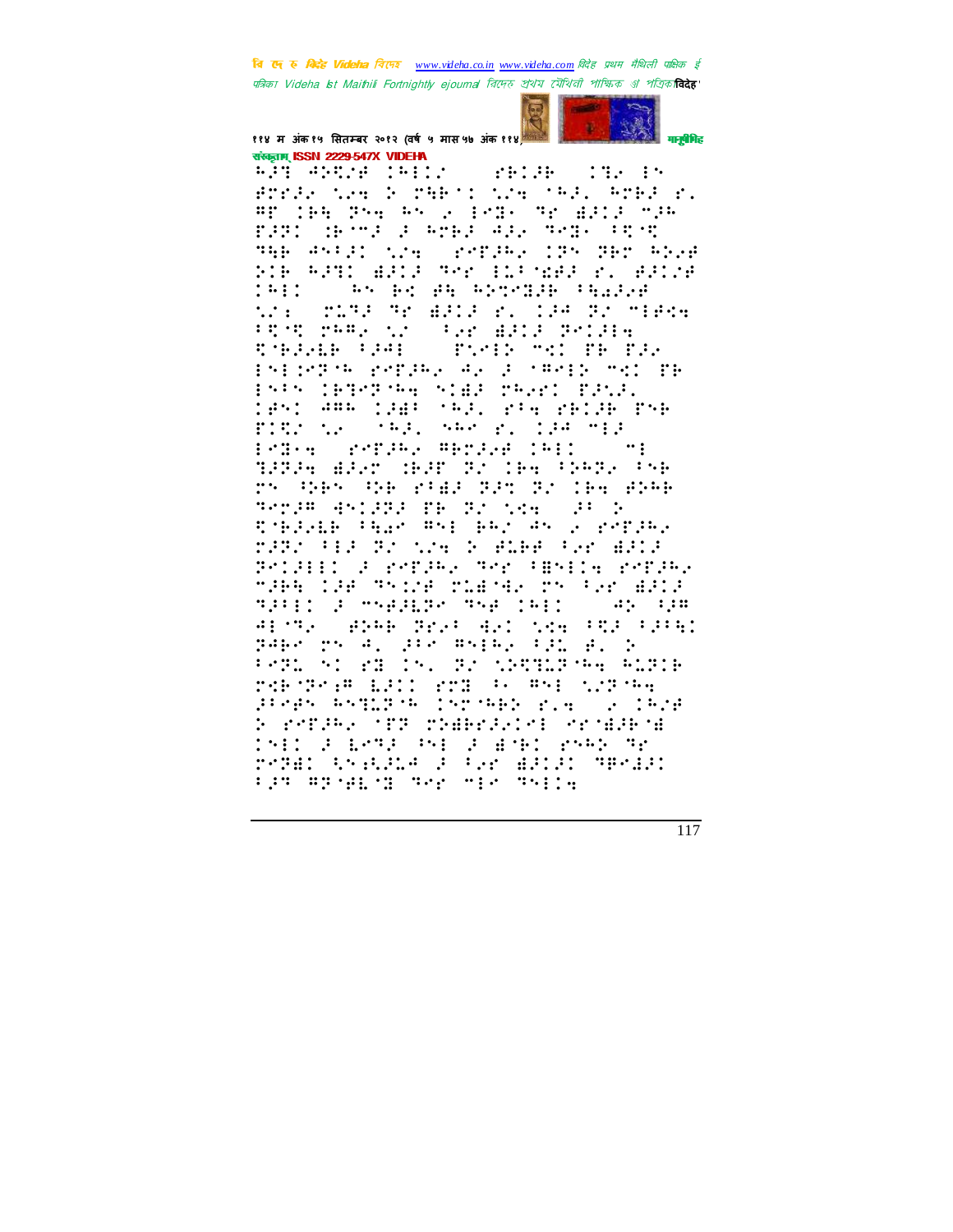

११४ म अंक १५ सितम्बर २०१२ (वर्ष ५ मास ५७ अंक ११४) संस्कृतम् ISSN 2229-547X VIDEHA

₹ tenelar robert era rather research and the

TURNEY REPORTED INFORMED  $\cdots$  : : : : PHI PORCH HAR PROPINS CONSTITUTE af provins riknesof menere staf om SIST BUTT POSSES ROBBERY 4 TANKING AT LORN TYPE A SUPP tiringary ryad raamang: Byenery real tem blog (FTF STTE IT SHD the parties the s SALE BEST AST\_AST TESTATE TIMES PARING THEFT LOADED THE F PRINT rner forande (en aglemal (al de  $\mathcal{L}^{\text{max}}_{\text{max}}$  ,  $\mathcal{L}^{\text{max}}_{\text{max}}$ PRAD THE PARAGE (MARINI PERMIT P. TITEL FIRETTY FIRET 1575 right the component through F SIR DANNY RAPPY PORTIONS SME THE rista e vezial, refiguere di primeri  $1.41 + 1.4 + 1.4$ ARTITLE PRED THE WELL BLEEKS IS PHIW CHATH TURNED HARD FAR AD PHI EMERGET S PARTE RIPS WAIDE WAL  $\mathcal{L}^{\text{max}}_{\text{max}}$  ,  $\mathcal{L}^{\text{max}}_{\text{max}}$ SAR TERM PARES PAR ALPE PAR WIND THE IS EMERGIES OF THE TEST ERMENT MEMBER BANKER SYNED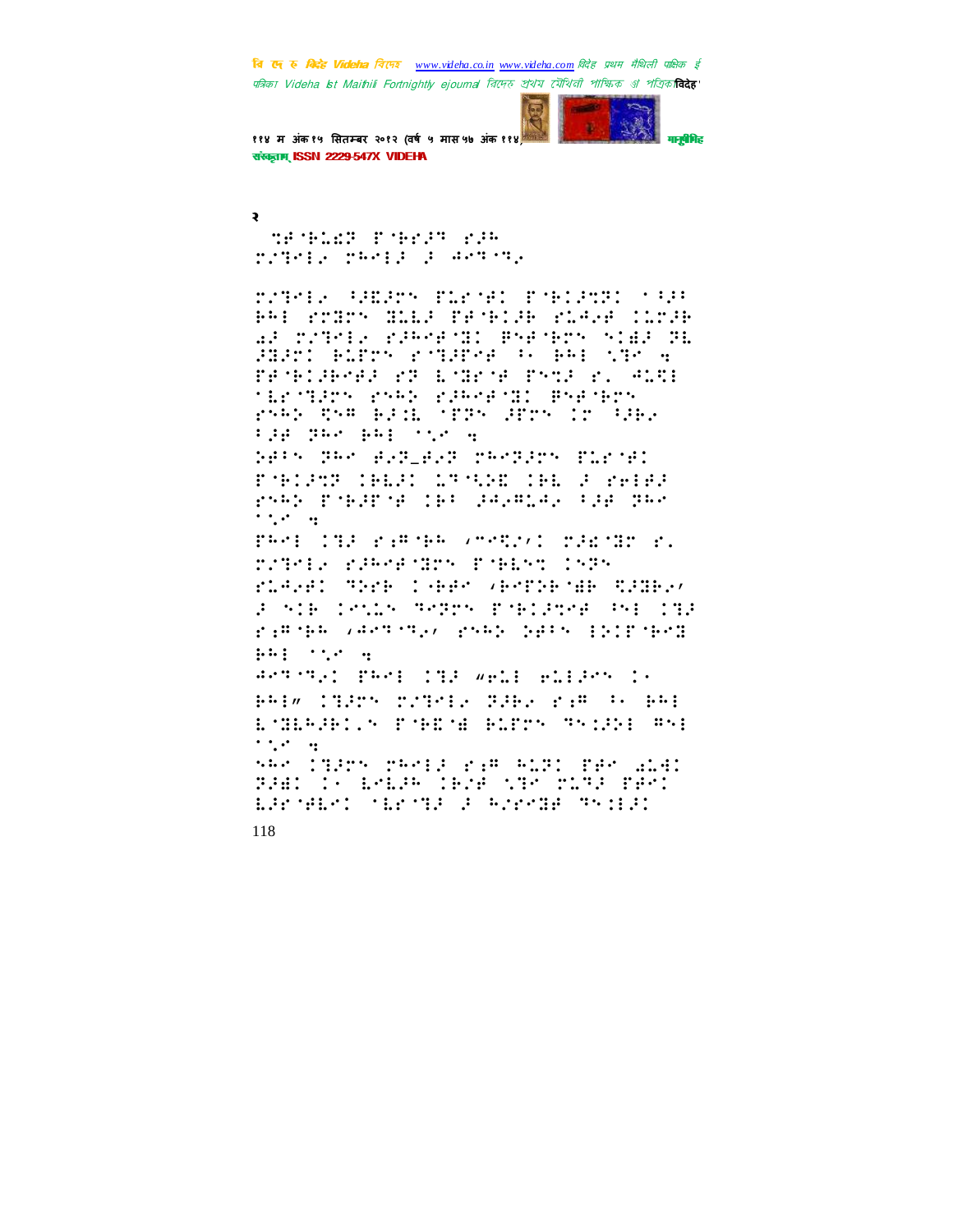

११४ म अंक १५ सितम्बर २०१२ (वर्ष ५ मास ५७ अंक ११४) संस्कृतम् ISSN 2229-547X VIDEHA

tài 1921, Sagara nanet-danner FRIE TOT PLAP TRIMPT APTIGE IN release for repositions for the control RITE TRANSLER MASS MAIL STILLS TLEF (FI ) 201 (51 516 9 2 1 11 D'Aug anes culv gun ronel uar rm: # APRESSED A RITIS ARITIS. reformed freeds end propo PHOLENEOL SERVIE BREAKEN remente en 1981 al margiero (1912 SAM ASASYN SYS PASIE (SPMA PRAI  $\mathbf{1}$  .  $\mathbf{1}$  ,  $\mathbf{1}$  ,  $\mathbf{1}$  ,  $\mathbf{1}$  ,  $\mathbf{1}$  ,  $\mathbf{1}$  ,  $\mathbf{1}$  ,  $\mathbf{1}$  ,  $\mathbf{1}$  ,  $\mathbf{1}$  ,  $\mathbf{1}$  ,  $\mathbf{1}$  ,  $\mathbf{1}$  ,  $\mathbf{1}$  ,  $\mathbf{1}$  ,  $\mathbf{1}$  ,  $\mathbf{1}$  ,  $\mathbf{1}$  ,  $\mathbf{1}$  , **BEATE ATL LATEREA CIPY BYR.** raene angstruce rienau a anneceat BOTHER RIFE CHRIS FORD MEMBERS rowned measured the access that racur r. medawi (16 3)  $19.99$ **JELT-183 TE-LIETS, PRETRE IN SIZE** the BS. PROLARCY CONCORD LARATED **ADIS EE AND THE THE SAME A** Prob (SP) (1912-38) PROLIBOL AVEROR ASSERTS LAND MESS CONTINUES. **THINK FHE TIMES** SHE AR INFORMATION AGENT OFFICE ay: Ania, caacab mnighn 2017 Ad the algebra and partmement will ner (SEC rifts the se **VERE TRAHER THERE POINT TEND ONE** F RAPYRSE PYRROLS ESTALRICS rabb 38.028 (19) 4 ring field parap spenda mar special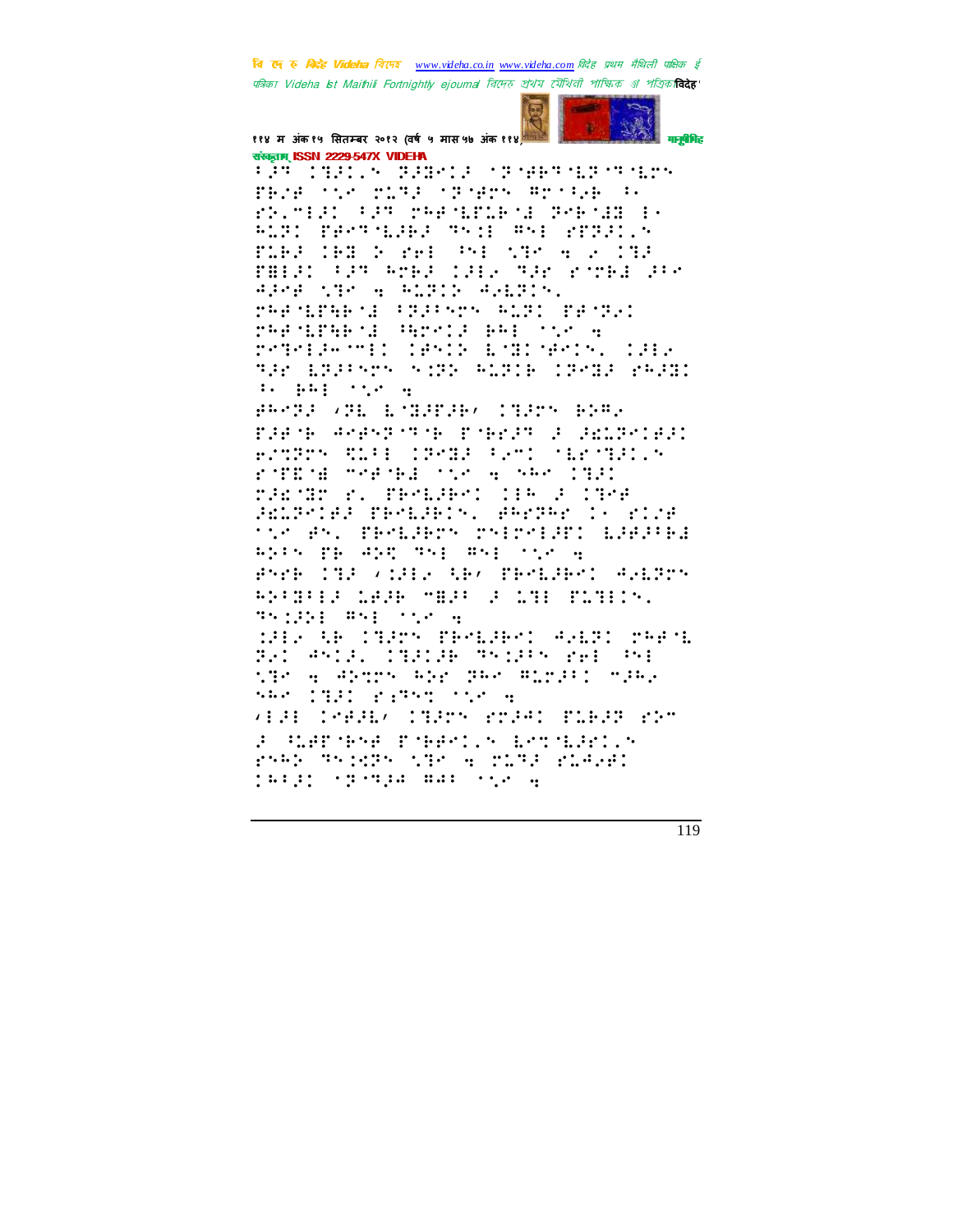

### ११४ म अंक १५ सितम्बर २०१२ (वर्ष ५ मास ५७ अंक ११४) संस्कृतम् ISSN 2229-547X VIDEHA

añser (1955 sig) predic PREMISSION PROVINCING MEMORI ANDERSA PROPORTI TOMORROOM A Pro PREBIUSERI MIRO MER STOLING FLED 193 151 PSB215, 282 PBP28 536 A TRIALING EMERGEER PMEDIFIE Howard the Schooler Cent Cent har THER EPROPERTY A MIRE THILE 272 Marie Terrisie (25 Maii 12 Mai 12 PlanetHRL & P PROBING PREFIN. rney new tangrn requested rice  $\mathbf{1} \times \mathbf{1} \times \mathbf{1} \times \mathbf{1} \times \mathbf{1} \times \mathbf{1} \times \mathbf{1} \times \mathbf{1} \times \mathbf{1} \times \mathbf{1} \times \mathbf{1} \times \mathbf{1} \times \mathbf{1} \times \mathbf{1} \times \mathbf{1} \times \mathbf{1} \times \mathbf{1} \times \mathbf{1} \times \mathbf{1} \times \mathbf{1} \times \mathbf{1} \times \mathbf{1} \times \mathbf{1} \times \mathbf{1} \times \mathbf{1} \times \mathbf{1} \times \mathbf{1} \times \mathbf{$ 

**VPERBIC TRIPLE (TRIPPS)** Sentantes terra frei bataeanta tel ANIA PORTHER INFORM PNE NTP 4 SAR ART TARBED THE HARD TABETHE F. they part robertal tem 1972 classe a din Antal BA: Adal (2011) mediga PROF 12060 4

#8032 (1583 2423) 132 2582 PRIE Bal tie a she films product bhi trede ri dre avis led radi d'ast **TRACK EMBRYTRING THERE CHAPN SAM** A PROFINSORIA D'ORCH ITACK 2582 SI PROST RAIOSCO A CIRI CHA l (1947 – Arthur Carl 1947)<br>Albrew (1947 – Arthur 1947 – Arthur 1947 – Arthur 1947 – Arthur 1947 – Arthur 1947<br>Chandles (1947 – Arthur 1947 – Arthur 1947 – Arthur 1947 – Arthur 1947 – Arthur 1947 – Arthur 1947 – Arthur 1 THE PARTHERS HAI SHER TOLK THE PEPERMENE SERVICE PR rately formed and informational ENCEMBER 192 PARTNE FROM POST TEZA NA A GOGA ROBA EKONGAN AR SNAS a report HHI (SAHI) (HI BA)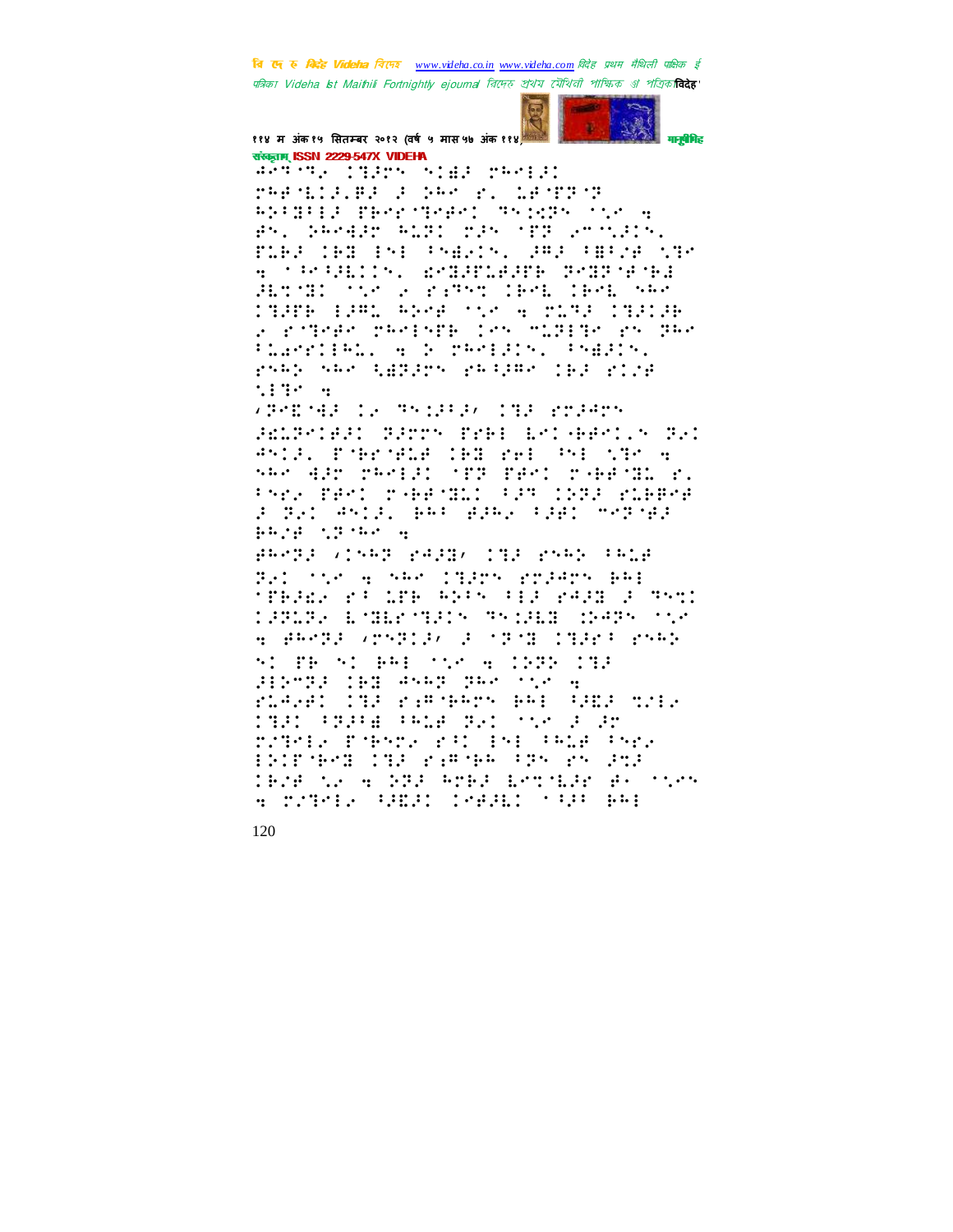

११४ म अंक १५ सितम्बर २०१२ (वर्ष ५ मास ५७ अंक ११४) संस्कृतम् ISSN 2229-547X VIDEHA

rêdên din ba: rigadi (di randa ri SAMPLE ENTERTAINED FRA 1995 INTER the Almen rushing raw-rapher HILE PO PORSESE AS ASIS THE PARAS ratele family, recollery rymp FBSPYRS RSP & PLASHI MJRKM ISBNJ PoberBarn Arba en BATN (Be g PSI OR BENDARA ISPNA *TRATESTER P. BETTERIT E.* 

Tride Mar **PARTIES AND PRODUCTS** rendic fremed did rue ne (4000),

rolets percont and easy a annimal PROF ESPSPEL SOPIONARD CAROBINIO refulleri divezz eski nin a erez SAST GREATE PATSIN PRIN TURNER SPERI BLEA FARMENEIRE SER PROBINE right (1258 af from 1968 198 rimsk (artst, mallich flein) a RUBLER NEED TRIPE INFORMATION vertitelar <sub>8</sub> de 19e bell fri 11e i 533 133 123131 134 863 12133 MARINER ESTER STEL SPATE FATE From The Peer the 4 rite CTP POSSED PROCHE PORTER SPORTS ranaet baadbo and easonering ENDIR THIS PEND TO A BIGGES BLLP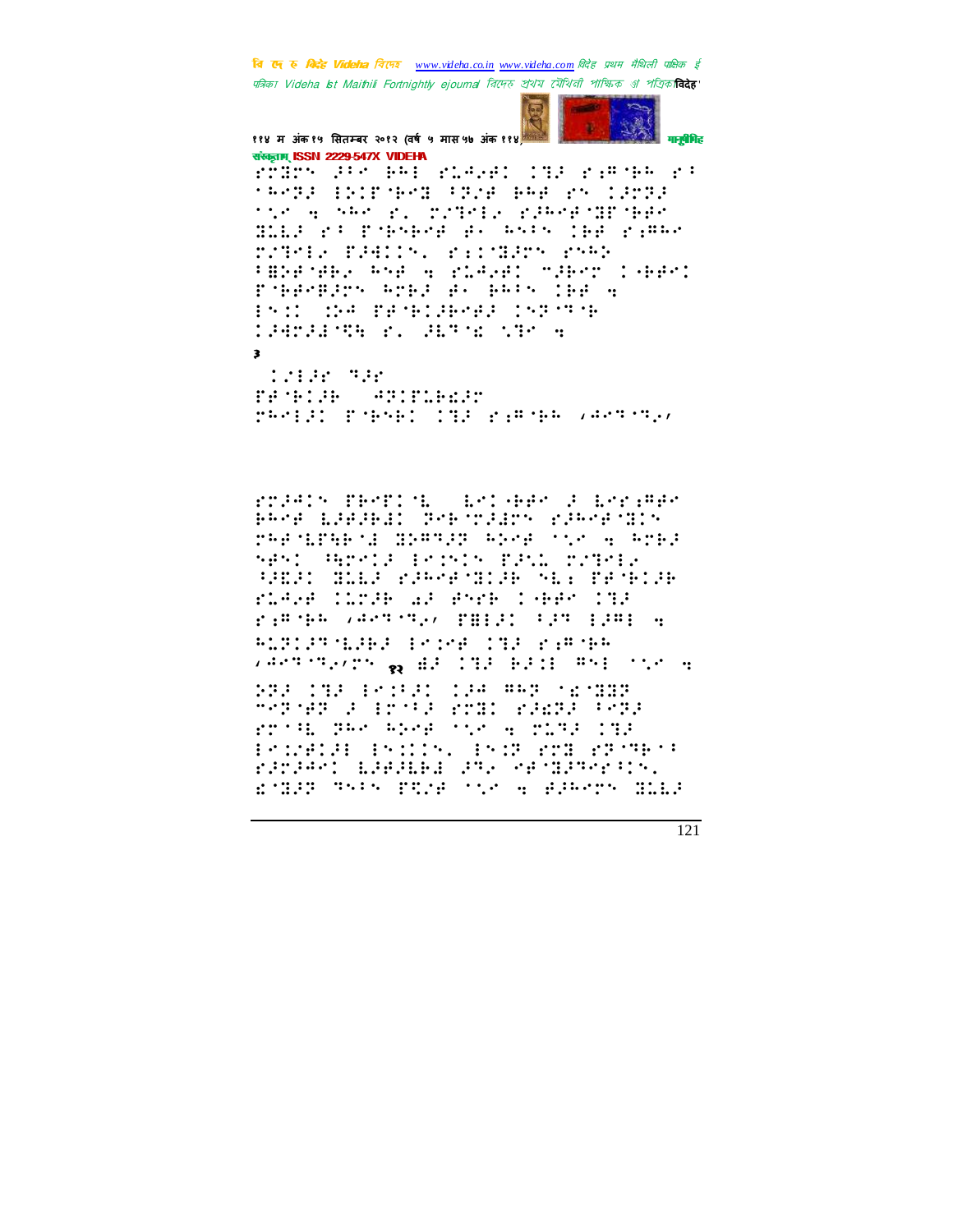

११४ म अंक १५ सितम्बर २०१२ (वर्ष ५ मास ५७ अंक ११४) संस्कृतम् ISSN 2229-547X VIDEHA rèùnia agus cguidh rialachran ad PROB PHI TRIP RRESTRIA & STAR

**COOLEY WORKER TAKE NOW COOLS ARE ST** PATTARIA TERRITORIA (PORTA PORTOR CREAT APOX SAM CHA ristered this second real from a MI rashi yakoda yangi masa yang ka r. Rend (SAR 1928 the e-Phendri **THIN, SEPRETHERS WAS TRACTED** FRIELFRIE PROPHETIK IN ANA TAIR anima non-star adea (1921-a 1931-1914 Aber the 4 Cla Blaster B Leni there and the department ANIPERSITY TERM AND LOND TEEDS. TAZA (SARFZA KSARFZA JAJ FOZA RAZA tic a 1931 AVE PRPPPA APPA tic P renago (Pro Gracano), riado F. STR THEM PRESIDENT TO Vehi ellian () BRI/ (82 lm)m ting: Planeter Baneta Perty SPORTSPORT REPORTS TO Polls are PROTeRs the Author CRPS FHI POIL TON THO ANOT THEIN, ARTS Alb Pris thi bas that they they FEARSTS, ALTERIAL & PTAR TER PLAYE  $\mathcal{C}(\mathcal{C})$  ,  $\mathcal{C}(\mathcal{C})$ rita prili namani (sea (sea ango aper the 1960 say portflis, specific<br>Portflis is the today political spec ERS PHILE TO A 412 PAILL TERRIL EMERG INFORMATION (BIOODR) IB28

the Booghis PRI coolerate Period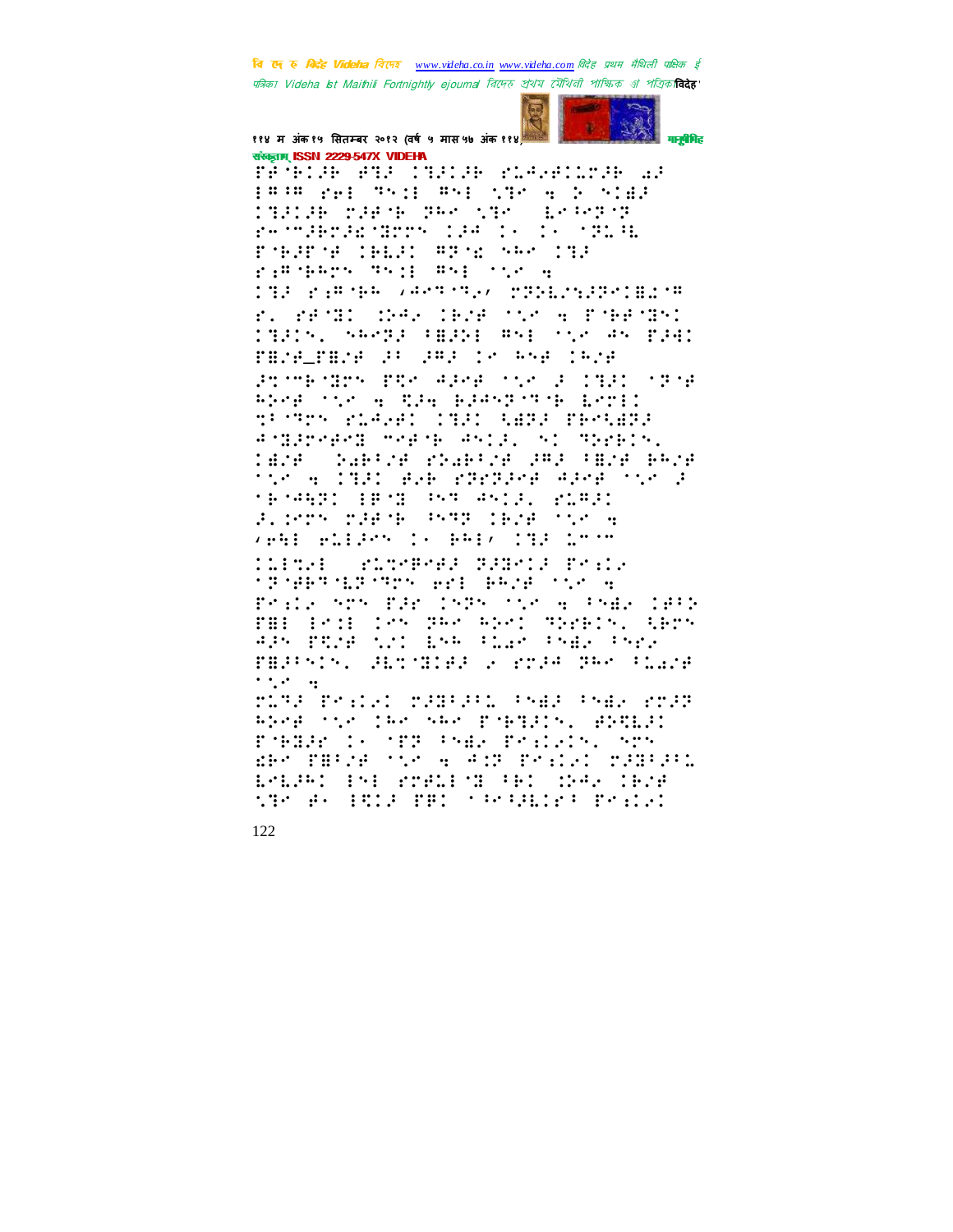

११४ म अंक १५ सितम्बर २०१२ (वर्ष ५ मास ५७ अंक ११४) संस्कृतम् ISSN 2229-547X VIDEHA

fâlk: reformate (and alle security).  $\mathcal{L}$  ,  $\mathcal{L}$  , and the set of  $\mathcal{L}$ 

Probab zamaan zaomi zuram desa.<br>Geriak ridare probab wrweb uzse English Albert Stock and the Stock Provided PROLENE BRENER INFN BATH A GAR Carry Polese Blis P. Pelse Ave tic a b suis the sear status rdromb be: fboom and one a follo ram aans regist grothodi okonik BRIA R.A (Bre the A PAAR) Poder MARTHE PRESENCE & INFORMATION IP/B  $\mathcal{L}(\mathcal{L}^{\text{max}})$  and

STORE PRESS PARE PRESS PORT rache posti cres aggerare te road Record BROB cod 3 EdelBR road REAR TEACH ISLE TRAFFIC PARISING rt dies maarvek te aangevolg as BOIL ALOIS S. SALOI STARTO CAPTAR IRK IK EMEJR INGN BRZE MIK MIG POSTARIA PORTEA 1575 RAZE TIPUS **ITIP PARTY THANGE THANKING PARTH!** Premir BATE that a swrigg for Pasis <u> 1911 2001 191 AALAAA (FIAL ASIA)</u> CAB (PZA 155 A 2002) 2.15 P. PORT #25: Produce the 2 B2B HP shower PRO APORTONO A POSTA TER CARDO 4398 124 125 45 2225134 1913 238  $\mu$ ing para <u> EMILIE BOARD MAR</u> BREAK DONALD STATE STATE PSE THE FINES PICTUR TIM IT FO IN **SEPTEMBER 1989 MARKET PROPERTY**  $: E.$ WED 10183 10 198 1980/491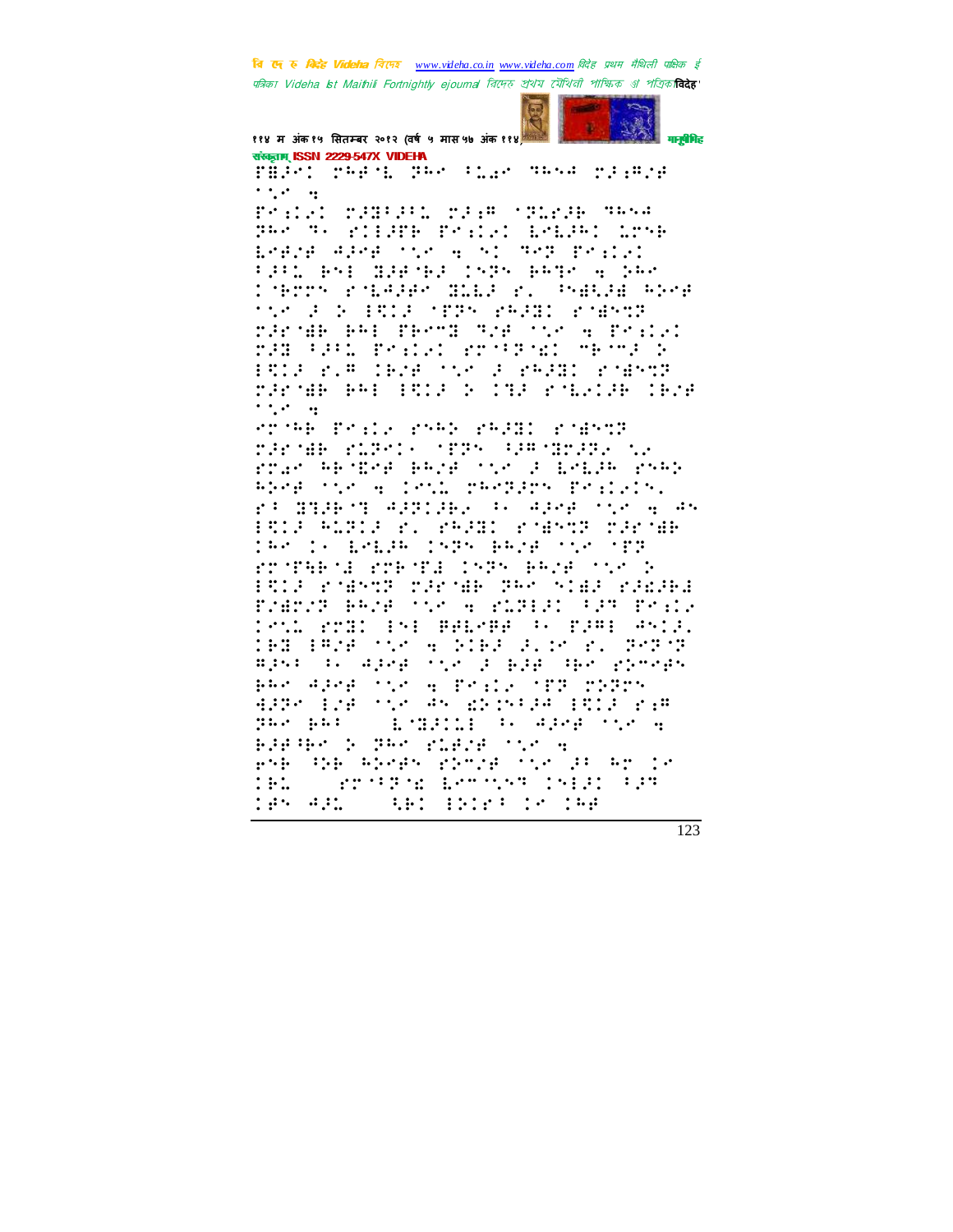

११४ म अंक १५ सितम्बर २०१२ (वर्ष ५ मास ५७ अंक ११४) संस्कृतम् ISSN 2229-547X VIDEHA

 $\mathbb{R}$  :  $\mathbb{R}^{n+1}$  ,  $\mathbb{R}^{n+1}$ Promot ALAR PAIR TO ESP (158) **: 4892** PREST PARK TER STRATEGY (FINST rarnak (SS) (1983) e ALS: tjergen srstra den ræfte fol egne  $\mathcal{F}(\mathcal{F},\mathcal{F})$  , and

RIPLE CONFORMATION SEMICE CRE **TEED SIER FREMENTE POLITY ERIES CONTRACTOR** A CONTROLL CONTROL therBIN, Mr EB IBICE the #IPPP RUSIP PARTS SPRAGHS PARLINE ADAM (12 A 238 LECTUR RIFIERTS, STEP TSEP PSPD RDPE TOP **A 2 MM THEM AND MAY AND SEA** roth: Stafford Allair Sarl root POPSEHO KORRE (PAS SE ASPA (THTS rnad (Brigan Sadn rinne Ballern

**VIII. L'ORIGIA (1925-1928-1927) SAN** Angstruck premier pagemente and there for the manufacture of the con-#5: TV & TRYPRISSING CARD IN 195 min Alego nyeure san 1920s.<br>Jerusa Pelunyo a Gaerri Gera 192 **VIRG REVON PROBRET AGENCY ANDALIS** <u> 1912–1121: Same Bandar (d. 1949)</u> BAL SAR A PARKS SIE DER CESE PROLED FARANCES (FREDE #58 and a **SAP INF WARTSTATE PARK TIP 4** BREAK PAPTEDS, ANGEL TH STYRE. PARK PROF TO A TERR ITE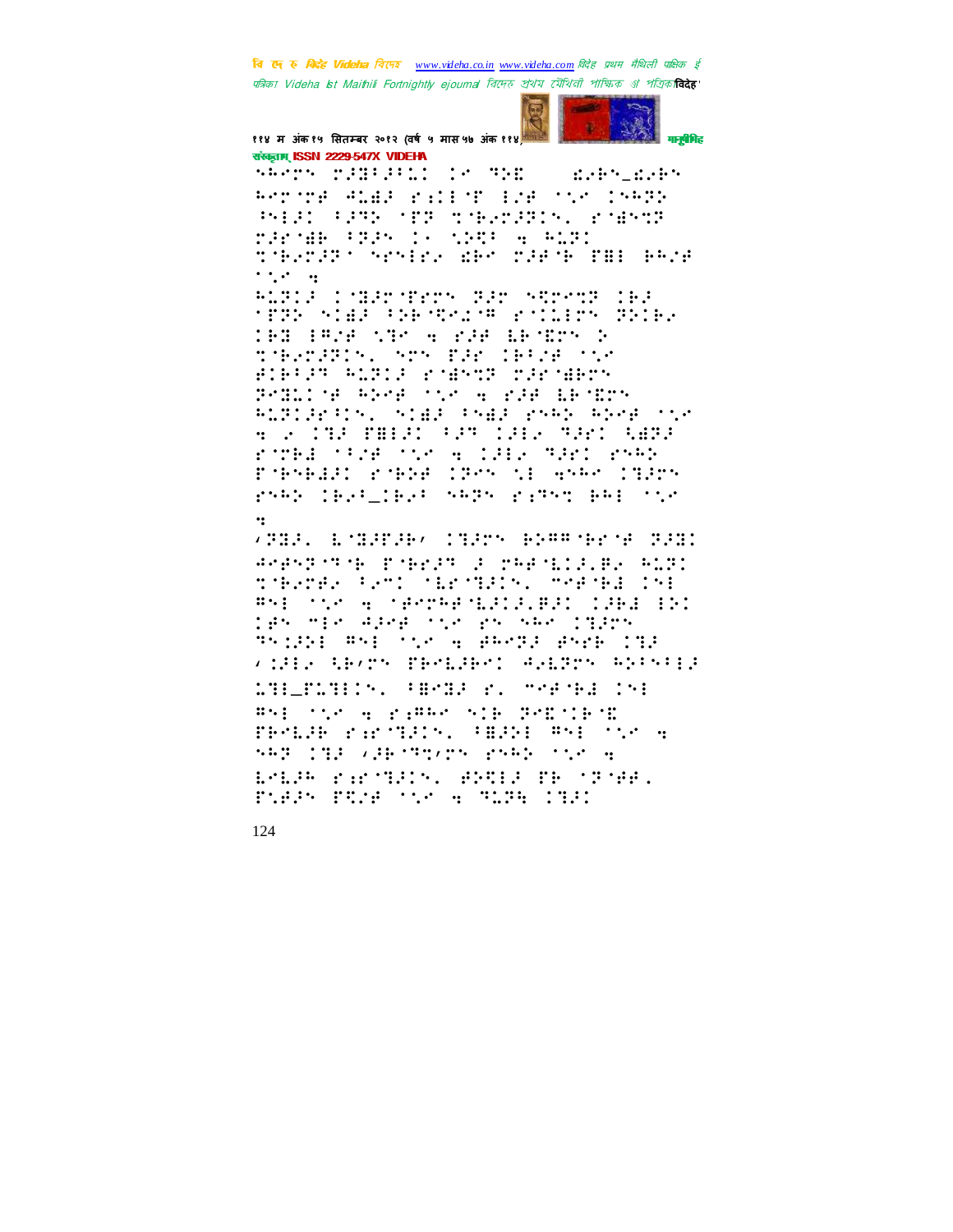

११४ म अंक १५ सितम्बर २०१२ (वर्ष ५ मास ५७ अंक ११४) संस्कृतम् ISSN 2229-547X VIDEHA

PARTENE BREATEN ALLE CARDE, DIRD MARTIM R. SWARTANAD SAADN. Think: The side a brack can be can PALIS RAID: CORP. GARMANI CIDEO are particular caereral dia sian remain reportance a tem ri deorro FRANCISCO SUSPICIOUS CONTROL CONTROL PAR IS RIE 194 PABRI MARTBOR, 198 AP PRESSOR SPOTTAGE TRESPARING RESIGNMYLE PLEASORIER STAR ASSAULT rming (Pres Engagemanista) THE RETURN OF SPECIAL CONTROL **VPEMBERS TRIBUS IN BELPIED** BRTTS MS HE WALL FRIGHT MAY FILSE 2535 Min A SI ADAS MARIJIS. PAR B. they part chaardoo tam resp. 1982 riegen est ale mensag espa fin a LE MOVIE SOCHO SOVIE (SP) MIS 251 V PIP PRO REL CERCATALLY CORCHE INE #51 (101 4 (1563) 2420/ 132 238(96) ra ri amerikan berak awak dina 1989.<br>1979 Serps 1422: Asi dina belasar the a plas wie traep reprietor. BUSE PLANE PLISHER SPACE POBRETO RAMIO GROBE IN TOPO CRO  $\dddot{\mathbf{r}}$ **VINESE PONDER STREET PRODUCTION** tic a rowner in als a rigar

<u> 1198 10 10 10 10 10 10 10 10 10 10 1</u> SPEP TO BE FROM THE A ALTERTARY INF PARTHE TRUTH IN TIME THE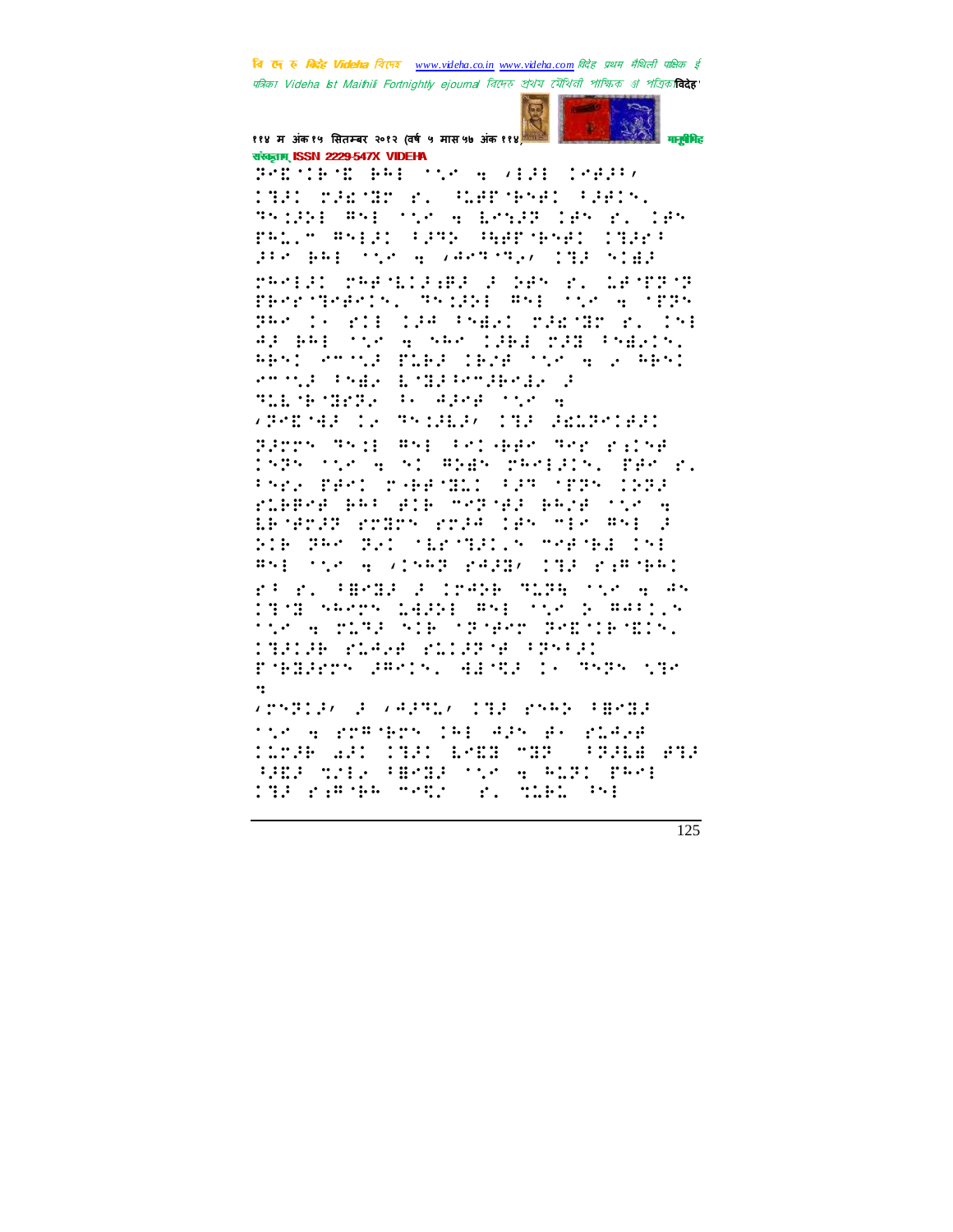

११४ म अंक १५ सितम्बर २०१२ (वर्ष ५ मास ५७ अंक ११४<mark>, व</mark> संस्कृतम् ISSN 2229-547X VIDEHA

džena 1929 grupa politika nu pol tic a rigg public paracteristic 4 APVI KAZER (NE APV 61 DEC FRYZE Police and the side claims. President Sala President

**MARTINE STRATEGIE THE PAPER**  $\ddot{\cdot}$ **WEBSTERS WEBSTER** Ar Plick to **MARK AND BUTER** 7378 COSE 63 **SEPHI MINING RIPARTI (SE 1932 PH)** 

PLARIN AI († 2002) MARIS PLANE (P.<br>SIPORT PIERR 20. SIT AT PORT PREJPI TIMARA WAS PARTYMORE SUPPORT WITCH BATHE CARPY FARIOUS SAND PHONESTAR A PLEIB PRID ON TH BREAK TREE OF SALE BREAK TO PAR # 45 MAIN R. P BIANCE (PE SIF NO 4 **A MINE TONA MOLET MULTI AGENT (1)** a SIR (1915), report laber of the<br>rsep portform (51), 1976, a eldir Profile Sandard College Profiles ABRONOMIC SERVICE CONTROLLER nite particles with information FIZE NATURAL FRIE FOUR OPPROVED WEEK WARD TO A REAL WORLD AN HERBER PLENBRIEDS 1981 ANY LP FHATE SECRET CATCH CAR AND FOR CARD **A STORYTHE REPORT FOR**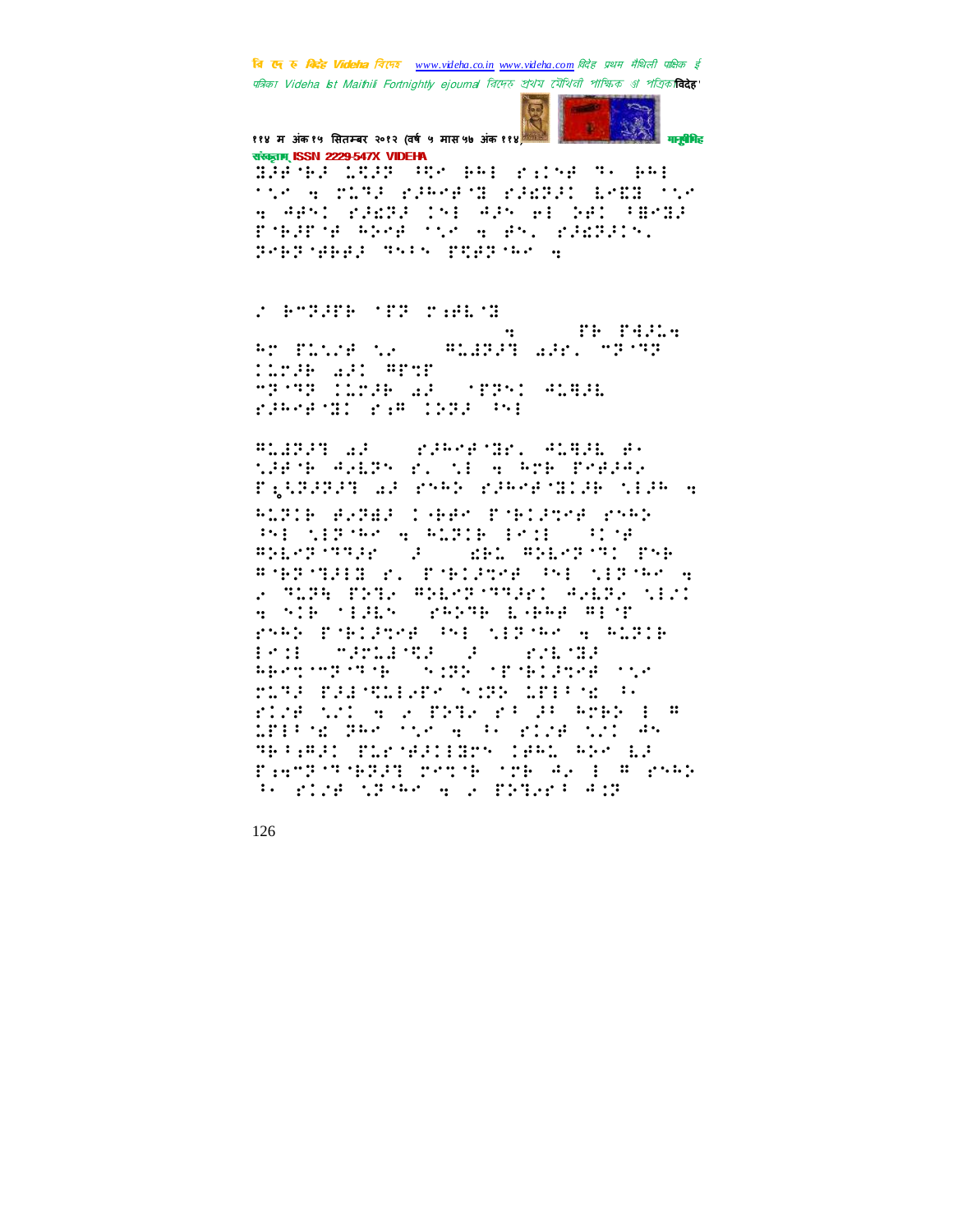

## ११४ म अंक १५ सितम्बर २०१२ (वर्ष ५ मास ५७ अंक ११४) संस्कृतम् ISSN 2229-547X VIDEHA

rjëlashe shtat edh en pjegëtor PARTNERS ASSAMLED TO MAKE THE PASSAGE PRO A SAM STORY SURMAND PARTIC Birg al Ban Ming Paalela 1978 ar 1911383 SIST FOR PYESE:F 151612 A

MESTE COMPROAS (SAR) CRICAGO CAMBO MALL 2 SAN MUNIC PARTNE FRANCY P. WESTHERN

BLEEPE af 1992 Strain van 2008 of Service IPIPAR RH SPAL A PRES PART <sub>33</sub> EP 30 Ferroth a 1968 rollow Ar Spasa THERE IN SHEET WAS SAFE OF THE SAFE rich Fremer St PRAC Pape (B) a Weiner Part (156) 1232 243388 Thirden a license phenological man FA SVI 1981 A 2435 AMA POATM ANISS EP PRESS MARRETE A APS POLA WERNE ERRIGHT BATTERS A AT ALTIN PROPRESS AS DESCRIPTION PRESS MARK THIS BAING, I SAW CHEEN rdendelle name mis me espos ene o are recovere allangua legal Tenn rar Angry rag (2011) 1981-Arry 19512 F962 FABE 816 25 451222 256 Ste AP52 rrdry thellers is an Army or the BAN BIB BAMDE AL ING BA BAN NI AN reteters andred rando fer stan MIND AND CHORALDRY BY PORCHO BABY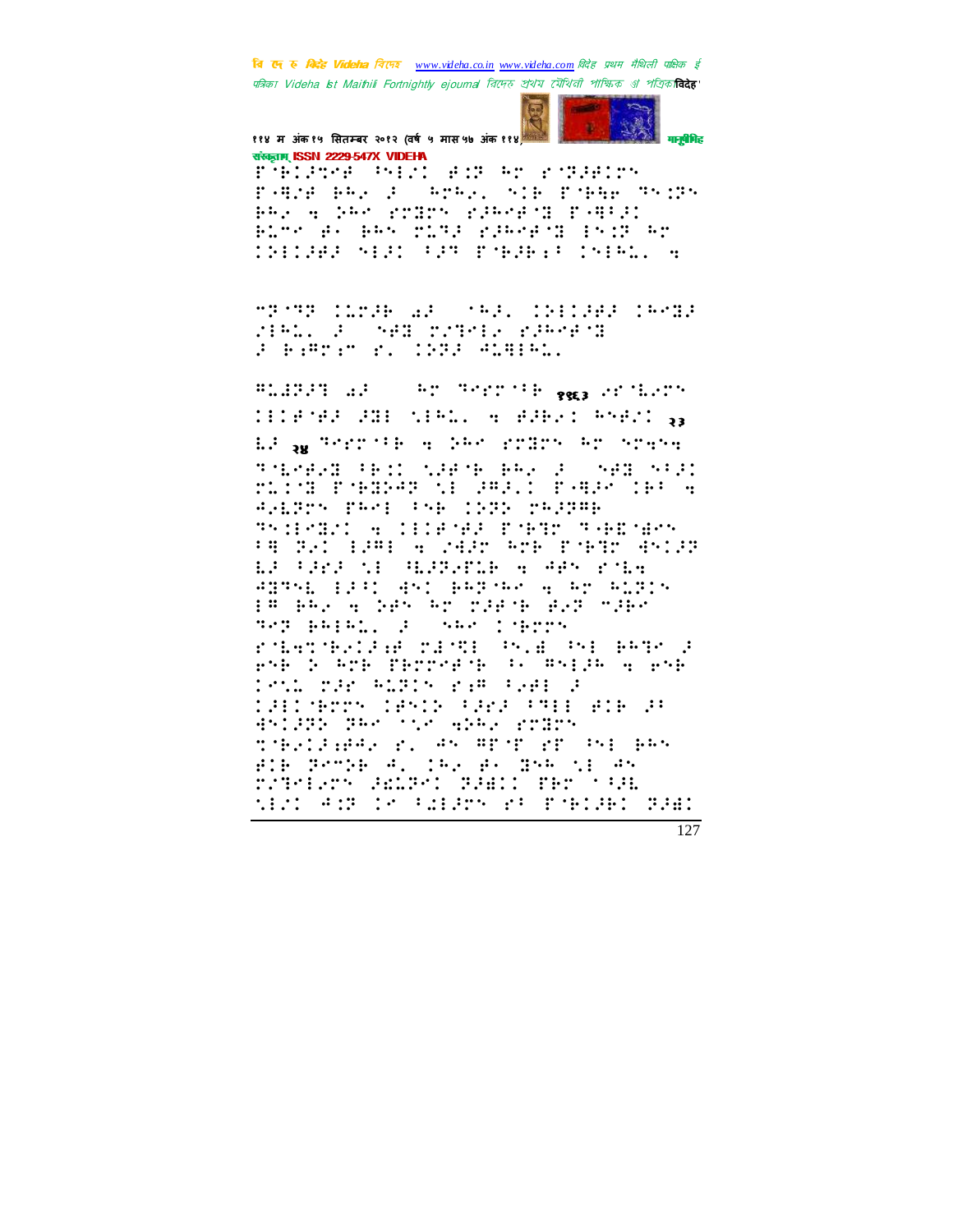

#### ११४ म अंक १५ सितम्बर २०१२ (वर्ष ५ मास ५७ अंक ११४) संस्कृतम् ISSN 2229-547X VIDEHA

Příklasi 2. cinem Aberlyizi  $\dddot{\bullet}$ the Power closed Sardway Ada rago ri santan geografi siamo ruments run concert terms a debroso: Siam A d'ordenie dai: ra Teksand ruk (krejden 4 mr THING IN THE S PARTINT IND MER FAIR MINE BREECH ESTALSTARIE I. PALITE BREA riller real the schedulency BREED BAL PRI PARTNA A NAM ARAN. **ALTER FROM MARKET TERRIBURY** rams steepe to mse a cocerna social Par talen er roman dans marge

reded different in almo syland A Caser Sim range root Prince and the same dense from detects PORTNERFRI OTT PORTRI FRY ATE treta religer befolkt is **TEACH AGO WER JONESDAY CAPTAR**  $\mathbf{1}$ .  $\mathbf{2}$   $\mathbf{3}$ .  $\mathbf{4}$   $\mathbf{5}$ 

**MINISTERS ARE START PROVIDED** Ten 1933 Sibered Pelan.

**MINUTES CONSTRUCTS** SARGED DIREGED PORCH TSI DIPPS #573 186 F282 1386 851 BRS & TESTED ART ROBB & NOT TEM ERN AN RTE PTIAL IN SANT PARISH SAST tirent a product spot theory pr sepa, setja (pro 4 skegar) rinka rateled a terror work perchanger 128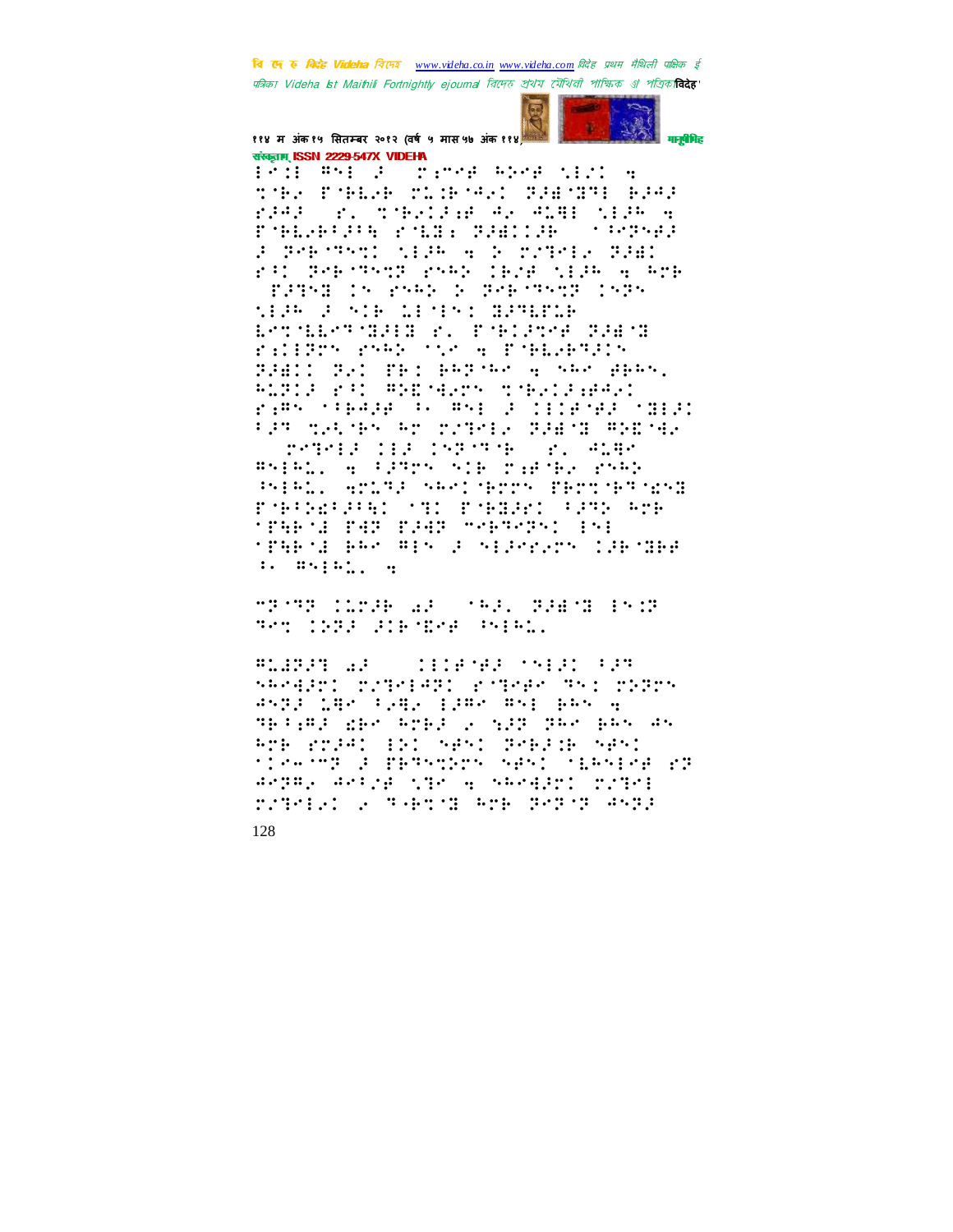

११४ म अंक १५ सितम्बर २०१२ (वर्ष ५ मास ५७ अंक ११४) संस्कृतम् ISSN 2229-547X VIDEHA

alar shi: 4 mham she she kinn an right and minimizi ponenter aani **Conductive APP PERPOSE PRINT AN** SING BARKAGEA TAR TE 656 156 KAR 1912 An CAPOR Scheller Al CAPh MERCH POLHPLITHE HALLE TECT IN 35110236 45 MATHIB (BEEN GELEN) 22811 End2 250 Frontier anderse and<br>Fig (end) Fred radry (member andage) MAR PORE ENERGY AN AM ESSE MUNISIP BENDYN BREE HE HABI A BREE ATES E POBRIN TENOR 200 PNONT TENORIES 'Herry Ar relativity J FJTME Profess ADDE Serry, PARTL er 19848 TLARA BRITS RAY TITA DIRA AT **TEPRO PEOPT PRESS STEPHET BR** #Pressure Are Paire: PPHISTATE **BOST 1997** relatedrate controlled by a Birlin (Bref Poek) (teller (Be BSD 181 PLATTE (2002-2004) P PE TATMEN EMIREL A TRAIN ESTMERES FROM STER STREET PSPE PRIPROGRAMMENT PROVIDENCE AND SIER PARTIEL SPACE FSE SPACE A TART SPAC PROTESTS THE PETER THE HOSTE SEARS RAIRSEN FALSRIA SIALSIS BARSE rimone agacry (pimorgi <sub>am</sub> de

PREDICED <sub>aw</sub> er hireiel reler

MAR AIR PRABMIRE, CONFER MOLERN Drimi, a 2 Drie 226-231 (1272) Teleis r. Poblaser och a ruta off **FOIL PRED SAME MARKED WEIGHT**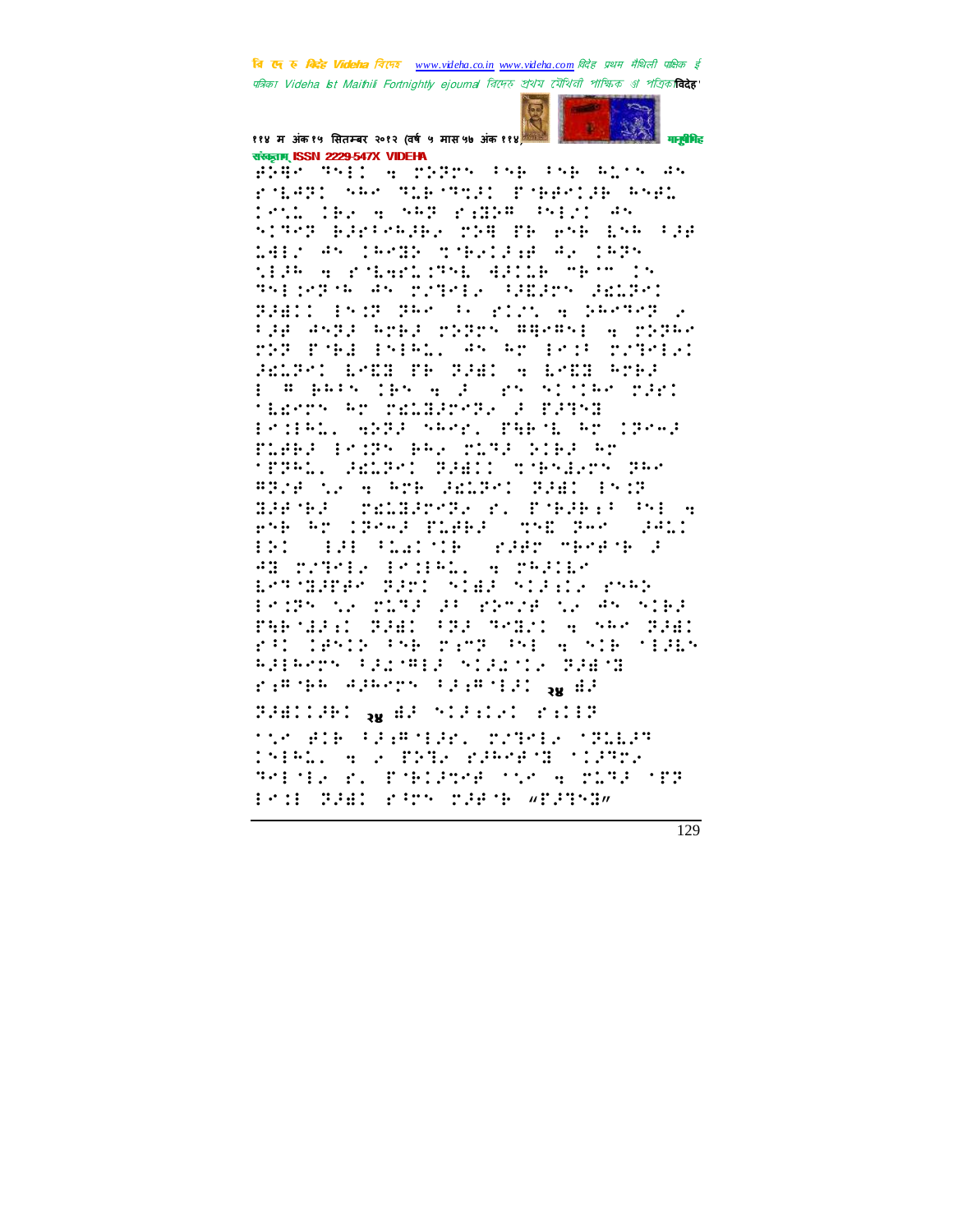> **COMPANY ANAL HIGHE**  $\mathbf{g}$  .

११४ म अंक १५ सितम्बर २०१२ (वर्ष ५ मास ५७ अंक ११४<mark>, व</mark> संस्कृतम् ISSN 2229-547X VIDEHA

PALPed the resourcement par WEEK THAT WILL BEEN I BUTTENB SIMPHE POHP FESTIVAL relatives, a vier menth from m Baro Baand Peneriary Phetares (94) 

STATE COMPROAS (PRECO) (1915)<br>Compositores and concellent BANC MARK MER

 $-92.72411.111414.917$ ISMA (1899) 2 215: 2550 181151, A 2 ra brazis ped redeciavor (pr ANDE PADE BLOTHEIDSMAR (SKIMBE reach In a conduct forage rumental comp

MESTE COMPARING CONFL. MATABERINA BATI BABYE PAPYRA PARK MIRI INBN PROGRESS TRANSLATION ARRIVED AND ARE  $\bullet$ .

BLANKS AF SAN AN INFANCING BRA BRAND GAN ATE, PANALE PANALA r. ratare (1951) randers (1971) 4 SAR PONCH MISSIE ASILE HIS SA SE BREAK THEN BRIDGE WAS RIFLED AND tem par more price to a f **IRENTAL AN PROPIECH NIVIEL INE** APS TERP PRO PTETS AT SACRED Lebbe 1939 BRedet & Rob 233: BRD **AN YE PARTIE PE ITA SIR SIR**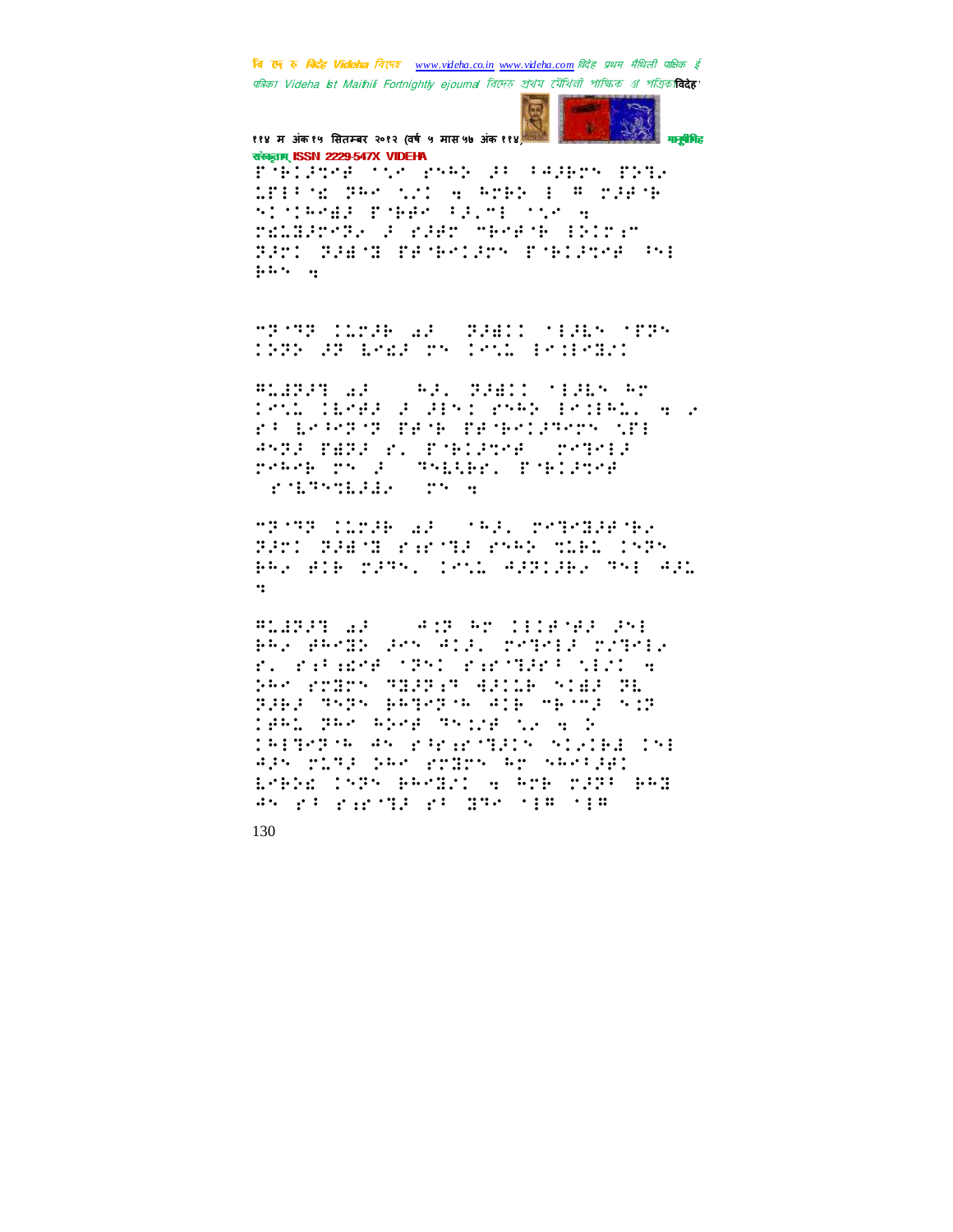

११४ म अंक १५ सितम्बर २०१२ (वर्ष ५ मास ५७ अंक ११४) संस्कृतम् ISSN 2229-547X VIDEHA

BARD BARD CAR CHAIL AS BIBSEI PRESIDE PREPIRENTATION IPA AREAISP SAR P. TZIPLZI PSTA PSPZE PSEZE RNAVI A NRM INBODY, SPEV OFFIRED migs peneig jig jspensk fyn flang a Ar roba ellecole al croba ESTALLA ARILE PSECT 121 (MIRRET ad come didden ad do celestrate METERITY, RAPY MATRIAR NAIL ROTAGER Inder a Thiere radder mane real problements roughts inclu a penempron. Pen. Ten pae offic MIRA SIE PABSE PSEMBLAM WALMS PR PSE RESEARCH 2002 22 23 FEMALE PARE PRIRE REAR INS 11 PM Critic Product Side Bamion Pro . . . . . . . . . . <del>.</del> SASI PORTHIC AS 2 MINIS BARNETI ependet stad coepen can ope ms: akon koristi ora bebagain bayak ar RISTRAL BARN, PARAB (P. ANIAN, 2 SPARE PARAL SAN TA PLAN BY skindi – mari – mart – mar 385255 1232 124 36 311 2 35 25 2 Tend a friez ran, army ar age: Chia non es 4s di di eguerrio es 4. meer each cross eacher lieb FORBAY (PRI MESME BI 1851-186 **SARRI PH IST BLEET**  $39.3221$ ringer syfik nin for for leve in st particular production condition SPETT TALK TRIPHSHOLD WEIGHTS.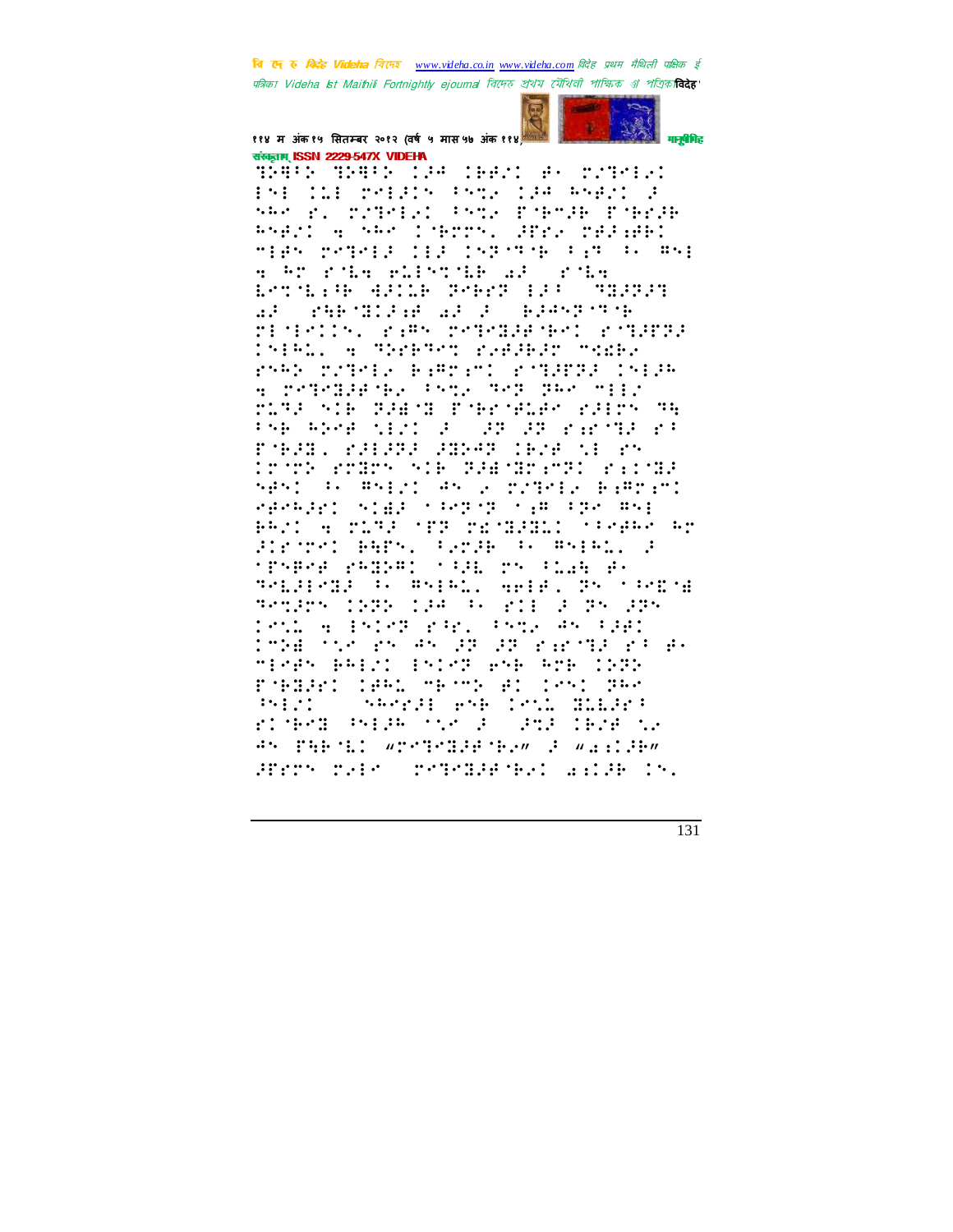

११४ म अंक १५ सितम्बर २०१२ (वर्ष ५ मास ५७ अंक ११४<mark>, व</mark> संस्कृतम् ISSN 2229-547X VIDEHA APSLAZITY SPACE THRIB AT PRAST

MESTE COMBET ART AGGERER ARTIMINE BiPrim r. (Prani Pniah BiB 102 1963 (RP.1 SARK 25 (P.20 )12

**SLIPPY AF** 1993 A. Ark 43.77% BREAKS PROPOSE SERVED TO PASS POPPS r. Anel Cardy Methern Mar Syapsi a maks ar, ar siae is sel sélén. e razz en refreiche ein sch **SILE MIN (ESPECTED COM CENE BAG** 4 Penny (Pyle randa Aa Bagran ROBE POSCEPTE IBRED I IS SACIRATE AN tra mark problem been roman Industrial and thus are sample at Prizi Padan (nimi, 4 mp filaze)<br>An nop el mp 1999 nep 194 (195 PRO INTROL APROVANCE AMBEV PROMPTOR 151 Album Are root (Alle Ble 194 SIRE STARTE STATE 2020 IPA ARMER FAR 11 ANNE (PARK AT TITRISIN IST. rmla (m. riiml. (rm. Falt. a. 2008) (200 randa ema pronagea (Sil le geo SARRIE: ABRE LREIT AMBI MIRTS jargo par pal 4 arbitalis (rel. aroran Ara nagi: Aforil Angglé (19<br>A Sitse (gagsa) (196 palabors) BRTINTER CHAI PROPRIBATOR AS FJT53 #: 547 FJ#1 121 #183 376 rin FROM THE STREET FORM MIRTE THAT Beddy Mesoni dae' arig a areg isi sad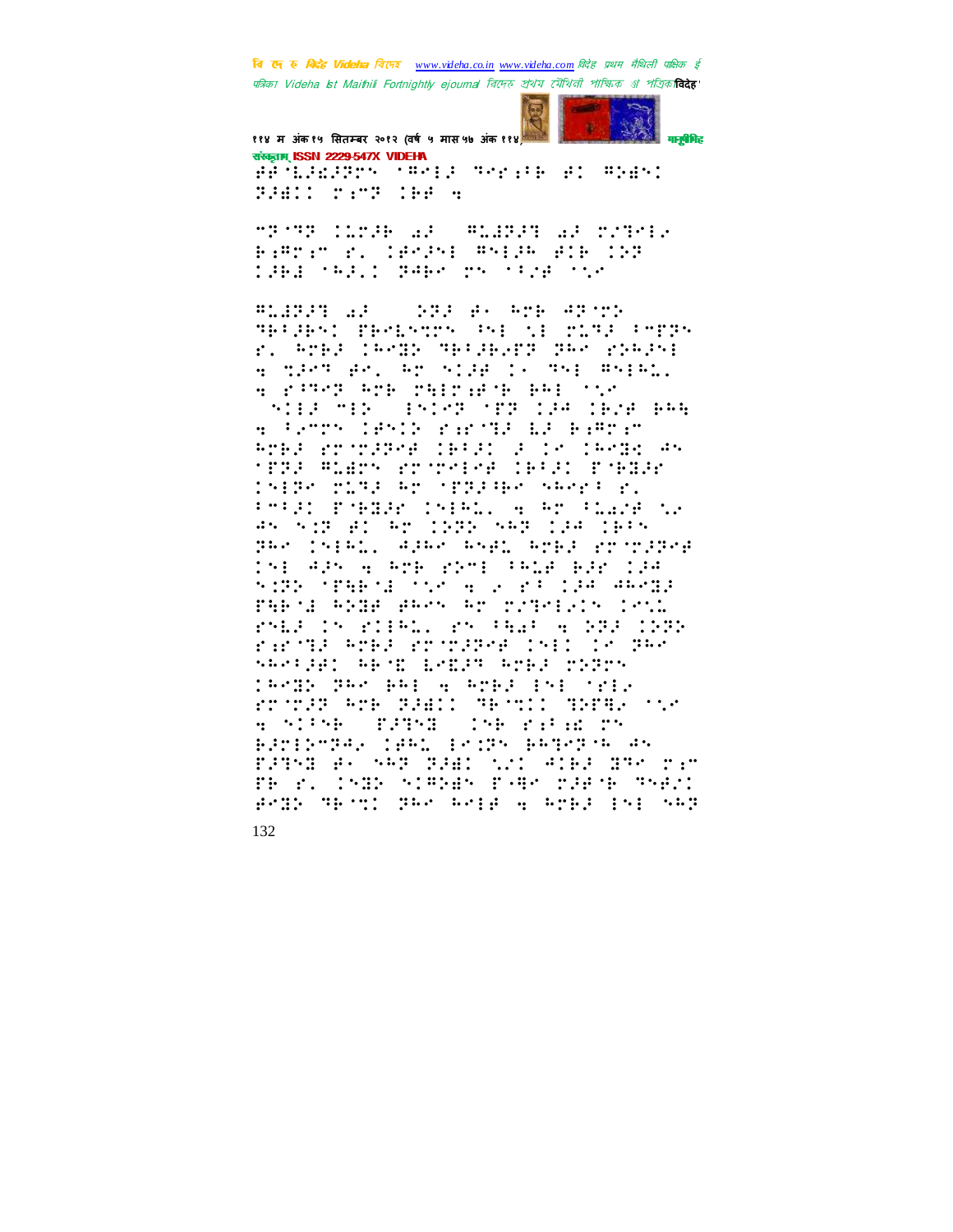

११४ म अंक १५ सितम्बर २०१२ (वर्ष ५ मास ५७ अंक ११४) संस्कृतम् ISSN 2229-547X VIDEHA

**CATABA RANGERS ATTER AREA**  $\ldots$ 533 ILE PHEADA INFORMATION EDIC EPRIN FALK BALLAST ALGEBRA 1841 SPA 1952 tri mang ini Alga (ta'ad parts away (which you wanted the 4 randa ran, rayada a crago. **IFABURY THE THIRD IS A** 

**MISSING CONSTRUCT STORY CALL AND SCORE** Tend (194) reading the Golden Cod net  $\mathcal{L} \in \mathbb{R}^{3}$ 

PLAPAR AA () range proposes an ioni<br>Ecopy na ros road (Ene Ecopy na A Br. 2004: Mag 2004: APROV PAL.MA APP PR PORTERTY 1981 NA A SIRE MERS TATMEN FERTICE LANTAT ANY 8358 MBRE 2552 MBR 183 H **TAR, TITHE THALL HETTE CAAT**  $35.128 - 12$ 

BAD STAR BYL 3 (1980-1981 LANG N.T a SIEP ISI Eagram maes pages me<sup>22</sup>1 rned maer a ring (denarge rn 2001) roff Filling Wallers West In Angles a SAPAne (1886-1886 Angles Standard ste as problem Bar (1921) den de Booker Representative State rinkdad menga seri ay etap dr grade adopt the a

**MINISTER AND ME Service State State** ESTAR TERR WARK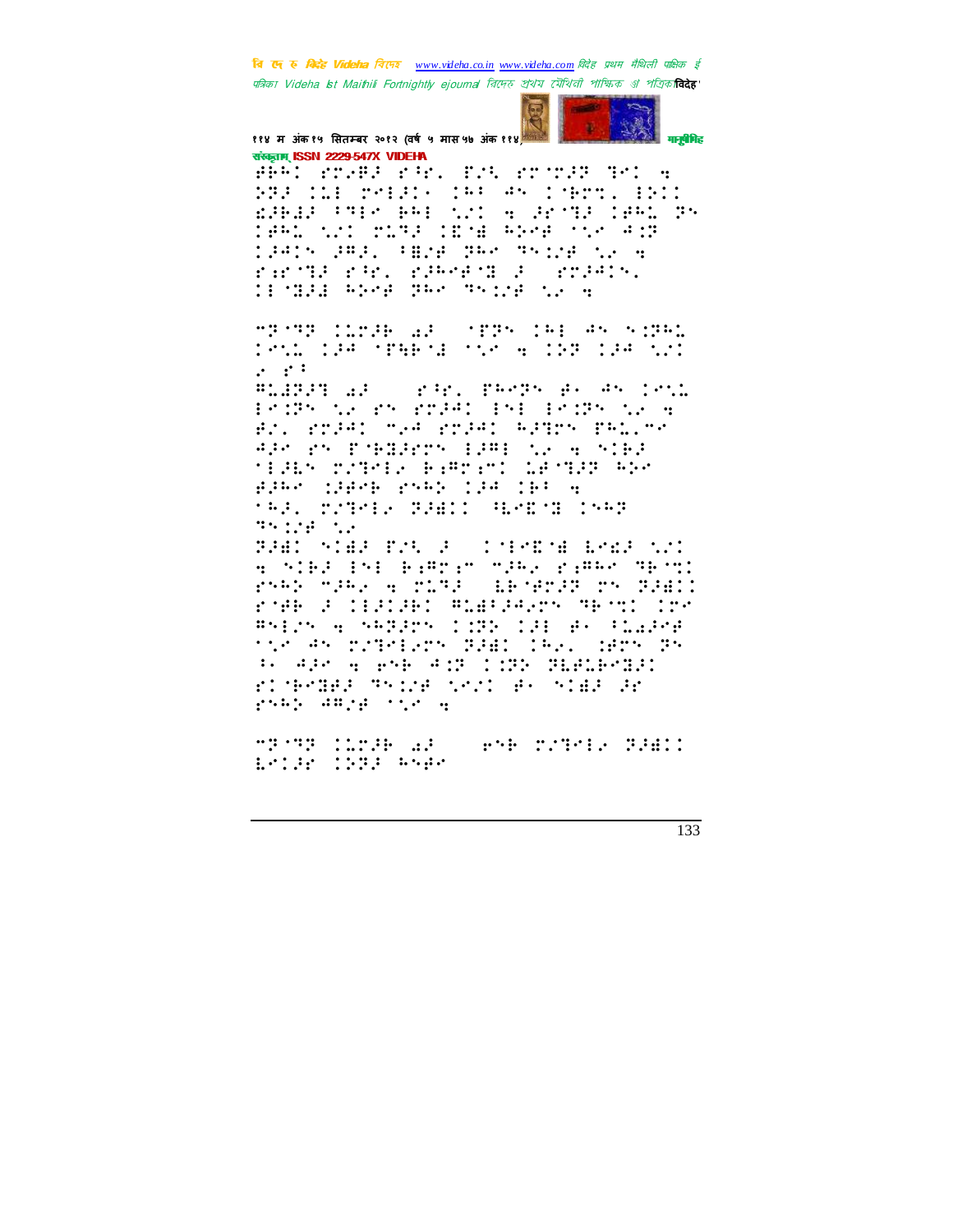

११४ म अंक १५ सितम्बर २०१२ (वर्ष ५ मास ५७ अंक ११४) संस्कृतम् ISSN 2229-547X VIDEHA

**THE BELLET BE** ACTED AND AN OCCUPANT BYEE CH SPORTAGE POSSESSED INTERFERING BAD PARE MID DE MARIAI VIA BA ring parrant width broggery where make a daalom rabani aaba pe rmk 85328 95: 385531 6558 321 9 9302 145 A12 A163 P383 MSS Present **WORRENT STREET SEPTIN PART** HENDED HAD KNIENE ASKA NAMK. SAR SIMBAR PSAN BAK ASBNI 4 15182 BEEN ROBERT SERVICES (PRIMARE SPEED PARTY BRACKWEEPS MIRROR rawers: #Profis, ryPD cyller BRIE ANIRI MIRA A NRHAIM RMBI NIAR tae pas pare the an inge dep PROPRING FOR SILL AGAIN POWER OF APPIE POTER EEOFFRE PATPIE PARPEM TE SEMINAREMENTE APPENDENCE PROF BABILICATE RECOVAL BRIDGE range r. gre side regula (1919) par prapte yn propagro y praptentro **CONTROL REPORTS DEPTHISHED** rance informal enought necognation FROM BEEK NOT EN 185 IBN 1808 IN THEI A FIR PORTUGATE THE NORRISH Information are specificated apsoluted tice the Sie Refers Ben Sen Blairs this worker with a class fire 1812142 1283 851 4 26 16 36 45 56 r. BADI rum 1993 (med FARANCENT WEBSITE FOR THE CHARGE make an problem Sach chocalaean per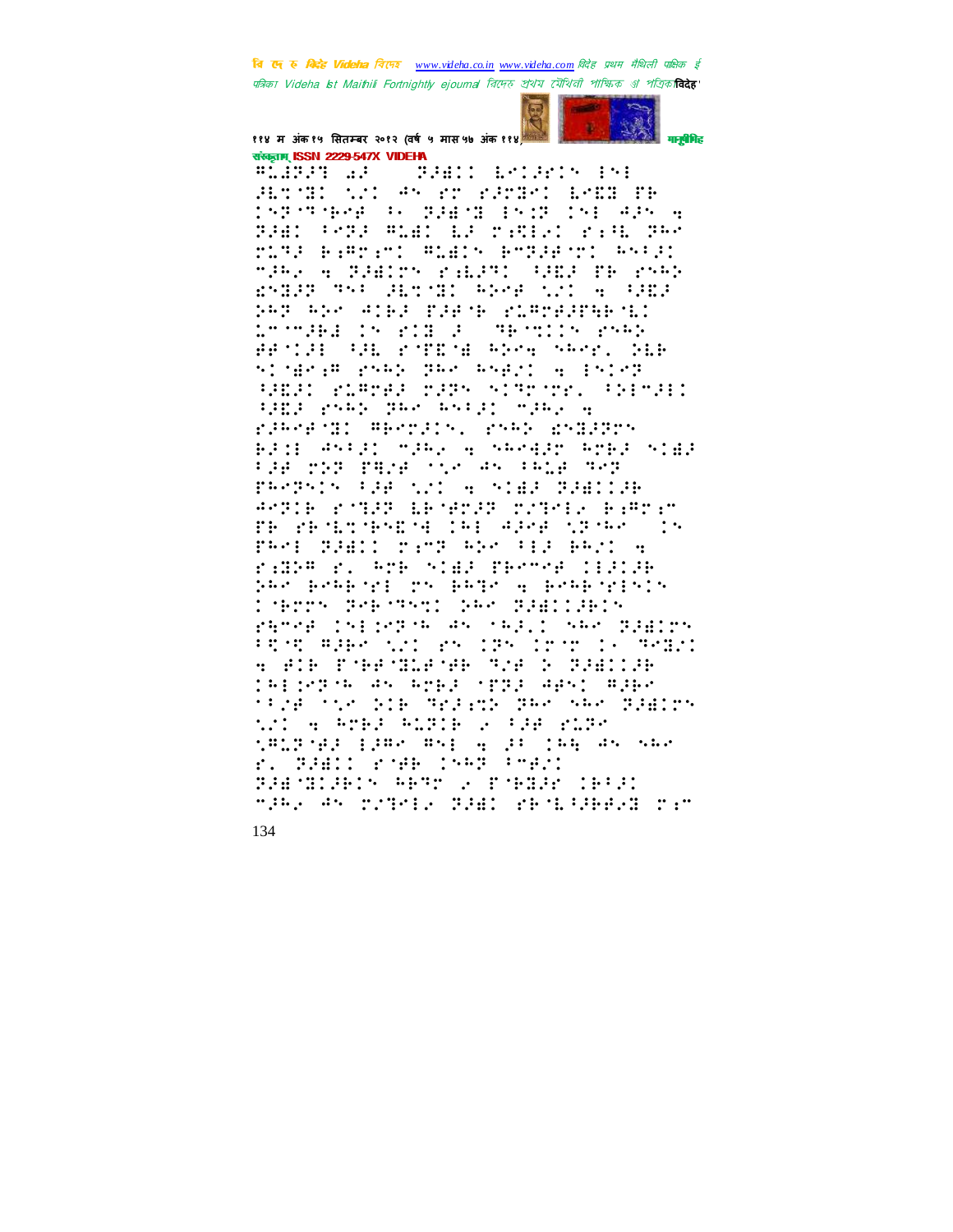

# ११४ म अंक १५ सितम्बर २०१२ (वर्ष ५ मास ५७ अंक ११४) संस्कृतम् ISSN 2229-547X VIDEHA

PŘÚD SPACESACH (PDC) 4. DVSKEVI (SJALI FRING WHAT SPORT WEST CRIEF 151 425 2 (2:55 151 425 4 2:25 rstell slatt betyr belst A

**SECRET SHEMENING** r. TVR: THE IPS TULPE WI

**PLATER AF SERGERED BILES CO** A SPE Poder 1989 Sep rarrible Per WI APS BABIL POLTER EARE FO EMPRES THE 425 A FIRIL BIRDET r. 18512 Weak Province Wol 15180 rately F.Prisons (PAI SAP ESHESSH BRANDO ESTRE POSTERO PROVINCI L'ALPAIR PART BRET CEST ANE **TENDED CREMENENS REPEATS OF ST** SAR BSENE PRI ERIEN ASEL PSAG POBRET ARLEAN NOT A BARYAN C. ALBERTANTE PAIN, PERMINAN APARE TE PART RANDE SALFI STEP 4

**MINT COORD AF ARMEDIA TACTS** BRENCH SPRIES, PRO PSTA PSPRIESE DECA SAM #1829 a2 - 2019/1 rin fB Ar 48%1 FABILARIN FERN TNIRN NA BARATN 1985 Anal Poasing Sar (and the Sar A FORESTY POSSES AS WARRANTS WYSES ECTER SEE REETS AND WEEKS ATEN the Polician companies of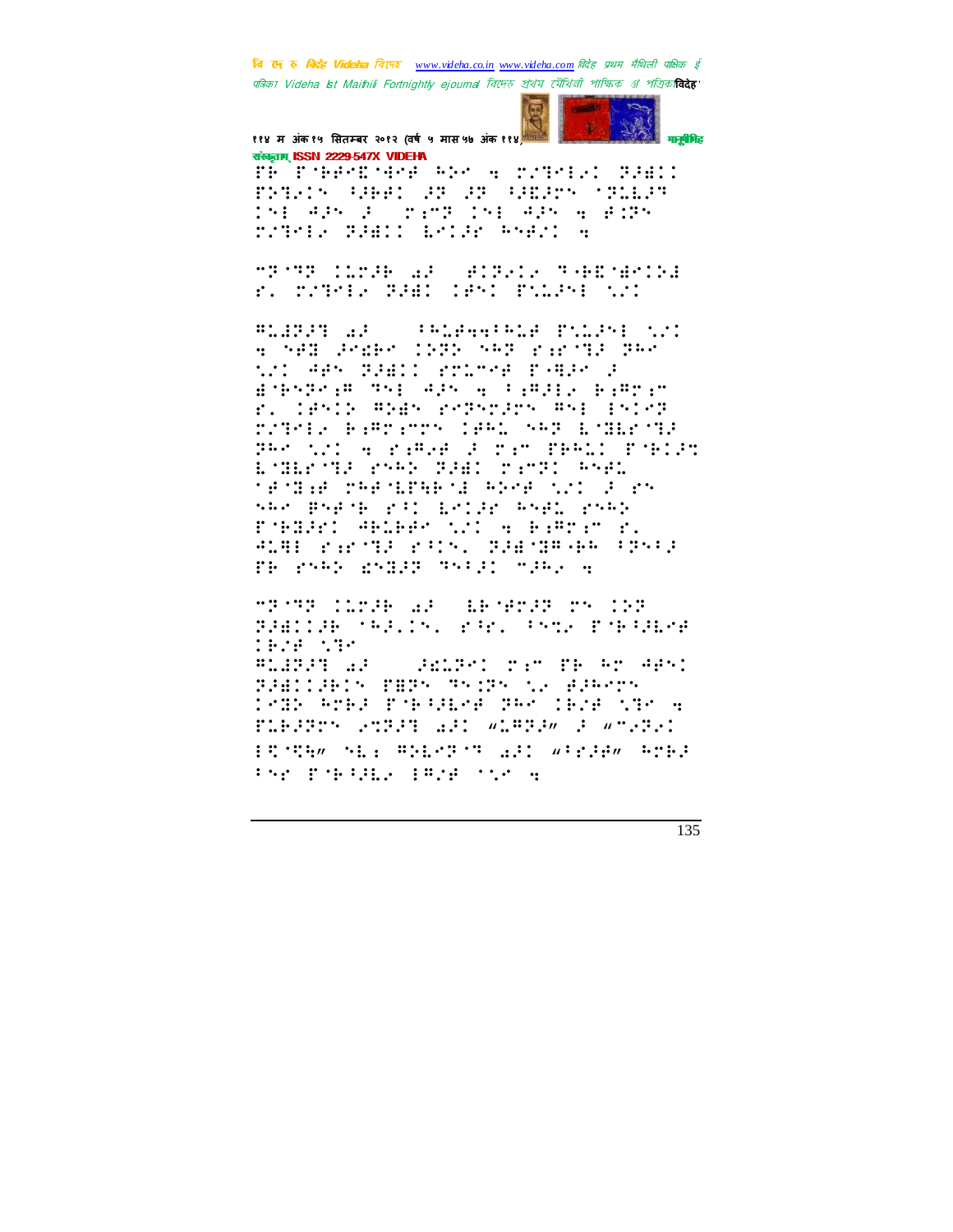

११४ म अंक १५ सितम्बर २०१२ (वर्ष ५ मास ५७ अंक ११४) संस्कृतम् ISSN 2229-547X VIDEHA

må öng (12016 (23) (1918 gippe (22) an rather Figuren th guarage in right APPRESSARE PARK NOT A TARLI INAR  $131.31 - 11.7$ 

BLIRED af 1941-6682 SAM P. PATE trong SBS Area End terms earn cands SARE, ANALISANI TILI TAR THI the pure not adjectively inc. Prime the City of Boler 2 Partner: Estant Padro Padi wil a operar. RTES FRIN, MEDIA TERMENTEN, PHESI MARK A BARIETY IN AGENTIAN PA 1989 1989 Age See Entertains o bleg informacegory pages bhigi sint a bil eng den cide cerede Poul Band (Evern Break Coul Bal Cele the activity of resident respectively.

MESTE COMBETER (SPACE SPACE BRAGE  $\frac{1}{2} \left( \frac{1}{2} \right)^2 \left( \frac{1}{2} \right)^2 \left( \frac{1}{2} \right)^2 \left( \frac{1}{2} \right)^2$ 

**STRATE BRANE CAIN** INEAD, AN YEARTHIR MER METELPHY CHAMPIN, EMPLAYE (BYFA) MYEMBA THE EPPERING PESTINE AN IMAGE PM PRO TOO HISPS PO ISPS ECKO KAWE SPEEDS LESPESH IN HSP APS PR ANITH MAP ROOM A SCAPE NEW FIN. ESHAR CHIC STAR

MESTE CLYSE AS CHARACTER IN INCL pas eparge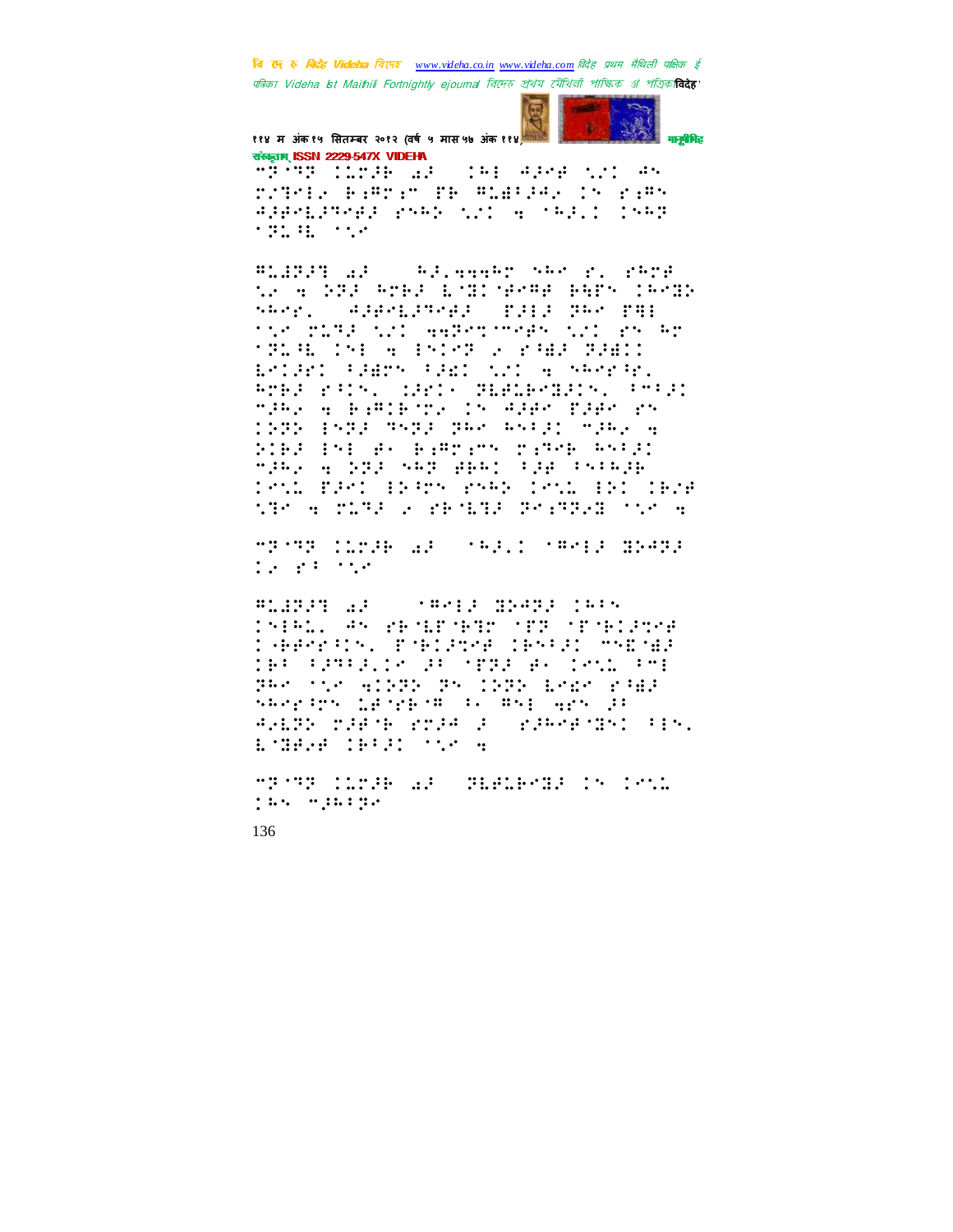

११४ म अंक १५ सितम्बर २०१२ (वर्ष ५ मास ५७ अंक ११४) संस्कृतम् ISSN 2229-547X VIDEHA

**PLANED AF SERVIC IN NATH** 1932-25 2 512 124 1916 4 8181242 ) (approximately provided to the second second second second second second second second second second second Ridger Prisent innersid in 191 RESPONDED PROTECTING ANDERS COPE tibell des sles a role: Priss roes Chromatian Age a graph genom sing pag the Power Sweet Add Perdan (2008) BEB TE THE WAS PEER ERROR. Arayonity, nero excorp agange TRIP WILL BE

```
2 BANGER 197 2 BENG
                                                                             \dddot{\cdot}\frac{1}{2} : \frac{1}{2} : \frac{1}{2} : \frac{1}{2}\frac{1}{3} mg s \frac{1287779}{1277} , with \frac{1}{3} , the second second second second second second second second second second second second second second second second second second second second second second second sec
PAB 2 12 RAE2 RAE - 2875 R28
   \mathbb{R}^{n}
```
saaks come all be blocklass blo EMIST STAL AND THEN CEMES

sas forthe policies and the control of the second second second second second second second second second second second second second second second second second second second second second second second second second seco

smam - Bernhal darke se bornbien ae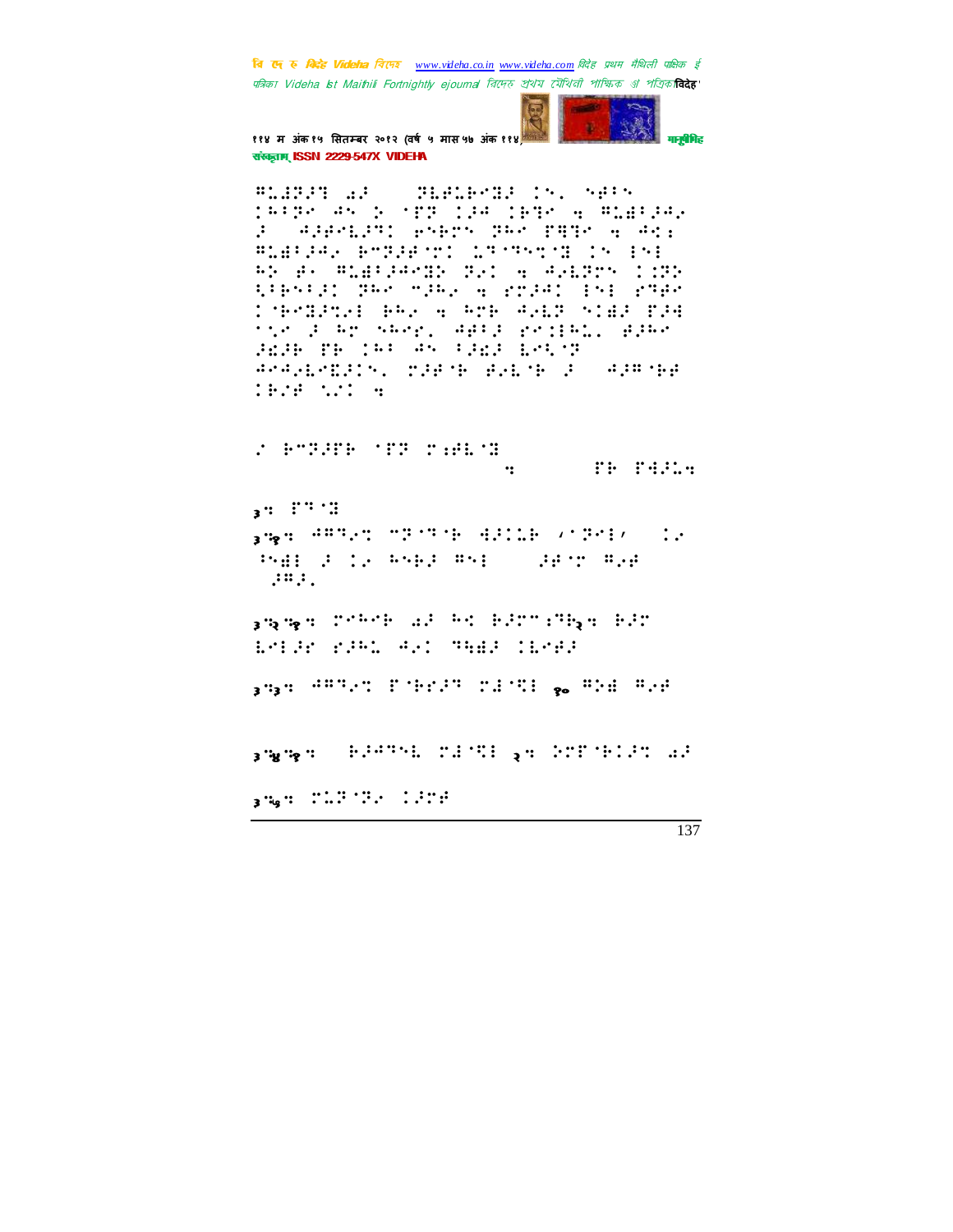**Service** 筹 ११४ म अंक १५ सितम्बर २०१२ (वर्ष ५ मास ५७ अंक ११४) मानुबैमिह संस्कृतम् ISSN 2229-547X VIDEHA Super TT TO LATTER BILL AND THEIR CLARK 300 - FRIST TO AP - 221  $\frac{1}{3}n_Zn$  (1972) 128288 WHERE MESTED GRILL VIEWER De PAB 2 De RAB2 #51 - 2875  $\mathfrak{m}_1$   $\mathfrak{m}_2$   $\mathfrak{m}_3$   $\mathfrak{m}_4$   $\mathfrak{m}_5$   $\mathfrak{m}_6$ Arban (SBNP 1788-98515) ti (Critical Bushelm (Critical Critical Critical Critical Critical Critical Critical Critical Critical Critica PH APPAGE PLATHE 3 1381 45 31 437 551 r: BRP: AND SH MPP **Spread Bid Strape Rep** Progress PPE (12 Pearly) 12 PHI FILE RAPE RNI 4 SI TER MAIRED RELATED ME This Ter ribertil die: Prek Mer (Ad: MPr Ak **A MARINE ME PROPERTY** FIRED AL BEFIN SEEP **F PHI 185 SL PLIP SSI** Program PPE to Addres IS PART FOR BARBARA W 5 29: 85:30 3 832 526 **FORE 251 2 302 528** So width weil wieer loe SUP TI SUP HIT ATH 138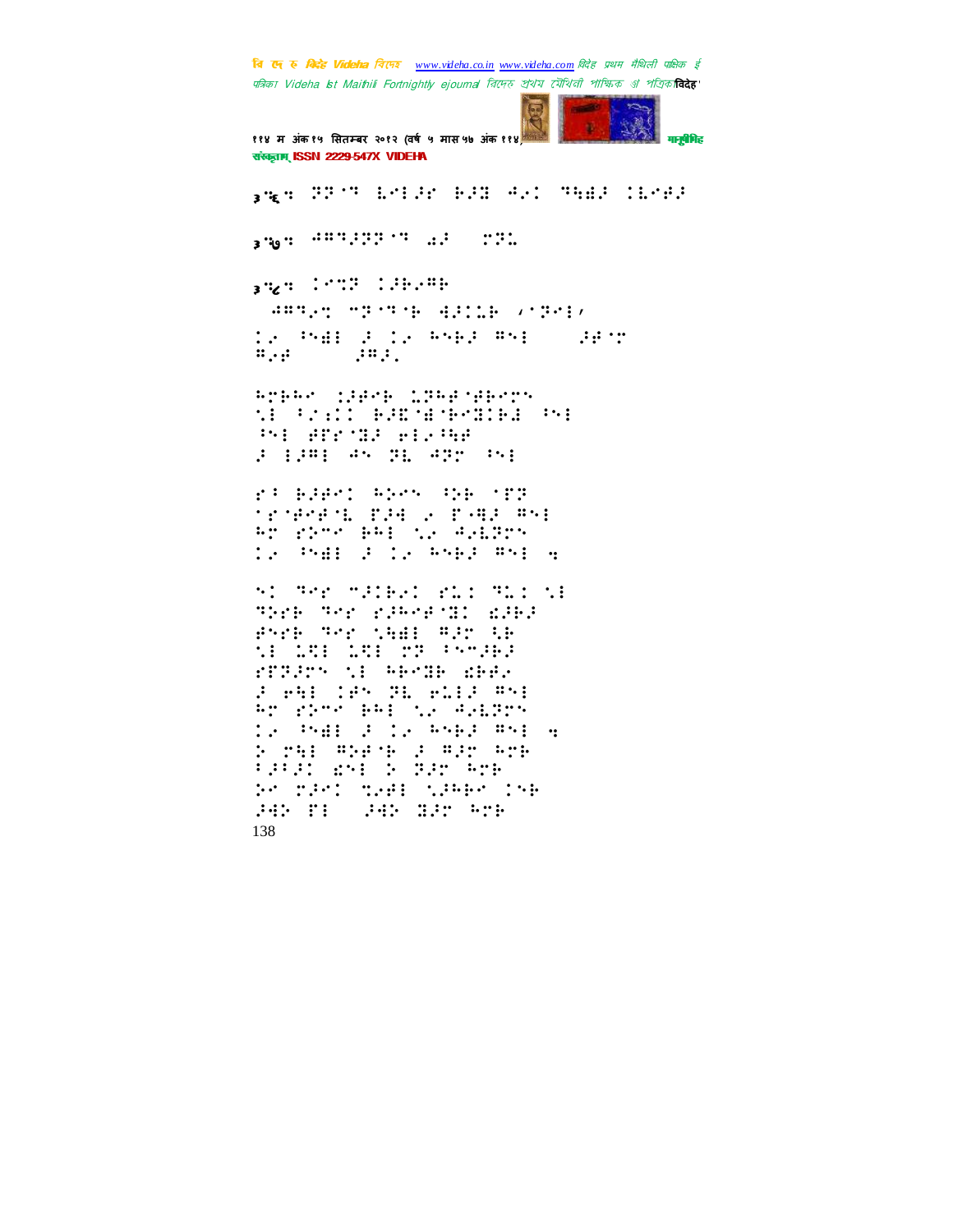

११४ म अंक १५ सितम्बर २०१२ (वर्ष ५ मास ५७ अंक ११४) संस्कृतम् ISSN 2229-547X VIDEHA

 $\begin{minipage}{0.99\textwidth} \begin{tabular}{l} \hline 0.99 & 0.99 & 0.99 & 0.99 & 0.99 & 0.99 & 0.99 & 0.99 & 0.99 & 0.99 & 0.99 & 0.99 & 0.99 & 0.99 & 0.99 & 0.99 & 0.99 & 0.99 & 0.99 & 0.99 & 0.99 & 0.99 & 0.99 & 0.99 & 0.99 & 0.99 & 0.99 & 0.99 & 0.99 & 0.99 & 0.99 & 0.99 & 0$ ISBN 2013-1911-11-1912-851<br>An airso BAI NA AGENCY IS PART FOR BARR WAT A

**THING INTERNATIONAL**  $\mathbf{y}$ Lett Formers **STORES TO SERVE STATE** #184751 BLATTIEL FIRIS:

**THE REAL PROPERTY OF A SECOND CONDUCT MARKET START START START** An stre BAI to Agilbry IS PART FOR BARR WAT A

repersive myss reperson TYIL POPER PALARATY<br>PALPO PORAL A TRACTAR PAN STAR TRANSPORT

**11 5951 92333 158 1113** propo propo yo this way An electricial the AddBne De PABL 2 De RAB2 #51 A

RepResent Print Plans (1) ten sama masan era TARAHIN ANI ANI PIRT SINGLE THAT SINGLINE WIND

anggal pegaa jan ninnera PRES PROTECTIVE PRESS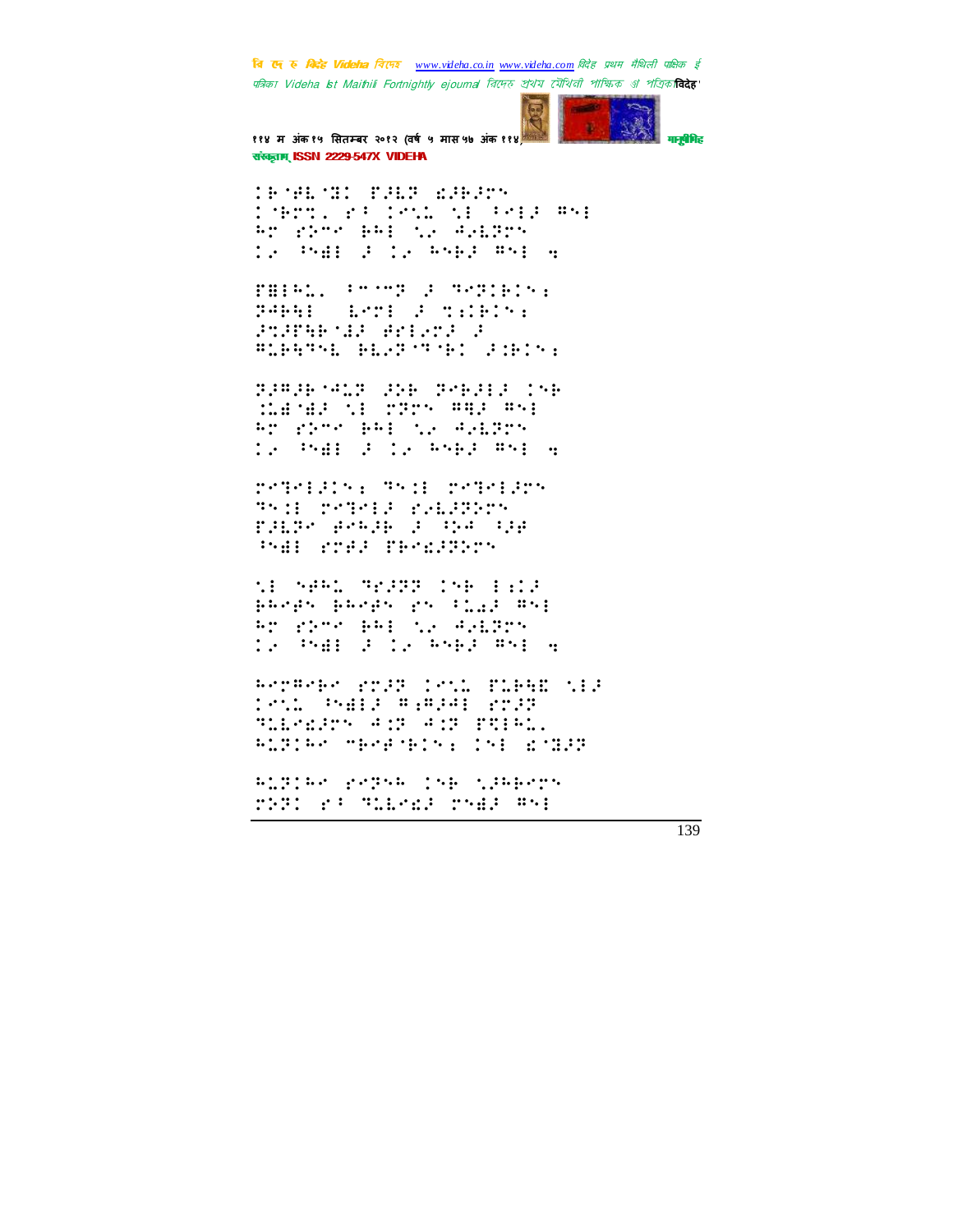```
११४ म अंक १५ सितम्बर २०१२ (वर्ष ५ मास ५७ अंक ११४) मानुसीर मानुसीरे मानुसीरे ह
संस्कृतम् ISSN 2229-547X VIDEHA
140
\frac{1}{2} . The state of the state of the state of the state of the state of the state of the state of the sta
⢴!⢸⣞.!⢼!⢴!⢳⢷⢼!⢻.!⣒!
"!⢷0⢽⢼&⢷!&⢽!⣐⢾⣇⣝!
                         hhbkfoesbAwjefib⣒dpn!&⢷!&⣚⢼⣅⣒!!
१⣒!⢳⢷!⣔⢼.⢳⣊!⢷⢼0⣐⢹⢷२⣒!⢷⢼!⣇.⢼!
⢼⢳⣅!⢺⢴!⢹⣓⣞⢼!⣇⢾⢼!
१
 !⢳⢷!⣔⢼!
\existsing (Bilgar) (200
₩ BERTHE OF THE NO
A. PHISE & T.P N.I
⢺⢼⢽⢼!⢹⣈⢳⢴!⢾⣐⢻!⢷"!⣝!
\#. This ref (5 \# -0 \# (6 \#⢹.⢼⢽!⣝⢼!⣈⢼.⢴!&⣋.!⣁"!
0⢼⢳!.⢵⢸!⢺!⢽"!0.!⣁"!
⣚⢼⣟!⢵⣔⢼>!⣁!&⢳⢷!!0⣞⣞⢴!
⢷⢼⢷!⢵⢷!0."!⣁"!⢸⣞⣚⢴!
0"⢽!⢵⢽!⢵⢽⢼!⢷⢳⣓!⢻⢼!
⢷⢼⢷!&⢽!!⢹⣝⣊!⢾⢷⢼⣜!
!⣁⢵⣋!⢾!.⢵!⢴!⢳⢾!
⢵⢽!⢼⣎!⢾!⣇⢼⢳!⣇⢼⢳!⢷⢾!
२
```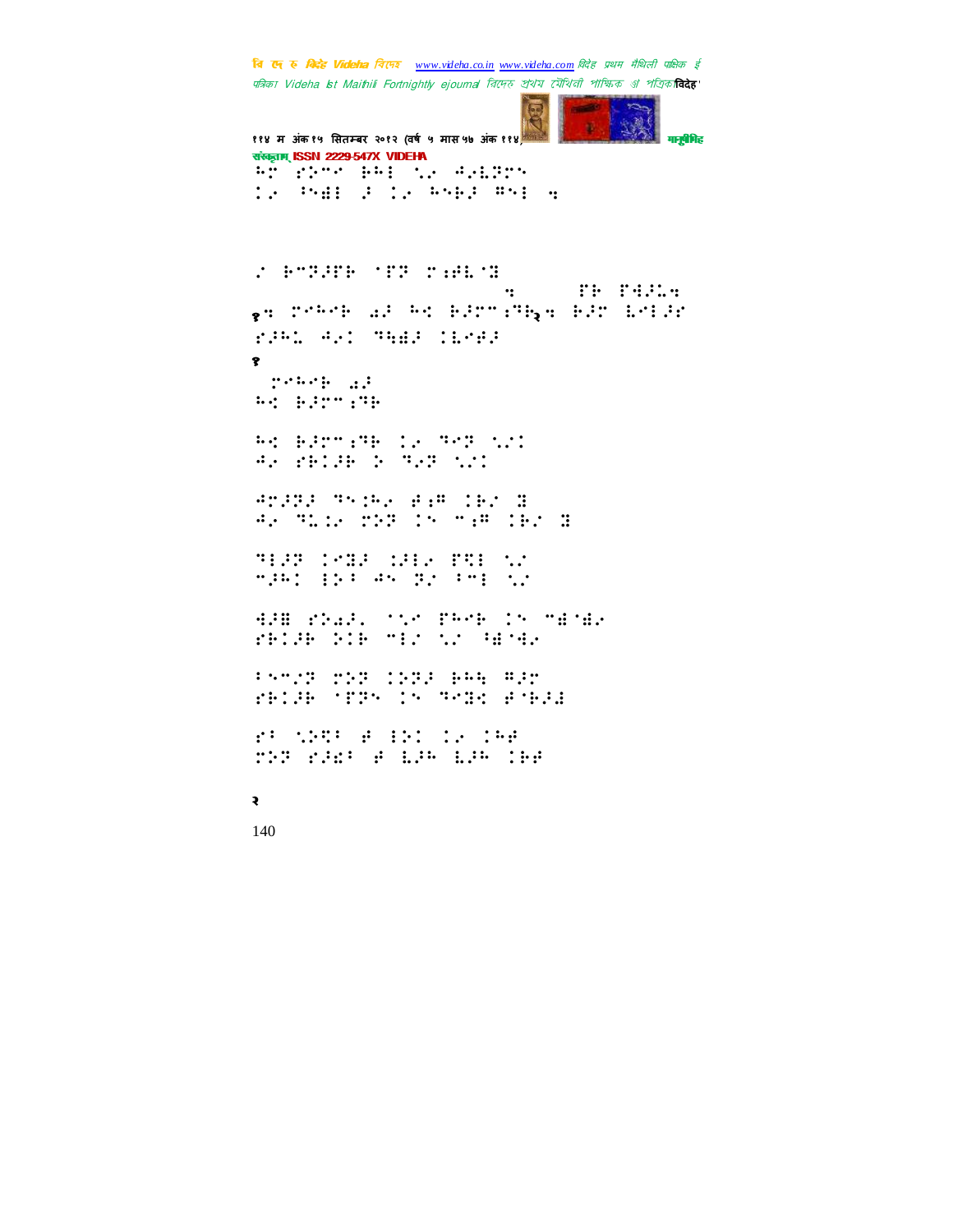粵 मनुबैमिह ११४ म अंक १५ सितम्बर २०१२ (वर्ष ५ मास ५७ अंक ११४) संस्कृतम् ISSN 2229-547X VIDEHA Ger betar rams all management rench Chi emi 121 131 Serer e41 Thir Electric Hole **PHI BIN SPRIN 191** ring mag (1191) **TEP LETERTIE PREPT** FOR TELL SPORT INED STOP renks retracted retractions. mercy marked many rhis, ris, 1928 der rises par inde el sasy fleezh 101 raboan 180 435 FARTY CONTROL 3t 18825 FLB 93 FOR THE SAL STEEP ENDY BIRT PLAYER **TEP INTER PORP TERPE FIRME FEAT HAT FAN THIM 3. 123.11.** PAPI MARA APE P.PT Ships gas: pople  $H$ :  $H$ 

 $1.9992213441344222$ **FURNITY OF START PRICE**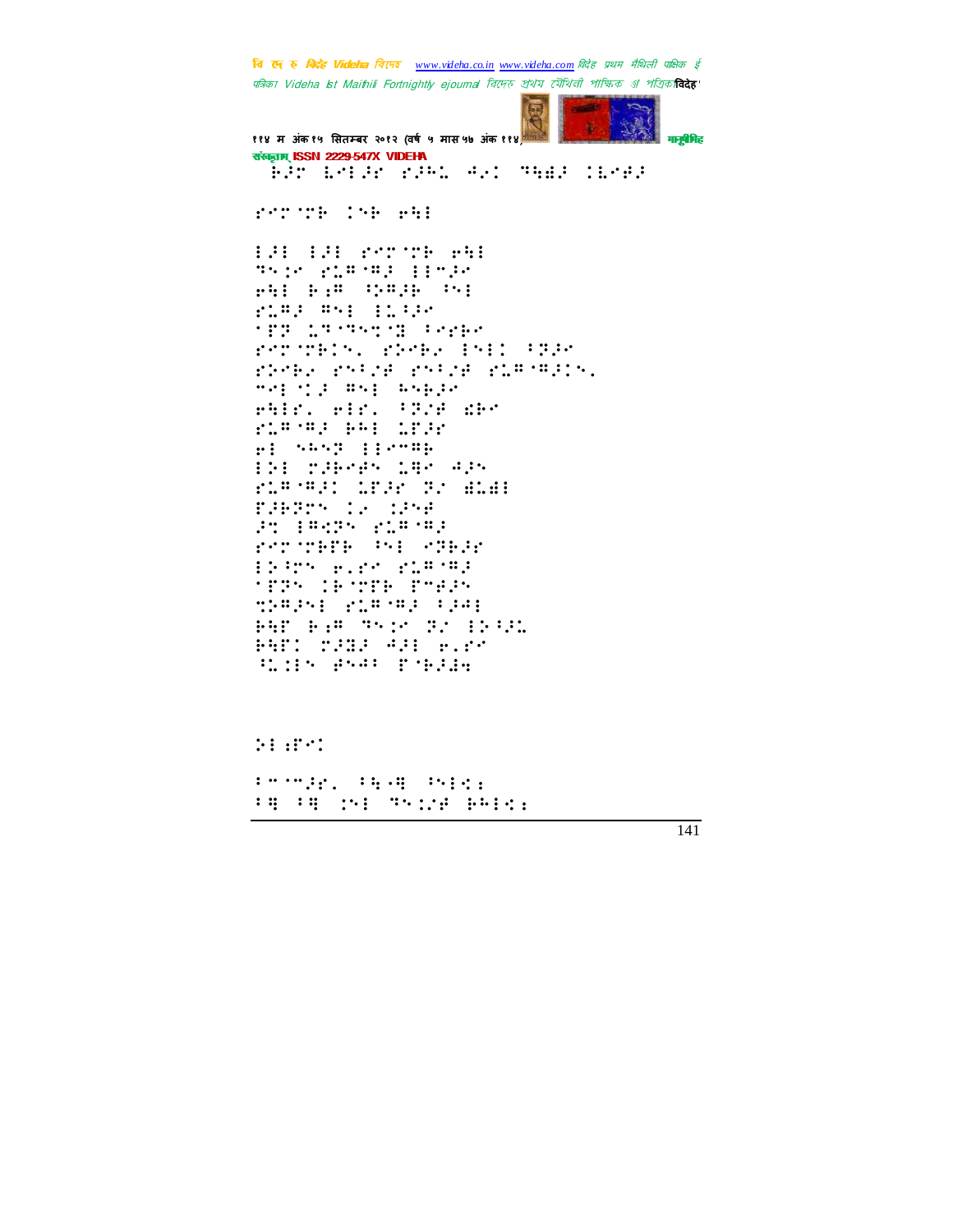

११४ म अंक १५ सितम्बर २०१२ (वर्ष ५ मास ५७ अंक ११४) संस्कृतम् ISSN 2229-547X VIDEHA fine manufacturers ( **MARK PRESS RESERVE INSER EN TRIEL:** Br der Welle: 14cmich HAPPY THE TIME PHE **START LOOKE WORKSHIP** THI BEDIS IN STIP 1996 reach rinner 851<br>rinners reastern 1950-851 Bjers (CappaBjp) (Capr Bs) 3437 Thurs (5 3437 Th) 343921 a353 eRB335 **MARKET STARTER** #p.c. ceptange, red #51 **A:P (A)P Tht: 4900 TIPE FREED TELTIFIC** FOR SELBER SIGNER this barroof provisings SAS: BARYNA (SAS 1978)# F BRAWERTH (PTS PS 18925 ASP PRODUCERS REPORT HATCH IS WHEN W **AIR RANC BENCE** BHP ABON APP NA B. WAR LARE CHOS SASI LESPAR W 45 #221 INT 39:27 42:2 202 12 **WEPERFORM INC. THAT** SENIE DISPO DEL PRI WELGERING IS WELD AND NOTE OF PAPE A. THE GREET WIRTH TIME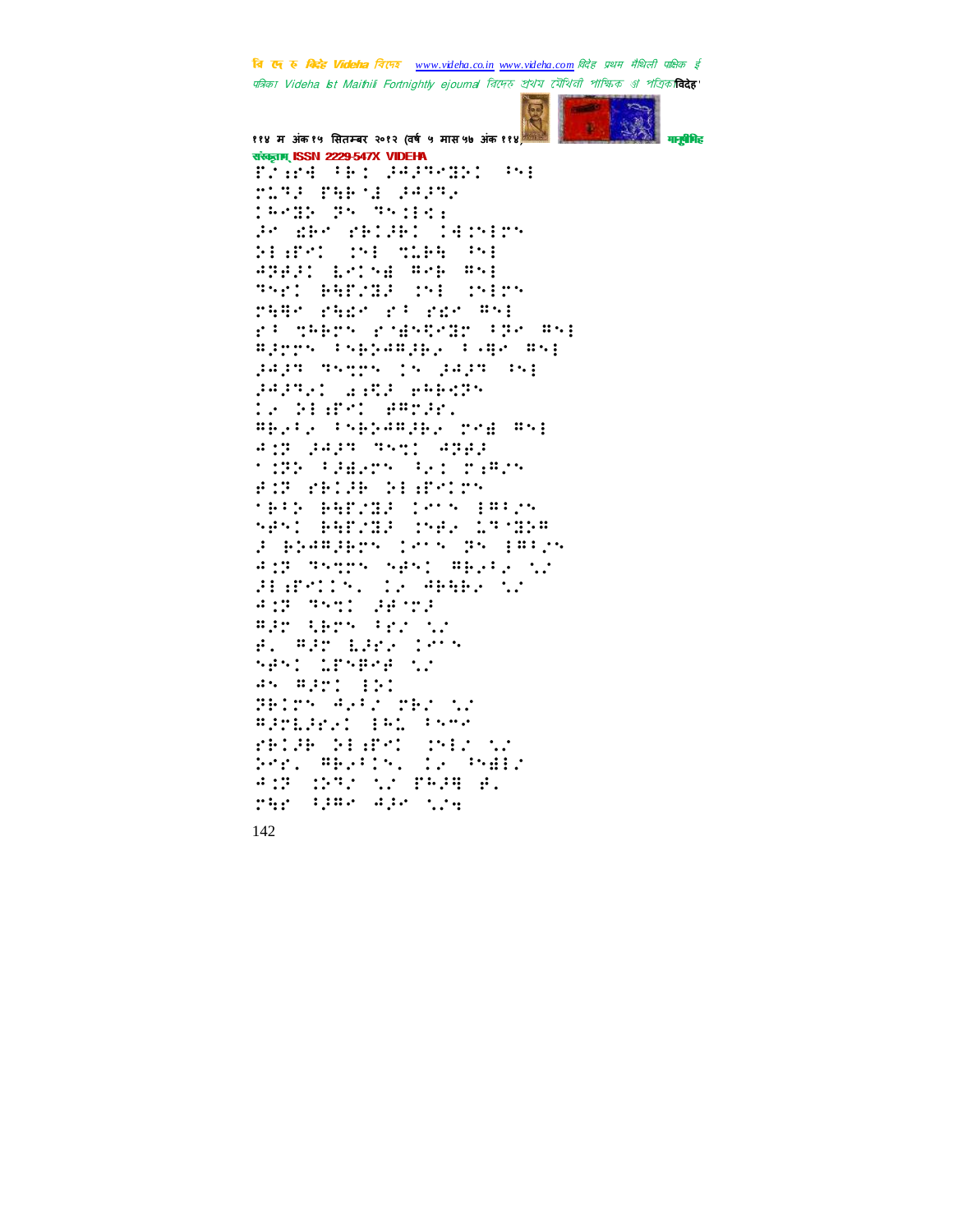

११४ म अंक १५ सितम्बर २०१२ (वर्ष ५ मास ५७ अंक ११४) मानुसार मानुसीमेह संस्कृतम् ISSN 2229-547X VIDEHA

"!⢷0⢽⢼&⢷!&⢽!⣐⢾⣇⣝! hhbkfoesbAwjefib⣒dpn!&⢷!&⣚⢼⣅⣒!!  $\frac{1}{2}$ १० ः ॥ ॥ ॥ ॥ ॥ ॥ ॥ ॥ ॥ ॥ ॥ ॥ ॥ ॥ ॥ ॥  $\ddot{v}$ ⢺⢻⢹⢴⣉!&⢷⢼⢹!⣜⣋.!21!⢻⢵⣞!⢻⢴⢾.! 0-⣛!⢽⢳⢼⢷⣒⣒⣒⣒⣒⣒! 0-⣛!⢽⢳⢼⢷!&⣈!⢸⢷.⢸⢷!

⣇⣝⢼!⢳"⢾!"!⣁"⣒! ⢾⢳⢽⢼!⢽!⢺⢵⢷⢵!-⣛.-⣛!  $T$  . The state of the state of the state of the state of the state of the state of the state of the state of the state of the state of the state of the state of the state of the state of the state of the state of the stat 0-⣛!⢽⢳⢼⢷⣒⣒⣒⣒⣒⣒⣒!

1986 sepk 1856 rB50. &⣓⢽!&⢷⢼⣉!&⢼"⢾!⢳"!⣁"⣒! ⣈.!⢺⢽⢻⢴!⣈.⢼⣛⢴! 0-⣛.0-⣛!⢷⣐⢻⣐0!⢳"!⣁"⣒! 0-⣛.0-⣛⣒⣒⣒⣒⣒⣒⣒!

₩. Webstrauth 1982 1882 .⢴.⢼!⣎⣛⣎⣛"⢾!⢷"!⣁"⣒! ⢾⢴⢾.⢴⣚!⢶.!⢶.⢼⢶.!  $f^{\prime}$  (Fig. 10)  $f^{\prime}$  (Fig. 10)  $f^{\prime}$  (Fig. 10)  $f^{\prime}$ ⢷!0-⣛⣒⣒⣒⣒⣒⣒⣒!

⢹⣅⢽⣝⢼>!⢺⢳⢽⣒⣒⣒⣒⣒⣒!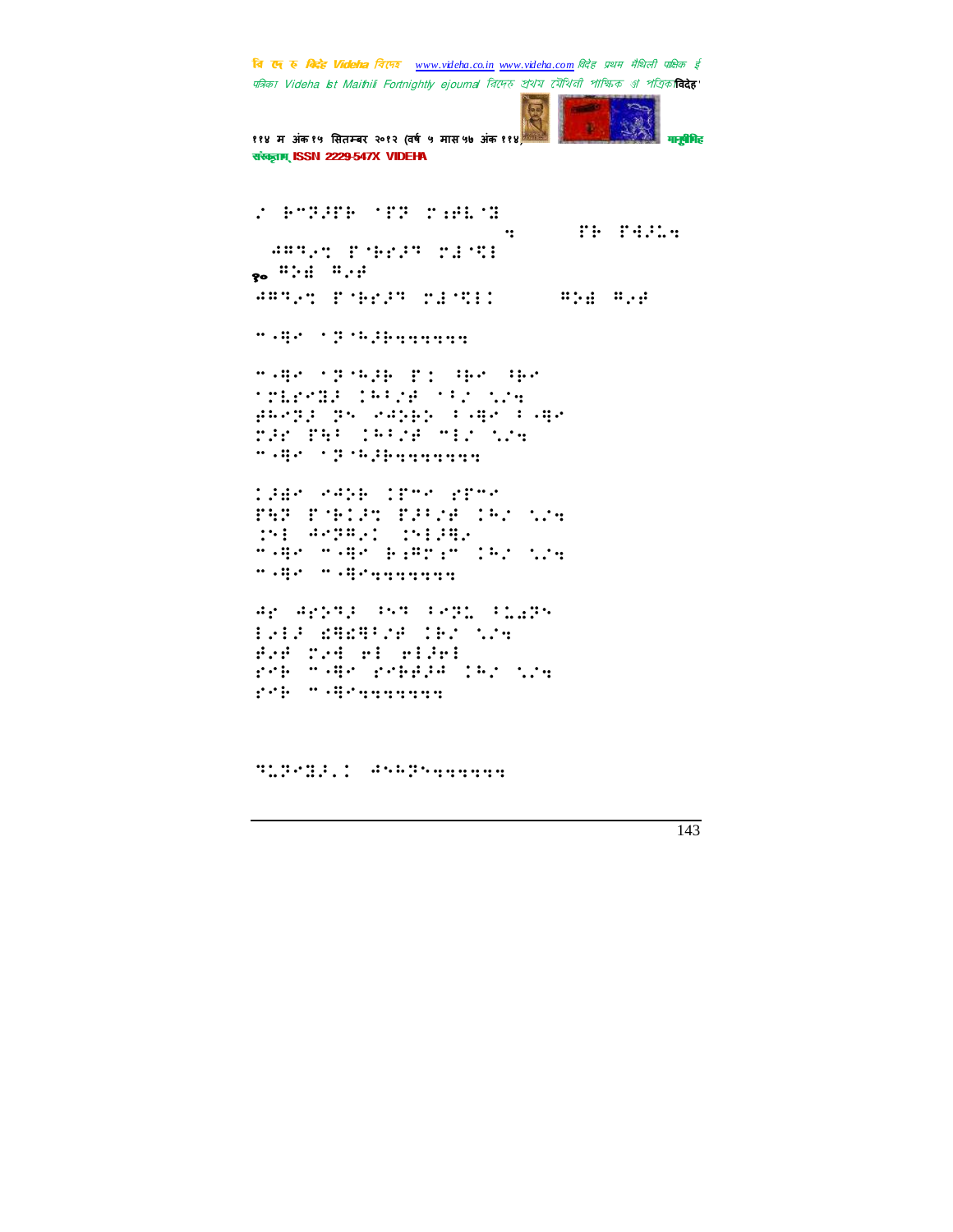

संस्कृतम् ISSN 2229-547X VIDEHA SIPARAL ASARS PER PERT #5025 25 F.Wr.52 (22 120 THE PROGRAM THE INFO Thirdendie drags This 124 WESTERN ASSESSMENT

mathematic form in the model Mar Har Marker, Pres 192 Mar film film film fun reb radioin. Par 1911, the **Print Parties Community W.P.S.L.** WARTHERST

Absolute Absolute (Tip Agreement (2012) After the Robe of de of de Rb21 **P.S. MARK PRESS INT NIN FOR PORTSERING** SLIMBAL SARPANGANGAN

**BA: 22 BIP-63H: 228 BC** PH 22 81255284 BIB-122 STPS PSE TSIN 841 F. W. W. S. P. S. S. S. R. **F: 782 BR: 821 815** Bill St Charlierthy ssp sspr spr sprr **BA: 703 718 131 122 30 ABINE HEIME 12 TEM** 144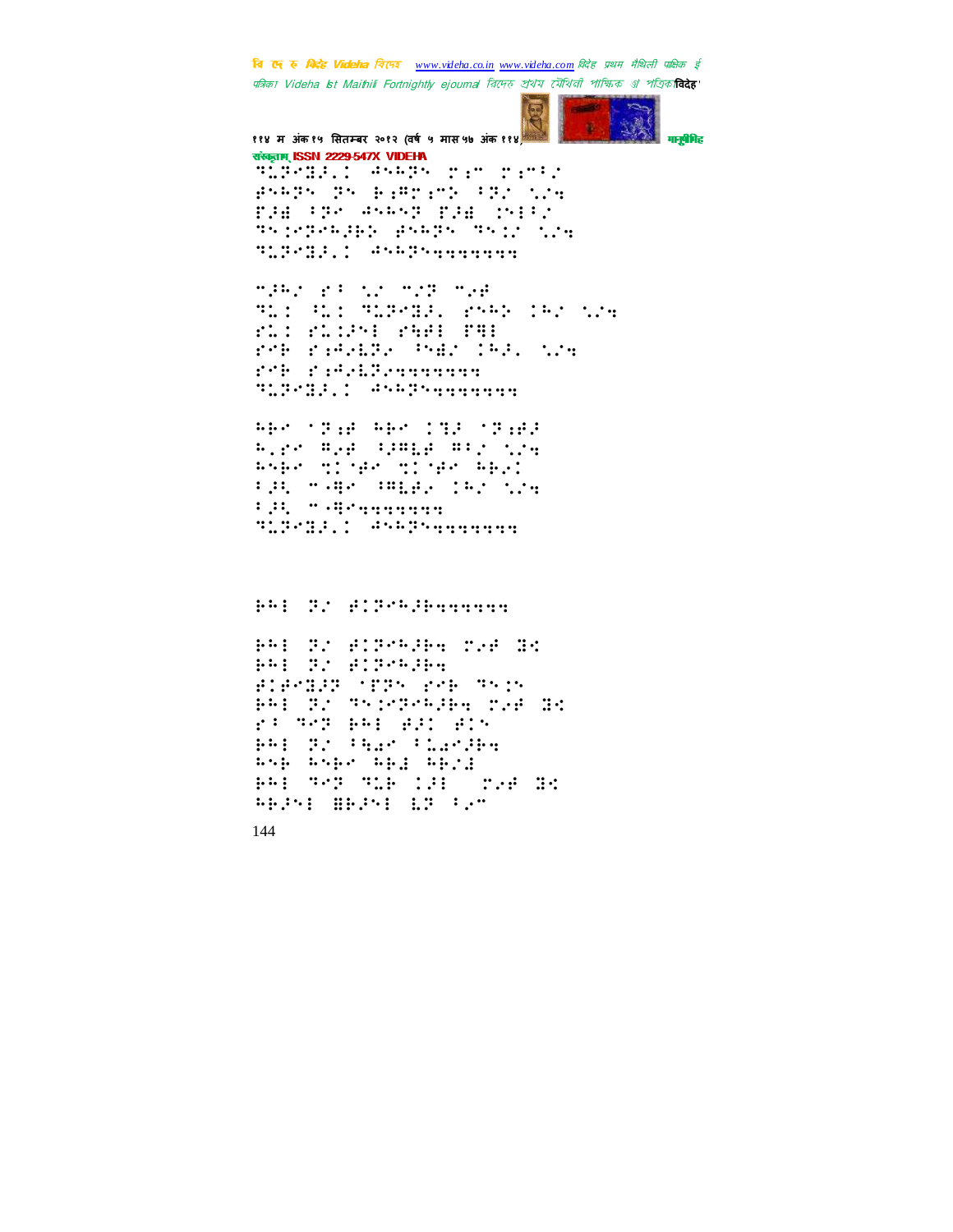बि एक रु क्रिटेड Videha विएक www.videha.co.in www.videha.com विदेह प्रथम मैथिली पाक्षिक ई पत्रिका Videha Ist Maithili Fortnightly ejournal রিদেত প্রথম মৌথিনী পাক্ষিক রা পত্রিকা**বিदेह**'



```
११४ म अंक १५ सितम्बर २०१२ (वर्ष ५ मास ५७ अंक ११४)
संस्कृतम् ISSN 2229-547X VIDEHA
rime: BHI (100)
PASE CAT PRINTS BANCE
arn Aomhan 21am - 22am 93<br>arn Aomhan 21am
```
*Prince diffusions* 

ren aur aberi arr tr HIS AS PROFI CHI RATH EST PLEA PRICE PAIR **MILEMAN MILEMANNS ASSESSMENT** 

HD: HD HD: HA 46-72 FIN HILL TRUTHING legi elet en 1992 eger<br>PSBS 1993 inse inige We Hinneren

EMPP EMPP (MER TIME ST **Bundalows CHALE TRID WA** time fire third abend rosh rash dai ekin the *ARAN ARANGER* 

and communications sang pili pang njel r: 303 A.r.E. Siche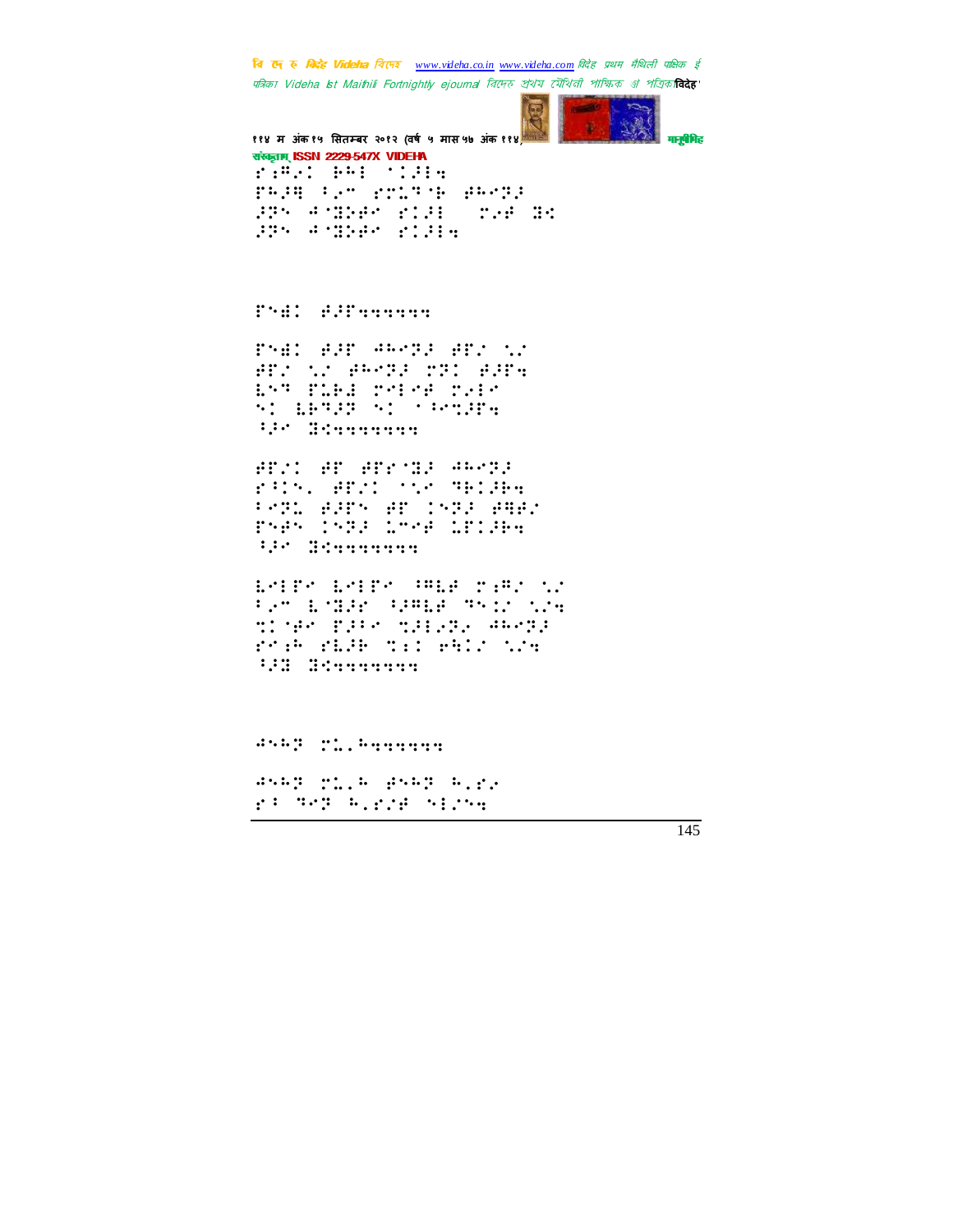वि ए रु क्रिडे Videha विएक www.videha.co.in www.videha.com विदेह प्रथम मैथिली पाक्षिक ई पत्रिका Videha Ist Maithili Fortnightly ejournal রিদেত প্রথম মৌথিনী পাক্ষিক প্র পত্রিকা**বিदेह**'



११४ म अंक १५ सितम्बर २०१२ (वर्ष ५ मास ५७ अंक ११४) संस्कृतम् ISSN 2229-547X VIDEHA <u>yîde: Asep mage page</u> #5625 ### ### 51254

**Bibliography** adgus nyu ny ins ins the rath (Bird Sirne Press The Press Pane

#GPR EJP (RP2# 58254)<br>#GPR EJP (RP2# 58254) seps difference

APA MALE PROPINSION CO 3. 18 (137) 83 (138) 51259 paper by paper pape RAY R.E. R.E.N SIZNE **Wir W.f.ssansen** 

dib cif Cibenenne

ER FRUNK BOY MIT W **#: #:320 :31 002 124** 41 41736444444

Thi MARPHP HELP WEIP del dje (prije emi tij PTH PTHE PPP PPPP TAP TABP TIAB AND 124 par pakenggangan

**ANDER ANDER TERRIT ET SINGER**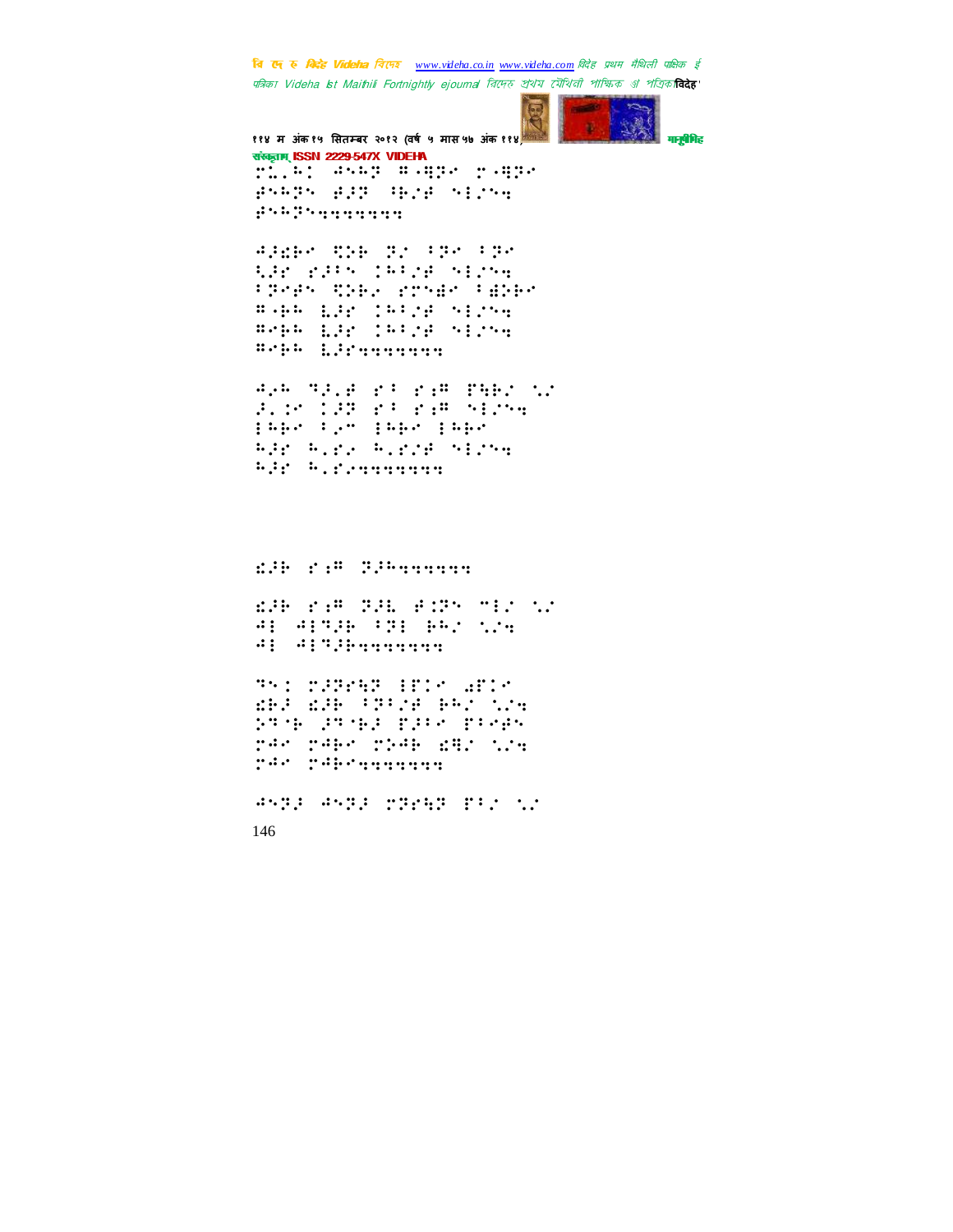वि ए रु क्रिडे Videha विएक www.videha.co.in www.videha.com विदेह प्रथम मैथिली पाक्षिक ई पत्रिका Videha Ist Maithili Fortnightly ejournal রিদেহ প্রথম মৌথিনী পাক্ষিক গ্র পত্রিকা**বিदेह**'

मानुबेमिह ११४ म अंक १५ सितम्बर २०१२ (वर्ष ५ मास ५७ अंक ११४) संस्कृतम् ISSN 2229-547X VIDEHA añs. Ansa sam dan mir tro PHP: POS ARI PRP PRP TT PSA BREAK MIL SIN **2271 Principal** Ber 200 Bizon Bergi TEMIN ERMIS TEMBE MEN NOW **BER 288 1:32 3:8 3:31** B. 1976 afford BRO NOW **27 23.3444444 MI MAR MARGAZ IRI WA** HIW PEPLEMBRE WALK TEBRE ri Tele, Alega alia ga men bete jagga **MI MILLERANDER MP 236 23 2323 336** Ber esa bs:s (Ber rid dita Tengga Aber del die tety ledy. dhi dibuunun **SI MESH TTER APRAIT** SPARE PARK (PIN 1982)<br>Park (Park 119aph 1998) MI P. MI HAPP CHAPE **NI S. NIGGERST**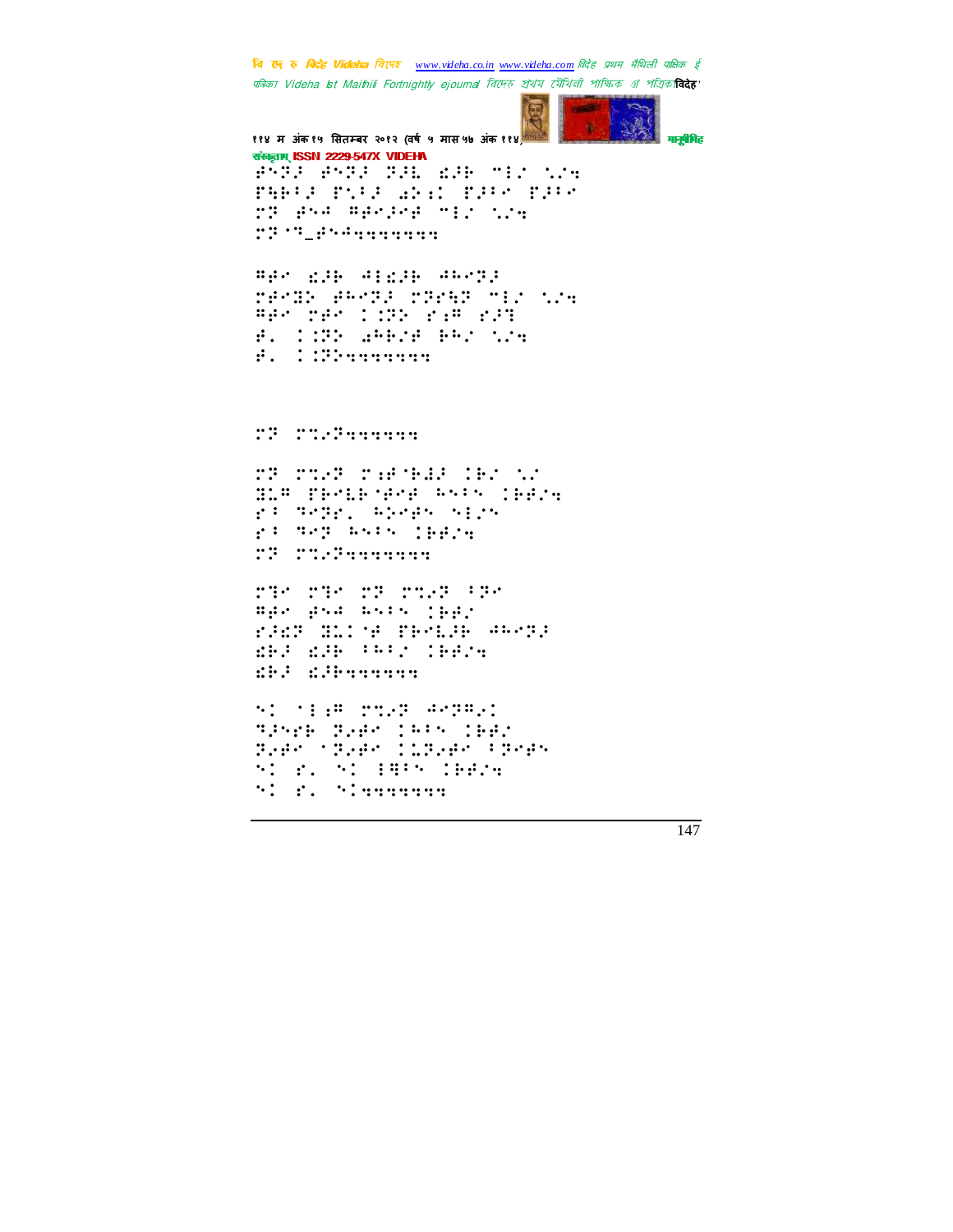बि एक रु क्रिटेड Videha विएक www.videha.co.in www.videha.com विदेह प्रथम मैथिली पाक्षिक ई पत्रिका Videha Ist Maithili Fortnightly ejournal রিদেত প্রথম মৌথিনী পাক্ষিক প্র পত্রিকা**বিदेह**'



११४ म अंक १५ सितम्बर २०१२ (वर्ष ५ मास ५७ अंक ११४) संस्कृतम् ISSN 2229-547X VIDEHA

 $\frac{1}{2}$  ,  $\frac{1}{2}$  ,  $\frac{1}{2}$  ,  $\frac{1}{2}$  ,  $\frac{1}{2}$  ,  $\frac{1}{2}$  ,  $\frac{1}{2}$  ,  $\frac{1}{2}$  ,  $\frac{1}{2}$  ,  $\frac{1}{2}$  ,  $\frac{1}{2}$ 

de red (Pe (Pe maid) russ ar 1933 Petr Br de ne delve delve<br>Aktore 1982 (1992) dka **MARINE CONFIGURER** 

PHPM PREM PHANE (Philips BLE 27 fill Pile: Bi **F:# :31 / :1232 :31 /** Department for the control de 

anagn ei Phisi Phépsi<br>Phagh Alap All (Phisis Bo ment communication and communication PP# 2PPH (PPHK: BK 800 mBC 00000000

ab : : : : : : : : : : : : : : Stirr Shill Write The Bo 1988 ACREA 18813 BRICH ab : Crhannenen **P.O. 9. P.O. B. P.O. P.O.**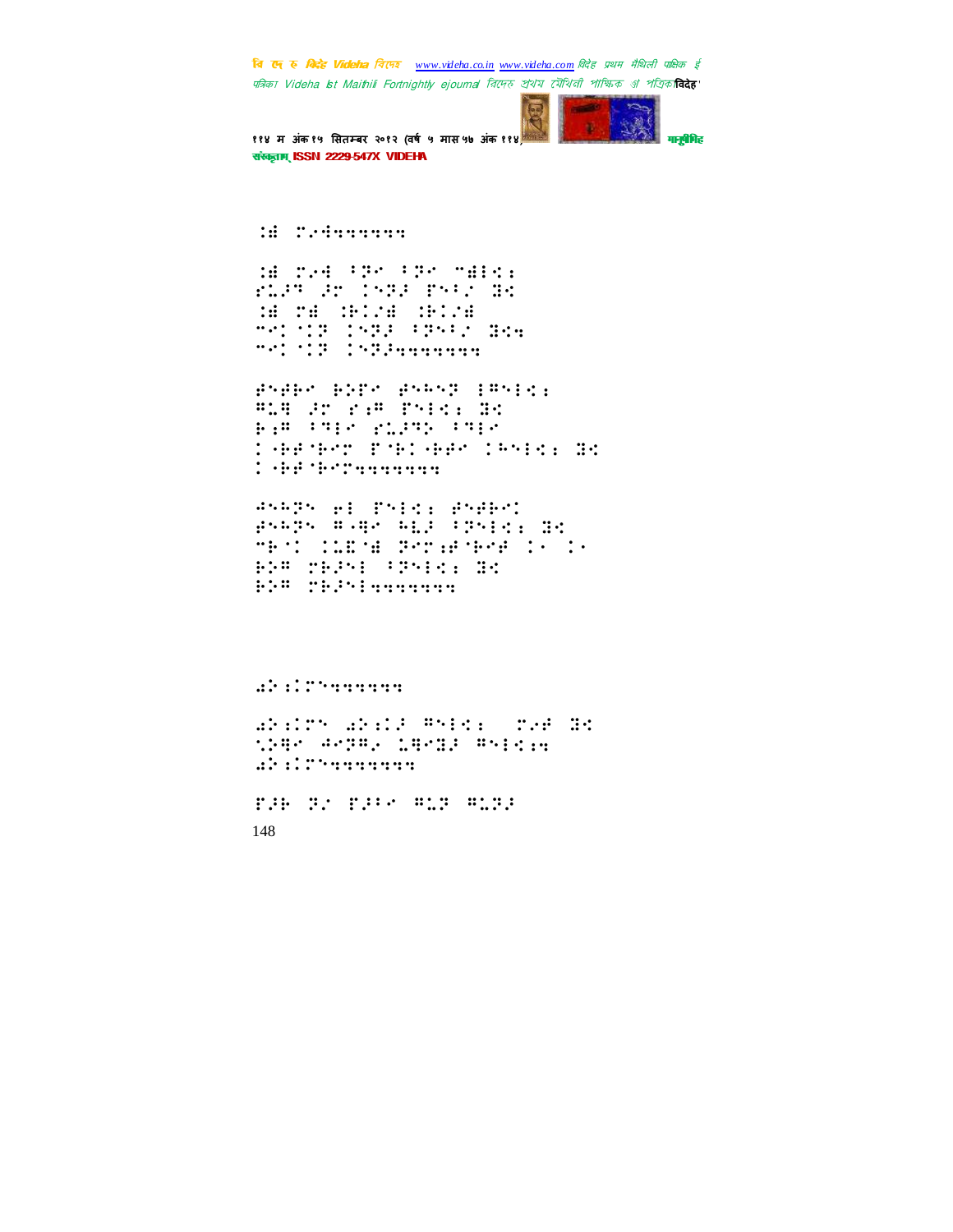वि ए रु क्रिडे Videha विएक www.videha.co.in www.videha.com विदेह प्रथम मैथिली पाक्षिक ई पत्रिका Videha Ist Maithili Fortnightly ejournal রিদেত শ্রথম মৌথিনী পাক্ষিক রা পত্রিকা**বিदेह**'



११४ म अंक १५ सितम्बर २०१२ (वर्ष ५ मास ५७ अंक ११४) संस्कृतम् ISSN 2229-547X VIDEHA al ako letak 25 Prisin **TIP TIP LIE LEA LEA** 'Prime PAP Philips

 $\frac{1}{2}$  ,  $\frac{1}{2}$  ,  $\frac{1}{2}$  ,  $\frac{1}{2}$  ,  $\frac{1}{2}$  ,  $\frac{1}{2}$  ,  $\frac{1}{2}$  ,  $\frac{1}{2}$  ,  $\frac{1}{2}$  ,  $\frac{1}{2}$  ,  $\frac{1}{2}$  ,  $\frac{1}{2}$  ,  $\frac{1}{2}$  ,  $\frac{1}{2}$  ,  $\frac{1}{2}$  ,  $\frac{1}{2}$  ,  $\frac{1}{2}$  ,  $\frac{1}{2}$  ,  $\frac{1$ 

ST AND MIDTH, MALINE BI THERE TERMINE THINGS FORTH PORT EIRS FIRE tras al ledis de relàm ref Br (d):Phaannan

PARL ESPAC (212-32 SLPAR).<br>Para tear (2011-35 PSP): TRATH TRATH TAN LOTAN FOR runge (1009) ragge prices ref Br abilitennesse

Pick P.Waanner

Pregs Programs SPANDER MOER WAS EAST NOW<br>NOT TAAL FOR SPACE 128128 M218 M11 124 1291274444444

Leves Springer pr rode rodedri reth 182 mar TURNE TURNE WEBSITE er ers tirk im We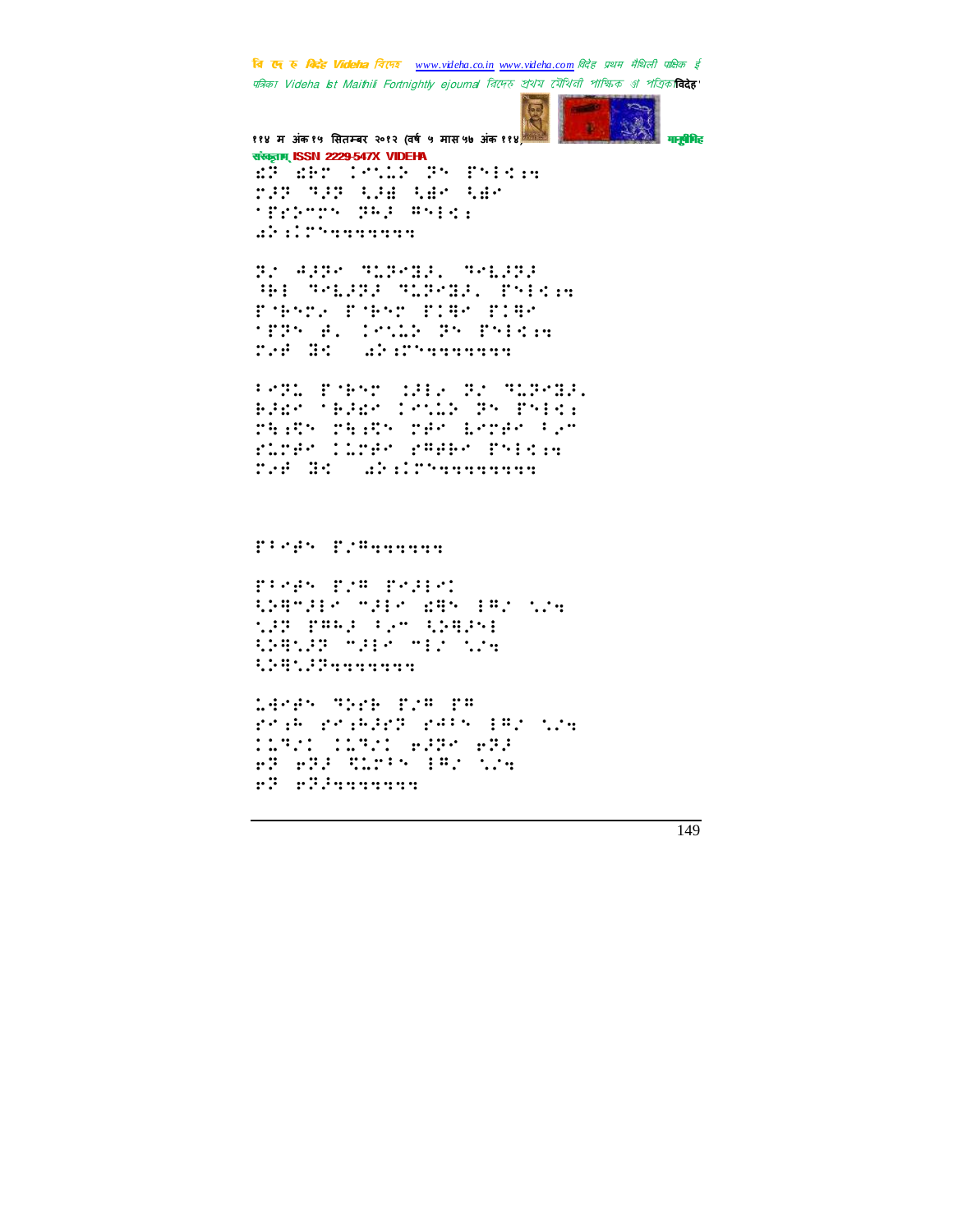वि ए रु क्रिडे Videha विएक www.videha.co.in www.videha.com विदेह प्रथम मैथिली पाक्षिक ई पत्रिका Videha Ist Maithili Fortnightly ejournal রিদেত প্রথম মৌথিনী পাক্ষিক রা পত্রিকা**বিदेह**'

```
मानुबेमिह
११४ म अंक १५ सितम्बर २०१२ (वर्ष ५ मास ५७ अंक ११४)
संस्कृतम् ISSN 2229-547X VIDEHA
\begin{array}{cccccccccc} \mathbf{0} & \mathbf{0} & \mathbf{0} & \mathbf{0} & \mathbf{0} & \mathbf{0} & \mathbf{0} & \mathbf{0} & \mathbf{0} & \mathbf{0} & \mathbf{0} & \mathbf{0} & \mathbf{0} & \mathbf{0} & \mathbf{0} & \mathbf{0} & \mathbf{0} & \mathbf{0} & \mathbf{0} & \mathbf{0} & \mathbf{0} & \mathbf{0} & \mathbf{0} & \mathbf{0} & \mathbf{0} & \mathbf{0} & \mathbf{0} & \mathbf{0} & \mathbf{0} & \mathbf{0} & \## #2213 FIRM 1#2 W2
83 TM 83 TM 735 7350
832 836 195 182 123
Hip Hillanghanna
September 1997
                                    \cdot.
ge (Blashmanninge Schoollelal
\bulletBOSTAN PARTY
THEF CEPER
THE FOSTER
THE FIRTH ENFORM TO PER
BADYA ARYAN AR BAI SA YEBI
的现在分词 的复数人名英格兰
8525 182 2 823825 2182
5.7 #62 # 2 rr#1
H. H. T.Brid (Pr. H. P.
ME PARTH ANGEL TIME MIMI
APSA The COS
1728 TEST TEP
RESPACEDO
richt (Sabt
100 A.A BRI 155
1958 (20 BB) 153
RANK ANDRE LAR PROPER
150
```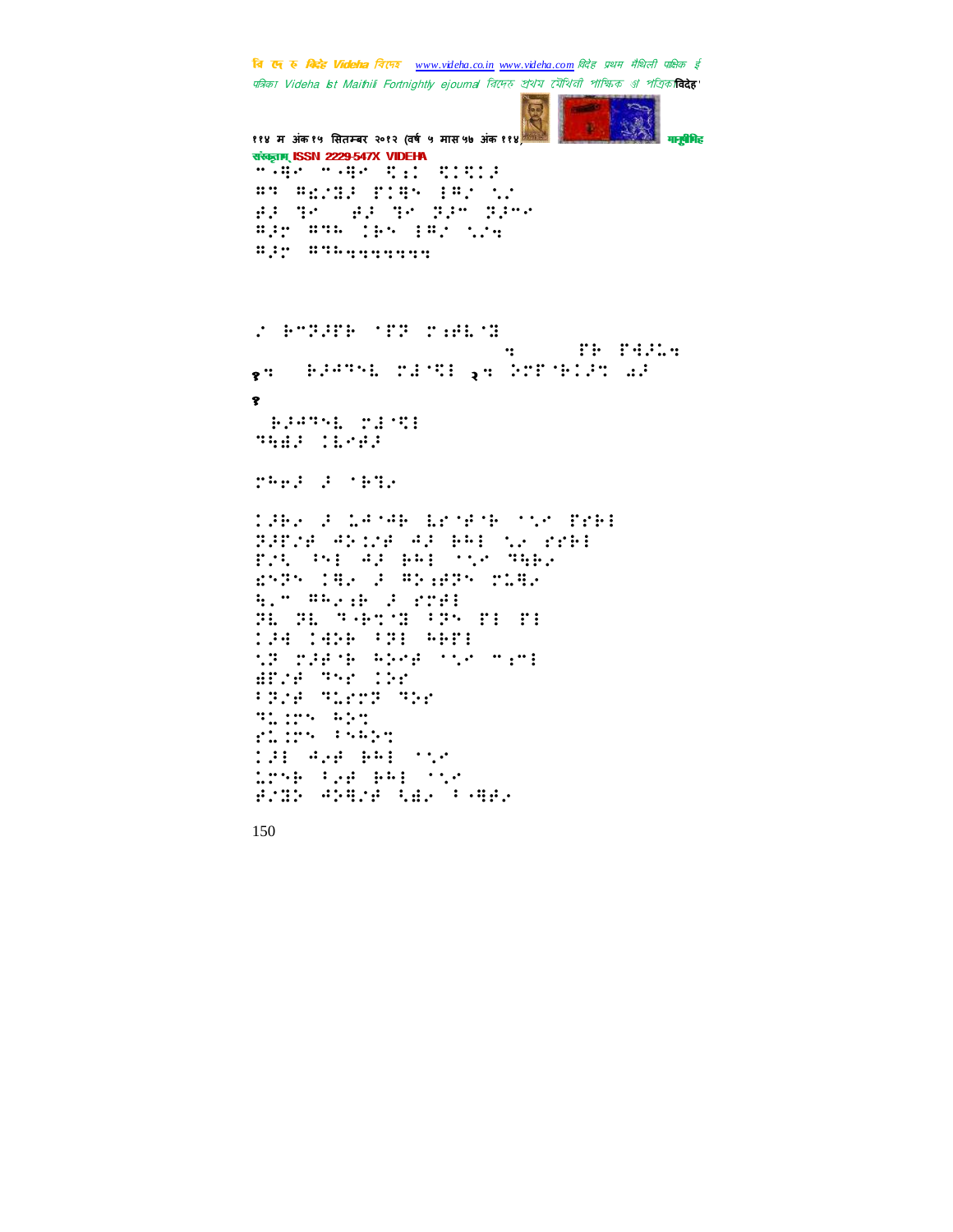वि ए रु क्रिडे Videha विएक www.videha.co.in www.videha.com विदेह प्रथम मैथिली पाक्षिक ई पत्रिका Videha Ist Maithili Fortnightly ejournal রিদেহ প্রথম মৌথিনী পাক্ষিক প্র পত্রিকা**বিदेह**'

मानुबेमिह ११४ म अंक १५ सितम्बर २०१२ (वर्ष ५ मास ५७ अंक ११४ संस्कृतम् ISSN 2229-547X VIDEHA and the are find. 1892 BBP B1 8258 BBB dhir **THE TIME INC. TOM THE TERM** 19828 P.P MARK PORT AND POINTAGE APP BOS CHE BOOD Bend Mar Bal Morl (193 Thir Thir elector Rede Richard Camp Reform Chronica sam gan tir tro Prezi **105 PHP 2001 22** 'TPA' LABYE BADA SAR WHIPPE ASY ASSAM TO typ eko eko 1982 (2824 jiw<br>Riews (Ri 2 ews) (28 FLILE FLIP WAY THE WAY THINK BUTP BRIEF AN IMPR synthetic telesting and all and all of the second second and second and second and second and second and second and second and second and second and second and second and second and second and second and second and second  $\mathbf{R}$ **SAPIRING AP**  $\ldots$ :

Will Browner (1880) Santish States ROB CROOK, AN FRONTRIE MIRE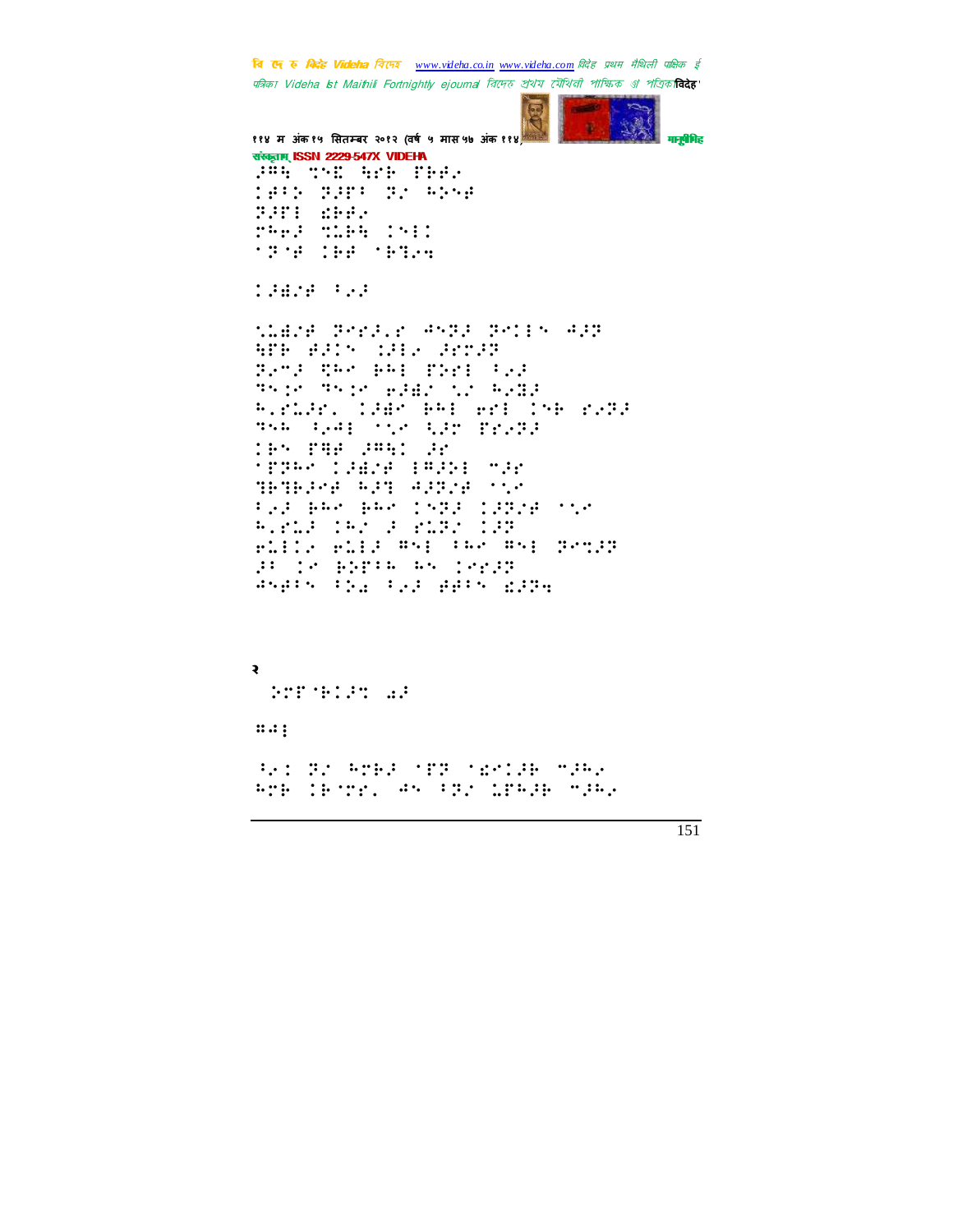बि एक रु क्रिटेड Videha विएक www.videha.co.in www.videha.com विदेह प्रथम मैथिली पाक्षिक ई पत्रिका Videha Ist Maithili Fortnightly ejournal রিদেহ প্রথম মৌথিনী পাক্ষিক প্র পত্রিকা**বিदेह**'

संस्कृतम् ISSN 2229-547X VIDEHA



<u> 10 SIM BISM BAY TO ABY</u> ruge ric an rai rh reige mame Porton Albert Park (MRC Steams) Re TO: THE THIS OFFICE THE ri refine son fee (F.E. S. Ara riza (dairs, rainda mani ST THE SUBJEY THER PTOP PSA PHIR. PHI 2 TRIP TRA these ere THE ROW-PECK THE ROTH R **Additional CONTRACTORS SERVICES**  $: \cdot$  : **TH PARTS**  $\dddot{\bullet}$ **TERMS CREE POSSESSED PORTS SAR MAIL INTER ASSIST**  $f(14174)$ Applese the control r: Prindrhe **SAILER SHIPPING** PLAINT PROFILE THE STA 4,886 8101 PH 1911-77 18 15: 5p 1553 158 **STED SEPTIES** STEP **SPACE IN HEITHE** TERP THINK TON BAR APPEL INER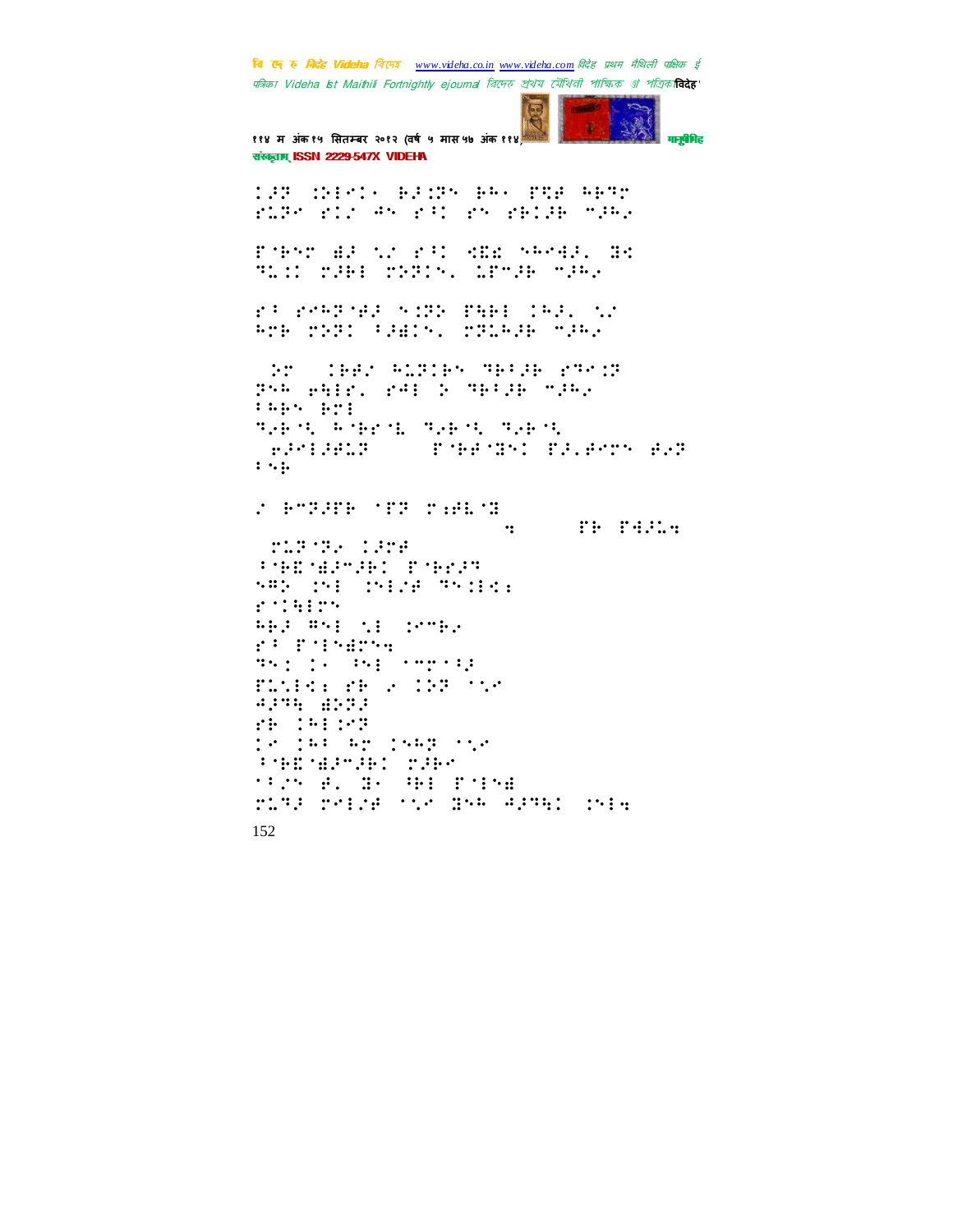वि ए रु क्रिडे Videha विएक www.videha.co.in www.videha.com विदेह प्रथम मैथिली पाक्षिक ई पत्रिका Videha Ist Maithili Fortnightly ejournal রিদেত শ্রথম মৌথিনী পাক্ষিক রা পত্রিকা**বিदेह**'

**Service** 

× मानुबेमिह ११४ म अंक १५ सितम्बर २०१२ (वर्ष ५ मास ५७ अंक ११४) संस्कृतम् ISSN 2229-547X VIDEHA **Michard, Opta Card Michael Managers** Why what die start and any start  $\mathcal{F}$  and  $\mathcal{F}$  and  $\mathcal{F}$ SO THREE HET BRA asjes asjes eleme eleme svr riana, riana, nega faza nina ADD THE BOOK PRESS TO 1928 MBK 9283 MPM 2 B. METHEMA (MESS) PTEMP TOPE

## #.r# #1!r: br ni Mibhii (nd. 12 **SI PLEADED BESTA** <u>.. . . . . . . . .</u> HP PARTIC TAT AP BATTY AT TIBARI (1985-438 t. RTEN TILRIN ENR ALEJE MIT PORT THROWN END THINE OUT Analy Mengah Era Singa Sing ROBE ARRESTS ESP PURP 2 ROBER TOP PO PLELED FARM MEDDY AD FOR THE LA #. enh 10n 2021  $\frac{1}{2}$  :  $\frac{1}{2}$  :  $\frac{1}{2}$  :  $\frac{1}{2}$  :  $\frac{1}{2}$  :  $\frac{1}{2}$  :  $\frac{1}{2}$  :  $\frac{1}{2}$  :  $\frac{1}{2}$  :  $\frac{1}{2}$  :  $\frac{1}{2}$  :  $\frac{1}{2}$  :  $\frac{1}{2}$  :  $\frac{1}{2}$  :  $\frac{1}{2}$  :  $\frac{1}{2}$  :  $\frac{1}{2}$  :  $\frac{1}{2}$  :  $\frac{1$ their bearing melle say 2 5762 151 32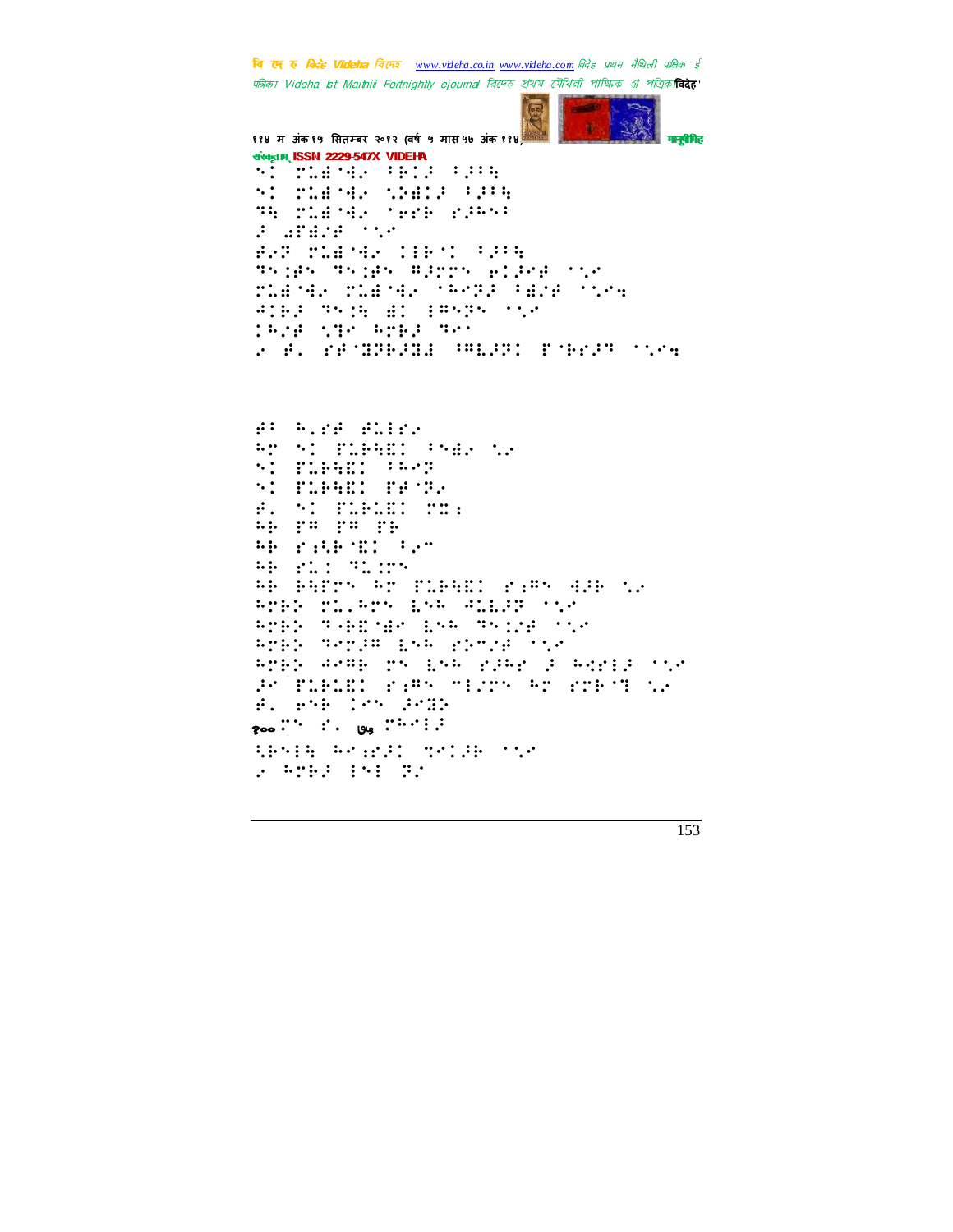बि एक रु मिन्हें Videha विरफर www.videha.co.in www.videha.com विदेह प्रथम मैथिली पाक्षिक ई पत्रिका Videha Ist Maithili Fortnightly ejournal রিদেত শ্রথম মৌথিনী পাক্ষিক রা পত্রিকা**বিदेह**'

**COMPANY** 

 $\mathbf{z}$ ११४ म अंक १५ सितम्बर २०१२ (वर्ष ५ मास ५७ अंक ११४) मानुबैमिह संस्कृतम् ISSN 2229-547X VIDEHA ARCIPERAGES TRIE ENE TRITT FRE  $\cdot$  ,  $\cdot$  . STE ASHL AN TITLE **MOVE THE LOTE CER** FJELIN, PERSONAL IETRIK NIMBE PL BLAT PORTUGE THAT ap. Sz Rng Sjell rang 50 PTPH 1572 ES12P RSP .<br>1993 beg e.g.a alle. 1533 B.W. TERNIER **MILL PAGE PROPR THO** 3822181 (6 23 ALIS 35:22 p56 121:50 122 TENT PLEATH STATELPIE INFORM TOP STORE pe ar delir në de der 1958 (1992) 424 (1912) del diciembre (1993)<br>1991 - Bell de Carlos de tro Brezholek (1800-1830-1842B) partial through an regard. **31 142 1.8 2.300 MARY COMP RD** HERRY TVIN AN INTIV. BE POSSESS OFF PARTIE ROLLER **Product Second to** 

r: 12: 22: 2 3 3 2 3 3 4 5 PRESSIBLE RESIDENT TRESSIBLE

**THE PONGOLE OFF SAME P.** 

**AND AND AND AND AND AND AND ADDRESS** 1992 : 1 8 9. 992

Sense range mars 154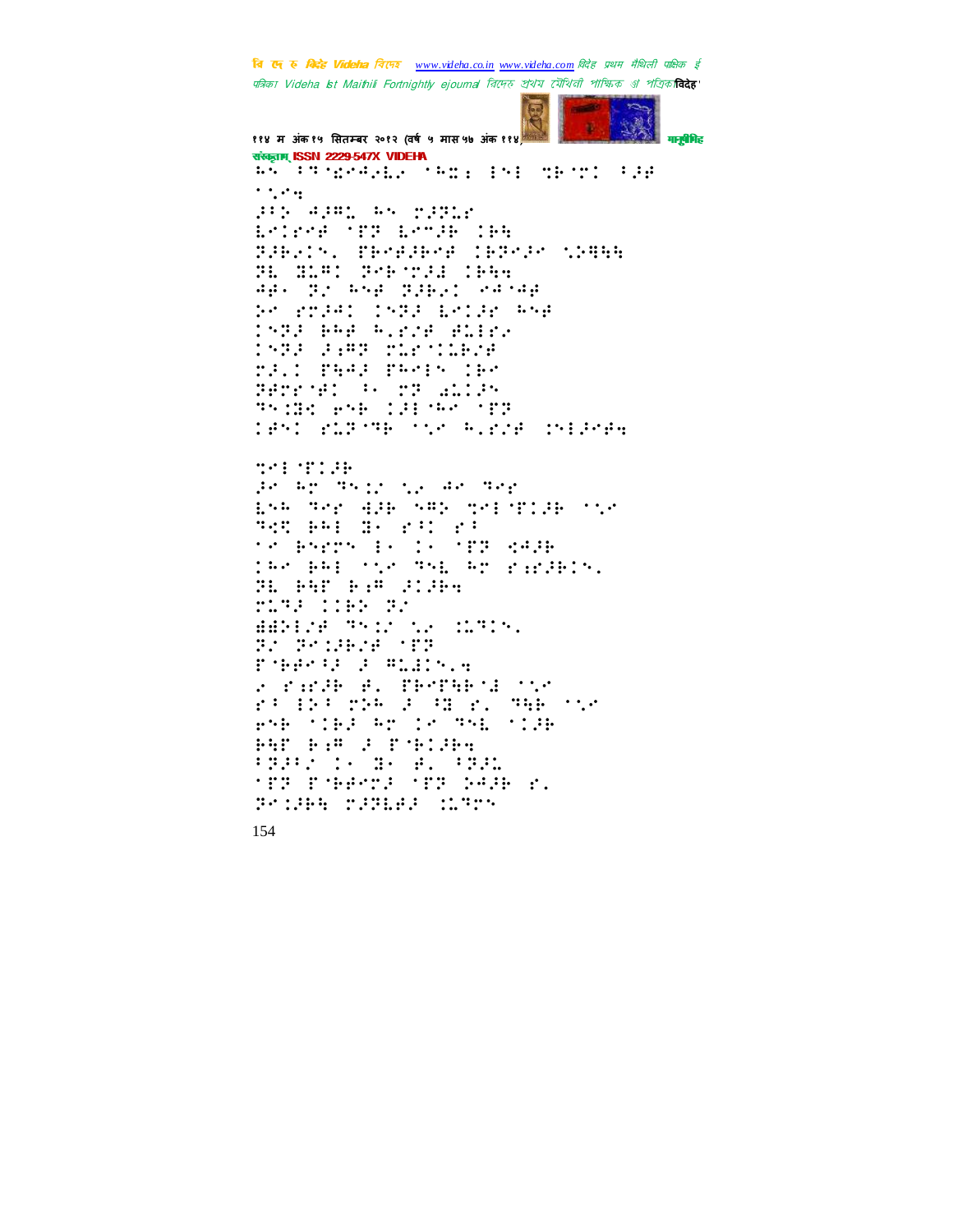चि एक रु *विदेह Videha चिए*न्छ <u>www.videha.co.in www.videha.com</u> विदेह प्रथम मैथिली पाक्षिक ई पत्रिका Videha Ist Maithili Fortnightly ejournal রিদেহ প্রথম মৌথিরী পাক্ষিক প্র পত্রিকা**বিदेह**'



```
संस्कृतम् ISSN 2229-547X VIDEHA
\cdotPP 1000 10011010
```

```
⣝⢼⢹!⢻⢼!
⢻⢼!⢷!⢽!&⣋"!⣝3!
FORE SAL
&⣅⢷⢼!⢼⢾!
F*16 PER 23 FER 3.4
1801: 22
⢺⢷.!⢺!
BMINE WALLER STREET SHE
⣎⢼⢷!⣈.!
⢹⢼!⣈⢾!
⢷⢵⣞⢴.0⣞⢽⢴!⢽!&⣋"!⣝3⣒!
⢼⣎!⣔..⢴!
\overline{111111} \overline{1111} \overline{1111}&⣅⢼⢷!⣁⣊"⢽!⢽!&⣋"!⣝3⣒!
⣃⣅⢷!⢼⢻!
&".!.⣅⢳⢼!
\ddot{3} = 0.000 \ddot{2} = 0.000 \ddot{3} = 0.000 \ddot{3}⢻⢼!⢷!⢽!&⣋"!⣝3⣒!
\text{H} : \text{H}
```

```
⣈⢼⢷!⢾.!
⣊⢽!⢾.!
CONDECT AND SECTION
⢸⢼⢹!⢳⢼⢷!
⣅⣈!⢻.!⢸!
⢽⢼⢷.&⢵⣈"⢷!
E. TEST TIM SIN TURN
THE PRESS
⣍⣐!⣎⢷⢾⢴!
```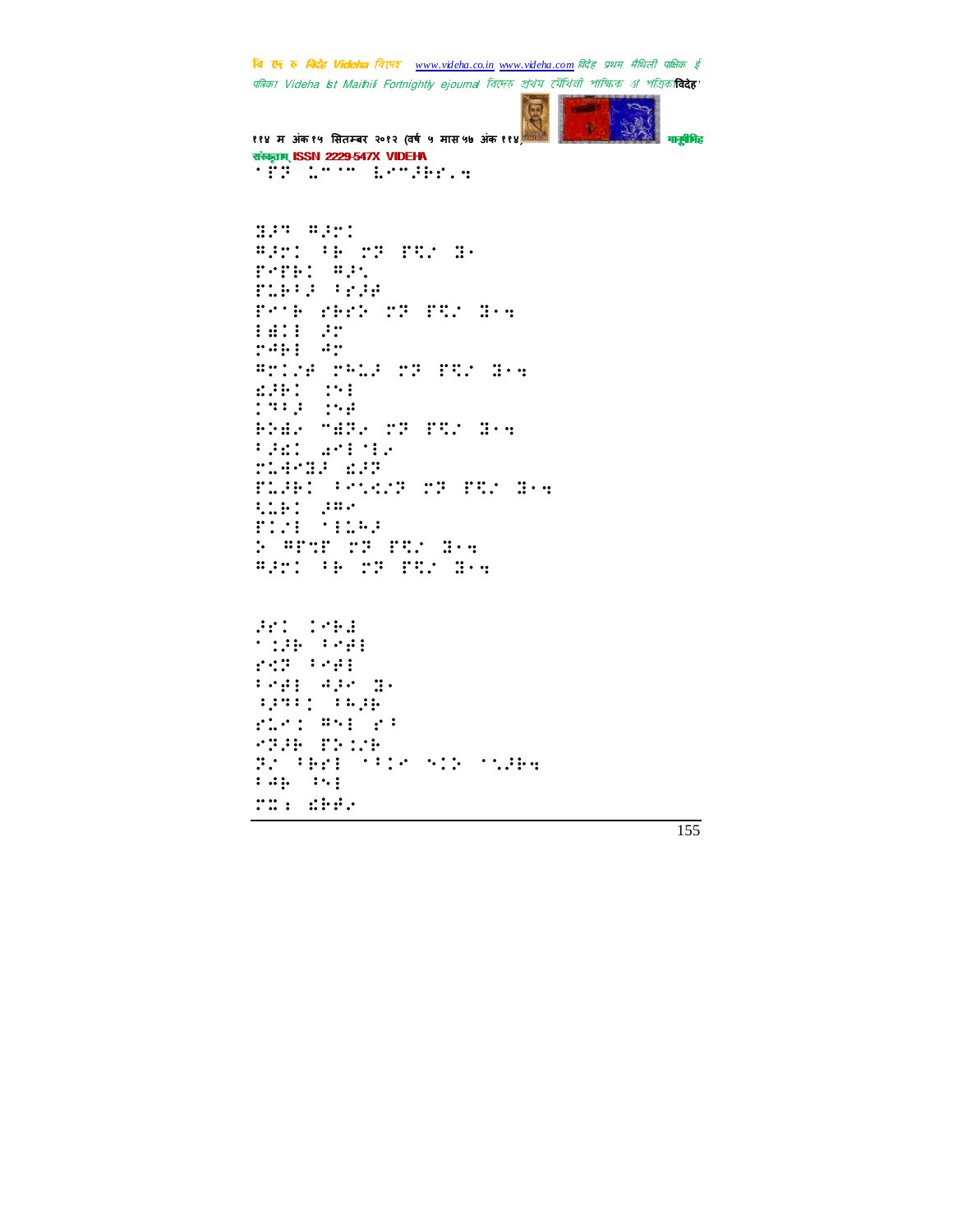चि एक रु *विदेह Videha चिए*न्छ <u>www.videha.co.in www.videha.com</u> विदेह प्रथम मैथिली पाक्षिक ई पत्रिका Videha Ist Maithili Fortnightly ejournal রিদেহ প্রথম মৌথিরী পাক্ষিক প্র পত্রিকা**বিदेह**'



११४ म अंक १५ सितम्बर २०१२ (वर्ष ५ मास ५७ अंक ११४) मानुसारी स्थापित करते हैं। मानुसारित संस्कृतम् ISSN 2229-547X VIDEHA ∷∄E. r: ⢻⢼⣁.&⢼⢾! ⢵⢽!&⢼&!⢸.! **WEEP PROPER** ⢼⢵!⢾>!⢾⢼3!⢳⣊!⢷⢼⢷⣒!  $\mathbb{R}^*$  |  $\mathbb{R}^*$  |  $\mathbb{R}^*$  |  $\mathbb{R}^*$  |  $\mathbb{R}^*$  |  $\mathbb{R}^*$  |  $\mathbb{R}^*$  $\mathbb{R}^*$  (That: 1, 8538)  $\frac{1}{2}$  =  $\frac{1}{2}$  =  $\frac{1}{2}$  =  $\frac{1}{2}$  =  $\frac{1}{2}$  =  $\frac{1}{2}$  =  $\frac{1}{2}$ ⣊⢷!⢾!⢼!  $J^1$  state &⢽!⢸⢼⢸⣞! The Apple Police ∄r: Dr BrBe  $\blacksquare$ ⢷⢼3!&⢼⢽!⢵⣁⢼⢷⣒!

⢽⢼⢷⢴!&⢳0⢼⢽! ⢹⣈!3!0⣋".0⣅⢽⣅⢽! ⢽!⢳⢵⢾!⣁.!! ⢳⢳⣅>!⣅⣋⢴!⢷⣒! ₫₽ 13 TR12 **WEITHING**  $\mathbb{R}^n \times \mathbb{R}^n$ !⣐⢼⢷⣒! General School School ⢺⢼⢾⣊⣐!⣓.! .:.: preproductions ⣅⢹⢼!⢺!⢽⢳⢼⢷.⣊⣐!!  $+$   $p$   $+$   $p$ ⣁.!⢼⢽⢳.!⢺⣐⢺⢴⢷! ESHTS: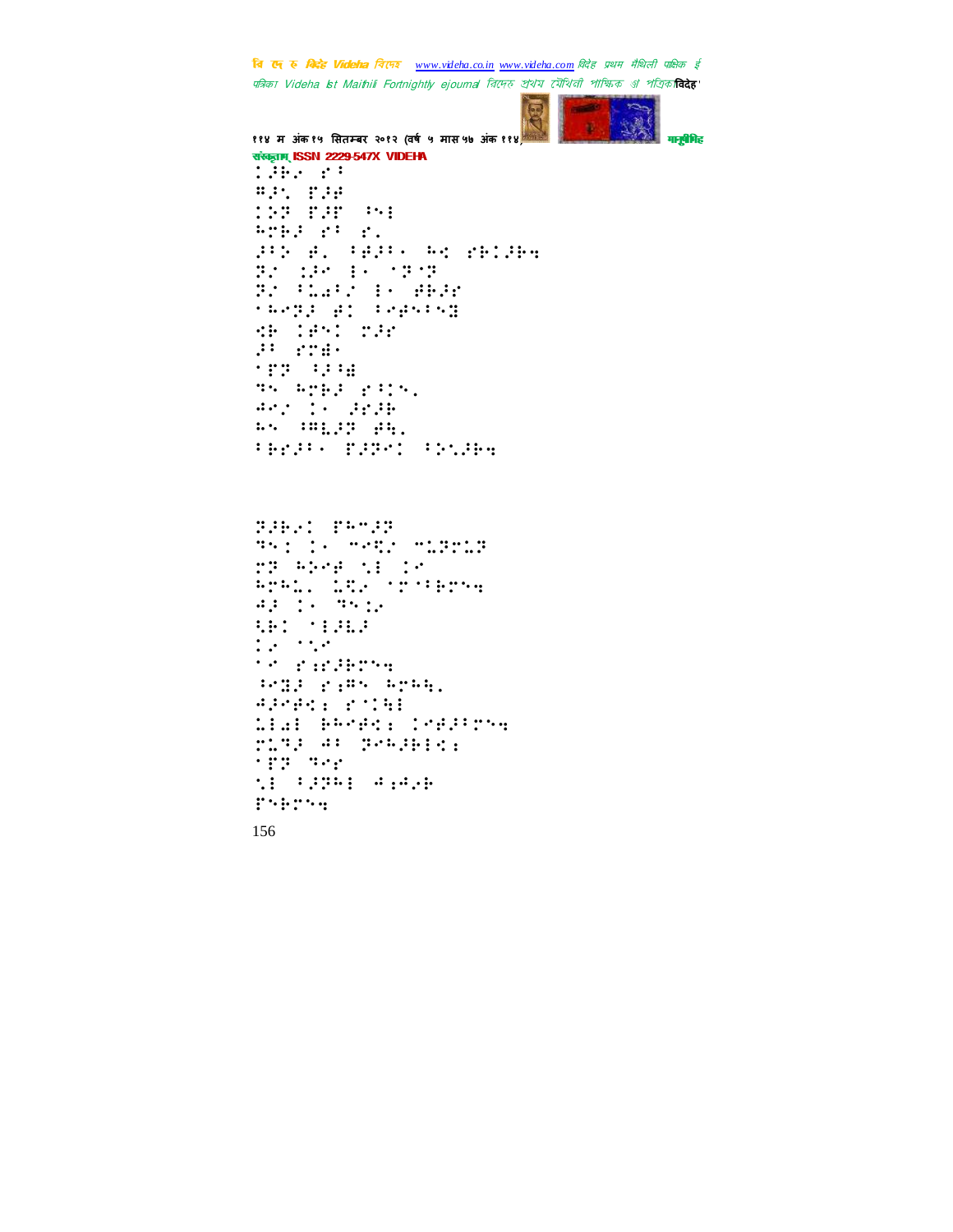ंबि एक रु *बिन्देह Videha विए*म्ब www.videha.co.in www.videha.com विदेह प्रथम मैथिली पाक्षिक ई पत्रिका Videha Ist Maithili Fortnightly ejournal রিদেত শ্রথম মৌথিনী পাক্ষিক রা পত্রিকা**বিदेह**'

**Service** 

```
मानुबेमिह
११४ म अंक १५ सितम्बर २०१२ (वर्ष ५ मास ५७ अंक ११४)
संस्कृतम् ISSN 2229-547X VIDEHA
r28 :48:
HTB THE F FRED THER
tr min spes warre.
323 AP
ATE 10128 TP
res and beneficial to randerna
FTH TELE TEST
ang magga
FLIP 2200 022
CALA TODA CAI PROSA
An Philip Na
H^2 and H^2AN TIP BRID BNA 2005 TELEVISE
TABE MEMBER 18 MEMBER
1411 - 041Q
TRONGER EFFICIENT PROPERTIES
FREM BRE STATERTER PLEMMAR (PRIB
an se con regio de area ela egu.<br>Fonta as essocias y cacorado falg
re 142 (s mire est sports).<br>Thirs over there est missie this
PARPH BRE MITHE PEHRICALLE SAM PA
TARTA TER TIPS FOREST REPORT PROP
medical part (dragged transferred grow
MIRSTERN MATH SAM, JAH PSELIE
13.14
```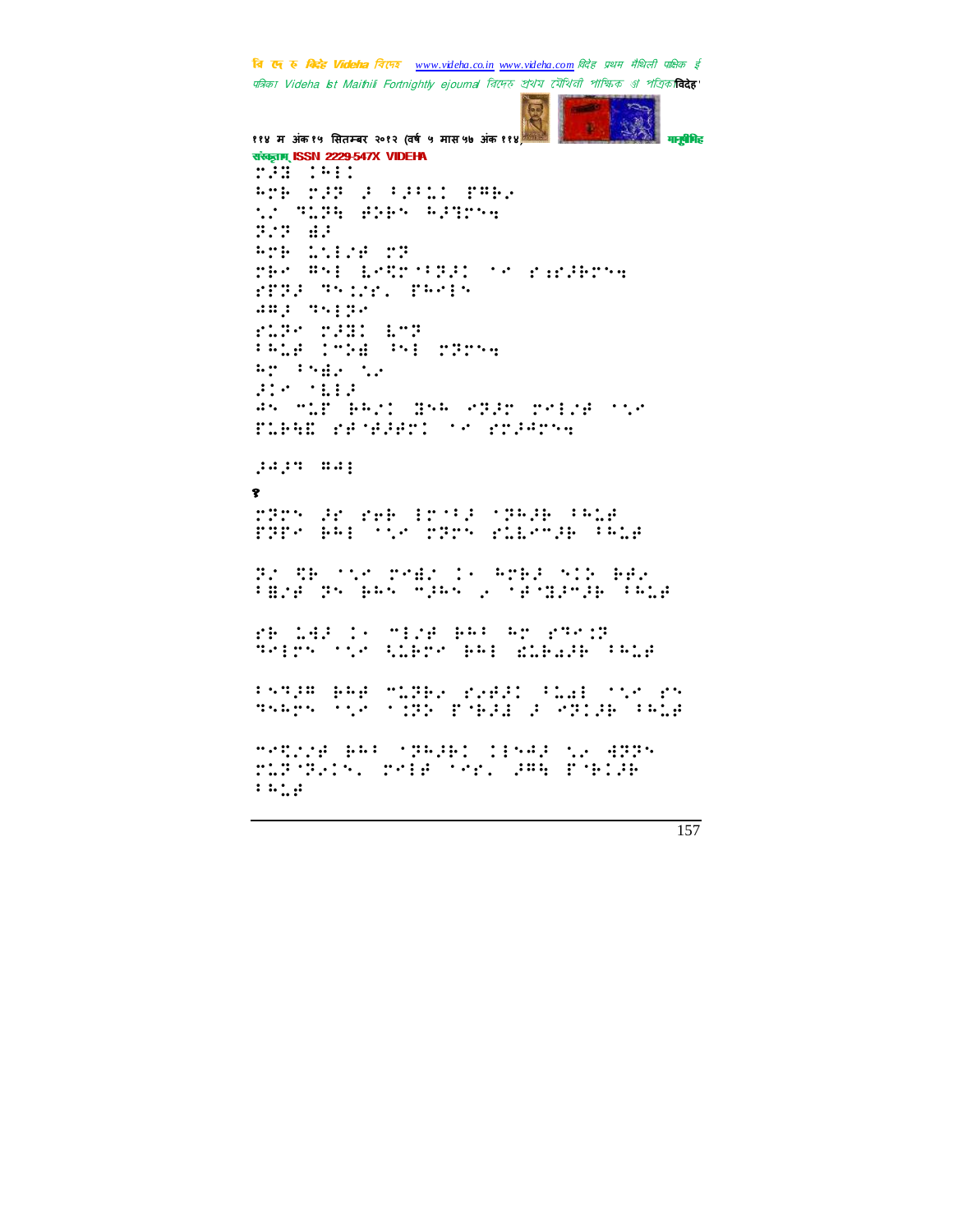वि ए रु क्रिडे Videha विएक www.videha.co.in www.videha.com विदेह प्रथम मैथिली पाक्षिक ई पत्रिका Videha Ist Maithili Fortnightly ejournal রিদেত প্রথম মৌথিনী পাক্ষিক রা পত্রিকা**বিदेह**'



११४ म अंक १५ सितम्बर २०१२ (वर्ष ५ मास ५७ अंक ११४) संस्कृतम् ISSN 2229-547X VIDEHA

₹ PLEASAN FREUGHAMMAN PLAN WROTER PAINE NE PAIEE ANDE LED PAIEE

ABS AND CHRYS SERVICE BOOK permanent Beagn and the Bellings went around

SPP ASE PREPAIRTE SHIP TER AVENUE Priz (Production of the Police Prid

PHP PENERN STAT LENGAL RESEARC  $\mathbf{r}$   $\mathbf{r}$ .

ALBERT BY WHEN IN THE THIRD BANKER

rm B. A Min Blackern Sla 1981 MIRTH TERM IBM: IPTEMPT PAIE

**S ROBBER 199 SERIES TH PARK: SPORTER FROM THE CEPE** 12:12.322 Prote SE PRYSE BE SPR **BY 12 FR SENSIN** Breed rather date the 822 822 823 823 829

 $\begin{array}{ccc} \left(\begin{array}{cc} 1 & 1 & 1 \\ 1 & 1 & 1 \end{array}\right) & \left(\begin{array}{cc} 1 & 1 & 1 \\ 1 & 1 & 1 \end{array}\right) & \left(\begin{array}{cc} 1 & 1 & 1 \\ 1 & 1 & 1 \end{array}\right) & \left(\begin{array}{cc} 1 & 1 & 1 \\ 1 & 1 & 1 \end{array}\right) & \left(\begin{array}{cc} 1 & 1 & 1 \\ 1 & 1 & 1 \end{array}\right) & \left(\begin{array}{cc} 1 & 1 & 1 \\ 1 & 1 & 1 \end{array}\right) & \left(\begin{array}{cc}$ 158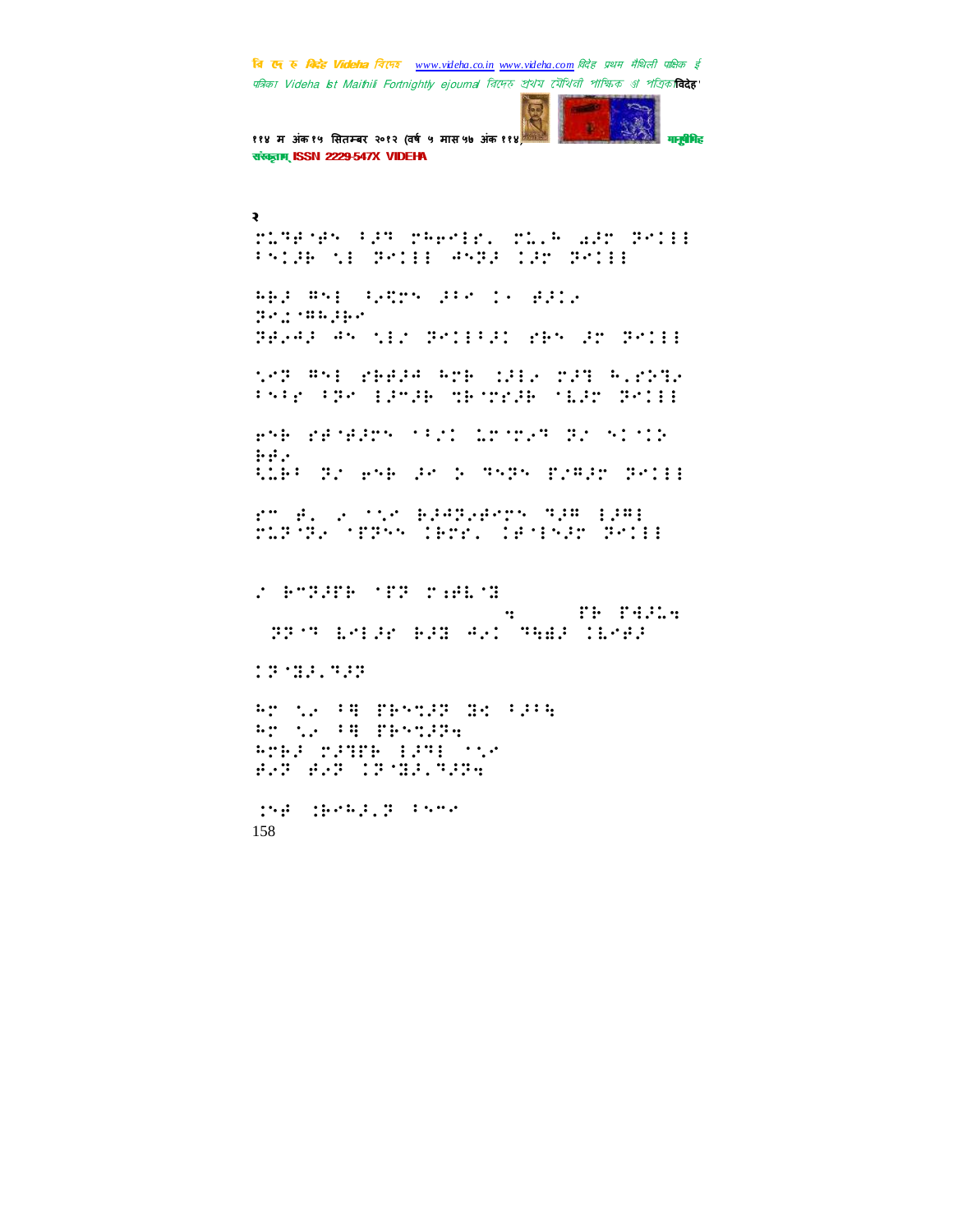वि ए रु क्रिडे Videha विएक www.videha.co.in www.videha.com विदेह प्रथम मैथिली पाक्षिक ई पत्रिका Videha Ist Maithili Fortnightly ejournal রিদেত শ্রথম মৌথিনী পাক্ষিক রা পত্রিকা**বিदेह**'



११४ म अंक १५ सितम्बर २०१२ (वर्ष ५ मास ५७ अंक ११४) संस्कृतम् ISSN 2229-547X VIDEHA anger paperne P-83 PE13 I-**221211 1251211** 442 : #4: 126.224 pipe deposits rings BRO to 1532 PMP 526 233 **ATES TSTED 1371 112** 8.7 8.7 12 3. 3. 3. 3.

ST HIPPY PARK PAPER **PRACE: BRECHT** 2183 151 #. TR38 331 556 45 STR 1989 18828 TTTS RIPSPE PRIP TO 1572 ASE 2 PTP NR 158 PP7274 th bags abene cleas agag puluri palp.<br>Anter Anter Sport (Clare Nice  $f: H$  and  $f: H$ MAGANI KATAN BUNG BANG MUS **Pris B.Th 41.13 ATES TSTED 1371 (12)** 8. ST 8. ST 8. ST 8. ST 8. ST 8.

TESH MERCH **PRED : #41 7221 Southern Art Star Br (818: 18 (22)** giaj aspecta sej jągp ESTALLED PROFILE WAR THERE ATES TSTEE 1371 'ST **E.C. E.C. INTERNATION**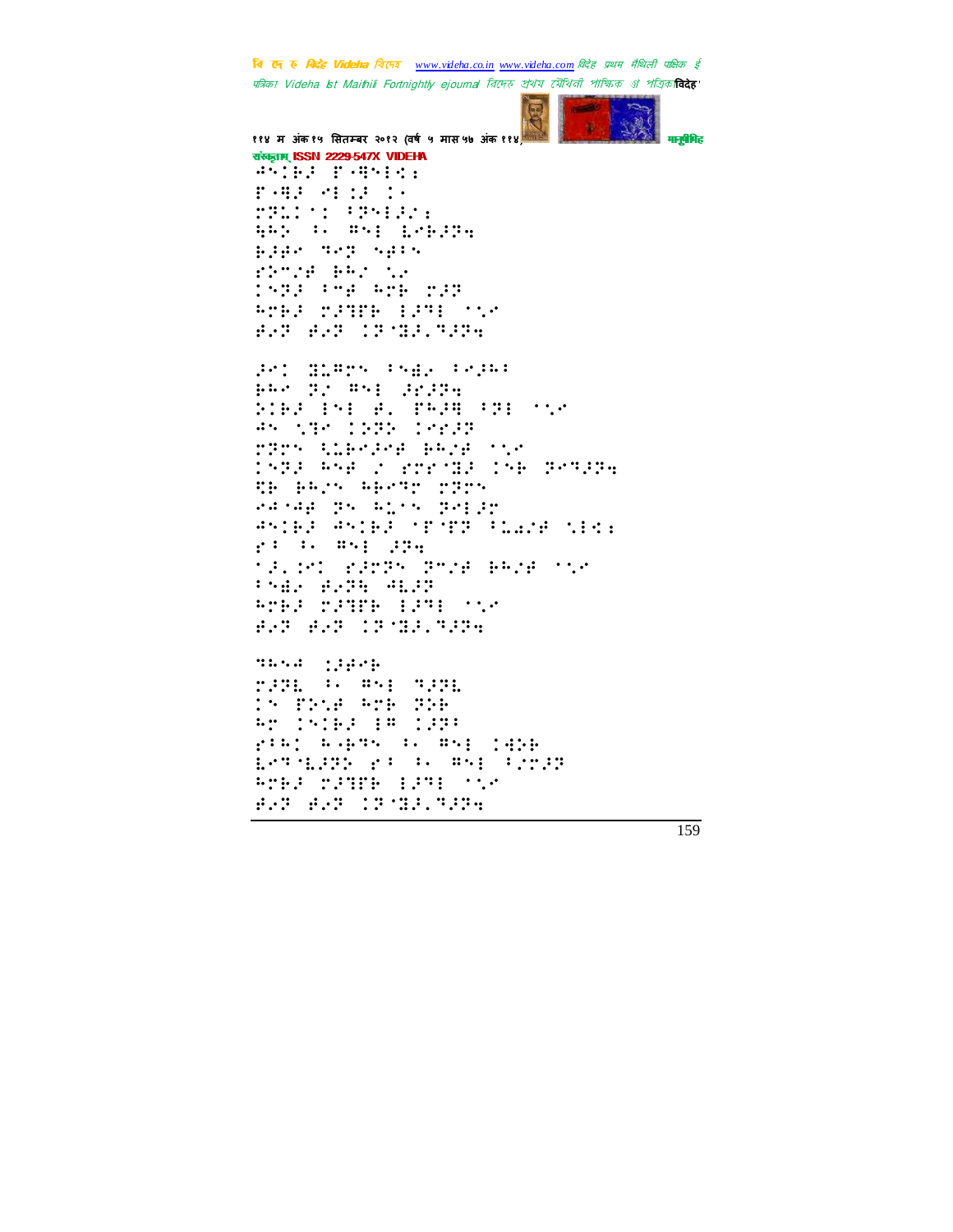वि ए रु क्रिडे Videha विएक www.videha.co.in www.videha.com विदेह प्रथम मैथिली पाक्षिक ई पत्रिका Videha Ist Maithili Fortnightly ejournal রিদেত প্রথম মৌথিনী পাক্ষিক প্র পত্রিকা**বিदेह**'



११४ म अंक १५ सितम्बर २०१२ (वर्ष ५ मास ५७ अंक ११४) संस्कृतम् ISSN 2229-547X VIDEHA

ARRIER (BALAGA ARE GER PTB IPSB1 A+ INIGH DUPP ER CHOR CHOR "FIRE ATE LIFE WAY PHIC: AP PARTY 8763 7398 1391 137 **AND AND AND AND AND ARRESTS** 

SASE PROTO PO ERS RO PSEE #6 IBB ATESTE LITTE Pepp dasar (Pegp Pepae r) PORT TIME, LETHE STRE 5652 221111 40: 6263 958836 st (BRID this will live MARRA MARGARET MARITERIA **BOOK OF STATISTICS** 

 $1.41211$ 

SI RED IRER.  $\mathbf{a} \mathbf{y} \mathbf{p} = \mathbf{f} \mathbf{y} \mathbf{a} \mathbf{y} \mathbf{y}$ wir für: Pries TIME WAS THE COOPER WITH THE WAY OF THE WAY OF THE WAY TO THE THE WAY OF THE WAY OF THE THE WAY OF THE THE THI #. \*\*\*\*\* #\*\* \*\*:# 1951 di dae 1626 tr **1932 MAR 193 PERP**  $100 - 10000 + 10000$ **45 TS 185 1818** ry in Synthes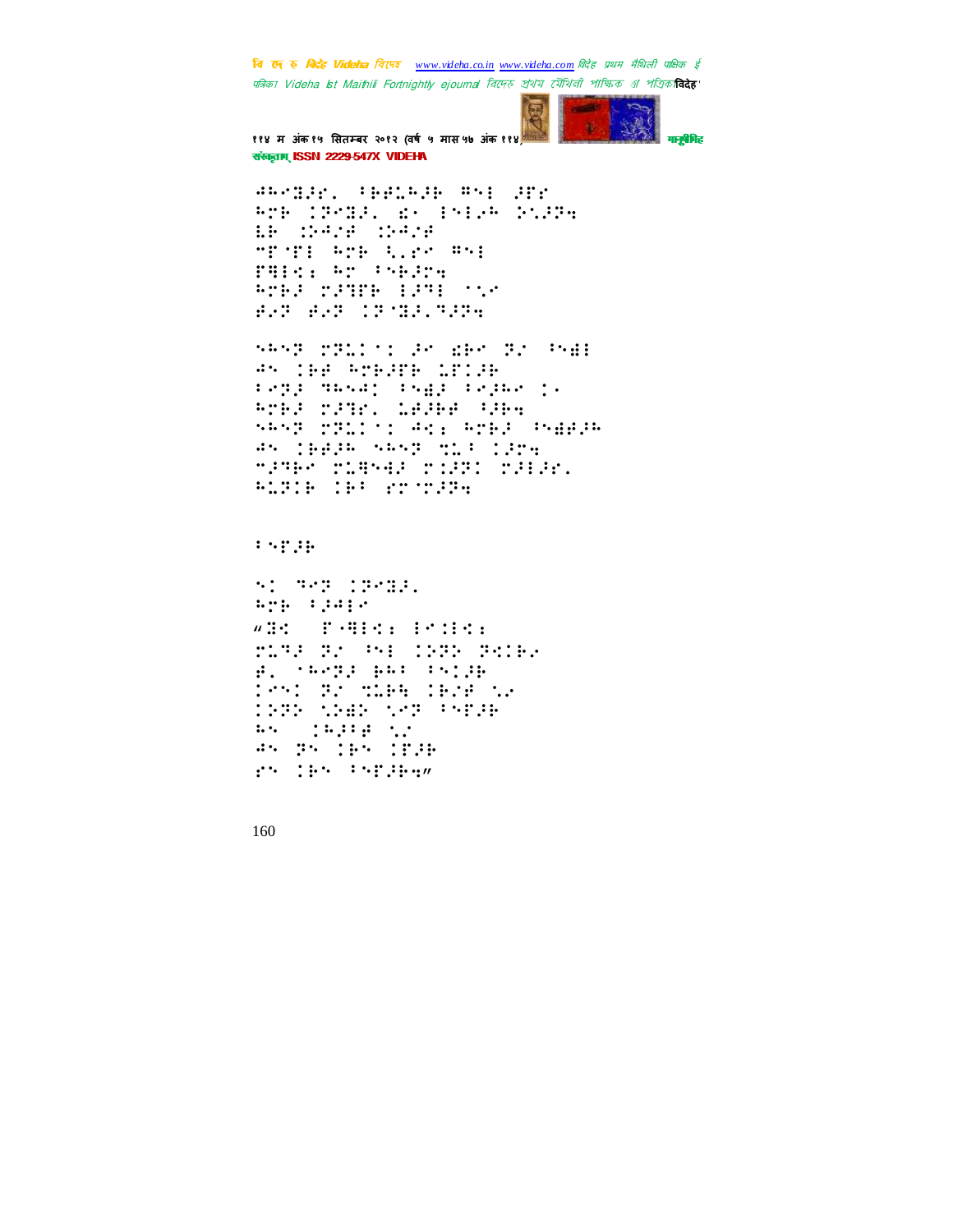वि ए रु क्रिडे Videha विएक www.videha.co.in www.videha.com विदेह प्रथम मैथिली पाक्षिक ई पत्रिका Videha Ist Maithili Fortnightly ejournal রিদেত প্রথম মৌথিনী পাক্ষিক রা পত্রিকা**বিदेह**'

```
मानुबेमिह
११४ म अंक १५ सितम्बर २०१२ (वर्ष ५ मास ५७ अंक ११४
संस्कृतम् ISSN 2229-547X VIDEHA
\frac{1}{2} \frac{1}{2} \frac{1}{2} \frac{1}{2} \frac{1}{2} \frac{1}{2} \frac{1}{2} \frac{1}{2}where the this real space \pi\mathbb{R}^{n+1} and \mathbb{R}^{n}war Brahr, SBP 35:
Pres Pres Week
Phys. The Index
TANK WAS TANKED AND STARTED AT
Add Thereforder.
\cdot : and \cdot and \cdotS. MARIN SANA PARA
The SPRE FRING WHENEW
47.1447with the first side that the state
Alther Schedule
3 SAME BAS TAGHT FALAW
He Mill SPY D
CONSTRUCTION
SPR PORT SECTION
Profiled Park
\frac{1}{N} , \frac{1}{N} , \frac{1}{N} , \frac{1}{N} , \frac{1}{N} , \frac{1}{N} , \frac{1}{N} , \frac{1}{N} , \frac{1}{N} , \frac{1}{N}Arb (Sems, (441.44)
war tite rike, Calekwa
PORT CAND BITE AND TRIPE
rence to miss legis (eds samples
\begin{aligned} \begin{bmatrix} \mathbf{1} & \mathbf{1} & \mathbf{1} & \mathbf{1} & \mathbf{1} & \mathbf{1} & \mathbf{1} & \mathbf{1} \\ \mathbf{1} & \mathbf{1} & \mathbf{1} & \mathbf{1} & \mathbf{1} & \mathbf{1} & \mathbf{1} & \mathbf{1} \\ \mathbf{1} & \mathbf{1} & \mathbf{1} & \mathbf{1} & \mathbf{1} & \mathbf{1} & \mathbf{1} & \mathbf{1} & \mathbf{1} \end{bmatrix} \end{aligned}Ar (PPS 12 BPB
1952. TSP 9083
```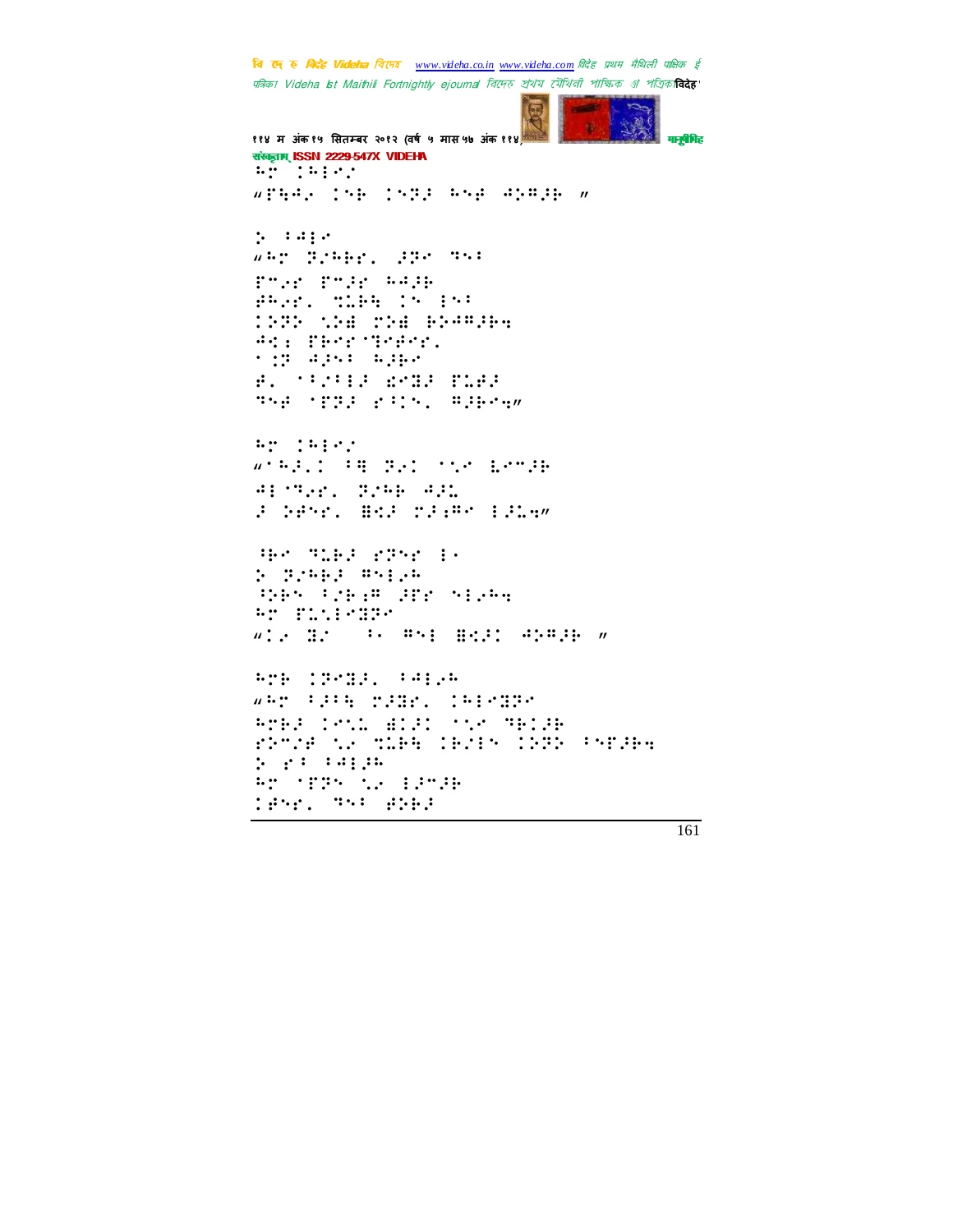बि एक रु क्रिटेड Videha विएक www.videha.co.in www.videha.com विदेह प्रथम मैथिली पाक्षिक ई पत्रिका Videha Ist Maithili Fortnightly ejournal রিদেহ প্রথম মৌথিনী পাক্ষিক প্র পত্রিকা**বিदेह**'

मानुबेगिह ११४ म अंक १५ सितम्बर २०१२ (वर्ष ५ मास ५७ अंक ११४) संस्कृतम् ISSN 2229-547X VIDEHA AND THE TYPE WARREN  $\mathcal{H}_{\mathcal{D}}^{\text{in}}=\left\{ \mathcal{H}_{\mathcal{D}}^{\text{in}}\right\} \mathcal{H}_{\mathcal{D}}^{\text{in}}.$ where the the tree  $\mathbb{H}^1_{\mathbb{C}}\cap\mathbb{C}^{(1)}\subset\mathbb{C}_{\mathbb{C}}\subset\mathbb{H}^1_{\mathbb{C}}\subset\mathbb{H}$ **TEREDO CHAND** Whete, hairs shilling  $\begin{minipage}{.4\linewidth} \begin{tabular}{l} \multicolumn{1}{c}{\textbf{\emph{1}}}\\ \multicolumn{1}{c}{\textbf{\emph{2}}}\\ \multicolumn{1}{c}{\textbf{\emph{3}}}\\ \multicolumn{1}{c}{\textbf{\emph{4}}}\\ \multicolumn{1}{c}{\textbf{\emph{5}}}\\ \multicolumn{1}{c}{\textbf{\emph{6}}}\\ \multicolumn{1}{c}{\textbf{\emph{6}}}\\ \multicolumn{1}{c}{\textbf{\emph{7}}} \end{tabular} \end{minipage} \begin{minipage}{.4\linewidth} \begin{tabular}{l} \multicolumn{1}{c}{\textbf{\emph{$ 48922279 42 221 # SEP PRESE (APPEL ROWSER) mana Para  $\ddot{H}$ .  $\dddot{H}$   $\dddot{H}$ Brahn, Mir Br (2008 ring) POSE OF PERMIT THE PETTY RMB Perking (PRR BRE Sing) SUPPRESS HOPPY (PS) SPRING. ris (Personal radio Sad: **SYNCH, 4901 2102 2002 0001** BERG CAR CAR TH SAFE PRESSEN FROM SPONDAR PROGRESS WHEN APPEAR AND MAIL **THE RENT INS RECENT** Brook Campbell and Park Pitch 162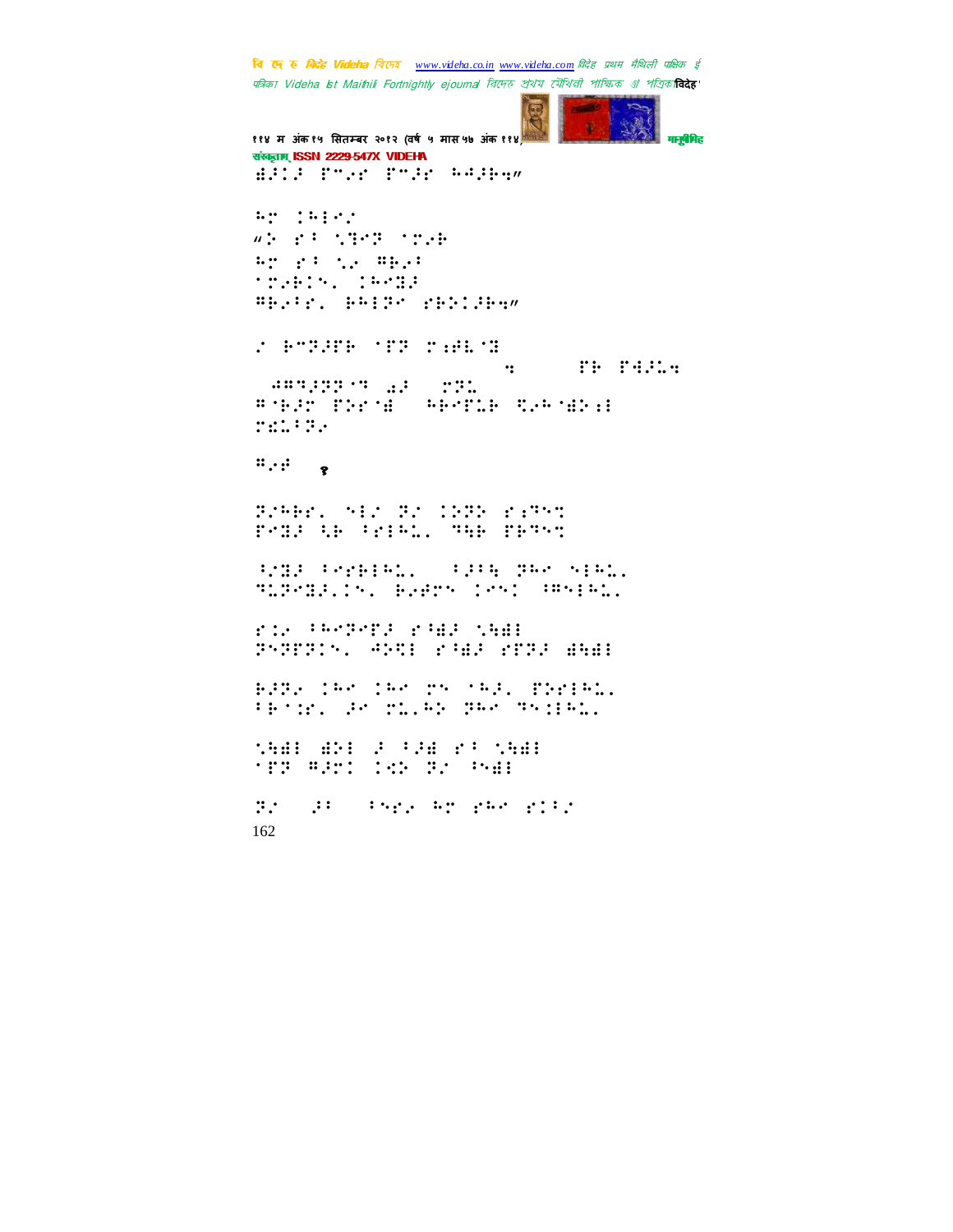बि एक रु मिन्हें Videha विएक www.videha.co.in www.videha.com विदेह प्रथम मैथिली पाक्षिक ई पत्रिका Videha Ist Maithili Fortnightly ejournal রিদেহ প্রথম মৌথিনী পাক্ষিক প্র পত্রিকা**বিदेह**'

```
â
                                                                 Council
                                                                    \mathbf{z}।<br>बाह्यमिह
११४ म अंक १५ सितम्बर २०१२ (वर्ष ५ मास ५७ अंक ११४)
संस्कृतम् ISSN 2229-547X VIDEHA
                     \mathbb{R}^nSTART AS TO APPLY
\mathcal{X} = \{X, Y, Z\}\mathbb{R}.: \mathbb{R}PERFECT RE
SHIP INSTALLER
                                                         \overline{\mathbf{z}}Ar Wilsons Areno in Wils
SING, BRAKE TALE
2010/02/13 00:
                                                                TEP POLIS
BE TANCE THAT THAT TANKER
TLIKS AT TO RTAR<br>SLIK SPATAS (PSIS) SIRL, SPRS
1.1441998 15:2 929 17:229
\begin{split} \mathbb{E}[\mathbf{y}]\mathbf{y} &\in \mathbb{E}[\mathbf{y}]\mathbf{y} \mathbf{y} \mathbf{y} \mathbf{y} \mathbf{y} \mathbf{y} \mathbf{y} \mathbf{y} \mathbf{y} \mathbf{y} \mathbf{y} \mathbf{y} \mathbf{y} \mathbf{y} \mathbf{y} \mathbf{y} \mathbf{y} \mathbf{y} \mathbf{y} \mathbf{y} \mathbf{y} \mathbf{y} \mathbf{y} \mathbf{y} \mathbf{y} \mathbf{y} \mathbf{y} \mathbf{y} \mathbf{y} \mathbf{y} \math1177 - 1117\begin{array}{ll} 21.714 & 41.717 & 7377 \\ 21.714 & 476 & 1774 \\ \end{array}SIAN. HERE HERE BYES TANDA
TERRA COST STRAIGHT
   -111 - 311111\mathbf{R}
```
 $\mathbf{a} \cdot \mathbf{b}$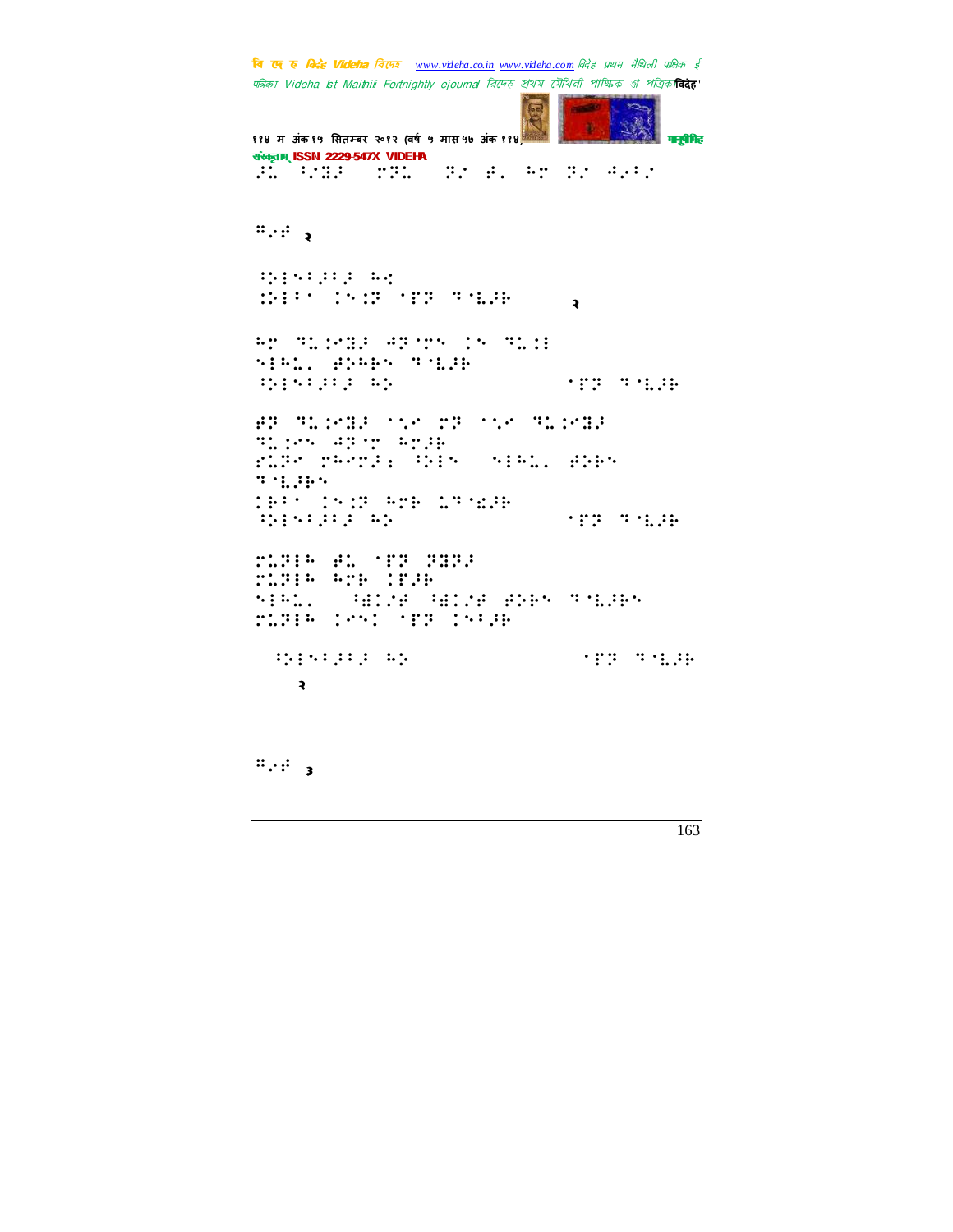वि ए रु क्रिडे Videha विएक www.videha.co.in www.videha.com विदेह प्रथम मैथिली पाक्षिक ई पत्रिका Videha Ist Maithili Fortnightly ejournal রিদেহ প্রথম মৌথিনী পাক্ষিক প্র পত্রিকা**বিदेह**'

**Second** 

萝 मनुबैमिह ११४ म अंक १५ सितम्बर २०१२ (वर्ष ५ मास ५७ अंक ११४) संस्कृतम् ISSN 2229-547X VIDEHA f<sup>mi</sup>nder faceder anrik (21. s **THE SECOND CONSTRUCTION APPER FROM THE NEW SECTION PRESS**  $341134.$ Repik (Para Contrated Park Copie tr  $1.4111...$ PROMINE THE ALMEST CONFERENCE  $341.141$ APPIE WIE WIT SERIER OR BIN WIP THAT FIRE mprasar pp ayap rem pia ayp sye **THE** the media parameter care the WHITE TENTIFIES and the Virginian companions the same ravan neb men ne asea (maegner) **WORLD PIPER** a të përi ngje jedheta kreta<br>Prekim nima fafik Replacement that the property the Wile Bur Replacement and the preceder 34342 426 326 2262 parener parener went this 80218 (B 221 122 ) 2008 2010 202  $141141$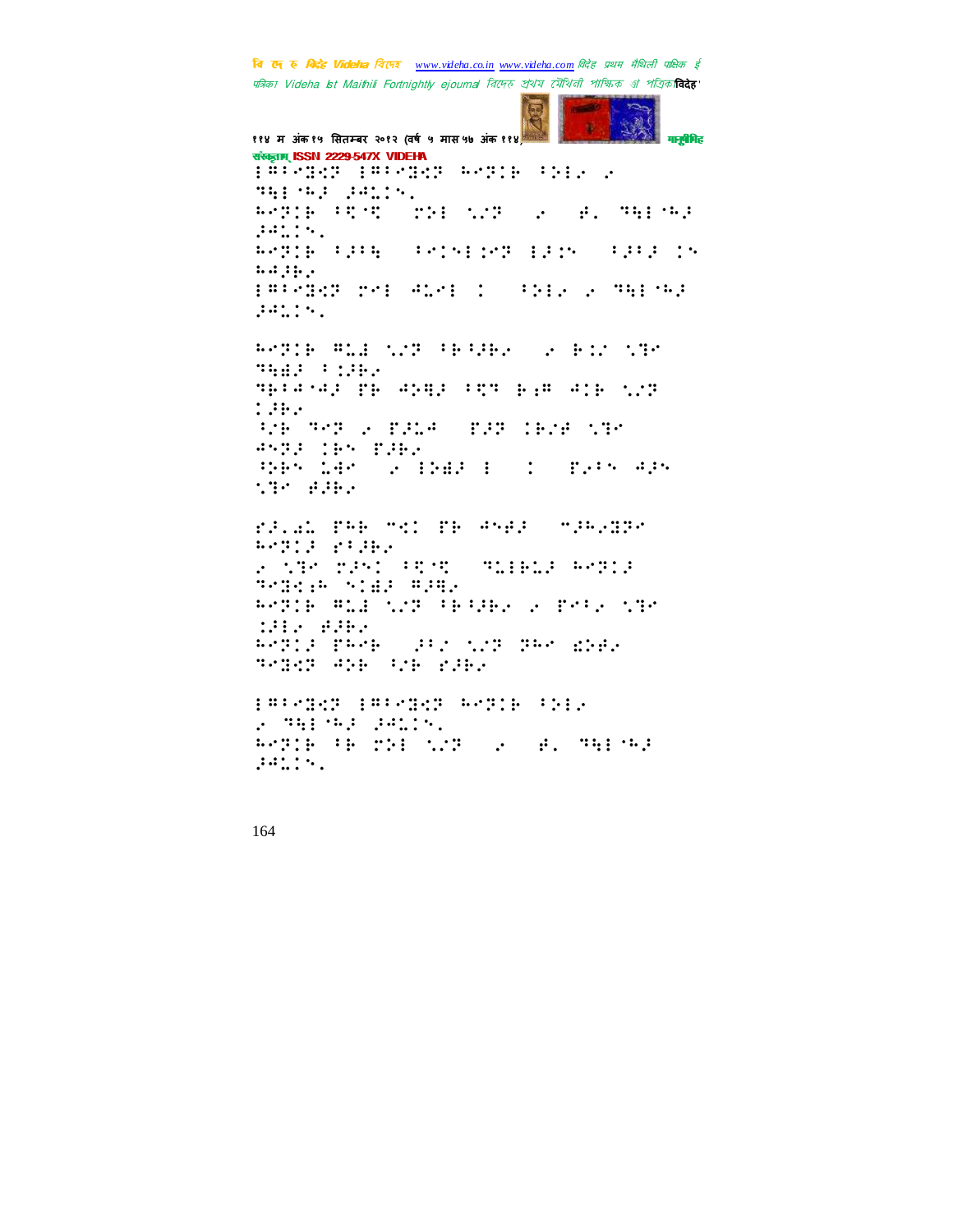वि एक से विर्देह Videha विएक www.videha.co.in www.videha.com विदेह प्रथम मैथिली पाक्षिक ई पत्रिका Videha Ist Maithili Fortnightly ejournal রিদেহ শ্রথম মৌথিনী পাক্ষিক প্র পত্রিকা**বিदेह**'

मानुबेगिह

११४ म अंक १५ सितम्बर २०१२ (वर्ष ५ मास ५७ अंक ११४ संस्कृतम् ISSN 2229-547X VIDEHA

 $\mathbf{a} \cdot \mathbf{b}$ 

, 214 - 1050 probree de .<br>10 - 1550 de 1520 de . 1520 de . . . .

INHIMA WHE BRITES TOPTH H PREP 1992 PER CORP. BE  $\frac{1}{2}$  :  $\frac{1}{2}$  :  $\frac{1}{2}$  :  $\frac{1}{2}$  : **215 1252**  $733.37$ 

1968 (1970) B. (1972) Thomas (1938)<br>Thomas (1968) 1989 (1982) B. (1988) B. (1988)  $\mathbb{R}^n$  $314 - 1144$  $::$ .

TERESCO TRIED ENEMATE 2019. MARI BULGARIA PAPER AMERIK

INBEDIAL SHEETS MADE (FRAME EPRIMERINA PRODUCER Balmar, Samirage Greenal Br 12 FREE BETHE BETH THE BE

SHR (1982) reader Br to describe and more and mo  $\mathbf{z}$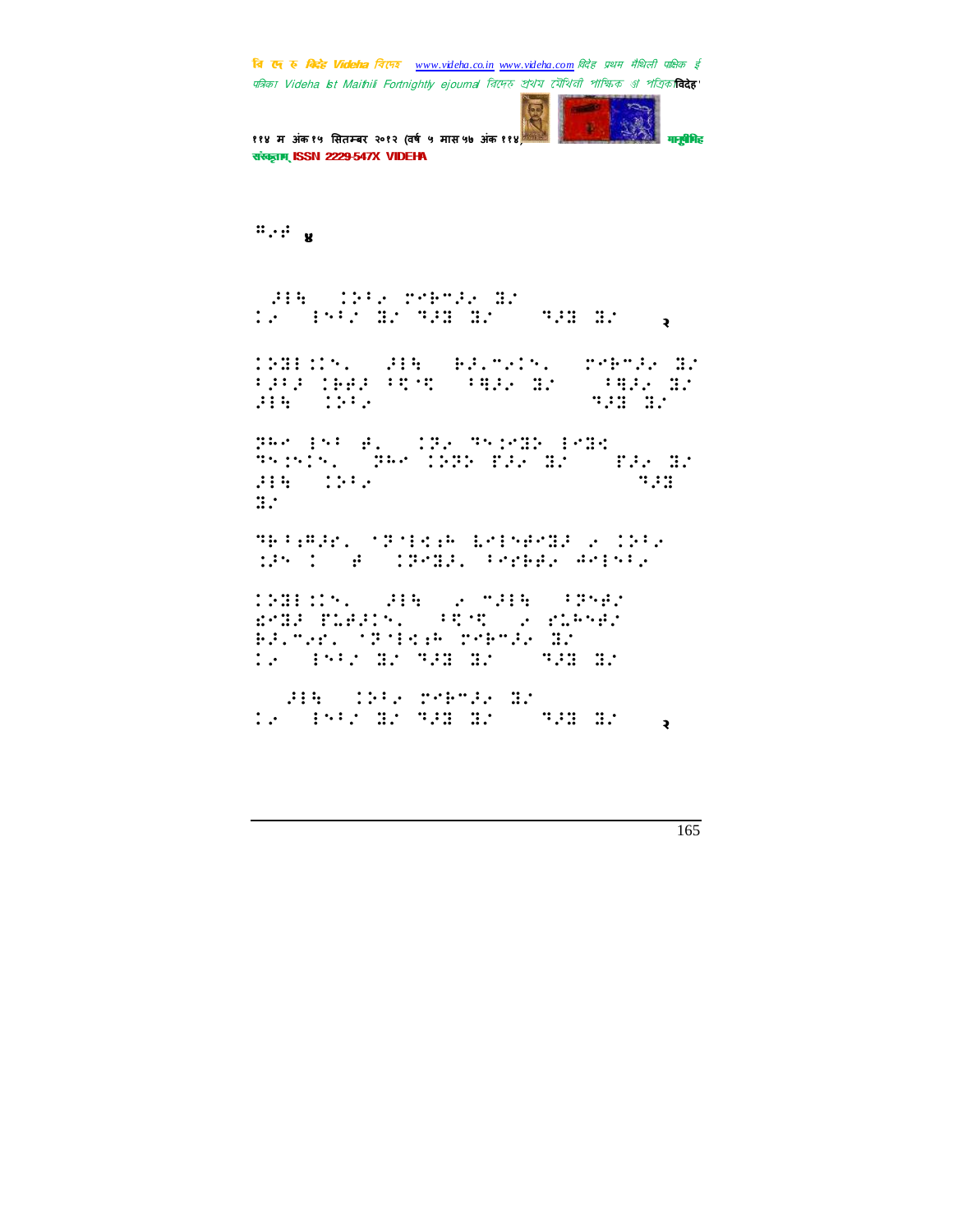वि एक से विर्देह Videha विएक www.videha.co.in www.videha.com विदेह प्रथम मैथिली पाक्षिक ई पत्रिका Videha Ist Maithili Fortnightly ejournal রিদেহ প্রথম মৌথিনী পাক্ষিক প্র পত্রিকা**বিदेह**'

११४ म अंक १५ सितम्बर २०१२ (वर्ष ५ मास ५७ अंक ११४) संस्कृतम् ISSN 2229-547X VIDEHA



 $\cdots$   $\cdots$ 

BY PERMIT PLATE IPPER. TRACING FRANCISCO PRI PREPERT F ANTIFICATE PRINTING **THE REAL PROPERTY** 

IPSIN B. SEARCH STP SECTION 1912-22-1111 Bright E (Englished Add ) Bright Condition and: William

**A DESTREA PROPRIATO CONSERVA** 1:77 LYT Penner, Personally School (1980)  $\mathbb{R}^{n}$ 

PROPERTY AT ME SERVICE. **FOR THE SECTION** From PRESS MORE THAN THE CONFIDENT  $\mathcal{L}^{\text{in}}$  , and  $\mathcal{L}^{\text{in}}$ 

**A POSSE ME MARITY**  $1.997 - 1.0040$ 

**PLENTILE LATER Additional Clarge ABIN THIS BEIN THIS WARE** Persity is most pape page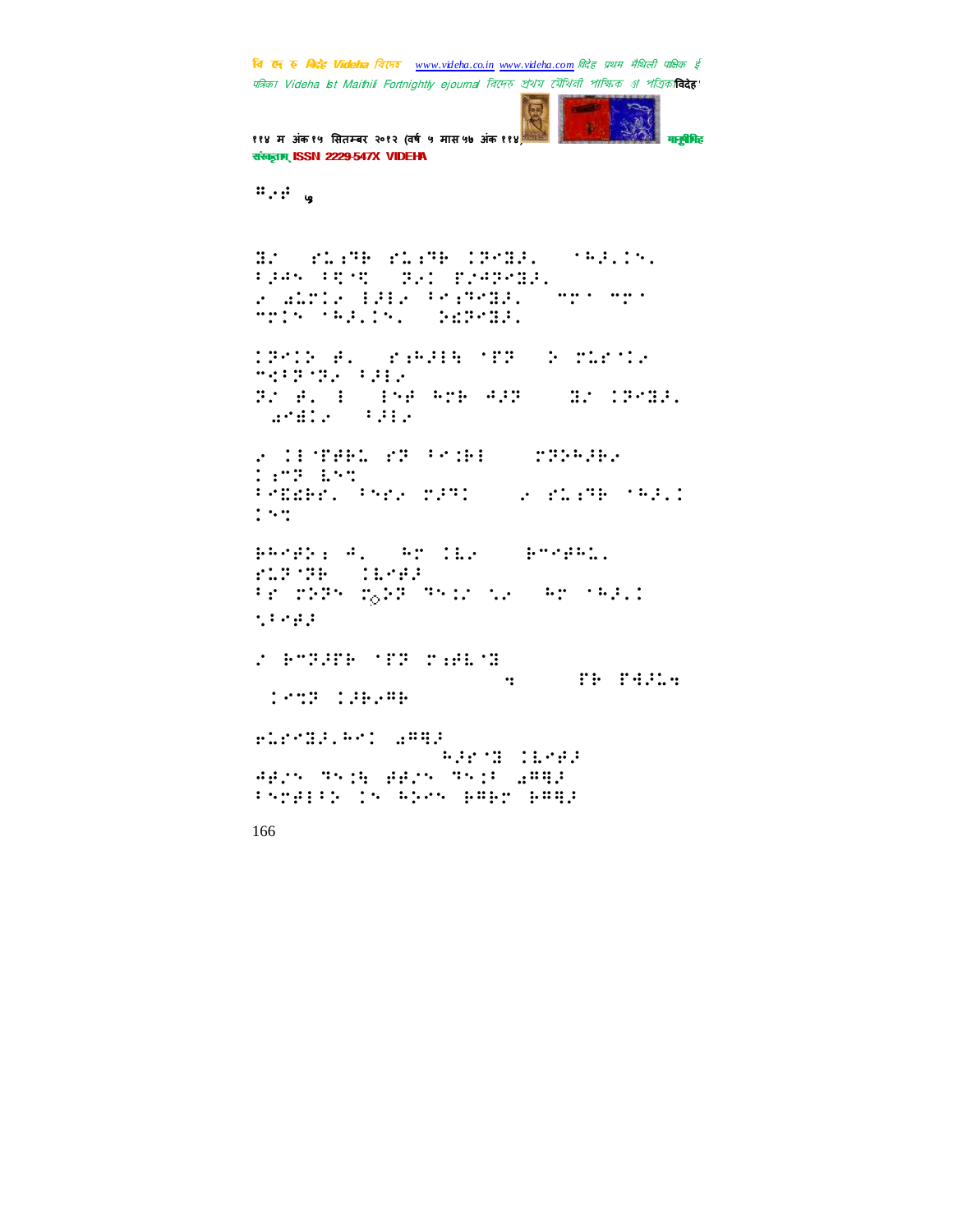वि ए रु क्रिडे Videha विएक www.videha.co.in www.videha.com विदेह प्रथम मैथिली पाक्षिक ई पत्रिका Videha Ist Maithili Fortnightly ejournal রিদেহ প্রথম মৌথিনী পাক্ষিক প্র পত্রিক**বিदेह**'



११४ म अंक १५ सितम्बर २०१२ (वर्ष ५ मास ५७ अंक ११४) संस्कृतम् ISSN 2229-547X VIDEHA

aldrugs a crop praceuts tr par oe **IN THE BIRTH WAY ARRIVE** 

**MISSING PRESS PROPERTY** 12 892 58 58 12 396 5586 Abe P. Tenn brit in Aris ring in the mirright swage

HEMIS INFORM 2 BOBBIOS Ap SAR APPAI ARE NO APPAI SIMING REMARKS BREAK REPORT ON TRAINING HIS OFF FIRTH WAY AREA

**TERM THE PHONE EMBRING INC** The Publish (D. 18 Sleeper 198 SE BRAZING LAGARE BERS THE BEFORE IN THE THE TECHNI

THE PIRE INTER THIN B (B/T EME F/A) PREMA (M F.B. RLEIN LIPNER TROCHE EPROPHA F BOOKS THE WORLD WARD

EDI PHILMAN MPHER PARRE PARE REMAINTENT REP Turne and the Cent Chro 34 34 F.A.S. 1989 20034

ANALUM (N. 232 CR 134 1436 THE BEFORE THIS SERVICER. **TER PARKS SERVICE OF SPRES** President and the sale strip bids  $\mathcal{C}^{n+1}$  in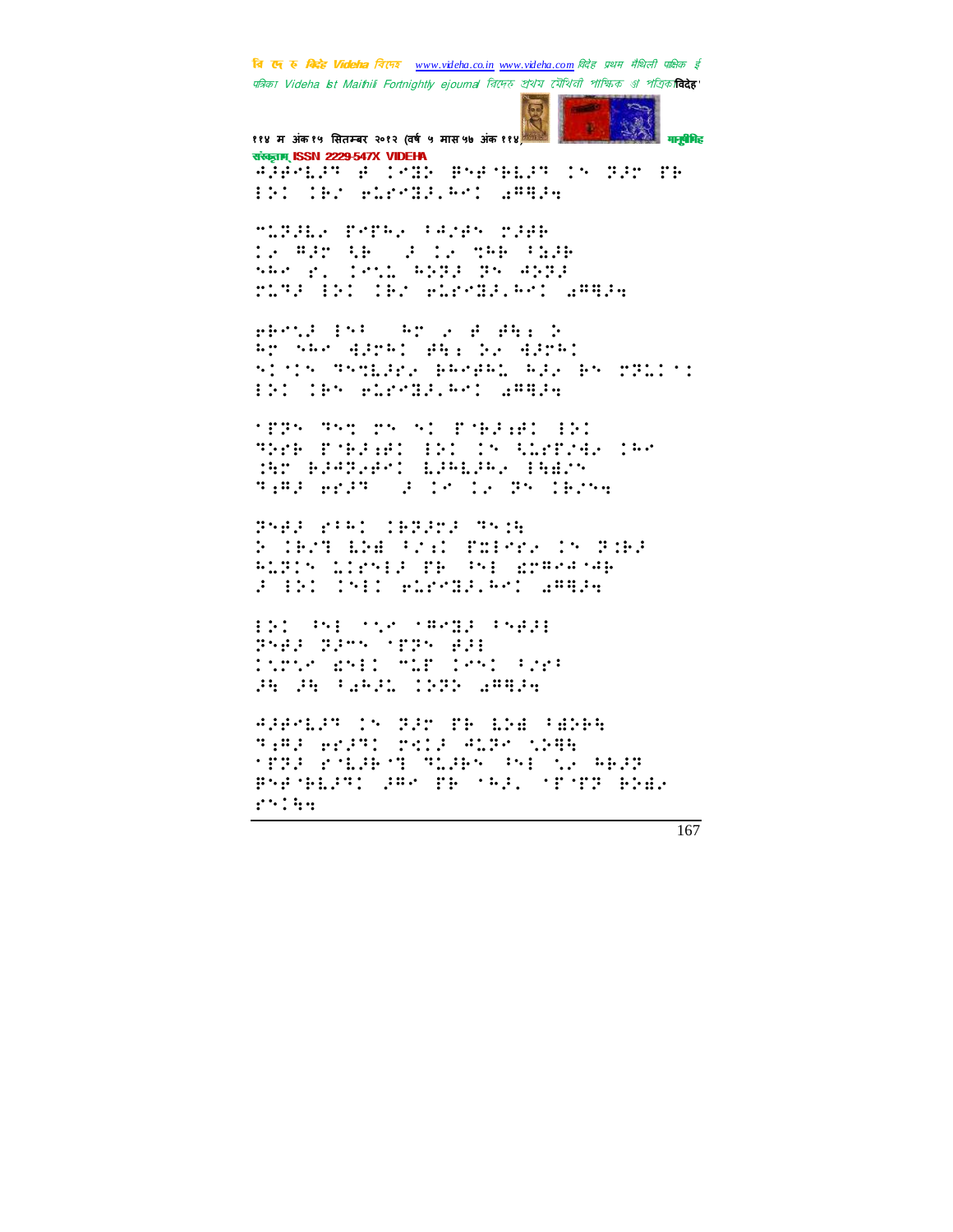चि एक रु *विदेह Videha चिए*न्छ <u>www.videha.co.in www.videha.com</u> विदेह प्रथम मैथिली पाक्षिक ई पत्रिका Videha Ist Maithili Fortnightly ejournal রিদেহ প্রথম মৌথিরী পাক্ষিক প্র পত্রিকা**বিदेह**'



⢴!⢼⢷⢴!⢼!⢴!⢻⢵⣎⢷⢼!⢼⣐⣋! ⢾.!!⢸.!⢽⢷⣐⢳⢼⢷!  $\left(\frac{1}{2} + \frac{1}{2}\right)^2 + \frac{1}{2} + \frac{1}{2} + \frac{1}{2} + \frac{1}{2} + \frac{1}{2} + \frac{1}{2} + \frac{1}{2} + \frac{1}{2} + \frac{1}{2} + \frac{1}{2} + \frac{1}{2} + \frac{1}{2} + \frac{1}{2} + \frac{1}{2} + \frac{1}{2} + \frac{1}{2} + \frac{1}{2} + \frac{1}{2} + \frac{1}{2} + \frac{1}{2} + \frac{1}{2} + \frac{1}{2} + \frac{1}{2} + \frac{1}{2} + \frac{1}{2} +$ ⣅⢹⢼!⣈⢽⢵!⣔⢳.!⣁!⣝⢼⢴!⣔⢻⣛⢼⣒!

संस्कृतम् ISSN 2229-547X VIDEHA

SAN PART PART PART PRO ⢽⢾⢼!⢺⢴!!⢵⢽!⣁⢽!⢻⢷⢾⢼! ⢺⢽⢾⢼!!⣓⢶!⢽⢼⣅!! ⢳⢵!⢳..⢼!⢼!⢷⢼⣓!⢵⢽⢵!⣔⢻⣛⢼⣒!

"!⢷0⢽⢼&⢷!&⢽!⣐⢾⣇⣝! hhbkfoesbAwjefib⣒dpn!&⢷!&⣚⢼⣅⣒!!

LATAR PHER 'S PATALE ILE PARAE १⣒!⢷⢼⢺⢽⢼⣙!⣉⢷!)0⢾⢷⣝!⣙.⢼\*!  $\overline{\mathbf{z}}$ s (1955–1919) is the state of the state of the state of the state of the state of the state of the state of the state of the state of the state of the state of the state of the state of the state of the state of  $T^*$ .  $\ddot{\mathbf{S}}$  : ! 0⢾⢷⣝!⣙.⢼!.⢼⣋!⣉⢵! 0⢾⢷⣝!⣙.⢼!  $\mathbf{u}$ iuqt;00tjuft $\mathbf{u}$ jefib.dpn0wjefib.qbjoujoht.com

२ "  $\frac{1}{2}$  . The set of the set of the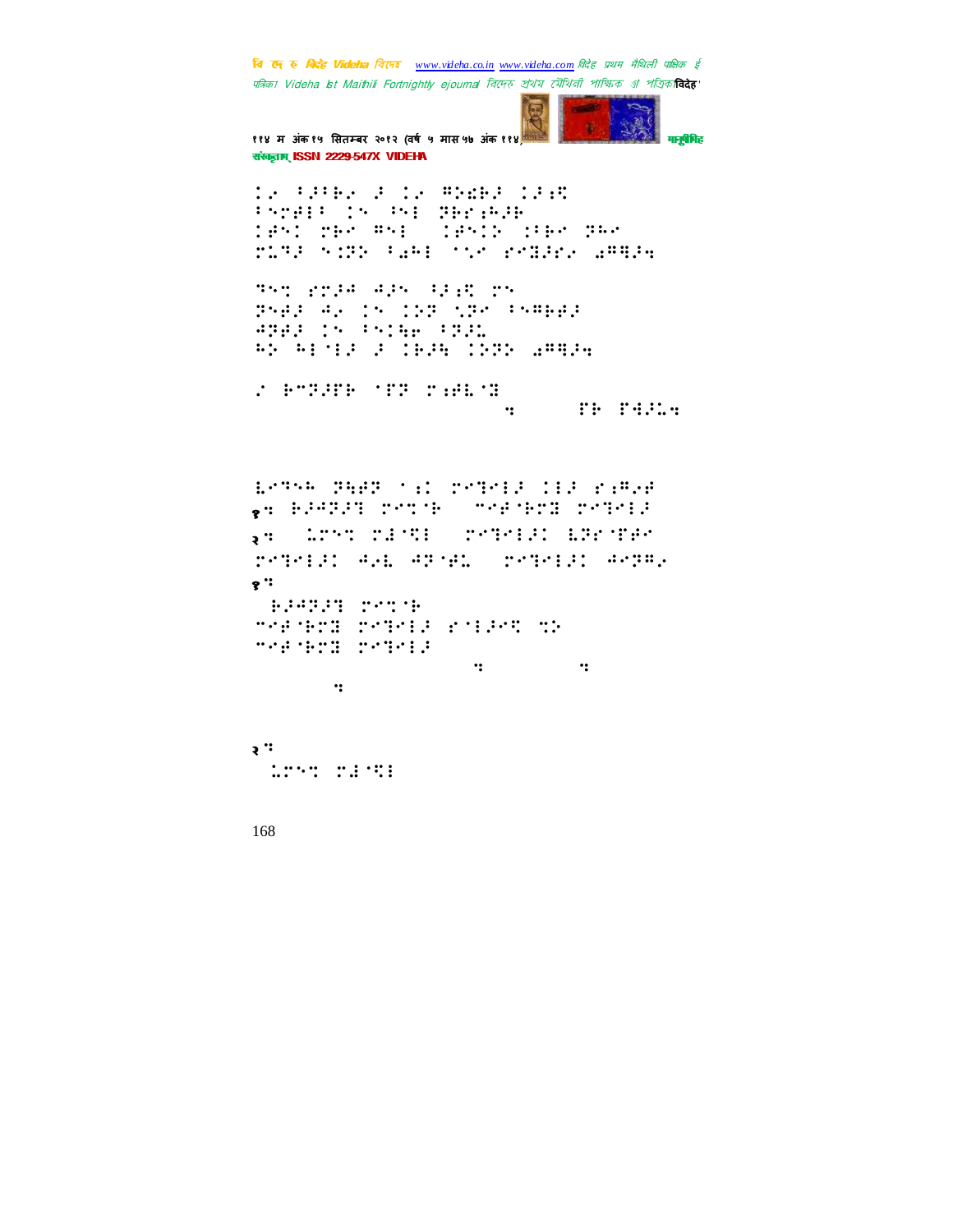चि एक रु *विदेह Videha चिए*न्छ <u>www.videha.co.in www.videha.com</u> विदेह प्रथम मैथिली पाक्षिक ई पत्रिका Videha Ist Maithili Fortnightly ejournal রিদেহ প্রথম মৌথিরী পাক্ষিক প্র পত্রিকা**বিदेह**'

११४ म अंक १५ सितम्बर २०१२ (वर्ष ५ मास ५७ अंक ११४) मानुसार मानुसीमेह संस्कृतम् ISSN 2229-547X VIDEHA  $T$ ⣙.⢼!⢺⢴⣇.⢺⢽⢾⣅!.⢼⣋!⣉⢵!  $T$ .  $T$ . ⢺⢽⢾⣅0!⣙.⢼!⢺⢽⢻⢴!! )iuuqt;00tjuftigta dhpphmfdpn0b0w jefib.dpn0wjefib.qbjoujoht.com "!⢷0⢽⢼&⢷!&⢽!⣐⢾⣇⣝! hhbkfoesbAwjefib⣒dpn!&⢷!&⣚⢼⣅⣒!! ⣇⢹⢳!⢽⣓⢾⢽!⣐!⢻⢹⣝.&⢹⣝!⢸⢼⢷⢾⢴! १⣒!⢵⢳⢽⢹⢼!)⢹⢴⢷⣃⣙⢼\*;.⣈;!⣅⢹⣝! &⢷⢼⣉!)⣓.!⢳⢽⢹⢴>!"⣙.⢴! <sup>i</sup>giligi 122.<br>Samang - Samang Sa ⢵⢳⢽⢹⢼!)"⣙.⢴.⢹⣇⢽⢼⢻⢷⢴\*! ⢵⢳⢽⢹⢼!)"⣙.⢴.⣙.⢼⢿⢷\*! ⢵⢳⢽⢹⢼!)"⣙.⢴.⢷.\*! २⣒⣁⢽⢽⢾⢼.!&⢷⢸⢼!⣈⢾⢼⢽!⢳⢽⢹⢴! ⣅&⢽⣝⢼!⣅⣉⢴.⢼!⣔⢼!⢹⣇⢼⢷⢼!"⣙.⢴!  $^{\circ}$  . The set of  $^{\circ}$ ⣁⢽⢽⢾⢼!  ${3^{\circ}}$  : The state of the state of the state of the state of the state of the state of the state of the state of the state of the state of the state of the state of the state of the state of the state of the state of the ⢽⣅⣇⢼⢹!⣉⢷⢴⢾⢴!⢷⣓&⢼!⣎⢴⢷⣓!⢼!⣉⢷⢴! ⣎⢴⢷⢽⢹⢷!&⢷⢷⣏\*! ⢸⢻⢾⢼!⣌!⢹⣉.⢸⢷⣜!! "!⢷0⢽⢼&⢷!&⢽!⣐⢾⣇⣝! hhbkfoesbAwjefib⣒dpn!&⢷!&⣚⢼⣅⣒!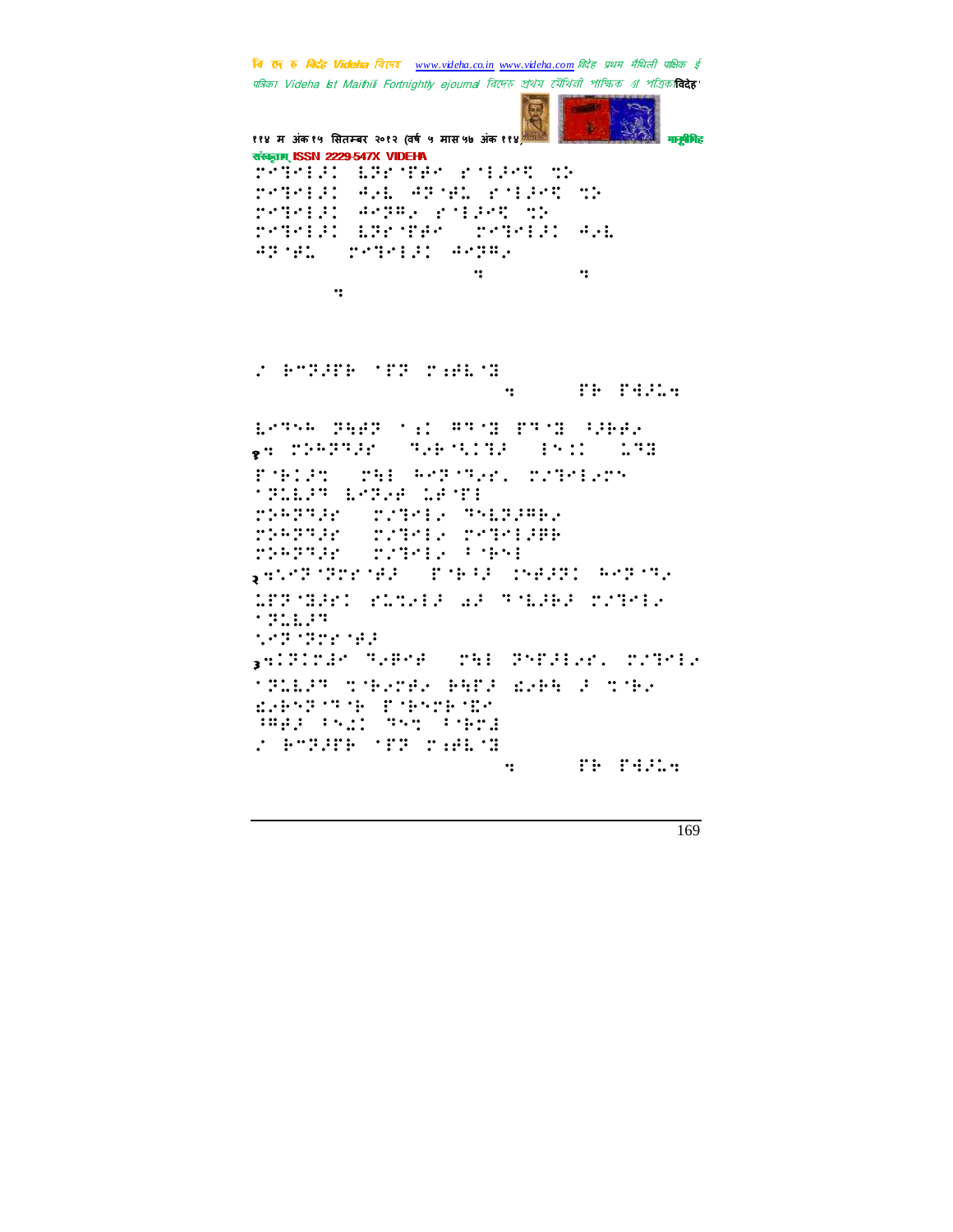वि एक रु क्रिटेड Videha विएम्ब www.videha.co.in www.videha.com विदेह प्रथम मैथिली पाक्षिक ई पत्रिका Videha Ist Maithili Fortnightly ejournal রিদেত শ্রথম মৌথিনী পাক্ষিক রা পত্রিকা**বিदेह**'



११४ म अंक १५ सितम्बर २०१२ (वर्ष ५ मास ५७ अंक ११४) संस्कृतम् ISSN 2229-547X VIDEHA **FRINGE : 1989** <sub>e</sub>g ARSAN ESBELS PESTI FAL ESPES THE PLARED BASE , STOLE THE TATE **THE CONSTRUCTION** ŝ. **ARRAN PIECER CAME! PERMIT STAR** 

Brigger British, Sask British (St. 1) super at al being being and riche adept teteler eags (1981 SMRYA SJE PAPAJNA BRYST AN RHYJES SPORT MARS PRINTS HA SPO 1975 AVR EVALVAER RI LA ARTÍ (PAR<br>1976 REV RAPARA (PAR 1976 AVARS) the trees the wind while an ago popolaridade

H TE BENI DAR MUSICANIS. <sup>2</sup>P40BPL 192 9511 402. 1229B1 range: Alt dade Anige (Anige Altr TUTELY, TIMUTE BATES ANT MINITE FOR PRESS BRACK FOR THE STREET APIS (LESPS) APRIL BRS

fjan fas fjer, steps (anegi najar maked for Pobaro Pobaroldre 43 tiding (abroid momed open ranch) BRIE TELTY BYLEMA HELPI TELPI FAI THINTE TERRIB AND DIT TELT PROBLEM FOR WORK TARGETY RIN 'STRYBYDE BRYK 'LEDY BYDRYN'A.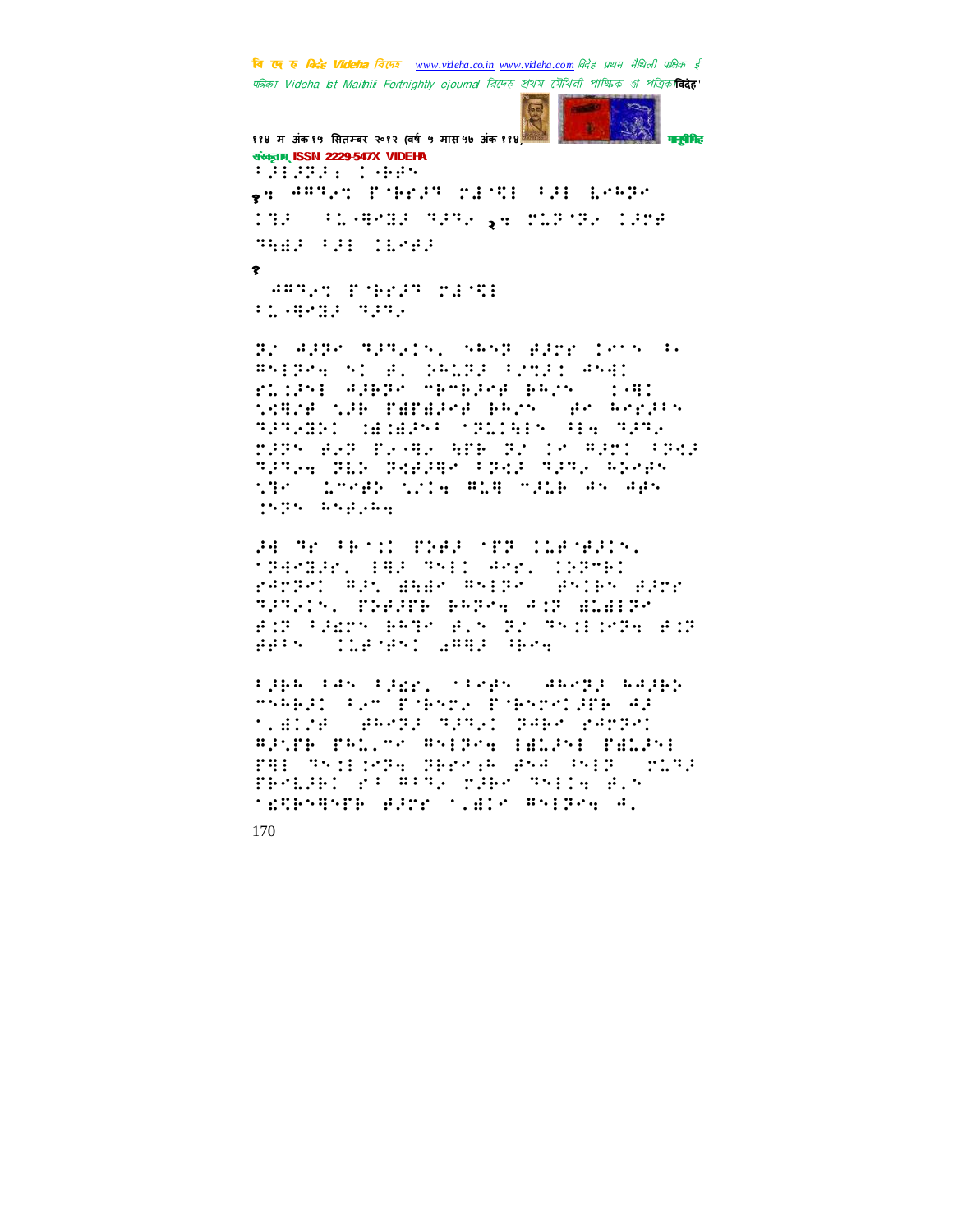वि ए रु क्रिडे Videha विएक www.videha.co.in www.videha.com विदेह प्रथम मैथिली पाक्षिक ई पत्रिका Videha Ist Maithili Fortnightly ejournal রিদেহ প্রথম মৌথিনী পাক্ষিক প্র পত্রিকা**বিदेह**'



११४ म अंक १५ सितम्बर २०१२ (वर्ष ५ मास ५७ अंक ११४) संस्कृतम् ISSN 2229-547X VIDEHA tién paran, mes as extre, pea

Alers Sake (Ser

Sheek rila Add Clar. Chro is Side.  $\mathcal{N}$  (see Fig. 2. ) and  $\mathcal{N}$  are seen in the second section of  $\mathcal{N}$ THEI IMPRESS WE THINK WIN BINK IPHS IPINS SCHIIN, MNB **PARE 202**  $\pi$ '##^HE (>, H< H< H< '##^HE  $\pi$ 

SINGLE CHARLES STORES TO THE STATE OF THE STATE OF THE STATE OF THE STATE OF THE STATE OF THE STATE OF THE STA PABING STORIES WES MAIN MINUT speaker mar well memory plie away tras elers many op open pers wine fer went we have the started BROWN RROW O CLAMA LMORT ACON KLBINAW TLPD (BRIN TP GTIM BN)Pra HERRI SAPPIDE PLOTS ON DROPER PE THE SPORT IS WELL TO WHO  $\mathcal{L}(\mathbb{R}^2) = \mathcal{L}(\mathbb{R}^2)$ **TARRET RESTACH PLANNING PINETRY**  $\mathbf{W}$ ,  $\mathbf{W}$  and  $\mathbf{W}$  are  $\mathbf{W}$  and  $\mathbf{W}$  are  $\mathbf{W}$  and  $\mathbf{W}$  are  $\mathbf{W}$ **PRESING MEDIALES FOREMA PROPERTY.**  $\ldots$ wide life. If Thirday PRESS, BIRD SIMPLE MEMA LANE  $\cdots$  :  $\cdots$ FLAT PSE ATT PRESTURE SPECIE DR **SPECIAL CRED** 

which could confident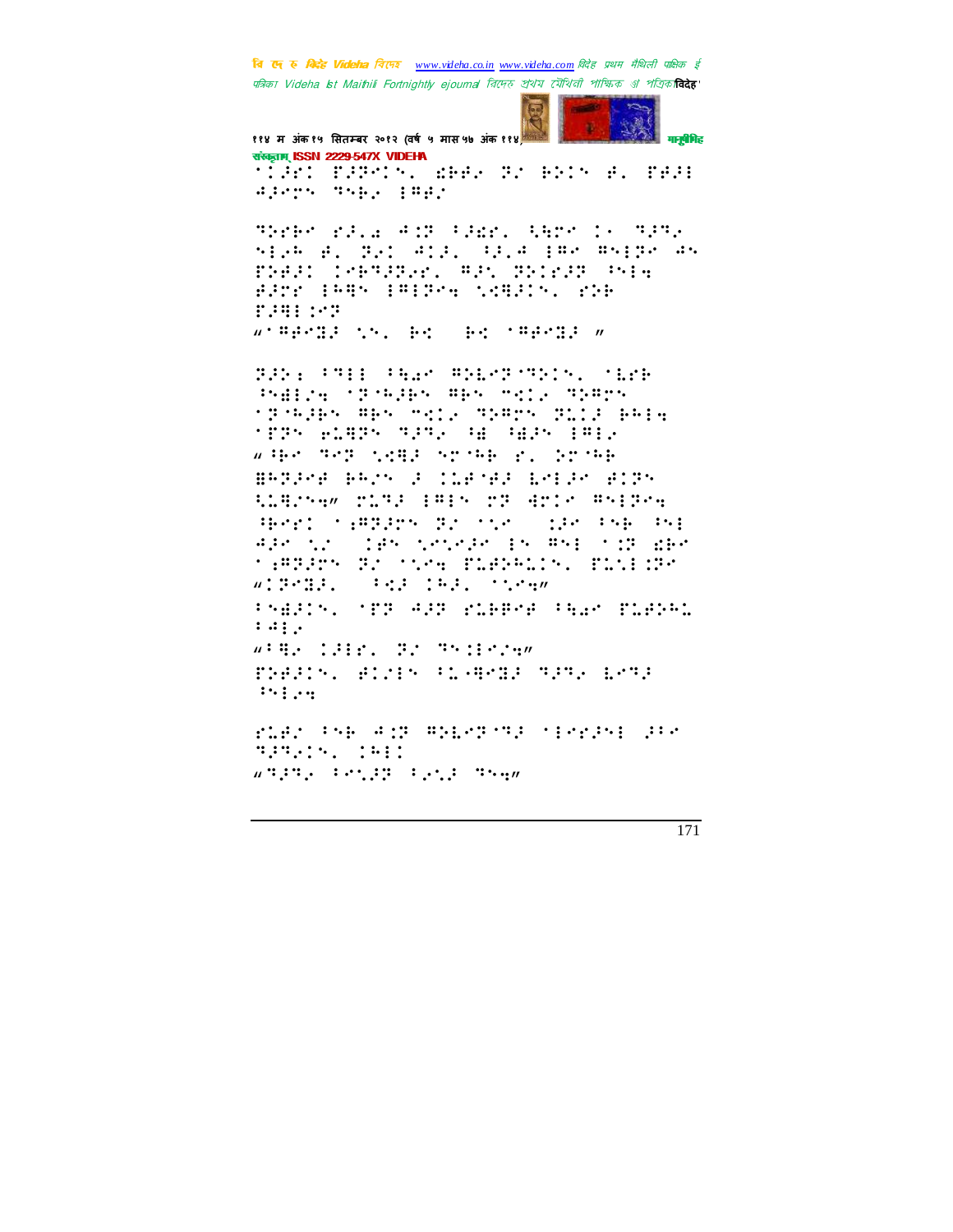बि एक रु मिन्हें Videha विरफर www.videha.co.in www.videha.com विदेह प्रथम मैथिली पाक्षिक ई पत्रिका Videha Ist Maithili Fortnightly ejournal রিদেত শ্রথম মৌথিনী পাক্ষিক রা পত্রিকা**বিदेह**'



संस्कृतम् ISSN 2229-547X VIDEHA WARRENT CORPORATOR PROPERTY PLEAR PLE IN PLEA THEIRTH PHT WIR FINE THE AIR, I TEEM FAR I  $191.3$ #51204 TLTF POPORT, TSL.I IBDBJTS Third Infrastructure (FRIDA in 12 1246 Th tri (Peesser Pris leis Assa 35 IBER FLARY ISBN3 BOW NY PROGRO Ban angalog Alis el Chr Br Chast alis niko zo ulakoa.<br>Jisekelino ant kilanton ningiso. 14828 8241  $\mathbf{w}$  :  $\mathbf{w}$  :  $\mathbf{w}$  :  $\mathbf{w}$  :  $\mathbf{w}$  :  $\mathbf{w}$  :  $\mathbf{w}$  :  $\mathbf{w}$  :  $\mathbf{w}$  :  $\mathbf{w}$  :  $\mathbf{w}$  :  $\mathbf{w}$  :  $\mathbf{w}$  :  $\mathbf{w}$  :  $\mathbf{w}$  :  $\mathbf{w}$  :  $\mathbf{w}$  :  $\mathbf{w}$  :  $\mathbf{w}$  :  $\mathbf{w}$  :

SPR WERE MARIE LONAR INTROVERED BAR PART FAR B. PROTH THE SPOT Bal de Berk Allre (FBe Clade Betra *is brest thing earners. I may no* didle rob bird lote

₹ miners, the Ŷ. **FLE TRING TESTIN.** tik svid elisiola **MARK SAMA MARK NO** 75:51 1851 28988 SP Pre tar tar tr PAGE PARTE ST DANI MARUPARANG NGA The St Pers Cert mentar given,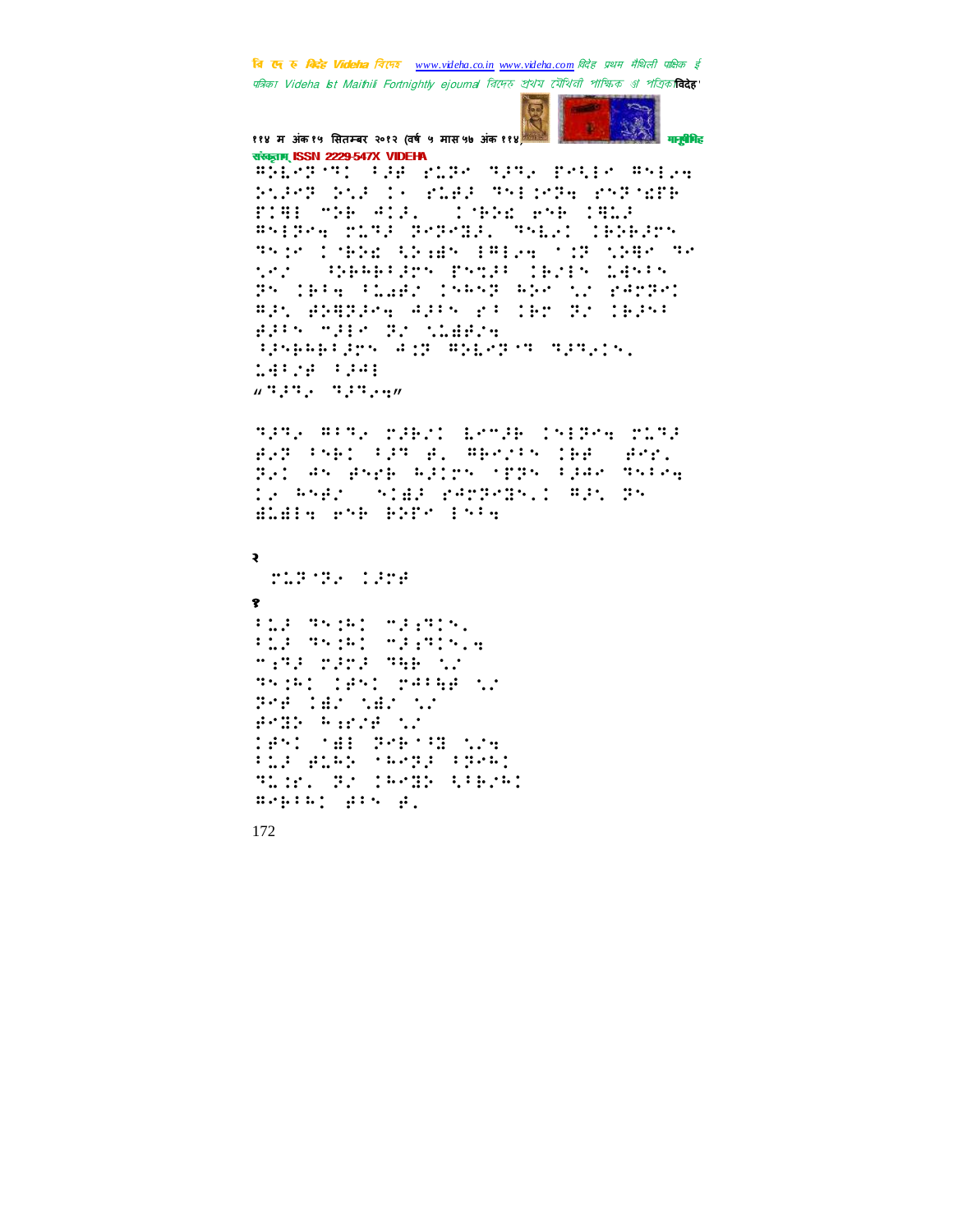वि ए रु क्रिडे Videha विएक www.videha.co.in www.videha.com विदेह प्रथम मैथिली पाक्षिक ई पत्रिका Videha Ist Maithili Fortnightly ejournal রিদেত শ্রথম মৌথিনী পাক্ষিক রা পত্রিকা**বিदेह**'



११४ म अंक १५ सितम्बर २०१२ (वर्ष ५ मास ५७ अंक ११४) संस्कृतम् ISSN 2229-547X VIDEHA midde redakt : "# : "># #. fri: : : : : / / / / / : : 4 sk tind tind red specific He will be did within the diff diff shi 282 (Br BriB ry riche th

₹

SHI SPAT 14: 54: 513 144 10 11 200 21 Third: PAPER WEEK  $\{v_i\} = v_i \{v_i\}$ **199 21200 7272 299419**  $\mathcal{A}\oplus\mathcal{B}\oplus\mathcal{B}=\mathcal{B}\oplus\mathcal{B}\oplus\mathcal{B}.$ 1955-112<br>1951 Pres españolog **111113 2127 122** BY POSE TER PERPIR seppe paspe p. **23 AP: 8242 What** P-62# (PH 64) (83) BY MAILE AND COOP SOCKEDS mas part in: **200 200 000000 010** the three land Th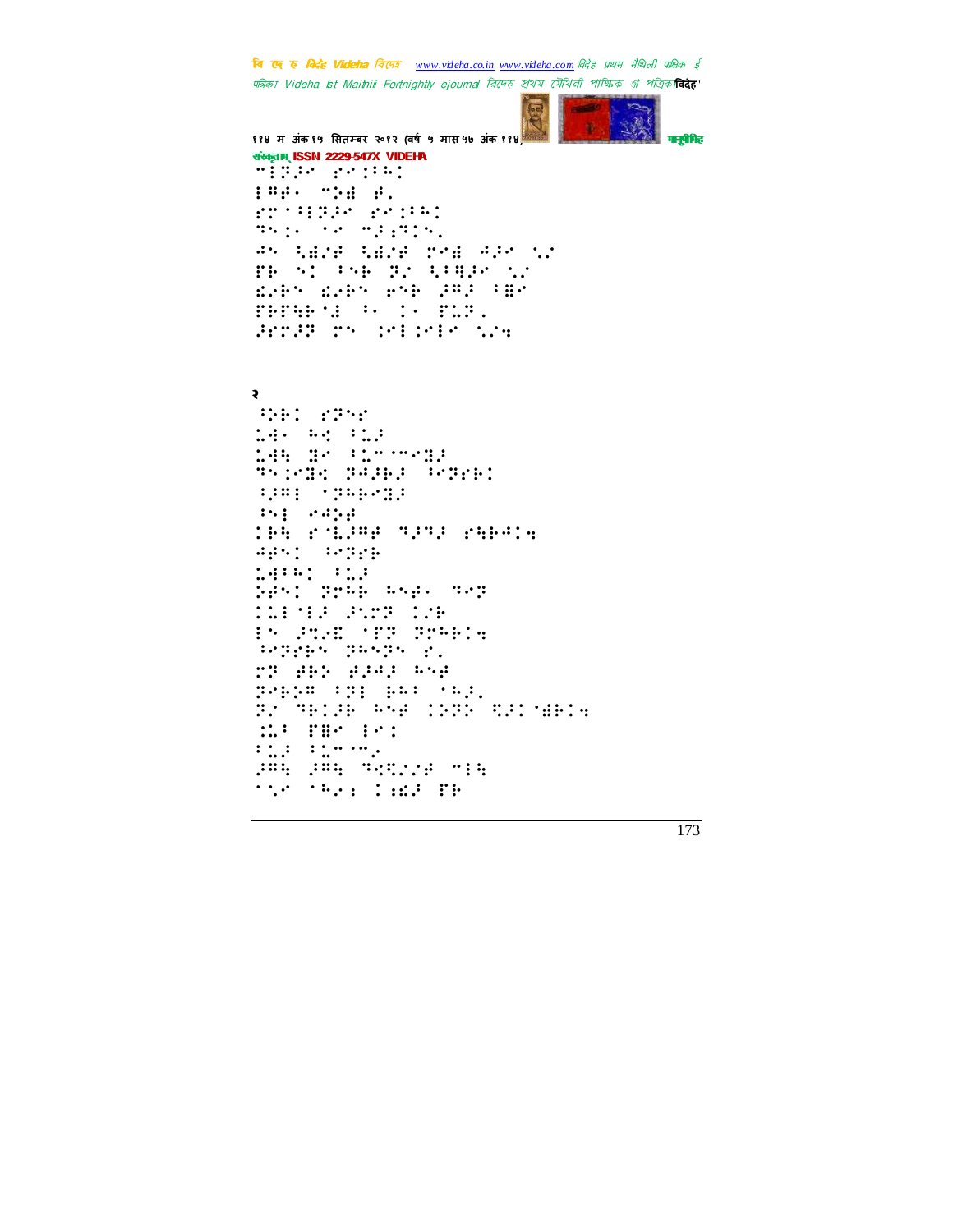**बि एक रु** *बिर्दह Videha विए***नर** www.videha.co.in www.videha.com विदेह प्रथम मैथिली पाक्षिक ई पत्रिका Videha Ist Maithili Fortnightly ejournal রিদেত শ্রথম মৌথিনী পাক্ষিক রা পত্রিকা**বিदेह**'



११४ म अंक १५ सितम्बर २०१२ (वर्ष ५ मास ५७ अंक ११४) संस्कृतम् ISSN 2229-547X VIDEHA the try serie

**FRANK WEIGHT TH PARTS**  $\dddot{\mathbf{z}}$ Proma daige solaba portava poda gernede (1980) homonomenene **SAPING MANUSCRIPS** FROM THE THREE REPORTS make as a model ford make **CEPPEN LEPN IPTEL CETENTS** richt für eine IPPHIN KOTORY FORMOS EORIGEN  $1979.2221$ IN PRISTRY ROBOTH rajary skritek (161 fétry Phairig right the Sirr Alms film (18) **TECH CONSTRUCTS** serior WE THE MARK ENERGY THE SPEED FORGET CHAINS SPEED 4928.09.4 THURSDAY TO MEAN POINT OF SAL PETER BARTEN PROVINCENT SAPI PAI SPRESS FORROTI SAPI rendigares and the benefit of the nang apart minig roman tang at<br>romongangkan (1992)ty, diricides 174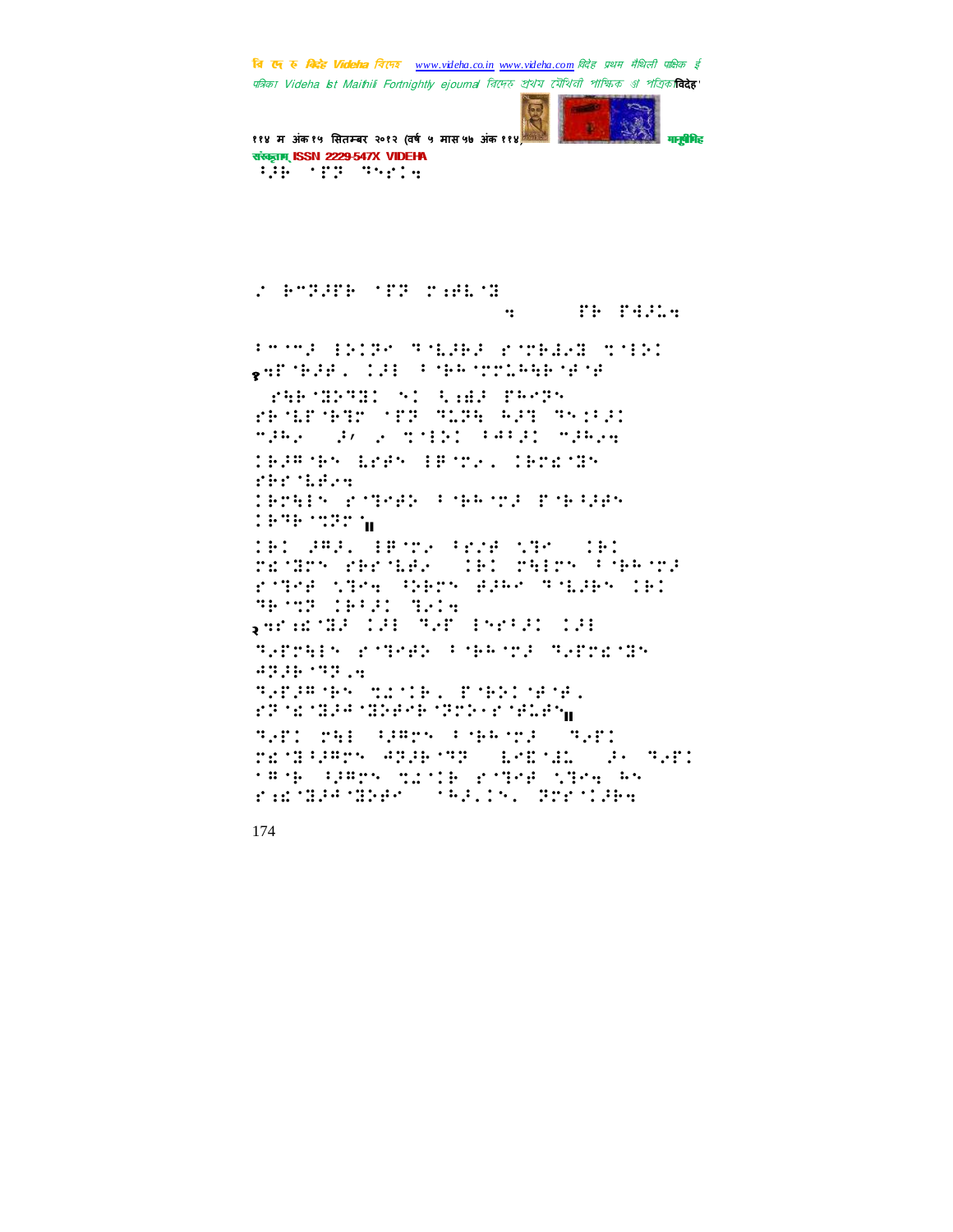**बि एक रु** *बिर्दह Videha विए***नर** www.videha.co.in www.videha.com विदेह प्रथम मैथिली पाक्षिक ई पत्रिका Videha Ist Maithili Fortnightly ejournal রিদেত শ্রথম মৌথিনী পাক্ষিক রা পত্রিকা**বিदेह**'

११४ म अंक १५ सितम्बर २०१२ (वर्ष ५ मास ५७ अंक ११ मानुबैमिह संस्कृतम् ISSN 2229-547X VIDEHA  $3$  and  $344$   $344$   $344$   $344$ BET : STIPPE APATPRE ENPRAIS LONDON: THE H. PTP-PTP-PT **TERMINE THE SERVE AND SERVE AND SERVE AND SERVE AND SERVE AND SERVE AND SERVE AND SERVE AND SERVE AND SERVE A** as you hap gigorigy, packs agg **COMPRESSOR STREET SPACE AS ANY** rocks december walker wilkomster TIME POSSESS NEWS  $u: 25513177772$ Riches of Brigs officePresides reroides de vice sed anos delega altes vices. rd deres (1185m) sk mind (drift) mindled (derived PROTRE PROTRE POSSERVER EPHONE APPS TER PARTNERS RETAIL galenek i dengan bendapan benyak nekar (4) Brosser Werelth Werelth **PERMIT CONTROL** POLTANI LEANERS IN PARING TEARS SPER TO PACTESS PROPERTY SPEED  $14424 - 1344$ perminde present avec ecos del partonez  $44.44$ Permia da sindependenta **2530381232127m** 45 PR REPORT (RESERVATOR) PRES BREAK AND MEMBERS OF NAME PAYMENTALS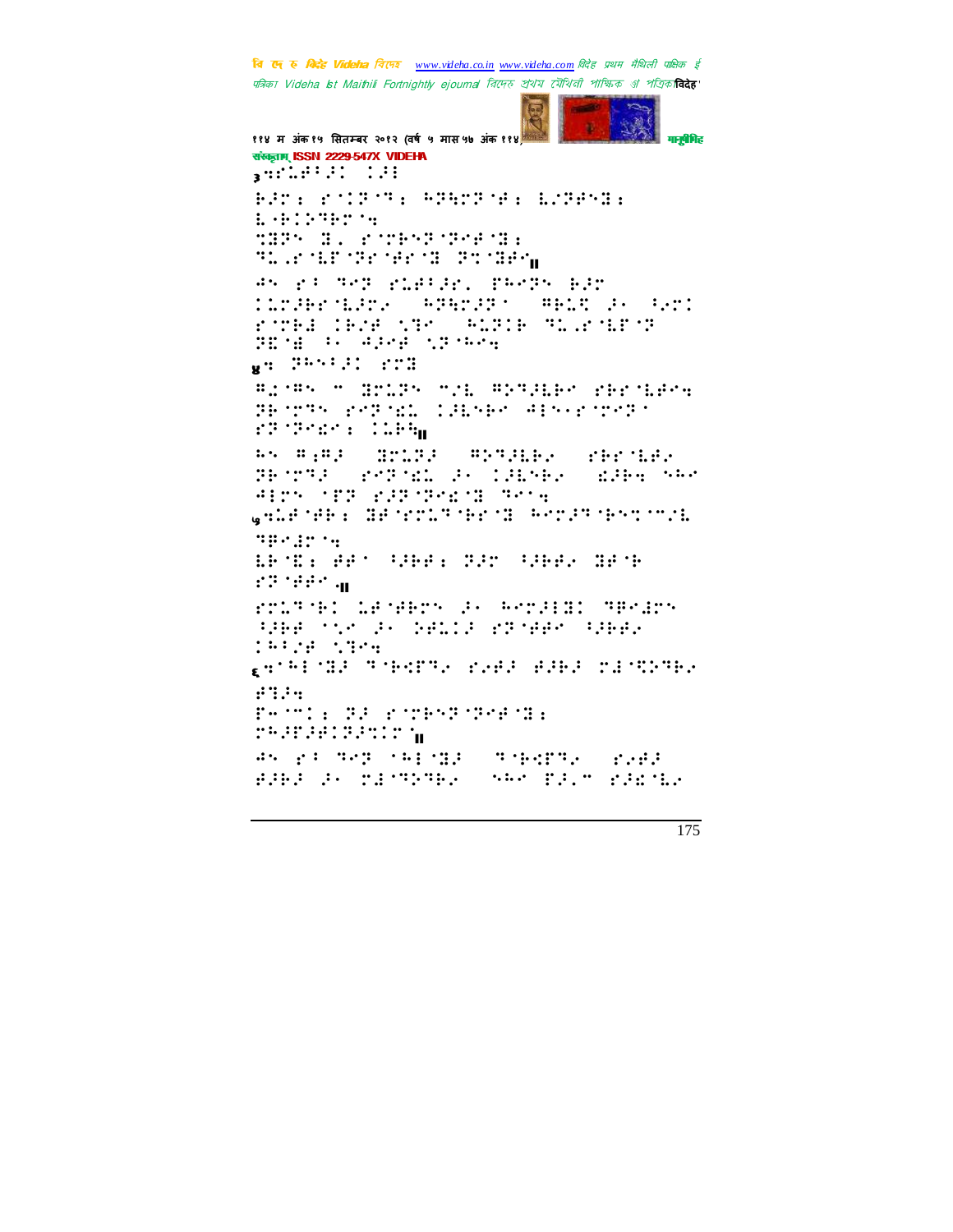वि एक रु क्रिटेड Videha विएम्ब www.videha.co.in www.videha.com विदेह प्रथम मैथिली पाक्षिक ई पत्रिका Videha Ist Maithili Fortnightly ejournal রিদেহ প্রথম মৌথিনী পাক্ষিক প্র পত্রিকা**বিदेह**'  $\mathbf{g}$ ११४ म अंक १५ सितम्बर २०१२ (वर्ष ५ मास ५७ अंक ११४) मानुबेमिह संस्कृतम् ISSN 2229-547X VIDEHA rifies roma dese var  $\frac{1}{2}$  .  $\frac{1}{2}$  .  $\frac{1}{2}$  .  $\frac{1}{2}$  .  $\frac{1}{2}$  .  $\frac{1}{2}$  .  $\frac{1}{2}$ TH HME W 4PH SPN-0 **WORKSHOUTHERN FOR STATE AND STATE** ESPECIAL **THE HEADERS STREET** media ravierd an **STARTED HR ENGIN APAREN** L'ALL CHREAD D'ETLET rde de mobeleggio charde chos yender Alel rifsboed Srip mode adentis. LANDARY BRIDGE BALL PRINCIP First La FOR THE STATE SECTION OF THE SECTION runcia de a contrar APP TERRITS IN SPIER STYL SIG  $e^{\frac{1}{2}(1+1)^2(1+1)^2}$  . And  $e^{\frac{1}{2}(1+1)^2(1+1)^2}$  . The set of  $e^{\frac{1}{2}(1+1)^2(1+1)^2}$ 

**MERCIN FINING LENDY LENISIPY** 

**Resource the Second Second Constitution Constitution** 

2008 de obzidenti de de la presente de Selfon

POLESTINE OF HEROTOGENE RESEARCHER W

Finede museum and all advance search new BR/SP/BUSINES/STEENES/STEENES

```
176
```
PHP March

 $489.993227$ 

Principal States

 $\mathcal{F} \stackrel{\text{def}}{=} \mathcal{F} \oplus \mathcal{F} \oplus \mathcal{F} \oplus \mathcal{F} \oplus \mathcal{F} \oplus \mathcal{F} \oplus \mathcal{F} \oplus \mathcal{F} \oplus \mathcal{F} \oplus \mathcal{F} \oplus \mathcal{F} \oplus \mathcal{F} \oplus \mathcal{F} \oplus \mathcal{F} \oplus \mathcal{F} \oplus \mathcal{F} \oplus \mathcal{F} \oplus \mathcal{F} \oplus \mathcal{F} \oplus \mathcal{F} \oplus \mathcal{F} \oplus \mathcal{F} \oplus \mathcal{F}$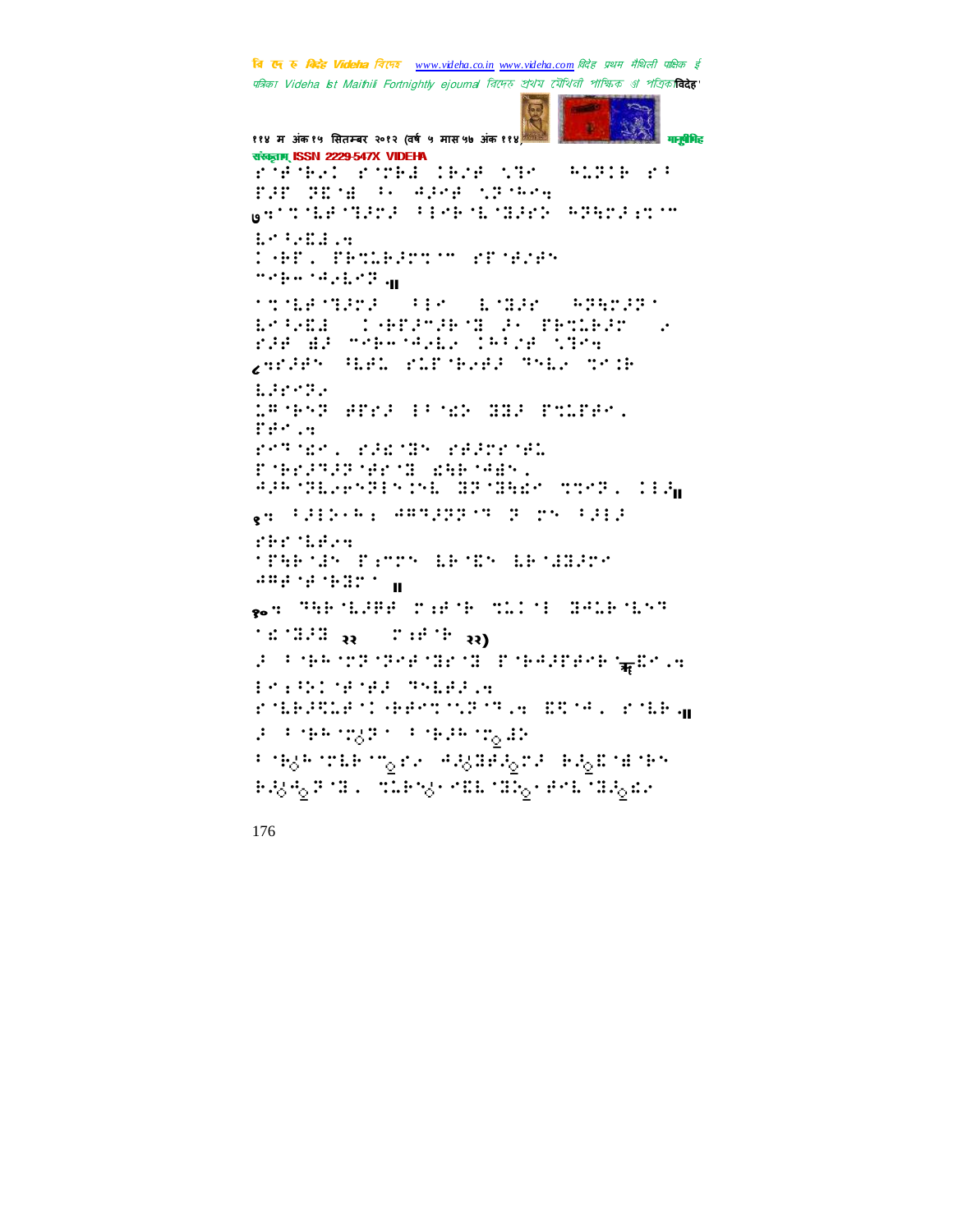वि एक रु क्रिटेड Videha विएम्ब www.videha.co.in www.videha.com विदेह प्रथम मैथिली पाक्षिक ई पत्रिका Videha Ist Maithili Fortnightly ejournal রিদেত শ্রথম মৌথিনী পাক্ষিক রা পত্রিকা**বিदेह**'

११४ म अंक १५ सितम्बर २०१२ (वर्ष ५ मास ५७ अंक ११४) मानुबैमिह संस्कृतम् ISSN 2229-547X VIDEHA  $\mathbb{P}^{1}_{0}\mathbb{P}^{1}_{0}\mathbb{P}^{1}_{0}\mathbb{P}^{1}_{0}\mathbb{P}^{1}_{0}\mathbb{P}^{1}_{0}\mathbb{P}^{1}_{0}\mathbb{P}^{1}_{0}\mathbb{P}^{1}_{0}\mathbb{P}^{1}_{0}\mathbb{P}^{1}_{0}\mathbb{P}^{1}_{0}\mathbb{P}^{1}_{0}\mathbb{P}^{1}_{0}\mathbb{P}^{1}_{0}\mathbb{P}^{1}_{0}\mathbb{P}^{1}_{0}\mathbb{P}^{1}_{0}\mathbb{P}^{1}_{0}\mathbb{P}^{1}_{0}\mathbb{P}^{1}_{0}\mathbb{P}^{1}_{0$ ang Publishing Dg Churchg that an interag FLEJP MAGE MENERY ANGEMENTEN EN TAGEMENT rothero substitute segmentics broad HAGBER POLACY POLETY P.  $\Gamma_0$ P 197 130 : LP 1591 $_0$  eigheist RockBad. Production demonstrate  $\mathbb{R}^n$  :  $\mathbb{R}^n$  :  $\mathbb{R}^n$  in a set TROPORTER POTORE PROFESSIONERS FINE TIPELA MENHALL **FOR MONEYARY MEDICINES AND MEDICINE SHELL** % THE SUBDIVIEW % POSSESSING (HR BS HERRS STRUCKTES PLEART A PROBLEMS WHEN IN THOSE RATE (A) the Shirt, Pat infrase rife: LA TER TRANSPORT TER TRACK RAB (1988) TAL THE FILE OF FRAME IN THE TRACK SHOW RNTH W MIRR PALENT PART (1) Absolute Guard SARI Sspeeding 19725 FAR ANDER SA HILL FANDER NATHERN HALL TEELER IN THE GET THIRT FBT ANGEL TER SATES AND JETTED AND ERMIN ADM (3) MEEMI (AHER YRMEAR PROPINE REOR RANG NEW CORPORAT HARRY AMERICAN CENERAL ADRESSENT FLAMENT BET ANN IN THEMED LAB ANN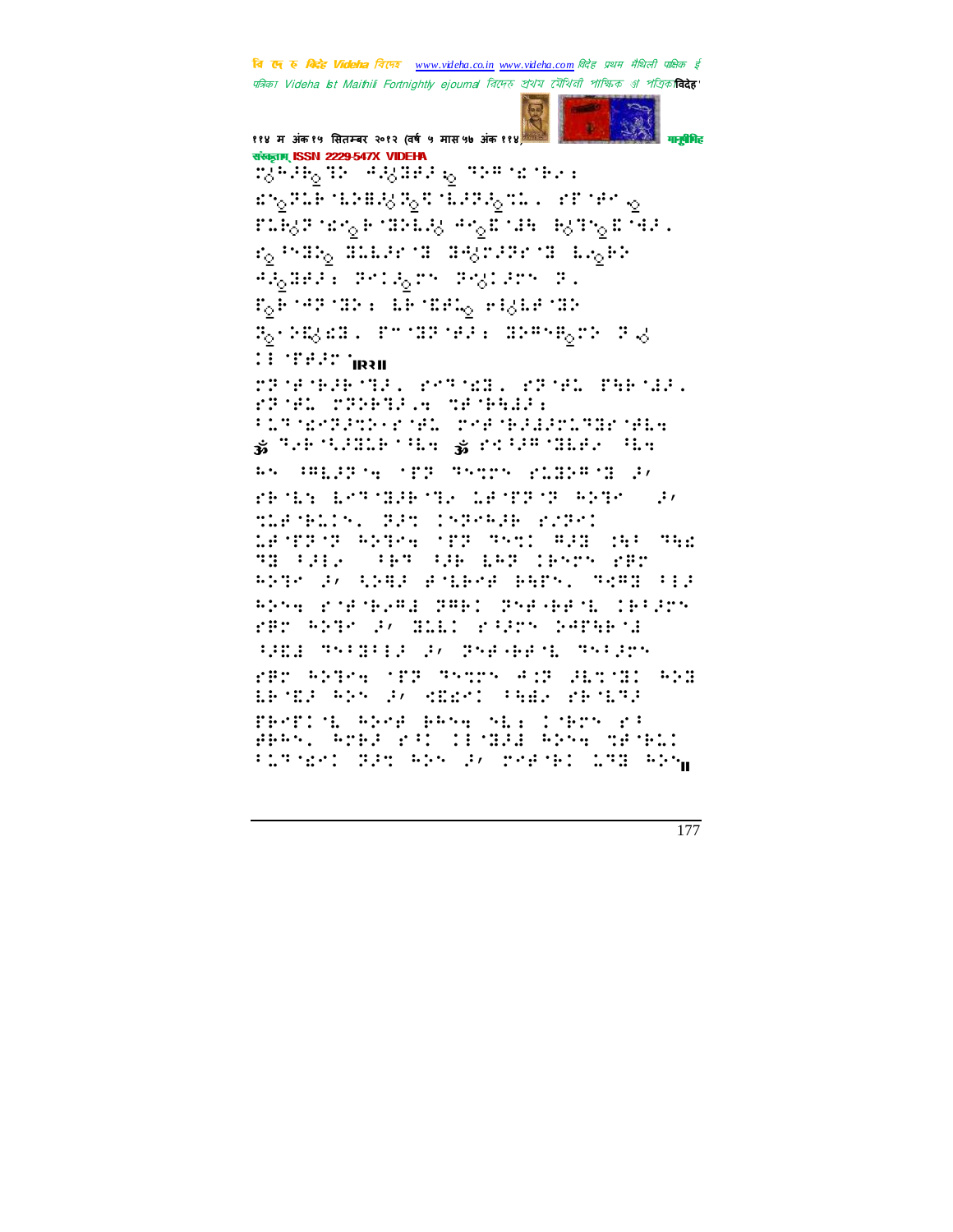वि एक रु क्रिटेड Videha विएम्ब www.videha.co.in www.videha.com विदेह प्रथम मैथिली पाक्षिक ई पत्रिका Videha Ist Maithili Fortnightly ejournal রিদেত শ্রথম মৌথিনী পাক্ষিক রা পত্রিকা**বিदेह**'

```
११४ म अंक १५ सितम्बर २०१२ (वर्ष ५ मास ५७ अंक ११४)
                                           मानुबैमिह
संस्कृतम् ISSN 2229-547X VIDEHA
rRGB-815: 158 Briggs (minut 1892)
MARY BIB LENGT SAM MARCHON ISE ASE
\gamma , \gamma ,
SPATS LATILE MARTINER MINE STAN
12112Portentgan (C) beandly law able.
THATABAL PARKAT
EASEMENT STATES
Finegalmene model i statem i bezindet i lengev
HLI 7878
FORWARD WE WANTED TO BEST
中服物270, 中共社
TEPS-ISTE THATE
PERMISSIONAL MENTION (PRELA
Herbodages decembris eard do Fia
MARE THAT HE LA
SPEARTER: 1928-396 PHETE 185
: : : \cdotалын айварда айны алып эмге ай
EPER POLPERSTOLE (FREDER PROTE)
Full Fuller
\mathcal{C} \mathcal{D} \mathcal{D} \mathcal{D} \subset \mathbb{Q}^{1,1,2,3,1,2}FLEJF 1475 E 1924 JJL FLEJF 1475.
EMBRARIN, EARD IRN FALK ROBERS
\mathcal{C}^{(1)}\mathcal{C}^{(1)} . Then
Angrich decentry, Avenued
ROTNOR MELL AT THE POTPE
```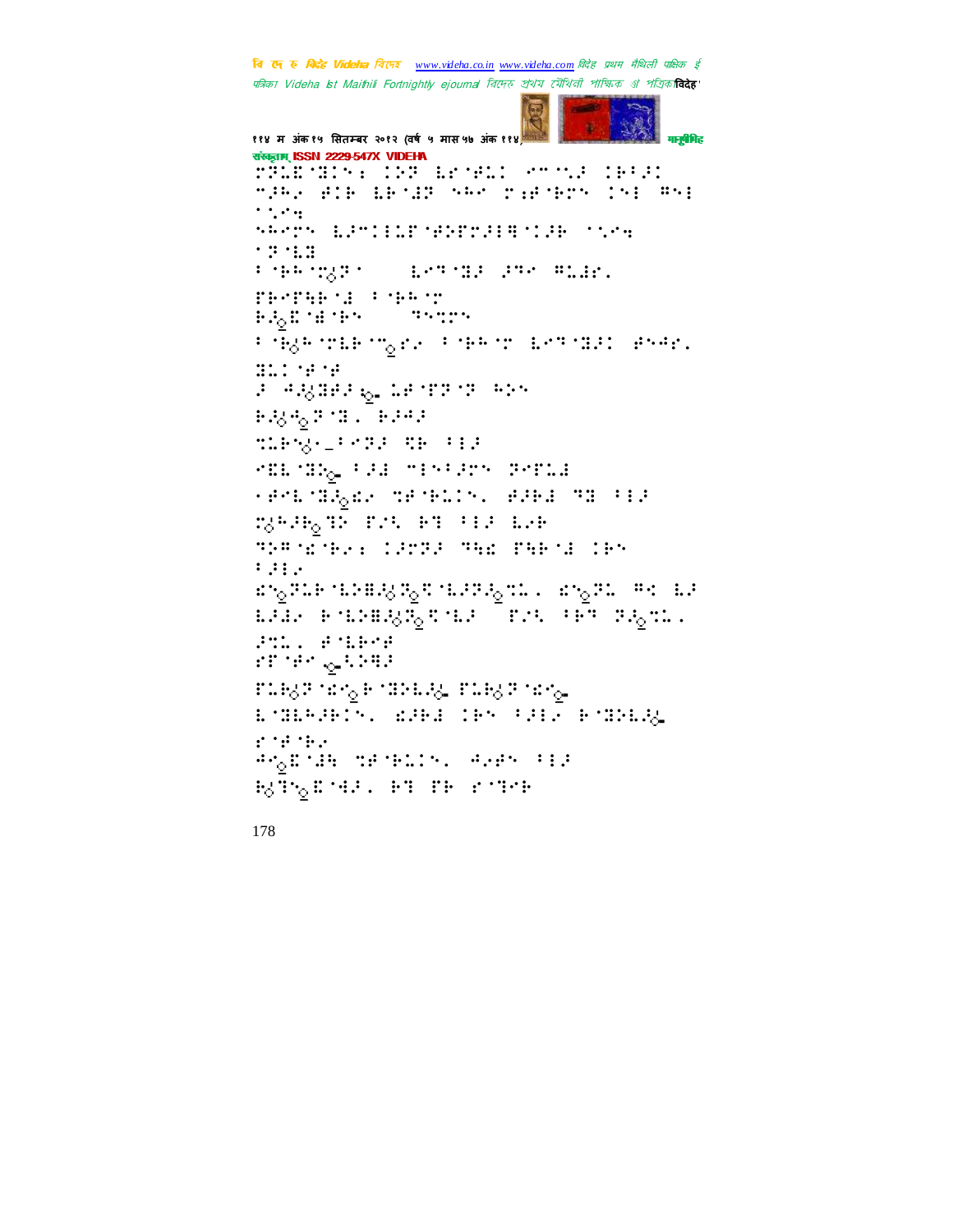चि एक रु *विदेह Videha चिए*न्छ <u>www.videha.co.in www.videha.com</u> विदेह प्रथम मैथिली पाक्षिक ई पत्रिका Videha Ist Maithili Fortnightly ejournal রিদেহ প্রথম মৌথিরী পাক্ষিক প্র পত্রিকা**বিदेह**'

११४ म अंक १५ सितम्बर २०१२ (वर्ष ५ मास ५७ अंक ११४) मानुसी मानुसीमह संस्कृतम् ISSN 2229-547X VIDEHA  $\mathbb{E}_{\underline{\mathsf{Q}}} \triangleq \mathbb{E} \mathbb{E}_{\underline{\mathsf{Q}}} \mathbb{E}_{\underline{\mathsf{Q}}} \mathbb{E}_{\underline{\mathsf{Q}}} \mathbb{E}_{\underline{\mathsf{Q}}} \mathbb{E}_{\underline{\mathsf{Q}}} \mathbb{E}_{\underline{\mathsf{Q}}} \mathbb{E}_{\underline{\mathsf{Q}}} \mathbb{E}_{\underline{\mathsf{Q}}}$ ⣝⣅⣇⢼⣝.⣝⣅⣇⢼!⢺⢳⢽! ⣝⢺◌॑⢼⢽⣝.⢷⢼⢺⢼!⢷⢼⢺⣝! ⣇⢴◌॒⢷⢵.⣉⢾⢷⣅>!&⢷⢼⢺⢾!⢷.⢼! ⢽⢼◌॒.⢽◌॑⢼.⢽⣉0⣝⣝⣅⢾⢾! ⢼⢷⣝! ⢽⣀.⢳⢷!⢸! &◌॒⢷⢺⢽⣝⢵⣐.⣃! ⣇⢷⣏⢾⣅◌॒-⣇⢷⣏⢼!⢳⢵! ₽!¿L# NP L# NP P! P!? CH2C.  $\mathbb{R}^n$  (10  $\mathbb{R}^n$ ) (10  $\mathbb{R}^n$ ) (10  $\mathbb{R}^n$ ) (10  $\mathbb{R}^n$ ) BRPHENGRR PIPE IPH IPHILIPHE .!⢻.!⣝⢵⢻!⢷⢿⢼! ⢽⣀◌॑-⢳⢷⢼!⢸!⢳⢾⣅! .&⢾⢼.⢷⣙!⢳⢵! ⢻⢷⢶⣙!⢽⣅⣇⢼⢹.!⢳!⢷⢳⣜-!⢳⢷! BAR (Br) | CHAR (BR) | CHAR (BR) | CHAR (BR) | CHAR (BR) | CHAR (BR) | CHAR (BR) | CHAR (BR) | CHAR (BR) | CHA ⣇⢹⣝⢼!.⢼-!⢷⢼⢺⢽⣝.⣇⢴⢷-⢾⢴⢷⣐⢹⢼⢺-! ⢹⣓⣎!⢹!⢼.⢴!⢻⢼⣝-!⢹⣊⢻⣝!.⢼!⢺⢽⢾⣅-! ⣅⢹⣝⢴!⢽⢼⢷⢴!⢳⢵⣙⣒!&⢼⢷⢺⢽⣝! ⢼⣇⣉⣝⢾⢼!&⣋.⢼!&⢷!⣇⢷⣏⢼!⢹⣙-!⢶.! ⢹⣝!.⢼!⢻⢼⣁!&⢼-!⢳!⢸!⣐&⢾⢾! ⢷⢺⢾0⣐⢷⢿⢾!⢷⢴⣒! 9. WJEFIBIBI GEOGRAFIE 9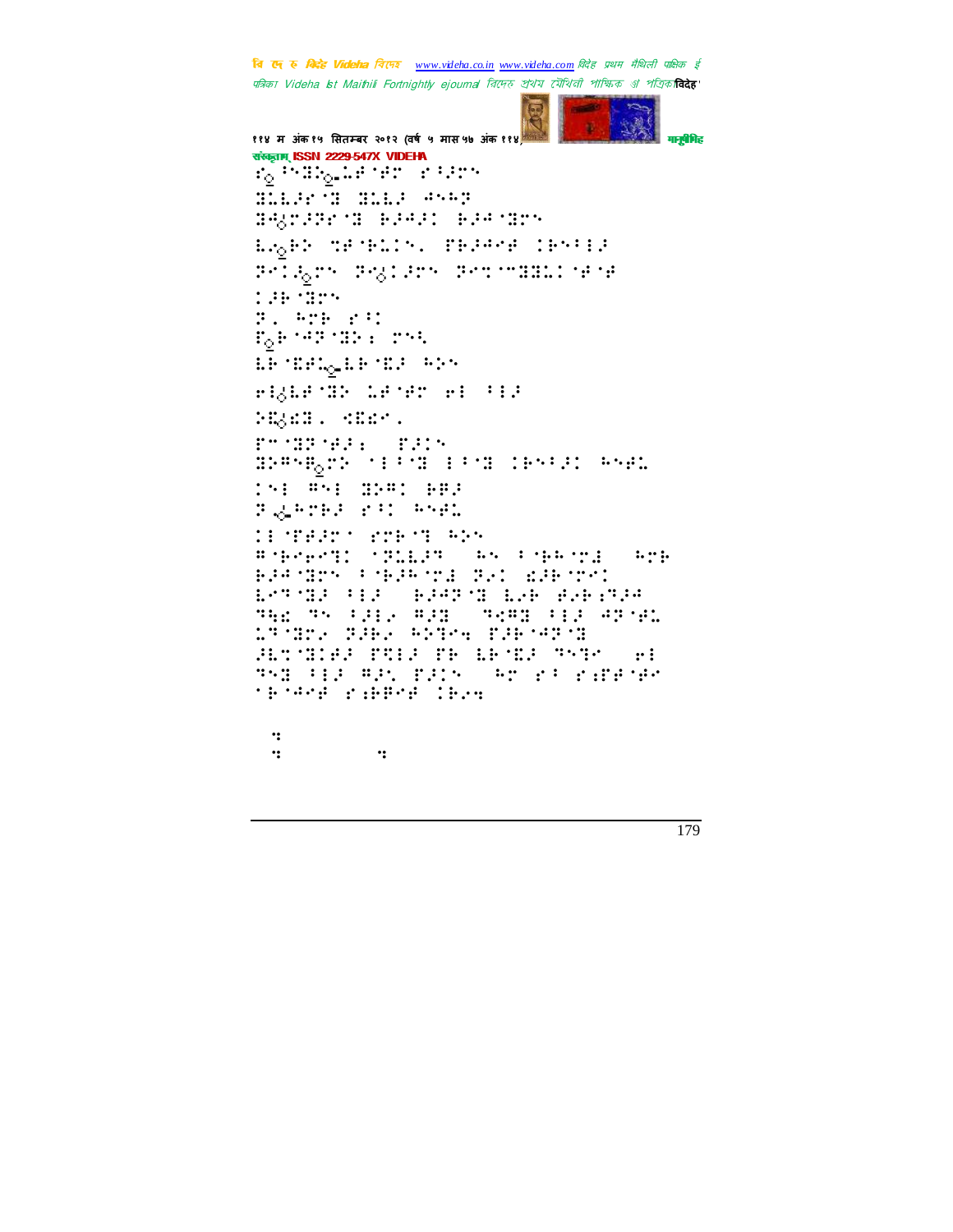चि एक रु *विदेह Videha चिए*न्छ <u>www.videha.co.in www.videha.com</u> विदेह प्रथम मैथिली पाक्षिक ई पत्रिका Videha Ist Maithili Fortnightly ejournal রিদেহ প্রথম মৌথিরী পাক্ষিক প্র পত্রিকা**বিदेह**' ११४ म अंक १५ सितम्बर २०१२ (वर्ष ५ मास ५७ अंक ११४) मानुसारी स्थापित करते हैं। अनुसीरीह संस्कृतम् ISSN 2229-547X VIDEHA 180 9⣒2⣒2⣒Uif!Dpnfu!!!.HBKFOESB!  $9:2:2:2$  $9:2:2:2$  $9:2:2:2$ cz! Esperant w Political Political Political Political Political Political Political Political Political Political Political Political Political Political Political Political Political Political Political Political Politic  $\mathbf{E}$ hhbkfoesbAwjefib⣒dpn!!! !⣇⢹⢳!⢽⣓⢾⢽!⣐!⢸⢼⣏⢼&⢼!⢷0⢽⢼..⣈⢽!!! Joqvu;!)⢵⣏⣚!⢹⣇⢽⢼⢻⢷⢴-! ⣙.⢼⢿⢷!⣐⣇⢼!⢶⢵⢽⣞.⢷⢵⢽!⣞⢼&! ⢷⣓⣒!Joqvu!jo!Efwbobhbsj-!  $\mathbf{S}=\mathbf{S}=\mathbf{S}=\mathbf{S}=\mathbf{S}=\mathbf{S}=\mathbf{S}=\mathbf{S}=\mathbf{S}=\mathbf{S}=\mathbf{S}=\mathbf{S}=\mathbf{S}=\mathbf{S}=\mathbf{S}=\mathbf{S}=\mathbf{S}=\mathbf{S}=\mathbf{S}=\mathbf{S}=\mathbf{S}=\mathbf{S}=\mathbf{S}=\mathbf{S}=\mathbf{S}=\mathbf{S}=\mathbf{S}=\mathbf{S}=\mathbf{S}=\mathbf{S}=\mathbf{S}=\mathbf{S}=\mathbf{S}=\mathbf{S}=\mathbf{S}=\mathbf{S}=\mathbf{$ ⢹⣇⢽⢼⢻⢷⢴-!⣙.⢼⢿⢷!⢼!⢶⢵⢽⣞.⢷⢵⢽0! ⢷⢵⢽⣒!Sftvmu!jo!Efwbobhbsj-! Spield (Spield Spield Spield)  $^{\circ}$  . The control of the control of the control of the control of the control of the control of the control of the control of the control of the control of the control of the control of the control of the control of the ⣐⢻.⣉.⢵⣏!!&⢷⢵⢺⣞>!⢼⢻⣓!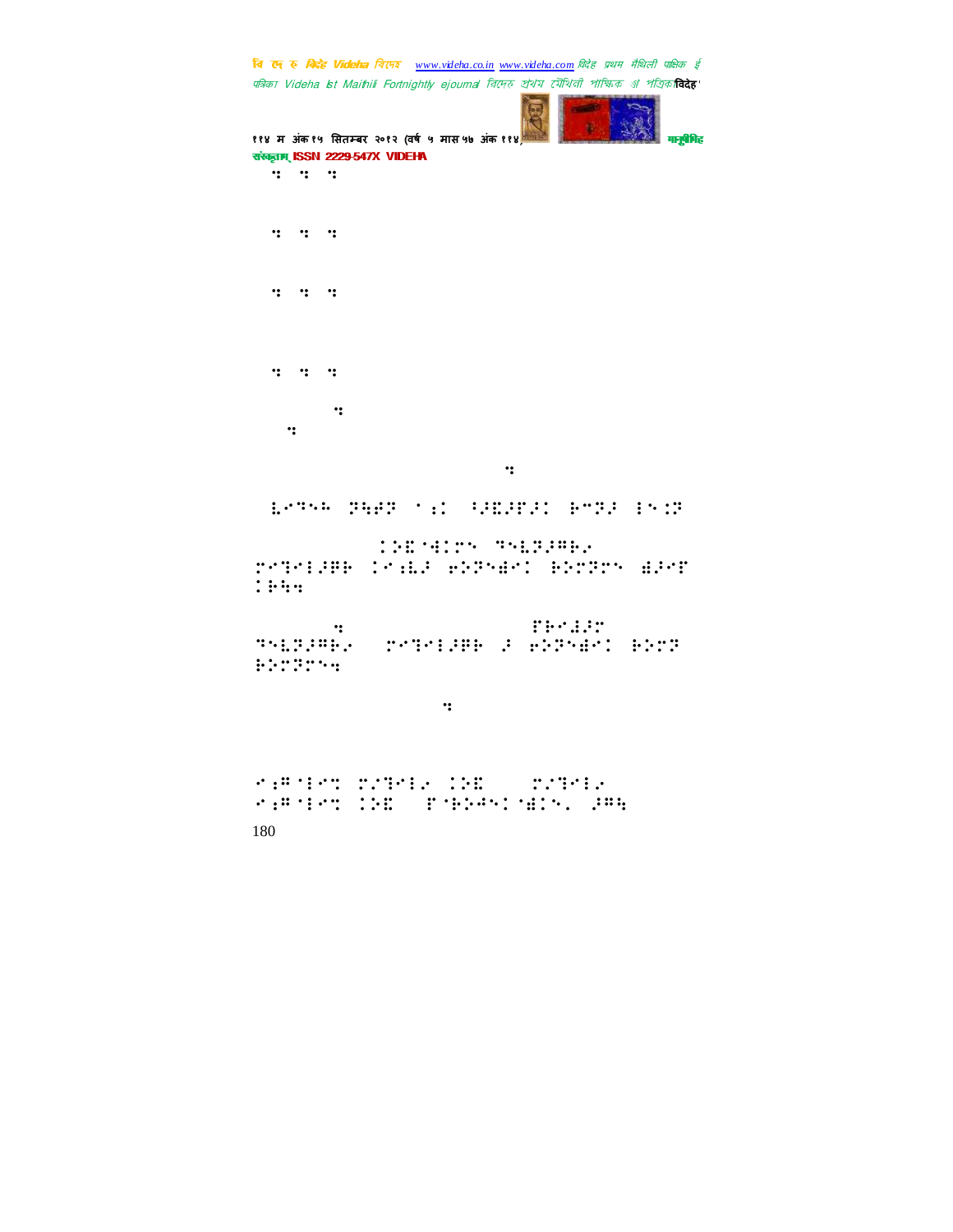११४ म अंक १५ सितम्बर २०१२ (वर्ष ५ मास ५७ अंक ११४) मानुसारी से अधिकारी मानुसारित संस्कृतम् ISSN 2229-547X VIDEHA -⣛⢼⣓-!&⢽!⣅⣔⢼⣇!⢼!⣝⢵⢻⢹⢼⢽!⢴..! ⢹⣇⢼⢷⢼!hhbkfoesbAwjefib⣒dpn!&⢷! &⣚⢼⣓⣒! ⣇⢹⢳!"⣙.⢴.⣐⢻⢷⢺⢴!⢼!⣐⢻⢷⢺⢴! "<br>"Control (1980) Shakes (1981)<br>"Shakes (1982) Shakes (1981) ⢷0.⣋⣉⢽⢷⢴\*!⣒⣒!⣒⣝⣓⣒.⣒! ⢷⣇⢷!⢼⣎⢼⢷⢾!.Cbtfe!po!nt.trm! Fohmjti.Nbjuijmj!Ejdujpobsz⣒!  $_{\rm 9}$ qʻ?#e 3 Brili brili distr $_{\rm 1}$ .⢵⢽!⢹⣇⢼⢷⢼!⢽⢼⢵.!⢼⢽!⣉".⢴!⢼! २⣒"⣙.⢴!⢸⢼⣏⢼!&⢼⢹⢽!&⢼⣚⣝⢷! १⣒⢽&⢼.!⢼!⢸⢼⢷⢾!"⣙.⢴!⢸⢼⣏⢼.⣇"⣑⢼⢽! .⢵⢽!⢹⣇⢼⢷⢼!⢽⢼⢵.!⢼⢽!⣉".⢴! १⣒१⣒!⢽&⢼.!"⣙.⢴!⢸⢼⣏⢼!⣇"⣑⢼⢽! .⢵⢽!⢹⣇⢼⢷⢼!⢽⢼⢵.!⢼⢽!!⣅00⢼⢷⣜!⢼! .⣈⢽!⣉".⢴! )⢸⢼⣏⢼⣉⢼⢾⢷⢴!⣋⢼⣒!⢷⢼⢼⣇⢾⢼⢷!⣝⢼⢹⣇! ⣎⢼⢷⣜⢼>!&⣓⢷⣜!⢷⣓&>!⣌⢻!.3! ⢽⢷⣎⢼⢷⢾\*!!  $T$ . The control of the control of the control of the control of the control of the control of the control of the control of the control of the control of the control of the control of the control of the control of the con १⣒&⢲0⢼⢿⢷!⢼!⢽⣅⣇⢼⢷;!  $T^{\mu}$  . The sequence of the sequence of the sequence of the sequence of the sequence of the sequence of the sequence of the sequence of the sequence of the sequence of the sequence of the sequence of the sequence of the ", The state of the state of the state of the state of the state of the state of the state of the state of the SING TARA ANG ALAWAY ANG AASA

 $^{\prime}$   $^{\prime}$   $^{\prime}$   $^{\prime}$   $^{\prime}$   $^{\prime}$   $^{\prime}$   $^{\prime}$   $^{\prime}$   $^{\prime}$   $^{\prime}$   $^{\prime}$   $^{\prime}$   $^{\prime}$   $^{\prime}$   $^{\prime}$   $^{\prime}$   $^{\prime}$   $^{\prime}$   $^{\prime}$   $^{\prime}$   $^{\prime}$   $^{\prime}$   $^{\prime}$   $^{\prime}$   $^{\prime}$   $^{\prime}$   $^{\prime}$   $^{\prime}$   $^{\prime}$   $^{\prime}$   $^{\prime}$ 

 $\mathbf{a} \cdot \mathbf{y}$ .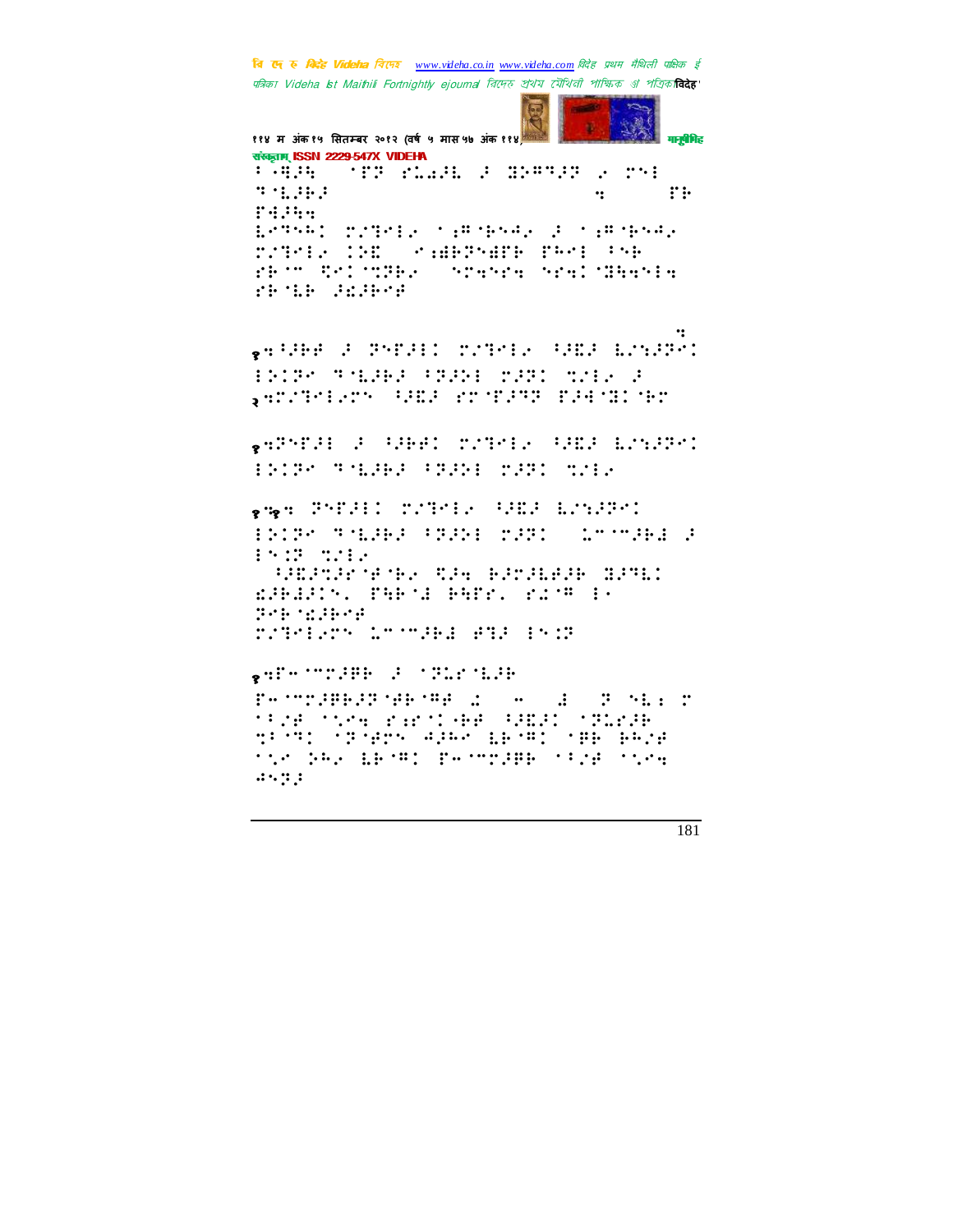> **COMPANY**  $\mathbf{g}$ मानुप्रेमिह

११४ म अंक १५ सितम्बर २०१२ (वर्ष ५ मास ५७ अंक ११४<mark>, व</mark> संस्कृतम् ISSN 2229-547X VIDEHA **SACRO INC. AND PROPER TERM STREET**  $\begin{aligned} \mathcal{L}^{(2)} &\equiv \mathcal{L}^{(1)}\mathcal{L}^{(1)}\mathcal{L}^{(2)}\mathcal{L}^{(1)}\mathcal{L}^{(2)}\mathcal{L}^{(1)}\mathcal{L}^{(2)}\mathcal{L}^{(1)}\mathcal{L}^{(2)}\mathcal{L}^{(1)}\mathcal{L}^{(2)}\mathcal{L}^{(1)}\mathcal{L}^{(2)}\mathcal{L}^{(1)}\mathcal{L}^{(1)}\mathcal{L}^{(1)}\mathcal{L}^{(1)}\mathcal{L}^{(1)}\mathcal{L}^{(1)}\mathcal{L}^{(1)}\math$ <sup>1</sup>e îbêm: Prizo Czban (2192n  $\cdots$  $\alpha \leq 154$  ,  $\beta \leq \alpha_0$ MARK WEIGHT BRIDGE CORDS STARS  $B = 354 + 1254$ range (# 1678) BR(3) Cable (anger  $3.5 - 3.64 = 0.1864$  $\mathbb{R}^{n+1}$ **TEACH BRIDGE CONSTRUCT**  $\mathcal{D}^{(1)}=\{D_{1}\}$  . If  $\mathcal{D}_{1}$  and  $\mathcal{D}_{2}$ MPP MALL ME PORT CONFIDENT (POINT APPA TOPA PHOTOPHED PREPORT TERRET ARREA MOLEMENT EMPORTANT APMIA 4592 (11) Time  $\mathbb{R}^2$  :  $\mathbb{R}^2$  $\mathbf{r}$  and  $\mathbf{r}$  $\mathbf{1}$ : ang buadhon nayan nusan wa IRE SPORT IN THE TOUR TEETH OF BEETING FARME MELFORDER ER IN 1975 BEEP BLEMB **A TEE MAY THE E TH MOVEER LAST**  $\mathcal{L}$  :  $\mathcal{L}$ **STATE STATE STATE** agsa aspr BO CONTRA CORPORATION DOCK BAL PELPEL ENCLOSED FREDRICHED MARCH the 2 Brit ship 2 Croppi Amery PARK THE FOILER ESTATE RAIL ARME  $1.314$ BUS PREAK INCLUDENTI MENS tria (smi e. mesom pro 2 pongo; Pre apre this mine cept Pre-Remaining all contracts included that PROPERTY POTECH RAC PHIRE OF TH the mosque and most week them **MARKER PERFEK ATTER THE** rright, response to the specific SPRESS IN 18 IS TERM WHO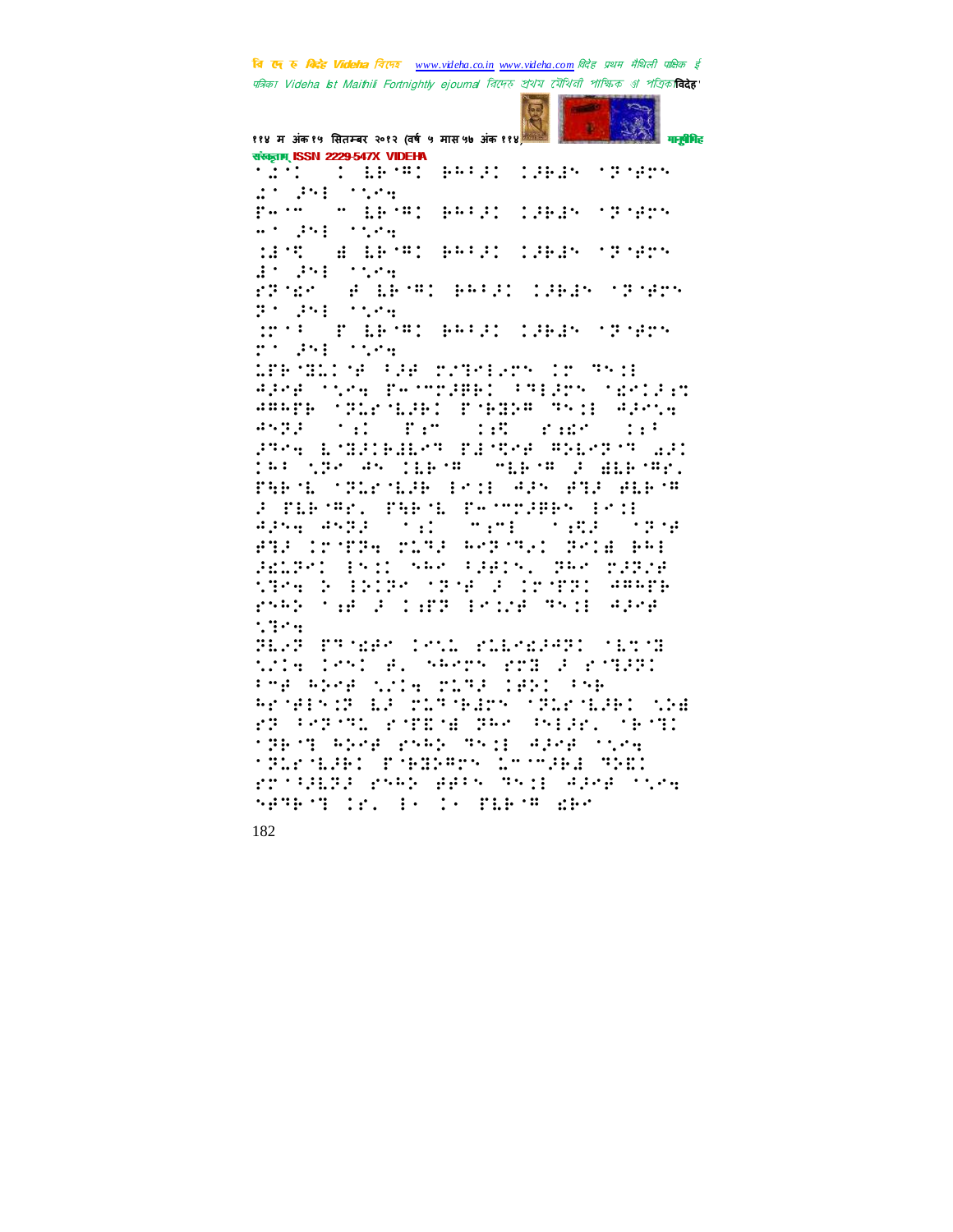

११४ म अंक १५ सितम्बर २०१२ (वर्ष ५ मास ५७ अंक ११४<mark>, व</mark> संस्कृतम् ISSN 2229-547X VIDEHA

Pêsmodhesi poezika (e) 1mme sing Hr. E. D. S. HET THE RITH **MARKET PROPERTIES CONTROLLER** ESEPT PRO TEMP SPORT

<sub>≯</sub>HB 2 B = BI 155529261 we'll#well. REMB STREETED ABROWER RAD LOOMBER AS SAY TARYE BOIRTH AANN AR AAT MER B ERME WATER MENGE WATER  $B^1$   $B^2$   $B^2$   $B^2$   $B^2$   $B^2$ 800 - 800 - 800 - 800 - 800 - 800 - 800 - 800 - 800 - 800 - 800 - 800 - 800 - 800 - 800 - 800 - 800 - 800 - 80 ii a 8962 BRIPY BREATER FREE MEN MEN PER PLEEP  $\mathbf{H}$ ر المعلم المعلم المعلم المعلم المعلم المعلم المعلم المعلم المعلم المعلم المعلم المعلم المعلم المعلم المعلم الم<br>المعلم المعلم المعلم المعلم المعلم المعلم المعلم المعلم المعلم المعلم المعلم المعلم المعلم المعلم المعلم المعل  $1.24\,m_{\odot}$ MPP THAT OF THE THE PASSED FOR THE CONTROL OF roffor above the as radialism store MIRROR BOS CAMBORIES MENSOR TEST tion of Policy Card Company of State 1,000 0000 1000

gab 2 For Stringer wew: 1878-282 F THE APPENDIX SINGLE POINT A BATTLE jak péndukun Siaya Géra (1969) **SEPTED BETTER TO THE** Provad (Part (Provad Great Ser)201 FURNIE CORT. ESPORIE ESPOR BL SMLAR LMDML LID LEMSER Professor Personal Commentation of the March of the Commentation of the Commentation 151 2 FORDA 151 APME STM, ASTA 2121 246 2504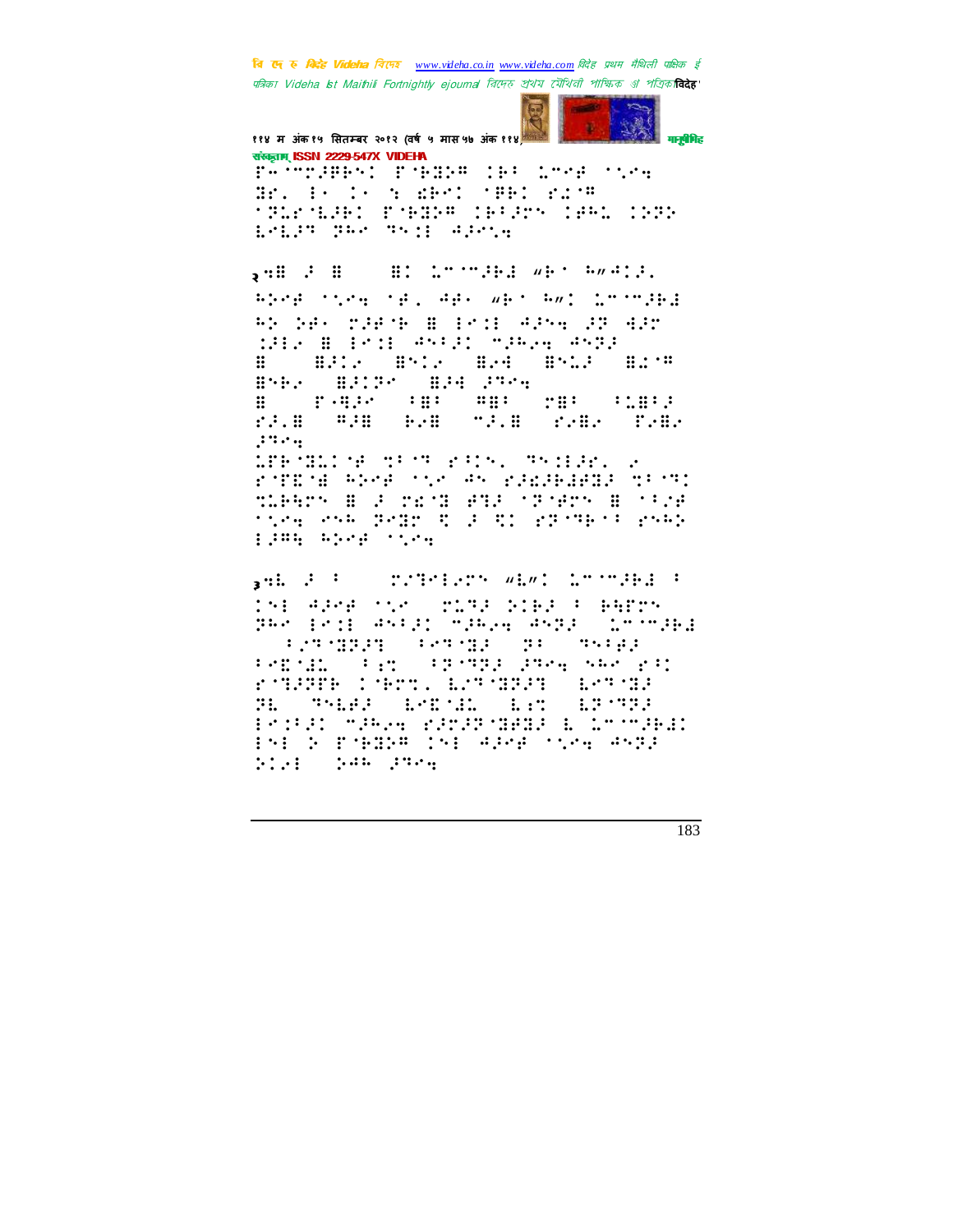

संस्कृतम् ISSN 2229-547X VIDEHA  $\frac{1}{2}$  =  $\frac{1}{2}$  =  $\frac{1}{2}$  =  $\frac{1}{2}$  =  $\frac{1}{2}$  =  $\frac{1}{2}$  =  $\frac{1}{2}$ **1990 1990 WINE 2000 PM**  $\sqrt{2}$   $\frac{1}{2}$   $\frac{1}{2}$   $\frac{1}{2}$   $\frac{1}{2}$   $\frac{1}{2}$   $\frac{1}{2}$   $\frac{1}{2}$   $\frac{1}{2}$   $\frac{1}{2}$   $\frac{1}{2}$   $\frac{1}{2}$   $\frac{1}{2}$   $\frac{1}{2}$   $\frac{1}{2}$   $\frac{1}{2}$   $\frac{1}{2}$   $\frac{1}{2}$   $\frac{1}{2}$   $\frac{1}{2}$   $\frac{1}{2}$   $\frac{1}{2}$   $\frac$ BIES A TAK EKIES MSAGH 1M MSB2MA de and arbeit are also apart 491 (45 PR) 141 425112 5179 FILM **THEST OR OUR CONSUMER SERVICE** HTL HE POSSES TREE  $\mathbb{R}^{n}$ 

**STORY CONSTRUCTS AND STATE**  $\mathbf{u}^{(1)}$  ,  $\mathbf{u}^{(2)}$  ,  $\mathbf{u}^{(3)}$ 

SLPH ESSE APSE STOR PORTS ENGIN (SE and and a  $\mathbb{R}^{n \times n}$ **Signey Bird (Mary**  $-0.0001$   $-0.0001$  $3.3\%$ PARAPHEER SPING SLEEPS SOCKETE 1328 1514 4522 541 - 523 - 516  $\ddots$  : green specification of the condition dres HAT PRI FIRE PAR **222 2020** IPER TRANS BROBE TITELERER TRA rene lett agency discussed the whath, Bolke Loomship (ni Aden over **SEATTLE SHOPS SECTION** 

POBRESTS PROBECT OFLIGHT CBP LEBLICH SUPPLY-RAN ELECTRISM DIEN PORTH INT WAT STAY ISN'T BE WINNE 15:205-1222 35582 2 7455581 328 368 Stew Bornsteig, Skolarding LTOTARE TREATED STARR SELTENCE Pola this day is the who pay TARTE SPORTS, INFORMATION BATTS TERN TERN ERTE APRE PRAD WRAT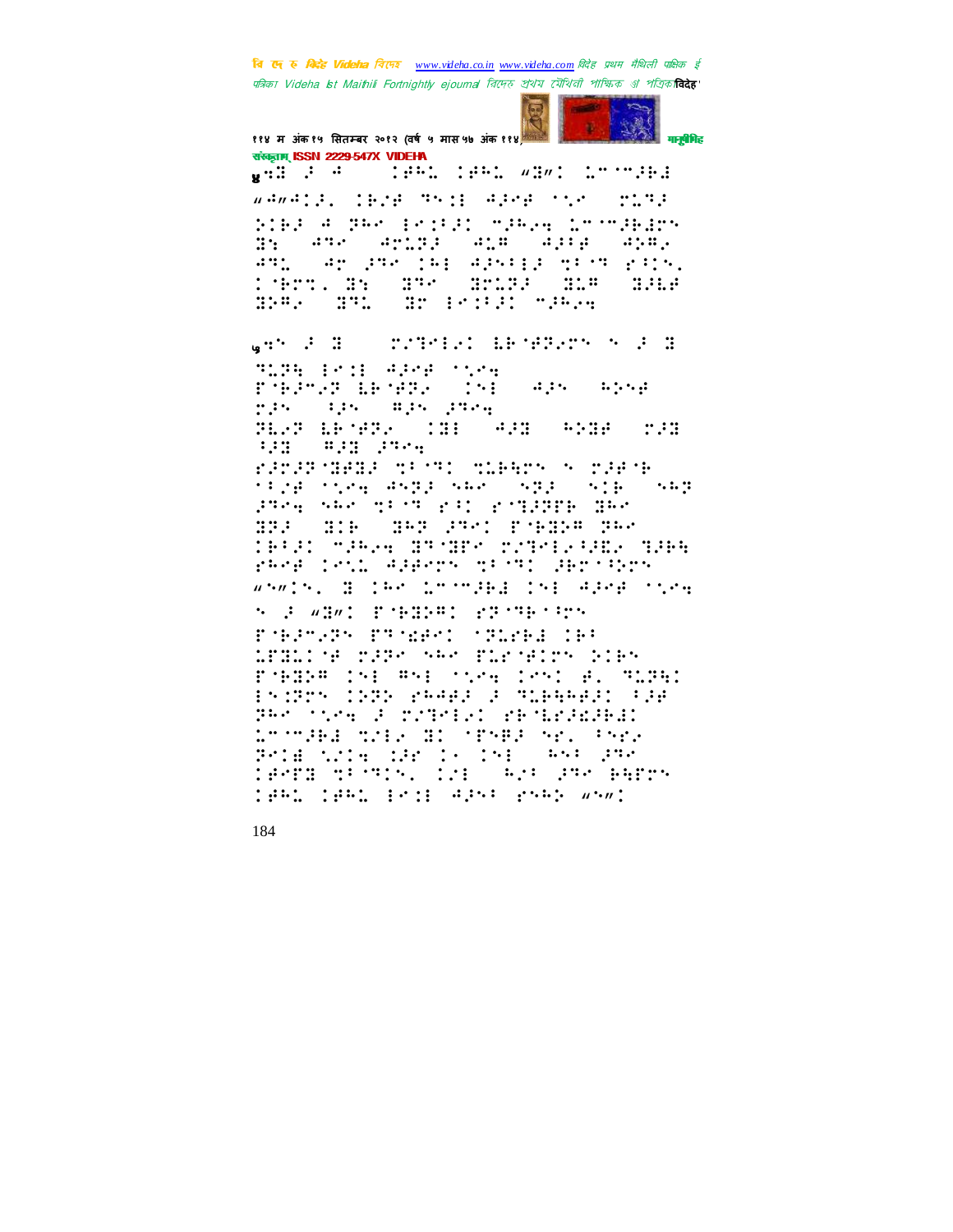

११४ म अंक १५ सितम्बर २०१२ (वर्ष ५ मास ५७ अंक ११४<mark>, व</mark> संस्कृतम् ISSN 2229-547X VIDEHA POBRATO COMA PRATAR POBRARCA

TEMP STOR

pake an and stab (113) ( winter

FORFOR INCE TROTHEON (1911-1981) HE THE INE TEST FROM THE TEL PROSE ADAPTICIE ANDER ALDIAN SIPAL PROPERT THROUGHT  $\cdot$  : : : :  $\cdot$ FRANCISCHE MIRIGENIEN (1872) ART FMERTH SIDE SEE AND FMERTH SIDE: PARPE DESERVE APARTMENTS ALSIN PRES BROWN THROUGH  $\mathcal{G}^{(1)}$  and  $\mathcal{G}^{(2)}$ 

**WELLER'S CONSTRUCTION** 

**MACCERS ED LOOPEE DEPRESSED AND AND AND AND AND AND AND AND AND ADDITIONAL PROPERTY. 4532 BIMB02 CENTRE SERVICE ARTICLE RESERVE SEPTIERS STORY STAR** ESPIRE

gad 1698 (EDP) - (982-1988-1998) f.an 1992-TESTEL ESERGIBE EN APGESTER S ELEMENT SUSPENSIVE PROPERTY perk in there have the company tice bie del spr earl robte de  $\ddot{\phantom{a}}$  (FRIS) also  $\ddot{\phantom{a}}$  and  $\ddot{\phantom{a}}$  $\mathbf{h}^{1}$  ,  $\mathbf{h}^{2}$  ,  $\mathbf{h}^{2}$  ,  $\mathbf{h}^{3}$  ,  $\mathbf{h}^{4}$ **THE THE SELL IS** THE 12 PHT (1876) 145 148 Presia **TERMINE 1992 TH**, **H**+1,24 (, 151 Le, PRACTe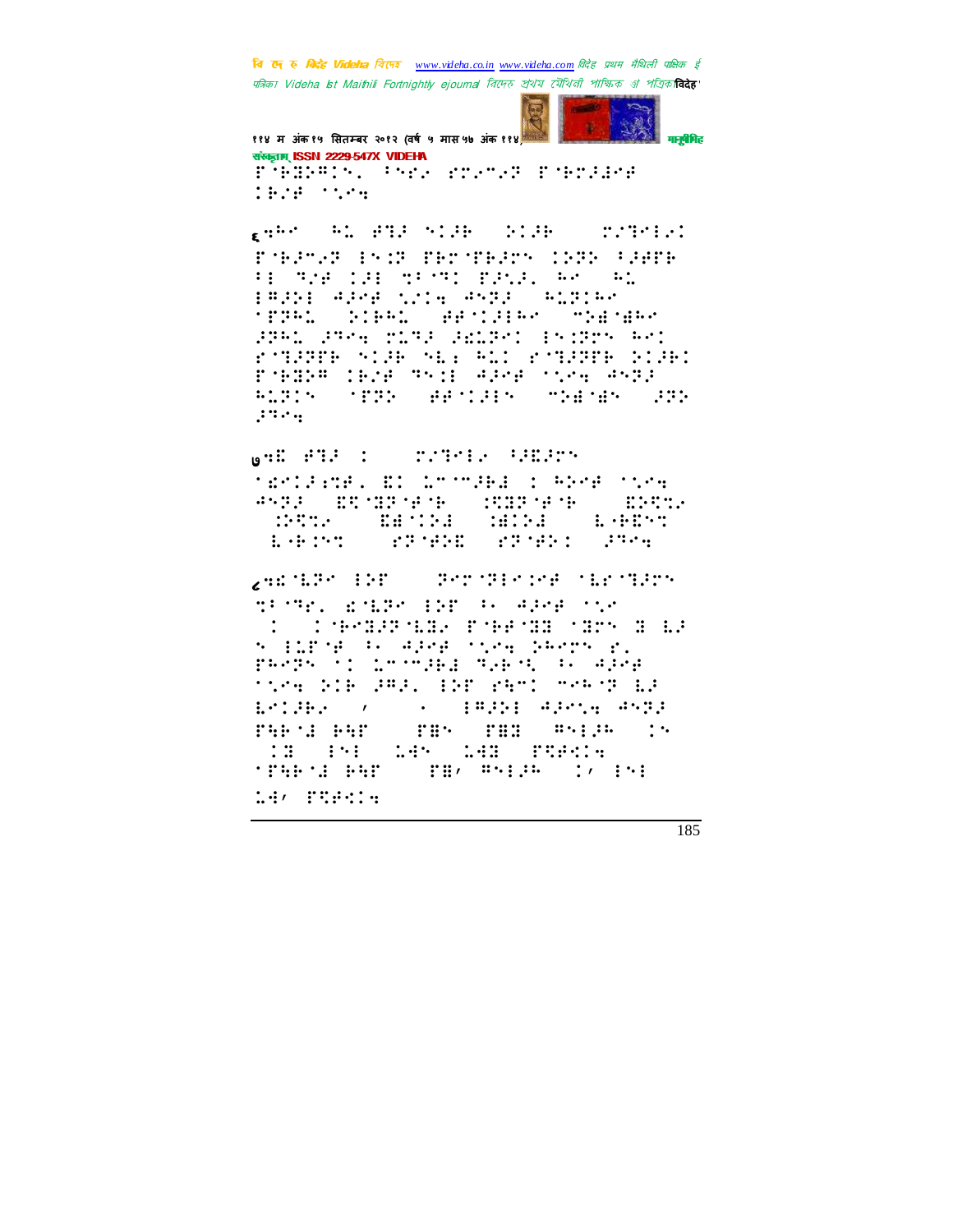**COMPANY**  $\mathbf{g}$  . ११४ म अंक १५ सितम्बर २०१२ (वर्ष ५ मास ५७ अंक ११४<mark>, व</mark> मानुबैमिह संस्कृतम् ISSN 2229-547X VIDEHA PERSONALLY 18 191 LEF PRESIN  $\pm$  THE SECRET CHECK CONT PORTHER BUSY HIPM PORTH high The Sant Lotake Gas 1922  $\mathcal{A}(\mathcal{I},\mathcal{C}^{\ast}_{\mathcal{A}},\mathcal{C}^{\ast}_{\mathcal{A}}) = \mathcal{A}^{\ast}\mathcal{C}(\mathcal{I},\mathcal{C}^{\ast}_{\mathcal{A}})$ **THE SERVICE**  $\mathbb{R}^2$  :  $\mathbb{R}^2$  and  $\mathbb{R}^2$  and  $\mathbb{R}^2$  and  $\mathbb{R}^2$  and  $\mathbb{R}^2$  $\cdots$ **F PORTH PREMIE STARTHER** D'ESBAPT (PANA) D'ESTREA PAPERS iard PAC (1966-2012)<br>Special PAC (1966-2012) – 1980-1980<br>Special PAC (1966-1999-20 **A LENTH LATTE MINER** HIPSE AN APPE Side And P **THE LE BAT THIS YES SAME TO**  $\mathbf{u}$  is given that  $\mathbf{u}$  is given that  $\mathbf{u}$ **TERRIBE TENTS FAN THE**  $\mathfrak{m}$  is a set of the set of  $\mathfrak{m}$ CA CONFIGURATION ARE AN ARREST AND ASIMA BIROK AN ADMA SYSA ANDD PHP GUERE (SPORT)<br>SRI (SSPORT) (SPPRI)  $1.4321$  $\mathcal{L}$  :  $\mathcal{L}$  $\mathbb{R}^n$  . In the set of the set of the set of the set of the set of the set of the set of the set of the set of the set of the set of the set of the set of the set of the set of the set of the set of the set of the set **THERE WE WANTED**  $\mathcal{L} = \mathcal{L} \mathcal{L} \mathcal{L} \mathcal{L} = \mathcal{L} \mathcal{L} \mathcal{L} \mathcal{L}$ un stephologie lin (confederate posecula post au FIR WITH THE WORLD WATER  $\frac{1}{2}$  ,  $\frac{1}{2}$  ,  $\frac{1}{2}$  ,  $\frac{1}{2}$  ,  $\frac{1}{2}$  $\frac{1}{2}$  is interesting the state of  $\frac{1}{2}$ **THE SECRET THE SECTION SECTION** SPARTA PAP<sup>TO</sup> STRATEGIO DEL CONSTANT Berge pe par pre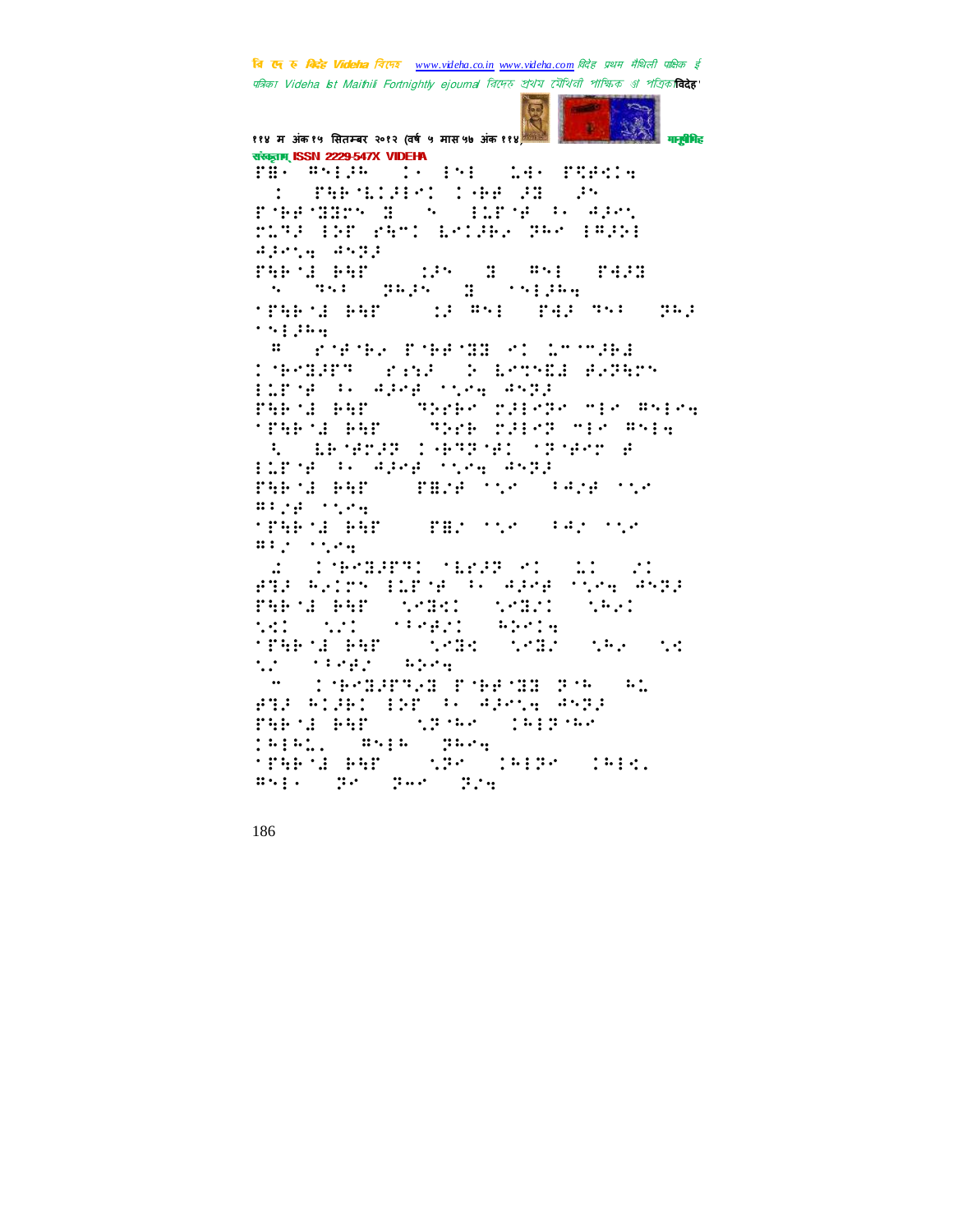

११४ म अंक १५ सितम्बर २०१२ (वर्ष ५ मास ५७ अंक ११४) संस्कृतम् ISSN 2229-547X VIDEHA

end 192 of the control of the second series of 1222 1222 rik rizh (PP) Amerikan (Propr 435 MER APRESSING IP IS ROBERT R 2 11 rodanes (1980-1986 ASAA) ting provising as many parol prod na Papare al America da Colabela. **NIE KOLZY FOLIZIERSENE BENDETER** ama, atrodadra nira Anda (110  $\mathcal{L}^{\text{max}}$ ESPO EPOP  $\cdots$  $22.44$ rde rod  $\ddots$ nder. **TALE APPARTLE BETT TEST** rans a Bern field Bee where they ands (Bronzin, Broom Schwassmith)<br>Plaster der 1918 as Pick (Sra

- サンコイミン

BERTH PROGRAMMENT AND MO Howard He week the Charles thing of why of thoughd the need ting play rardige gaze, gener ARKSE MITHERMA (ME) ARMIM (ME)T rans album rumman isl adem Siem SAR PERSON FRONT MARK FOOTBELL the the control of the control determines of the control of the control of the control of the control of the c **TRACH REPORTER BEST RAILTY.** MURA EMBIDE PROPENE POBBERT IN termanischer Technischer The Rhe stree Polescelle Present Street ENGEL EMPERIE FURNE SUPENDIEL FREQUENTE PROPERTY COMPUTE BROB RESERVING AND STEP PORT rodos (est rismas are pero aqu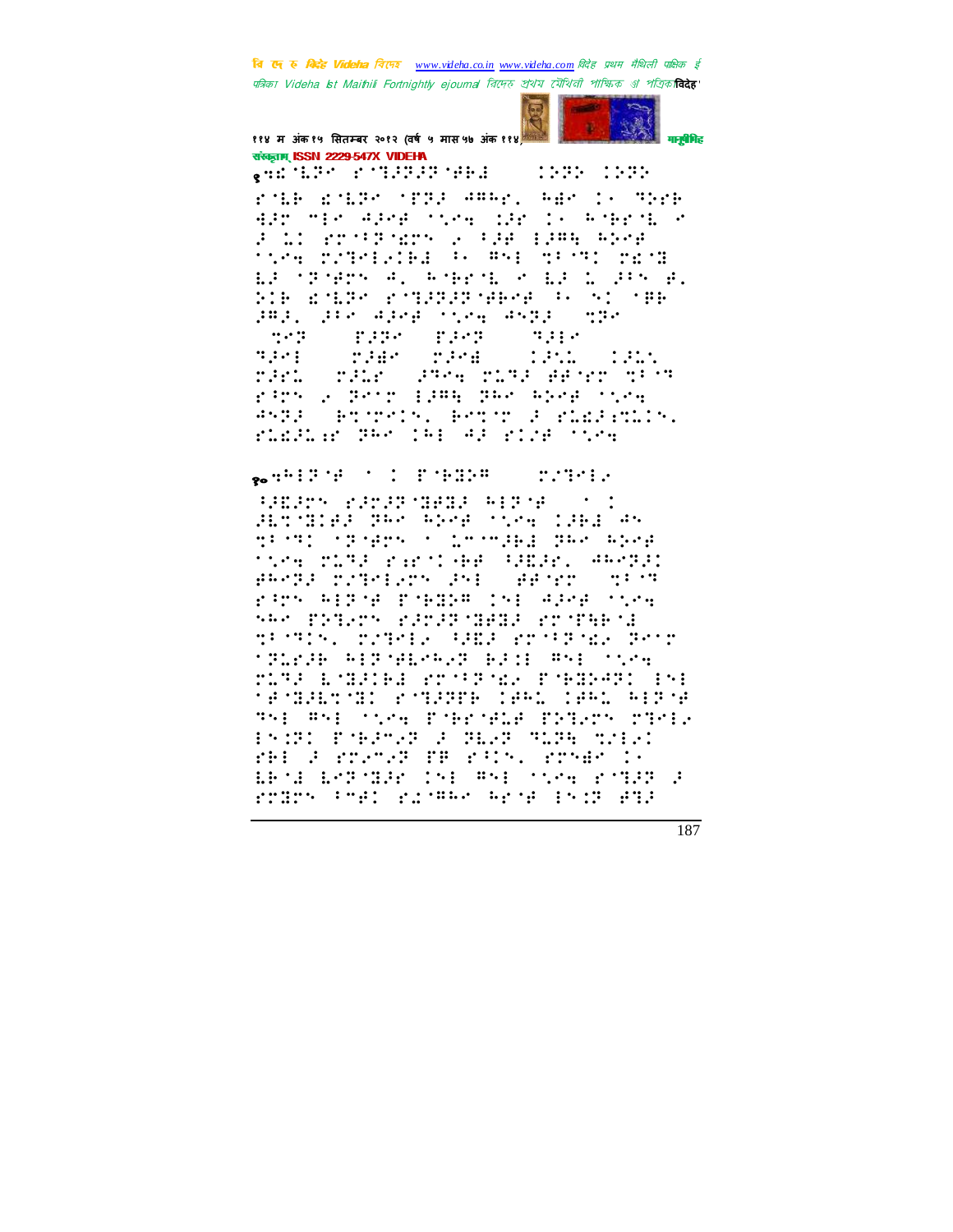

११४ म अंक १५ सितम्बर २०१२ (वर्ष ५ मास ५७ अंक ११४) संस्कृतम् ISSN 2229-547X VIDEHA

BÎSIL TARYAY. PYRY PRI RYEFIR POSTES ARME LOTMER COLENE POL **TOR BENEVE STIPE PATEL MARKET BINDEN STREET** racurr. repose as sweeper and FRAFARABANYA (PANTA PRABA BAR **SIMPLED COOP TSE TSE TIME TO BOY** TATMER WERE THE EMTHER AN three paraprol **Said Section** MARI ETH MORE PORTS SPEPTED TRIAL SPACE REDUCED SETTLE TAR STAR AN VEIBEI STORITSLETT NAT TERMIN CREMENT BY JPS SPACE MINE AN PREPLAINING SPIER TRY APNE

<u> Ministrate Ca Bardiad Mont</u> EPERING THE GUESSING PLANE IS Portage of

par Coler (1982) PARP Stages Schoolers provincies by this

<sub>e</sub>g as distributivily playerd: prelated 1918. Proden Adam denengskri Portical tic (an additional almo BENENHAM PORT AND CONFERENT

 $\frac{1}{2}$  :  $\frac{1}{2}$  :  $\frac{1}{2}$  :  $\frac{1}{2}$ 

 $\ddots$  : :: HAMMI  $4:4$  $\mathbf{r}$  :  $\mathbf{r}$ **BOOK**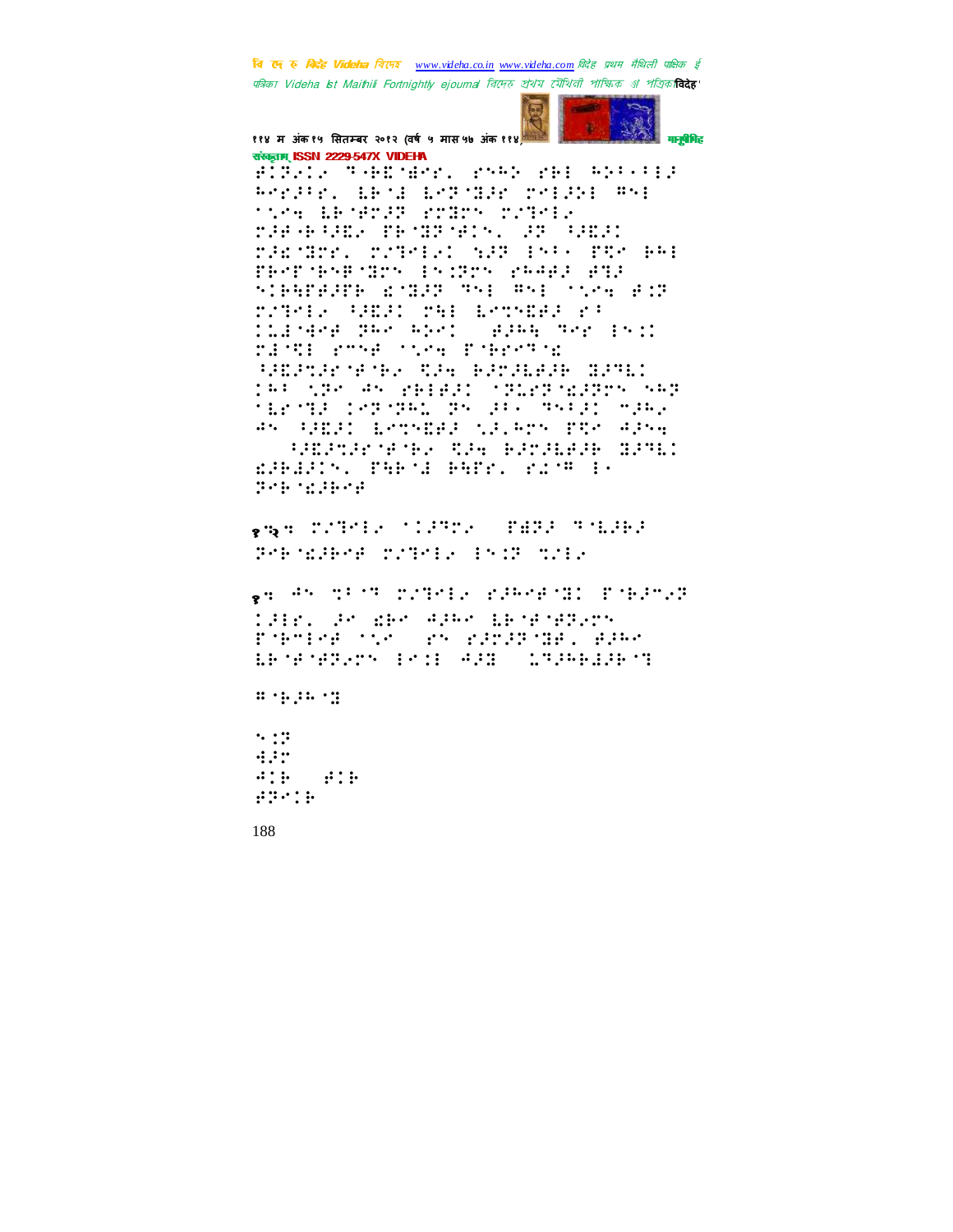११४ म अंक १५ सितम्बर २०१२ (वर्ष ५ मास ५७ अंक ११४) मानुबैमिह संस्कृतम् ISSN 2229-547X VIDEHA  $\cdot$  . .  $19.1431117$  $\begin{minipage}{.4\linewidth} \begin{tabular}{l} \hline \textbf{1} & \textbf{2} & \textbf{3} & \textbf{1} & \textbf{2} & \textbf{3} & \textbf{3} & \textbf{1} & \textbf{1} & \textbf{1} & \textbf{1} & \textbf{1} & \textbf{1} & \textbf{1} & \textbf{1} & \textbf{1} & \textbf{1} & \textbf{1} & \textbf{1} & \textbf{1} & \textbf{1} & \textbf{1} & \textbf{1} & \textbf{1} & \textbf{1} & \textbf{1} & \textbf{1} & \textbf{1} & \$  $\sim 13.5$ 4823 4833 423  $d\mathcal{H}(\mathbb{R}) = d\mathcal{H}(\mathbb{R})$ BOTIM EMIST MATH. WHACK  $\mathcal{D}_\text{c} = \mathcal{D}_\text{c}$  and  $\mathcal{D}_\text{c} = \mathcal{D}_\text{c}$ 

, Service As Pulle: 60 EMINIMALE MERIDI ARE (A) AN ENE (A)  $\mathbb{R}^{n}$  ( )  $\mathbb{R}^{n}$  and  $\mathbb{R}^{n}$  ( )  $\mathbb{R}^{n}$  ( )  $\mathbb{R}^{n}$  ( ) and ( ) and ( ) and ( ) and ( ) and ( ) and ( ) and ( ) and ( ) and ( ) and ( ) and ( ) and ( ) and ( ) and ( ) and ( ) and ( ) and ( ) and (  $\ldots$  : : : 983 (158 - 435 983 1589 1970 98338 **10 100 85100 10 105 85100** 

SA PORPOR TOROLO VEORA ESERCI FOREST CRASHED ARE FIRE TO SER *faile* as faireas.

gh (2) PR (3) PPR End P2R PP) roman construction reserved Loomaal PEOR ADA BRA  $\mathbb{R}^n$  . The state  $\mathbb{R}^n$ tici (ser tel estadouniden

ga dideest Prover we at a ser ears POSIC SPACE AND STRONG 525 | 125 | 232 | 325 |

같이 뒤가운 상대요. 어디곤든은 남은 1만 1명1개 (SMV) 조개 ELEMENTE VANARINE, MEMBARINENTE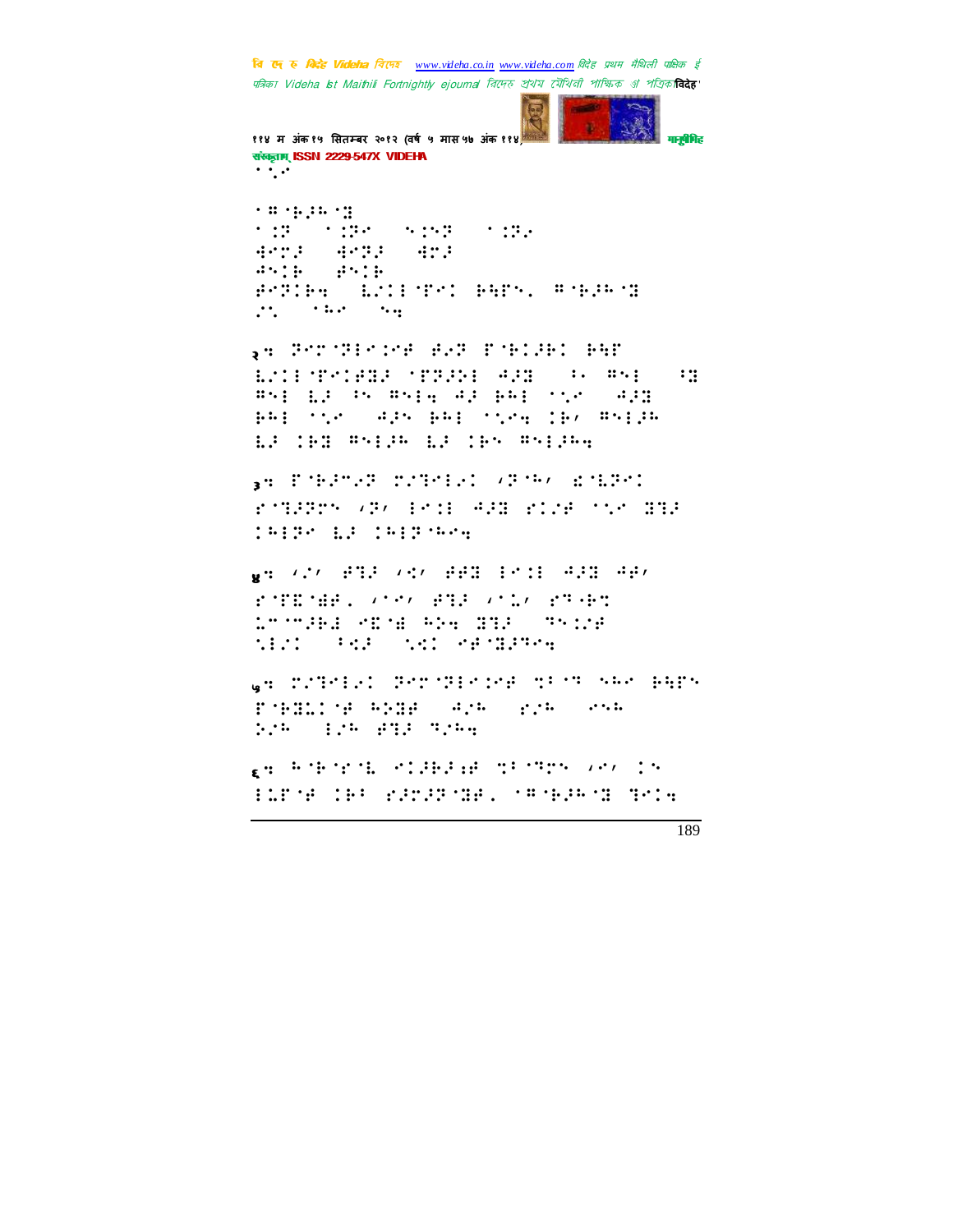

११४ म अंक १५ सितम्बर २०१२ (वर्ष ५ मास ५७ अंक ११४) संस्कृतम् ISSN 2229-547X VIDEHA dîl september di di parti

an riment both when you are valued PORTS MITHS INTER STORY B. **COMMAND SECTION** POHENNO ESTECTION PHENO (M) ES (B) **POST APRA REF. (2008) APPENDIX CONTRACT** EF SAIFE (AFR EF APS SPORTS)

29 GhindBarn Recorded Fencancial ENDY FAR. PROGRESS FREE Promo Bonar Estronoment, 751 888 888 888 888 888 88 R. R. P. P. R. P. R. R. P. P. R. R. P. R. R. P. R. R. P. R. R. P. R. R. R. R. R.

**WE MANUFACT POWER TO POSSE POINT** HHERIA (6) POI AND LE CONDING **STORY CREWS CENTRAL** rime Sid LP TORE (1983) (1968982.4)

post (2001) Lead of the Control Party State (1903)  $\mathbf{H}^{1}$  ,  $\mathbf{H}^{1}$  ,  $\mathbf{H}^{1}$  ,  $\mathbf{H}^{2}$  ,  $\mathbf{H}^{2}$  ,  $\mathbf{H}^{2}$ **SAMILY, AND AND AND AND ALL APPEN APPRASHIPS SERVICE** FROM PORT TO SAID LOCATION PRESSING PROFILE PICE STORY

**Q** : PHP NOVERTO O NECERTIO FREQUES EP (15) SESERE EMPERIENCE PRESE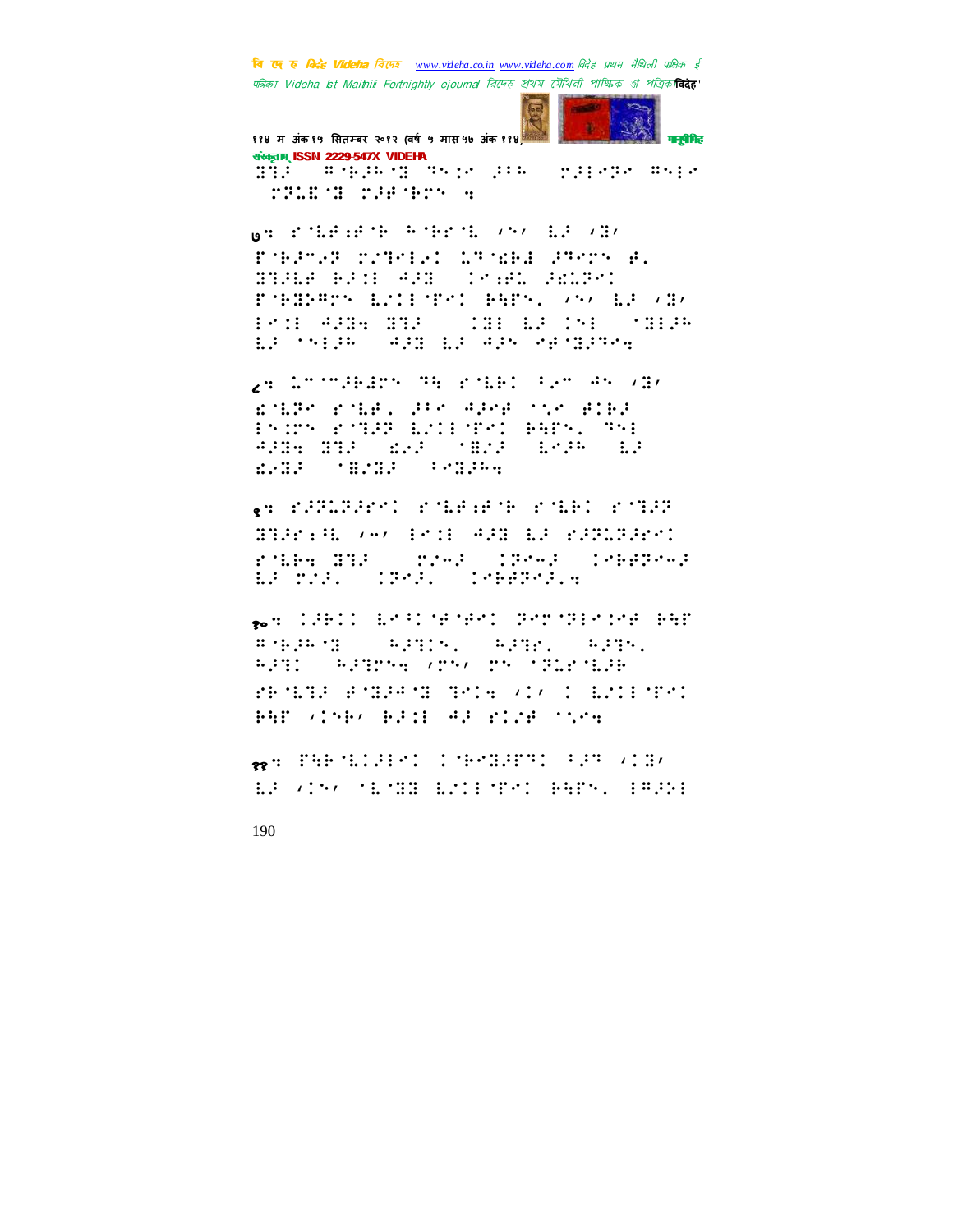ø मनुबैमिह ११४ म अंक १५ सितम्बर २०१२ (वर्ष ५ मास ५७ अंक ११४<mark>, व</mark> संस्कृतम् ISSN 2229-547X VIDEHA AF PICE TONE BUF ( Third IB LF

03: 23.5 (33.5 358) ringers 232 **MARK PERSONAL MARK** 

**There** India

east the third is not be the third is contact in the c **MINISH THAN EAST AND STAND NUTTI** FLEETH TETTE VIA  $\mathbf{u}$ . . . . . . **VALUE PREPARED BADE ARRIVE**  $\begin{minipage}{.4\linewidth} \begin{tabular}{l} \hline \textbf{1} & \textbf{2} & \textbf{3} & \textbf{4} & \textbf{5} & \textbf{6} & \textbf{7} & \textbf{8} & \textbf{9} \\ \textbf{1} & \textbf{2} & \textbf{3} & \textbf{1} & \textbf{1} & \textbf{1} & \textbf{1} & \textbf{1} \\ \textbf{2} & \textbf{3} & \textbf{1} & \textbf{1} & \textbf{1} & \textbf{1} & \textbf{1} & \textbf{1} \\ \textbf{3} & \textbf{1} & \textbf{1} & \$  $11.74 \pm 0.0001$ **TEMP CONTROLLER** 

we Him means Sendel Emper App Translated news ranged provided in the present INE APORTO IN THE TEACHER TO DATE **TOP-PERIT** 

put of SIE LEE making naching edge is iri 431 Aga (2004) and the ESPIRATORSAL PROTOCOLOGIC STO the Phine

es (FRIERSIN, SPORTERS POLER BOOK ON WHIP PRESS MOTHER rling:Pri Pr rr:P ABni r:Presip **MINTED PERMITTENT SUPPLY** 138 AP PICE TOPE 338 APV 158  $1.313 \pm 0.0014$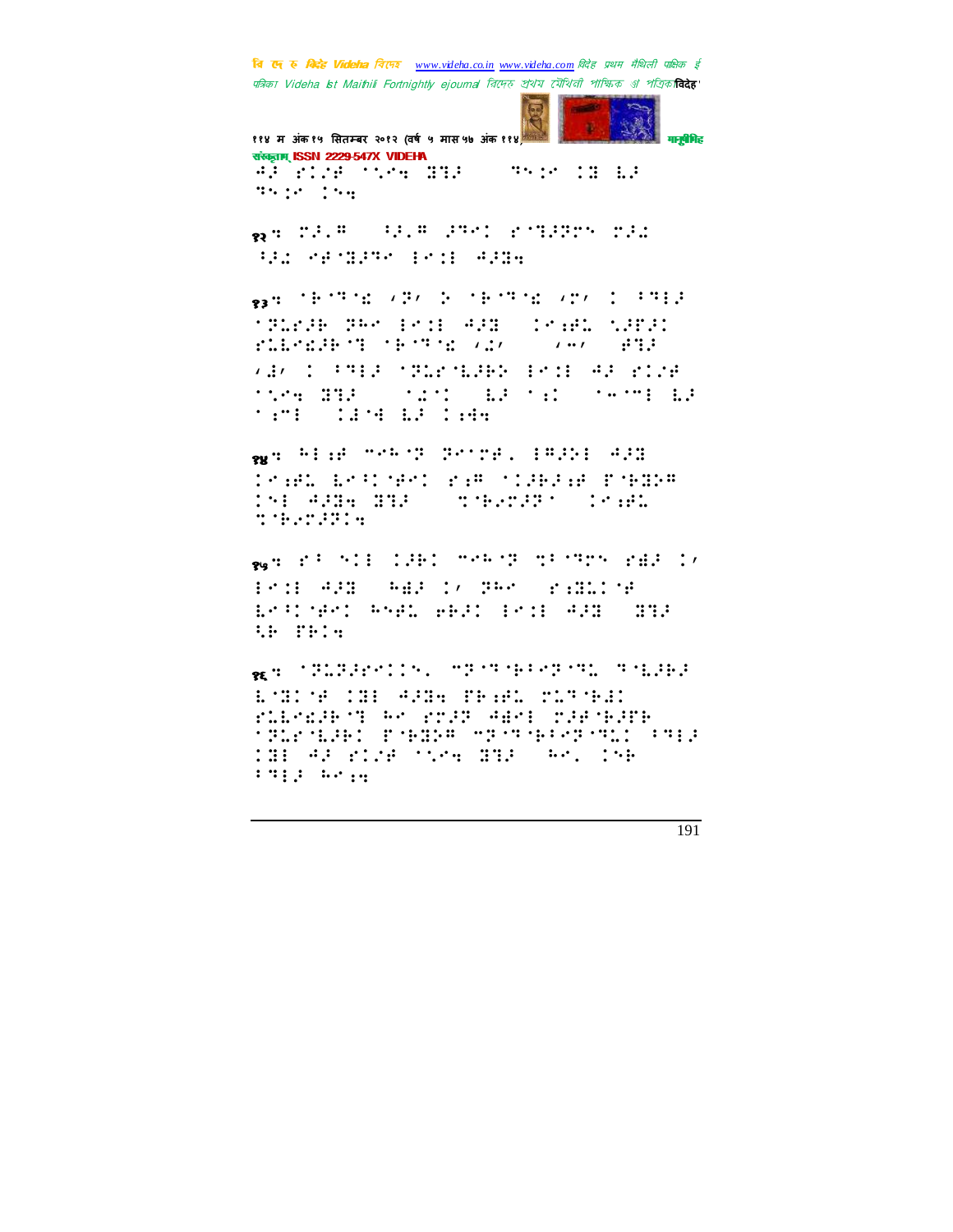**A** STREAM HEARTHING F.94 (B) (92 <sub>a</sub>m<sub>e</sub>s Loomded Beecher (1991) (1991) par separa 3236 2 1 LoomsBarn 33,805 AVA 246 West Plan Black where it Loomabars Ale reporters rdd (RC racy al documen man the  $3.44(1)$ 192

## 28106125

**PERMIT AP SENDE THANKER**  $\ldots$ HALLE SALMAR CLEAR OF THE WAR SCLUB

<sub>20</sub>91/012 ESEPC PHP PEAR SAPPOR 39928 A2B6 A2 (2008) 200 A2B Min BREAGAN SLEE ROLES CONFIDENTIALS <sup>1</sup>B 2B 35 25 25 35 36 150 200 PER WER WERE EVERY THE PRES-

pos (d) Thereway Parry Plil Alma

sen ist and her normal betake a **PART : RESERVE RESIDE** 

gg from PP ref is followed the REPAREL ROBERTS (1988) REF 17 BREA

संस्कृतम् ISSN 2229-547X VIDEHA <sub>89</sub>9 PHP 12 ESPRIT PROVIS (1991) - PRTSP **THE SPHS** 

११४ म अंक १५ सितम्बर २०१२ (वर्ष ५ मास ५७ अंक ११४) मानुबैमिह

वि ए रु क्रिडे Videha विएक www.videha.co.in www.videha.com विदेह प्रथम मैथिली पाक्षिक ई पत्रिका Videha Ist Maithili Fortnightly ejournal রিদেহ প্রথম মৌথিনী পাক্ষিক প্র পত্রিকা**বিदेह**'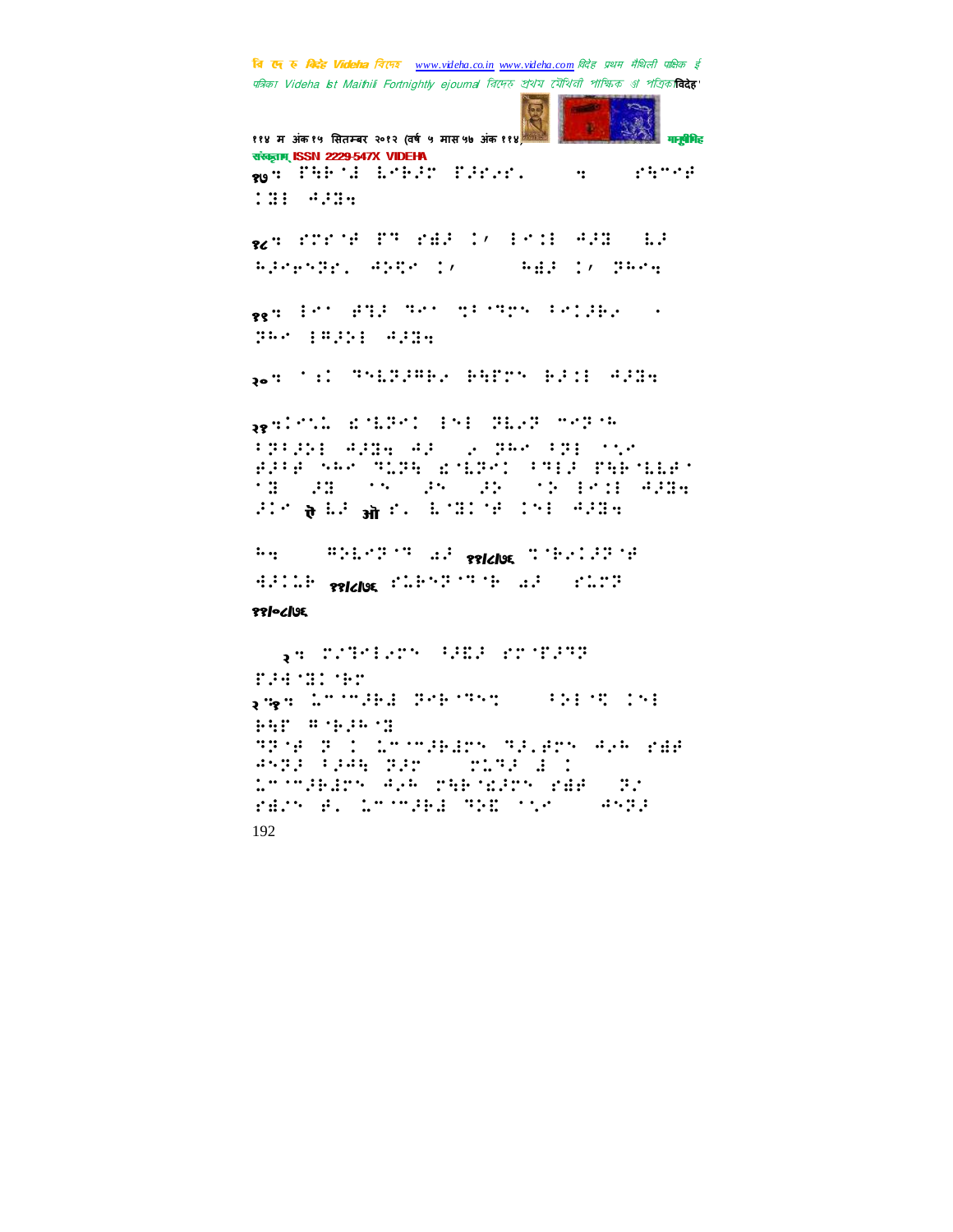

११४ म अंक १५ सितम्बर २०१२ (वर्ष ५ मास ५७ अंक ११४) संस्कृतम् ISSN 2229-547X VIDEHA

tàng mason daibha ors nam daile. ETS THEOLIS, JUSTICE PTS STATES. rake Prof. (r) 2 ober 1948 16 With criticist E IN. Liter rander All, remarks there in: APPROVIS AND LETER THE B tric (Square A Aca, Looped Ave the F B R Add. ( BBF PABR F Adva  $2.14347 + 1.001$ BRAN LOOPERFURNAR SCRUB DIRECTOR E **DESCRIPTION CONSTRUCTION** tronged a grap apertoner. PROTE ROBEON OF POSSIBL COTOLSCO pack that and the 1962 THIRPBATH F THTHIPBIN ROBERT C the response agency come #5121 miRea 12Bd #5 Reporters 51B SPEERBYE LOOMERE REMBOULD (BRIEGE) paras aled the bind dual dubbs APPE TO THE THE TREE PROBAT RED 1961 Ar 23 Sib 1878.B. TSERBYE B:Pr. 1: PHI 529 **Service Street Construction**  $\mathcal{L}(\mathcal{A})$ Administration of the AMD Commercial<br>ERAL Monography of the Monography an in a shi yi bila ya mashi ya mata.<br>Thi wanda web she swana zwe yi z S K title A IS, rumlyRPB BATTY FIR PRIM FORESCH 2 LOOPPER IN Alex ties Andl Sector Brookers Loopers IRPA 2 Prince (2019) Princ I POBBE CRICKE TIBE BYIS 151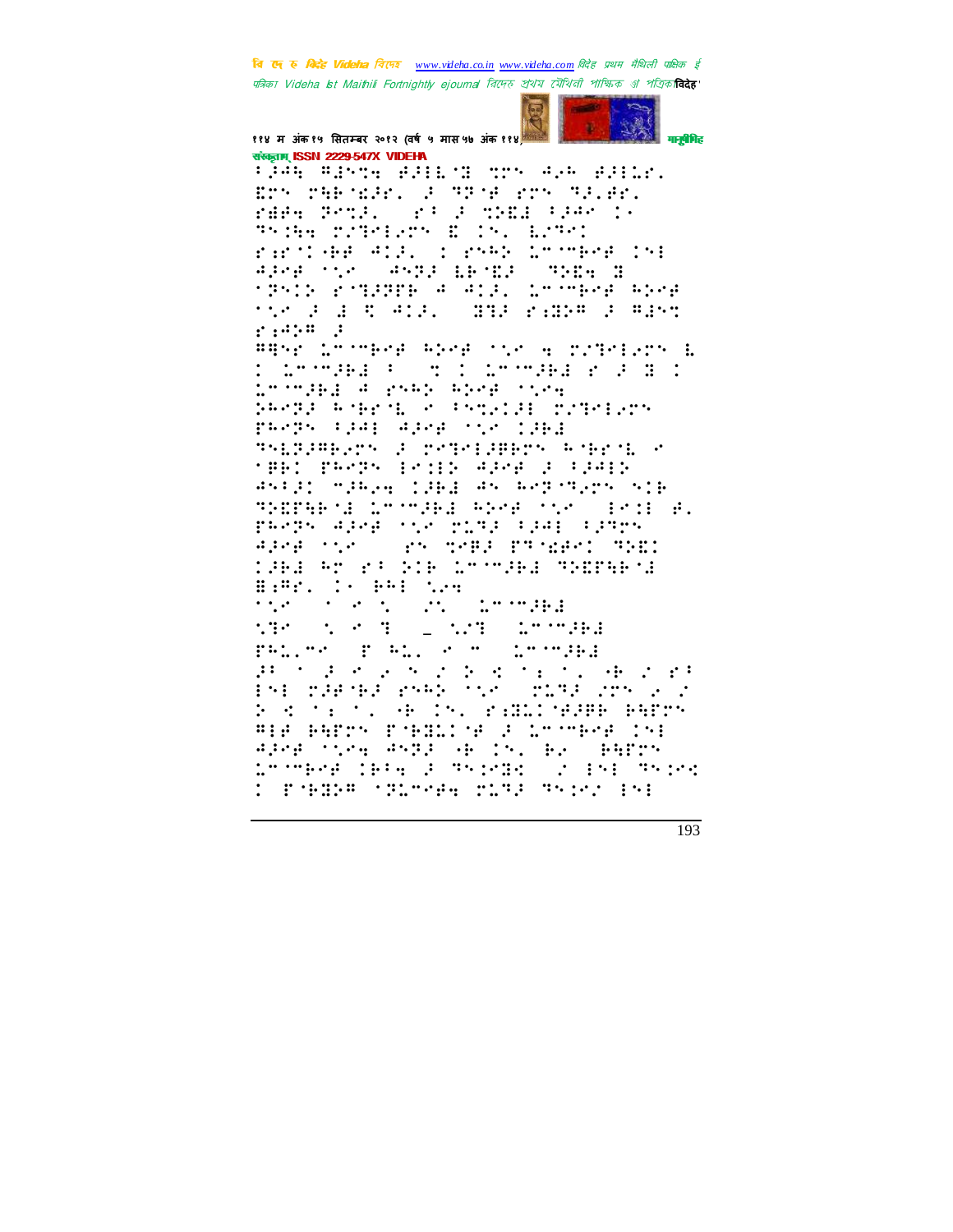

११४ म अंक १५ सितम्बर २०१२ (वर्ष ५ मास ५७ अंक ११४) संस्कृतम् ISSN 2229-547X VIDEHA

TRIMES STUPPER IS BY RESOURCEMENT rounded PHREE Car R (PRE the nisa indhaa dal Alboa midoa dios <u> 1998 lo capal poblar as ab co</u> ring ar and regionary as servers care NA PERR PLERIA ERICAL PANE russise rike infrastruktio alling an 2004 (agostea)<br>ane nonce an 2006 (camaling pict) Ale inverse when the Catch parel a rik India a kama mata mwaka REAR TO THE PHE TO F ROLL FERRITR. nie sy Poleneg sierkol (2 270 p.e.)<br>Baglore nie bank (459) representate

15 Museus <sub>an</sub>geda (eles 1259) en la vian

∵:∙  $\dddot{\cdot}$  $\mathbf{u}$  . The set of  $\mathbf{u}$ LPIP MESSAGE EMPLOYER (2003) ∵⊪ PARTE TERRI PART IN FRINCIPAL R. In RAP Ins 200 r. 20 PROF PAR IN Problem Performance and South Perman Problema (Figure 1919 Aarles Prob 

thes with all each and go woulder

Problem with the Second Professional ring thistery iste fyhillig (Phy  $\ldots$ .

BRO MIRA BIONA (IMAMABE BIONA) H hima The Tap pay a part ny mpin Provincia and the control of the control design FARATAGE TEART A POBRE ERA DIERE FLAIRE FRI 1991 45 BLPBLP FRYTH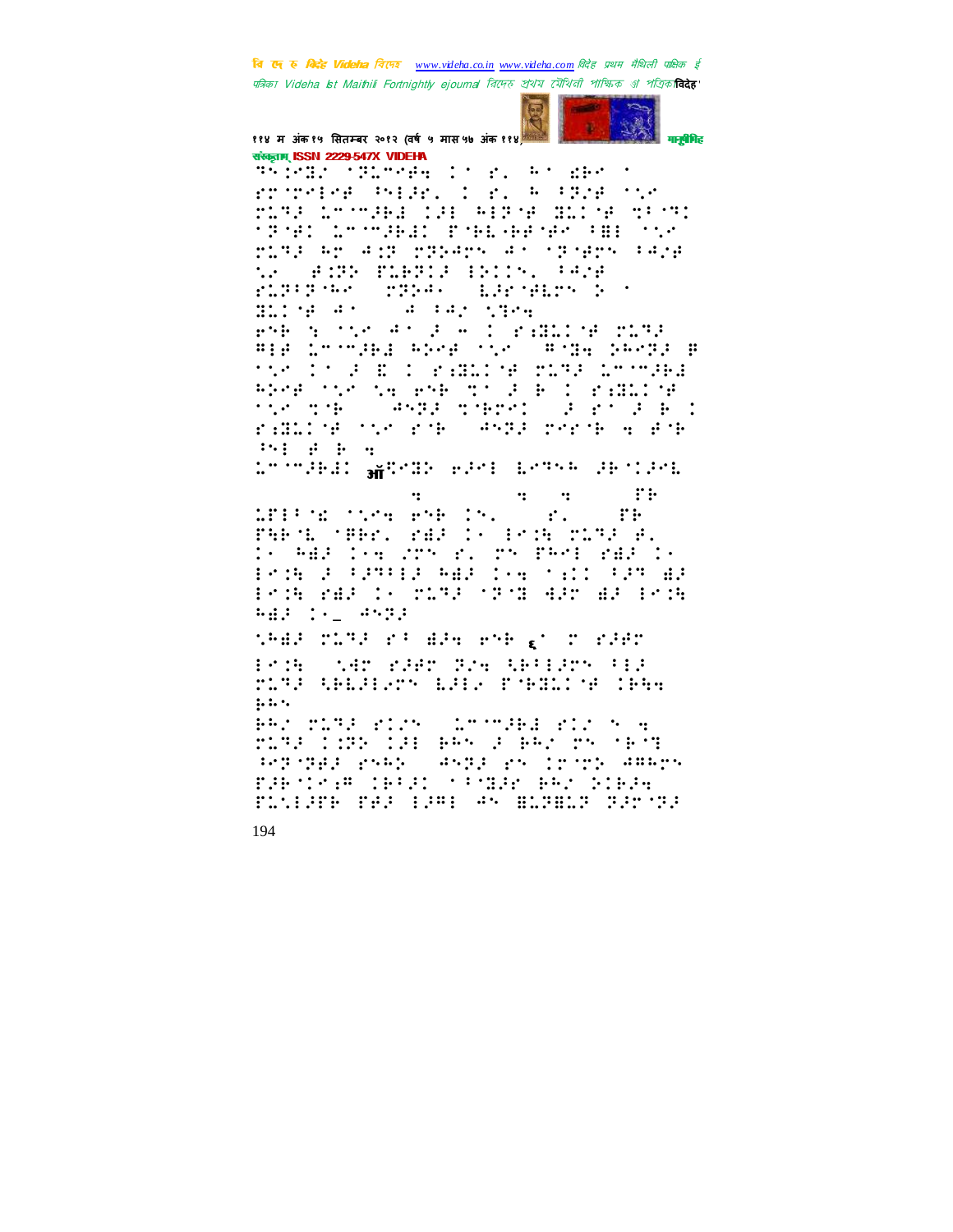6 **COMPANY**  $\mathbf{g}$  . ११४ म अंक १५ सितम्बर २०१२ (वर्ष ५ मास ५७ अंक ११४<mark>, व</mark> मानुबैमिह संस्कृतम् ISSN 2229-547X VIDEHA a<sup>n</sup>gyeree 1998 pyryn paesnapy DA CHIA BASA MESS NEW THOTAGE SOMEWHAT THE NEW The what we're ready **PASSES COMMISSION**  $\begin{array}{ll} 1.81 & \textcolor{red}{\textbf{1.5}} \\ 1.94 & \textcolor{red}{\textbf{1.5}} \end{array}$ 196 : Preme Annon av 166 Primer : film the : 4522 B221 \_BATI A right (1800-182 BAT) In Bar is rubb ari (1986) (1979)<br>Standard Monte (1979) (1986) **MILEMARY CHEMPS FARRE RYAN THE PLAY MEMAGEMENT COMPANY** adarīgies atoms (1941—4196) (246)<br>Lovozbi aperture (1949—620) LTOWARD BAY PHOTO BAYIN. Contrata tar (3) that in retros In Angl Estin, by Angles: 15  $\mathbb{R}^n$  is a set of  $\mathbb{R}^n$ **MARK COMMENT** 19 ANDER AF 19 AND APPROVING THE SAFE  $\mathbb{R}^2$  :  $\mathbb{R}^2$  . The set of  $\mathbb{R}^2$  $:$  : r. Pilerand, ry Bar ry Bar **Bilty**  $\mathbf{r}$  $\frac{1}{2}$  ,  $\frac{1}{2}$  ,  $\frac{1}{2}$  ,  $\frac{1}{2}$  ,  $\frac{1}{2}$  ,  $\frac{1}{2}$  ,  $\frac{1}{2}$  ,  $\frac{1}{2}$  ,  $\frac{1}{2}$  ,  $\frac{1}{2}$  ,  $\frac{1}{2}$  $\mathbf{r}$ .  $\mathbf{r}$   $\mathbf{r}$   $\mathbf{r}$  $\mathbf{r}$ elph er er erne fenne elleren.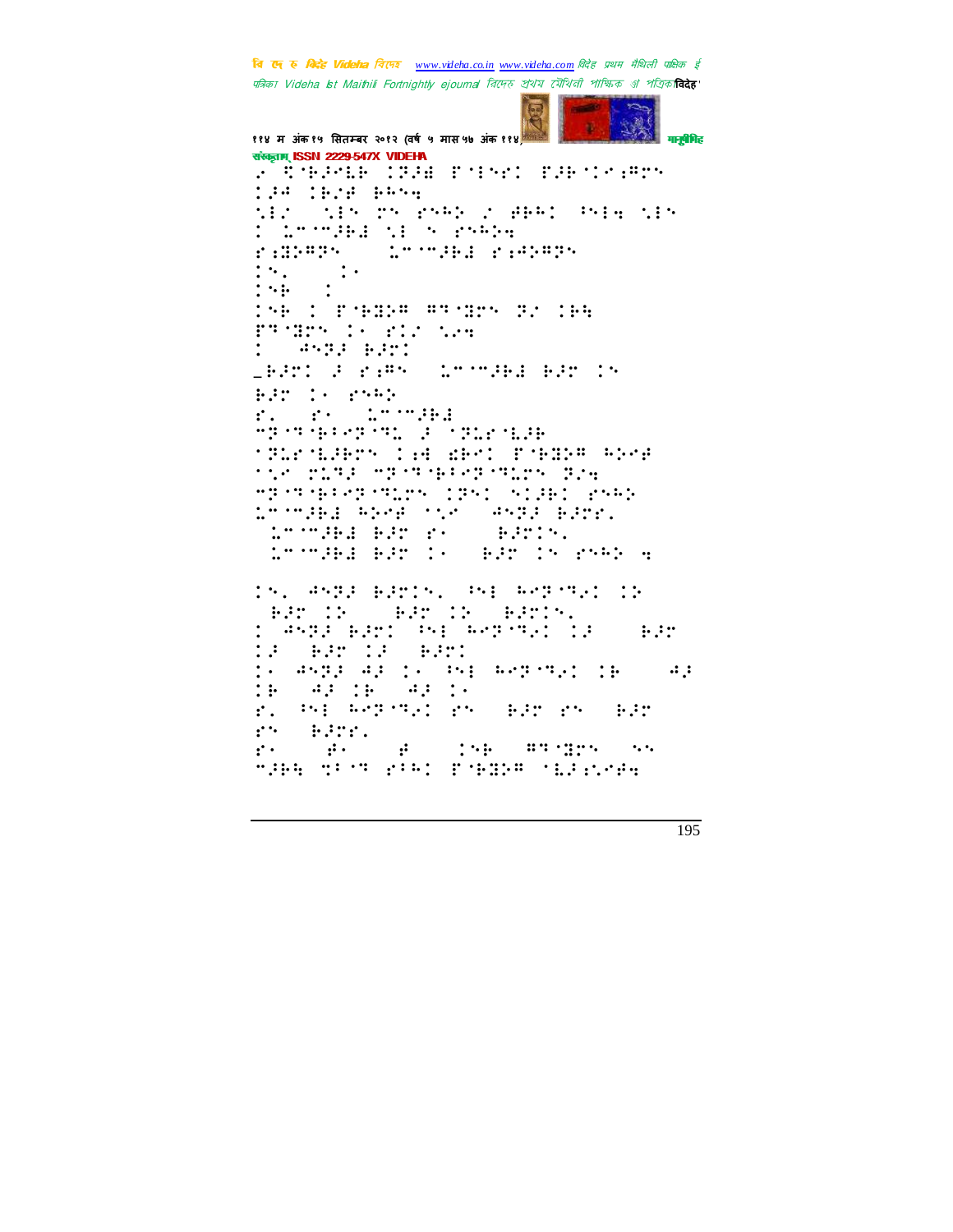

संस्कृतम् ISSN 2229-547X VIDEHA 15 THE SECTOR PORTION OF PICS  $\begin{array}{ccccccccc} \mathbf{1} & \mathbf{1} & \mathbf{1} & \mathbf{1} & \mathbf{1} & \mathbf{1} & \mathbf{1} & \mathbf{1} & \mathbf{1} & \mathbf{1} & \mathbf{1} & \mathbf{1} & \mathbf{1} & \mathbf{1} & \mathbf{1} & \mathbf{1} & \mathbf{1} & \mathbf{1} & \mathbf{1} & \mathbf{1} & \mathbf{1} & \mathbf{1} & \mathbf{1} & \mathbf{1} & \mathbf{1} & \mathbf{1} & \mathbf{1} & \mathbf{1} & \mathbf{1} & \mathbf{1} & \$  $\frac{1}{2}$  ,  $\frac{1}{2}$  ,  $\frac{1}{2}$  ,  $\frac{1}{2}$  ,  $\frac{1}{2}$  ,  $\frac{1}{2}$  ,  $\frac{1}{2}$  ,  $\frac{1}{2}$  ,  $\frac{1}{2}$  ,  $\frac{1}{2}$  ,  $\frac{1}{2}$  ,  $\frac{1}{2}$  ,  $\frac{1}{2}$  ,  $\frac{1}{2}$  ,  $\frac{1}{2}$  ,  $\frac{1}{2}$  ,  $\frac{1}{2}$  ,  $\frac{1}{2}$  ,  $\frac{1$ SIE POEDE OLICZEK gar gar gi ge gir gri gri gri.<br>2 raj trongka 2 frid - di

FOR NOT CONSIDER AND AND COMPOSITIONS CORPORATED A SALE APPLICATION 435 SARA MIRTH AST TARI FACIONAL PACH LONG POTE 1979aed a Grêcia Cariebiana (p.<br>1964 pro 1979aed 9699ac, april Br a ring redicement redicer Br a agonanako agosananako di.<br>Vizik vizik hamarada PROFESSIONAL PHOTOGRAPH FRAME FRAME THAT FRAME THE FROM TRUE 5 ENIPS ( REP 1) 2 TH PRIBE TO  $10^{\circ}$  ,  $10^{\circ}$  $\{1,2,3,4,5\}$  ,  $\{1,2,3,4\}$  ,  $\{1,3,4,5\}$  ,  $\{1,4,5,6\}$  ,  $\{1,4,5,6\}$  ,  $\{1,4,5,6\}$  ,  $\{1,4,5,6\}$  ,  $\{1,4,5,6\}$  ,  $\{1,4,5,6\}$  ,  $\{1,4,5,6\}$  ,  $\{1,4,5,6\}$  ,  $\{1,4,5,6\}$  ,  $\{1,4,5,6\}$  ,  $\{1,4,5,6\$ 548 PH 545 P  $\mathcal{A}\mathcal{H}\mathcal{H}\mathcal{H}_{\mathcal{A}}\mathcal{H}_{\mathcal{A}}\mathcal{H}_{\mathcal{A}}\mathcal{H}_{\mathcal{A}}\mathcal{H}_{\mathcal{A}}\mathcal{H}_{\mathcal{A}}\mathcal{H}_{\mathcal{A}}$ rimens.  $\begin{minipage}{.4\linewidth} \begin{tabular}{l} \hline \multicolumn{3}{c}{\textbf{0.1}} \multicolumn{3}{c}{\textbf{0.1}} \multicolumn{3}{c}{\textbf{0.1}} \end{tabular} \end{minipage} \begin{minipage}{.4\linewidth} \begin{tabular}{l} \hline \multicolumn{3}{c}{\textbf{0.1}} \multicolumn{3}{c}{\textbf{0.1}} \end{tabular} \end{minipage} \begin{minipage}{.4\linewidth} \begin{tabular}{l} \hline \multicolumn{3}{c}{\textbf{0.1}} \multicolumn{3}{c}{\textbf{0.1}} \end{tabular}$ **THEFERE** ROBEON S MARCHE TARONES PORTA **SIGNAL**  $41.31$  $\mathbf{a} \cdot \mathbf{b}$  $\vec{r},\vec{r}=\vec{r}$  :  $\mathbb{E}\left\{ \mathcal{P}_{\mathcal{D}}\right\} =\left\{ \mathcal{P}_{\mathcal{D}}\right\} =\left\{ \mathcal{P}_{\mathcal{D}}\right\} ,$  $\mathfrak{g}_{\mathfrak{m}}\omega=\mathfrak{g}_{\mathfrak{m}}\omega=\mathfrak{g}_{\mathfrak{g}}\omega$  $39.7 \pm 3.2$ rach rain  $\vdots$   $\vdots$ 196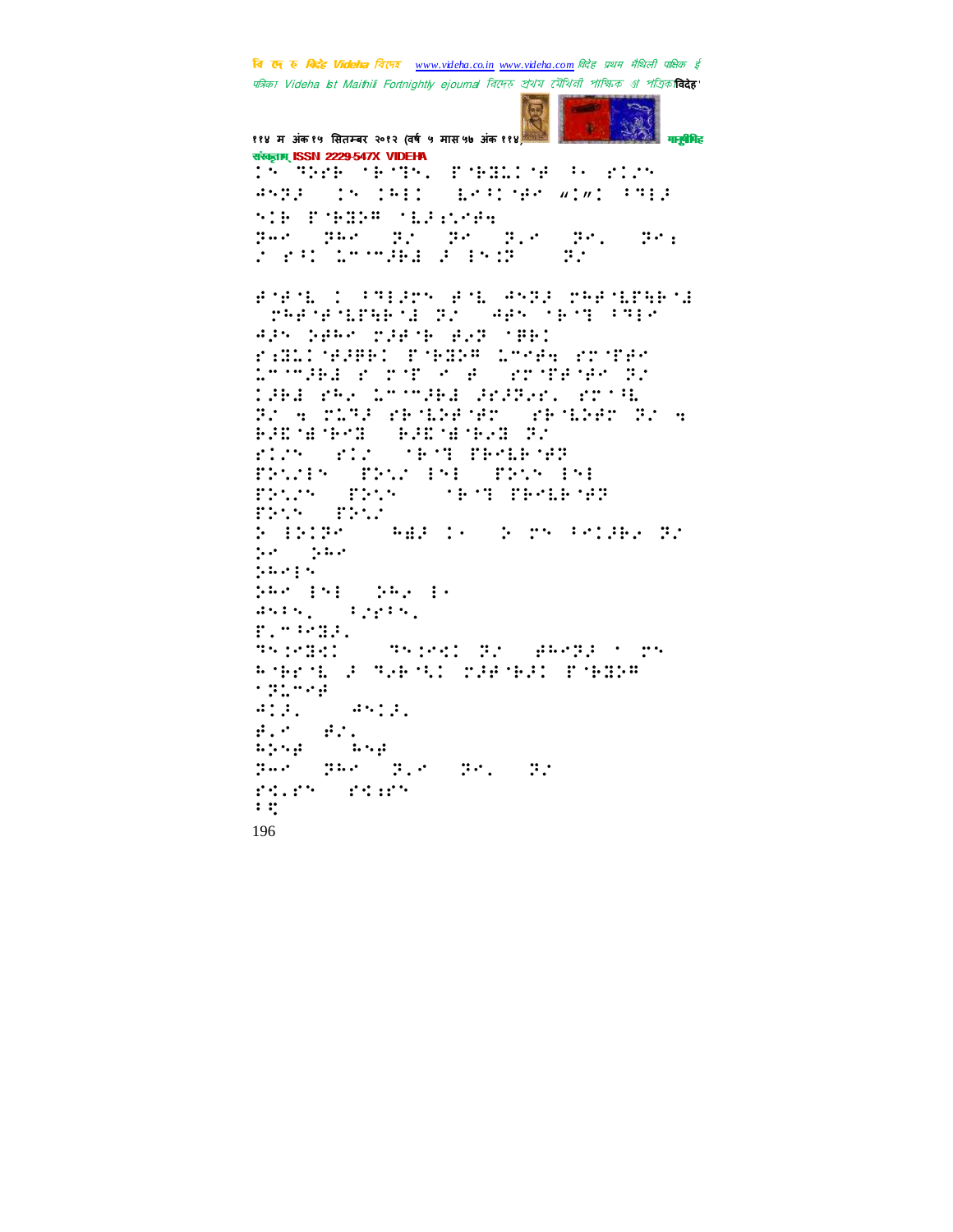**Service** 

मानुबेमिह ११४ म अंक १५ सितम्बर २०१२ (वर्ष ५ मास ५७ अंक ११४) संस्कृतम् ISSN 2229-547X VIDEHA  $\mathbf{r} \in \mathbb{R}$  $\ldots$  :  $\ldots$  :  $\mathbb{Z}$ : anger gaer come age: "An **SPACE THE FIRE** phin, Sheppi, deployed a substantial policy  $\mathbf{r}$ :  $\mathbb{R}^{n+1}$  $\mathbb{R}^n$  :  $\mathbb{R}^n$  :  $\mathbf{r}$ :  $\mathbf{r}$  $\mathbb{R}^{n \times n}$  $\mathbf{H}$ :  $\frac{1}{2}$  :  $\frac{1}{2}$  $: 4.21$  $\mathbf{r}$ Plater realer Platel, cordiel. **Andel Sie (Andeles Andel**  $\mathbb{R}^{2n} \times \mathbb{R}^{2n}$ FILE THIS WATCHER PORTH! **ALTERNATION**  $\mathbb{E}\left\{ \mathcal{P}(\mathcal{Y})\right\} = \mathbb{E}\left\{ \mathcal{Y}(\mathcal{Y})\right\}$  $\mathcal{L}(\mathcal{I},\mathcal{C})$  .  $-422<sup>2</sup>$  (2)  $-4522<sup>2</sup>$  (2)  $-4222<sup>2</sup>$ ning agnésiakan salén panisangan<br>Prasi agna  $\mathcal{H}_\text{L} = \mathcal{H}_\text{L} + \mathcal{H}_\text{R} = \mathcal{H}_\text{R} + \mathcal{H}_\text{R}$ 25 (151 př. 184 – 1978) ale 15<br>Britská (161 – 1978) ale 15 – 2192 THE ES PARK ESTING RATIFIED PROF ESSUAR BRIS, PERRY ASTRONOM  $\mathcal{C}$  . <br> <br> . <br> <br> <br> <br> <br> <br> <br> <br><br><br><br> STAR (THAR STORE IN AR Pridge: Predig tring reges (Party tağında eynü alan algegene allı.<br>Tanen 1 1 Fam Felgezi poema az  $\left(3522, 329\right)$  $\mathbb{R}^2 = \mathbb{R}^2 \mathbb{R}^2, \qquad \mathbb{R}^2 = \mathbb{R}^2 \mathbb{R}^2.$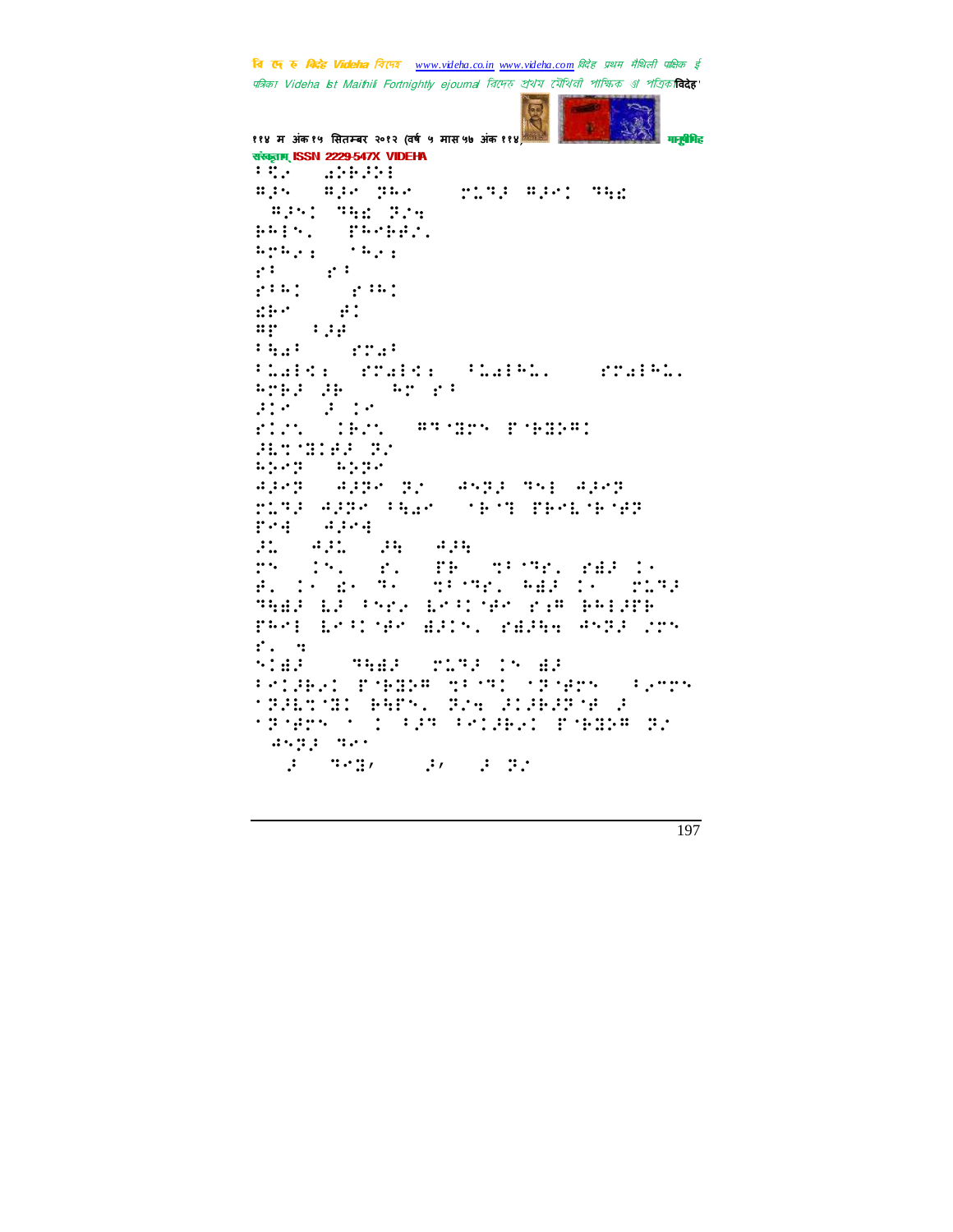

संस्कृतम् ISSN 2229-547X VIDEHA **TERPATERIAL TORGETALIER** (FREEM IP: 'PLTYE F MIRTH FORTHI BIR.'. RYBARAJI PAPPARI (1983-1913A)<br>Kariliak BAR (1968-1961-1961-1998-199 F ERMARY F CHOMPAE MORE APP NIR INF BROB TOOK BRO FINE TOO Chinabary (SP BRARY the B 2073) **TERMINERS PRAY THRANGER EPAPE** parts and the company refere ags sig regio bise sis asia **SAME PART SIR**  $\mathbf{r}$ LTOTHE EMPLE THE PROFILED COPPY **TERPHINAL TELPS EN THE TOP ERP** ANDRE STAR (25 SIE POBBER FRIEND FREE RARES BIRELS BARN, SNAD 121215-0 tags shaps and deps djibers.  $5.17 - 1.17 - 1.17$ In the BRA (1980) MBLE BACK BRAN  $\mathbf{L}$  $\cdots$  $\dddot{\mathbf{u}}$ .  $\mathbf{r}$ .  $\mathbb{R}^2 \times \mathbb{R}^2 \times \mathbb{R}^2$  $\mathbf{f}$ .  $E(t)$   $E(t)$  $\mathbb{R}^n$  :  $\mathbb{R}^n$ :3.a :3 192042  $\mathbb{R}^n_1, \ldots, \mathbb{R}^n_{n-1}$ **ART ART AND PART OF BUILDING AND ARTIST** 42 48 4592 42 1961 4881 4895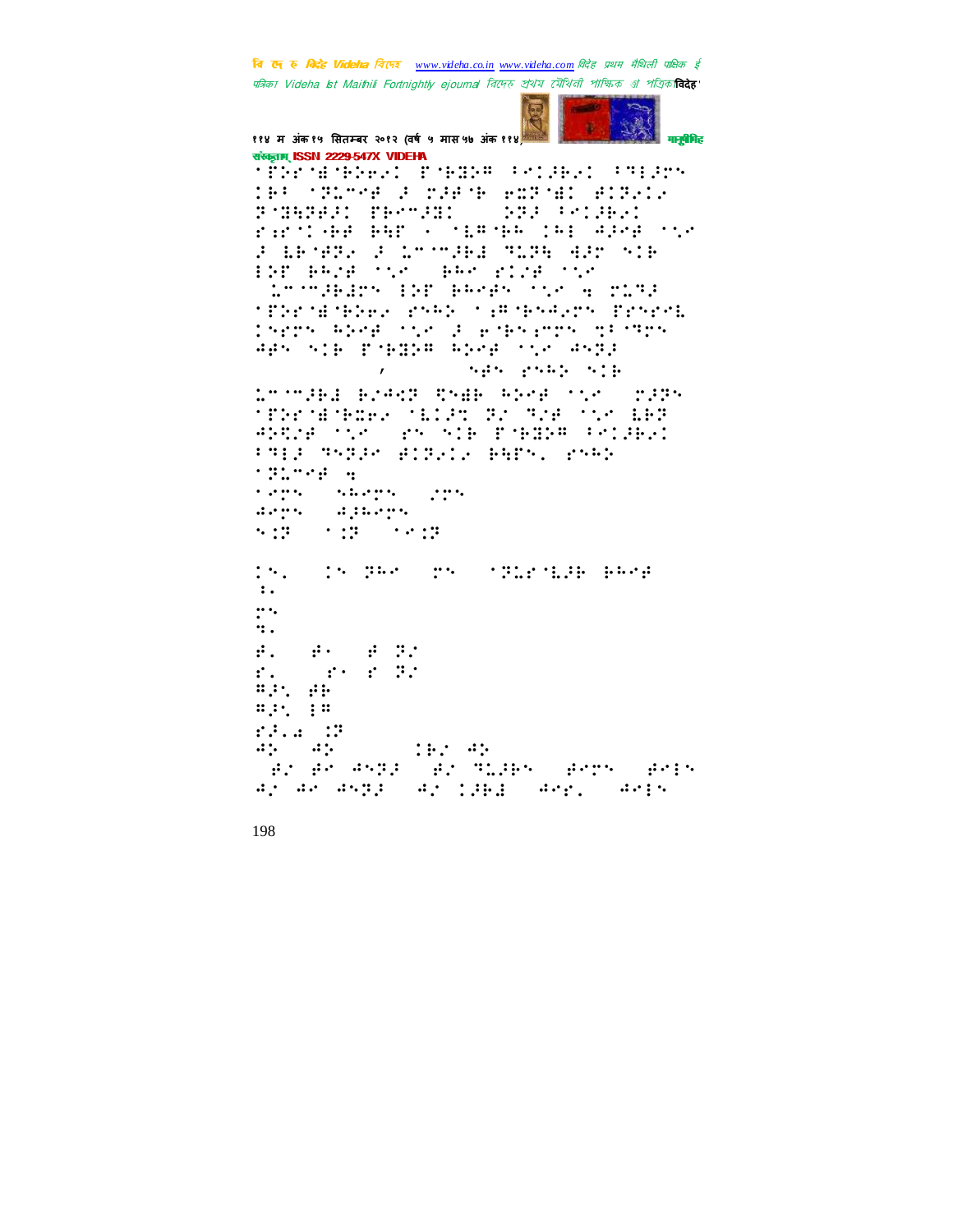**COMPANY** 

```
0
                                                                             AND THE THE
                                                                      \mathbf{g} .
११४ म अंक १५ सितम्बर २०१२ (वर्ष ५ मास ५७ अंक ११४)
संस्कृतम् ISSN 2229-547X VIDEHA
r<sup>ij</sup>e Anggo romana (rr. 1985
MAR SIE SIED MA PARDA (1918)
1951 Repr. 1928 BR28 Sec
EZ EK ANTE EZEL (EKEN) EZ TUEBN
14.141#510: 1510: 151.8 #5181.
1.4441...\cdots\mathbf{a} \mathbf{a} = \mathbf{a} \mathbf{a} \mathbf{a} + \mathbf{a} \mathbf{a}anegy aphegy aegy ajgy
where \mathcal{O} \rightarrow 0.0te altra: cars mobiles 2
nes (1580-25)<br>Bell Beel Birl Bire
           \mathbb{R}^2\mathcal{C} \geq \mathcal{C} \leq \mathcal{C}\mathcal{L} \subset \mathcal{L}\begin{minipage}{.4\linewidth} \begin{tabular}{l} \bf{0.4\linewidth} \end{tabular} \end{minipage} \begin{minipage}{.4\linewidth} \begin{tabular}{l} \bf{0.4\linewidth} \end{tabular} \end{minipage} \begin{minipage}{.4\linewidth} \begin{tabular}{l} \bf{0.4\linewidth} \end{tabular} \end{minipage} \begin{minipage}{.4\linewidth} \begin{tabular}{l} \bf{0.4\linewidth} \end{tabular} \end{minipage} \begin{minipage}{.4\linewidth} \end{minipage} \begin{minipage}{.4\linewidth} \begin{tabular}{l} \bf{0.4\linewidth} \end{tab\label{eq:2} \vec{\theta} \vec{\omega} := \left[ \vec{\theta} \vec{\omega} \vec{\omega} \right]\mathbb{R}^n . The final set of \mathbb{R}^n\mathcal{L}_1(\mathcal{H}) = \mathcal{L}_2(\mathcal{H})\mathbb{R}^2 \times \mathbb{R}^2\cdot \cdot\ddots268 27 28
\mathbf{a}.
         \mathbb{R}^n138 13168 999
rns dist. ram Aum 1976 beliefe
ALEX NO BOT PTO ATA POSTE PERTITA
srepro electo popularo angro electo
applications, industry of different
\mathbf{a} \cdot \mathbf{a} and \mathbf{a} \cdot \mathbf{a}\ddot{a}.
Abegje Ajbegje Aegje Ajgje
where \mathcal{L}=\mathcal{L} is the contract of \mathcal{L}\cdot.
```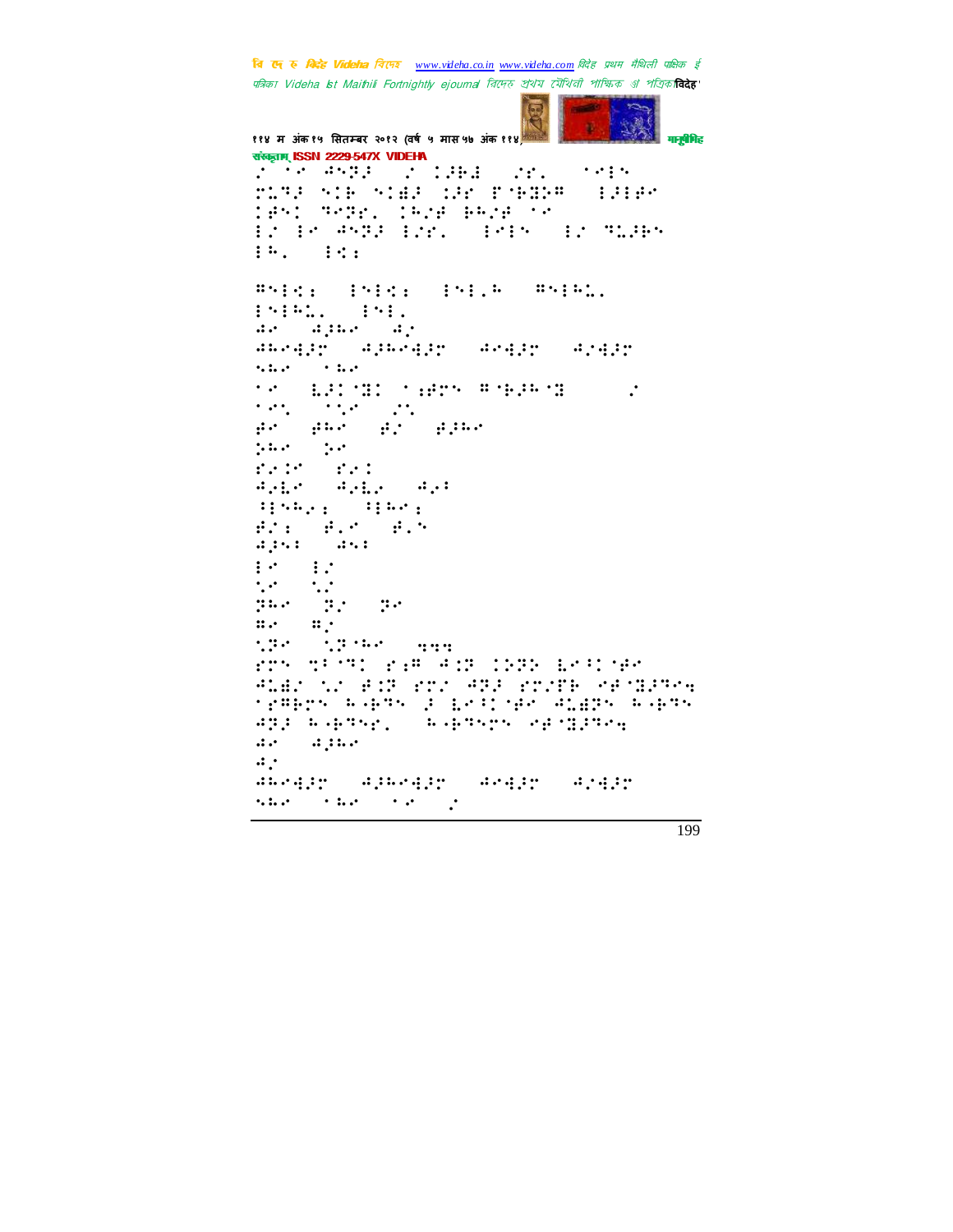```
Ō
                                                              COMPANY
११४ म अंक १५ सितम्बर २०१२ (वर्ष ५ मास ५७ अंक ११४) मानुसारी स्थापित करते हैं। मानुसारित
```

```
संस्कृतम् ISSN 2229-547X VIDEHA
200
\ddot{\mathbf{u}} \ddot{\mathbf{v}} \ddot{\mathbf{v}} \ddot{\mathbf{v}} \ddot{\mathbf{v}}⢾0!⢾⢳0!⢾"0!⢾⢼⢳!
⢵⢳0!⢵!
⢴⣈0!⢴⣈!
⢺⢴⣇0!⢺⢴⣇⢴0!!
\ddot{a} .
H.0 Single
\cdot : \cdot :
f(f) = f(f) - f(f)dgebi debi
\mathbf{P}^{\prime\prime}=\mathbf{P}^{\prime\prime}\mathcal{M}^{\text{max}}_{\text{max}}⢽⢳0!⢽"0!⢽!
\cdots::.
⣁⢽0!⣁⢽⢳!
0.11 0.0 00 001 002
२⣒२⣒!"⣙.⢴!⢸⢼⣏⢼!&⢼⢹⢽!
&⢼⣚⣝⢷!!
⢽⢴0⢼>!⣓0⢴!⢹.!⣇.&>!
."⣐⢻⣅⢺!⣋⢴⣞⢷!⢹⣇⢼⢷⢼!⢵⢽!⢷⣓&!0⣅⢽.!
⢺⢼!0⢼⢳⢴;!
⢵.⣋!.!⢷⣓&!⢻⢷⢼⢳⣝;!!!
१⣒⢳⢵⣝.⢼0!⢳⢵⣝.⢼0!⢳⢵⣝.⢼0!
\frac{1}{2}.
 0.599131२: २० अ
\mathbf{.}^{\mathbf{:}}३⣒!'!.⢽03!.⢽0!.⢽0⣝!
.⢽0.'0.30.⣝0.!!
४⣒!⢸'!⢻.0⢸3!⢻.0⢸⣝!⢻.0⢸!
```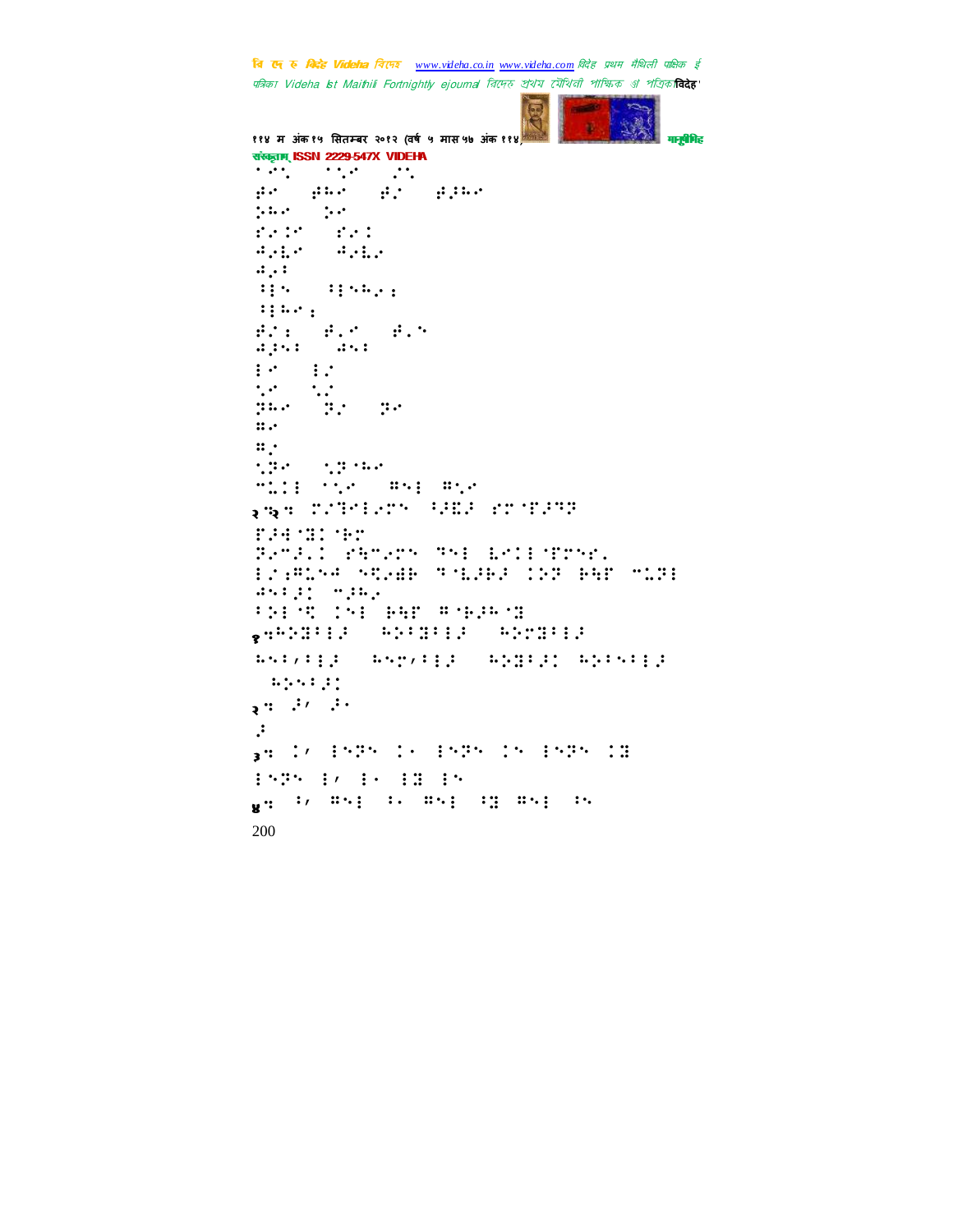```
११४ म अंक १५ सितम्बर २०१२ (वर्ष ५ मास ५७ अंक ११४) मानुसार मानुसीमेह
संस्कृतम् ISSN 2229-547X VIDEHA
\cdots७: : : / <sup>8</sup>'!
⢻.⢳0⢷!⢻.⢼⢳0⢷⣝!⢻.⢼⢳!!
६⣒!
1 - 0 - 1 - 0 - 1 - 1 - 1 - 1 - 1 - 1 - 1 - 1 - 1 - 1 - 1 - 1 - 1 - 1 - 1 - 1 - 1 - 1 - 1 - 1 - 1 - 1 - 1 - 1 - 1 - 1 - 1 - 1 - 1 - 1 - 1 - 1 - 1 -
७⣒!⢷'!.⢼0⢷3!.⢼0!⢷⣝!.⢼!
⢷".⢼0'⢷'!.⢼!0!
⢷"⣇⢼.⢴!!
८⣒!.⢼!⣇.⢼!)&⣅⢷⣓⣏*-!⣇⢼.⢴!)⢾⢷⢴*!
९
\dddot{\bullet}⢼⣌.!⢼⣐⢻.!!
8. PRESS : PRESS
११⣒!⢹⣅⣀⣈!⢹⣅⣈!१
२⣒!0.!⢻.!0.!⢻.00".!⢻.!!
१३⣒!⢹.⣈⢽⢳!⢹.⢽⢳-!⢹.⣈⢽!!
१४ :
⢹⣈.⢽⢳!⢹⣈.⢽0!⢹⣈."⢽⢳!!
१५⣒!⣁⣙⢽⢳0!⣁.⢽⢳!⣁⣙⢽0!⣁."⢽0!
\ddot{\mathbf{u}}<sub>१६</sub>० "ISB 750 "IBA 750€
\mathbf{R}^{\mathbf{g}} : \mathbf{R}^{\mathbf{g}} : \mathbf{R}^{\mathbf{g}} : \mathbf{R}^{\mathbf{g}}\bar{\gamma}१८ :
- Agree For Former<br>... 2005 - Personal Parties
१९९९ के अन्तर समितिहरू
२०
```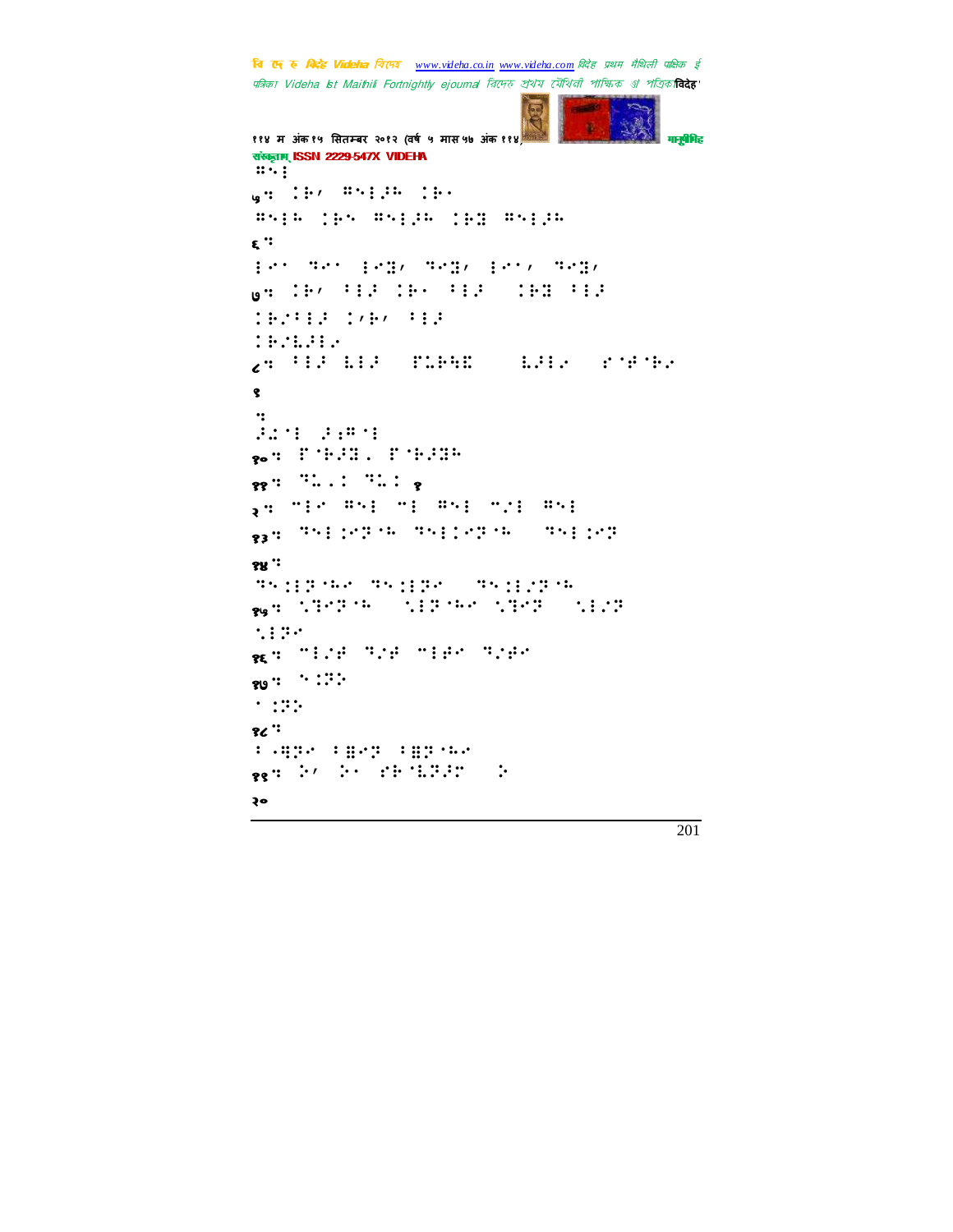```
११४ म अंक १५ सितम्बर २०१२ (वर्ष ५ मास ५७ अंक ११४) मानुसार मानुसीमेह
संस्कृतम् ISSN 2229-547X VIDEHA
\vdots \vdots \vdots \vdots \vdots \vdots२१⣒!⢶⢼>⢻0⢶⢼⣌⢻!⢶⢼⣐⢻0⢶⢼⣌!!
२२ <sup>::</sup>
GR 05. 25. 000 S.
28º: 1593556 15936 139356
२७: FCP, FCP #.
2\epsilon : \frac{1}{2}⢷⢳.0⢺⢼⣝!⢷⢳.0⢺⢼!⢷⢳.!!
२७: २०: ३०: २०: २०
.⢼⢻.0!.⢻.!⢳⢷⢼⣝0!⢳⢷⢼!.⢼⢻.0!.⢻.!
⢽.'0⢳⢷"!.⢼⢻.!!
२८⣒!⢵⢾⣝0!⢺⢾⣝!⢺⢾'0!⢵⢾'0!⢺⢾0!⢵⢾!!
२९ :⢴!⢶⣓⢷.!⢺!!⢶⣓⢷.!⢺!!
30 \frac{3}{2} \frac{3}{2} \frac{3}{2} \frac{3}{2} \frac{3}{2} \frac{3}{2} \frac{3}{2} \frac{3}{2} \frac{3}{2} \frac{3}{2} \frac{3}{2} \frac{3}{2} \frac{3}{2} \frac{3}{2} \frac{3}{2} \frac{3}{2} \frac{3}{2} \frac{3}{2} \frac{3}{2} \frac{3}{2} \frac{3}{2} \frac{3}{३१⣒!⣓⢹!0!⣝⢼⢹)⢵⢽!&⢼⢷*!
1999 1999 1999 1999 1999<br>DJPP = 202
⣝⢼⢹!)⢵⢽*!!
३२<sup>० | अ</sup>ति | अति |
33 "B 2020 B 2020 B 2021
३४⣒!⢽⣊!⢼!⢹0⢽⣊!⣐⣇⢼!⢹0!⢽⣊!⣇⢼!
\ddots<sub>3७</sub>: :2011 :1118 :201 :1118
≥।<br>इ.स. <sup>१६</sup> - अप्रैली अधिकारी अधिकारी
३७ :
```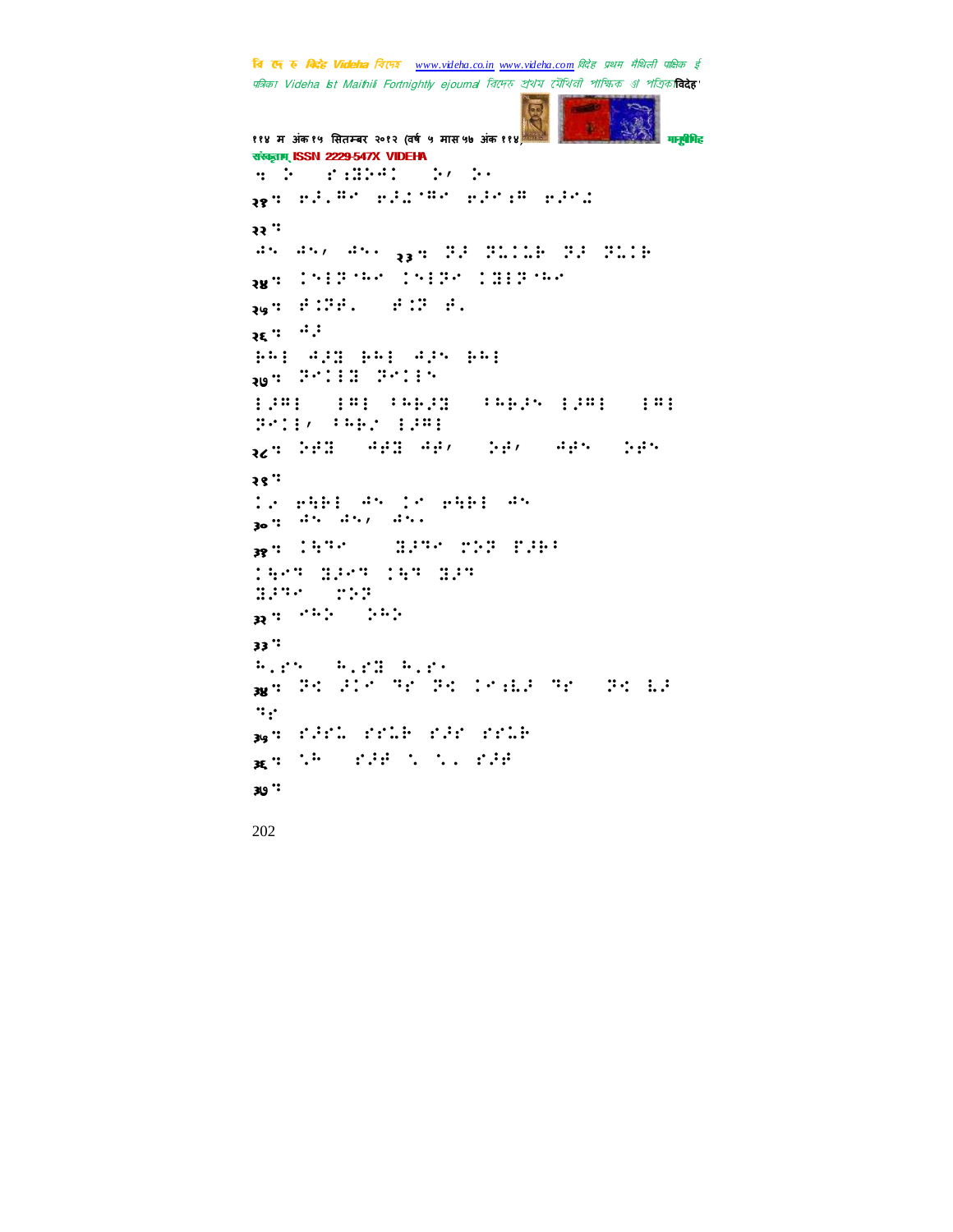```
११४ म अंक १५ सितम्बर २०१२ (वर्ष ५ मास ५७ अंक ११४) मानुषी मानुषी मानुषी मिट
संस्कृतम् ISSN 2229-547X VIDEHA
12 ) 12 ) 12 ) 12 , 13 , 13 , 13 , 13 , 13 , 13 , 13 , 13⣇⢷⢺⢾*!!
36 \frac{36}{100} \frac{1}{100} \frac{1}{100} \frac{1}{100} \frac{1}{100}३९⣒!⢷⢾⢼⢳0!⢷⢾⢼⢳!⢷⣝⢾⢼⢳!!
४०⣒!⢹.⢼⢽!⢹⣉!⢹.⢼⢽!⢹⣉0⢹.⢼⢽!⢹!!
४१
⣒!⢻.⢼⢳!⢻.⢼⢳0⢻⣝.⢼⢳!!
<sub>93</sub>२ (२८० मध्या) अस्ति यस अधिकारी सम्
४३⣒!⢺⢼!⣁.0!⢺⢼⢾!⣁.!⢺⢼⢾!⣁.0⢺"⢾!⣁.!!
४४⣒!&⢳⣅>00!⢸⣞!⢺⢼⢾!⣁.0!⢸⣞!⢺⢼!
\mathbf{C} : \mathbf{C} \mathbf{D} \mathbf{D} \mathbf{D} \mathbf{D} \mathbf{D} \mathbf{D} \mathbf{D} \mathbf{D} \mathbf{D} \mathbf{D} \mathbf{D} \mathbf{D} \mathbf{D} \mathbf{D} \mathbf{D} \mathbf{D} \mathbf{D} \mathbf{D} \mathbf{D} \mathbf{D} \mathbf{D} \mathbf{D} \mathbf४५⣒!!
⢺⢼⢽!)⣝⣅⣇⢼*0!⢺⣇⢼⢽)⢶⣊⢺⢴*!!
<sub>अ६</sub>० : B = 15 : 27 = 15 : 15 : 35 = 16 : 15 = 1
3! \cdot 1!४७⣒!.'0.3!⣝0!
\frac{1}{8c^2} \frac{1}{16} \approx 1.3४८⣒!⣈⢽!0!⣈⢽!0!⣈⢽!0!⣈⢽!!
४९⣒!!
⢳⢴⣐>!⢳⢴>>!!
५०⣒!⢻⢳⢴⣐⢷!⢻⢳⢴>⢷!!
५१ "
⣎⢼⢷!&⢼⢷!⢽⢼!⣎⢼⢷!&⢼⢷!⢽⢼⣝0⢽⢼!!
.<br>الخا: ال<sup>عاد</sup> الخا<sup>95</sup>: العهد
\therefore५३⣒!⢾⢳⢽⢼!⢾⢳⢽⢼!!
\mathbf{g} \mathbf{g} : \mathbf{h} \in \mathbb{R} : \mathbf{h} \in \mathbb{R}
```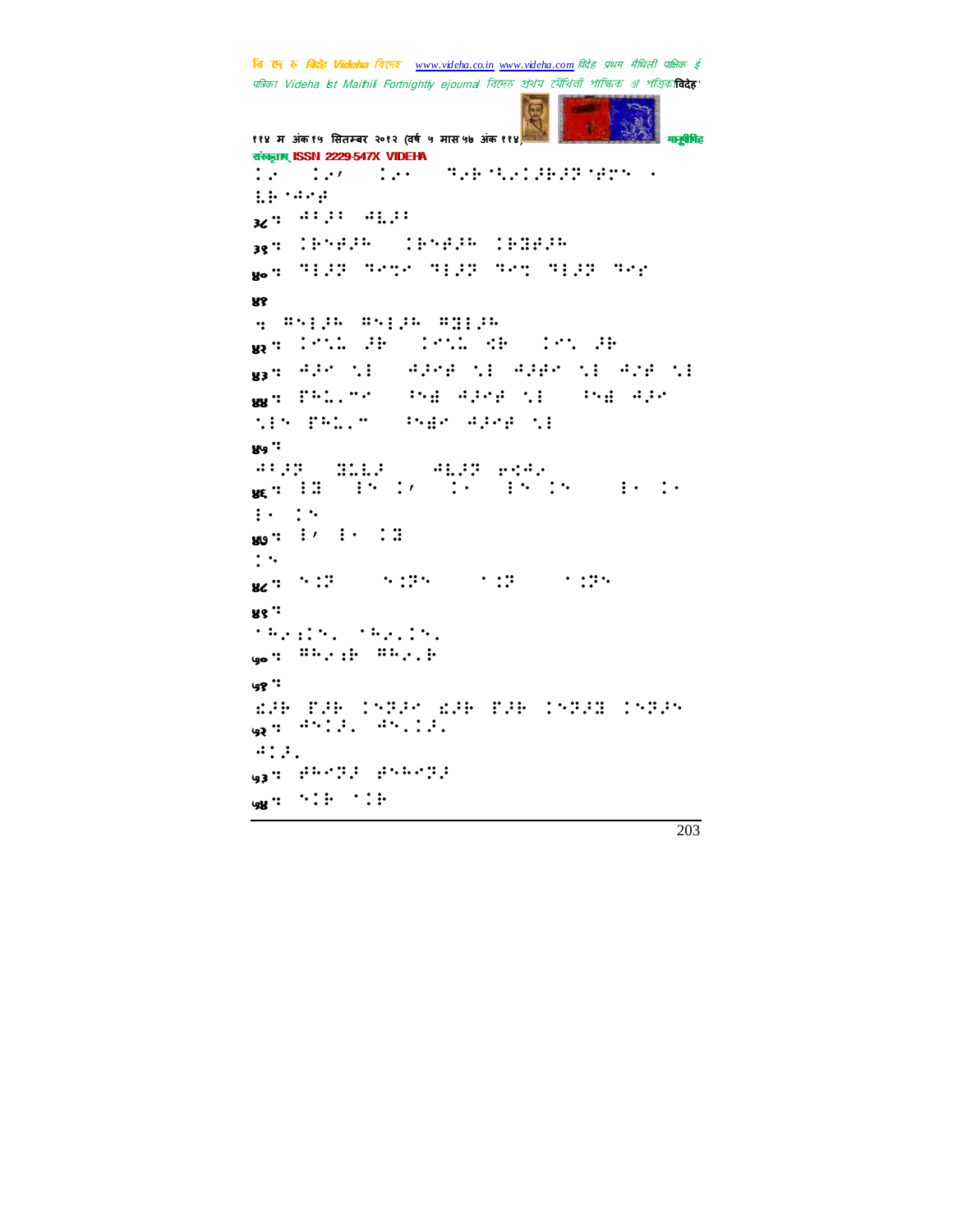११४ म अंक १५ सितम्बर २०१२ (वर्ष ५ मास ५७ अंक ११४) मानुसार मानुसीमेह संस्कृतम् ISSN 2229-547X VIDEHA  $\mathbf{g}_{\mathbf{g}}$ :  $\mathbf{H} \mathbf{h}$   $\mathbf{H} \mathbf{h}$   $\mathbf{H} \mathbf{h}$ ५६⣒!⢳⢽!⢳⢽!! ५७⣒!⢳⢽.⢳⢽⢵! ⢳⢽.⢳⢽⣅!! ५८⣒!⢽⢳0!⢽"!! ५९⣒!⢷⢼!0!⢷⢼⣝0!⢷⢼!! ६०⣒!⢾>0!⢾!3!⢾⣝0⢾!! ६१⣒!⢸"⣝⢼⢷⢴!!⣁⢵⣞.⢸⢼0⢸"0-!⢺⣚. ⢸⢼⣝0⢸⢼-!! ६२⣒!⢻⢽⢾⢴!⢹⣓!⢸⢼0⢸⢼0⢸⢼>!!! ६३⣒!⢴!&⢵⣙⢴!⢹⣓!⢸⢼0!⢸⢼>0!⢸⢼0! ..⣒!⣝⢼⣇⢾!⢺⢼⣇⢾!! 60 EN 2010 P.C. P.P. P.P. P.P. P.P. P.P. ६५⣒!⢹⢽⢳0!⢹⢽!⢹⢽0!⢹⢽⢳0! ⢹⣝⢽⢳!⢹⢽⢳0!⢹"⢽⢳!! ६६ <sup>च</sup>े <sup>य</sup>े अ ६७⣒!⢵!)⣐⣝⢵⢺\*!⢵3!)⢷⣇⢽⢼\*!! ६८⣒!⢾⢼!!⢾⢼⣝!⢾⢼!! ६९९ में अपने कारण करता है। अपने कारण करता है कि इस किसी के बाद करता है। अपने कारण करता है कि इस किसी के बाद क  $\mathbf{::}$  : ७०⣒! ⢾⢼⢳⣅0!⢾⢼⢳⣓!! '' १७ ELF (B): '' ୨ ⢺⢼!⣝0!!0!3!!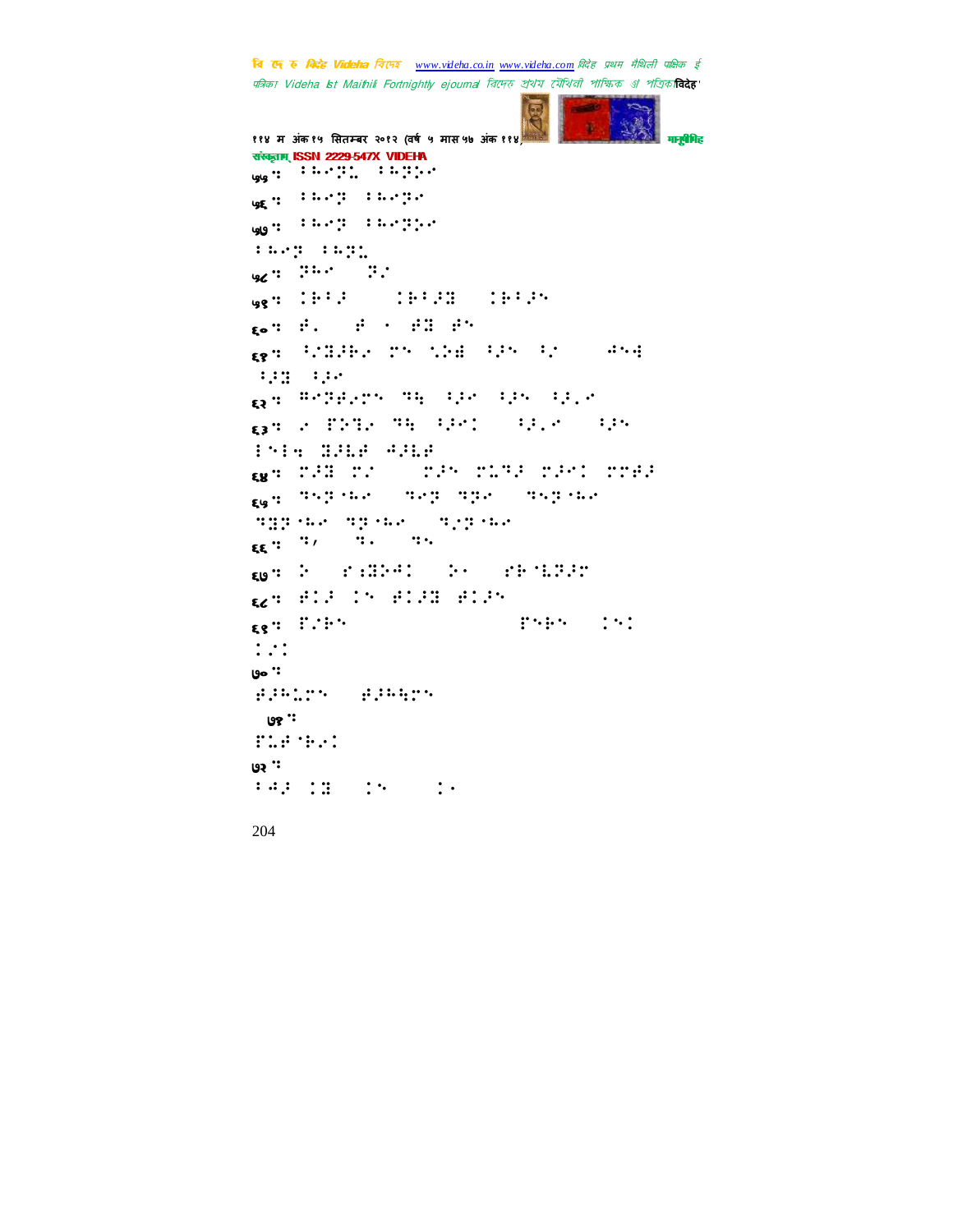```
११४ म अंक १५ सितम्बर २०१२ (वर्ष ५ मास ५७ अंक ११४) मानुसीरी मानुसीरीहरू
संस्कृतम् ISSN 2229-547X VIDEHA
03: 1999: 1999:
\mathbf{g}u: \mathbf{f}: \mathbf{f}: وس
SANCE SHOW
७६⣒!
⢾⢾⢳>!!
৩७: ⊞PIDIP 162 - ⊞PIDIP
    !!⢻⢷.⢽⢳0!⢻⢷.⢽!!
७८⣒!⢼.⣅!⢼.⣓!!
'' १७
0⢽⢳!0⢽⢳)⣉⣅⢹⣎*!!
\mathcal{L}^{\circ} \mathcal{L}^{\circ} \mathcal{L}^{\circ} \mathcal{L}^{\circ} \mathcal{L}^{\circ} \mathcal{L}^{\circ}८१
H. 25 (15 25) 25)
a \rightarrow \ldots \ldots \rightarrow \ldots \ldots८३⣒!⢸⣅⢳⢼⢷!⢸⣓⢳⢼⢷!!
\alpha : \ddot{\alpha} : \ddot{\alpha}0!⣅⢻⢷0!⣓⢻⢷!!
८५⣒!⣔⣚⢳⢼!⣔⣞⢳⢼!८६⣒!
\gamma is in the \gamma८७⣒!⢷⣝⢵0⢵!⢷"⣝⢵!⢽!⢹.!0⢷⣝⣊.
⢷⣝⣊!!
\alpha: \mathbb{R}^{\mathbb{Z} \times \mathbb{R} \times \mathbb{R} \times \mathbb{R}}T^*.
८९⣒!⣔⢻⣛⢼.⣔⢼>⣞⢴!
⣔⢻⣛⢼.⣔⢼>⣞!!
९०⣒!&⢷.&⢷!&"⢷.&"⢷!
```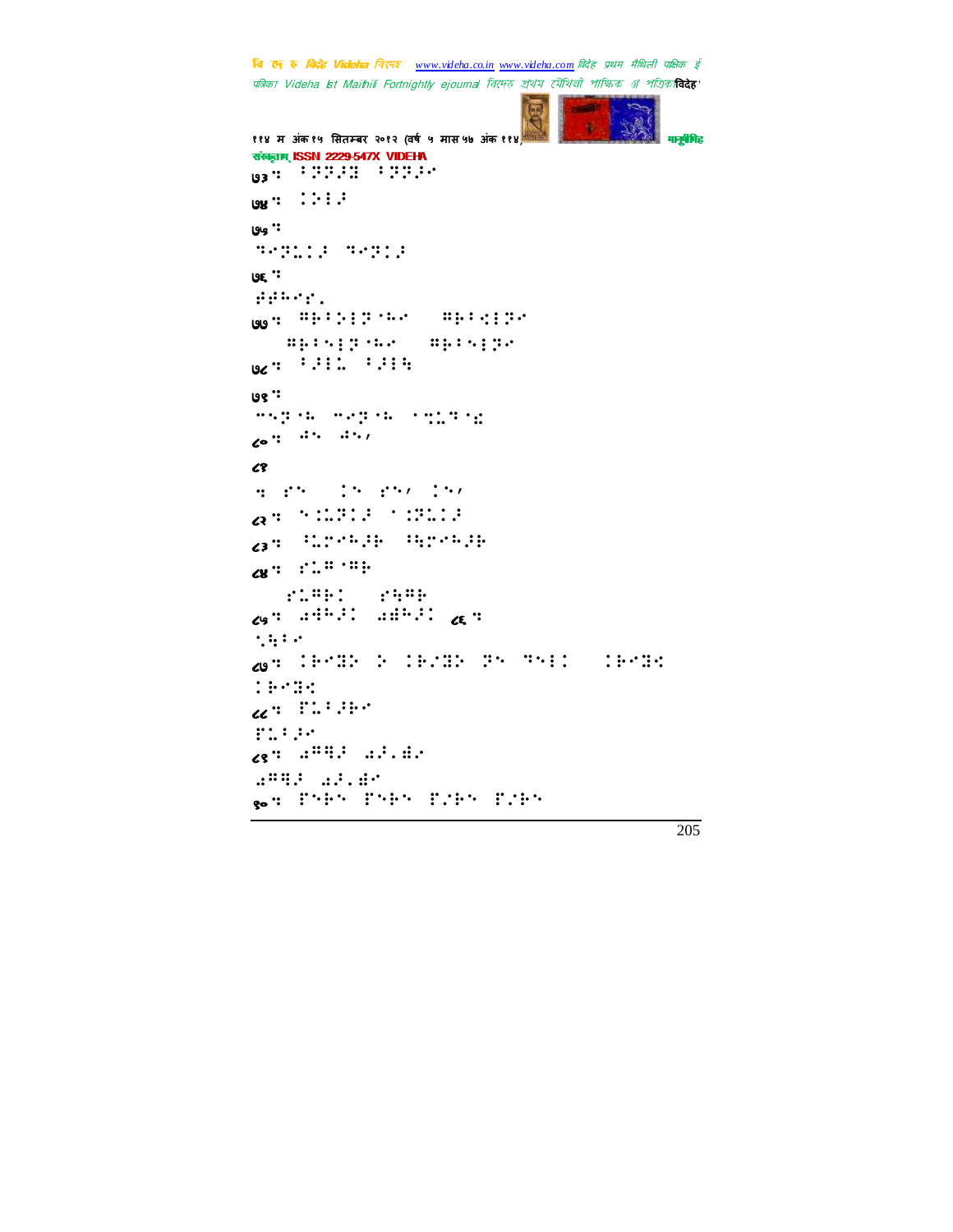```
११४ म अंक १५ सितम्बर २०१२ (वर्ष ५ मास ५७ अंक ११४) मानुसी मानुसी मानुसी के
संस्कृतम् ISSN 2229-547X VIDEHA
206
_{88} : ::::::::\mathbf{R} : \mathbf{R} : \mathbf{R}\frac{1}{33} : \frac{1}{3} : \frac{1}{3}<sub>९४</sub> में स्टेल को प्राप्त करें। य
\mathbf{e}_{9}: \mathbf{e}_{1}...: \mathbf{e}_{2}...:
९६ \cdot⣓⣔.!)⣐⢵⣎⢽!⢷⣙*!!
९७⣒!⣝"⢳!⣝⢳!0!⢳0!"⢳0!⢳!!
\mathbf{g}_{\mathcal{L}}: \mathbf{H}. \mathbf{H}: \mathbf{H}९९⣒!⣝⢽⢼⣝.!⣝⢽⢼0!⢽⢼0!⢽⢼!!
<sub>१००</sub>०: २०३०: २०००: २०३०:
१०१ \cdot⢽⣅!⢽!!
१०२\mathbb{P}^1ं\mathbb{P}^2ं\mathbb{P}^2ं\mathbb{P}^2ं\mathbb{P}^2१०३ :
\mathcal{A}jo:ejstonfou tfotfolio tfotfolio tfotfolio tfotfolio tfotfolio tfotfolio tfotfolio tfotfolio tfotfolio
१०४⣒!⣁⢾!&⢷!⢼!⢺⢼!!
१०७ :
\mathbf{P}१०६⣒!⣈.⢼!)qmbz*!–⣈.⢼!!
२०७: 'ः'.'':' ':'.'
१०८\cdot :
\mathbf{u}१०९
⣒!&-⣛.!&⣟!!
```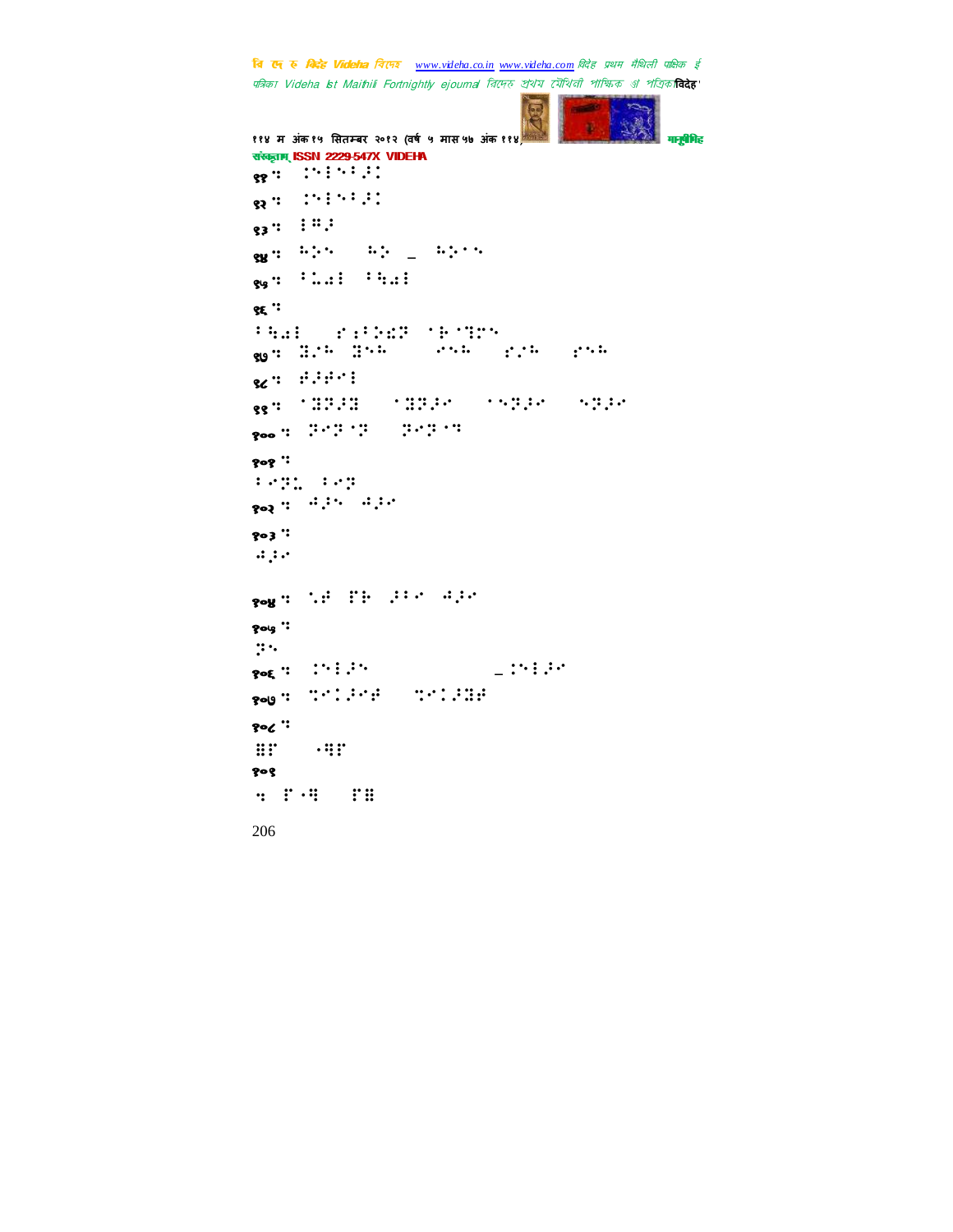```
११४ म अंक १५ सितम्बर २०१२ (वर्ष ५ मास ५७ अंक ११४) मानुसार मानुसीमेह
संस्कृतम् ISSN 2229-547X VIDEHA<br>१९० : २००१: २००१: २००१:
                  ११०⣒!⢽0!⢽⣝!⢽⢲!!
१९९ : 2211 : 2211
१९२ में लिया है। अपने पा
\frac{883}{10} : \frac{11}{10}⣊⢷⢹⢼!!
११४ º <sup>:</sup> '...'<sup>.</sup>!?'
१९७३ - अप्रति संस्थान संस्थान संस्थान संस्थान संस्थान संस्थान संस्थान संस्थान संस्थान संस्थान संस्थान संस्थान<br>संस्थान
११६ º 10.00 º 10.00 º 10.00 º 10.100 º 10.100 º 10.100 º 10.100 º 10.100 º 10.10<br>|-
880 : 10.14 10.11११८ :^{\prime} . The control of ^{\prime} . The control of ^{\prime}&⢼⢷.⣈⢽⢳!!
११९⣒!".!.!!!
१२० ".⢻!.'⢻!!!
१२१ ला लेख होते.
१२२⣒!⢺⢷⣊⢽⢼!⢺⢷⢵⢽⢼.!⢺⢷⢽⢼0!
⢺⢷⢽⢼!!
१२३ : लिंग्लि
१२४⣒!
⢻⢷.⢽⢳0!⢻⢷.⢽!⢻⢷⣊.⢽⢳0!
⢻⢷⣊.⢽!!
१२५ "
0⣈"⢾.!)up!uftu*0⣈⢾!!
\mathbf{R}
```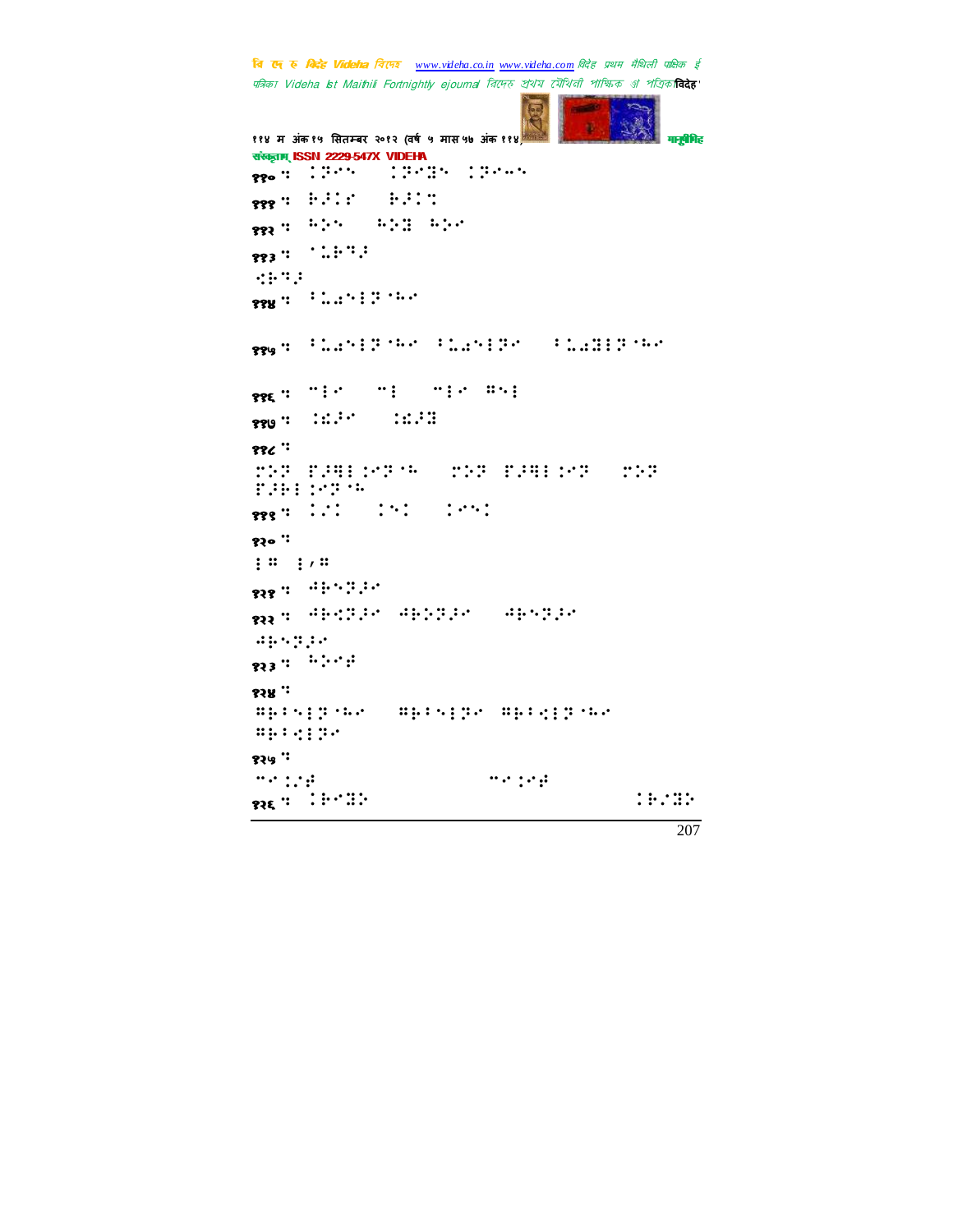```
११४ म अंक १५ सितम्बर २०१२ (वर्ष ५ मास ५७ अंक ११४) मानुसार मानुसीमह
संस्कृतम् ISSN 2229-547X VIDEHA
208
१२७ : न्यू अप्रेलिया : न्यू अप्रेलिया : न्यू अप्रेलिया : न्यू अप्रेलिया : न्यू अप्रेलिया : न्यू अप्रेलिया : न्
१२८ : निर्वित करने कर
१२९⣒!!
⢹⢷!⣙⢼⢽0!⢹⢷!⣙⢼⢽!!
१३०⣒!⢷⣝.⢳⣅>0!⢷.⢳⣅>0!⢷.⢳⣅>!
: FINE
१३१ :
F.900 : 000 : 000 : 000 : 000 : 000 : 000 : 000 : 000 : 000 : 000 : 000 : 000 : 000 : 000 : 000 : 000 : 000 : 000 : 000 : 000 : 000 : 000 : 000 : 000 : 000 : 000 : 000 : 000 : 000 : 000 : 000 : 000 : 000 : 000 : 000 : 00
१३२⣒!⢵⢺⢽!⣇⢺⢽!⢼⢶⢵00!⢶⢵!⢼⢻⢾0!
\frac{1}{2} \frac{1}{2} \frac{1}{2} \frac{1}{2} \frac{1}{2} \frac{1}{2} \frac{1}{2} \frac{1}{2} \frac{1}{2} \frac{1}{2} \frac{1}{2} \frac{1}{2} \frac{1}{2} \frac{1}{2} \frac{1}{2} \frac{1}{2} \frac{1}{2} \frac{1}{2} \frac{1}{2} \frac{1}{2} \frac{1}{2} \frac{1}{2} १३३⣒!⢼⣎!⢸⢼⢻0!⢼⣎.⢸⢼⢻!!
१३४ <sup>: 19</sup>99 - 1999 - 1999 : 1999 - 1999 - 1999 - 1999 - 1999 - 1999 - 1999 - 1999 - 1999 - 1999 - 1999 - 1999 -
\mathbf{B}\mathbf{B}\mathbf{B} \mathbf{B} \mathbf{B} \mathbf{B} \mathbf{B} \mathbf{B} \mathbf{C} \mathbf{D} \mathbf{D} \mathbf{D} \mathbf{D} \mathbf{D} \mathbf{D} \mathbf{D} \mathbf{D} \mathbf{D} \mathbf{D} \mathbf{D} \mathbf{D} \mathbf{D} \mathbf{D} \mathbf{D} \mathbf{D}\frac{1}{3} \frac{1}{3} \frac{1}{3} \frac{1}{3} \frac{1}{3} \frac{1}{3} \frac{1}{3} \frac{1}{3} \frac{1}{3} \frac{1}{3} \frac{1}{3} \frac{1}{3} \frac{1}{3} \frac{1}{3} \frac{1}{3} \frac{1}{3} \frac{1}{3} \frac{1}{3} \frac{1}{3} \frac{1}{3} \frac{1}{3} \frac{1}{3} )⢽*!&0⢼!⢺⢼⣝!!
१३७⣒!⢾⣈⢽!⢽!)⢽⢲*!⢳"⢾!⣁⣒!⢳"0!
 ⣅⢽"0!⢹⣈"!⣁.!⣅⢹⢼!⢳"⢾.⢳"⢾0!
⣅⢽"⢾.⣅⢽"⢾0!⢹⣈"⢾.⢹⣈"⢾!
१३८ :
 ⢾!⢻⢵⣞0!⢾⢼!⢻⢵⣞!!
<sub>२३९</sub>० : २२% वर्तन के अपने कार्य
१४०
⣒!.⢻!.'⢻!!
_{\text{388}} : \cdots : : : : \cdots१४२ ः
 ⣁⣙⢽⢳0!⣁⣙⢽!!
१४३ "
```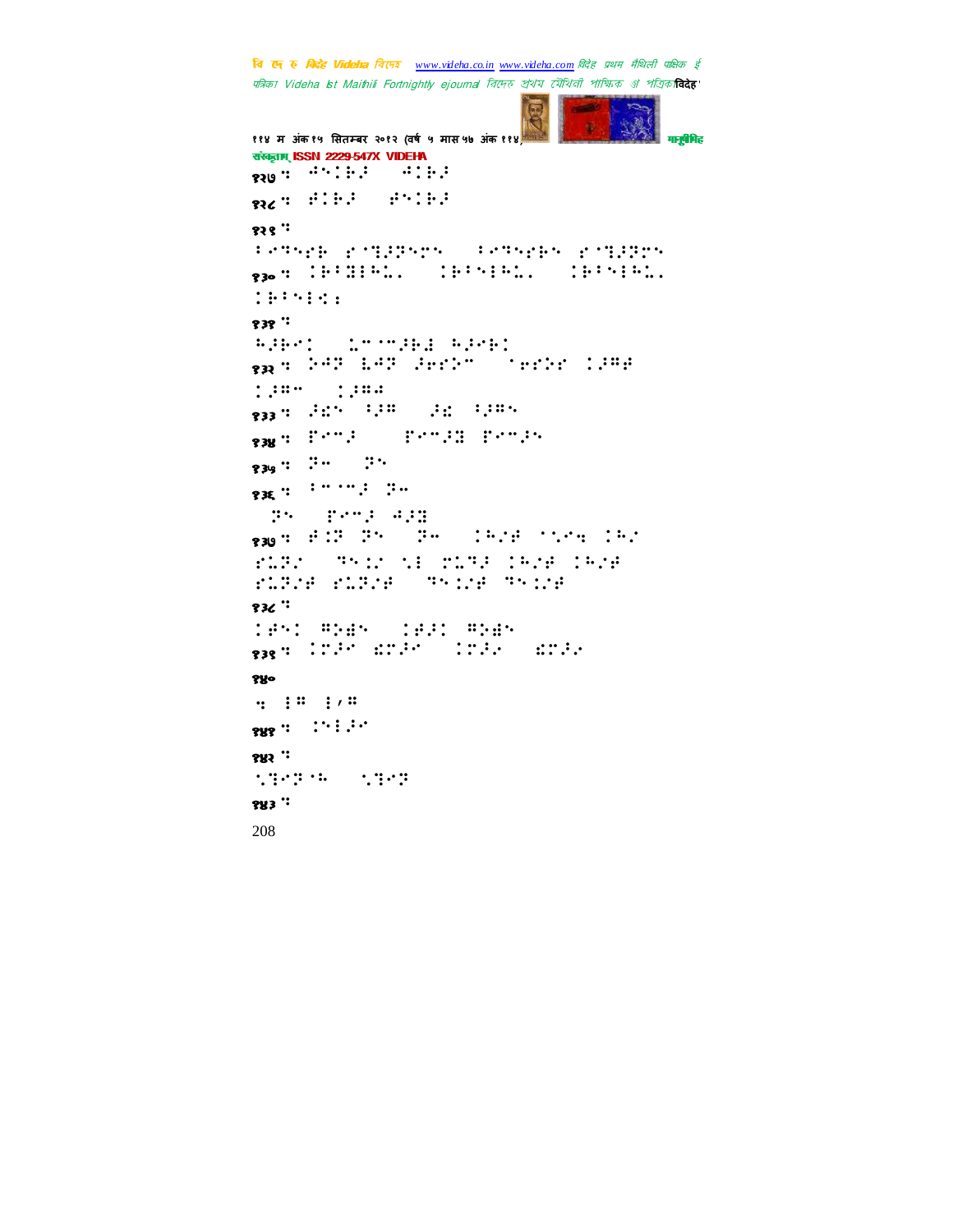```
११४ म अंक १५ सितम्बर २०१२ (वर्ष ५ मास ५७ अंक ११४) मानुसार मानुसीमह
संस्कृतम् ISSN 2229-547X VIDEHA
\mathbf{a}_1, \mathbf{b}_2, \mathbf{c}_3, \mathbf{c}_4, \mathbf{c}_5, \mathbf{c}_6१४४ : २४% : २४% : २४% : २४%
१४५ :
 : \cdot :
१४६ :
\vdots :
१४७
 ⣒!⢽⢽⢼0!⢽⢽⢼⣝0!⢽⢽⢼!!
\mathbf{R} \mathbf{B} \mathbf{C} : \mathbf{B} \mathbf{B} \mathbf{C} : \mathbf{B} \mathbf{B} \mathbf{C}१४९ मध्य अस्ति । अस्ति अस्ति । अस्ति अस्ति । अस्ति अस्ति । अस्ति अस्ति । अस्ति अस्ति । अस्ति । अस्ति । अस्ति ।<br>अस्ति । अस्ति । अस्ति । अस्ति । अस्ति । अस्ति । अस्ति । अस्ति । अस्ति । अस्ति । अस्ति । अस्ति । अस्ति । अस्ति
\frac{1}{200} o \frac{1}{20} \frac{1}{20} \frac{1}{20} \frac{1}{20} \frac{1}{20} \frac{1}{20} \frac{1}{20} \frac{1}{20} \frac{1}{20} \frac{1}{20} \frac{1}{20}\frac{1}{298} : \frac{1}{2} : \frac{1}{2} : \frac{1}{2} : \frac{1}{2} : \frac{1}{2}१५२⣒!⣋⣅⢼0!⣋⣅⢼"0!⣋⣅⢼"!⣋⣅⢼⣝0!
 ⣋⣅⢼!!
\frac{843}{10} : \frac{1}{2} : ::::::
 ⣈⣅⢽⢼!!
१७४ : 10 : 1015 : 12191 : 1207 : 1017
 \vdotsg_{bgg}: \therefore:
 : \cdot : :\gamma_{95} : \overset{11}{\sim} \overset{11}{\sim} \overset{11}{\sim} \overset{11}{\sim} \overset{11}{\sim} \overset{11}{\sim} \overset{11}{\sim} \overset{11}{\sim}१५७
 ⣒!⣇⢷⢹⢴!⣇⢷⢹⢴!!
१५८⣒!⣅⢽⢼!⢻.⢼⢳!⣅⢽⢼'0⣅⢽⢼3!!
१७९९ : २२०० : २२०० : १९७९
१६० "⢾⢽⢼!⢽!⣃⢷.⢽⢳0!⢾⢽⢼!⢽!⣃⢷.⢽!!
```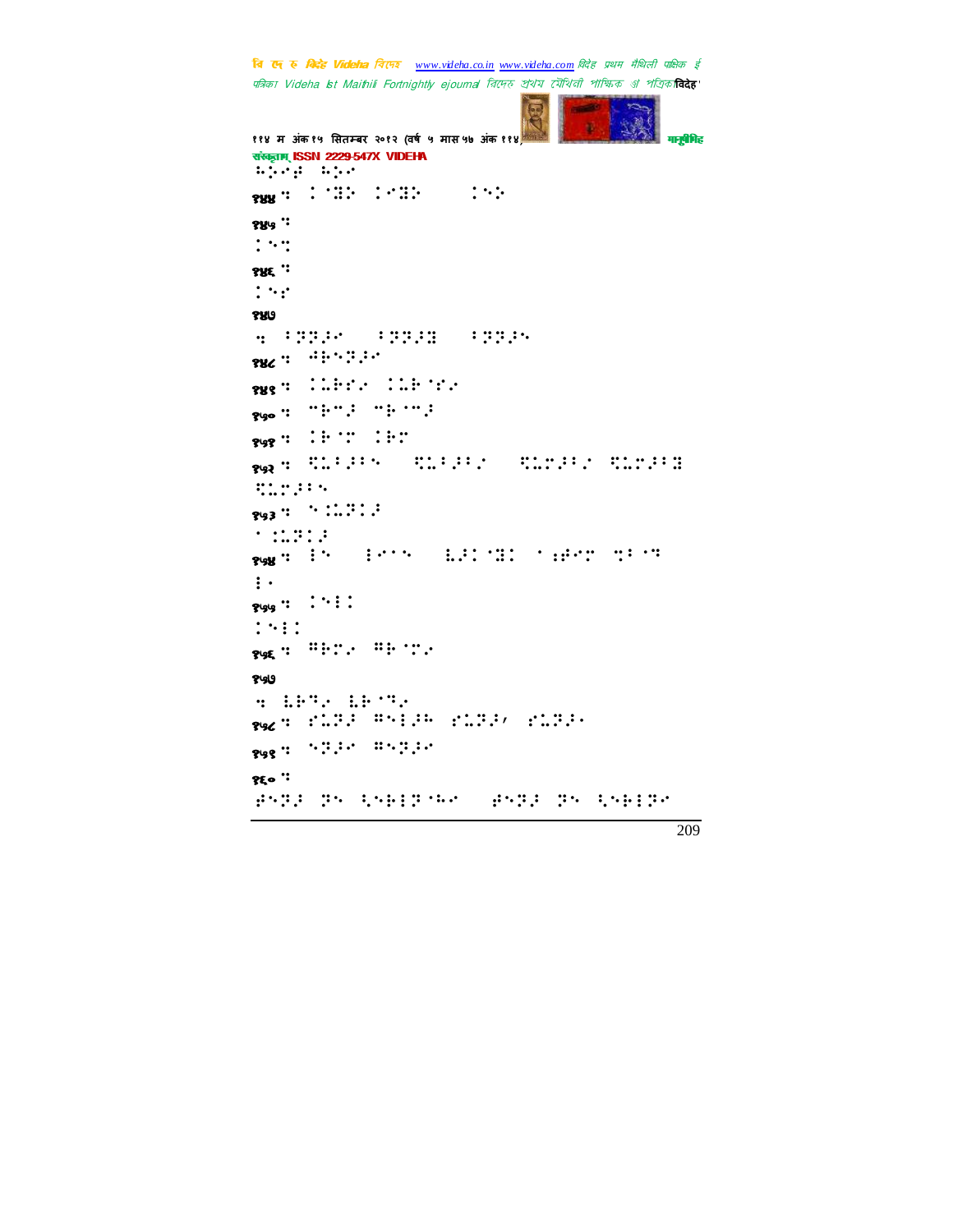```
११४ म अंक १५ सितम्बर २०१२ (वर्ष ५ मास ५७ अंक ११४) मानुसीर मानुसीरे मानुसीरे ह
संस्कृतम् ISSN 2229-547X VIDEHA
210
R8 : "..."१६२ :
SHE SHE
1961 : 2010 : 2010 : 2010 : 2010 : 2010 : 2010 : 2010 : 2010 : 2010 : 2010 : 2010 : 2010 : 2010 : 2010 : 2010
१६४⣒!⣅⢷⢻⢷.⣅⢷⢻⢷!⣅⢷⢻⢷!!
R_{\mathfrak{g}} : \cdots :
१९६९ मध्ये समिति होती.
\mathbf{R} \mathbf{B} \mathbf{B} \mathbf{C} \mathbf{C} \mathbf{D} \mathbf{C} \mathbf{D} \mathbf{D} \mathbf{D} \mathbf{D} \mathbf{D} \mathbf{D} \mathbf{D} \mathbf{D} \mathbf{D} \mathbf{D} \mathbf{D} \mathbf{D} \mathbf{D} \mathbf{D} \mathbf{D} \mathbf{D} \mathbf{D} \mathbf{१६८ "\begin{aligned} &\mathbf{1}^{\prime}\mathbf{1}^{\prime\prime}-\mathbf{1}^{\prime\prime}\mathbf{1}^{\prime\prime}^{\prime\prime} \end{aligned}१६९⣒!⢹⢷⢺⢺⢼0!⢹⢷⢺⢼!!
\gamma१७१ \cdotdist #1
१७२ :SHEP EXER
803 : 1.41 : .1998 :: "\frac{1}{209}: \therefore \therefore \therefore१७६⣒!⢾⢵>⢳)!&⢹⣝!⢻⢷⢼⢳⣝*!!
१७७ : २००९ : २००९ : २००९ : २००९ : २००९ : २००९ : २००९ : २००९ : २००९ : २००९ : २००९ : २००९ : २००९ : २००९ : २००९ : 
१७८⣒!
⢷⢼!⢷⢼⣝!!
१७९⣒!⣞⢼!!
१८० : २००० : २०० : २००१
```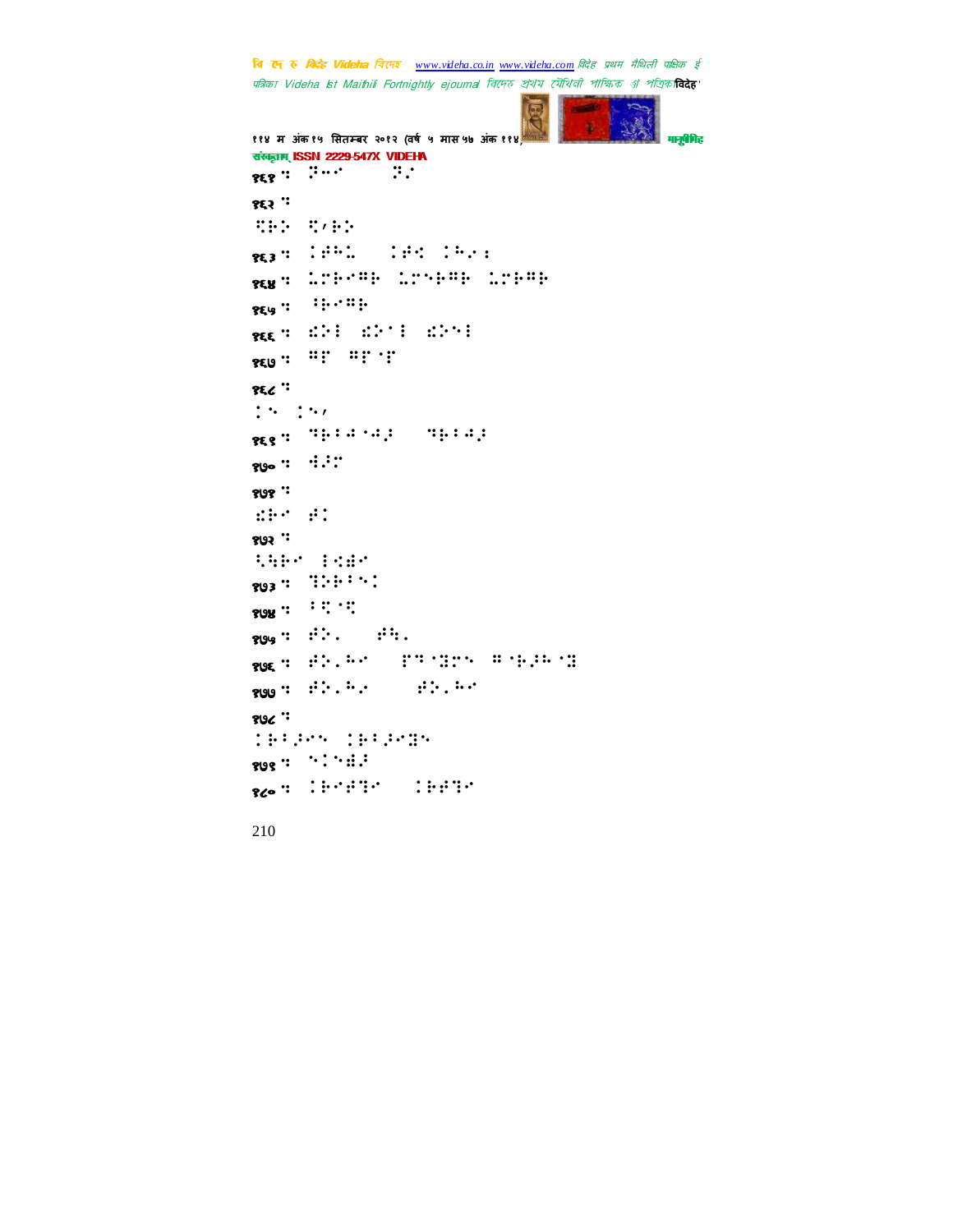```
११४ म अंक १५ सितम्बर २०१२ (वर्ष ५ मास ५७ अंक ११४) मानुसार मानुसीमेह
संस्कृतम् ISSN 2229-547X VIDEHA
 १८१ \cdot&⢳⣅>00!&⢳⣅>0!!
१८२⣒!⢷⢼⣈.⢽⢳!⢷⣈.⢽⢳0!⢷⣈.⢽!!
१८३ :
.⢻.⢽⢳0!.⢻.⢽!.⢼⢻.⢽⢳!!
१८४ \cdotfile (100 line 1911 start)
१८५ : २००० : २००० : २००० : २००० : २००० : २००० : २००० : २००० : २००० : २००० : २००० : २००० : २००० : २००० : २००० :
१८६ : २००१ : १९९१ : १९९१ : १९९१ : १९९१ : १९९१ : १९९१ : १९९१ : १९९१ : १९९१ : १९९१ : १९९१ : १९९१ : १९९
१८७ : २००० : २००० : २०००
⢾⢽!!
१८८⣒!⢷⢵.⢽⢳0!⢷⣊.⢽0!
⢷.⣈⢽⢳0!⢷.⣈⢽!!
१८९९ : PriPress (PriPr
१९०⣒!!
BO 019
888 : \therefore \therefore \therefore&⢳⣅>0!!
१९२⣒!⢾⢾⢴!⢺⢷⢼⣝0!⢺⢷⢼!⢺⢷⢼!)⢼⢻!
\vdots \vdots१९३⣒!!
\mathbf{r}^{\prime\prime} : \mathbf{r}^{\prime\prime} ,
१९४ :
⢳⢼>!!⢳⢼>!)⢳⢼>!⢳⢼>!⣇⢸⢾⢾!
WHIP 19
899: "! "! "\mathbf{R}९६\mathbf{R}: \mathbf{R}.)tobat \mathbf{R}
```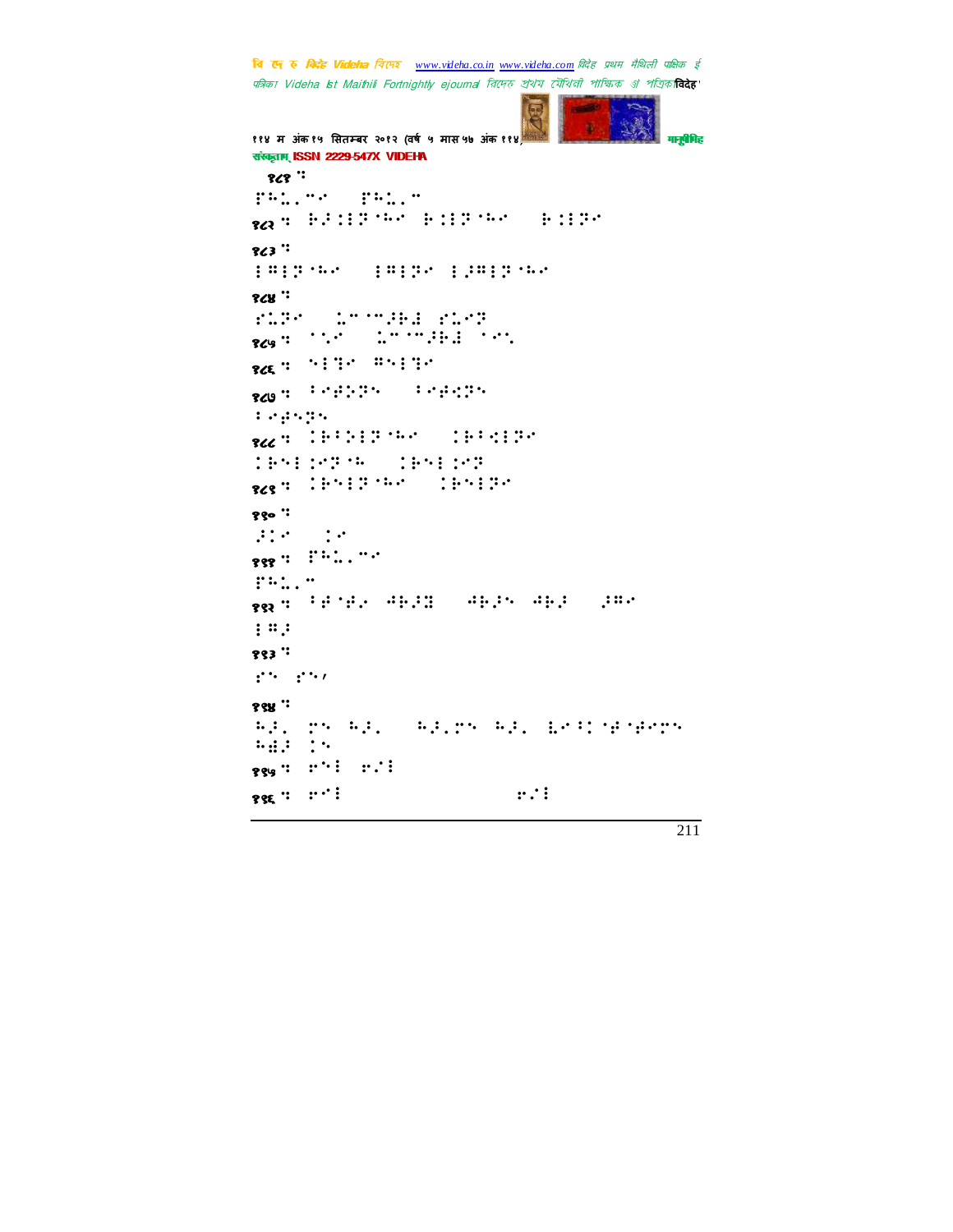```
११४ म अंक १५ सितम्बर २०१२ (वर्ष ५ मास ५७ अंक ११४) मानुसीर मानुसीरे मानुसीरे ह
संस्कृतम् ISSN 2229-547X VIDEHA
212
१९७ : महासारण महत्त्वप्रधान
⢳⢵⢾⢽0⢳⢾⢽0!⢳⢾⢽⢳!!
१९८⣒!⢳⢼⣙!⣞⢼0!⢳⢼⣙!⣞⣝⢼⣝0⢳⢼⣙!
rd-1201
१९९⣒!⢶⢼!⢶⣐⢼!!
२०० ॥ २००९ ॥ २००९ ॥ २००९ ॥ २००९ ॥ २००९ ॥ २००९ ॥ २००९ ॥ २००९ ॥ २००९ ॥ २००९ ॥ २००९ ॥ २००९ ॥ २००९ ॥ २००९ ॥ २००९ ॥ 
208 : 10 \cdot 10 \cdot 10२०२⣒!⢾⢾⢷!⢾⢾⢷!!
२०३ "⢼⢳!⢼⢳!!
२०४⣒⢻."⢽⢳0!⢻.⢽⢳0!⢻.⢽!!
२०५ : <sup>1,41</sup> : 1,11 : 1,111 : 1,011 : 1,111
२०६ सा २००९ - २००१ मध्ये प्राप्त का अनुसार के साथ स्थान के साथ स्थान के साथ स्थान के साथ स्थान के साथ स्थान के
२०७ : २०७ : २०७ : २०७
1911.199.1911.२०८⣒⣃⣅.⢳⣅>0!⣃⣅⢵.⢳⣅>0!⣃⣅.⣊⣐!!
२०९⣒!.⢼0!.⢼!!
280 \therefore \therefore288 : : : :
.!)⢷⣙.&⢷⣇⢷⢾⢾⢽*!२१२⣒⢽⢴0!⢽!!
283 223 233 243२१४⣒.⢼30!.⢼!!
284 : \cdot :
२१६ ः ः ः
\ddot{a} :
२१७ <sup>: :</sup> १९७
```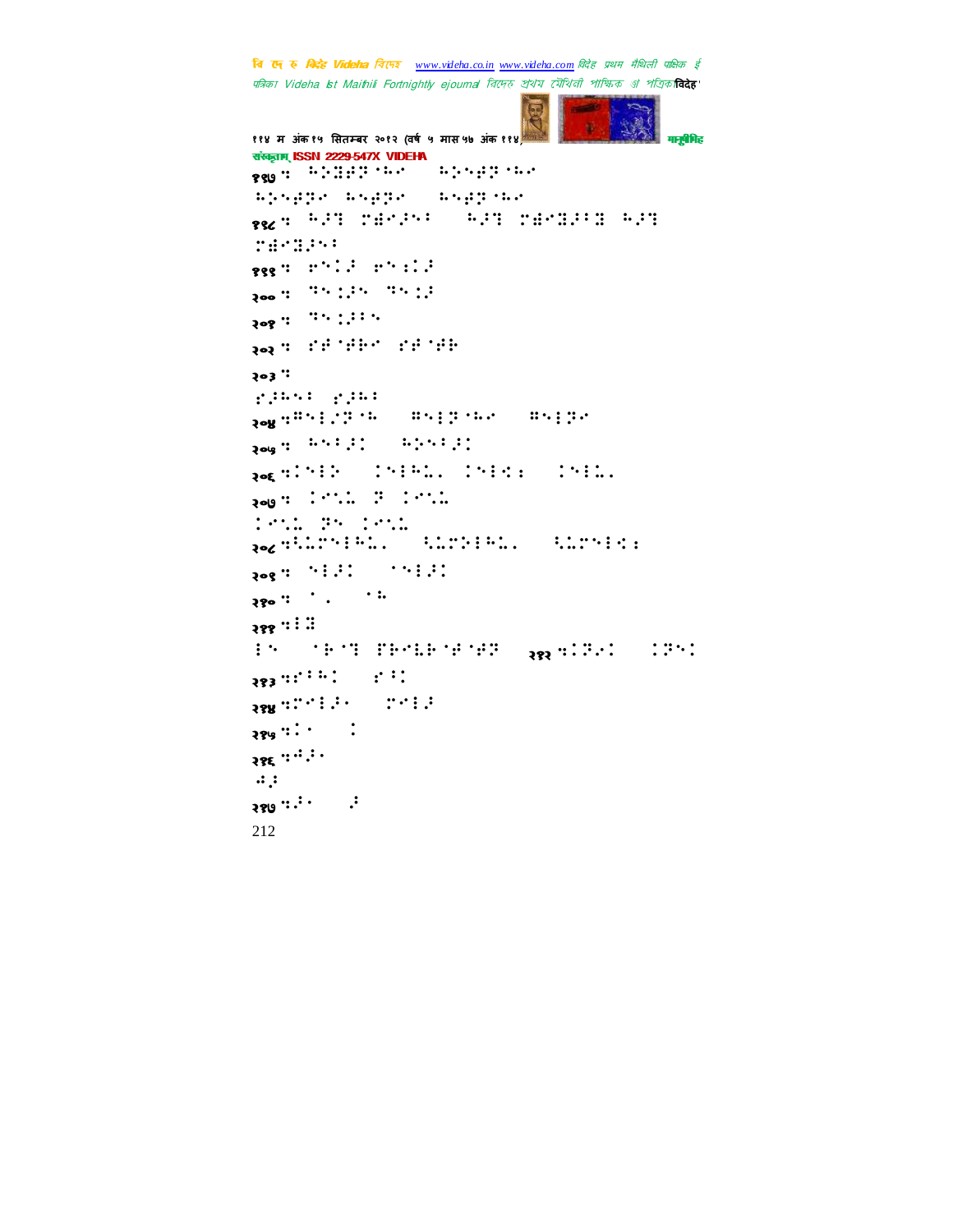```
११४ म अंक १५ सितम्बर २०१२ (वर्ष ५ मास ५७ अंक ११४) मानुसार मानुसीमेह
संस्कृतम् ISSN 2229-547X VIDEHA
२१८⣒⢸3!0⢸'!)'!⢶⣍⢽⣞!⢴!⢹⣝⢵⢾*!!
२१९ मध्ये २००१ मध्ये २००१ मध्ये २
२२०
⣒⢳⣞⢷0!⢳⣞⣝⢷!!
२२१⣒&⢳.!⢿⢷!⣟0!⢼⢹0!⢴0!-⣛!!
२२२ परिवार करने के साथ परिवा
२२३ : २००९ : २००९ : २००९ : २००९ : २००९ : २००९ : २००९ : २००९ : २००९ : २००९ : २००९ : २००९ : २००९ : २००९ : २००९ : 
२२४ :: : : : :
f(f): f(f)२२५ घटना अस्ति । अस्ति अस्ति अस्ति अस्ति अस्ति अस्ति अस्ति अस्ति अस्ति अस्ति अस्ति अस्ति अस्ति अस्ति अस्ति अस्
२२६ पुले होता है। यह पुले पुले हैं है।<br>जब पुले पुले के साथ से पुले पुले हैं है।
२२७ <sup>-</sup> : २००९ - २००९ - २००९ - २००९ - २००९ - २००९ - २००९ - २००९ - २००९ - २००९ - २००९ - २००९ - २००९ - २००९ - २००९ - २००९ - २००९ - २००९ - २००९ - २००९ - २००९ - २००९ - २००९ - २००९ - २००९ - २००९ - २००९ - २००९ - २००९ - २००९ - २
२२८⣒⢹-⢷⣏⣞>0!⢹-⢷⣏⣞⣝>!!
228 \therefore dependent \therefore२३० "\mathcal{F} ) denote the contribution of \mathcal{F} . We also also the contribution of \mathcal{F}<sub>२३१</sub> साइटाल - 1999 - 1999 - 1999 -
२३२⣒⢻."⢽⢳.⢻.⢽⢳.⢻.⢽!
\frac{233}{100} \frac{1000}{100} \frac{1000}{100} \frac{1000}{100}२३४ मध्ये २००९ - २००१ - २००१ - २००१ - २००१ - २००१ - २००१ - २००१ - २००१ - २००१ - २००१ - २००१ - २००१ - २००१ - २०
२३५⣒⣁⣅!⢽!⣁.!⣁⣅!⢽!⣁⣅!
२३६ <sup>(</sup> ) <sup>194</sup>7 ( 1947 )
\mathbf{a} ) denote the contract \mathbf{a} is the contract of \mathbf{a} is the contract of \mathbf{a}boe*0⢼⣒!⢼(.⢼(!0⢼⢳.⢼⢳!
२३८ \mathbb{R}^{n+1} : \mathbb{R}^{n+1} : \mathbb{R}^{n+1}
```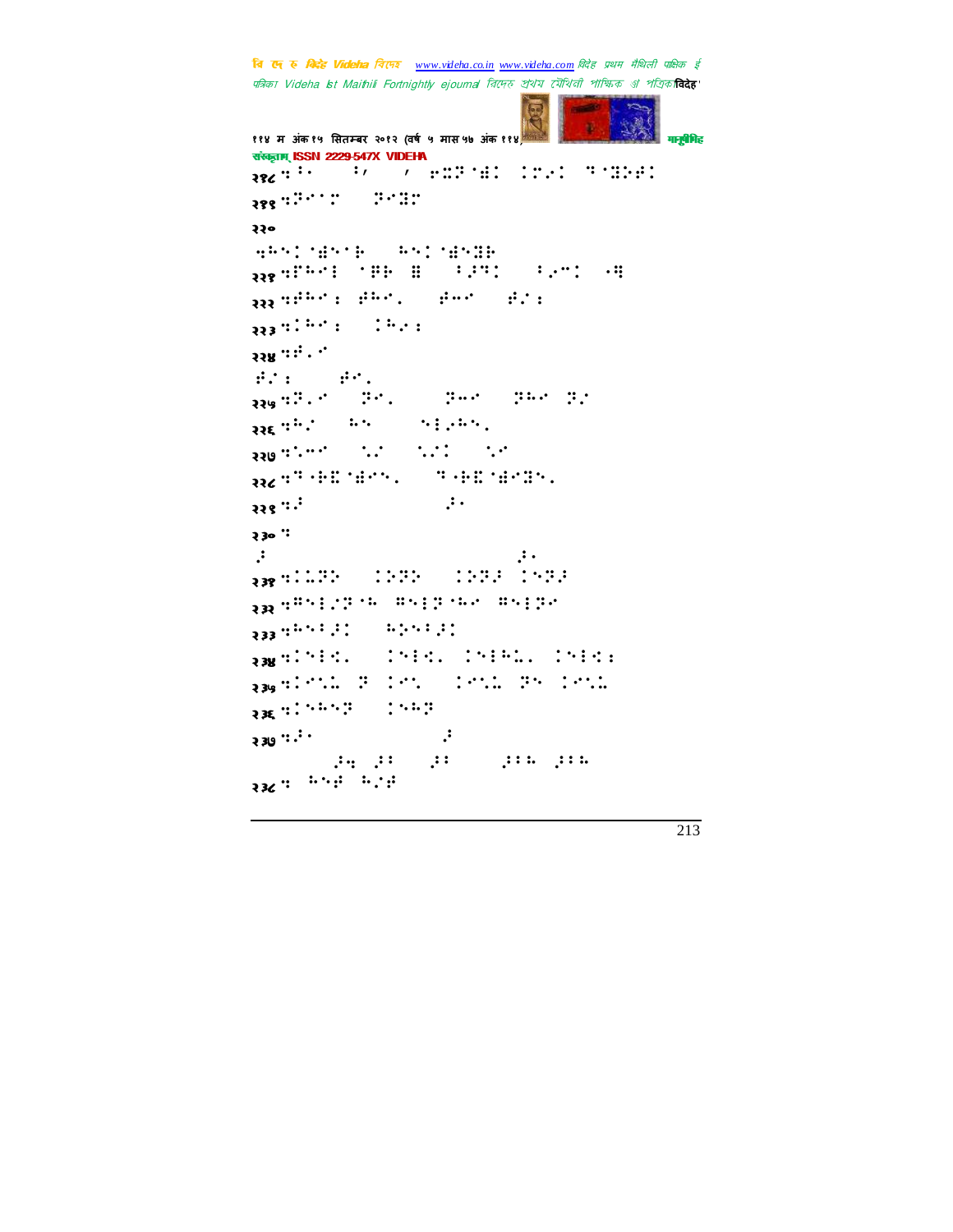```
११४ म अंक १५ सितम्बर २०१२ (वर्ष ५ मास ५७ अंक ११४) मानुसार मानुसीमेह
संस्कृतम् ISSN 2229-547X VIDEHA
214
२३९⣒⣃⣅.⢳⣅>.⣃⣅.⢳⣅>.!⣃⣅.⢼⣐!
२४० <sup>.</sup><br>२४० <sup>.</sup>
२४१⣒⢳⢵⢽.!⢳⢵⢽0!⢳⢵⢽⢳0!
२४२⣒⢵.⢷⢼!⢵!⣉⣝⢼!
⢴0)dpokvodujpo*-!⢵3!⢳.!)if!
tbje*0⢵!
२४३ था देखा होती है। इस साथ प्राप्त करता है। अन्य साथ प्राप्त करता है। अन्य साथ प्राप्त करता है। अन्य साथ प्रा<br>जनसङ्ख्या
\ddot{\cdot}.
२४४⣒⢹-⢷⣏⣞>0!⢹-⢷⣏⣞⣝>!
२४५
⣒⣉⢼.0!⢼.!!
२४६ °C अप्रैल अप्रैल अपर अस्ति ।
२४७ <sup>ः ∴</sup>∶ः
    \frac{1}{2} \frac{1}{2} \frac{1}{2} \frac{1}{2} \frac{1}{2} \frac{1}{2} \frac{1}{2} \frac{1}{2}२४८⣒⢸0!!
२४९ <sup>0</sup>: <sup>21</sup> 10 000
२५० : <sup>11.</sup>290 : 11.291
२५९ अ. २०११ - २१०१० - २१११
२७२ प्राप्त संस्था जिल्ला हो। यह संस्कृतिक संस्कृतिक संस्कृतिक संस्कृतिक संस्कृतिक संस्कृतिक संस्कृतिक संस्कृत
२५३⣒⢵⢽⢼0!⢽⢼0!⢽⢽⢼0⢽⢼!
२५४ : २५४ : २०१९
्<br>२५५ : <sup>19</sup>: <sup>19</sup>: १९: २५
२७६ <sup>....</sup>...
⢻.⢼⢳!)⢷⣙!&⢷⣇⢷⢾⢽*!!
२५७ ± 10! Press (1992) 19:00 to 19:00
२५८⣒.⣝0!.0!.⢳!)⢷⣙!&⢷⣇⢷⢾⢽*!
```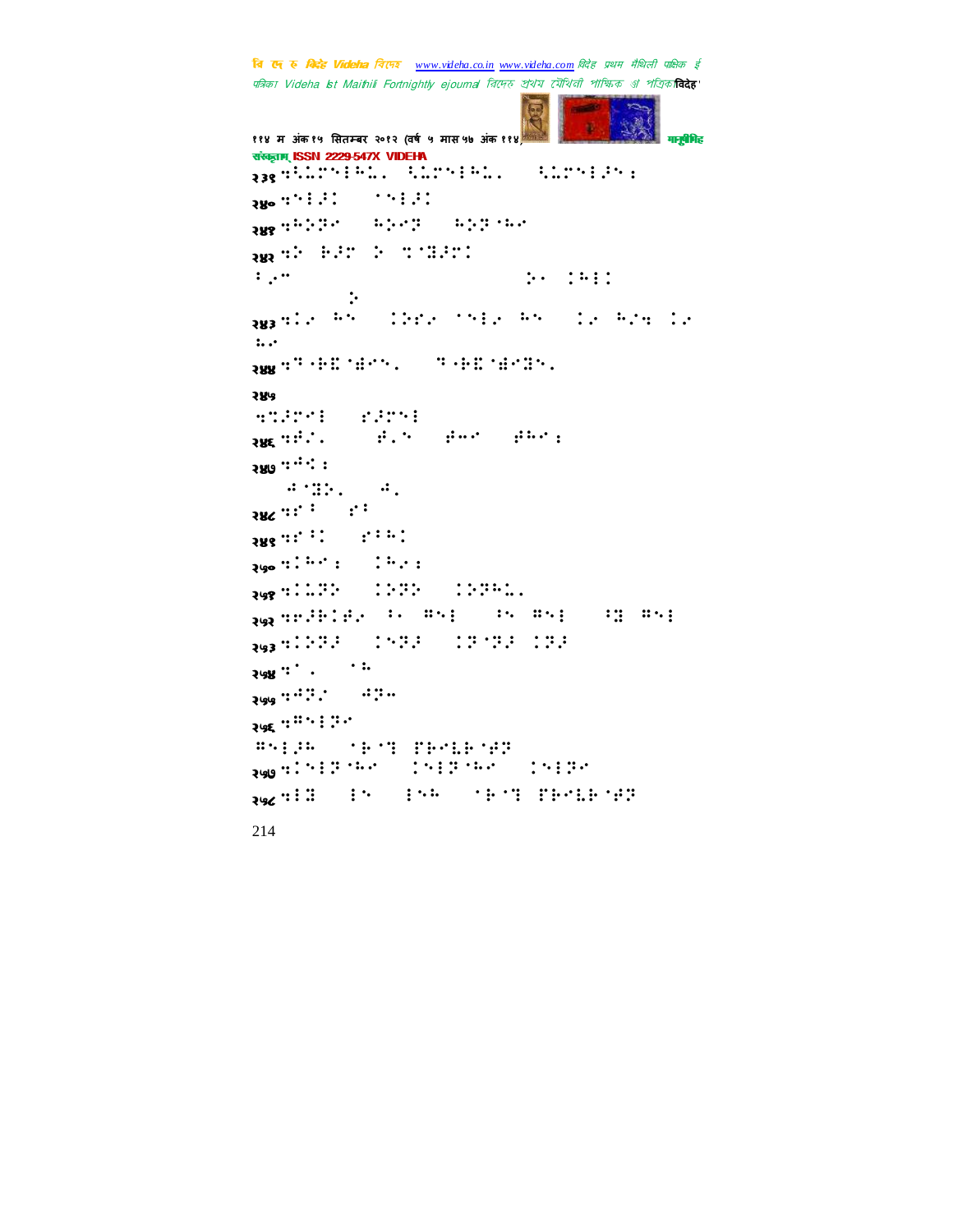```
११४ म अंक १५ सितम्बर २०१२ (वर्ष ५ मास ५७ अंक ११४) मानुसी मानुसीमह
संस्कृतम् ISSN 2229-547X VIDEHA
<sub>રૂષ્ક</sub>ે: 9:1 - 19:1 - 19: - 19:
२६०⣒&⣚.⢽⢳!&⣚.⢽0!&⣚.⢽0!
&&⣚⢵.⢽⢳0!&⣚⣊.⢽0!
२६१ प्रतिप्राप्त (CP-00)
२६२ प<sup>00</sup>ो जिल्ला हो। जिल्हा प्रक्रियान
२६३⣒&⢳.!⢿⢷!⢷⢳⢽!⣟0!⢴0!⢷⢳⢽!⣟!
२६४⣒⢼⢼⢷⢼⢽⢾!⢼⢷⢴!&⢷⣝⢵⢻!⣅0⢾!
⢽"0!&⢵⣞⢷⢵⢶⢴!&⢷⣝⢵⢻!⢶⢼⢽⣞!
⢾⢽⢴⢴!⢽⣝⣓⢽⢾⢼!&⢷0⢼⣝!⢵⢷!⢹.⢼!
\frac{1}{2} ) \frac{1}{2} ( \frac{1}{2} ) \frac{1}{2} ( \frac{1}{2} ) \frac{1}{2} ( \frac{1}{2} ) \frac{1}{2} ( \frac{1}{2} ) \frac{1}{2} ( \frac{1}{2} ) \frac{1}{2} ( \frac{1}{2} ) \frac{1}{2} ( \frac{1}{2} ) \frac{1}{2} ( \frac{1}{2} ) \frac{1}{2} ( \frac{1}{२६५ º PERS PROPERTY OF STREET
\mathbf{\cdot} \cdot२६६ प्रदेशियात प्राप्त करें।
२६७ : : ".' : ' : ".' : ''
२६८ <sup>०: २०</sup>०० को अपने
२६९ पर्यालील करने परिच
२७०⣒⢼⢾0!⢾0!⢼⢵⢾!
२७१
⣒⣈⢼⢾0!⣈⢾0!⣈"⢾!!
२७२⣒&⢼0!&⢼0&⣝⢼!!
२७३⣒⣉⣅⢷⣅0!⣉⣅⢷⣅⢳!
२७४⣒⣉⣅⢷⣅⢳0!⣉⣅⢷⣅!
२७५⣒⢾⢼⢳0⢵⢾⢼⢳0!⢾⢼⢳0!⣊⢾⢼⢳!
२७६ पर्वतिष्ठात चाहित्या चाहित्या चाहित्या चाहित्या चाहित्या चाहित्या चाहित्या
२७७ भारतीय संगीत करने संगीत करने संगीत करने संगीत करने संगीत करने संगीत करने संगीत करने संगीत करने संगीत करने <br>जनसङ्ख्या
२७८ <sup>: .:</sup> .:
```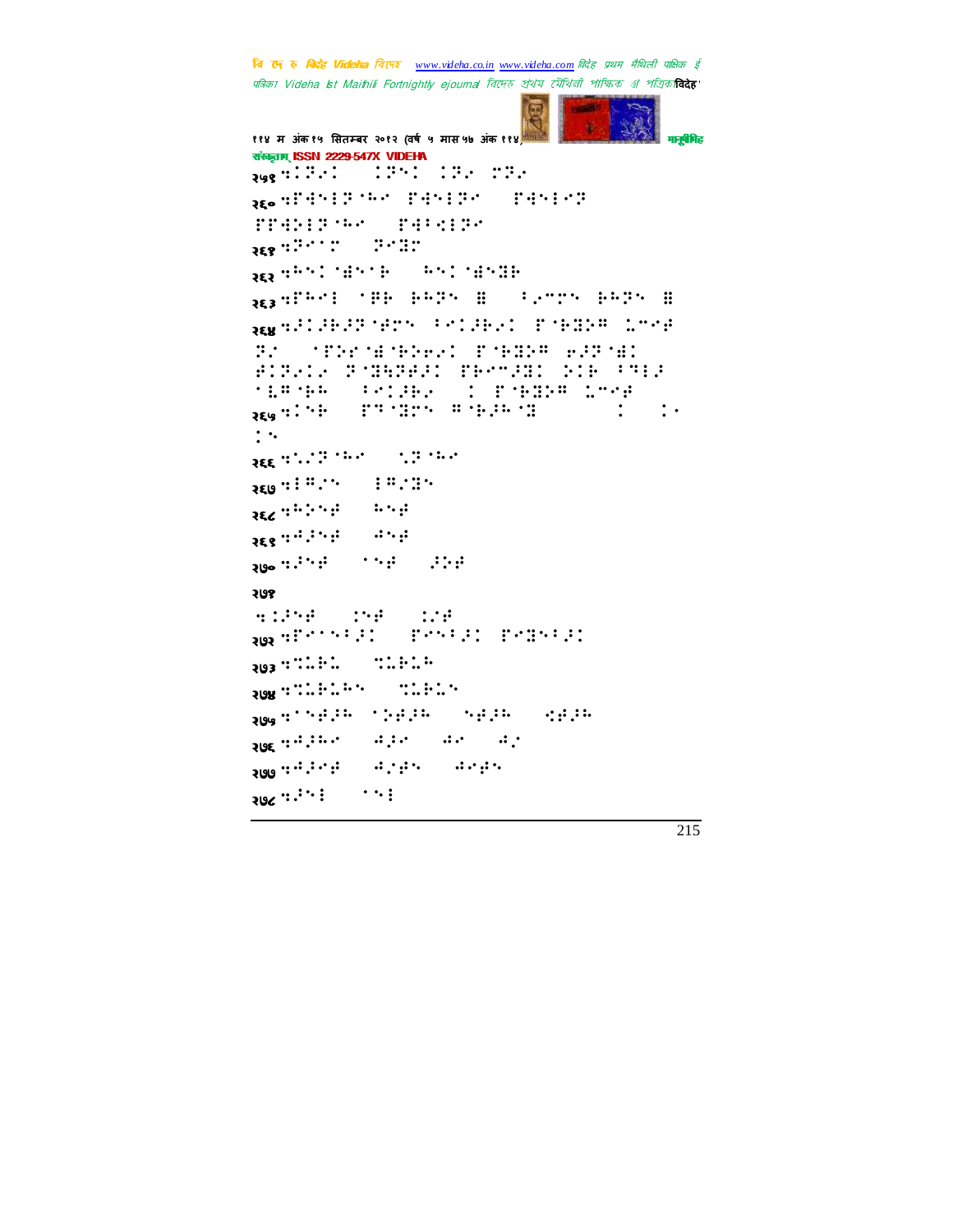```
११४ म अंक १५ सितम्बर २०१२ (वर्ष ५ मास ५७ अंक ११४) मानुसार मानुसीमेह
संस्कृतम् ISSN 2229-547X VIDEHA
216
208 :::: ::26 0.701. 0.011. 0.011.
२८१ प्राचीन चार्ना पर अपना करण
.⢻.⢴⢳⣒*!
२८२ : २००१ : २००१ : २००१ : २००१ : २००१ : २००१ : २००१ : २००१ : २००१ : २००१ : २००१ : २००१ : २००१ : २००१ : २००१ :
२८३ : २००० : २००१ : २००१ : २००१ : २००१ : २००१ : २००१ : २००१ : २००१ : २००१ : २००१ : २००१ : २००१ : २००१ : २००१ :
२८४ <sup>: इ.क</sup>े हो हो
२८५ : "..." "..." "...
२८६ में प्रदेश करें थे विकास करते हैं ।
२८७⣒⢷⢼0⢷⢼0!⢷⢼!)⢸⢼⢾!⢷⢼!⢻.*!
२८८⣒⢳"⢾!⢷⢳⢴0⢹⣈"⢾!⢷⢳⢴0!⢳"⢾!⣁.⣊⣐0!
^{\circ} . Note that the set of the set of the set of the set of the set of the set of the set of the set of the set of the set of the set of the set of the set of the set of the set of the set of the set of the set of the s
 )&⣟".&⣟"⢾!⢷⣙!⣈⢽⢵!⢼.!&⢷⣇⢷⢾⢾*!
    .!⢼⢷!⣅⣔"0!⣅⣔"⢾!)⣅⣔"0!⣅⣔"!⣁⢴-!
^{\prime\prime} . The state of the
leze (br. 92 - 92ek N21 - N2k<br>Phir (Philik BiP2) BiP21 k P
          0."0!0."⣒!⢷⣈⢼0!⢷⣈⢼!⣒!⢽⣅0!
Here are the second the second second terms of the second second terms of the second terms of the second second
&⢽.&⢽!⢺⢻⢳&⢷!&⢷⣝⢵⢻!⢴0⢴⢽!⣁⣒!
^+ Late (Late 10) ^+ Late 10) ^+ Late 10
\ddots२८९ : निर्वाचन - निर्वाचन
२७० : परिक्षं का अधिकारिक के अधिकारिक के अधिकारिक के अधिकारिक के अधिकारिक के अधिकारिक के अधिकारिक के अधिकारिक 
२९१ :
10 UP 12.0<br><sub>383.</sub> del des
२९२ <sup>::::</sup>
283 : 83 \cdot⢺⢽"!⢻3*!
```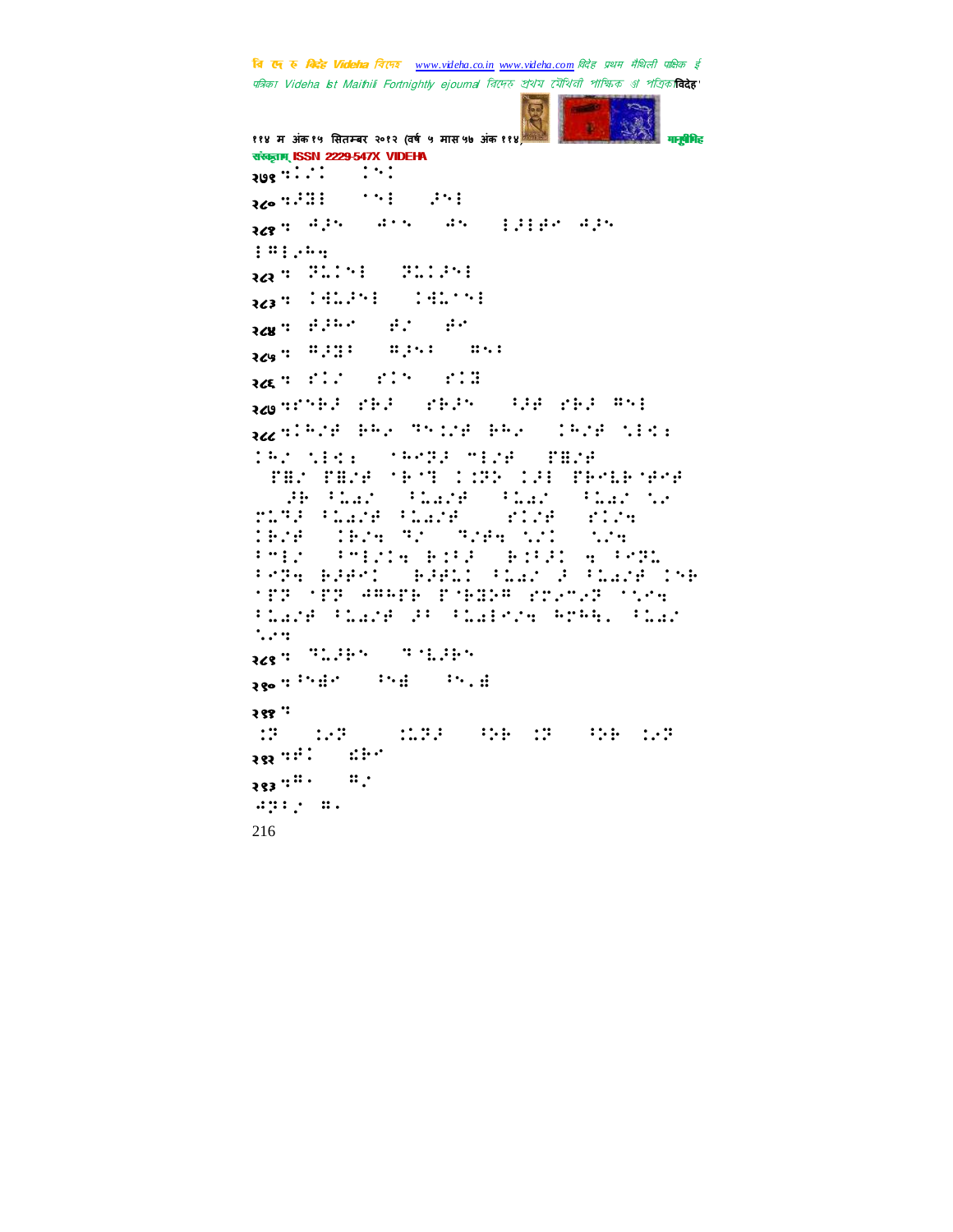```
११४ म अंक १५ सितम्बर २०१२ (वर्ष ५ मास ५७ अंक ११४) मानुसार मानुसीमेह
संस्कृतम् ISSN 2229-547X VIDEHA
\frac{1}{388} and \frac{1}{38} . The set of \frac{1}{38} and \frac{1}{38} . The set of \frac{1}{38} . Set of \frac{1}{38} .
२९५⣒⢾⢾⣇-)⢾⢴⢽!⢿⢷!.!⢹.⢼!
EQUEST NO CONSTRUCTS
⢼⢹!⢹.⢼!⢾⣇!⢼⢹⣒!⢳⢾⢾⣇0!⢳⢾⣇0!
^{\prime} ^{\prime} ^{\prime} ^{\prime} ^{\prime} ^{\prime} ^{\prime} ^{\prime} ^{\prime} ^{\prime} ^{\prime} ^{\prime} ^{\prime} ^{\prime} ^{\prime} ^{\prime} ^{\prime} ^{\prime} ^{\prime} ^{\prime} ^{\prime} ^{\prime} ^{\prime} ^{\prime} ^{\prime} ^{\prime} ^{\prime} ^{\prime} ^{\prime} ^{\prime} ^{\prime} ^{\prime}⢵⢽⢵!⢼⣇⣉⣝⢾⢼!"⣙.⢴!⢽"!⣁⣒!
L. H : H२९६ : २००९ : २००९ : २००९ : २००९ : २००९ : २००९ : २००९ : २००९ : २००९ : २००९ : २००९ : २००९ : २००९ : २००९ : २००९ :
२९७⣒⢼.⢼0⣇⢼.⢼!.⢼0!⣇.⢼!)⢷⢳".⢼*!
२९८
⣒⣇⢼.⢴0!)⢹."⣇⢼.⢴*!!
२९९⣒⣇⢼⢷⢾⢾⢼0!⣇⢼⢷⢾⢼!
३००⣒!⢽⢾⢷⢷⢼⣏⣞⢷⣝0!
⢽⢾⢷⢷⢼⣏⣞⢷⢴⣝!
308 : 1575 . 1515३०२⣒.⣁⣅⢷⢼-!⢽⣁⣅⢷⢼!
३०२⣒.⢼⢻"0!.⢻"!)!
⢸⣞"⢾0!⢸⣞"*!!
303 :: \frac{101}{101} : ::
308 :: :: :: :: ::३०५⣒⢷⢼⣈.0!⢷⣈.!
306 \ddots<sub></sub> الجواليون (1990) - 200 أورال الموضوع (1990) - 200 أوروبو
३०८⣒!3!⢷!⣇⣝⣇⢳⢼⢷!⣉⢹!⢽⢾!
⢼⢾⢷-!⣝⣙⢼⣐⢸⣇!⢴0!⢽"⣒!
308 \frac{15}{10} \frac{15}{10} \frac{15}{10}३१०⣒!
```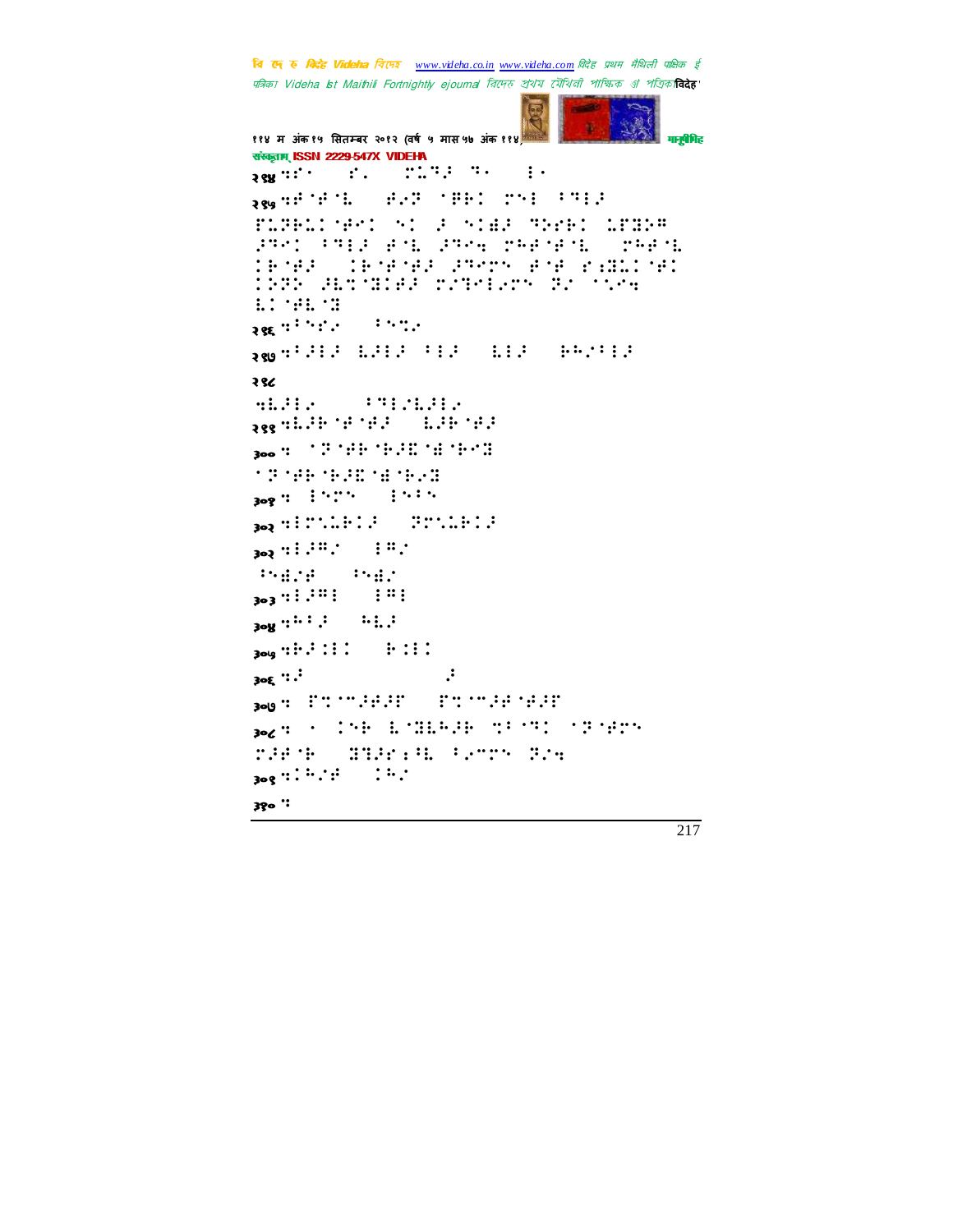**The Communication** 

|                                                                          | ११४ म अंक १५ सितम्बर २०१२ (वर्ष ५ मास ५७ अंक ११४) कर                                                                                                                                                                                                                                                                |  | मानुषेभिह |
|--------------------------------------------------------------------------|---------------------------------------------------------------------------------------------------------------------------------------------------------------------------------------------------------------------------------------------------------------------------------------------------------------------|--|-----------|
|                                                                          | संस्कृतम् ISSN 2229-547X VIDEHA                                                                                                                                                                                                                                                                                     |  |           |
|                                                                          | $\frac{1}{2}$ $\frac{1}{2}$ $\frac{1}{2}$ $\frac{1}{2}$ $\frac{1}{2}$ $\frac{1}{2}$ $\frac{1}{2}$ $\frac{1}{2}$ $\frac{1}{2}$ $\frac{1}{2}$ $\frac{1}{2}$ $\frac{1}{2}$ $\frac{1}{2}$ $\frac{1}{2}$ $\frac{1}{2}$ $\frac{1}{2}$ $\frac{1}{2}$ $\frac{1}{2}$ $\frac{1}{2}$ $\frac{1}{2}$ $\frac{1}{2}$ $\frac{1}{2}$ |  |           |
|                                                                          | $\frac{1}{388}$ will have the set of $\frac{1}{2}$ in the set of $\frac{1}{2}$ in the set of $\frac{1}{2}$                                                                                                                                                                                                          |  |           |
| $_{332}$ : $\mathbb{H} \cdot \mathbb{H}$ = $\mathbb{H} \cdot \mathbb{H}$ |                                                                                                                                                                                                                                                                                                                     |  |           |
|                                                                          | 383.212972.22292.22292.22972.                                                                                                                                                                                                                                                                                       |  |           |
| $338$ $\cdots$ $\cdots$ $\cdots$ $\cdots$ $\cdots$ $\cdots$              |                                                                                                                                                                                                                                                                                                                     |  |           |
|                                                                          | 38 <sup>8</sup> a:1989 - 1986 - 1986                                                                                                                                                                                                                                                                                |  |           |
| $3355$ $\cdot$ $\cdot$ $\cdot$ $\cdot$ $\cdot$ $\cdot$                   |                                                                                                                                                                                                                                                                                                                     |  |           |
|                                                                          |                                                                                                                                                                                                                                                                                                                     |  |           |
|                                                                          | 390 HEAD OF THE SEAL OF A CHAIR                                                                                                                                                                                                                                                                                     |  |           |
|                                                                          |                                                                                                                                                                                                                                                                                                                     |  |           |
|                                                                          |                                                                                                                                                                                                                                                                                                                     |  |           |

१४२० ⢶.⢴!⢼.\*!!

Opwer 3123. 36- 2012 12:37-12:37-22:37-22:37-23:37-23:37-23:37-23:37-23:37-23:37-23:37-23:37-23:37-23:37-23:37  $\mathbf{P}_{\mathbf{3}}$  $G_{\rm 3}$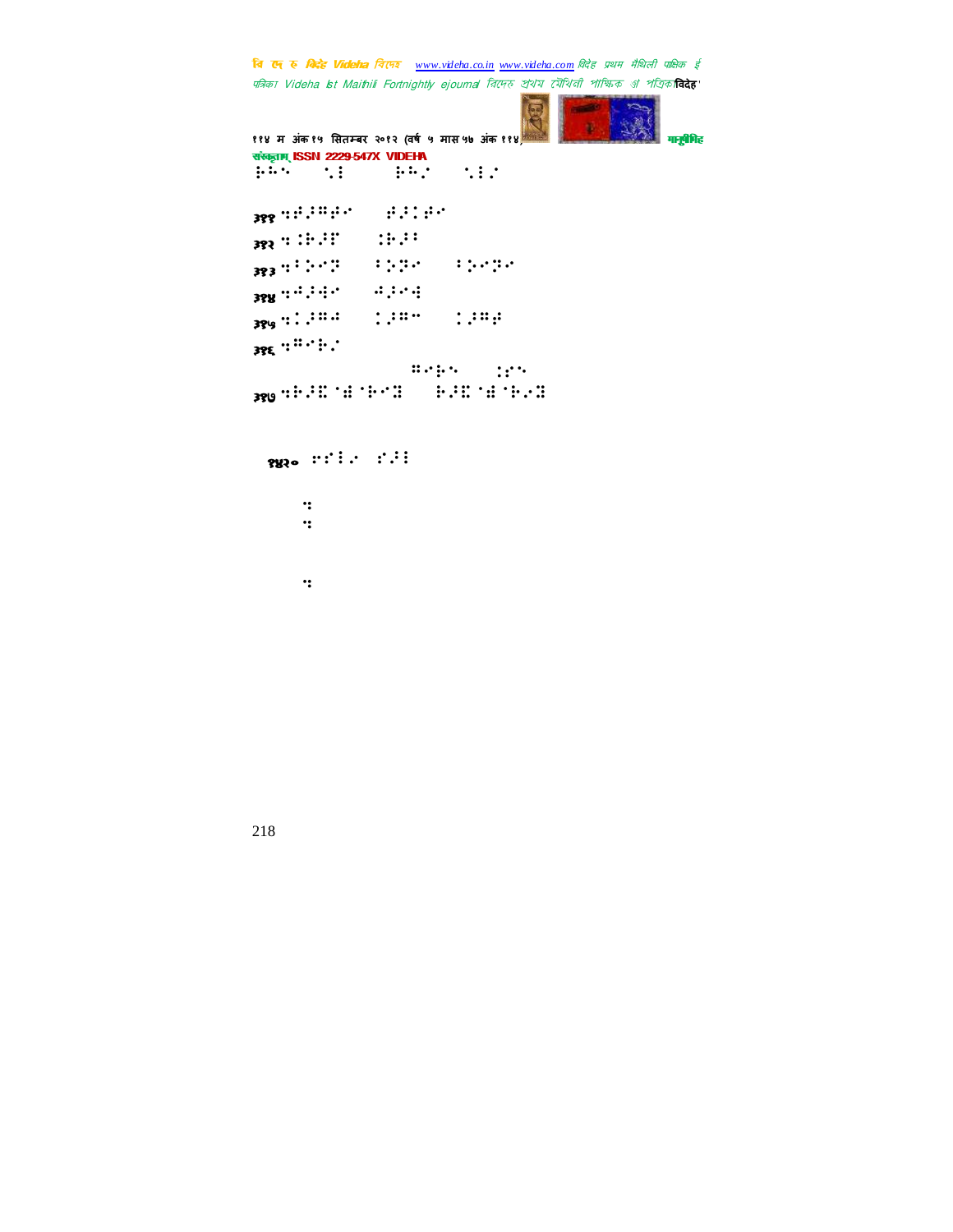

संस्कृतम् ISSN 2229-547X VIDEHA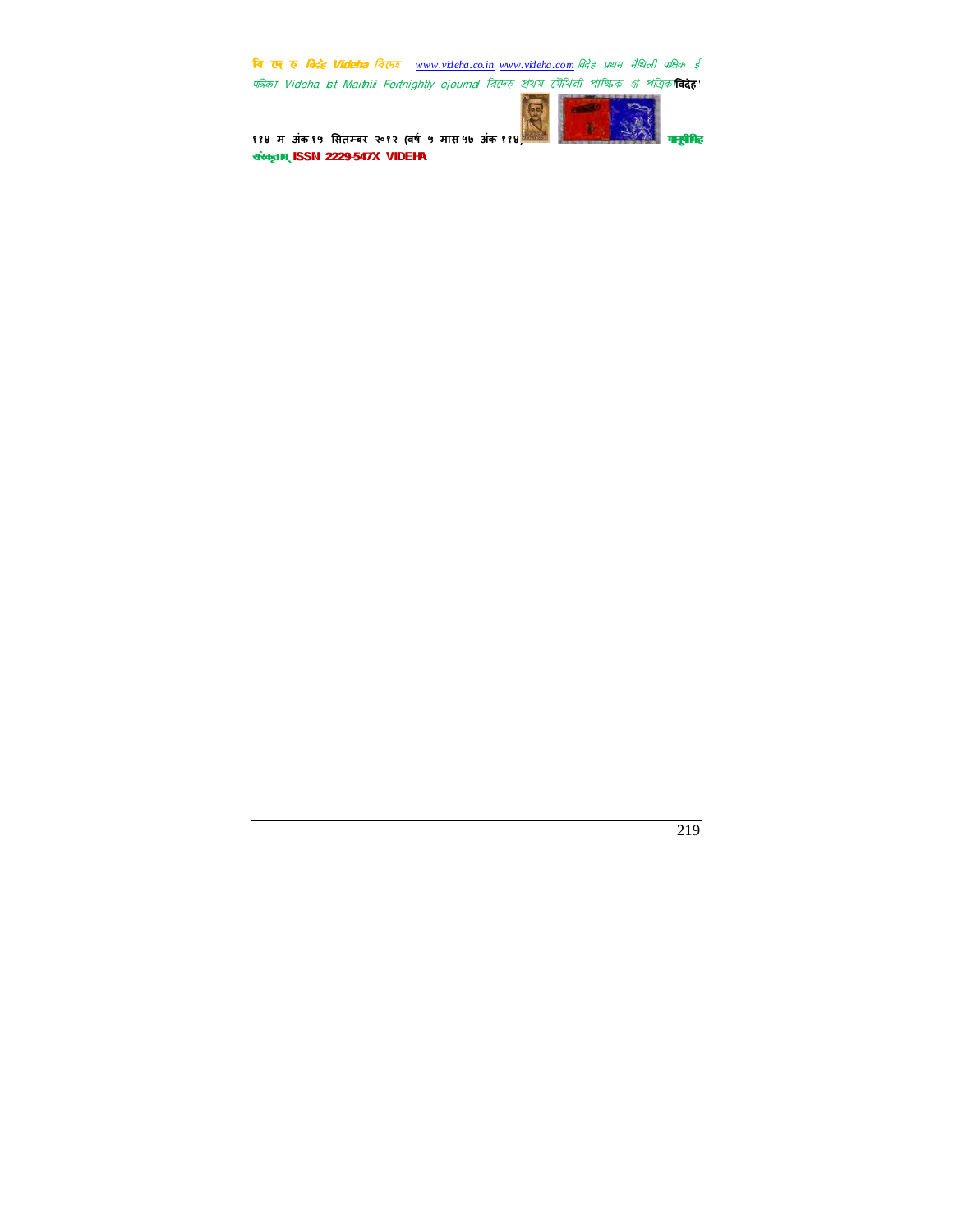

संस्कृतम् ISSN 2229-547X VIDEHA

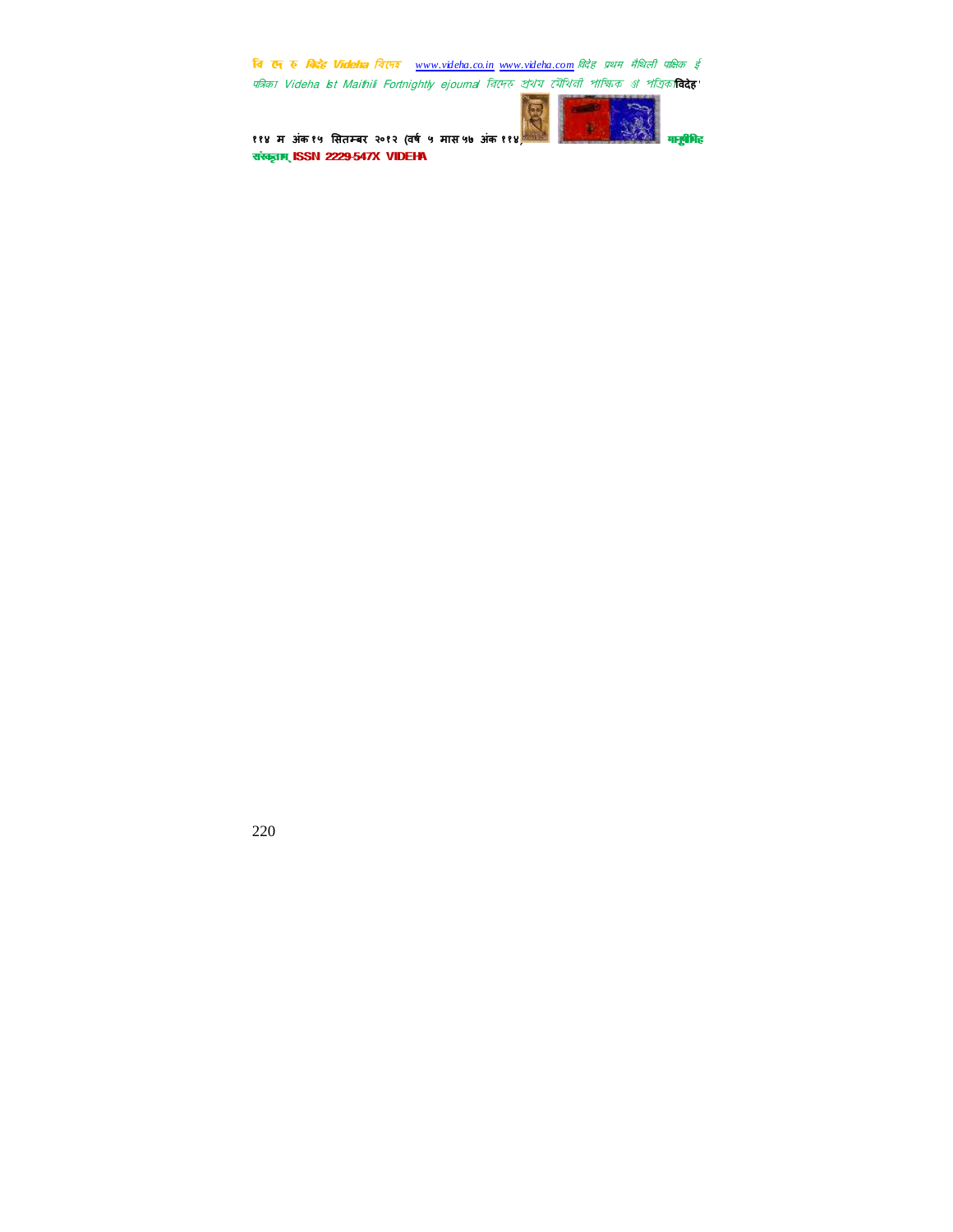

संस्कृतम् ISSN 2229-547X VIDEHA

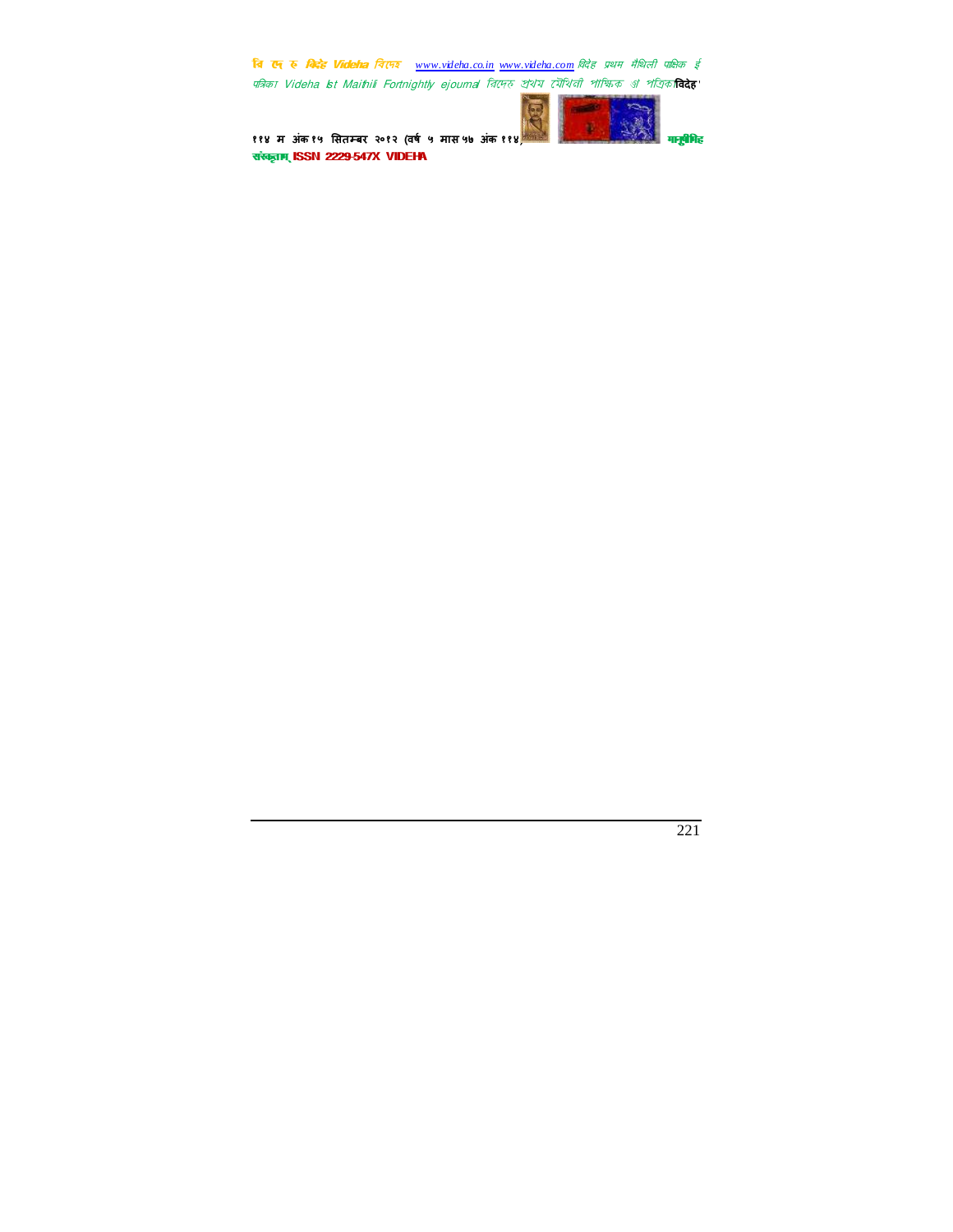

संस्कृतम् ISSN 2229-547X VIDEHA

## १⣒⣇⢹⢳!⢴.&⢾⢷⢼!⢸⣞⢼!&⣅⢷⢼⢽!⣐! ⢷.-!⢾⢷⢳⣅⢾⢼!⢼!⢹⣇⢽⢼⢻⢷⢴!⢷⣓&!

LATHA & PROBLEM PACE Q. 11

⣇⢹⢳!⢴.&⢾⢷⢼!५०!>!⢼⢻⢼>!⣐!

 $\alpha$ 90.1991. $\alpha$  . Denote the set of  $\alpha$ 

asin'ilay ampirina dia kaominina mpikambana amin'ny fivondronan-kaominin'i A

 $y$ arvinis istrinis istrinis in the second second second second second second second second second second second second second second second second second second second second second second second second second second seco

ुच:नामा अध्यापानी पुराणी पुराणी पुराणी पुराणी पुराणी पुराणी पुराणी पुराणी पुराणी पुराणी पुराणी पुराणी पुराणी<br>पुराणी पुराणी पुराणी पुराणी पुराणी पुराणी पुराणी पुराणी पुराणी पुराणी पुराणी पुराणी पुराणी पुराणी पुराणी पुराण ⢼!0⢾⢷!Njuijmb!Qbjoujoh0!

#⣇⢹⢳#!⢳!⢸!⢳⣝⢵⢻⢴!.⣐&⢷!⢳⢵! !⢷!⢺⢼⣅⣒!!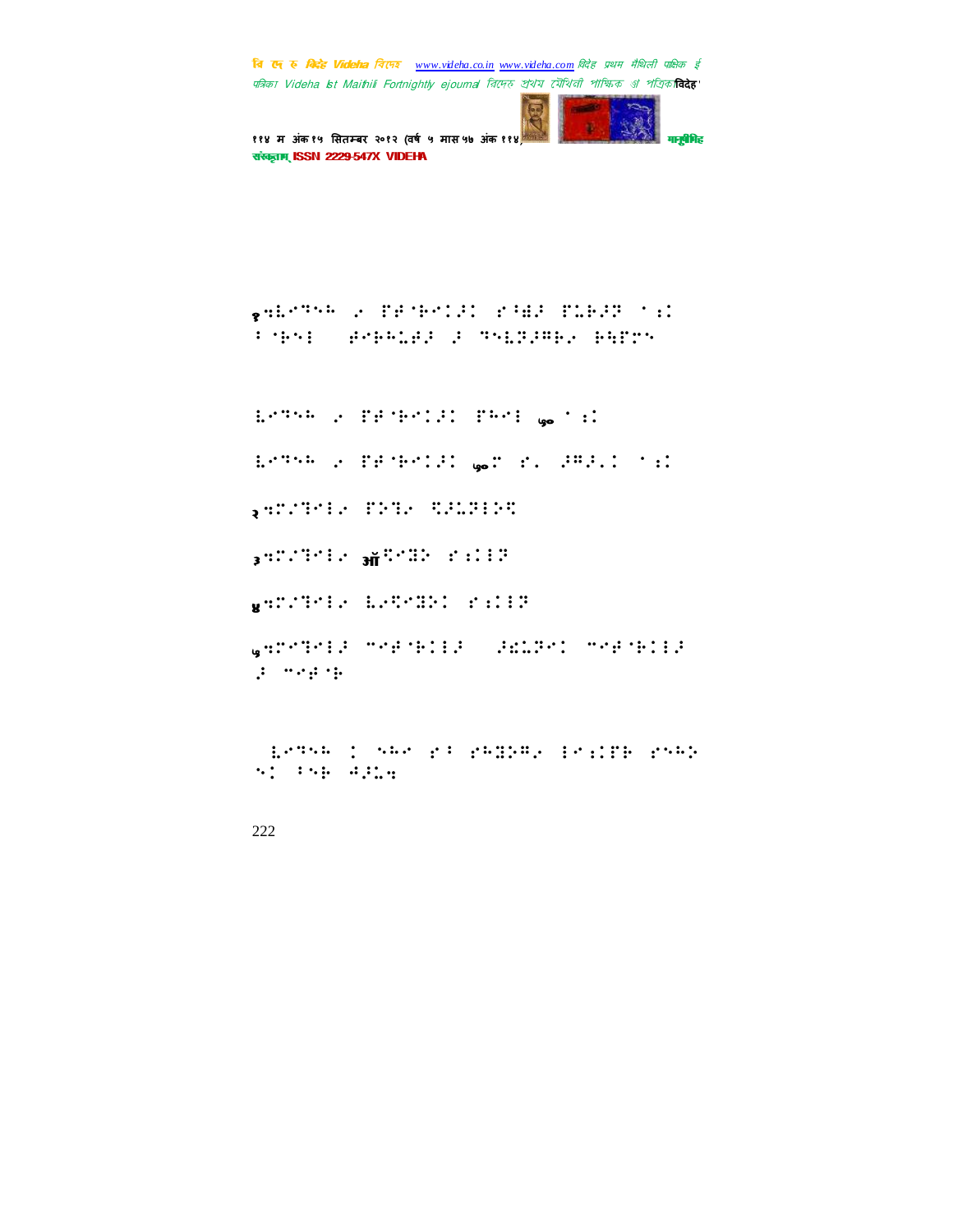**त्रि एन रु क्रिटेह Videha** विएम्ब \_www.videha.co.in\_www.videha.com विदेह प्रथम मैथिली पाक्षिक ई पत्रिका Videha Ist Maithili Fortnightly ejournal রিদেহ প্রথম মৌথিরী পাক্ষিক প্র পত্রিকা**বিदेह**' ११४ म अंक १५ सितम्बर २०१२ (वर्ष ५ मास ५७ अंक ११४) मानुषी मानुषी मानुषी मिट संस्कृतम् ISSN 2229-547X VIDEHA مەسى: 1967 - 1968 - 1968 <mark>: 1</mark>974 - 1989 - 1989 - 1989 - 1989 - 1989 - 1989 - 198 ius;00wjefibration;00wjefibration;00wjefibration;00wjefibration;00wjefibration;00wjefibration;00wjefibration; ७∰ि प्राप्त स्टाउल्ले हिन्दी स्टाउल्ले अस्टाप्त स्टाउल्ले अस्टाप्त । bhship shows the control of the control of the control of the control of the control of the control of the control of the control of the control of the control of the control of the control of the control of the control of ८⣒⣇⢹⢳!"⣙.⢴!⢼⢳⢾⣝!⣐⢻⢷⢺⢴! ⢽⣓⢹⢾! bsuch the control of the control of the control of the control of the control of the control of the control of ९⣒⣇⢹⢳!&⣓⢷⣇.⢷⣓&!#⢸⢼.⢷!⢻⢼⣁#!! iuuq;00hbkfoesbuiblvs⣒cmphtq puòde della contra-१० सक्रमण स्थान का अधिकारित स्थान का अधिकारित स्थान का अधिकारित स्थान का अधिकारित स्थान का अधिकारित स्थान का अ<br>इन्द्र संस्कृतिकारित स्थान का अधिकारित स्थान का अधिकारित स्थान का अधिकारित स्थान का अधिकारित स्थान का अधिकारि iuuq;00wjefib234⣒cmphtqpu⣒dpn १<mark>१</mark>९ मध्य प्राप्त करने के लिख है। ius;00wjefib234,000wjefib234 १२ %) हिल्पा देवा दिने हे अपने स्टाइमेंट (  $\sim$  2010  $\pm$   $\sim$   $\sim$   $\pm$   $\sim$   $\pm$   $\sim$   $\pm$   $\sim$   $\pm$   $\sim$   $\pm$   $\sim$   $\pm$   $\sim$   $\pm$   $\sim$   $\pm$   $\sim$   $\pm$   $\sim$   $\pm$   $\sim$   $\pm$   $\sim$   $\pm$   $\sim$   $\pm$   $\sim$   $\pm$   $\sim$   $\pm$   $\sim$   $\pm$   $\sim$   $\pm$   $\sim$   $\pm$   $\sim$   $\pm$   $\sim$   $\pm$  tbefore the control of the control of the control of the control of the control of the control of the control of the control of the control of the control of the control of the control of the control of the control of the १३ मा अधिकारित का अधिकारित का अधिकारित का अधिकारित का अधिकारित का अधिकारित का अधिकारित का अधिकारित का अधिकारित<br>पुत्र FERI SAN LETTER STREET csbimmed and the control of the control of the control of the control of the control of the control of the control of the control of the control of the control of the control of the control of the control of the control of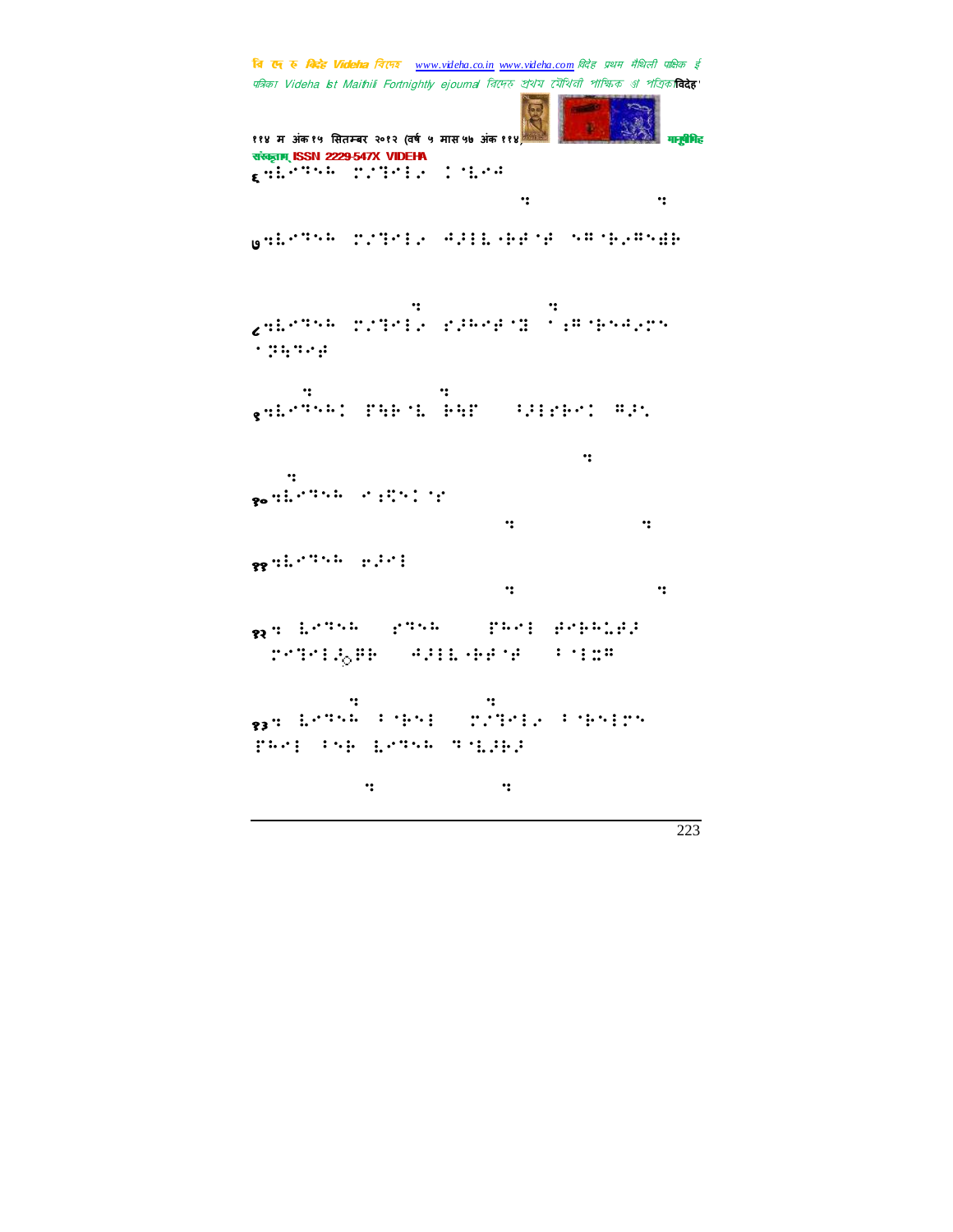

११४ म अंक १५ सितम्बर २०१२ (वर्ष ५ मास ५७ अंक ११४) मानुषी मानुसी मानुसी के संस्कृतम् ISSN 2229-547X VIDEHA  $\mathbf{y}$  will be a set of the set of the set of the set of the set of the set of the set of the set of the set of the set of the set of the set of the set of the set of the set of the set of the set of the set of the set

bsdie bedruik in der deutsche bedruik in der deutsche bedruik in der deutsche bedruik in der deutsche bedruik <sub>१७</sub>९ 1/555 P.B. P.B. 2006 &⢾⢷⢼!"⣙.⢴!&⢵⣙⢴!⢼⢷⢼⣇!

 $q_1$ cmpht $q_2$ dpuij $\alpha$ 

 $_{\rm g}$ g : 1975 - Pobert Pobert (1985) &⢾⢷⢼!ऑ⣋⣝⢵!⢼⢷⢼⣇!

by the control of the control of the control of the control of the control of the control of the control of the १७⣒!⣇⢹⢳!&⢷⣙!"⣙.⢴!&⢼⢿!⢴! &⢾⢷⢼!⣇⢴⣋⣝⢵!⢼⢷⢼⣇!

where  $\alpha$  is the positive point of the positive point of the point of the point of the point of the point of the point of the point of the point of the point of the point of the point of the point of the point of the poin  $_{\rm 86}$ g istron Pont (Pont (Pont ) and  $_{\rm 86}$ &⢾⢷⢼!⣙.⢼!0⢾⢷.⢼-!⢼⣎⣅⢽! .⢼!⢼!0⢾⢷.⢼!

quadre control of the control of the control of the control of the control of the control of the control of the control of the control of the control of the control of the control of the control of the control of the contr १९९ - 2019'E - 28 - 2919'E - 2019'E - 2019'E - 2019'E - 2019'E - 2019'E - 2019'E - 2019'E - 2019'E - 2019'E -.⢵&⢷⣝!⢺⢼.⣇-⢷⢾⢾\*! ius;00nbjuijmbvsnjuijmbvsnjuijmbvsniuijmbvsniuijmbvsniuijmbvsniuijmbvsniuijmbvsniuijmbvsniuijmbvsniuijmbvsniui https://www.file.com <sub>२०</sub>०९'82##\* F1B1932 ius in control de la control de la control de la control de la control de la control de la control de la control de la control de la control de la control de la control de la control de la control de la control de la contr

 $\frac{1}{2}$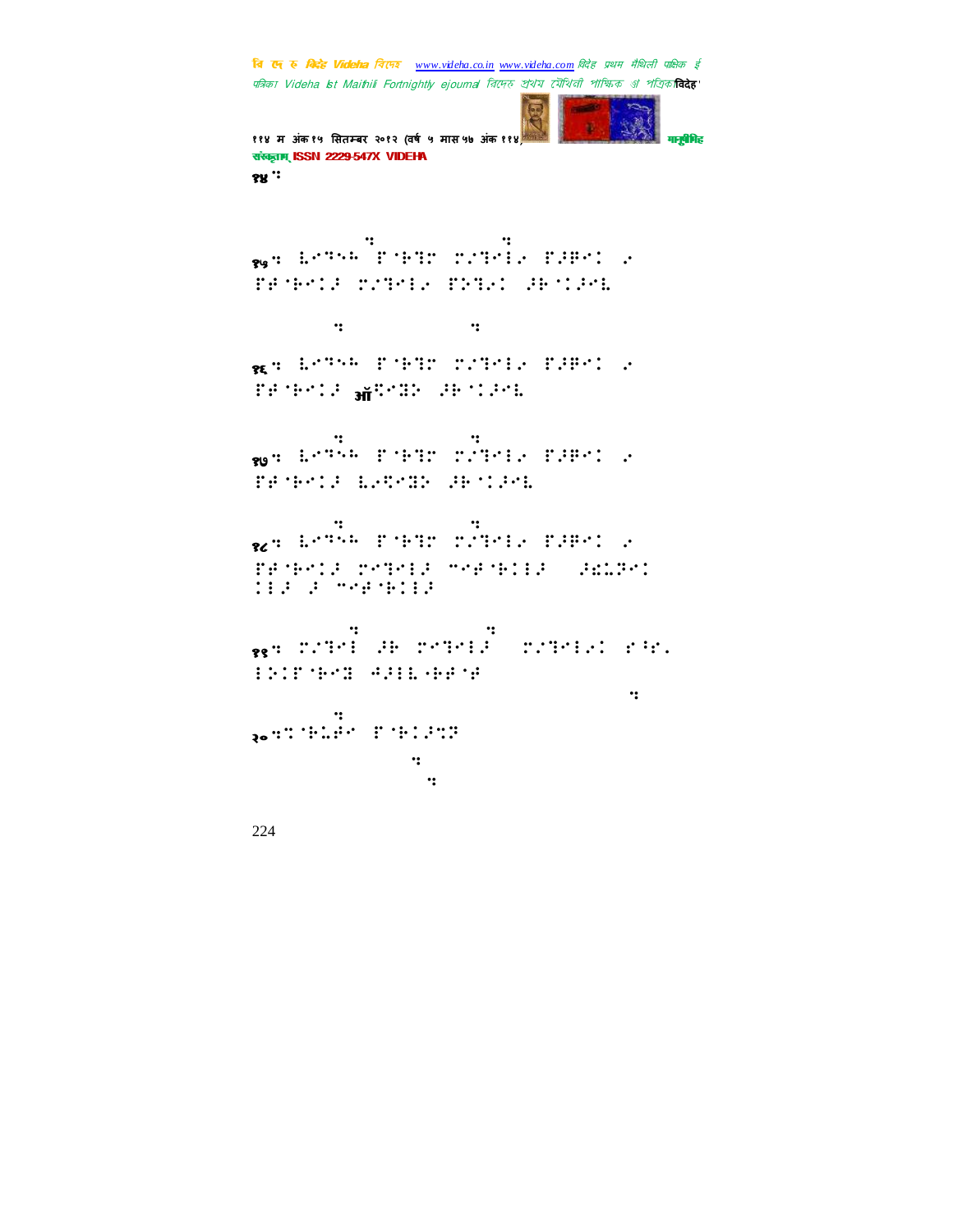an an an

*<u>Programma</u>* 

| ११४ म अंक १५ सितम्बर २०१२ (वर्ष ५ मास ५७ अंक ११४ वर्ष म<br>संस्कृतम् ISSN 2229-547X VIDEHA |      | मानवीमिह |
|--------------------------------------------------------------------------------------------|------|----------|
| <b>De</b> "                                                                                | <br> |          |

WHERE STRINGERS

 $\mathcal{L}^{\text{max}}$ 

\$&&&&&&&&&&&

 $22$ <sup>u</sup>

 $\mathbf{v}_1$  and  $\mathbf{v}_2$  and  $\mathbf{v}_3$  and  $\mathbf{v}_4$  and  $\mathbf{v}_5$ 

<sub>२३ प</sub>समध्य राष्ट्रीय संस्था संस्था का अनुसार राष्ट्रीय संस्था का

ius;00hbkfoesbuibloesbuibloesbuibloesbuibloesbuibloesbuibloesbuibloesbuibloesbuibloesbuibloesbuibloesbuibloesb https://www.file.com

<sub>२४</sub>: २०३३ साल

libco de la contrada de la contrada de la contrada de la contrada de la contrada de la contrada de la contrada <sub>२५</sub>qirsh engrik rijel (1930) ⢼⢹!&⢳.!&⢵⣋⢼⣞!⢼⣞!

ius (1983) in the control of the control of the control of the control of the control of the control of the co  $\cdot$ : २६  $:$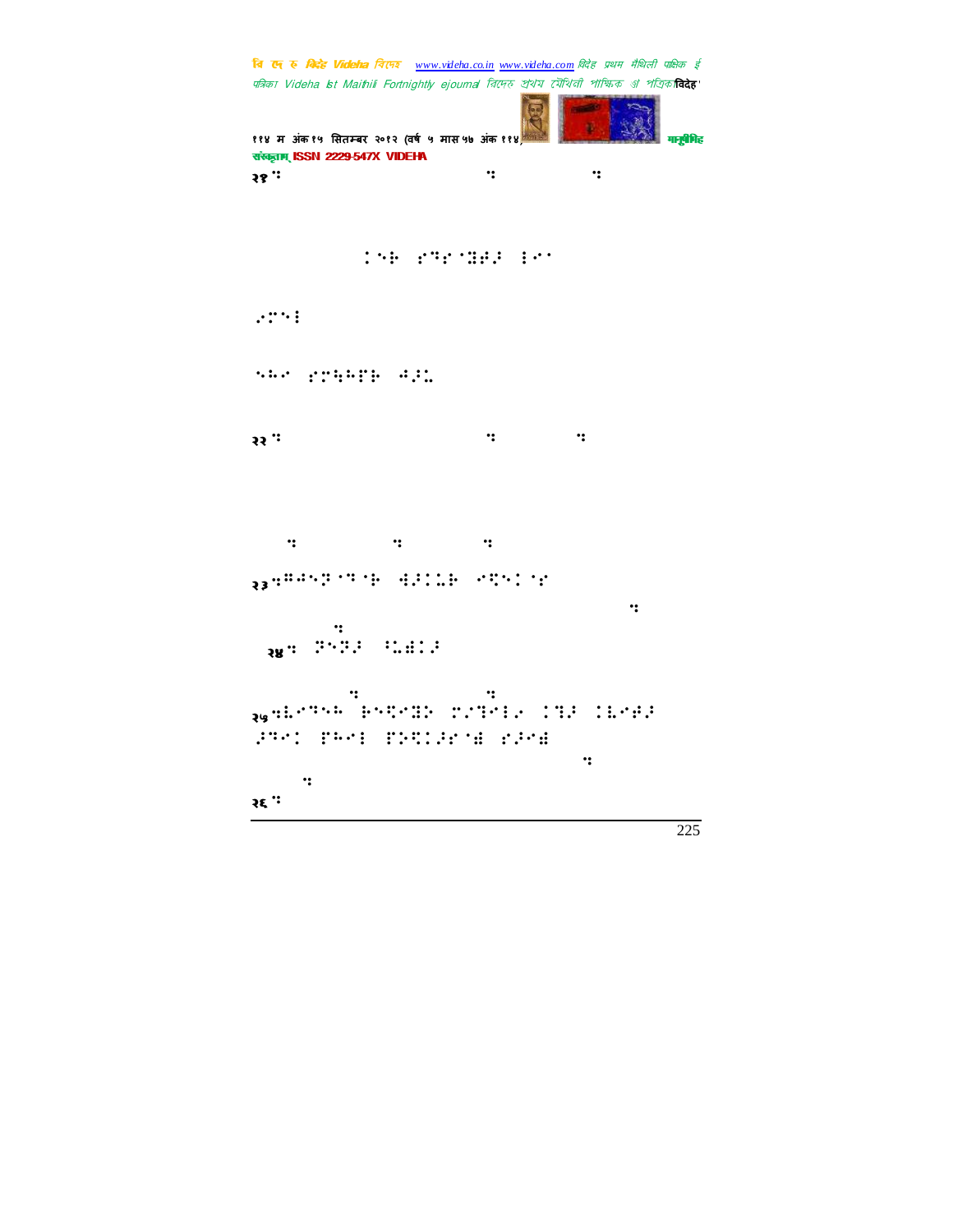**त्रि एन रु क्रिटेह Videha** विएम्ब \_www.videha.co.in\_www.videha.com विदेह प्रथम मैथिली पाक्षिक ई पत्रिका Videha Ist Maithili Fortnightly ejournal রিদেহ প্রথম মৌথিরী পাক্ষিক প্র পত্রিকা**বিदेह**' ११४ म अंक १५ सितम्बर २०१२ (वर्ष ५ मास ५७ अंक ११४) मानुसी मानुसी मानुसी के संस्कृतम् ISSN 2229-547X VIDEHA 226 २७ $\mathcal{P}$  : which we first the  $\mathcal{P}$  $\mathbf{g}$  is a set of  $\mathbf{g}$  is a set of  $\mathbf{g}$ २८º Es<sup>unda</sup> (1195) (1296) (1296) (1296) esbnb, esbnb, esbnb, esbnb, esbnb, esbnb, esbnb, esbnb, esbnb, esbnb, esbnb, esbnb, esbnb, esbnb, esbnb, esbnb २९ :::::::::::::: ius (10ftbnbbe) in the company of the company of the company of the company of the company of the company of the company of the company of the company of the company of the company of the company of the company of the comp <sub>३०</sub>० :2799:20 :279 :279 ius;00nbjuijmjegimntoja (1900-1900) u⣒dpn0!! <sub>३१</sub> ५ ° २००३ कि.से. (२०० ⣒cmphtqpu⣒dpn0!! <sub>32</sub>q: 2019:16 - 52016 ibility of the company of the company of the company of the company of the company of the company of the company of the company of the company of the company of the company of the company of the company of the company of t <sub>33</sub>q: 2330 (2019) nbjurga (1990), provincia (1990), provincia (1990), provincia (1990), provincia (1990), provincia (1990), provi <sub>38</sub>q ⊟r∺Pr (PD) ius dialektura dialektura dialektura dialektura dialektura dialektura dialektura dialektura dialektura dialekt<br>Dialektura dialektura dialektura dialektura dialektura dialektura dialektura dialektura dialektura dialektura <sub>34</sub>: 229:12 16793 lbwydd a chwaraeth a chwaraeth a chwaraeth a chwaraeth a chwaraeth a chwaraeth a chwaraeth a chwaraeth a chwar<br>Daeth a chwaraeth a chwaraeth a chwaraeth a chwaraeth a chwaraeth a chwaraeth a chwaraeth a chwaraeth a chwara <sub>क्</sub>यः "ः""ः : "ः" lbuib $\mathcal{L}$ <sub>30</sub> =::::::: : :::::::::::::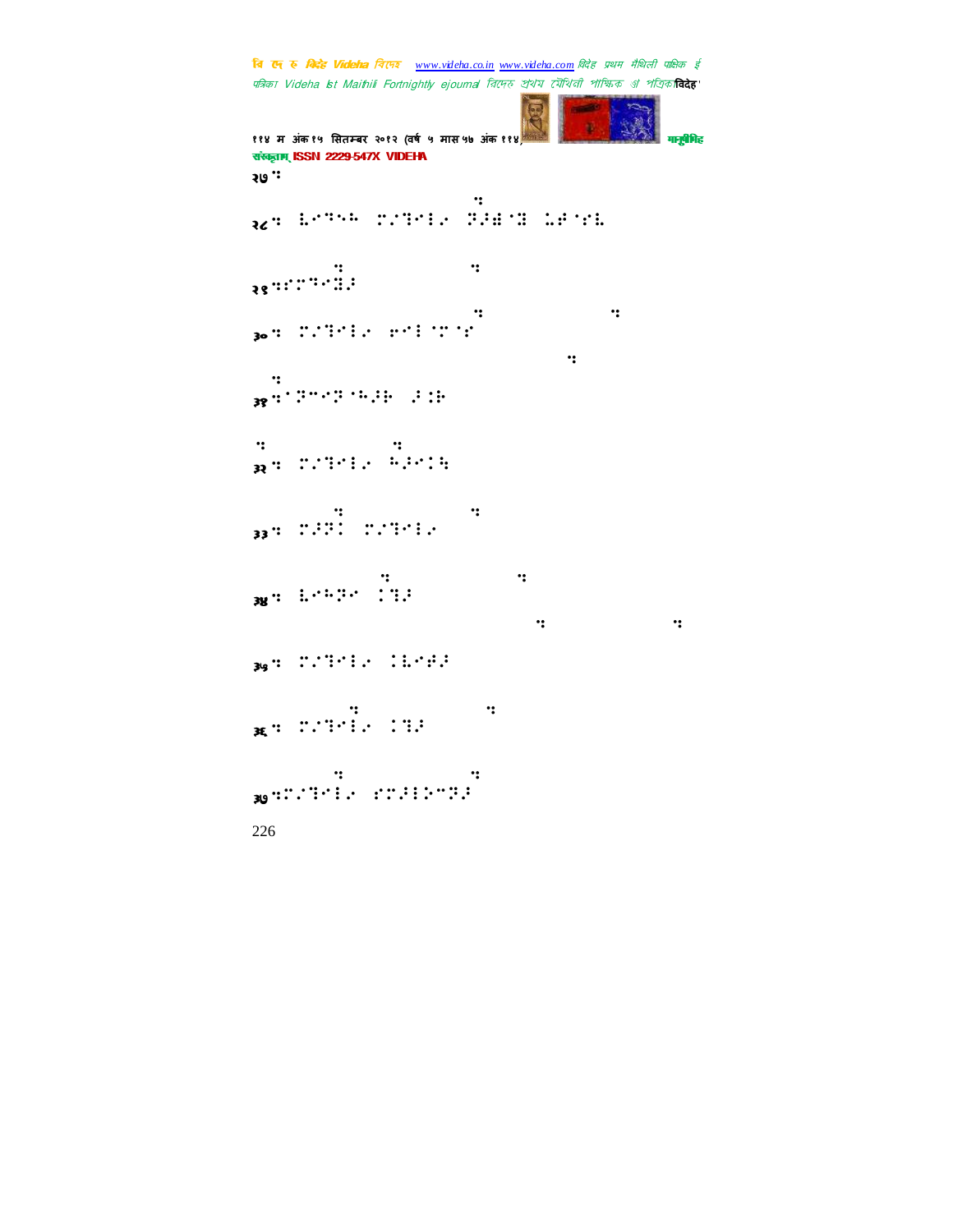

११४ म अंक १५ सितम्बर २०१२ (वर्ष ५ मास ५७ अंक ११४) मानुसी मानुसीमह संस्कृतम् ISSN 2229-547X VIDEHA

tbnbmpdiobate both products and the products of the products of the products of the products of the products of the products of the products of the products of the products of the products of the products of the products o

!⢳⢾⢾⣇&⣓⢷⣜!⣓0⢽⢼;)१) (⣇⢹⢳(! ⢹⣇⢼⢷⢼!⣎⢼⢷⢼⣇⢼⢳!⢷⣓&!⢴.&⢷⢼⣉⢾! .!⢻.!⢻⢺⢽⢹⢷!⣚⢼⣅⢷!!⢽⢽⣎.  $\mathbb{R}^n$ ) (19)  $^{\circ}$  (20)  $^{\circ}$  (20)  $^{\circ}$  (20)  $^{\circ}$  (20)  $^{\circ}$  (20)  $^{\circ}$  (20)  $^{\circ}$  (20)  $^{\circ}$  (20)  $^{\circ}$ )<br>Consequent and the consequent of the consequent of the consequent of the consequent of the consequent of the consequent of the consequent of the consequent of the consequent of the consequent of the consequent of the con )⢻.&.⢻⣅0⣁\*-!⢽⢼⣞)⣐⢷⣏⣜\*-! ⢳⢼⢼⣇⣝!)⢾⣇⢲0⢼⢳⢲0!⢼!⢲⢺⢼⢾!  $\mathbb{R}^n$  ,  $\mathbb{R}^n$  ,  $\mathbb{R}^n$  ,  $\mathbb{R}^n$  ,  $\mathbb{R}^n$  ,  $\mathbb{R}^n$  ,  $\mathbb{R}^n$  ,  $\mathbb{R}^n$  ,  $\mathbb{R}^n$  ,  $\mathbb{R}^n$  ,  $\mathbb{R}^n$  ,  $\mathbb{R}^n$  ,  $\mathbb{R}^n$  ,  $\mathbb{R}^n$  ,  $\mathbb{R}^n$  ,  $\mathbb{R}^n$  ,  $\mathbb{R}^n$  , ⣐&⣓⢷⣜!⢴.&⢷⢼⣉⢽!⢼⢹!&⢷⣐⣞! ⢶⣍⢷⣒!⣅⢷⣅⢿⢾⢷–⢽⢾⢷⢽! ⣈⣜⣋.१ >!७ Dpncjofe!JTCO! Op 39.92.1883:00 10.92.1883:00 10.93.1883:00 10.93.1883:00 10.93.1883:00 10.93.1883:00 10.93.1883:00 10.93.18 &-⢷⣏⣚&⢷!⢽⢴0⢼>!⢼!&⢷⢼⣉!⢼⣞! ius in control de la control de la control de la control de la control de la control de la control de la control de la control de la control de la control de la control de la control de la control de la control de la contr qvcmjdbujpo<br>Departement (1990) of the second property of the second property of the second property of the second property ;nee ne namee na conent co<sub>ol</sub>erent co "⣙.⢴.⣐⢻⢷⢺⢴!⢼!⣐⢻⢷⢺⢴!"⣙.⢴!  $^{\circ}$  ) ) = 0.000  $^{\circ}$  (0.000  $^{\circ}$  ) = 0.000  $^{\circ}$  (0.000  $^{\circ}$  ) = 0.000  $^{\circ}$ ⣋⣉⢽⢷⢴\*!⣒⣒!⣒⣝⣓⣒.⣒!⢷⣇⢷!  $J: C: F \to F$ Fohmjti.Nbjuijmj!Ejdujpobsz⣒! ⣇⢹⢳!⢸⢼⣏⢼&⢼.!⢷0⢽⢼.⣈⢽!⢾⣐⢸⣒!  $\mathbf{G}$ ⣚⢼⣅⢷!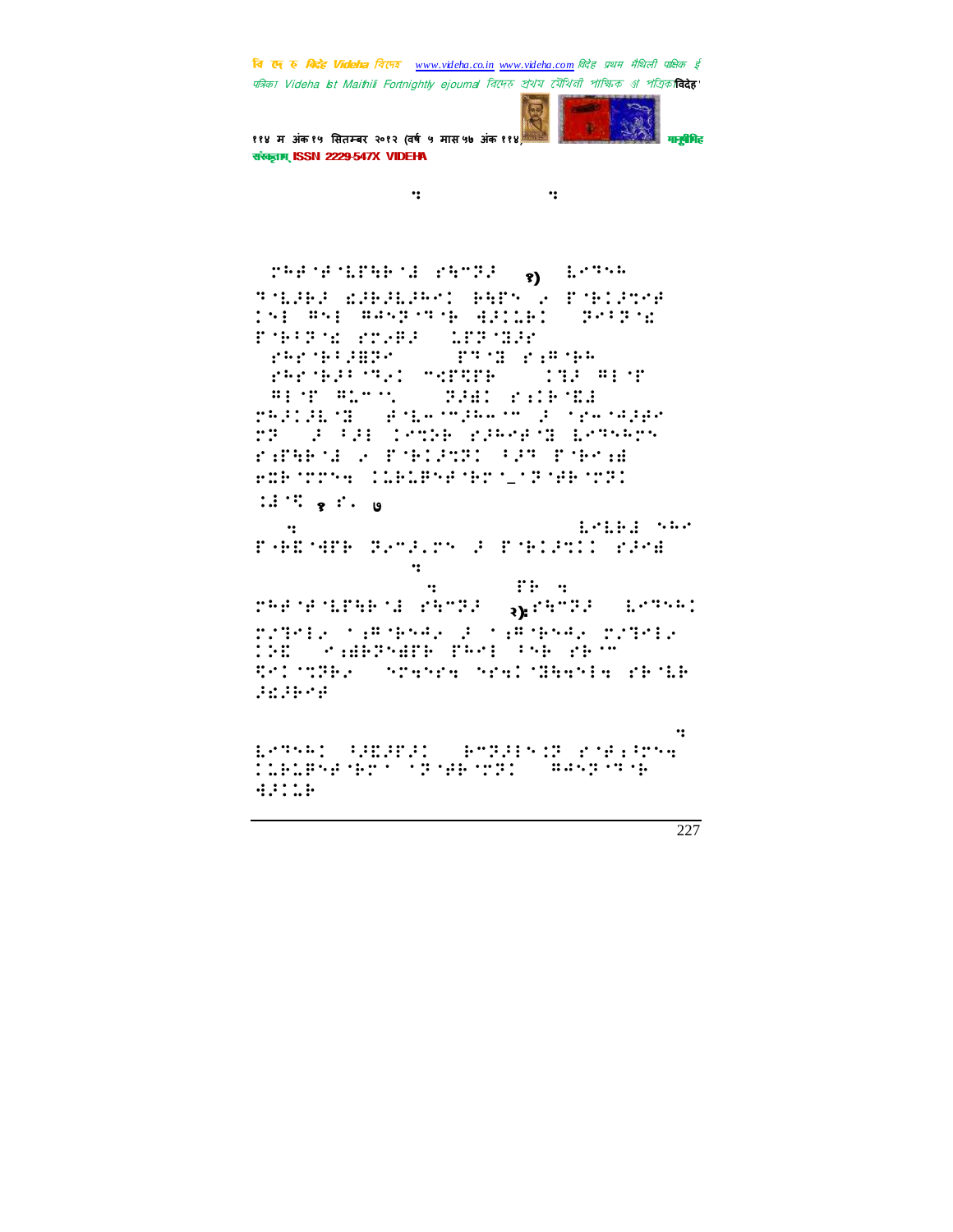

११४ म अंक १५ सितम्बर २०१२ (वर्ष ५ मास ५७ अंक ११४) मानुसीर मानुसीरे मानुसीरे ह संस्कृतम् ISSN 2229-547X VIDEHA

⊞ASP'S HE INCONS  $\cdot$  . The state of the state of the state of the state of the state of the state of the state of the state of &⢹⣝.⣐⢻⢷⢳!)⢳⢷⢼⢹⢴!0⣊&⣋&⢷\*-! ⣙⢼.⢻.&!)⢻.&!⢻⣅0⣁\*-! BH : :HE'BI → TELHE ) engan termini di senyagan dan seba ි.∄!raqia (aqsheep baqshers raqheid)  $\sim$  P/B1252. E2P P/B4:B e2B/2254. ⣅⢷⣅⢿⢾⢷–⢽⢾⢷⢽-!⣈⣜⣋.१ >!<sup>७</sup>

Uiblist van die Grootste van die Grootste van die Grootste van die Grootste van die Grootste van die Grootste<br>Gebeure

 $\mathcal{S}_{\mathcal{A}}$ 

 $\mathcal{L}$ 

६९२ &-⢷⣏⣚!;!⣓.⣝!⢸⢼⣒!⢷⣅⣒!2110.

)bee!dpvsjfs!dibshft!St⣒610.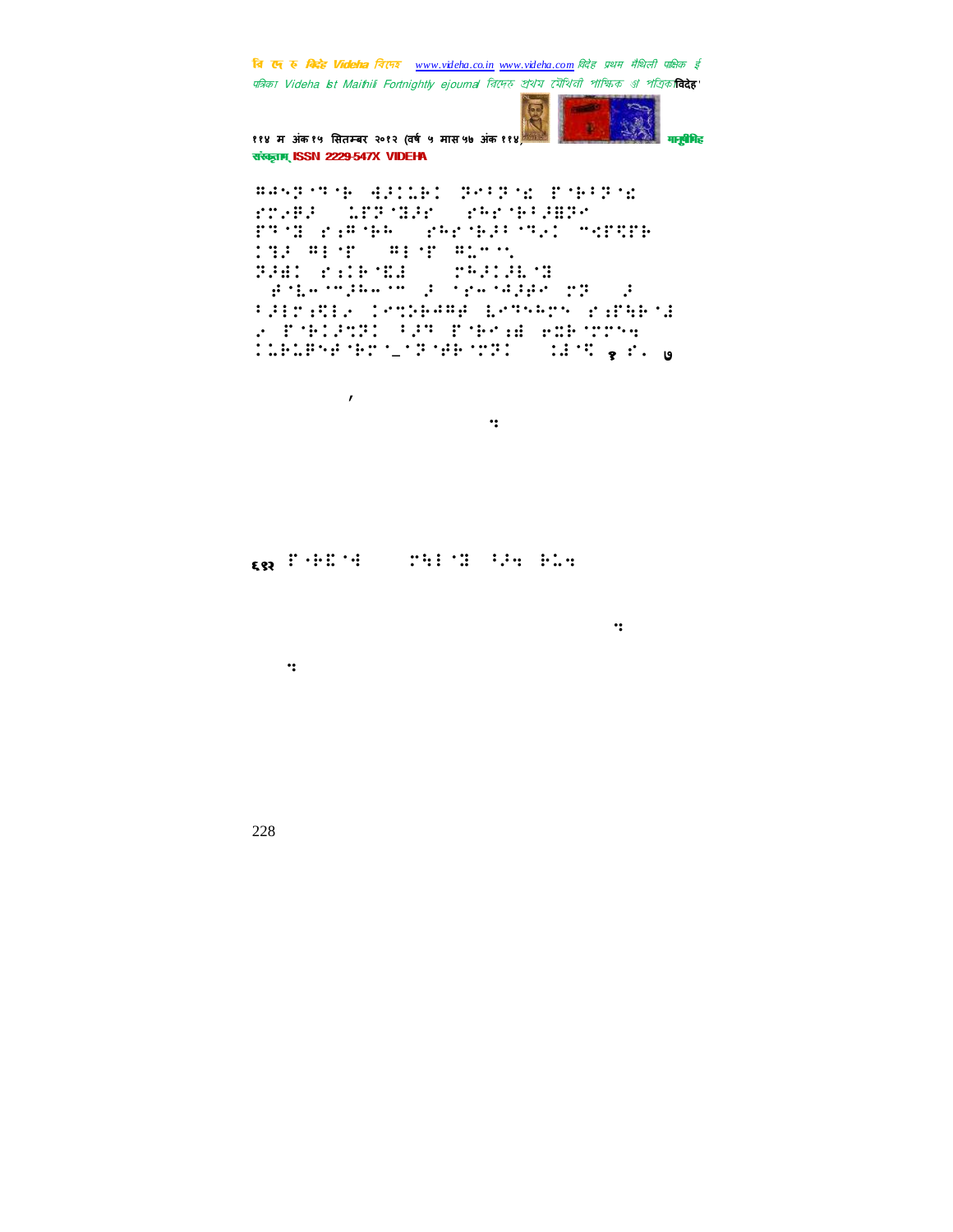११४ म अंक १५ सितम्बर २०१२ (वर्ष ५ मास ५७ अंक ११४) मानुसीर मानुसीरे मानुसीरे ह संस्कृतम् ISSN 2229-547X VIDEHA



⢹⣇⢽⢼⢻⢷⢴!#⣇⢹⢳#!-!&⢷⣐⣞!⣐⢷⣜! ;⣇⢹⢳.⢴.&⢾⢷⢼!  $\ddot{\textbf{u}}$  (i)  $\ddot{\textbf{u}}$  (i)  $\ddot{\textbf{u}}$  (i)  $\ddot{\textbf{v}}$ 0⣅⢽.!⢷0⢽⢼!.⢾⣒!  $\frac{1}{2}$ ,  $\frac{1}{2}$ ,  $\frac{1}{2}$ ;  $\frac{1}{2}$ ;  $\frac{1}{2}$ ;  $\frac{1}{2}$ ;  $\frac{1}{2}$ ;  $\frac{1}{2}$ ;  $\frac{1}{2}$ ;  $\frac{1}{2}$ &⢼⢹;!⢻⢺⢽⢹⢷!⣚⢼⣅⢷⣒!

ius in control de la control de la control de la control de la control de la control de la control de la control de la control de la control de la control de la control de la control de la control de la control de la contr qvcmjdbujpo buje na postala po postala po postala po postala po postala po postala po postala po postala po po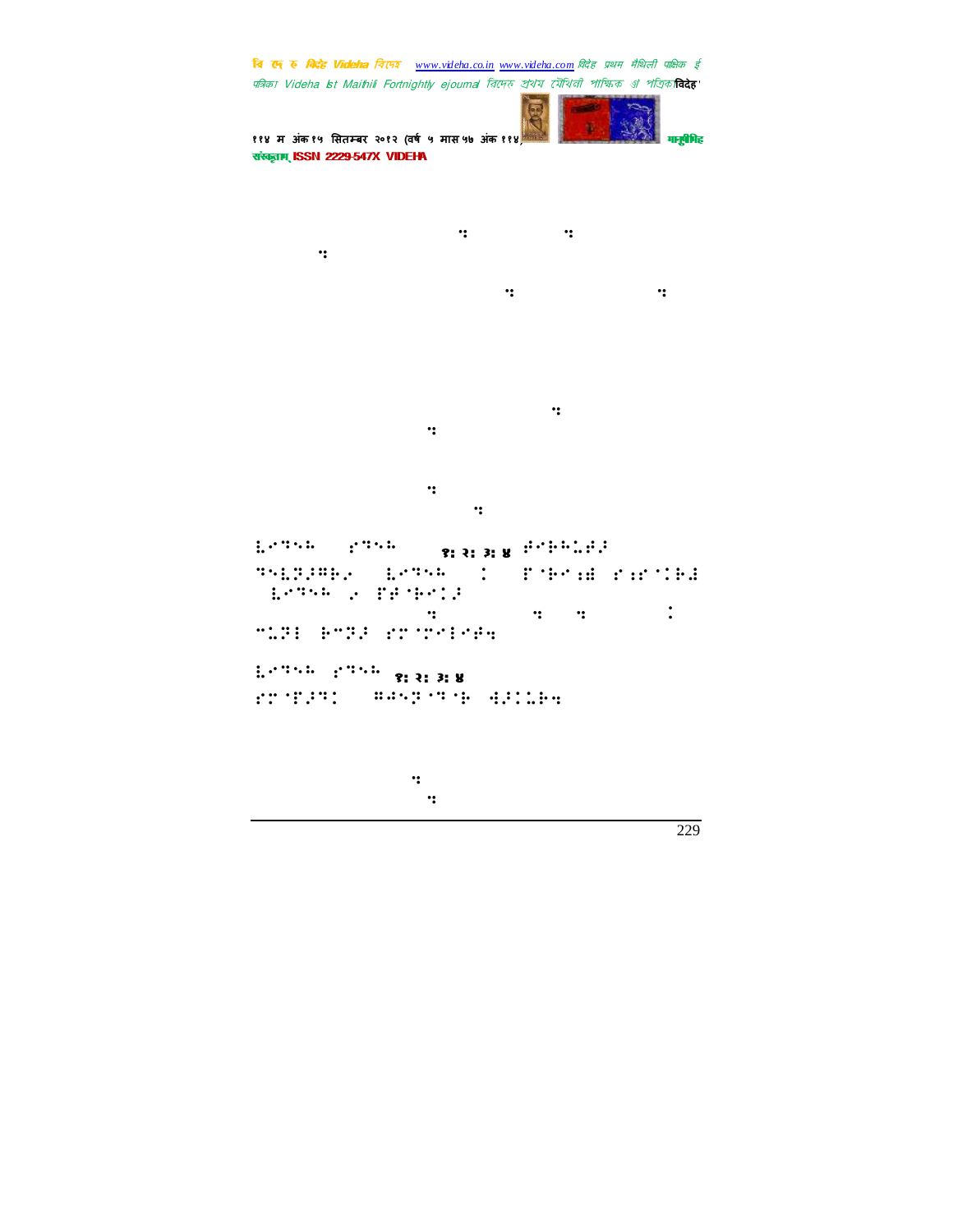

११४ म अंक १५ सितम्बर २०१२ (वर्ष ५ मास ५७ अंक ११४) संस्कृतम् ISSN 2229-547X VIDEHA

 $\ddot{\cdot}$ 

 $\ddot{\cdot}$ 

 $29.33333$ 

Fourth  $\mathcal{P}$  , i.e. device . Fourth , for  $\mathcal{P}$ reneign i manger, peaspers HAILBI RAF (1951) (Proport Poboror roses deponse ( seroessere ET SE VIRGE - VEVIER STAT SAPRER **THE WEATHER WEATHER THE START** SANDARI SANDARI SANDARI S nekomune di alam banda (sobe<br>Amerikan ne (1919-1920) nam osu permanental de l'ancienne

SPORTS SOF raegeara rraggi pes gere (199 ski (pps) sak paliegipps ap sip gar ram Berlan rightia ribbe to STRAIN, PLARK 2 BMP28-MIL 210MP2 rêzê lehe wî ek. 1811 leword Prim Are regular a redie fronts. FULLISH & PRES

permanent programment. **CONSTRUCTION** PROPOSE PRESS BARS, MERCIA AS OPP

THERBUILD FORTH IS HE NE YOU EPSELPE A PARL STRAINSTRIPHENT 196781 ANAL AM A GARE. MIRIPER TH  $1.1.1 - 1.0.01$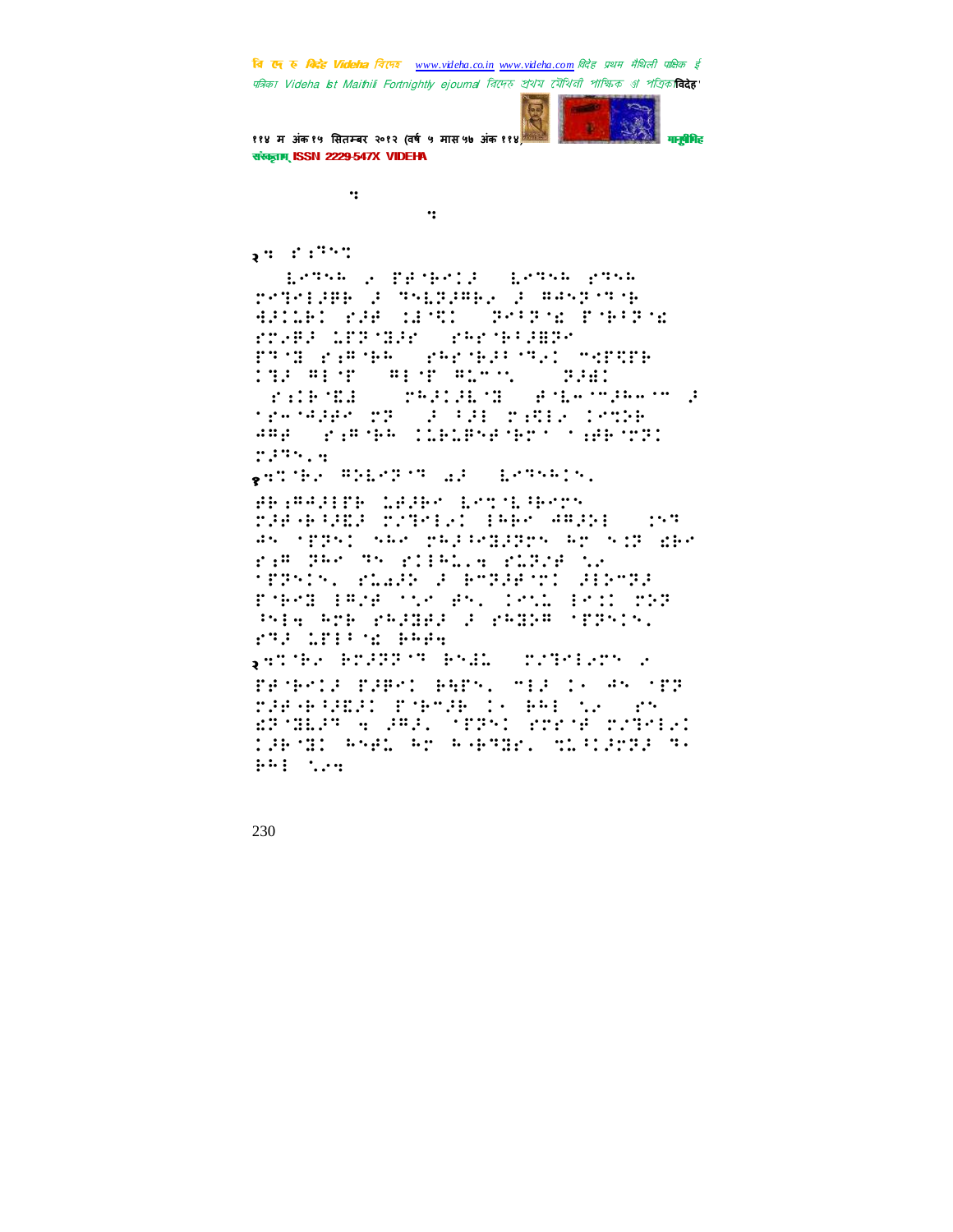

११४ म अंक १५ सितम्बर २०१२ (वर्ष ५ मास ५७ अंक ११४) संस्कृतम् ISSN 2229-547X VIDEHA

**SANAR STAR AUTOR RESIDENCE** F PORTOBERIAL SES PORTOBOL # HIPPI HARMY TER MARKETH

ESTAR IN STEP TARTA ESPIESTAIS APLE PYRTYPED D'YARD PH ( BIRD 1989 LEEP YOU TWEE YOU BRY BATE AR TAANIE VARAGERT VAL MIELING D  $\mathcal{L}^{\bullet}$  ,  $\mathcal{L}^{\bullet}$  ,  $\mathcal{L}^{\bullet}$ radrighed poperate secondatory: taR der 1911 Peers (Streedway) PATE. PORTH ROAD ga Pobla 173 Subugu prim

(45 124 152, 15 BB) 52  $3991542$ BIR MEMP NI REP MINER PREPI epangers nosphi grow (no phi sice)<br>Agregers nosphi grow (no phi sice) 2 ABYSIN, PBY BAI (Synagairse) MARKET SAL PLEAR (191) SAMPROPPH WHERE THEY' TO HE SAY LATER

IPTER HARR PRESSRAIN PESERENT MP ( MATHER) Pother and The Sheeper trake kan sakean ry yn Angelerda eBAI SEMBAR ABAS IBE (Preal bondbar **TORY TERE SERIES IN REPORTS** rryngggerg: This Macherer taeren presideakan daging FIS LTIPS (CLEMA TITMETS E. **TERPORAGEI PORTLA PROVINCE** H. T. TERRY STOR TOOK ARTENTS RTE REPORT FEED POLICIE CEDE pe the Baranned Wall Barber (a) POLENELSE **STRA PORTABLE**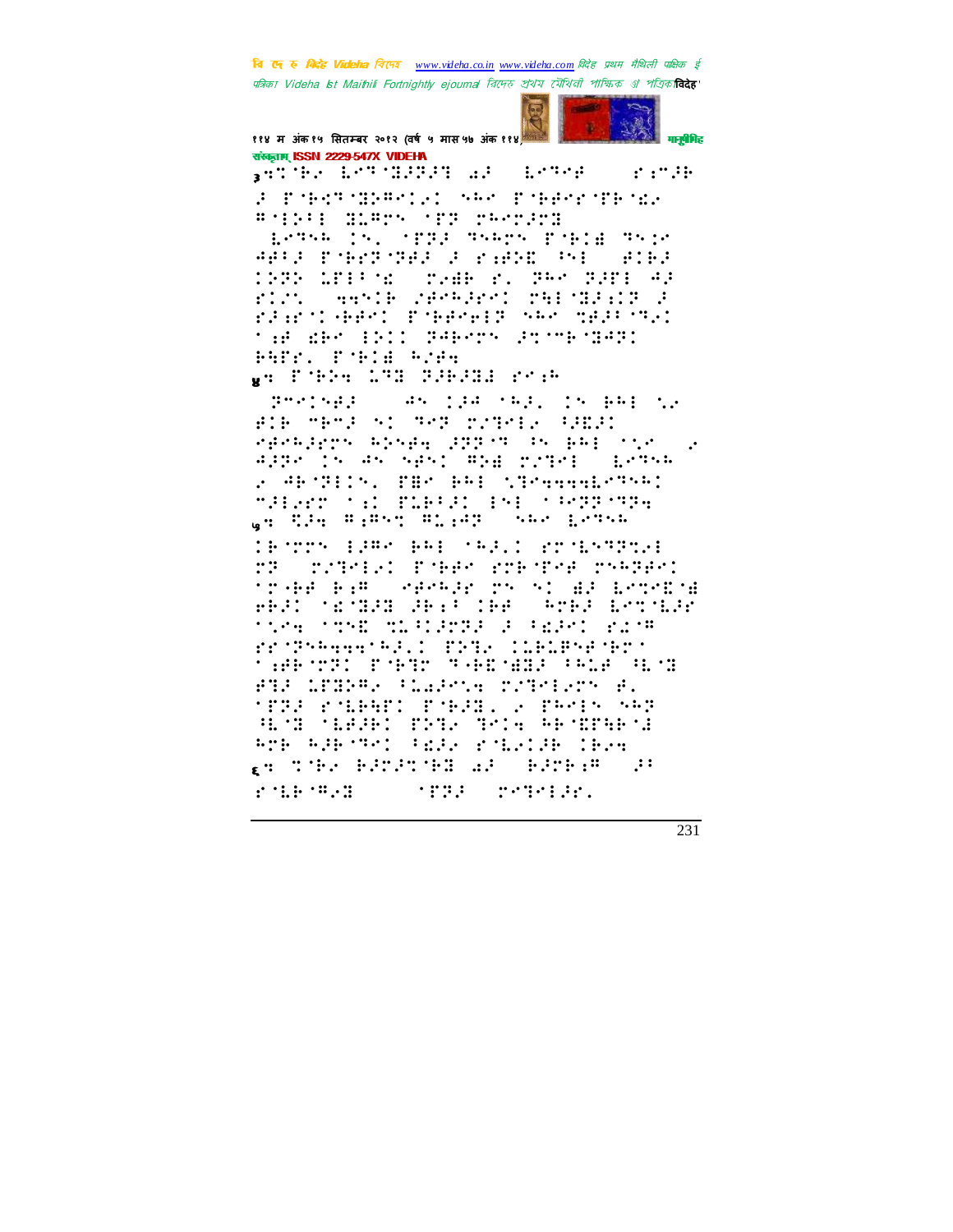

११४ म अंक १५ सितम्बर २०१२ (वर्ष ५ मास ५७ अंक ११४) संस्कृतम् ISSN 2229-547X VIDEHA

मनुबैमिह

 $\cdot \cdot$ .

riturgeentem bronz. 188 Princements of Club Stre **WHIPE PROPERTY STATE** 

rakofol (1995) (naboka proport TITME FIRM TRANSF EMTHALLING PAP PERSON MISCRIPE POLSCHE CHAR ye the Pomentichem remo  $\mathbb{R}^n \times \mathbb{R}^n$ 

FORT TERM FREE TROCK  $\mathbb{R}^n$  . The set of  $\mathbb{R}^n$ D'EMBIANNI ENAMAR AANK (INSI MIKE ring through prepared things, 19151-1915, EIRK APAK SABSABINEN<br>EBKSI SSIBL, CORK ISI BOB r.Hillrich

**SANDA MALE MALES BURG CONSTRUCTED** 

**ABOR IN BAE MUSIC AN PE PROPER CONSTRUCT PRESENT CORPOR** FACEISEMENTS, FORDST TECNISI FIREMI 175 1422: Ting Billieders Sko

POSSED SE PORTAGE AT POLINE CENE tro rambo dense porable

misteral. position and manual and components

PENNSYL PHILED (BJPANY MUTH) FRONTIE PORTREN IN 1851 PABAR TERRA (2018) HERMAN TARRI 2018-22 LE TECT <sub>OG</sub> LE TEI (TRIEL ERIG) NENI FIN rage mars are the magnesic games rangera beza zuen aut aut

232

 $1.1.1.1$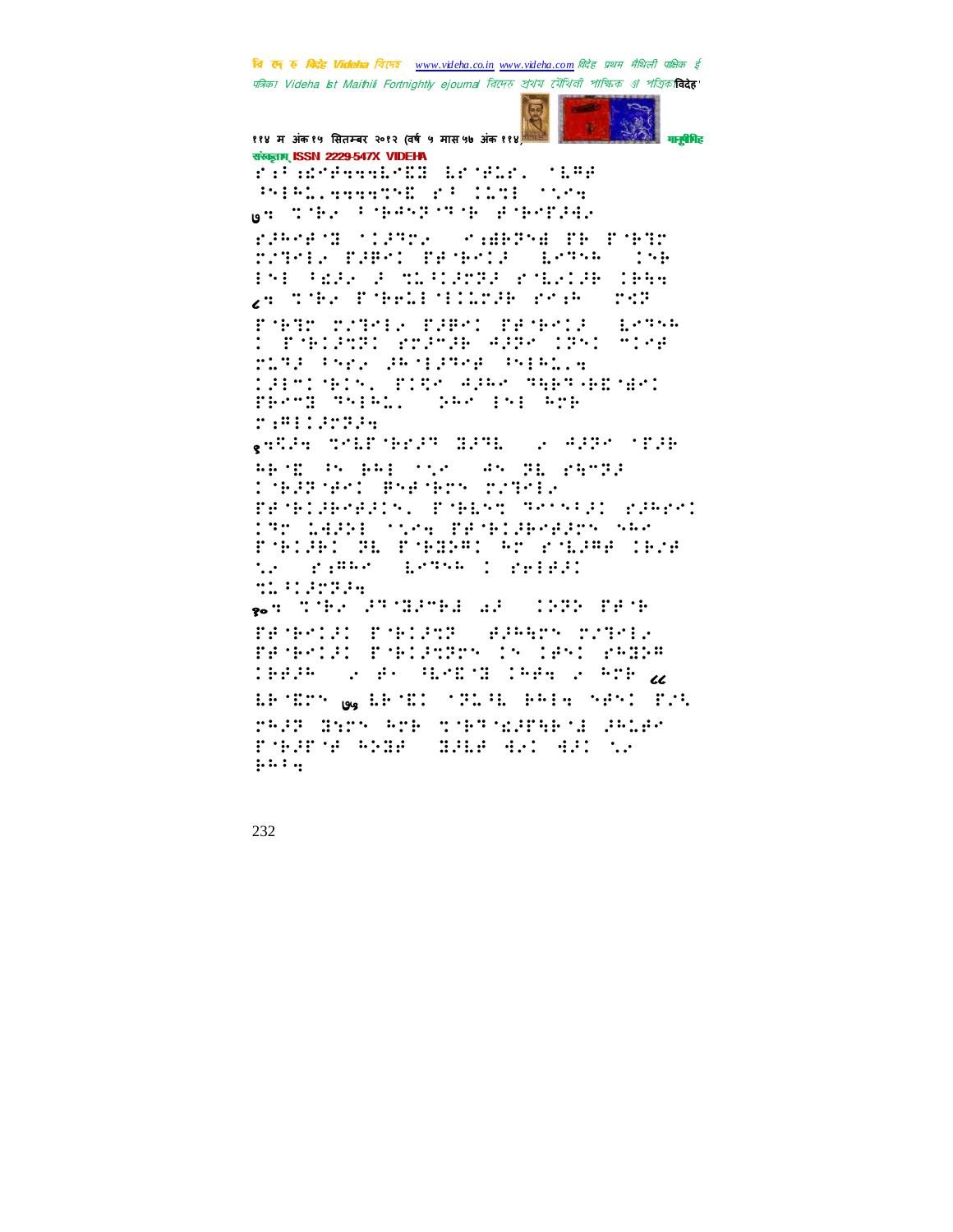

११४ म अंक १५ सितम्बर २०१२ (वर्ष ५ मास ५७ अंक ११४) संस्कृतम् ISSN 2229-547X VIDEHA

es the Ergs Adda cropper

1. THE THIRD THE STATE OF THE TABLE (1075) provide **MID THIRD. WE THE ME BET FRIED** EPPORTUGE EPOPOLICIE SECENE PARL POR MISLANDA ROBALIB INE APPA gen with an electronic management

PROBATE LATAR (1981-1982) APPA PORTUGE SHE ALSON PORTUE FISING TERMINE AND SCHEENING STR rimar fræg av 19599 stög  $\ddot{\phantom{0}}$ 

PROPOSI ESTAR CONFIGURACIONES. **CONSERVE THEM SHIPE BAR** <sub>ew</sub>e fire the Goutlet alone a guerran

rangered ab through, cleans offer 1789 JE 1851 **SHERE SID BRIDE IN** rice time an islam refry 1734-8 PROF TO STORE THE PRESS PROPER asignaphese Groot (aptement as politics) PORTUGE PHA TITULE IN 2 1872  $\ddots$  :

**Resource Format Control State** HPIELBERT (BRTSB) WEBPERTSCH PRESSURE CONFERENCE STREET REPORT ARATH PALLMAIRL, AIRS INE RSP MAC PERSONAL PROPERTY FOR STR

TEACHER PRESENT PARAGURARY (PR Estat March **e** with BPPP TP EBTH ( Enth)

2 PANERIS MARTEMA PROPER DAN 15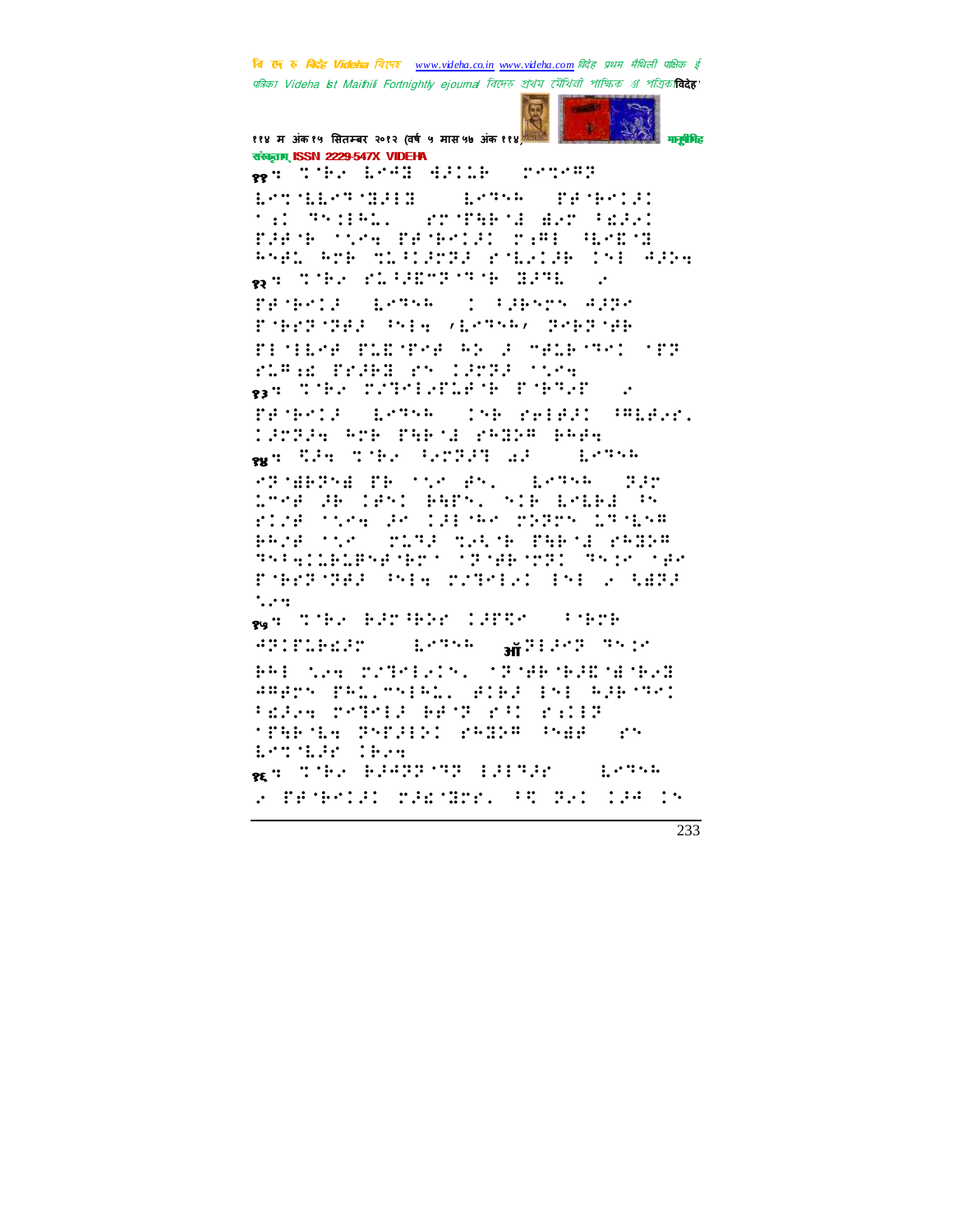

११४ म अंक १५ सितम्बर २०१२ (वर्ष ५ मास ५७ अंक ११४<mark>, व</mark> संस्कृतम् ISSN 2229-547X VIDEHA

SPRESS SARGED SPORAGE POR  $1.41 \pm .1.4$ LAPSES TELLASE POPPER POSTED B. ROBA PAARTA (1118-1840) TRUB REARIS. PE PARED PAR PRINT THEN NATESPAR PPP B. ANGELES AN BEFIND DIE IN Prekirs Seek. This brains and as well that here were here. rrants, applicites between 1871-8078 PORTAGE CORDENFORM (1981-1991) ENE Falke STORE 198 151 Thr. TEST Portonia transference and *TRAIN BREAK AND PROPORTIONS* PAUL APPE AL SAPL STEPHE PORTROW FRID KATE THE BASE CONTROL PROPERTY SRATE PAIN, EMIRA THE RABILE SOFEMALES (1962281) (PAL) PROTECT LOOK TOLER & TORISON 15: PART PROFINE RESIRED  $\cdot$ :  $\bullet$ 

are tere PHIMIC RELEEST INFORMATION OF P HAINTY PAGE BERTH SEA SECONDINA AN OVER POBLETI CRIMAC Britis Pobrad Barry Poblaced 1979 the again to many body of programs. RTB (1930) SPRAGUE SPACE TOPS sangere gaile aan  $\left\langle \left( \begin{array}{cc} 0 & 0 & 0 \\ 0 & 0 & 0 \\ 0 & 0 & 0 \end{array} \right) \right\rangle_{\mathcal{H}} = \left\langle \begin{array}{cc} 0 & 0 & 0 \\ 0 & 0 & 0 \\ 0 & 0 & 0 \end{array} \right\rangle_{\mathcal{H}} = \left\langle \begin{array}{cc} 0 & 0 & 0 \\ 0 & 0 & 0 \\ 0 & 0 & 0 \end{array} \right\rangle_{\mathcal{H}}$ \*\*\*\* \*\*\*\*\*\*\*\*\* \*\*\* gga Slam Echnologie regen (1911) rotelers easpsare pack packets

**LOTAR PORTFOLIO IN TER CICER** referencement from The Sto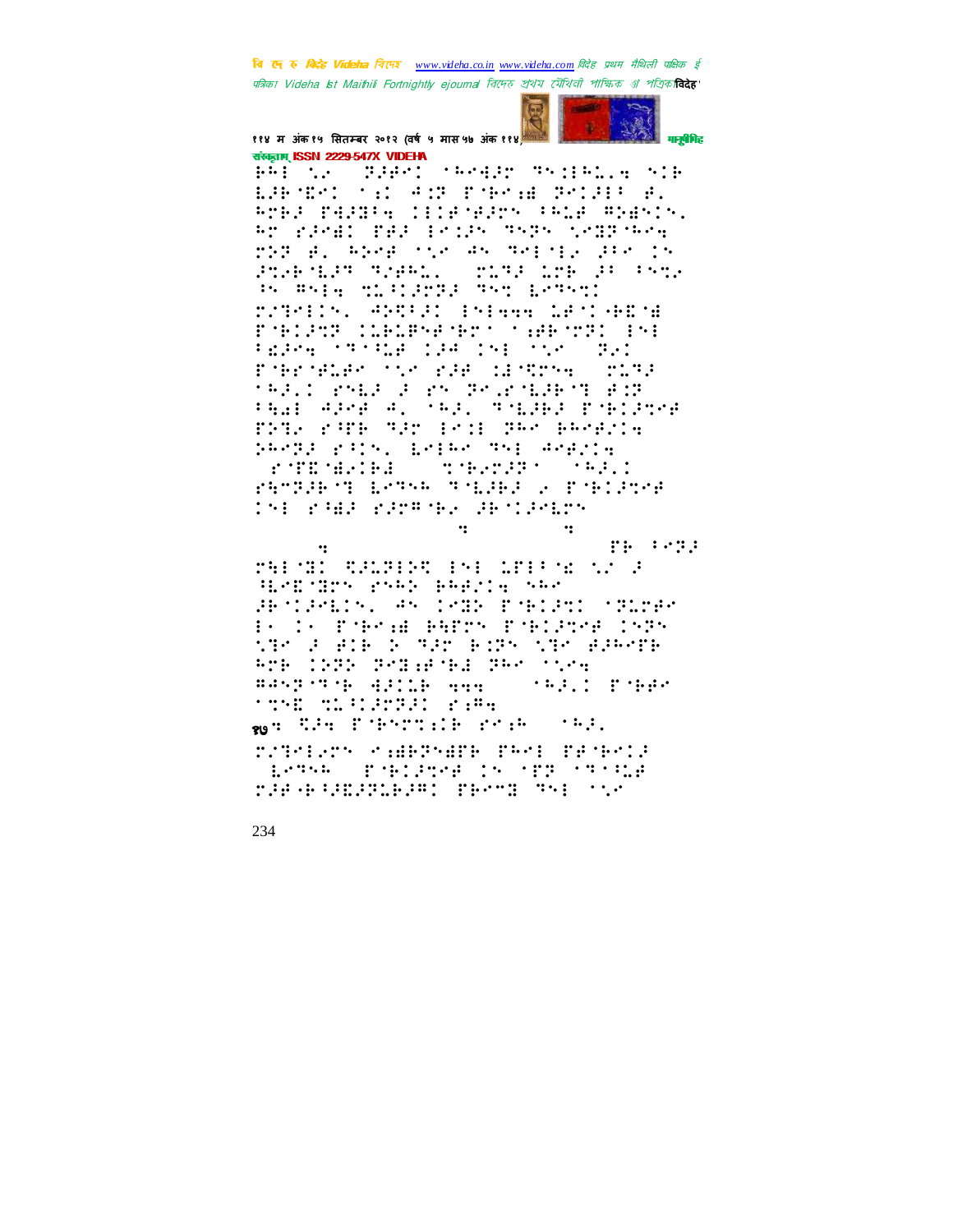

११४ म अंक १५ सितम्बर २०१२ (वर्ष ५ मास ५७ अंक ११४) संस्कृतम् ISSN 2229-547X VIDEHA

tél: prangen regenoseer. Pobobne ta (nib Porneof 45 Arb rnic rumar m al sand Cha PARTMER CONSIDER BENCH ON **MF PARLEMAN : WALK** ggen thoraco checkings albord (alboraco) FRONT TYPE TRICE IN THE SPECIAL ESSER TEST POPPES IN BRE Steamer Racher (1991) and any property of the Probe and the Lindership Benedicts, Bulk BR : THRISTER (PP) (TIME TLE THE CLALARYA TACK THAN 1771 <u> 1981 - 1991 - 1992 - 1993 - 1994 - 1995 - 1996 - 1996 - 1996 - 1997 - 1998 - 1999 - 1999 - 1999 - 1999 - 199</u> **TACH PERSON** <sub>20</sub>83/82 5591118 all codes specification AREA (1995 PERSI PIRAGI PALER PROTECTA IN POPULEOI COMMUNICO BRANCH SHE TIMES THUR redelli Alr Alrre ridell medili **ACCEPTED TO THE** post the demander ad construct :PRESENT COOPERTY THETE PRINCE POINT TENNIS TEN PAN the Porters American Critery spokraci (Pépraén prés Angéré) **CENTRAL PRANSEL SEATERED SAM** SPORT I ORIGINAL PLENIBE PERSON  $\vdots$ graduations in a graduate ESPERT END ENDROLLOGENSEN FROM PROBLEM ROBBERT POOR Poblache, Sacharet lei Al riche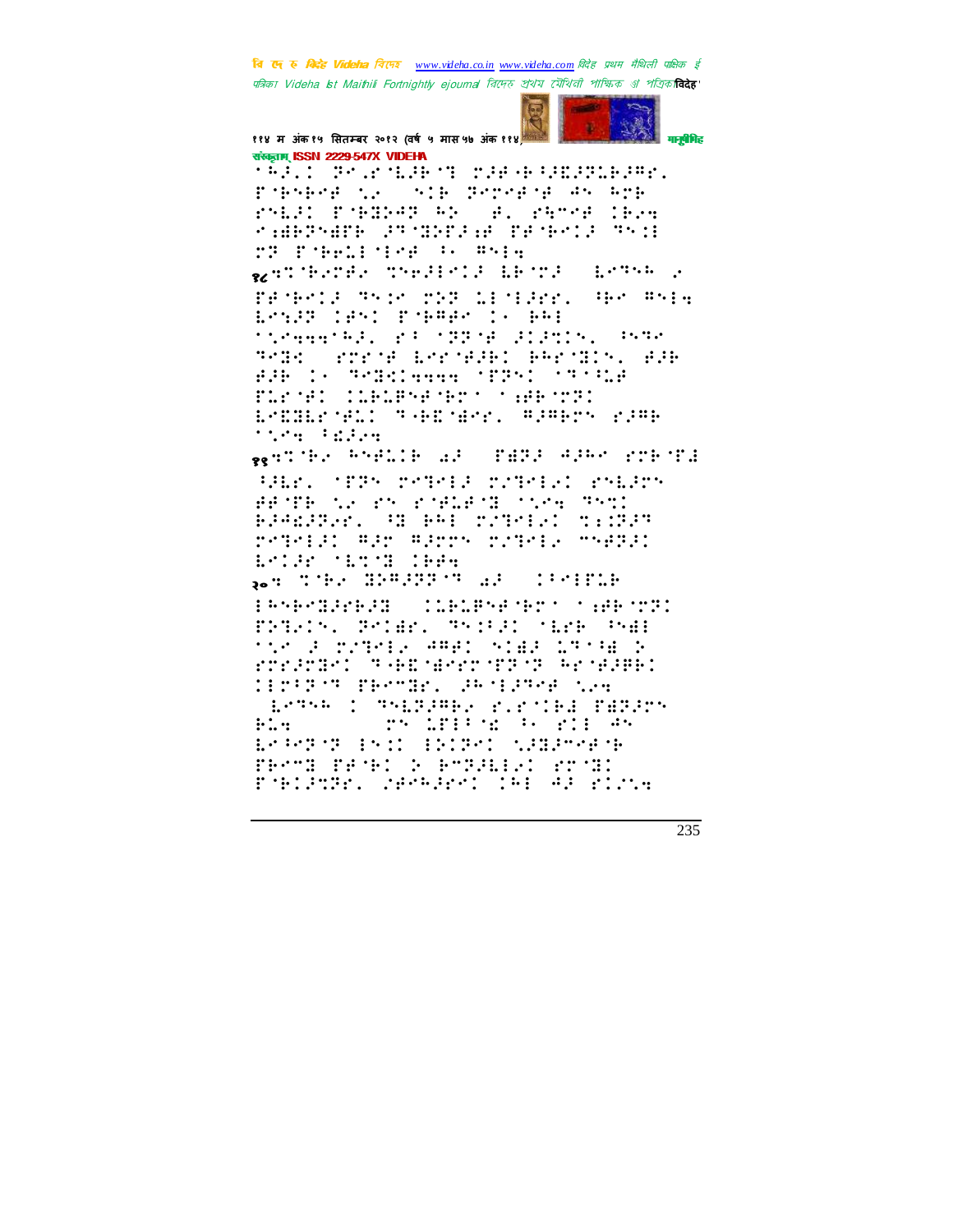

११४ म अंक १५ सितम्बर २०१२ (वर्ष ५ मास ५७ अंक ११४) संस्कृतम् ISSN 2229-547X VIDEHA

per Tibe Condeciable route TRITHE AN MINIMUM RETARD PAGE Bar (1843) (TD) Brooking and rocking rightphonoric dodge card PORTUGE TETERN TER SER robelsh 151 Asha

marked and the concept of the second service til PB: (191826 pregade make makes

TRIL POSSENS OF CRANDS PRIMA  $\overline{\mathbf{a}}$  , which is the set of  $\mathbf{a}$  is the set of  $\mathbf{a}$  $\rightarrow$  225  $\cdot$  3

CONSENTANT THEORY TRIP FOURTH ASPA AP (1885) SEEAL (1894) SIB<br>Espainar an Abes (1885) Vermerhenden EBANGEL (1984) 18951 (BNGG) 2008-191905<br>1919-1920-1930 (ESPITER) 300 (SAR) the control of the special control Spatificate the Poed and Step.1

**CONSENSATION CONSENSATION ANDREWSTER TRINING CONTROL** TENTI TETRIC E PAR PRIME E PE TEMPER CONFIDENTIAL CONTENT  $1.3311$ rament ra dener de rother 19 yekan en Grijki Terdîsabûyeraye  $\mathcal{U}^{\mathcal{A}}_{\mathcal{A}}\mathcal{U}^{\mathcal{A}}_{\mathcal{A}}\mathcal{U}^{\mathcal{A}}_{\mathcal{A}}\mathcal{U}^{\mathcal{A}}_{\mathcal{A}}\mathcal{U}^{\mathcal{A}}_{\mathcal{A}}\mathcal{U}^{\mathcal{A}}_{\mathcal{A}}$ 

**WAS THE CONDITENT CONSTRUCTION OF A SECTION** 

**THE TEL TY ATE LEFTER STRIKER** An Especial (ni Ani Sove Ale Ar Espec TEZE Szaada (LELESENET) (HESTE) FRIED INE MISCRIPH MORERTY rratherals, behhal burrs ree is: aps, maspere apile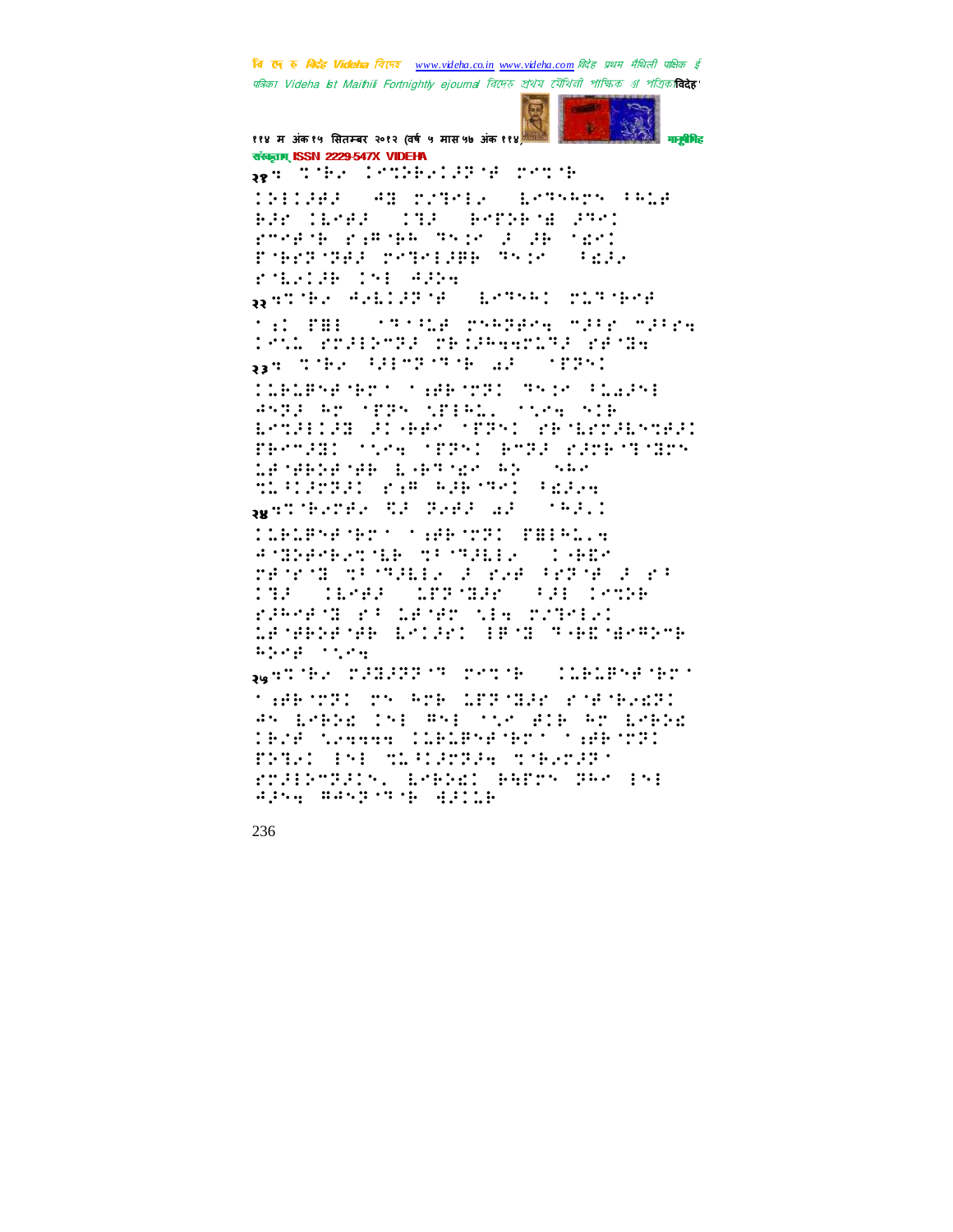

११४ म अंक १५ सितम्बर २०१२ (वर्ष ५ मास ५७ अंक ११४) संस्कृतम् ISSN 2229-547X VIDEHA RESULTS AND STATES  $\mathbb{R}^n$  and  $\mathbb{R}^n$  are the set of  $\mathbb{R}^n$  . **MOREOVER SECTIONS OF A SERIES AND SERIES** FBP 253 AB-200 (A #514452 FAB) FARTS PALE FTA 1988 (TLTP ARS) FHIRD AN URBIURG INITY posting conduction media **CONSIDERING MARK MARK BARK STAR** rawreng in: 2 Thu, nigh Pherrar  $: :: ::$ WHITE PROBRET PRESS ESTAT AP POINCE FARI NAME DIE KOREANI PORTHER SERVICE STORE CREAT EST <u> 11616-620 Martin Schule Br</u> janging a tiga ng programa **WEBST** ABSOLUTES AN APPROXIMATION TRING CORDENSIVE SHERTIC PIPER FOR THE PERSON PLEASE TO THE TER representation and the state state of the ENE PORTLINE IN BRE NEW LETTER LENGROSE PARANT MISTRIA **WATTER PROPERTY APPEARED LETTER** Promet Shine Bane new promete 151 **SACRE THE TEAM OF SACR** sending Bardana Aarle (1981aBa reterned between the repr PORTUGE HANGE THIS ROOM FROM HOME SECRETALIZED COMM parte Albert Lemba, Lemba P CONCRETENT SHENGED ASSESSMENT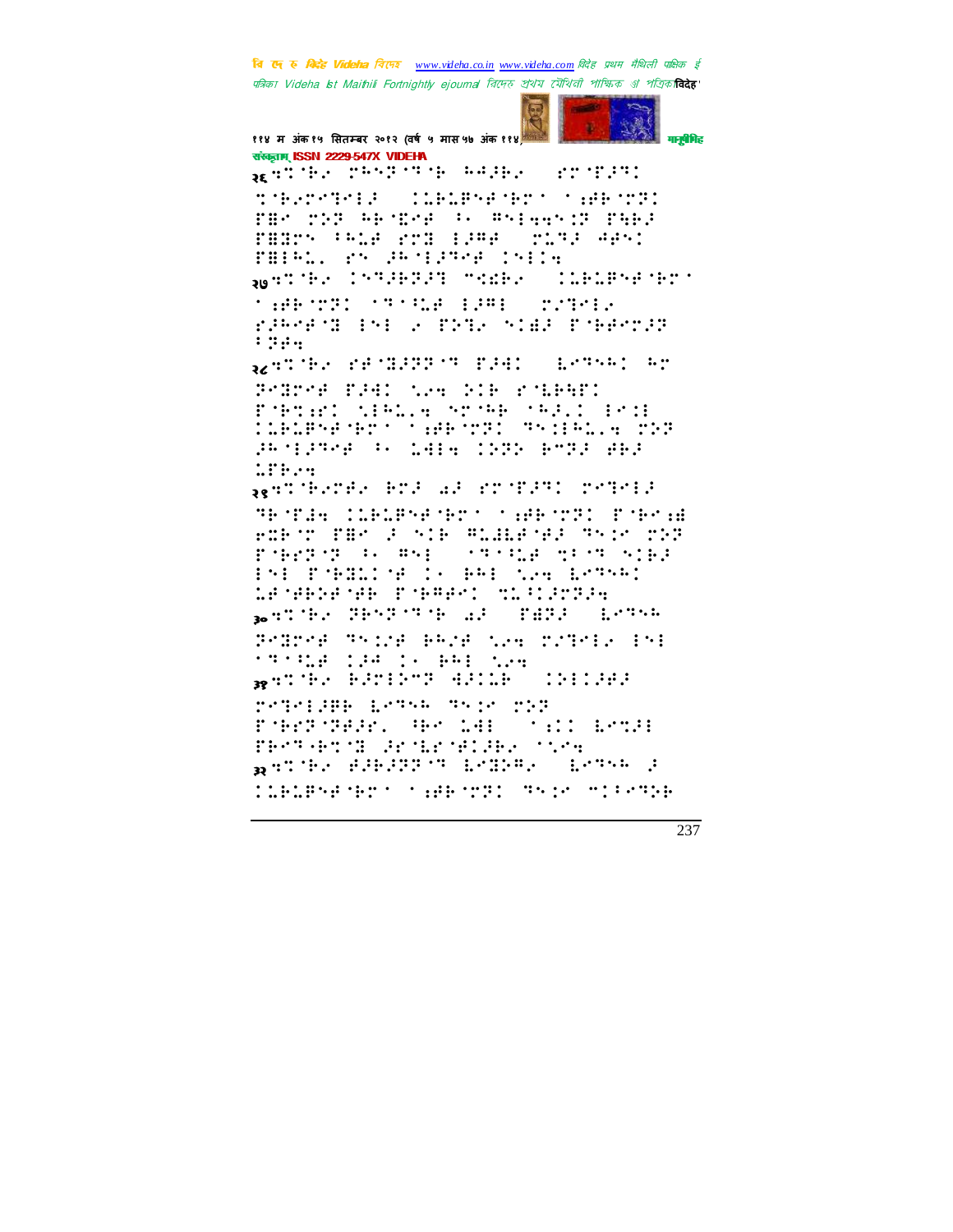

११४ म अंक १५ सितम्बर २०१२ (वर्ष ५ मास ५७ अंक ११४) संस्कृतम् ISSN 2229-547X VIDEHA flak asle schede chinere s  $\frac{1}{2}$  :  $\frac{1}{2}$  .  $\frac{1}{2}$  .  $\frac{1}{2}$  $_{33}$ un (Bernee, Portrere per renormal wroches) **CONSENSATION CONSENSATION** 8733 127711471 13814 (12324 website the General Property **PARABAR CORDRESPONSIBLES** FRONT RED 1991 (1991) 29-109-101  $\mathbf{1}$  :  $\mathbf{1}$  :  $\mathbf{1}$  :  $\mathbf{1}$ **Northenon-Profiles and Service** CONSENSATION AND MORE CONSENSES ESTELLER PARKS LENETIMSIN WHITE CRIPPELE TO POTPILER 2 THERE ESTA FRIEND FORT AL SAS SIEP POPTERPDS TIME AT SIEP Sirnebro: 1934 robels mornicle: reposes play seem sire ar **MANUFACTION** mostle red rience measure commun APSI PORTER ISE APS IN ADSPECT med defense genomer Pommer brak aktor **CONSENSATION CONTROLLERS CONSENSE** ESTIBEDED AN INED TRIDE NEW BRID rent e lett ditte richt ver  $11.312234$ send the control PPP of control and CONFIDENTIAL CONTROLL CONT Tel r: Abbr.4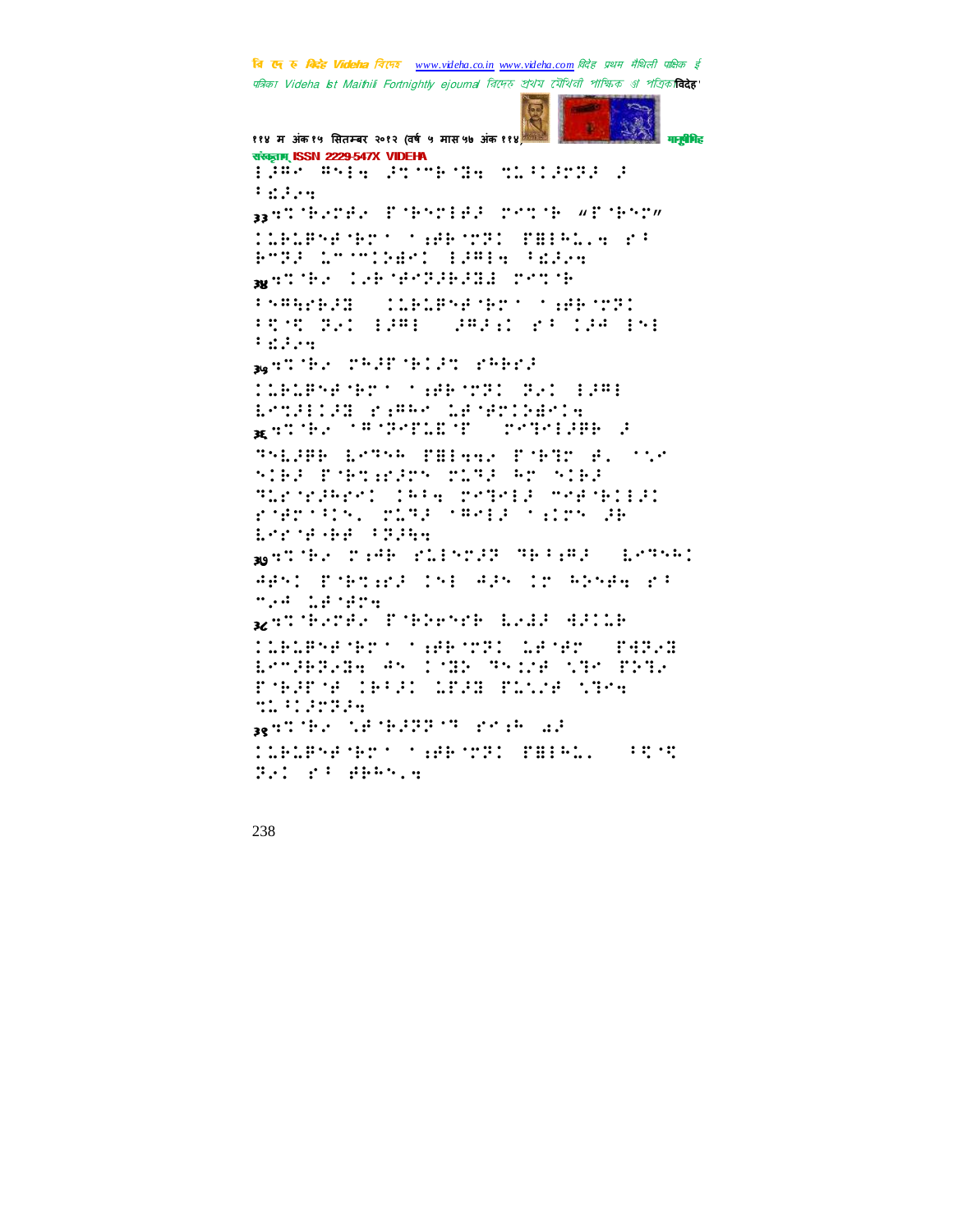

११४ म अंक १५ सितम्बर २०१२ (वर्ष ५ मास ५७ अंक ११४) संस्कृतम् ISSN 2229-547X VIDEHA

watter BBBCB18 aF (priEPC rately tated retell and wilestam d. CRYBYRYB PYRGLARDD (1947). BAD ting Clebenship (1961-22) (31109  $: . . . . .$ 

well bladen in the manne

CONFERENT THEORY PROFISIO **FALE TRAGERY SERIETH FERRY**  $_{12}$  = T (February 10)  $_{12}$ **CONSERVATOR** 

**THE TOO F LOOK SERVE FOOTERS RES** tic reports competing retor watcher Pangge perig  $\mathbf{L}$  and  $\mathbf{L}$ 

LARAM F TRETHBEFTBEHAR IBA **The Million State** 

WHITE INTER 1972 **CONDITARY** 

**MINE YOU IN MINI WINDER** tillere a lake rikide ikke a SPRINGED SAMPLE PHIRL.4 MIGGEN S. 1381 4593 1282 129-932 563. 951383 reade the tid ring free insered fr APP PAI AN NAMPN B. PA LMEP POPAME  $\cdots$ 

<sub>Ma</sub>Horie, Bosch Halle (1963) duck 194

In 891 New 2015 RM18275 MM2 16 SAM MARK MAIL AR MARMAIL CRIPARE BANA (B)  $3.4.4$ 

westike Pred af (1921) Planett

rilms and ferric no spride par BRIC PIERL, AN 2 ICPEP TERM ICPEP BRACHEL SCALER LEADER NE AN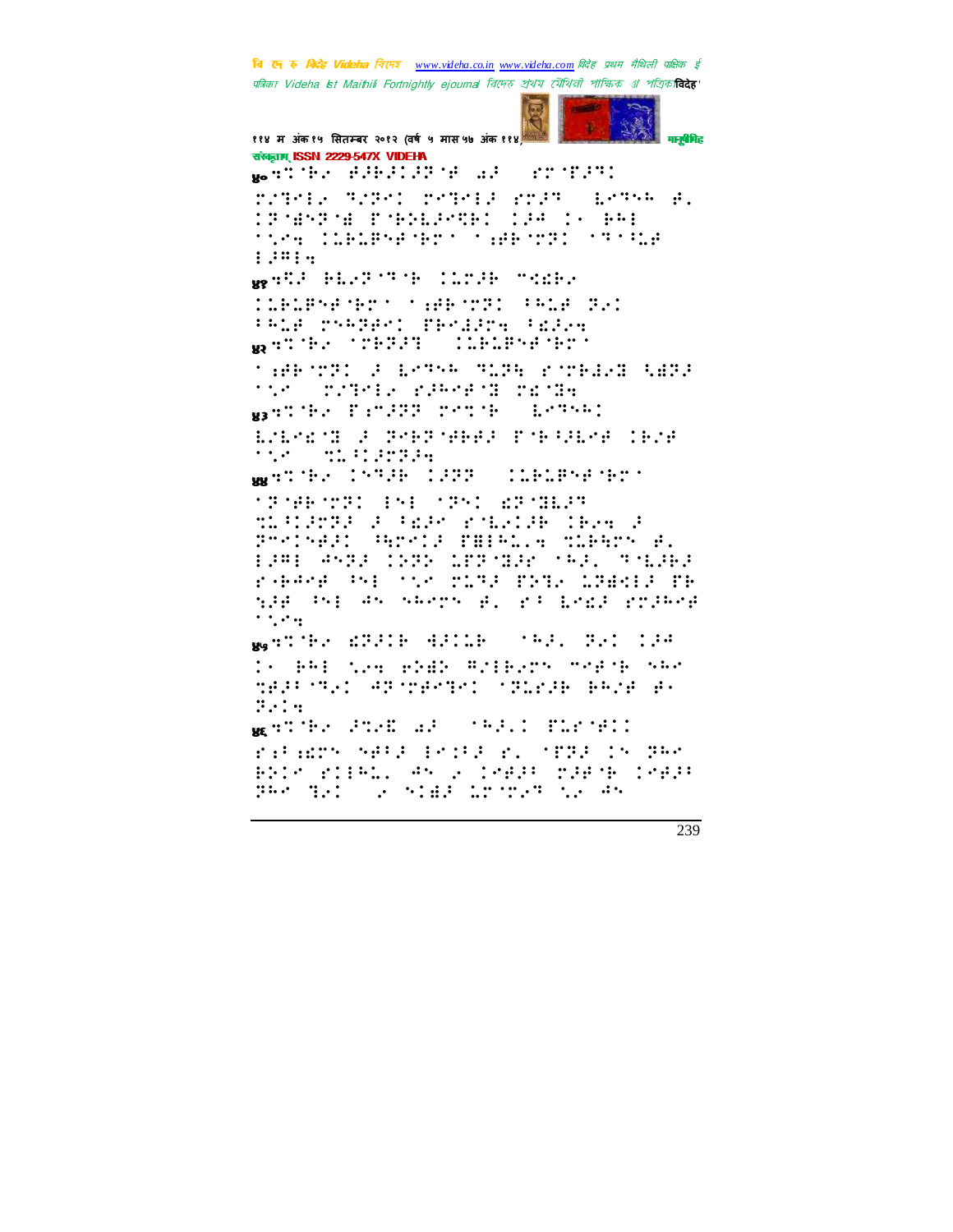

११४ म अंक १५ सितम्बर २०१२ (वर्ष ५ मास ५७ अंक ११४) संस्कृतम् ISSN 2229-547X VIDEHA rMéle (Al. 23 Milet 2013 2. Poblek roletor abor correlat (5 PORTON CHA weather trib. Clrde read (1956) BETHER S CORNERSES TYPE *photomage in this time proconditional* IRE AS RICH AN ROLSERS OUTCER FRONTIL SPEARERS ESTARD FRO ribusher bol shee be CLAIRSANAI RAPJ 23 A. 14JAS 75225 NP 8 891 889 2003 3831 **CLELBYFIET B. TTYE TIME** WARPA TAGA PARTE (TEPS) ETHIPPI 1952 Pobser 151 925 125 9259219 Brief Billede (19. Telepite  $......$ went the chemical three products.  $\cdots$  :  $\cdots$ ClelBrener (19786-201) 2 Express 20re THE SAFET THAT THE SHARE IN THE STATE OF THE SAFETY OF THE STATE OF THE STATE OF THE STATE OF THE STATE OF THE ringriding and away in the real specials rn Caraa Gond the Clarge Boarders (1992.1 Seng Personal Leone Peel protein a AB TE TRIP TAP PIRETTER TREATHER **MARISHER** wentle emisticate af Pomman Beth Pink 1825 Ber Mill CONCRETENT STORES TO THE CONTROL THE PAPERSON CONTROL OF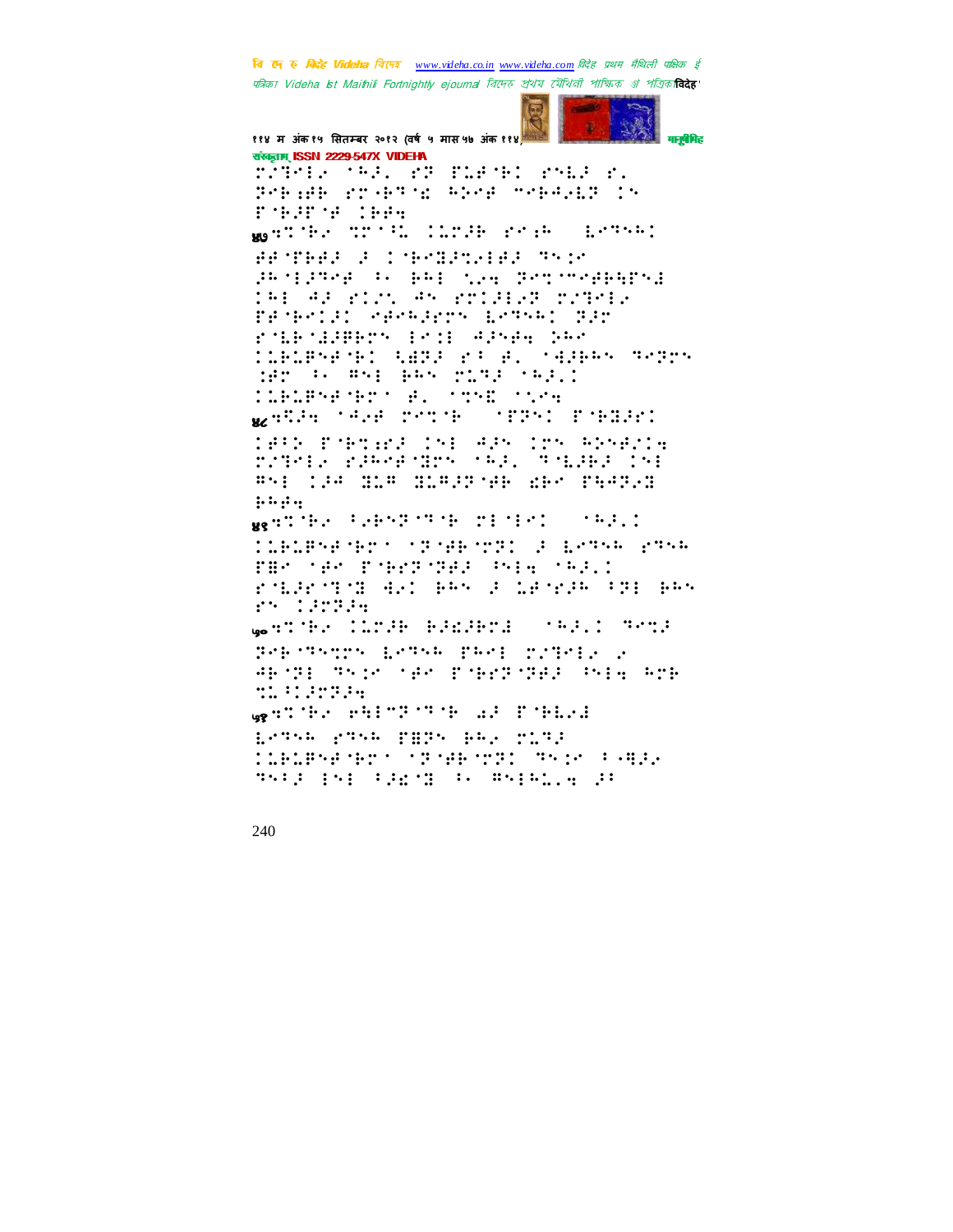**Service** 

ø ११४ म अंक १५ सितम्बर २०१२ (वर्ष ५ मास ५७ अंक ११४) मानुबैमिह संस्कृतम् ISSN 2229-547X VIDEHA ERTAIN WORKER AN STREET BAY SEAR watche beside chronic beach gash Third Die Lerele Third Me rusture: Wie watcher Supportion School (1982) and the C SPORTS SIE BOBE SYDNES PORTUGE PH SENTIFYED PORTU retriers as has taken to have adde SARRE HERBYBYS 198 1928 BAS the students and went is definition and Prefrence:Dichil (1961PhPress **MINE MAY LEADER AND LOCATE** RINGER AND THE PAPERTER ONLY **TRACK TOO SPORTS INTO RESEARC** Prisers with an ellips ceer DZIMER EJMI (BNBR) (DYTJERJ PRYN TRAVISINA ENTRAIN PRIVAT (TRI :27 131.374 Westiff HERT' HERE INFLESS THIS **TRIAN TRACK TO THE STATE TO A SERVE THAT** sar gaa: par: prana rur misturnum GENUTRY CLOSE FER CLELENFORD **SPERING THE RAILWAY INSIDE** THE MAN PROFINE THE MAN SERVICE we the Post form and the Second thro **STARATE TEST PRIME**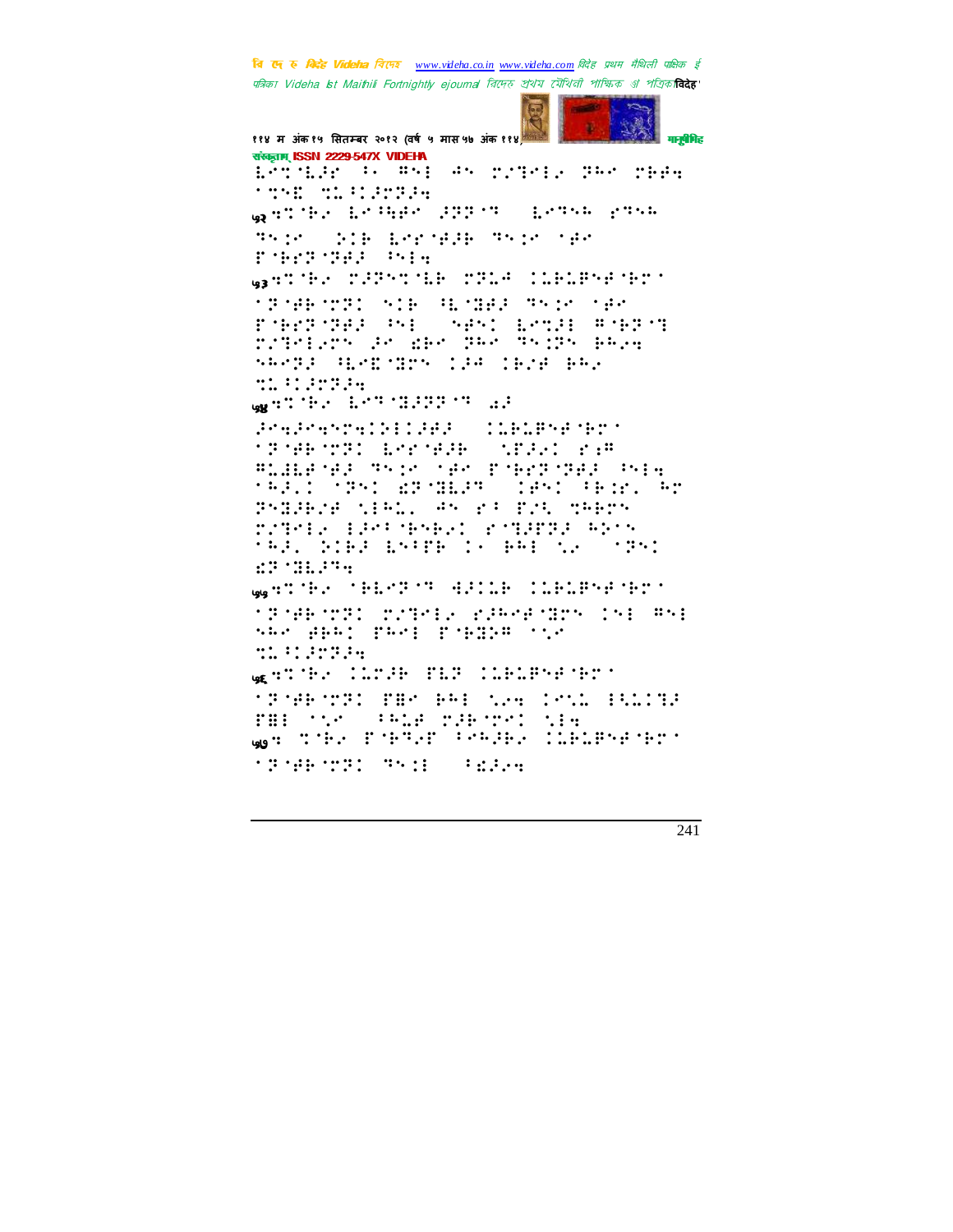

११४ म अंक १५ सितम्बर २०१२ (वर्ष ५ मास ५७ अंक ११४) संस्कृतम् ISSN 2229-547X VIDEHA west rancers actor corner mode 'TT LAIBE TAINAR PALEN, AMBI ppiner aspended heads gada in mor  $\mathcal{L}^{\bullet}$  ,  $\mathcal{L}^{\bullet}$  as Gentlike Expression in Popper (Englished) rrene Phille regarded the above the **ANY MARK PRESENT SPARE PASSA PRO 13 PENS NAM** control Princip BioB (10956) POPROBBE F ESTE FOLFAT (LSTE FAAD LETE (SIER SAMPARY) FRISE  $\gamma$  ,  $\gamma$  , perchanging specials computered **THE MOST CONSTRUCTS OF SAME IN THE SECOND** FRAMERINAL CONTECTATOR PRESE  $3.44<sub>1</sub>$ gender efflik bangs agene **CONDENSATION OF THE TOPS ON ASSOC** ryage: Exporter, Remarks: Manigue  $\ddots$  : gander from 23 (2006) (2006)200 **MORALDRAIN RAPS, SARLI PARAM** JR NEJPOJEL SNAMMANNJON, SOD Shaanhhaaffile nhhibr 45131 'ira FARM FIRETT PRA general sensor parken part **CLELPSEMENT MOMENTS: PHIRL, 4 CTD** r: Planner recenter medien. FBP AND NEW ART ART ANALYZ EMERGY AN PARTY ERTIFY PAPTRIZERTY TO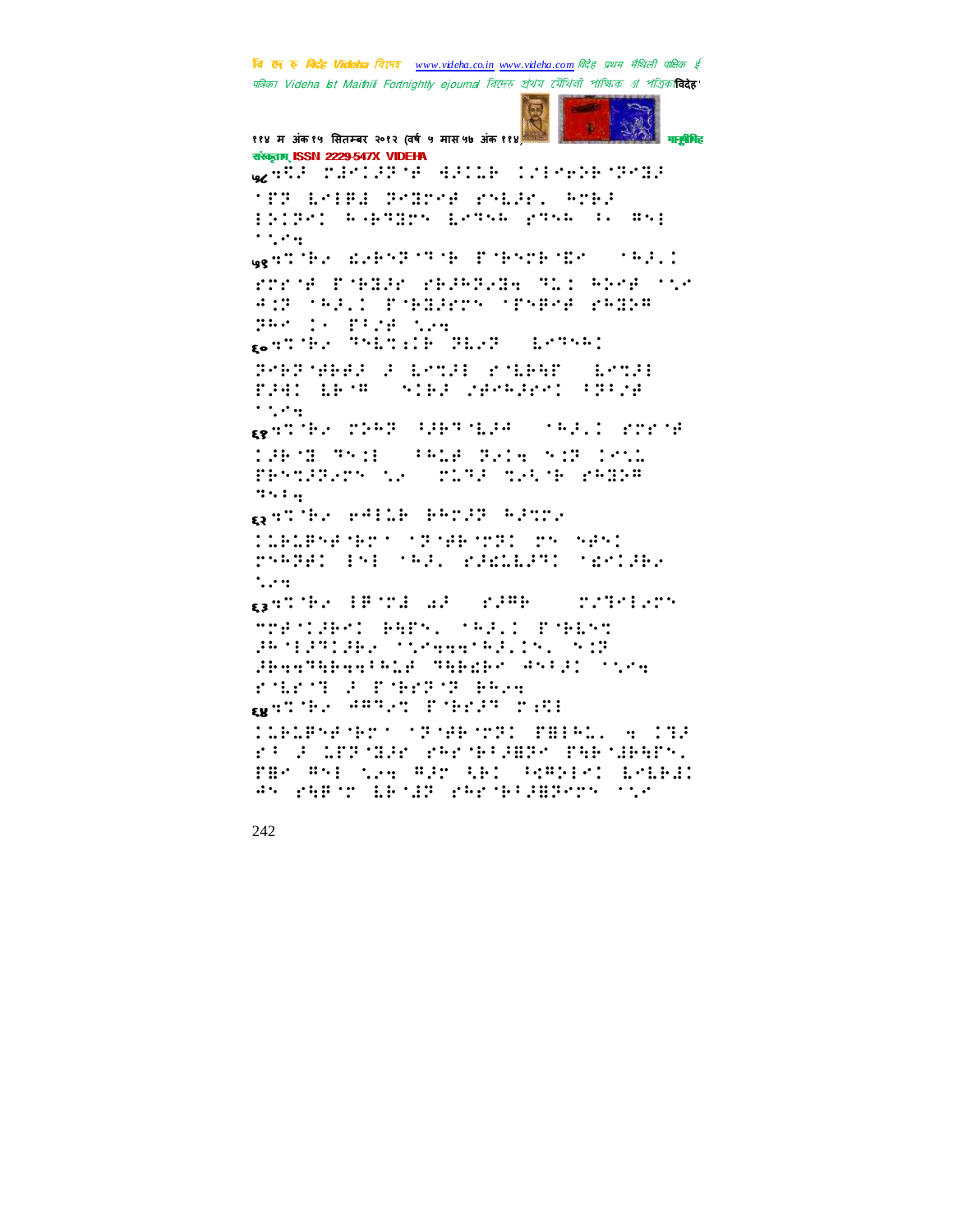वि एक रु क्रिटेड Videha विएम्ब www.videha.co.in www.videha.com विदेह प्रथम मैथिली पाक्षिक ई

पत्रिका Videha Ist Maithili Fortnightly ejournal রিদেত প্রথম মৌথিনী পাক্ষিক প্রা পত্রিকা**বিदेह**'

संस्कृतम् ISSN 2229-547X VIDEHA  $25.792 \pm 1911$ 

ranone:

मानुबेमिह

११४ म अंक १५ सितम्बर २०१२ (वर्ष ५ मास ५७ अंक ११४)  $\begin{picture}(150,10) \put(0,0){\vector(1,0){10}} \put(10,0){\vector(1,0){10}} \put(10,0){\vector(1,0){10}} \put(10,0){\vector(1,0){10}} \put(10,0){\vector(1,0){10}} \put(10,0){\vector(1,0){10}} \put(10,0){\vector(1,0){10}} \put(10,0){\vector(1,0){10}} \put(10,0){\vector(1,0){10}} \put(10,0){\vector(1,0){10}} \put(10,0){\vector(1,0){10}} \put(10,0){\vector($ 

LEP MAR CONFER IN CRON EMERGEA (191) **TORA ROBERTE CHRISTEOR TEACH** THEMA LOOKER THA LET YOUGH! F CENERAL MAN PROPERTIES

EESTER SPILE FOREPT TIESTL

FEAR A ARAL INE MISSANARY

FRANK (MARARAMENT SPORKSTED 151

<sub>EG</sub>ATIER (TIR) AF TETER PATALE EALER

 $\mathbb{R}^n \times \mathbb{R}^n \times \mathbb{R}^n$ 

243

ment and the second of the second second responsibility of the second second second second second second second second second second second second second second second second second second second second second second secon

 $\mathbf{r}$  :  $\mathbf{r}$  :

**JEAR THE BAILTEAL PART RIGHTS** 

EMIRI PROPOR F EMIRI PROVINCI DA PAM the tag portrained that premier r. Mathia : 1913r Abde Phronithe

**CONSERVANT CONSERVATION CONSERVANCE** 

##SPORTH #2 & CLELBS#TECT TAPETCRI

**A. BASSET AREADY SERVICE** 

EPSHEP AN NENP PERSON PERSONAL POP

AP TREE STORES TO POSSETE **VERTHALL VIGEORSFIET 1 SERIET.** 

general Person Shows 191 **AASPITERS TERRITLETS** 

an esperantista (n. 1879).<br>Adentes (n. 1822).

EQUIPPED FROM THE CHEEK

phe susse popular correlation

FRINGER BROWNIN, PALE PALE

PRESENT IN APHLIBUTION WHO POBLE

MER CABM EARNIN, BMBARCH BAIR MEI

POBBER EPOBLET PAR POBBOTER 45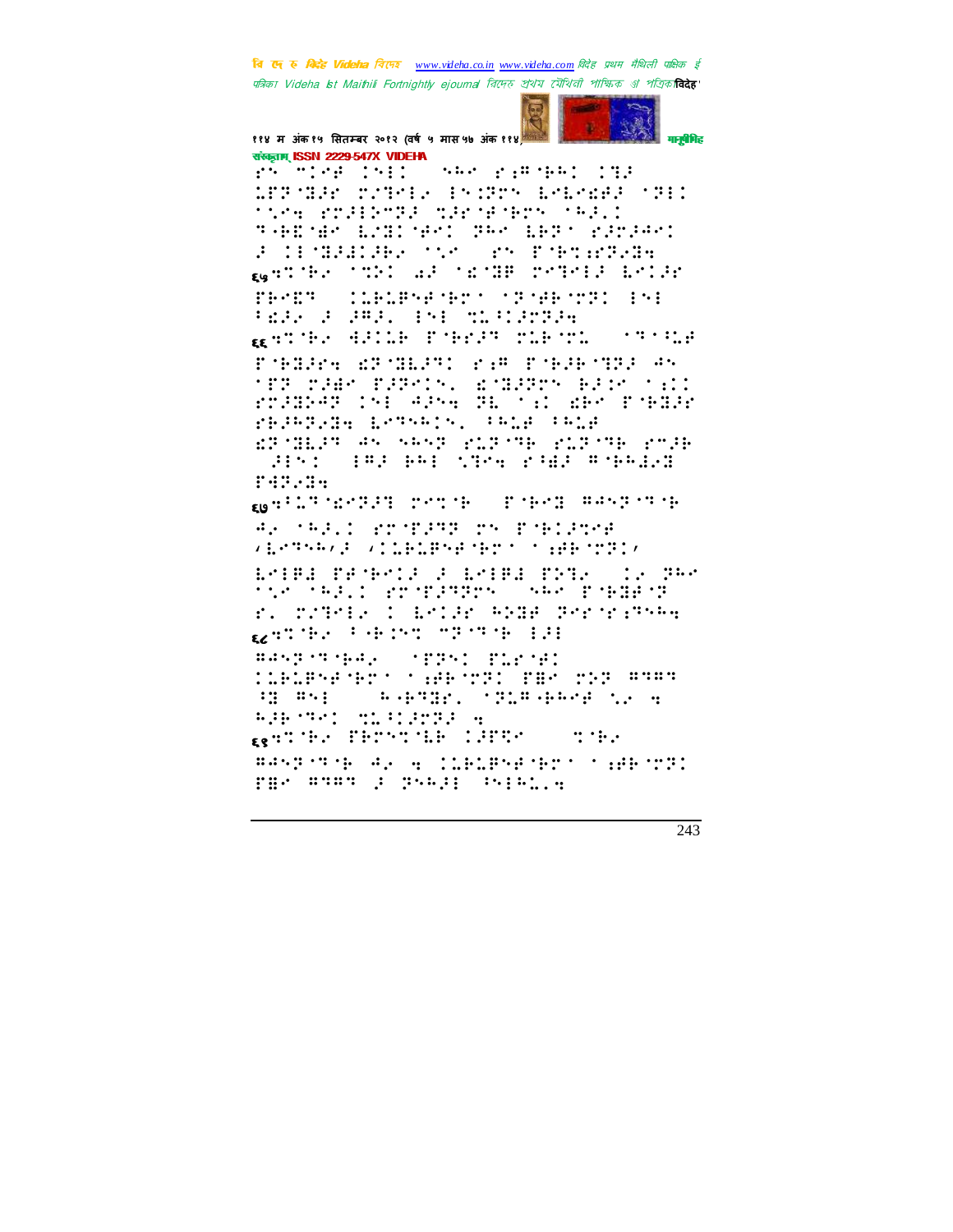

११४ म अंक १५ सितम्बर २०१२ (वर्ष ५ मास ५७ अंक ११४) संस्कृतम् ISSN 2229-547X VIDEHA

**1980: 2000: 2000: 2000: 2000: 2000: 2000: 2000: 2000: 2000: 2000: 2000: 2000: 2000: 2000: 2000: 2000: 2000: 20**  $\mathbb{R}^{n \times n \times n}$ 

FEAR PRAP NAME RAPARTED FOR THE CONTROL rately weigh also folkly rately BAE CENEVAL CENEVATE BYEND 2 2 'FF HS:rS rH'B 'FF 4PH FR'SPH ERIC MESM (1929) VIAN ANGEL CATALACH red feromes employees and decent there we have the serve that the server 2 POTENE ESSTA NES AN CRITIA INS AN MAR PHE MESPO B. PS THESE HEAT ESIL 4221262 265 66521 SERPS AN INNE IABA NER MSIL AANA **TRACK SRM LEDGIB LEFTRARE ADSI** rank arended the rrinan **Genothen Side Theory List Constitution Constitution Constitution Constitution** 

rime (Sell removing Claument) ta#From anthor ten lenera competit ESE CSE AP BAE SAPLI PRESP CPRSH **MELIPAR MARY** 

me the Procesos and Clearents tament provides the man singles

BOBSON CAR SARES ENCLOSED TO THEIMA J PTE COTE TYPEN PYEST **INIL BALMADYING ALSO BALL!** 1.88.80 march

marthe slipped spr (liminator)

ta#From: or conferencement ERSPIRE, SARIO ALBRE FRONTRI panel (sag) say pspeper ap anal pag 195 PM 252 1574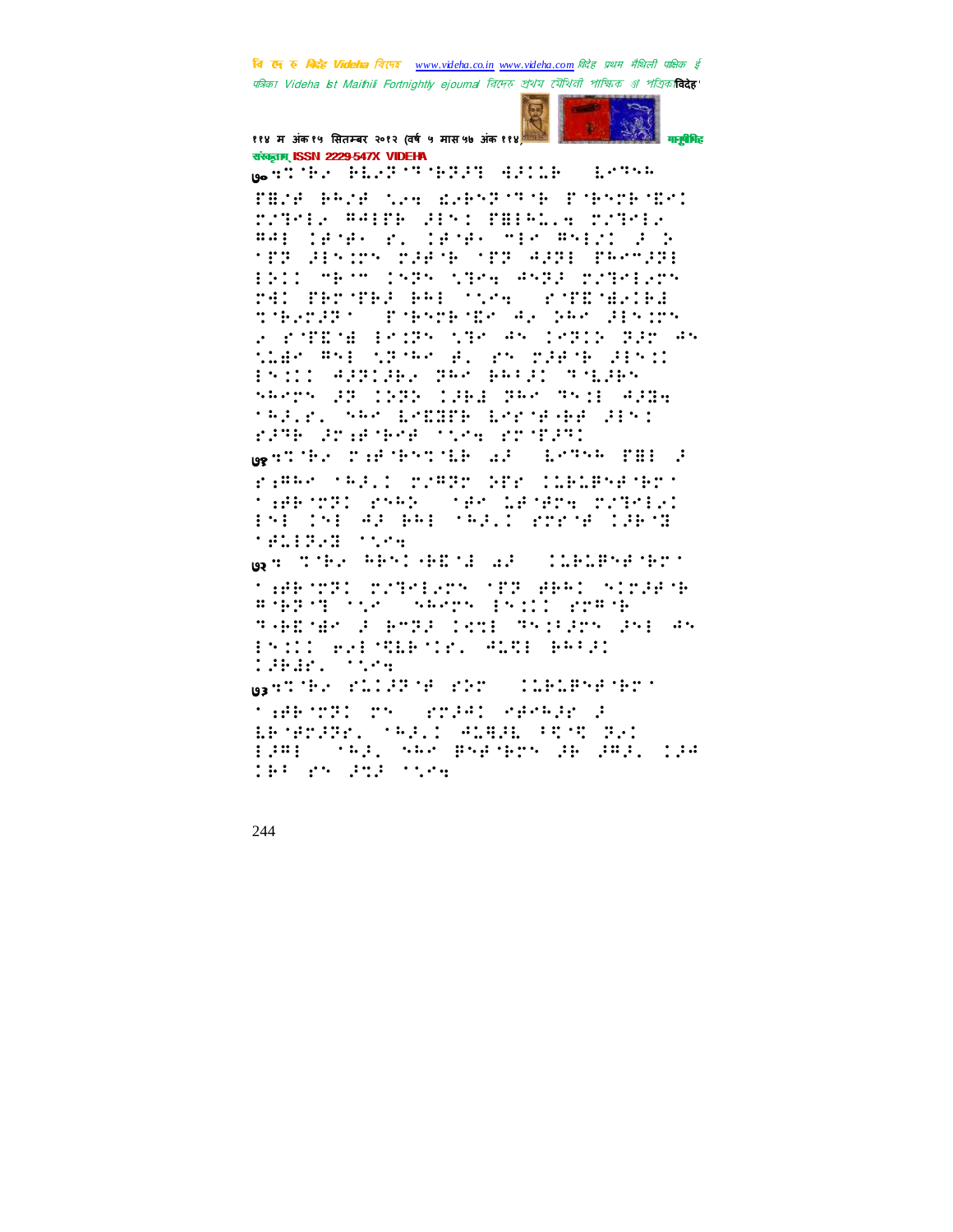

११४ म अंक १५ सितम्बर २०१२ (वर्ष ५ मास ५७ अंक ११४) संस्कृतम् ISSN 2229-547X VIDEHA

**Gy** difference of the property of **CONSERVATOR THE TEL PE LABBE TRIMINTS PRAIN** TAC FOREST ECOFFOREMENTE MPECINE AF PICE STRA GERESEN ENE MIGLEMER waff (blendb) (1912) ndablo (1917) 1976) <u> Cleipsenbrit (epinri 27 populats</u> AN ALE F BAT SLEEPN PARATE APAN PS PALE ROBEL JISHES NEW 2008 AS In Parts wie Pracht and Card ' skryf joll (fil **WEB ENDY BWE TEN** *SARIEL ANA STRAG* **GENERAL LINE STRATHS WAS SERVICE** ##SPYPYB#2 (1821-4#SPICP# 18181) the re-rubblers as may left fac 1585 MACHINERA SARINI SIR **FALE (28 28 1852) 1124 WORTHOUGHEAD** INTERNATIONAL ##SPSPE BRIDGE (SARD) PVB SIB rocklas Bl (20 Angy 142, 485) 124 SAR PSPPS IN RSE NE BIARE, ARIA BLEE HE PATE: PTP TIPS WHITE THATHE THE SEAL TITLE DESI PASAGE PESTAGE PAS tion (PAP): Claudenater() (Poalorr) FT THE GUESTING THAN ANIBLES File make the Control and Camar West Today Report the Clinde ad ESTAR A PROPOSICION CON PROPO PARA PRIP TOTE TITTLE & PROPOS thi secondari mendo esca cica cello d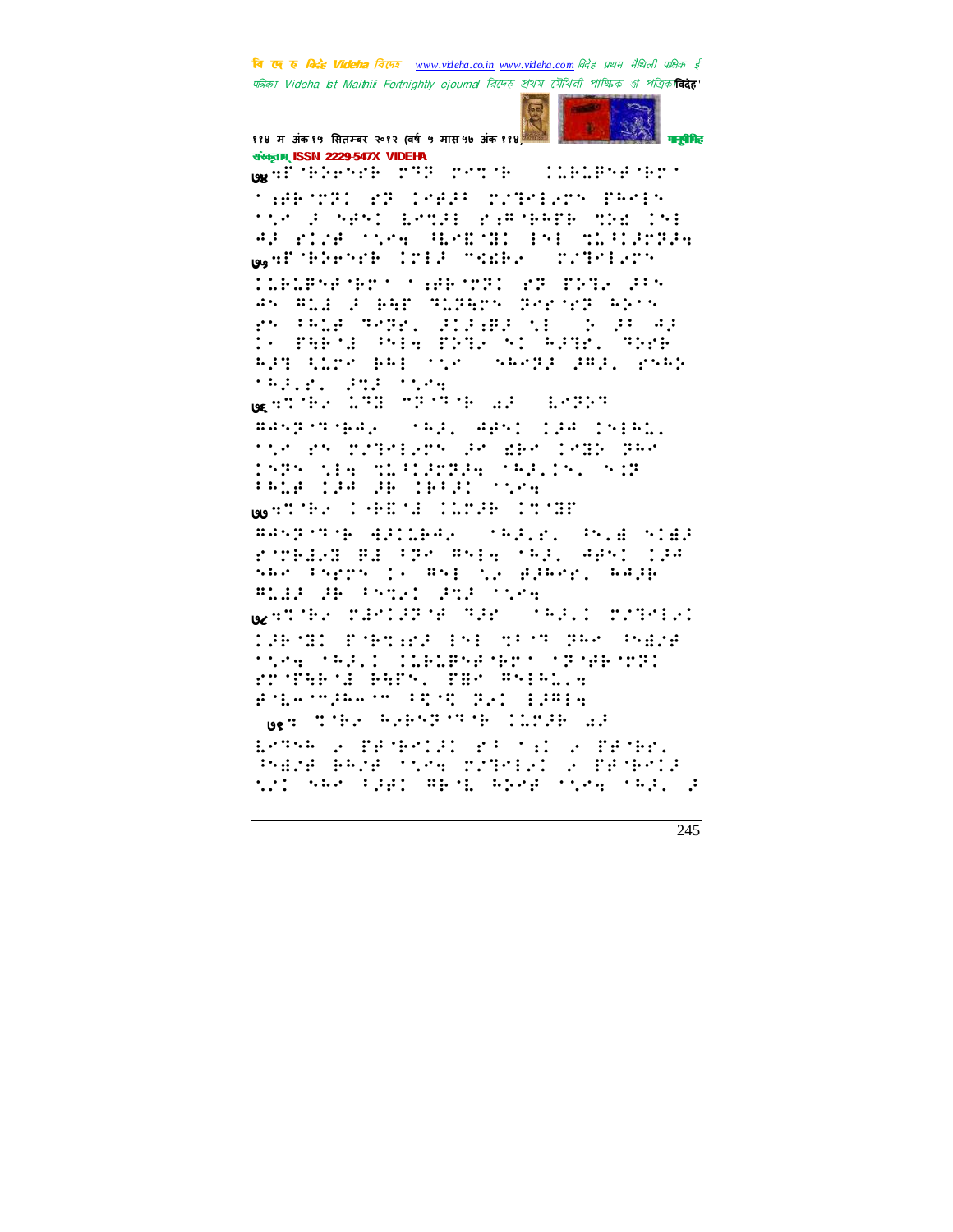> **Service** मानुबैमिह

११४ म अंक १५ सितम्बर २०१२ (वर्ष ५ मास ५७ अंक ११४) संस्कृतम् ISSN 2229-547X VIDEHA  $\mathcal{F}(\hat{\mu},\hat{\mu})$  and  $\mathcal{F}(\hat{\mu},\hat{\mu})$  and  $\mathcal{F}(\hat{\mu},\hat{\mu})$  and  $\mathcal{F}(\hat{\mu},\hat{\mu})$ **MARK PERSON** 

 $L$  and the field  $L$ 

retria ribriti di Condi

Roomer The Management of the Seamon of

ABS ESIL TRO TAK TEM BBS ranches best component **PERMIT AND PROPERTY** 

an mand **SHART SEAR AND ARE** an archeol (1898 radio aneg:<br>archeol (1961-1189) af e sigleed **THE COOR OF SAME REPORTS** BRASTEN CONFE AR 2 BANAVIR EST MARRIT APA (112 PENDARI ) ANDAS AF MARRY F BOOM BRIE PARTNER FOURTH THE CROSSES CHA AND SPOOP 2 SAN BARAN (LOAR NETOAN POTER) FAAD BARTAT TETERIB (FSTP)AADLBA FOREST PROTECTIVE CONTROL - 2422 ran a pyenda ag ergan **TELLER LEADER LETTER** 

BORING OFF SERVICE OF STORIES BORI **ATE MODELED PARENT LENGRISHEN INST WAIT TEST STORY** 

 $15.75$  $\dddot{\bullet}$ **MARKET START START AND START AND START AND A**  $\cdot$ :  $\mathbb{R}^3$  . **FOR THE SERVICE**  $\mathbf{B}$  and STER ROOF PAR ROOF MED PARENT